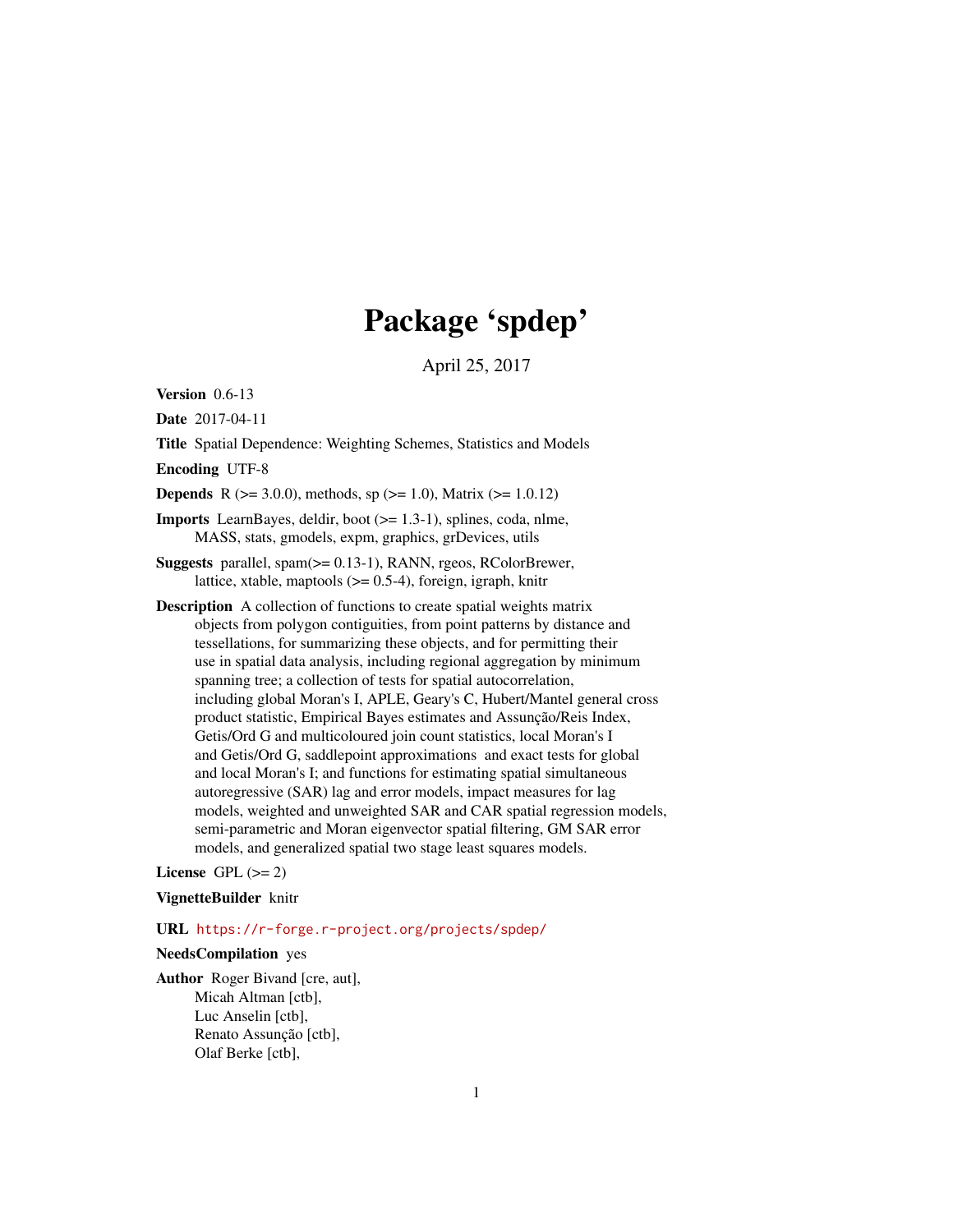Andrew Bernat [ctb], Guillaume Blanchet [ctb], Eric Blankmeyer [ctb], Marilia Carvalho [ctb], Bjarke Christensen [ctb], Yongwan Chun [ctb], Carsten Dormann [ctb], Stéphane Dray [ctb], Virgilio Gómez-Rubio [ctb], Martin Gubri [ctb], Rein Halbersma [ctb], Elias Krainski [ctb], Pierre Legendre [ctb], Nicholas Lewin-Koh [ctb], Hongfei Li [ctb], Jielai Ma [ctb], Abhirup Mallik [ctb, trl], Giovanni Millo [ctb], Werner Mueller [ctb], Hisaji Ono [ctb], Pedro Peres-Neto [ctb], Gianfranco Piras [ctb], Markus Reder [ctb], Michael Tiefelsdorf [ctb], Danlin Yu [ctb]

Maintainer Roger Bivand <Roger.Bivand@nhh.no>

Repository CRAN

Date/Publication 2017-04-25 10:39:12 UTC

# R topics documented:

|                 | 6            |
|-----------------|--------------|
|                 |              |
|                 | $\mathbf{R}$ |
|                 | -9           |
|                 | 10           |
|                 |              |
| $\overline{13}$ |              |
|                 |              |
|                 |              |
|                 |              |
| -19             |              |
|                 |              |
| 23              |              |
|                 | 24           |
| - 25            |              |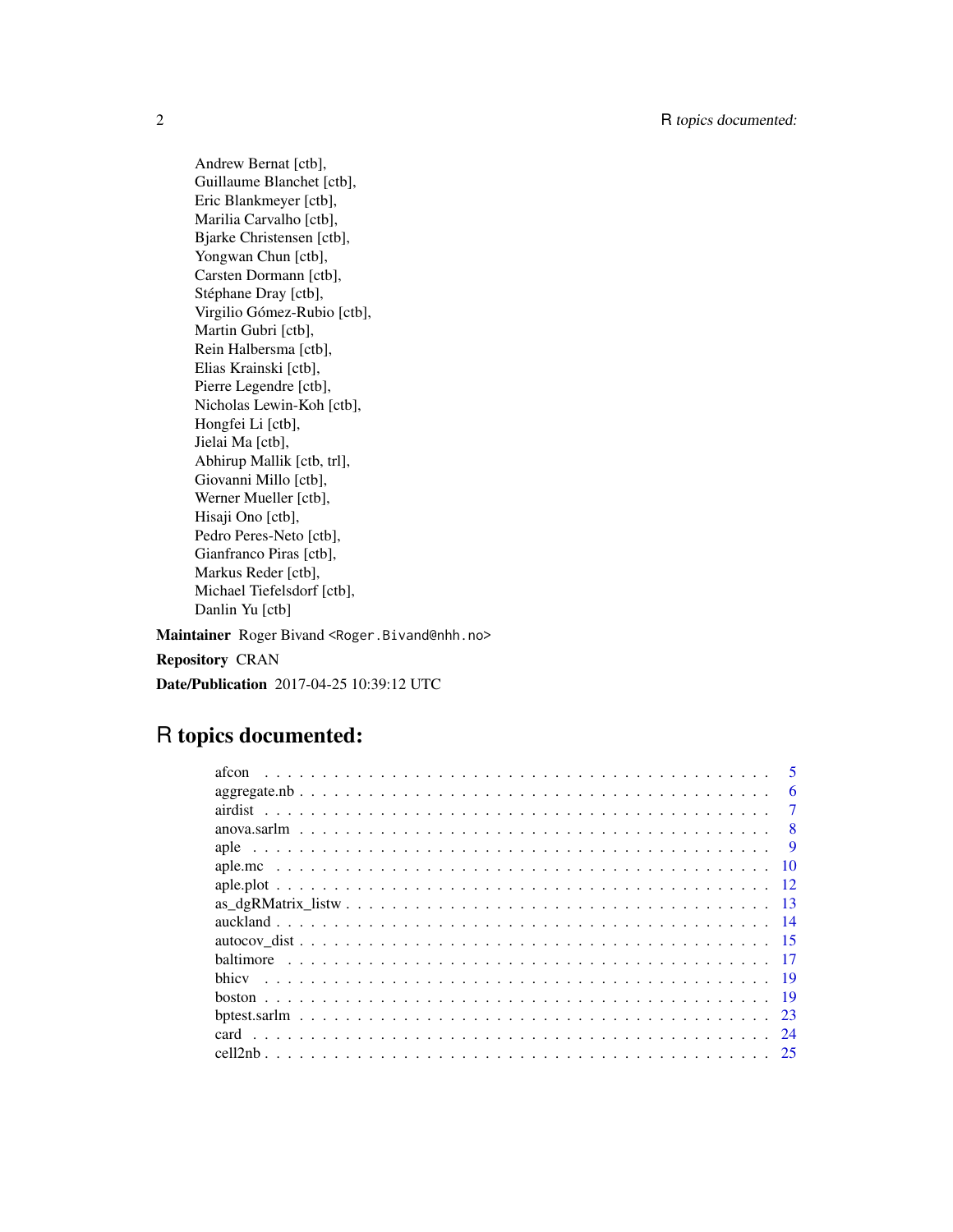| 28<br>diffnb<br>29<br>30<br>32<br>do ldet<br>39<br>40<br>41<br>43<br>45<br>46<br>49<br>eire<br>51<br>52<br>59<br>geary<br>60<br>62<br>64<br>65<br>66<br>69<br>71<br>73<br>76<br>77<br>78<br>79<br>83<br>84<br>87<br>joincount.mc $\dots \dots \dots \dots \dots \dots \dots \dots \dots \dots \dots \dots \dots \dots \dots \dots \dots$<br>88<br>90<br>91<br>93<br>95<br>96<br>97<br>99<br>lextrB<br>listw2sn<br>lm.LMtests<br>lm.morantest<br>lm.morantest.exact<br>lm.morantest.sad | 26 |
|----------------------------------------------------------------------------------------------------------------------------------------------------------------------------------------------------------------------------------------------------------------------------------------------------------------------------------------------------------------------------------------------------------------------------------------------------------------------------------------|----|
|                                                                                                                                                                                                                                                                                                                                                                                                                                                                                        |    |
|                                                                                                                                                                                                                                                                                                                                                                                                                                                                                        |    |
|                                                                                                                                                                                                                                                                                                                                                                                                                                                                                        |    |
|                                                                                                                                                                                                                                                                                                                                                                                                                                                                                        |    |
|                                                                                                                                                                                                                                                                                                                                                                                                                                                                                        |    |
|                                                                                                                                                                                                                                                                                                                                                                                                                                                                                        |    |
|                                                                                                                                                                                                                                                                                                                                                                                                                                                                                        |    |
|                                                                                                                                                                                                                                                                                                                                                                                                                                                                                        |    |
|                                                                                                                                                                                                                                                                                                                                                                                                                                                                                        |    |
|                                                                                                                                                                                                                                                                                                                                                                                                                                                                                        |    |
|                                                                                                                                                                                                                                                                                                                                                                                                                                                                                        |    |
|                                                                                                                                                                                                                                                                                                                                                                                                                                                                                        |    |
|                                                                                                                                                                                                                                                                                                                                                                                                                                                                                        |    |
|                                                                                                                                                                                                                                                                                                                                                                                                                                                                                        |    |
|                                                                                                                                                                                                                                                                                                                                                                                                                                                                                        |    |
|                                                                                                                                                                                                                                                                                                                                                                                                                                                                                        |    |
|                                                                                                                                                                                                                                                                                                                                                                                                                                                                                        |    |
|                                                                                                                                                                                                                                                                                                                                                                                                                                                                                        |    |
|                                                                                                                                                                                                                                                                                                                                                                                                                                                                                        |    |
|                                                                                                                                                                                                                                                                                                                                                                                                                                                                                        |    |
|                                                                                                                                                                                                                                                                                                                                                                                                                                                                                        |    |
|                                                                                                                                                                                                                                                                                                                                                                                                                                                                                        |    |
|                                                                                                                                                                                                                                                                                                                                                                                                                                                                                        |    |
|                                                                                                                                                                                                                                                                                                                                                                                                                                                                                        |    |
|                                                                                                                                                                                                                                                                                                                                                                                                                                                                                        |    |
|                                                                                                                                                                                                                                                                                                                                                                                                                                                                                        |    |
|                                                                                                                                                                                                                                                                                                                                                                                                                                                                                        |    |
|                                                                                                                                                                                                                                                                                                                                                                                                                                                                                        |    |
|                                                                                                                                                                                                                                                                                                                                                                                                                                                                                        |    |
|                                                                                                                                                                                                                                                                                                                                                                                                                                                                                        |    |
|                                                                                                                                                                                                                                                                                                                                                                                                                                                                                        |    |
|                                                                                                                                                                                                                                                                                                                                                                                                                                                                                        |    |
|                                                                                                                                                                                                                                                                                                                                                                                                                                                                                        |    |
|                                                                                                                                                                                                                                                                                                                                                                                                                                                                                        |    |
|                                                                                                                                                                                                                                                                                                                                                                                                                                                                                        |    |
|                                                                                                                                                                                                                                                                                                                                                                                                                                                                                        |    |
|                                                                                                                                                                                                                                                                                                                                                                                                                                                                                        |    |
|                                                                                                                                                                                                                                                                                                                                                                                                                                                                                        |    |
|                                                                                                                                                                                                                                                                                                                                                                                                                                                                                        |    |
|                                                                                                                                                                                                                                                                                                                                                                                                                                                                                        |    |
|                                                                                                                                                                                                                                                                                                                                                                                                                                                                                        |    |
|                                                                                                                                                                                                                                                                                                                                                                                                                                                                                        |    |
|                                                                                                                                                                                                                                                                                                                                                                                                                                                                                        |    |
|                                                                                                                                                                                                                                                                                                                                                                                                                                                                                        |    |
|                                                                                                                                                                                                                                                                                                                                                                                                                                                                                        |    |
|                                                                                                                                                                                                                                                                                                                                                                                                                                                                                        |    |
|                                                                                                                                                                                                                                                                                                                                                                                                                                                                                        |    |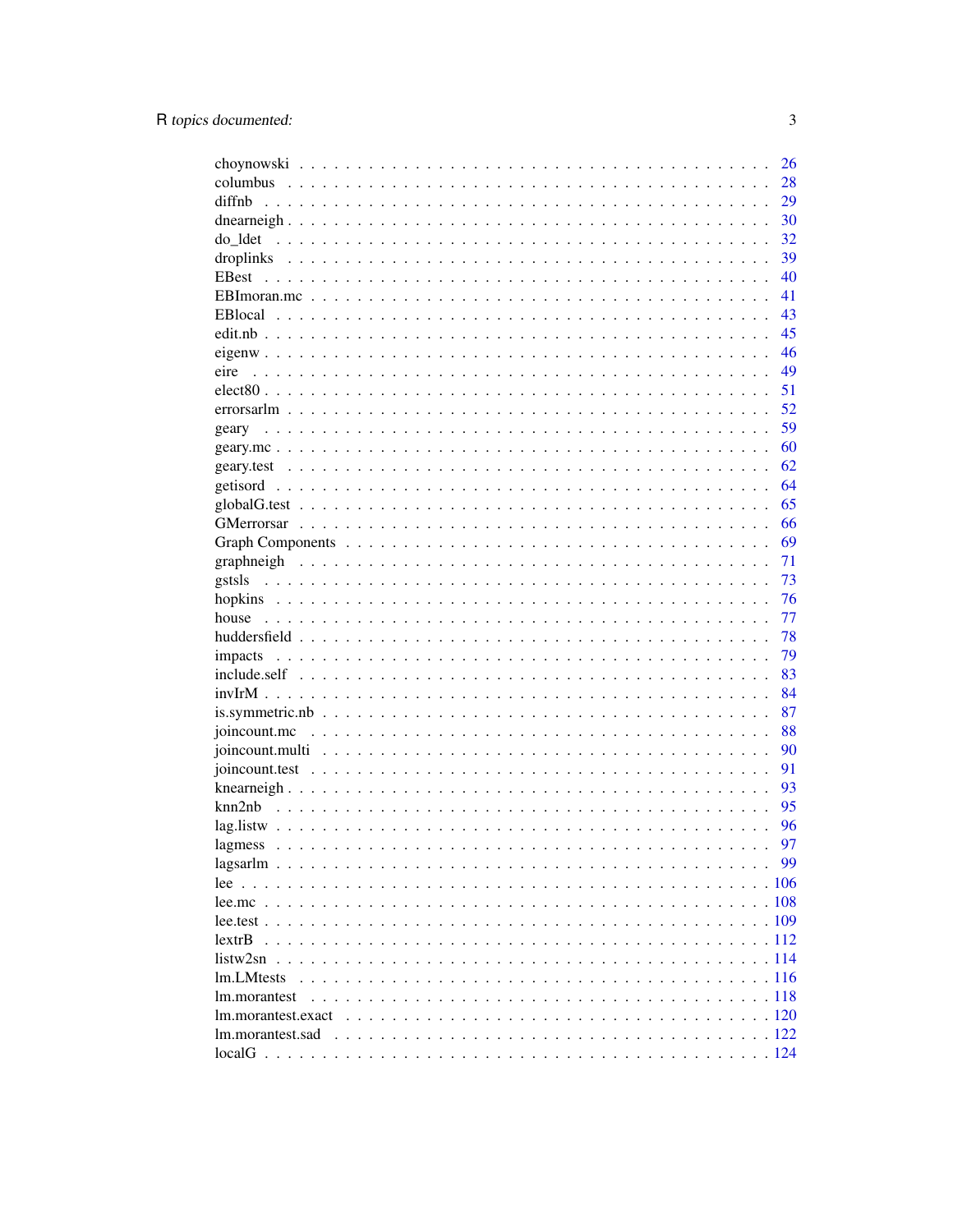| МE             |  |
|----------------|--|
|                |  |
|                |  |
|                |  |
|                |  |
|                |  |
|                |  |
|                |  |
|                |  |
|                |  |
|                |  |
|                |  |
|                |  |
|                |  |
|                |  |
|                |  |
|                |  |
|                |  |
|                |  |
|                |  |
|                |  |
|                |  |
|                |  |
|                |  |
|                |  |
|                |  |
|                |  |
|                |  |
|                |  |
|                |  |
|                |  |
|                |  |
|                |  |
| set.mcOption   |  |
|                |  |
|                |  |
| skater         |  |
| sp.correlogram |  |
|                |  |
|                |  |
|                |  |
| spdep          |  |
|                |  |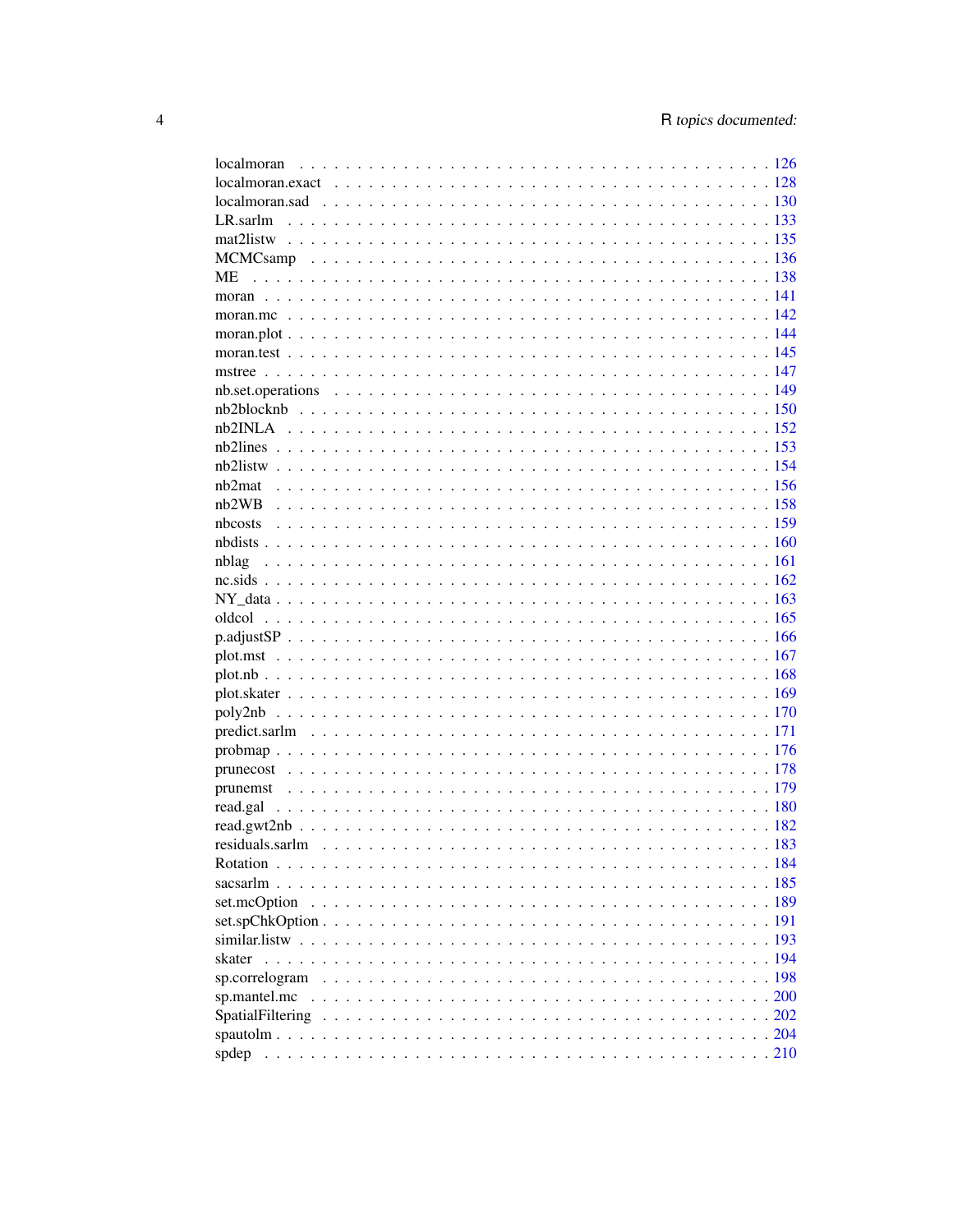<span id="page-4-0"></span>

| Index |  |
|-------|--|
|       |  |
|       |  |
|       |  |
|       |  |
|       |  |
|       |  |
|       |  |
|       |  |
|       |  |
|       |  |
|       |  |
|       |  |
|       |  |

afcon *Spatial patterns of conflict in Africa 1966-78*

# Description

The afcon data frame has 42 rows and 5 columns, for 42 African countries, exclusing then South West Africa and Spanish Equatorial Africa and Spanish Sahara. The dataset is used in Anselin (1995), and downloaded from before adaptation. The neighbour list object africa.rook.nb is the SpaceStat 'rook.GAL', but is not the list used in Anselin (1995) - paper.nb reconstructs the list used in the paper, with inserted links between Mauritania and Morocco, South Africa and Angola and Zambia, Tanzania and Zaire, and Botswana and Zambia. afxy is the coordinate matrix for the centroids of the countries.

# Usage

data(afcon)

#### Format

This data frame contains the following columns:

- x an easting in decimal degrees (taken as centroid of shapefile polygon)
- y an northing in decimal degrees (taken as centroid of shapefile polygon)

totcon index of total conflict 1966-78

name country name

id country id number as in paper

#### Note

All source data files prepared by Luc Anselin, Spatial Analysis Laboratory, Department of Agricultural and Consumer Economics, University of Illinois, Urbana-Champaign.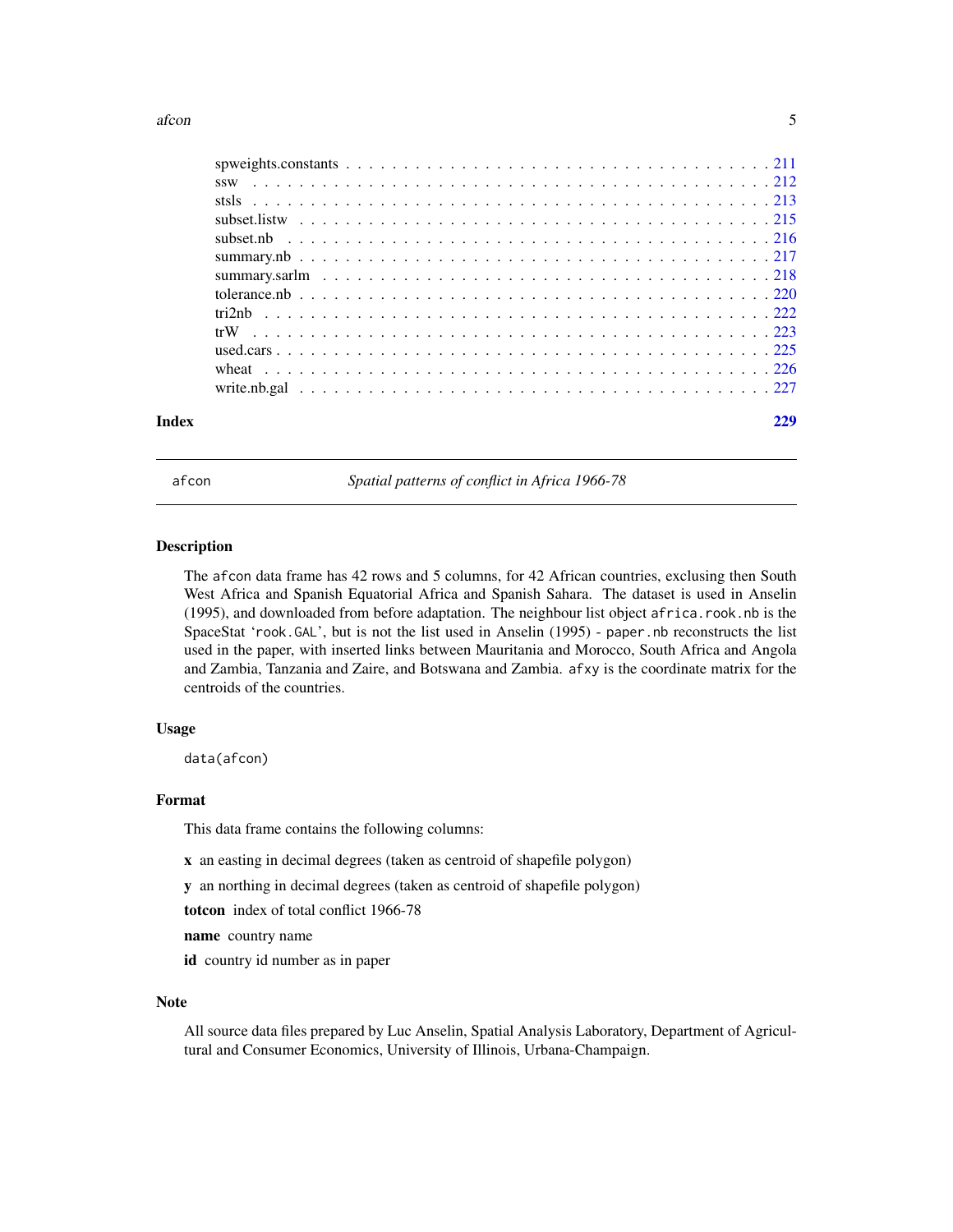#### Source

Anselin, L. and John O'Loughlin. 1992. Geography of international conflict and cooperation: spatial dependence and regional context in Africa. In The New Geopolitics, ed. M. Ward, pp. 39-75. Philadelphia, PA: Gordon and Breach. also: Anselin, L. 1995. Local indicators of spatial association, Geographical Analysis, 27, Table 1, p. 103.

# Examples

```
data(afcon)
plot(africa.rook.nb, afxy)
plot(diffnb(paper.nb, africa.rook.nb), afxy, col="red", add=TRUE)
text(afxy, labels=attr(africa.rook.nb, "region.id"), pos=4, offset=0.4)
moran.test(afcon$totcon, nb2listw(africa.rook.nb))
moran.test(afcon$totcon, nb2listw(paper.nb))
geary.test(afcon$totcon, nb2listw(paper.nb))
```
aggregate.nb *Aggregate a spatial neighbours object*

#### **Description**

The method aggregates a spatial neighbours object, creating a new object listing the neighbours of the aggregates.

#### Usage

## S3 method for class 'nb'  $aggregate(x, IDs, remove.self = TRUE, ...)$ 

# Arguments

| $\mathsf{x}$ | an nb neighbour object                                                 |
|--------------|------------------------------------------------------------------------|
| IDs          | a character vector of IDs grouping the members of the neighbour object |
| remove.self  | default TRUE: remove self-neighbours resulting from aggregation        |
| $\cdots$     | unused - arguments passed through                                      |

# Value

an nb neighbour object

# Note

Method suggested by Roberto Patuelli

#### Author(s)

Roger Bivand <Roger.Bivand@nhh.no>

<span id="page-5-0"></span>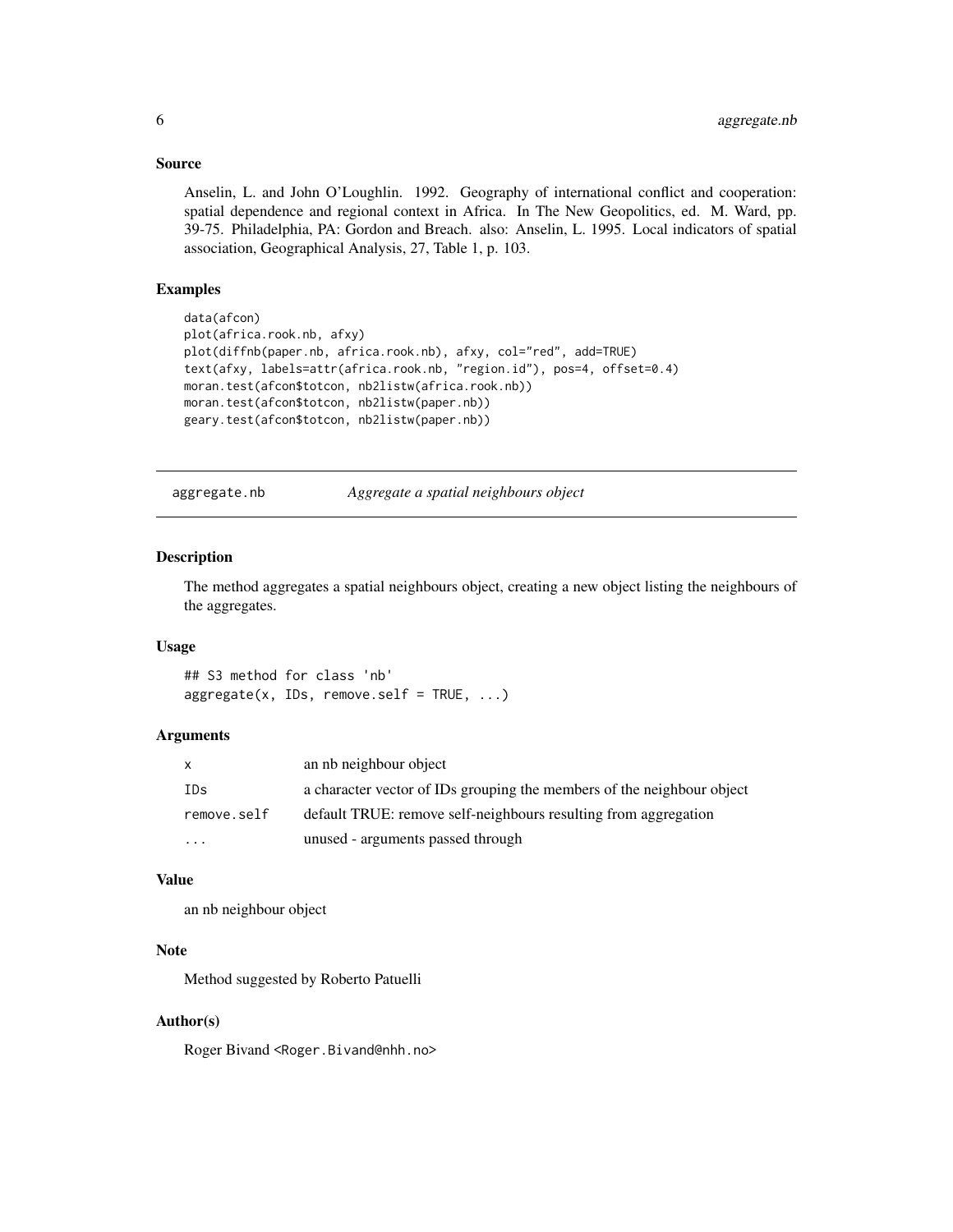#### <span id="page-6-0"></span>airdist 7 and 7 and 7 and 7 and 7 and 7 and 7 and 7 and 7 and 7 and 7 and 7 and 7 and 7 and 7 and 7 and 7 and 7

# Examples

```
data(used.cars)
data(state)
cont_st <- match(attr(usa48.nb, "region.id"), state.abb)
cents <- as.matrix(as.data.frame(state.center))[cont_st,]
opar \leq par(mfrow=c(2,1))
plot(usa48.nb, cents, xlim=c(-125, -65), ylim=c(25, 50))
IDs <- as.character(state.division[cont_st])
agg_cents <- aggregate(cents, list(IDs), mean)
agg_nb <- aggregate(usa48.nb, IDs)
plot(agg_nb, agg_cents[, 2:3], xlim=c(-125, -65), ylim=c(25, 50))
text(agg_cents[, 2:3], agg_cents[, 1], cex=0.6)
par(opar)
```
airdist *Measure distance from plot*

#### Description

Measure a distance between two points on a plot using locator; the function checks par ("plt") and par("usr") to try to ensure that the aspect ratio  $y/x$  is 1, that is that the units of measurement in both x and y are equivalent.

# Usage

```
airdist(ann=FALSE)
```
#### Arguments

ann annotate the plot with line measured and distance

# Value

a list with members:

| dist   | distance measured                              |
|--------|------------------------------------------------|
| coords | coordinates between which distance is measured |

# Author(s)

Roger Bivand <Roger.Bivand@nhh.no>

# See Also

[locator](#page-0-0)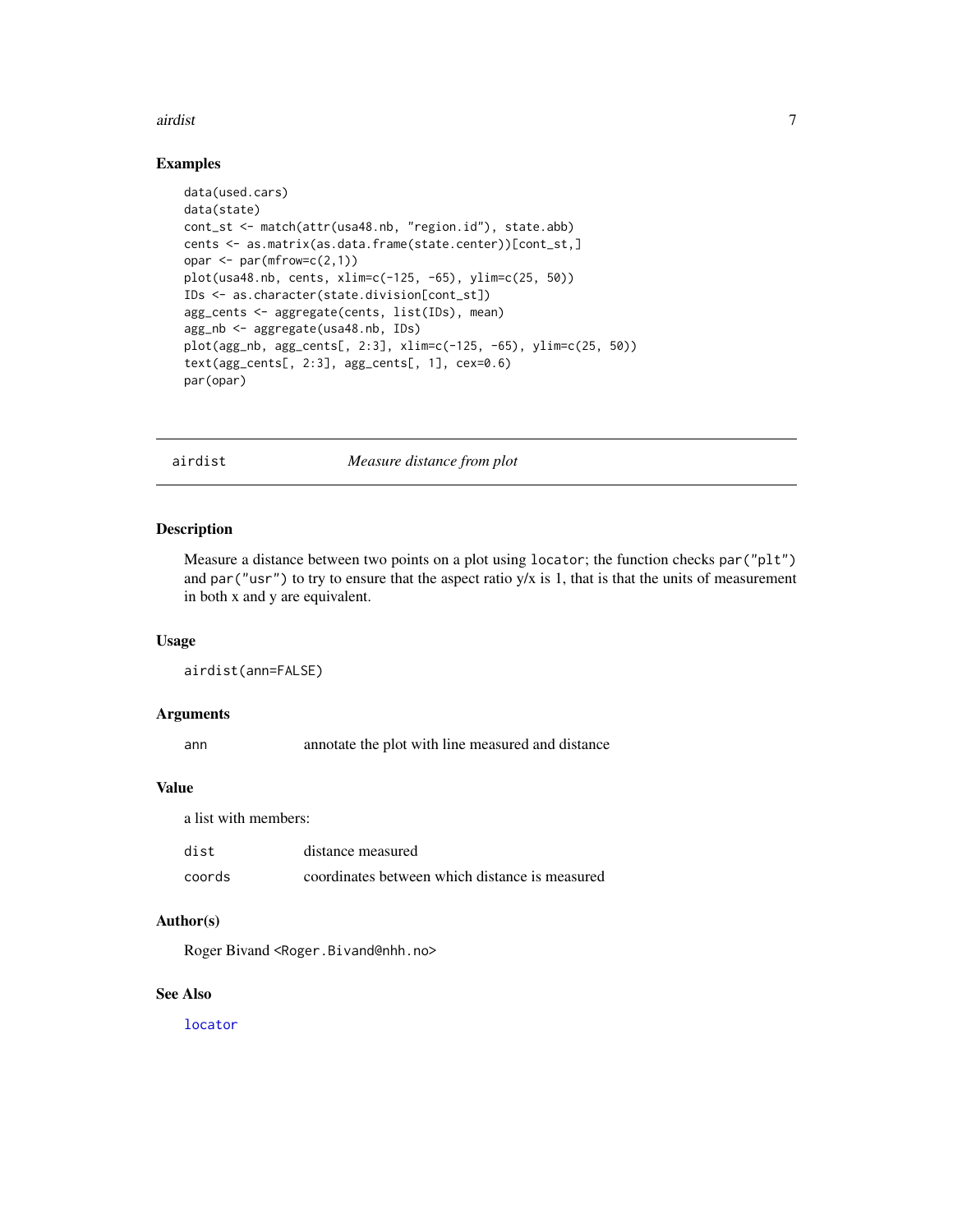#### **Description**

One of a number of tools for comparing simultaneous autoregressive models, in particular nested models. The function is based on anova.lme() for comparing linear mixed models, and follows that function in using the "anova" generic name.

#### Usage

```
## S3 method for class 'sarlm'
anova(object, ...)
```
#### Arguments

| object   | object is of class sarlm                 |
|----------|------------------------------------------|
| $\cdots$ | other objects of class sarlm or class 1m |

# Details

If successive models have different numbers of degrees of freedom, a likelihood ratio test will be performed between them. It is important to recall that tests apply to nested models, and this function at least attempts to make sure that the response variable in the models being compared has the same name. Useless results can still be generated when incomparable models are compared, it being the responsibility of the user to check.

# Value

The function returns a data frame printed by default functions

#### Author(s)

Roger Bivand <Roger.Bivand@nhh.no>

#### See Also

[LR.sarlm](#page-132-1), [AIC](#page-0-0)

# Examples

```
example(columbus)
lm.mod <- lm(CRIME ~ HOVAL + INC, data=columbus)
lag <- lagsarlm(CRIME ~ HOVAL + INC, data=columbus, nb2listw(col.gal.nb))
mixed <- lagsarlm(CRIME ~ HOVAL + INC, data=columbus, nb2listw(col.gal.nb),
  type="mixed")
error <- errorsarlm(CRIME ~ HOVAL + INC, data=columbus, nb2listw(col.gal.nb))
LR.sarlm(mixed, error)
```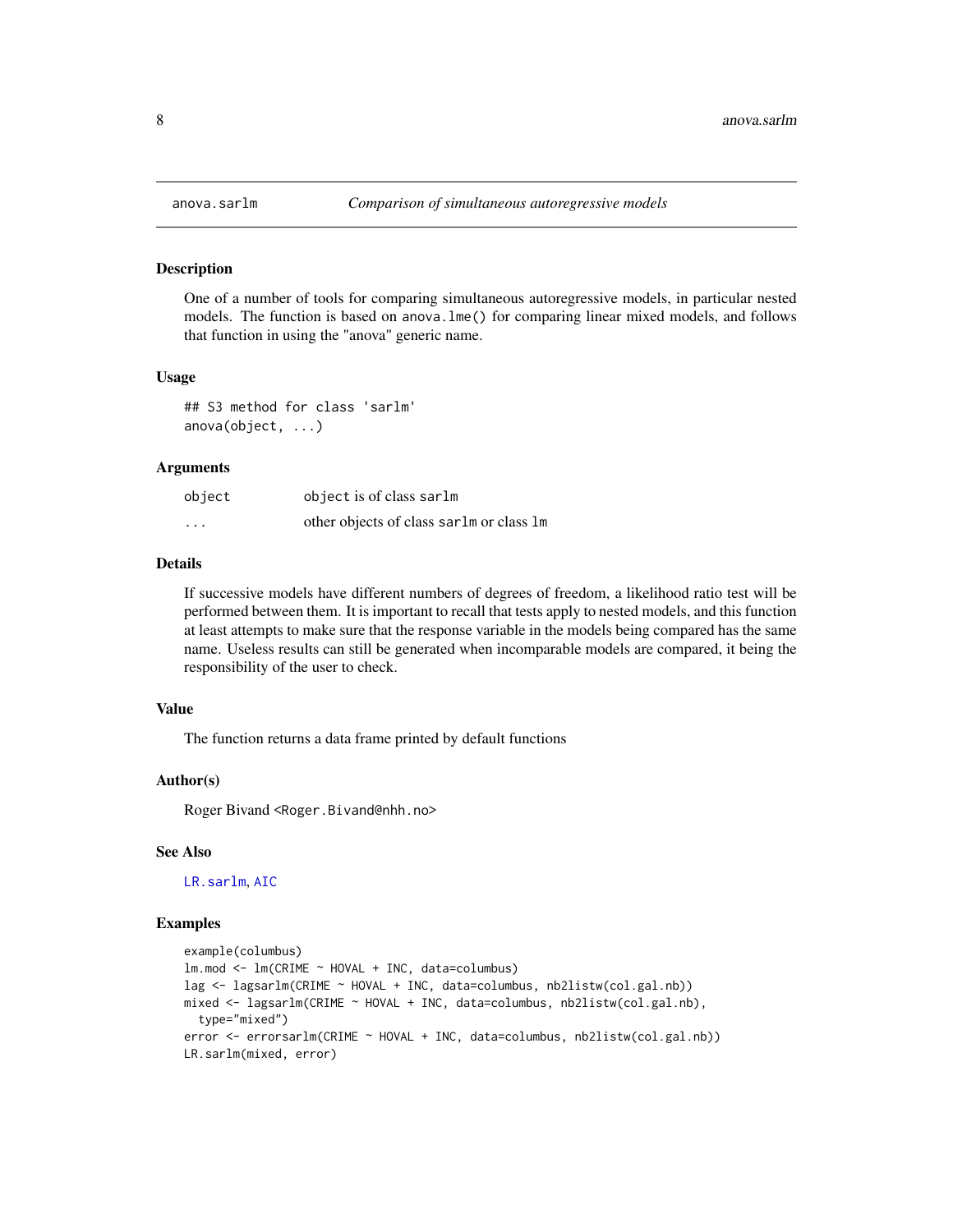<span id="page-8-0"></span>aple **9** apple 9

```
anova(lag, lm.mod)
anova(lag, error, mixed)
AIC(lag, error, mixed)
```
<span id="page-8-1"></span>aple *Approximate profile-likelihood estimator (APLE)*

#### Description

The Approximate profile-likelihood estimator (APLE) of the simultaneous autoregressive model's spatial dependence parameter was introduced in Li et al. (2007). It employs a correction term using the eigenvalues of the spatial weights matrix, and consequently should not be used for large numbers of observations. It also requires that the variable has a mean of zero, and it is assumed that it has been detrended. The spatial weights object is assumed to be row-standardised, that is using default style="W" in nb2listw.

# Usage

aple(x, listw, override\_similarity\_check=FALSE, useTrace=TRUE)

# Arguments

| x                           | a zero-mean detrended continuous variable                                                                                                           |
|-----------------------------|-----------------------------------------------------------------------------------------------------------------------------------------------------|
| listw                       | a listwo bject from for example nb2listw                                                                                                            |
| override\_similarity\_check |                                                                                                                                                     |
|                             | default FALSE, if TRUE - typically for row-standardised weights with asym-<br>metric underlying general weights - similarity is not checked         |
| useTrace                    | default TRUE, use trace of sparse matrix $W$ %*% $W$ (Li et al. (2010)), if FALSE,<br>use crossproduct of eigenvalues of $W$ as in Li et al. (2007) |

# Details

This implementation has been checked with Hongfei Li's own implementation using her data; her help was very valuable.

#### Value

A scalar APLE value.

#### Author(s)

Roger Bivand <Roger.Bivand@nhh.no>

#### References

Li, H, Calder, C. A. and Cressie N. A. C. (2007) Beyond Moran's I: testing for spatial dependence based on the spatial autoregressive model. Geographical Analysis 39, 357-375; Li, H, Calder, C. A. and Cressie N. A. C. (2012) One-step estimation of spatial dependence parameters: Properties and extensions of the APLE statistic, Journal of Multivariate Analysis 105, 68-84.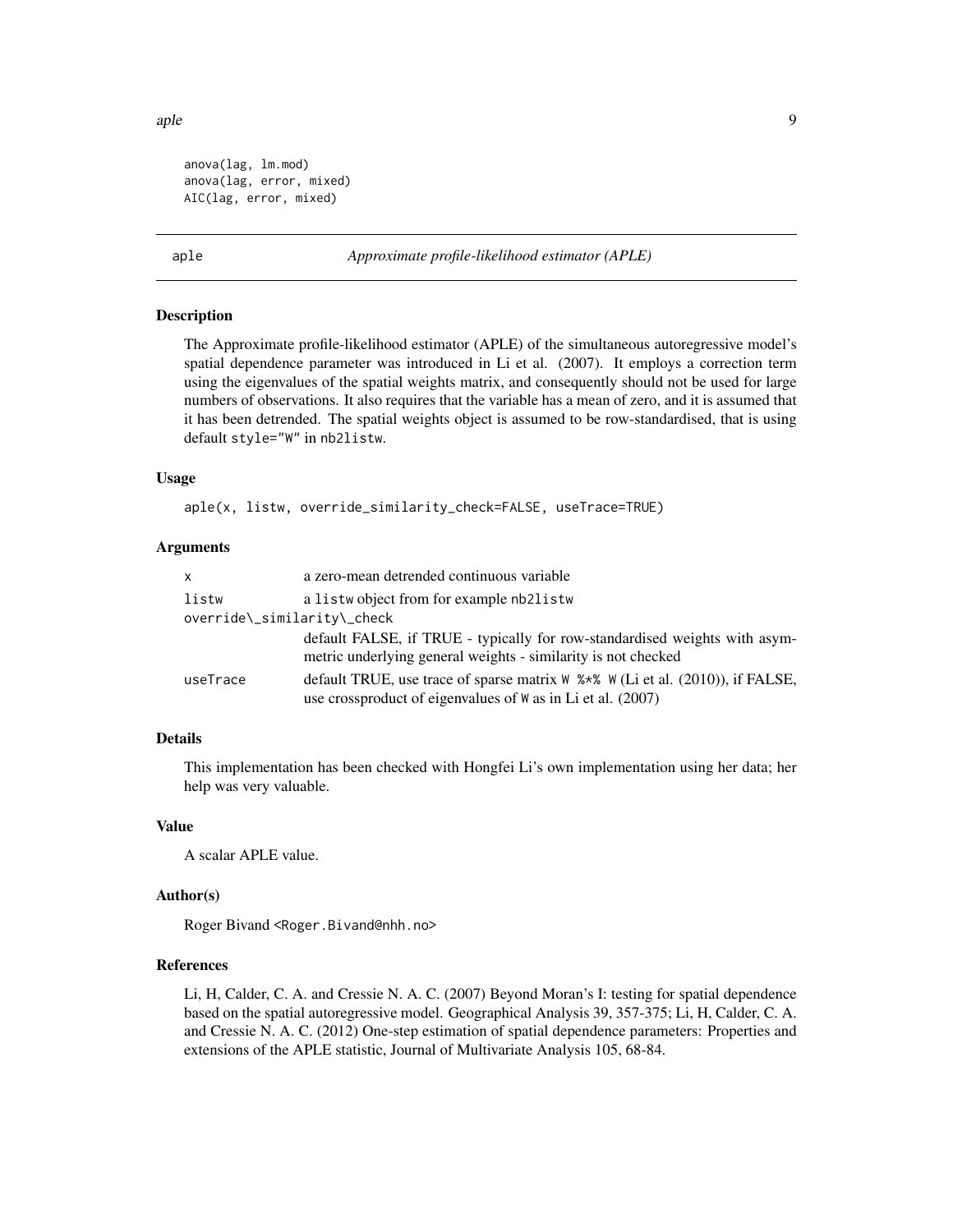# See Also

[nb2listw](#page-153-1), [aple.mc](#page-9-1), [aple.plot](#page-11-1)

# Examples

```
example(wheat)
nbr1 <- poly2nb(wheat, queen=FALSE)
nbrl <- nblag(nbr1, 2)
nbr12 <- nblag_cumul(nbrl)
cms0 <- with(as(wheat, "data.frame"), tapply(yield, c, median))
cms1 <- c(model.matrix(~ factor(c) -1, data=wheat) %*% cms0)
wheat$yield_detrend <- wheat$yield - cms1
isTRUE(all.equal(c(with(as(wheat, "data.frame"),
 tapply(yield_detrend, c, median))), rep(0.0, 25),
 check.attributes=FALSE))
moran.test(wheat$yield_detrend, nb2listw(nbr12, style="W"))
aple(as.vector(scale(wheat$yield_detrend, scale=FALSE)), nb2listw(nbr12, style="W"))
errorsarlm(yield_detrend ~ 1, wheat, nb2listw(nbr12, style="W"))
```
<span id="page-9-1"></span>aple.mc *Approximate profile-likelihood estimator (APLE) permutation test*

# Description

A permutation bootstrap test for the approximate profile-likelihood estimator (APLE).

#### Usage

aple.mc(x, listw, nsim, override\_similarity\_check=FALSE, useTrace=TRUE)

# Arguments

| $\mathsf{x}$                        | a zero-mean detrended continuous variable                                                                                                           |
|-------------------------------------|-----------------------------------------------------------------------------------------------------------------------------------------------------|
| listw                               | a listwo bject from for example nb2listw                                                                                                            |
| nsim<br>override\_similarity\_check | number of simulations                                                                                                                               |
|                                     | default FALSE, if TRUE - typically for row-standardised weights with asym-<br>metric underlying general weights - similarity is not checked         |
| useTrace                            | default TRUE, use trace of sparse matrix $W$ %*% $W$ (Li et al. (2010)), if FALSE,<br>use crossproduct of eigenvalues of $W$ as in Li et al. (2007) |

# Value

A boot object as returned by the boot function.

<span id="page-9-0"></span>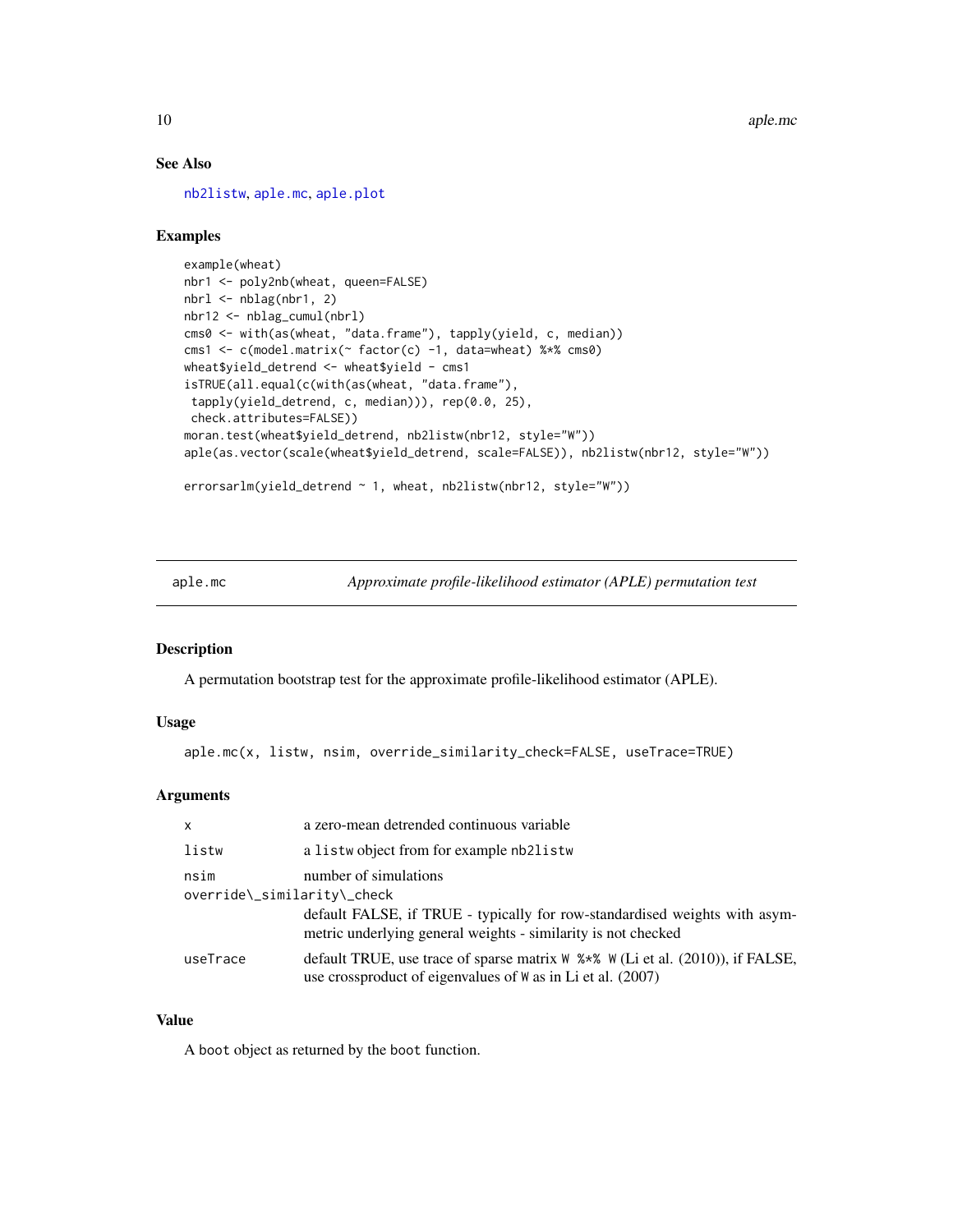#### aple.mc 11

### Author(s)

Roger Bivand <Roger.Bivand@nhh.no>

#### References

Li, H, Calder, C. A. and Cressie N. A. C. (2007) Beyond Moran's I: testing for spatial dependence based on the spatial autoregressive model. Geographical Analysis 39, 357-375; Li, H, Calder, C. A. and Cressie N. A. C. (2012) One-step estimation of spatial dependence parameters: Properties and extensions of the APLE statistic, Journal of Multivariate Analysis 105, 68-84.

#### See Also

[aple](#page-8-1), [boot](#page-0-0)

#### Examples

```
example(aple)
oldRNG <- RNGkind()
RNGkind("L'Ecuyer-CMRG")
set.seed(1L)
boot_out_ser <- aple.mc(as.vector(scale(wheat$yield_detrend, scale=FALSE)),
nb2listw(nbr12, style="W"), nsim=500)
plot(boot_out_ser)
boot_out_ser
library(parallel)
oldCores <- set.coresOption(NULL)
nc <- detectCores(logical=FALSE)
# set nc to 1L here
if (nc > 1L) nc <- 1L
invisible(set.coresOption(nc))
set.seed(1L)
if (!get.mcOption()) {
  cl <- makeCluster(nc)
  set.ClusterOption(cl)
} else{
  mc.reset.stream()
}
boot_out_par <- aple.mc(as.vector(scale(wheat$yield_detrend, scale=FALSE)),
   nb2listw(nbr12, style="W"), nsim=500)
if (!get.mcOption()) {
  set.ClusterOption(NULL)
  stopCluster(cl)
}
boot_out_par
invisible(set.coresOption(oldCores))
RNGkind(oldRNG[1], oldRNG[2])
```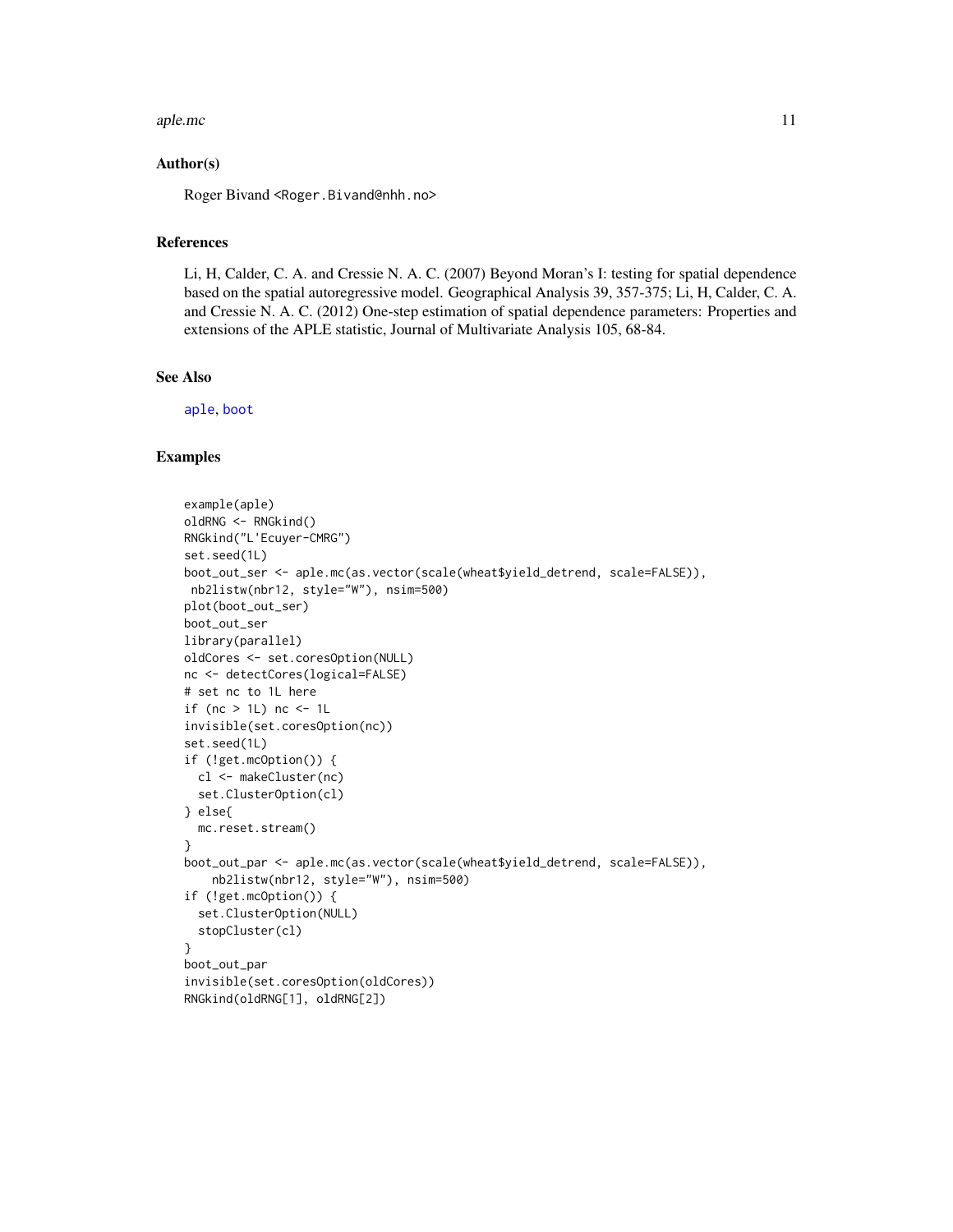<span id="page-11-1"></span><span id="page-11-0"></span>

# Description

A scatterplot decomposition of the approximate profile-likelihood estimator, and a local APLE based on the list of vectors returned by the scatterplot function.

# Usage

```
aple.plot(x, listw, override_similarity_check=FALSE, useTrace=TRUE, do.plot=TRUE, ...)
localAple(x, listw, override_similarity_check=FALSE, useTrace=TRUE)
```
### Arguments

| $\mathsf{x}$                | a zero-mean detrended continuous variable                                                                                                                 |
|-----------------------------|-----------------------------------------------------------------------------------------------------------------------------------------------------------|
| listw                       | a listwo bject from for example nb2listw                                                                                                                  |
| override\_similarity\_check | default FALSE, if TRUE - typically for row-standardised weights with asym-<br>metric underlying general weights - similarity is not checked               |
| useTrace                    | default TRUE, use trace of sparse matrix $W \rightarrow W$ (Li et al. (2010)), if FALSE,<br>use crossproduct of eigenvalues of $W$ as in Li et al. (2007) |
| do.plot                     | default TRUE: should a scatterplot be drawn                                                                                                               |
| $\ddotsc$                   | other arguments to be passed to plot                                                                                                                      |

# Details

The function solves a secondary eigenproblem of size n internally, so constructing the values for the scatterplot is quite compute and memory intensive, and is not suitable for very large n.

#### Value

aple.plot returns list with components:

| A vector as described in Li et al. (2007), p. 366. |  |
|----------------------------------------------------|--|
| A vector as described in Li et al. (2007), p. 367. |  |

localAple returns a vector of local APLE values.

# Author(s)

Roger Bivand <Roger.Bivand@nhh.no>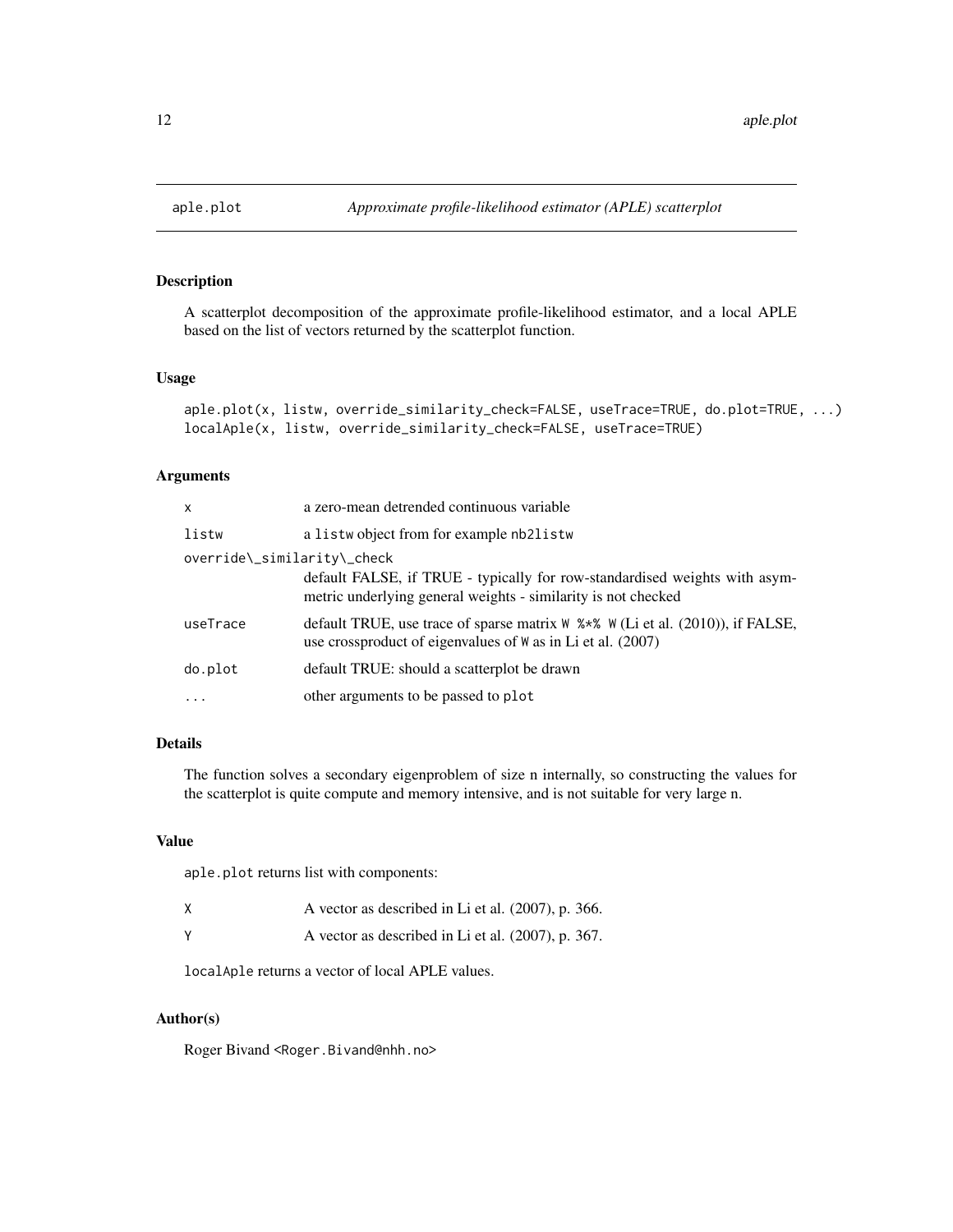#### <span id="page-12-0"></span>References

Li, H, Calder, C. A. and Cressie N. A. C. (2007) Beyond Moran's I: testing for spatial dependence based on the spatial autoregressive model. Geographical Analysis 39, pp. 357-375; Li, H, Calder, C. A. and Cressie N. A. C. (2012) One-step estimation of spatial dependence parameters: Properties and extensions of the APLE statistic, Journal of Multivariate Analysis 105, 68-84.

# See Also

[aple](#page-8-1)

#### Examples

```
## Not run:
example(aple)
plt_out <- aple.plot(as.vector(scale(wheat$yield_detrend, scale=FALSE)),
nb2listw(nbr12, style="W"), cex=0.6)
crossprod(plt_out$Y, plt_out$X)/crossprod(plt_out$X)
lm\_obj \leftarrow lm(Y \sim X, plt\_out)abline(lm_obj)
abline(v=0, h=0, lty=2)
zz <- summary(influence.measures(lm_obj))
infl <- as.integer(rownames(zz))
points(plt_out$X[infl], plt_out$Y[infl], pch=3, cex=0.6, col="red")
wheat$localAple <- localAple(as.vector(scale(wheat$yield_detrend, scale=FALSE)),
nb2listw(nbr12, style="W"))
mean(wheat$localAple)
hist(wheat$localAple)
spl <- list("sp.text", coordinates(wheat)[infl,], rep("*", length(infl)))
spplot(wheat, "localAple", sp.layout=spl)
## End(Not run)
```
as\_dgRMatrix\_listw *Interface between Matrix class objects and weights lists*

#### **Description**

Interface between Matrix class objects and weights lists

# Usage

```
as_dgRMatrix_listw(listw)
as_dsTMatrix_listw(listw)
as_dsCMatrix_I(n)
as_dsCMatrix_IrW(W, rho)
Jacobian_W(W, rho)
```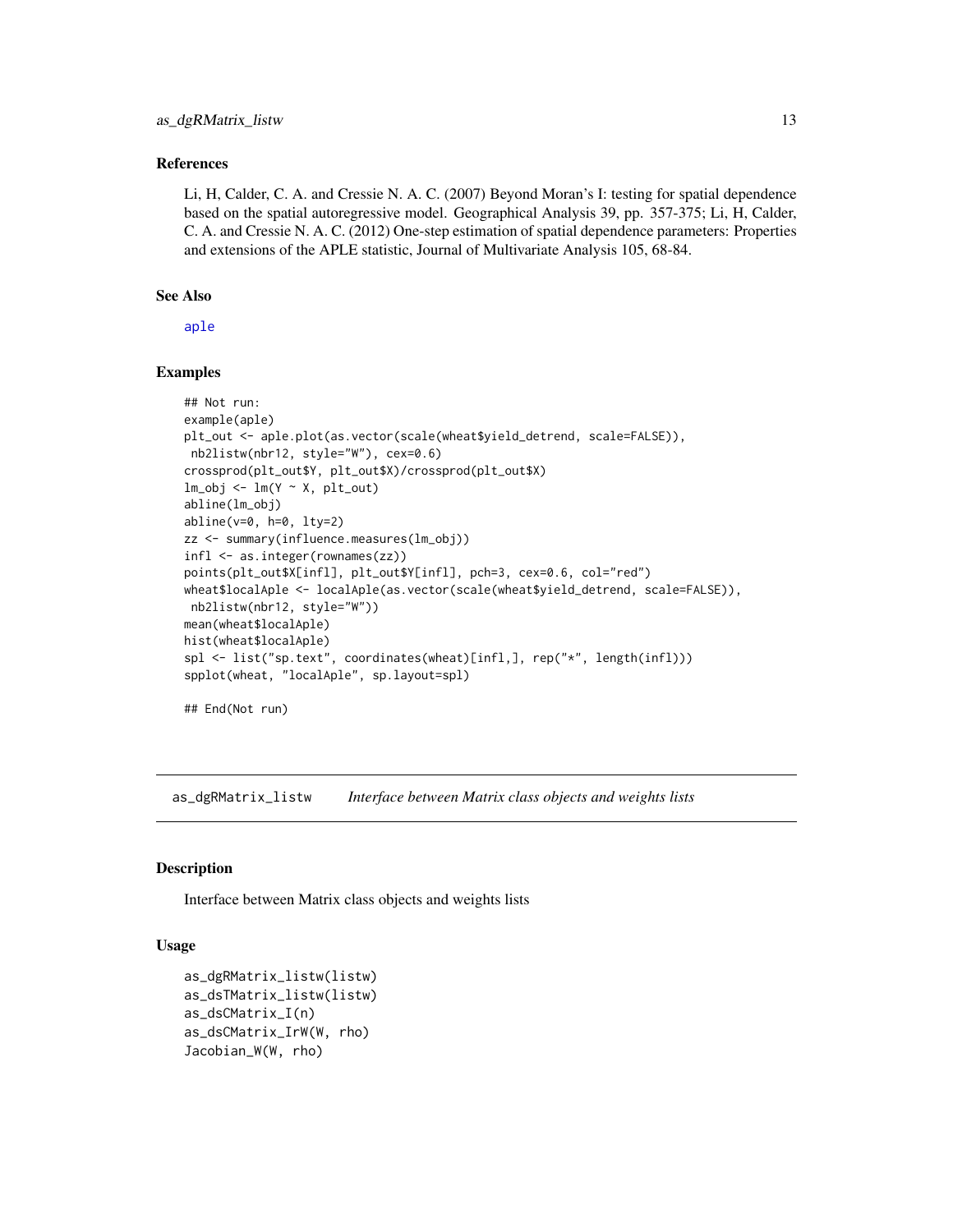#### <span id="page-13-0"></span>Arguments

| listw | a listwo bject created for example by nb2listw                                       |
|-------|--------------------------------------------------------------------------------------|
| W     | a dsTMatrix object created using as_dsTMatrix_listw from a symmetric listw<br>object |
| rho   | spatial regression coefficient                                                       |
| n     | length of diagonal for identity matrix                                               |

#### Value

Matrix package class objects

#### Author(s)

Roger Bivand

# Examples

```
example(NY_data)
W_C <- as(listw_NY, "CsparseMatrix")
W_R <- as(listw_NY, "RsparseMatrix")
W_S <- as(listw_NY, "symmetricMatrix")
n \leq -nrow(W_S)I \leftarrow Diagonal(n)rho \leq -0.1c(determinant(I - rho * W_S, logarithm=TRUE)$modulus)
sum(log(1 - rho * eigenw(listw_NY)))
nw < - - w_SnChol <- Cholesky(nW, Imult=8)
n * log(rho) + (2 * c(determinant(update(nChol, nW, 1/rho))$modulus))
```
auckland *Marshall's infant mortality in Auckland dataset*

#### Description

(Use example(auckland) to load the data from shapefile and generate neighbour list on the fly).

The auckland data frame has 167 rows (census area units — CAU) and 4 columns. The dataset also includes the "nb" object auckland.nb of neighbour relations based on contiguity, and the "polylist" object auckpolys of polygon boundaries for the CAU. The auckland data frame includes the following columns:

#### Usage

data(auckland)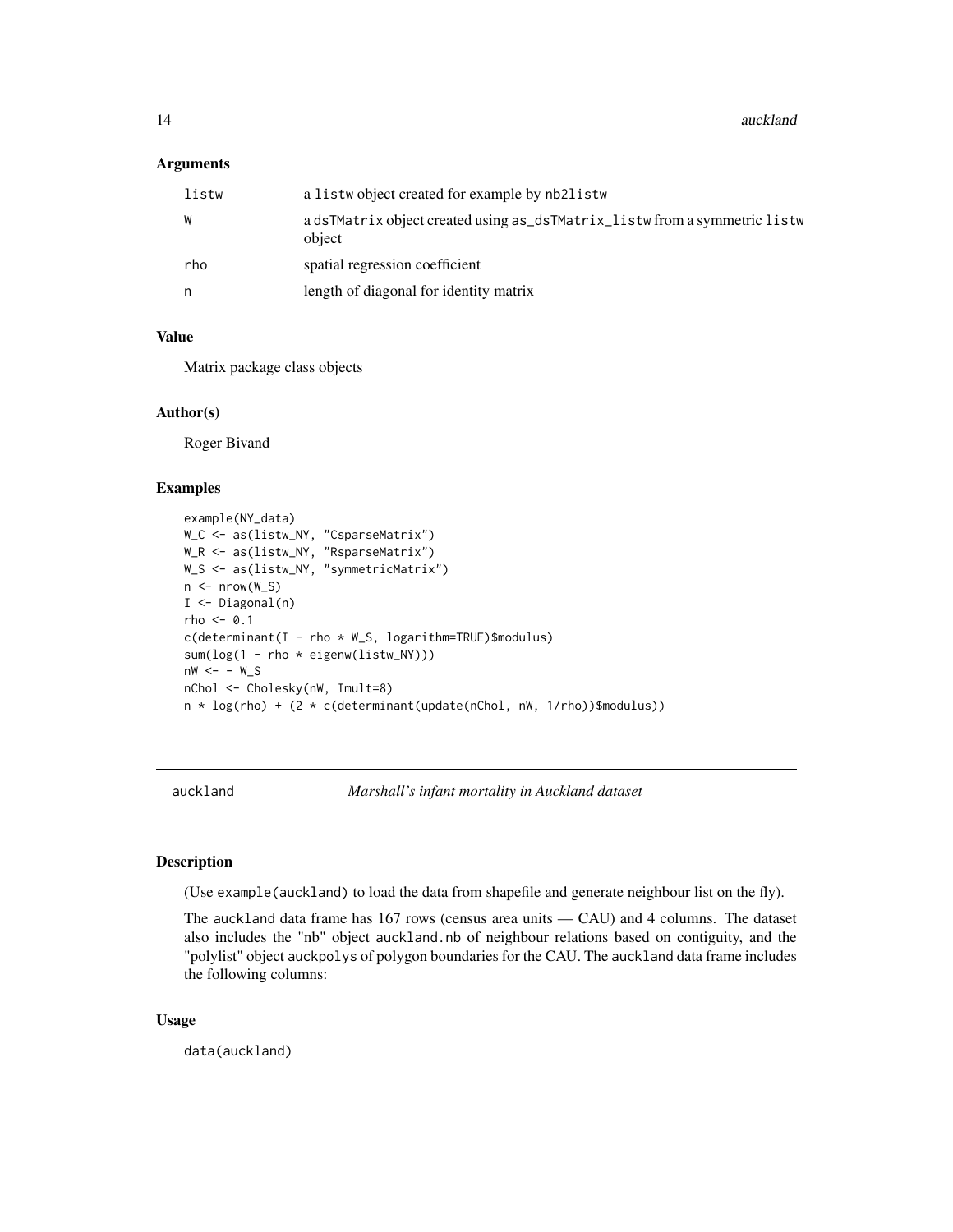# <span id="page-14-0"></span>Format

This data frame contains the following columns:

Easting a numeric vector of x coordinates in an unknown spatial reference system

**Northing** a numeric vector of y coordinates in an unknown spatial reference system

M77\\_85 a numeric vector of counts of infant (under 5 years of age) deaths in Auckland, 1977- 1985

Und5\\_81 a numeric vector of population under 5 years of age at the 1981 Census

#### Details

The contiguous neighbours object does not completely replicate results in the sources, and was reconstructed from auckpolys; examination of figures in the sources suggests that there are differences in detail, although probably not in substance.

#### Source

Marshall R M (1991) Mapping disease and mortality rates using Empirical Bayes Estimators, Applied Statistics, 40, 283–294; Bailey T, Gatrell A (1995) Interactive Spatial Data Analysis, Harlow: Longman — INFOMAP data set used with permission.

#### Examples

```
require(maptools)
auckland <- readShapePoly(system.file("etc/shapes/auckland.shp",
package="spdep")[1])
auckland.nb <- poly2nb(auckland)
```
autocov\_dist *Distance-weighted autocovariate*

# Description

Calculates the autocovariate to be used in autonormal, autopoisson or autologistic regression. Three distance-weighting schemes are available.

# Usage

```
autocov\_dist(z, xy, nbs = 1, type = "inverse", zero.policy = NULL,style = "B", longlat=NULL)
```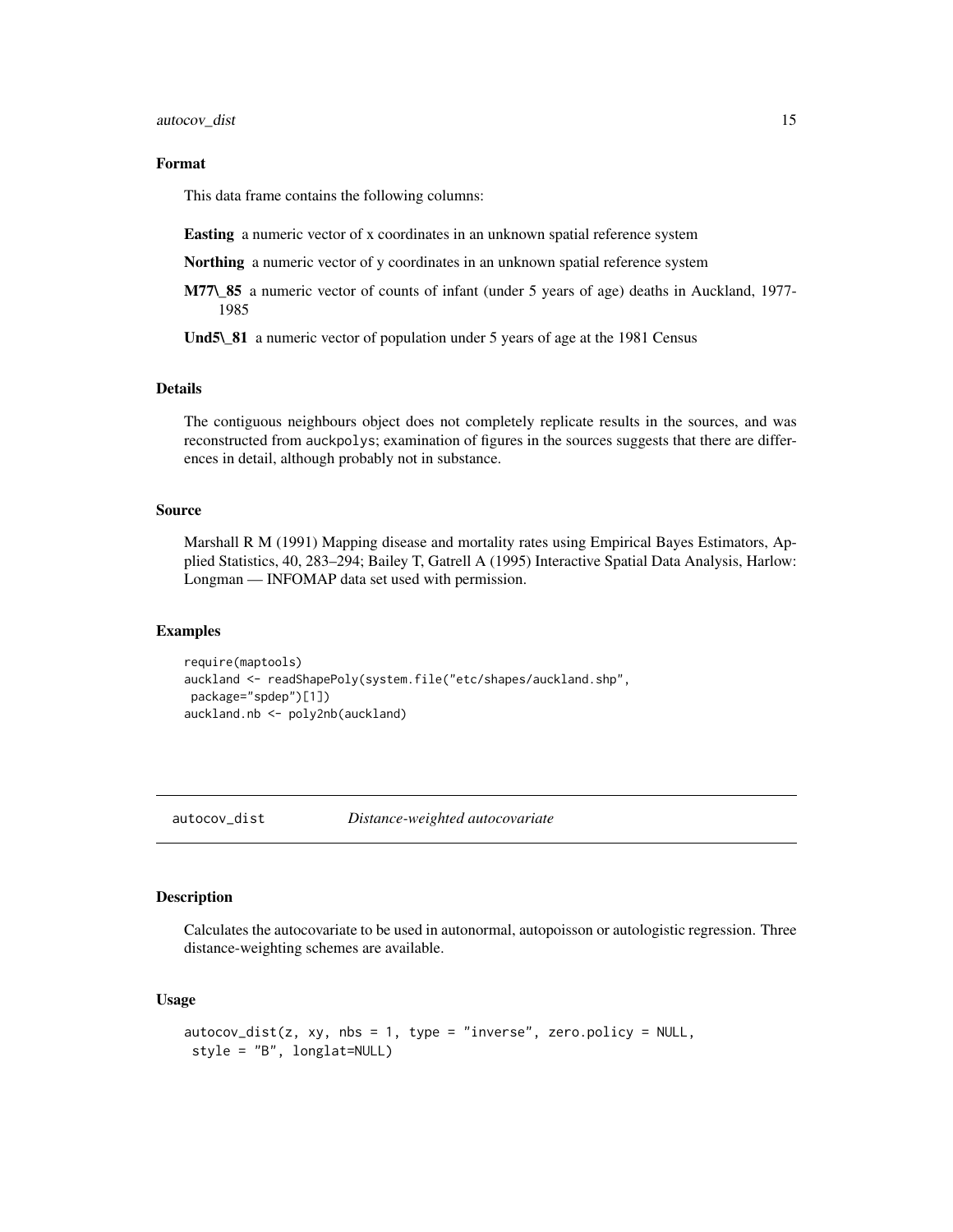#### Arguments

| z           | the response variable                                                                                                                                                                                     |
|-------------|-----------------------------------------------------------------------------------------------------------------------------------------------------------------------------------------------------------|
| xy          | a matrix of coordinates or a Spatial Points object                                                                                                                                                        |
| nbs         | neighbourhood radius; default is 1                                                                                                                                                                        |
| type        | the weighting scheme: "one" gives equal weight to all data points in the neigh-<br>bourhood; "inverse" (the default) weights by inverse distance; "inverse.squared"<br>weights by the square of "inverse" |
| zero.policy | default NULL, use global option value; if FALSE stop with error for any empty<br>neighbour sets, if TRUE permit the weights list to be formed with zero-length<br>weights vectors                         |
| style       | default "B" (changed from "W" 2015-01-27); style can take values "W", "B",<br>"C", "U", and "S"                                                                                                           |
| longlat     | TRUE if point coordinates are longitude-latitude decimal, in which case dis-<br>tances are measured in kilometers; if xy is a SpatialPoints object, the value is<br>taken from the object itself          |

#### Value

A numeric vector of autocovariate values

#### Note

The validity of this approach strongly hinges on the correct choice of the neighbourhood scheme! Using 'style="B"' ensures symmetry of the neighbourhood matrix (i.e.  $w_{\text{nm}} = w_{\text{nm}}$ ). Please see Bardos et al. (2015) for details.

#### Author(s)

Carsten F. Dormann and Roger Bivand

#### References

Augustin N.H., Mugglestone M.A. and Buckland S.T. (1996) An autologistic model for the spatial distribution of wildlife. *Journal of Applied Ecology*, 33, 339-347; Gumpertz M.L., Graham J.M. and Ristaino J.B. (1997) Autologistic model of spatial pattern of Phytophthora epidemic in bell pepper: effects of soil variables on disease presence. *Journal of Agricultural, Biological and Environmental Statistics*, 2, 131-156; Bardos, D.C., Guillera-Arroita, G. and Wintle, B.A. (2015) Valid auto-models for spatially autocorrelated occupancy and abundance data. arXiv, 1501.06529.

# See Also

[nb2listw](#page-153-1)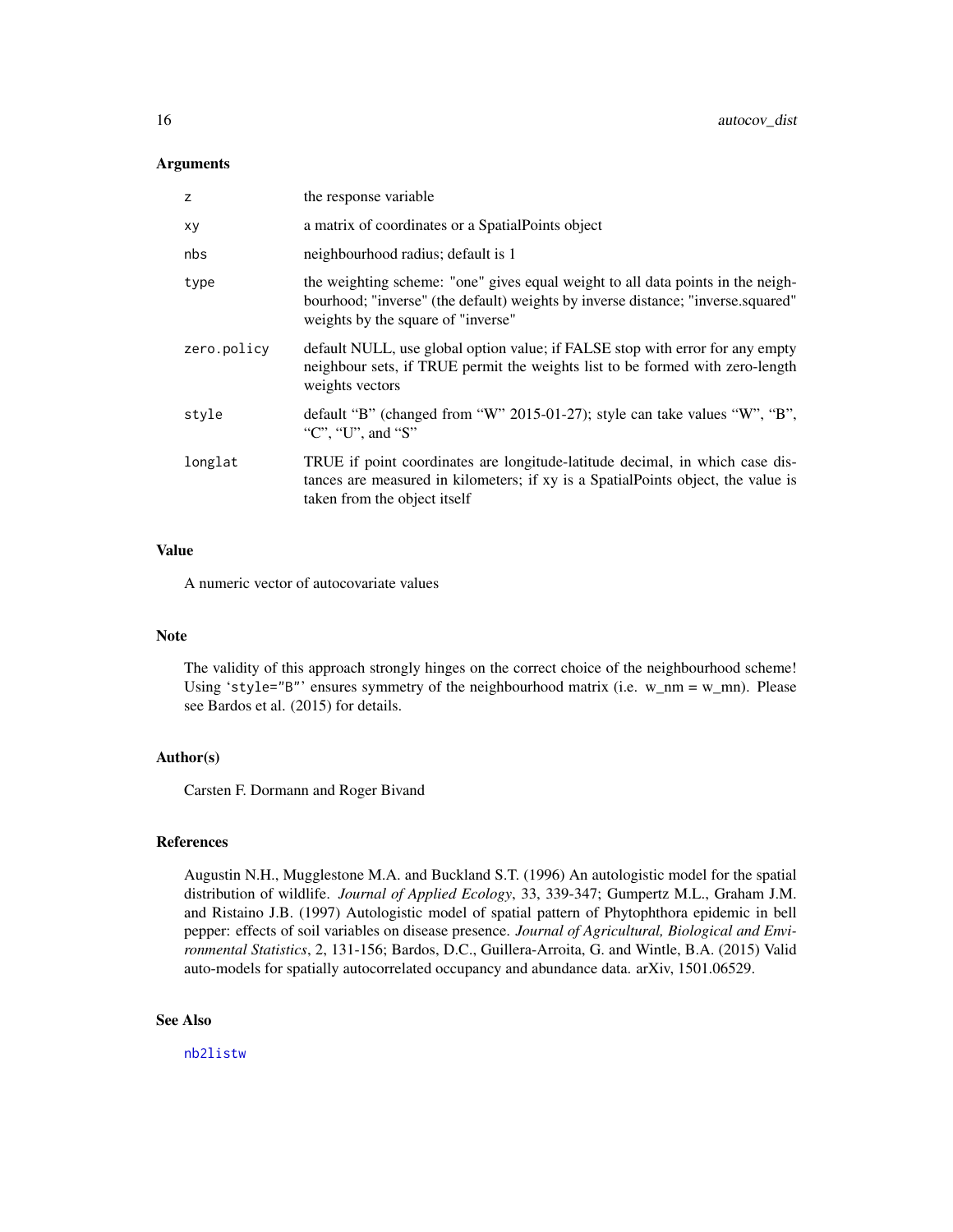#### <span id="page-16-0"></span>baltimore and the set of the set of the set of the set of the set of the set of the set of the set of the set of the set of the set of the set of the set of the set of the set of the set of the set of the set of the set of

#### Examples

```
example(columbus)
xy <- cbind(columbus$X, columbus$Y)
ac1a <- autocov_dist(columbus$CRIME, xy, nbs=10, style="B",
type="one")
acinva <- autocov_dist(columbus$CRIME, xy, nbs=10, style="B",
 type="inverse")
acinv2a <- autocov_dist(columbus$CRIME, xy, nbs=10, style="B",
type="inverse.squared")
plot(ac1a ~ columbus$CRIME, pch=16, asp=1)
points(acinva ~ columbus$CRIME, pch=16, col="red")
points(acinv2a ~ columbus$CRIME, pch=16, col="blue")
abline(0,1)nb \le - dnearneigh(xy, 0, 10)lw <- nb2listw(nb, style="B")
ac1b <- lag(lw, columbus$CRIME)
all.equal(ac1b, ac1a)
nbd <- nbdists(nb, xy)
gl \leftarrow lapply(nbd, function(x) 1/x)
lw <- nb2listw(nb, glist=gl)
acinvb <- lag(lw, columbus$CRIME)
all.equal(acinvb, acinva)
gl2 \leftarrow lapply(nbd, function(x) 1/(x^2))
lw <- nb2listw(nb, glist=gl2)
acinv2b <- lag(lw, columbus$CRIME)
all.equal(acinv2b, acinv2a)
glm(CRIME ~ HOVAL + ac1b, data=columbus, family="gaussian")
spautolm(columbus$CRIME ~ HOVAL, data=columbus,
listw=nb2listw(nb, style="W"))
xy <- SpatialPoints(xy)
acinva <- autocov_dist(columbus$CRIME, xy, nbs=10, style="W",
type="inverse")
nb <- dnearneigh(xy, 0, 10)
nbd <- nbdists(nb, xy)
gl \leftarrow lapply(nbd, function(x) 1/x)
lw <- nb2listw(nb, glist=gl)
acinvb <- lag(lw, columbus$CRIME)
all.equal(acinvb, acinva)
```
baltimore *House sales prices, Baltimore, MD 1978*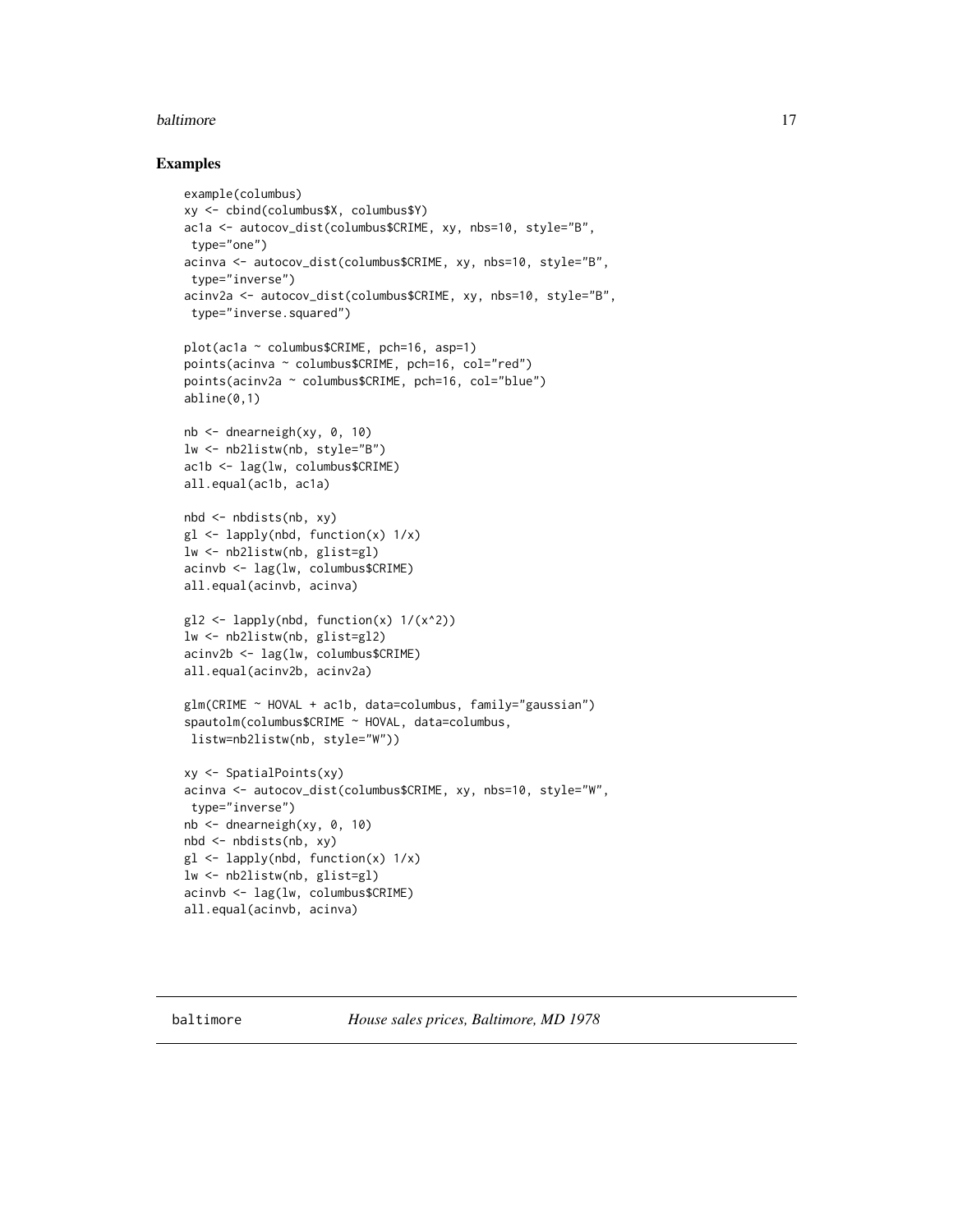#### Description

House sales price and characteristics for a spatial hedonic regression, Baltimore, MD 1978. X,Y on Maryland grid, projection type unknown.

#### Usage

data(baltimore)

#### Format

A data frame with 211 observations on the following 17 variables.

**STATION** a numeric vector

PRICE a numeric vector

NROOM a numeric vector

DWELL a numeric vector

NBATH a numeric vector PATIO a numeric vector

FIREPL a numeric vector

AC a numeric vector

BMENT a numeric vector

NSTOR a numeric vector

GAR a numeric vector

AGE a numeric vector

CITCOU a numeric vector

LOTSZ a numeric vector

SQFT a numeric vector

X a numeric vector

Y a numeric vector

# Source

Prepared by Luc Anselin. Original data made available by Robin Dubin, Weatherhead School of Management, Case Western Research University, Cleveland, OH. [https://spatial.uchicago.](https://spatial.uchicago.edu/sample-data) [edu/sample-data](https://spatial.uchicago.edu/sample-data)

#### References

Dubin, Robin A. (1992). Spatial autocorrelation and neighborhood quality. Regional Science and Urban Economics 22(3), 433-452.

#### Examples

```
data(baltimore)
## maybe str(baltimore) ; plot(baltimore) ...
```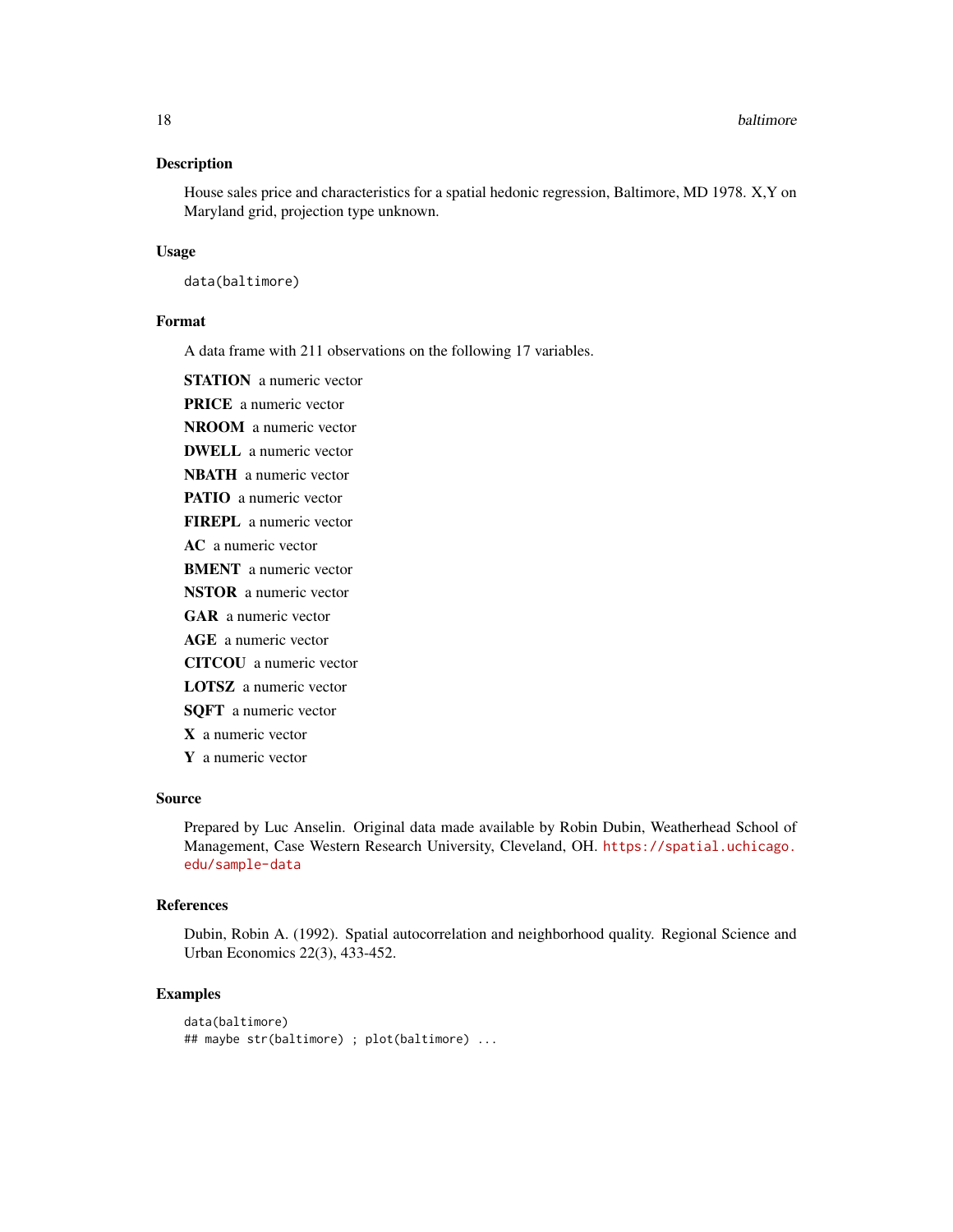<span id="page-18-0"></span>

# Description

The data are collected inthe Atlas of condition indices published by the Joao Pinheiro Foundation and UNDP.

# Format

A shape polygon object with seven variables:

id The identificator

Name Name of city

Population The population of city

HLCI Health Life Condition Index

ELCI Education Life Condition Index

CLCI Children Life Condition Index

ELCI Economic Life Condition Index

# Examples

```
require(maptools)
bh <- readShapePoly(system.file("etc/shapes/bhicv.shp",
      package="spdep")[1])
```
boston *Corrected Boston Housing Data*

#### Description

The boston.c data frame has 506 rows and 20 columns. It contains the Harrison and Rubinfeld (1978) data corrected for a few minor errors and augmented with the latitude and longitude of the observations. Gilley and Pace also point out that MEDV is censored, in that median values at or over USD 50,000 are set to USD 50,000. The original data set without the corrections is also included in package mlbench as BostonHousing. In addition, a matrix of tract point coordinates projected to UTM zone 19 is included as boston.utm, and a sphere of influence neighbours list as boston.soi.

#### Usage

data(boston)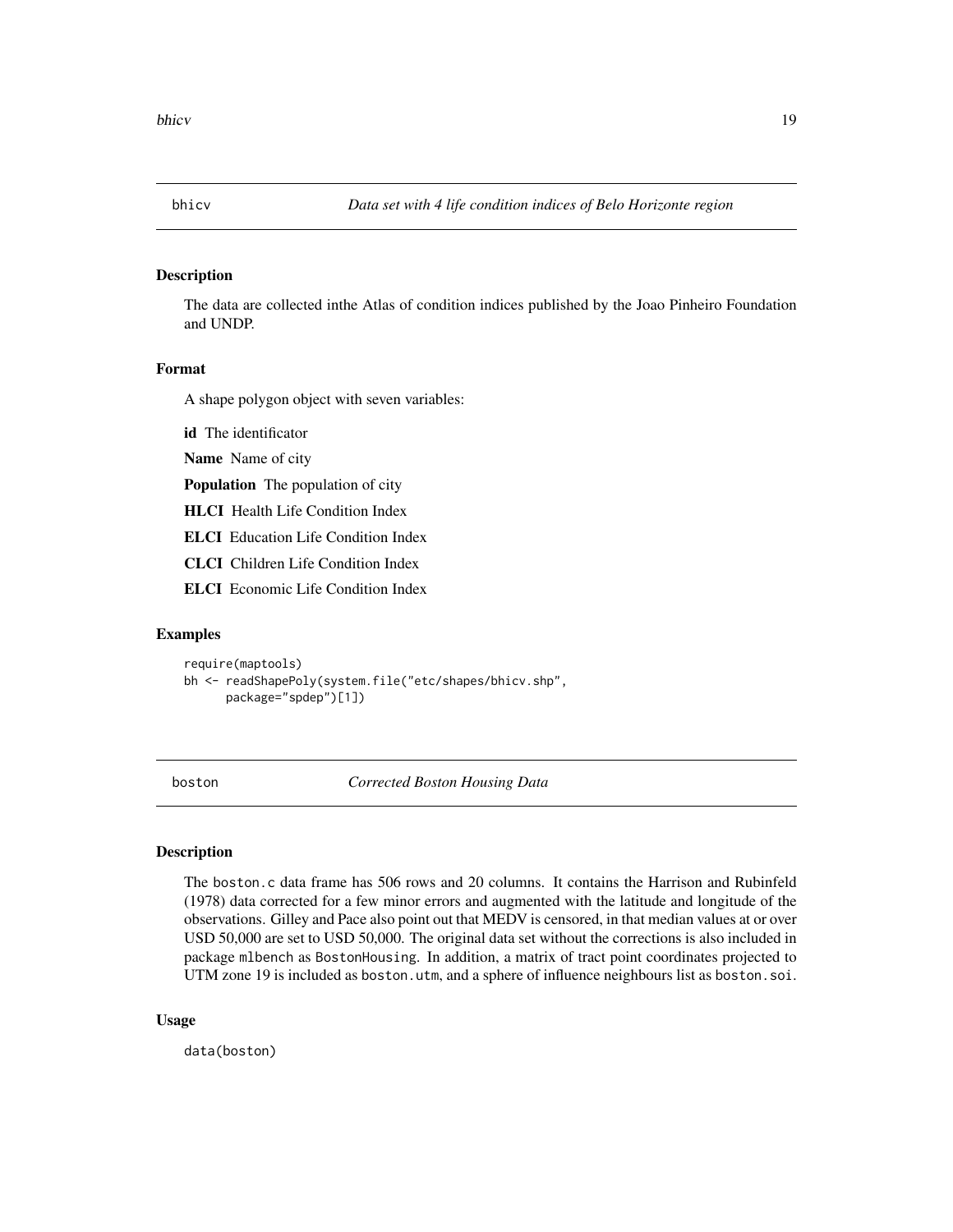20 boston boston boston boston boston boston boston boston boston boston boston boston boston boston boston boston boston boston boston boston boston boston boston boston boston boston boston boston boston boston boston bo

# Format

This data frame contains the following columns:

TOWN a factor with levels given by town names

TOWNNO a numeric vector corresponding to TOWN

TRACT a numeric vector of tract ID numbers

LON a numeric vector of tract point longitudes in decimal degrees

LAT a numeric vector of tract point latitudes in decimal degrees

MEDV a numeric vector of median values of owner-occupied housing in USD 1000

CMEDV a numeric vector of corrected median values of owner-occupied housing in USD 1000

CRIM a numeric vector of per capita crime

- ZN a numeric vector of proportions of residential land zoned for lots over 25000 sq. ft per town (constant for all Boston tracts)
- INDUS a numeric vector of proportions of non-retail business acres per town (constant for all Boston tracts)

CHAS a factor with levels 1 if tract borders Charles River; 0 otherwise

NOX a numeric vector of nitric oxides concentration (parts per 10 million) per town

RM a numeric vector of average numbers of rooms per dwelling

AGE a numeric vector of proportions of owner-occupied units built prior to 1940

DIS a numeric vector of weighted distances to five Boston employment centres

- RAD a numeric vector of an index of accessibility to radial highways per town (constant for all Boston tracts)
- TAX a numeric vector full-value property-tax rate per USD 10,000 per town (constant for all Boston tracts)

PTRATIO a numeric vector of pupil-teacher ratios per town (constant for all Boston tracts)

**B** a numeric vector of 1000 $*(Bk - 0.63)^2$  where Bk is the proportion of blacks

LSTAT a numeric vector of percentage values of lower status population

# **Note**

Details of the creation of the tract shapefile given in final don't run block; tract boundaries for 1990: [http://www.census.gov/geo/maps-data/data/cbf/cbf\\_tracts.html](http://www.census.gov/geo/maps-data/data/cbf/cbf_tracts.html) then choose 1990 Census and Massachusetts to download: tr25\_d90\_shp.zip, counties in the BOSTON SMSA [https://](https://www2.census.gov/programs-surveys/metro-micro/geographies/reference-files/1963/historical-delineation-files/63mfips.txt) [www2.census.gov/programs-surveys/metro-micro/geographies/reference-files/1963/h](https://www2.census.gov/programs-surveys/metro-micro/geographies/reference-files/1963/historical-delineation-files/63mfips.txt)istorical-delineatio [63mfips.txt](https://www2.census.gov/programs-surveys/metro-micro/geographies/reference-files/1963/historical-delineation-files/63mfips.txt); tract conversion table 1980/1970: [https://www.icpsr.umich.edu/icpsrweb/ICPS](https://www.icpsr.umich.edu/icpsrweb/ICPSR/studies/7913?q=07913&permit[0]=AVAILABLE)R/ [studies/7913?q=07913&permit\[0\]=AVAILABLE](https://www.icpsr.umich.edu/icpsrweb/ICPSR/studies/7913?q=07913&permit[0]=AVAILABLE), [http://www.icpsr.umich.edu/cgi-bin/bob/](http://www.icpsr.umich.edu/cgi-bin/bob/zipcart2?path=ICPSR&study=7913&bundle=all&ds=1&dups=yes) [zipcart2?path=ICPSR&study=7913&bundle=all&ds=1&dups=yes](http://www.icpsr.umich.edu/cgi-bin/bob/zipcart2?path=ICPSR&study=7913&bundle=all&ds=1&dups=yes)

#### Source

Formerly at "http://lib.stat.cmu.edu/datasets/boston\\_corrected.txt" which is now offline, also as data(BostonHousing2, package="mlbench")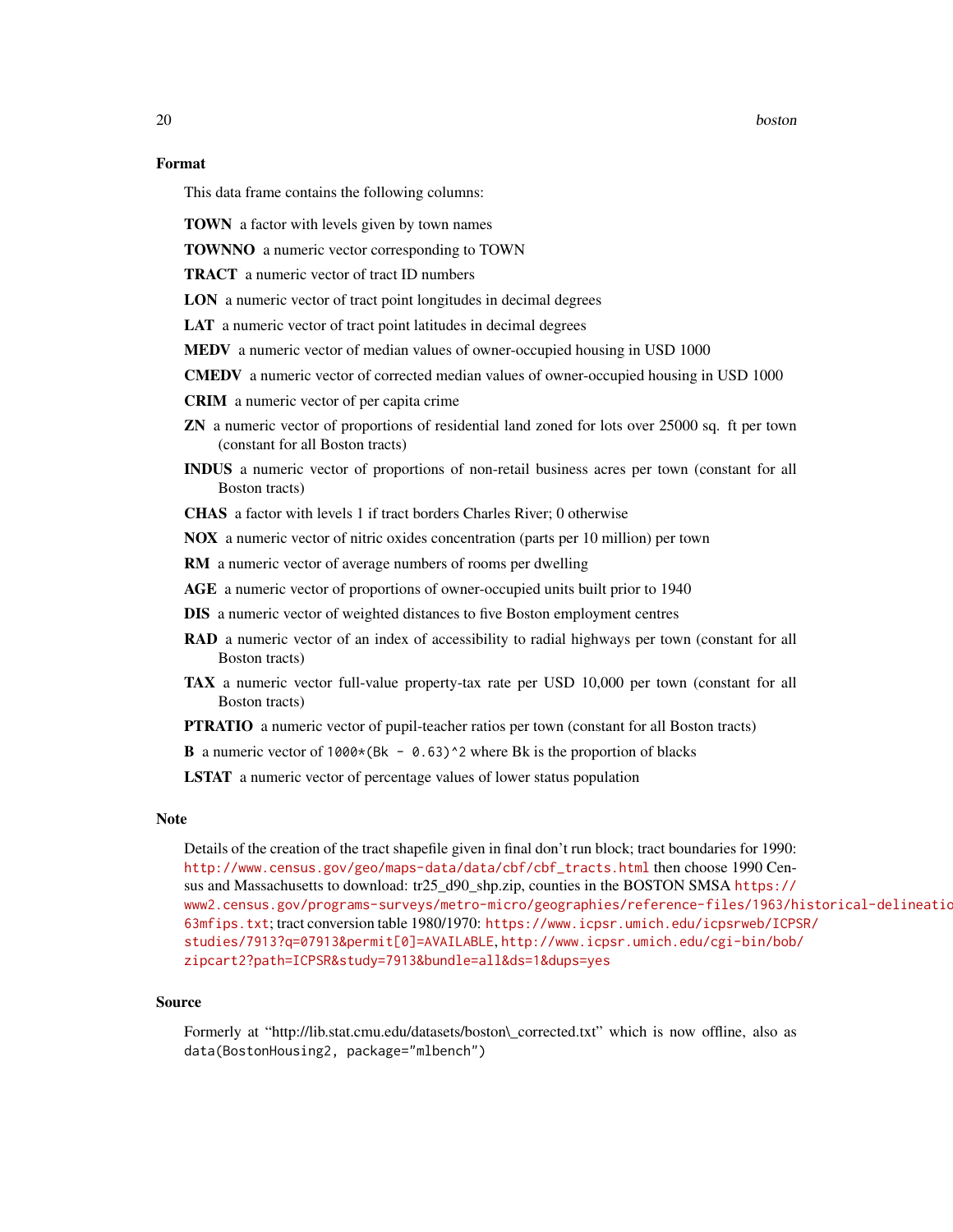#### boston 21

#### References

Harrison, David, and Daniel L. Rubinfeld, Hedonic Housing Prices and the Demand for Clean Air, *Journal of Environmental Economics and Management*, Volume 5, (1978), 81-102. Original data.

Gilley, O.W., and R. Kelley Pace, On the Harrison and Rubinfeld Data, *Journal of Environmental Economics and Management*, 31 (1996), 403-405. Provided corrections and examined censoring.

Pace, R. Kelley, and O.W. Gilley, Using the Spatial Configuration of the Data to Improve Estimation, *Journal of the Real Estate Finance and Economics*, 14 (1997), 333-340.

#### Examples

```
data(boston)
hr0 <- lm(log(MEDV) ~ CRIM + ZN + INDUS + CHAS + I(NOX^2) + I(RM^2) +
AGE + log(DIS) + log(RAD) + TAX + PTRATIO + B + log(LSTAT), data=boston.c)
summary(hr0)
logLik(hr0)
gp0 <- lm(log(CMEDV) ~ CRIM + ZN + INDUS + CHAS + I(NOX^2) + I(RM^2) +AGE + log(DIS) + log(RAD) + TAX + PTRATIO + B + log(LSTAT), data=boston.c)
summary(gp0)
logLik(gp0)
lm.morantest(hr0, nb2listw(boston.soi))
## Not run:
require(maptools)
boston.tr <- readShapePoly(system.file("etc/shapes/boston_tracts.shp",
  package="spdep")[1], ID="poltract",
  proj4string=CRS(paste("+proj=longlat +datum=NAD27 +no_defs +ellps=clrk66",
  "+nadgrids=@conus,@alaska,@ntv2_0.gsb,@ntv1_can.dat")))
boston_nb <- poly2nb(boston.tr)
## End(Not run)
## Not run: gp1 <- errorsarlm(log(CMEDV) ~ CRIM + ZN + INDUS + CHAS + I(NOX^2)
 + I(RM^2) + AGE + log(DIS) + log(RAD) + TAX + PTRATIO + B + log(LSTAT),
 data=boston.c, nb2listw(boston.soi), method="Matrix",
 control=list(tol.opt = .Machine$double.eps^(1/4)))
summary(gp1)
gp2 \leq - \text{lagsarlm}(\log(\text{CMEDV}) \approx \text{CRIM} + \text{ZN} + \text{INDUS} + \text{CHAS} + \text{I}(\text{NOX}^2) + \text{I}(\text{RM}^2)+ AGE + log(DIS) + log(RAD) + TAX + PTRATIO + B + log(LSTAT),
 data=boston.c, nb2listw(boston.soi), method="Matrix")
summary(gp2)
## End(Not run)
## Not run:
## Conversion table 1980/1970
# ICPSR_07913.zip
# 07913-0001-Data.txt
# http://dx.doi.org/10.3886/ICPSR07913.v1
# Provider: ICPSR
# Content: text/plain; charset="us-ascii"
#
# TY - DATA
# T1 - Census of Population and Housing 1980 [United States]:
# 1970-Pre 1980 Tract Relationships
# AU - United States Department of Commerce. Bureau of the Census
```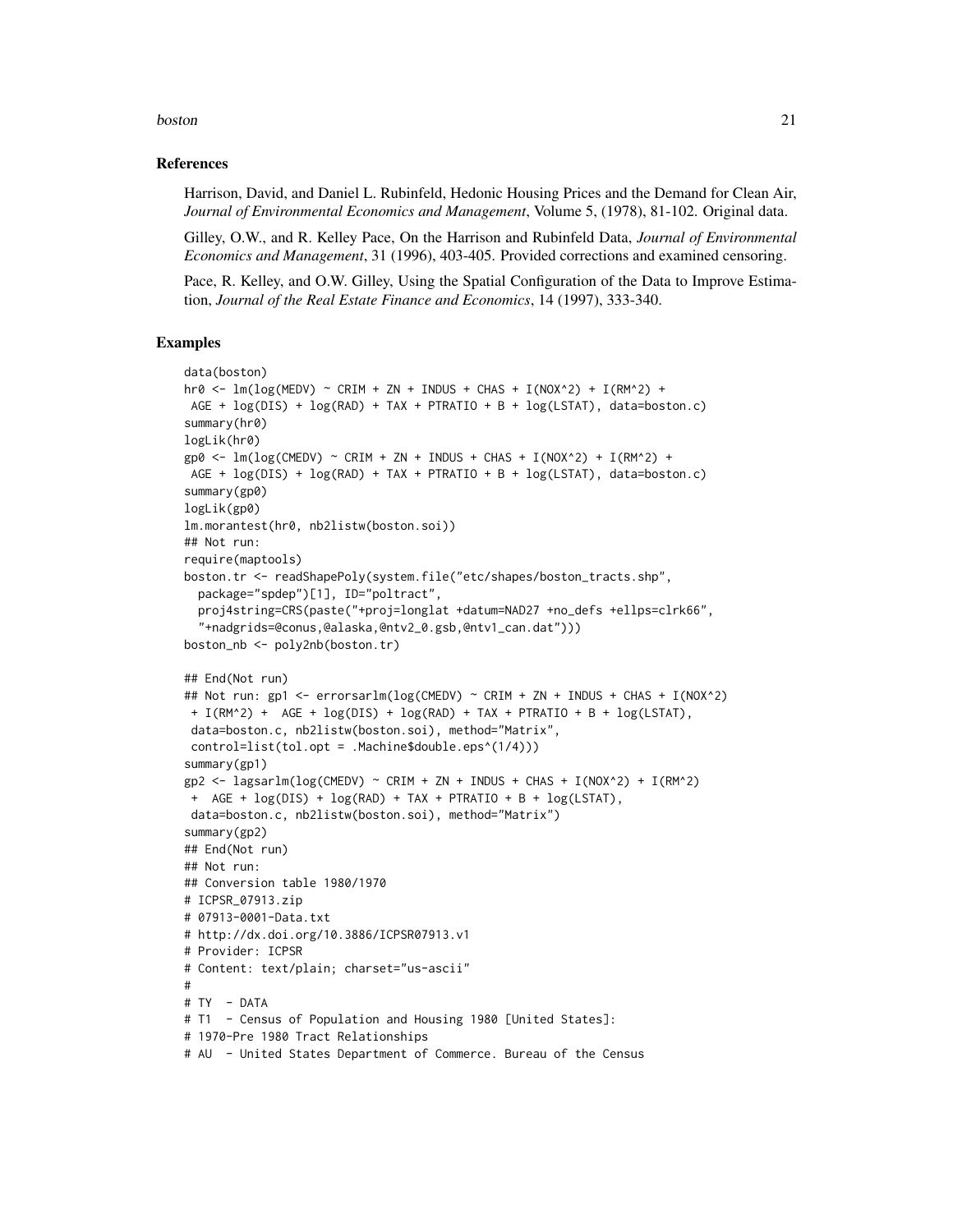22 boston boston and the contract of the contract of the contract of the contract of the contract of the contract of the contract of the contract of the contract of the contract of the contract of the contract of the contr

```
# DO - 10.3886/ICPSR07913.v1
# PY - 1984-06-28
# UR - http://dx.doi.org/10.3886/ICPSR07913.v1
# PB - Inter-university Consortium for Political and Social Research
# (ICPSR) [distributor]
# ER -
# widths <- c(ID=5L, FIPS70State=2L, FIPS70cty=3L, Tract70=6L, FIPS80State=2L,
# FIPS80cty=3L, f1=7L, CTC=6L, f2=2L, intersect1=3L, intersect2=3L, name=30L)
# dta0 <- read.fwf("07913-0001-Data.txt", unname(widths),
# col.names=names(widths), colClasses=rep("character", 12), as.is=TRUE)
# sub <- grep("25", dta0$FIPS80State)
# MA <- dta0[sub,]
## match against boston data set
# library(spdep)
# data(boston)
# bTR <- boston.c$TRACT
# x1 <- match(as.integer(MA$Tract70), bTR)
# BOSTON <- MA[!is.na(x1),]
## MA 1990 tracts
# library(rgdal)
# MAtr90 <- readOGR(".", "tr25_d90")
## counties in the BOSTON SMSA
## https://www.census.gov/population/metro/files/lists/historical/90nfips.txt
## 1123 Boston-Lawrence-Salem-Lowell-Brockton, MA NECMA
## 1123 25 009 Essex County
## 1123 25 017 Middlesex County
## 1123 25 021 Norfolk County
## 1123 25 023 Plymouth County
## 1123 25 025 Suffolk County
# BOSTON_SMSA <- MAtr90[MAtr90$CO
# proj4string(BOSTON_SMSA) <- CRS(paste("+proj=longlat +datum=NAD27 +no_defs",
# "+ellps=clrk66 +nadgrids=@conus,@alaska,@ntv2_0.gsb,@ntv1_can.dat"))
# CTC4 <- substring(BOSTON$CTC, 1, 4)
# CTC4u <- unique(CTC4)
# TB_CTC4u <- match(BOSTON_SMSA$TRACTBASE, CTC4u)
## match 1980 tracts with 1990
# BOSTON_SMSA1 <- BOSTON_SMSA[!is.na(TB_CTC4u),]
## union Polygons objects with same 1970 tract code
#library(rgeos)
# BOSTON_SMSA2 <- gUnaryUnion(BOSTON_SMSA1,
# id=as.character(BOSTON_SMSA1$TRACTBASE))
## reorder data set
# mm <- match(as.integer(as.character(row.names(BOSTON_SMSA2))), boston.c$TRACT)
# df <- boston.c[mm,]
# row.names(df) <- df$TRACT
# row.names(BOSTON_SMSA2) <- as.character(as.integer(row.names(BOSTON_SMSA2)))
## create SpatialPolygonsDataFrame
# BOSTON_SMSA3 <- SpatialPolygonsDataFrame(BOSTON_SMSA2,
# data=data.frame(poltract=row.names(BOSTON_SMSA2),
# row.names=row.names(BOSTON_SMSA2)))
# BOSTON_SMSA4 <- spCbind(BOSTON_SMSA3, df)
# mm1 <- match(boston.c$TRACT, row.names(BOSTON_SMSA4))
# BOSTON_SMSA5 <- BOSTON_SMSA4[mm1,]
```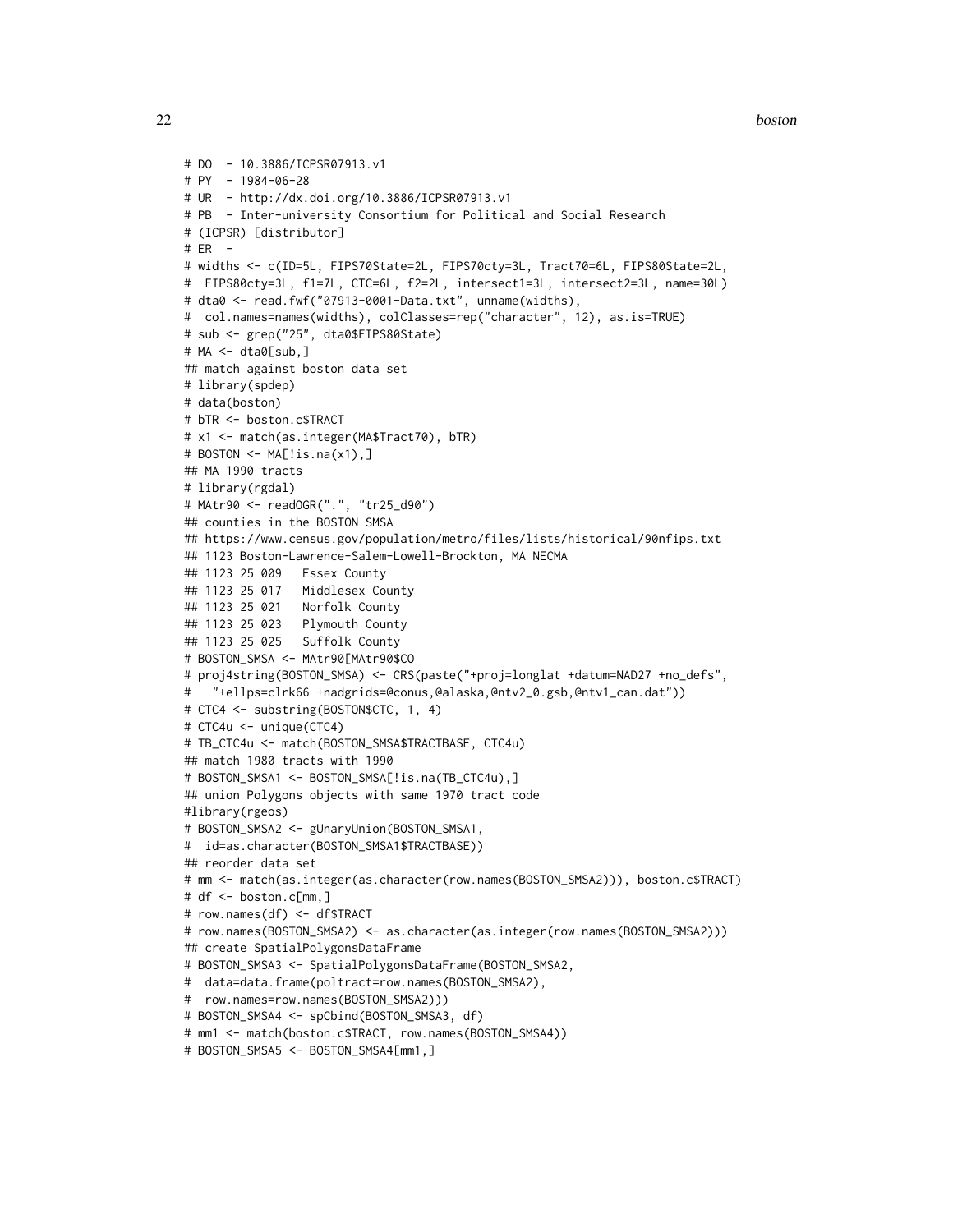# <span id="page-22-0"></span>bptest.sarlm 23

```
#writeOGR(BOSTON_SMSA5, ".", "boston_tracts", driver="ESRI Shapefile",
# overwrite_layer=TRUE)
# moran.test(boston.c$CMEDV, nb2listw(boston.soi))
# moran.test(BOSTON_SMSA5$CMEDV, nb2listw(boston.soi))
## End(Not run)
```
bptest.sarlm *Breusch-Pagan test for spatial models*

#### Description

Performs the Breusch-Pagan test for heteroskedasticity on the least squares fit of the spatial models taking the spatial coefficients rho or lambda into account. This function is a copy of the bptest function in package "lmtest", modified to use objects returned by spatial simultaneous autoregressive models.

#### Usage

```
bptest.sarlm(object, varformula=NULL, studentize = TRUE, data=list())
```
# Arguments

| object     | An object of class "sarlm" from errorsarlm() or lagsarlm().                                                                                                                                              |
|------------|----------------------------------------------------------------------------------------------------------------------------------------------------------------------------------------------------------|
| varformula | a formula describing only the potential explanatory variables for the variance<br>(no dependent variable needed). By default the same explanatory variables are<br>taken as in the main regression model |
| studentize | logical. If set to TRUE Koenker's studentized version of the test statistic will be<br>used.                                                                                                             |
| data       | an optional data frame containing the variables in the varformula                                                                                                                                        |

#### Details

Asymptotically this corresponds to the test given by Anselin (1988), but is not exactly the same. The studentized version is more conservative and perhaps to be prefered. The residuals, and for spatial error models the RHS variables, are adjusted for the spatial coefficient, as suggested bt Luc Anselin (personal communication).

It is also technically possible to make heteroskedasticity corrections to standard error estimates by using the "lm.target" component of sarlm objects - using functions in the lmtest and sandwich packages.

#### Value

A list with class "htest" containing the following components:

| statistic | the value of the test statistic.                                        |
|-----------|-------------------------------------------------------------------------|
| p.value   | the p-value of the test.                                                |
| parameter | degrees of freedom (wrongly reported if varformula given before 0.5-44. |
| method    | a character string indicating what type of test was performed.          |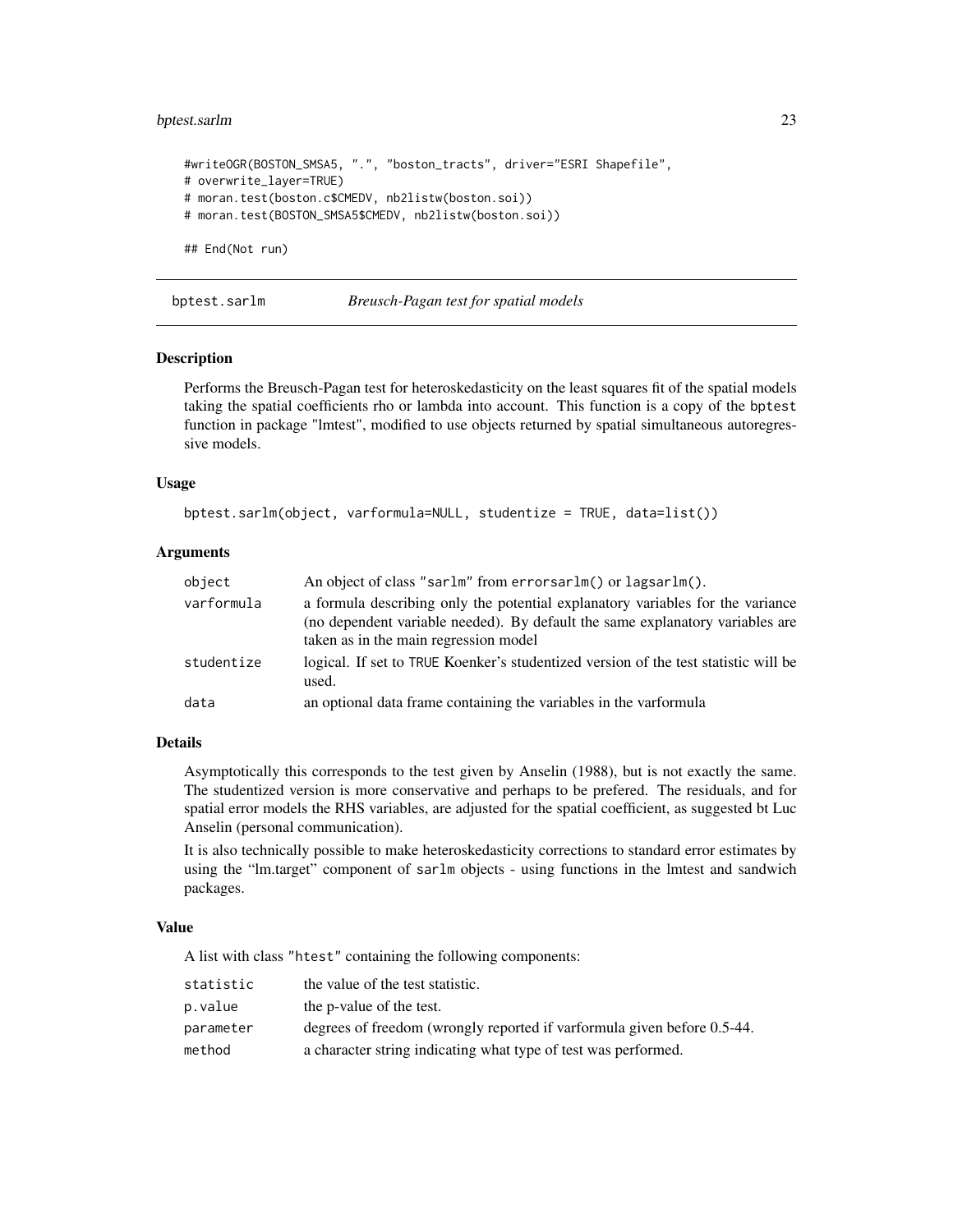#### <span id="page-23-0"></span>Author(s)

Torsten Hothorn <Torsten.Hothorn@rzmail.uni-erlangen.de> and Achim Zeileis <zeileis@ci.tuwien.ac.at>, modified by Roger Bivand <Roger.Bivand@nhh.no>

# References

T.S. Breusch & A.R. Pagan (1979), A Simple Test for Heteroscedasticity and Random Coefficient Variation. *Econometrica* 47, 1287–1294

W. Krämer & H. Sonnberger (1986), *The Linear Regression Model under Test*. Heidelberg: Physica.

L. Anselin (1988) *Spatial econometrics: methods and models.* Dordrecht: Kluwer, pp. 121–122.

# See Also

[errorsarlm](#page-51-1), [lagsarlm](#page-98-1)

# Examples

```
example(columbus)
error.col <- errorsarlm(CRIME ~ HOVAL + INC, data=columbus,
nb2listw(col.gal.nb))
bptest.sarlm(error.col)
bptest.sarlm(error.col, studentize=FALSE)
## Not run:
lm.target <- lm(error.col$tary ~ error.col$tarX - 1)
if (require(lmtest) && require(sandwich)) {
 coeftest(lm.target, vcov=vcovHC(lm.target, type="HC0"), df=Inf)
}
```
## End(Not run)

<span id="page-23-1"></span>card *Cardinalities for neighbours lists*

# **Description**

The function tallies the numbers of neighbours of regions in the neighbours list.

#### Usage

card(nb)

#### Arguments

nb a neighbours list object of class nb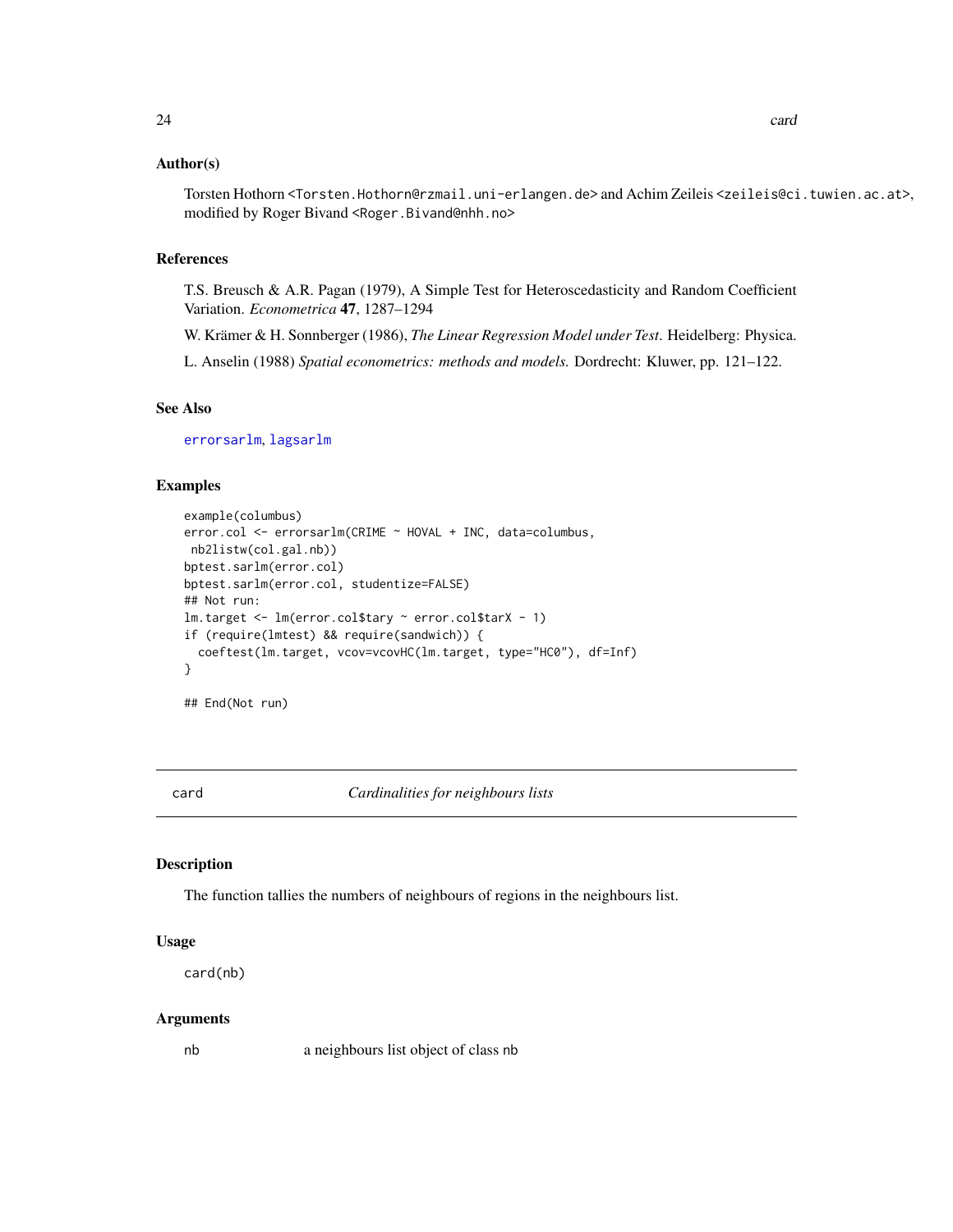#### <span id="page-24-0"></span>cell2nb 25

#### Details

"nb" objects are stored as lists of integer vectors, where the vectors contain either the indices in the range 1:n for n as length(nb) of the neighbours of region i, or as integer( $\theta$ ) to signal no neighbours. The function card(nb) is used to extract the numbers of neighbours from the "nb" object.

### Value

An integer vector of the numbers of neighbours of regions in the neighbours list.

#### Author(s)

Roger Bivand <Roger.Bivand@nhh.no>

# References

Bivand R, Pebesma EJ, Gomez-Rubio V, (2008) *Applied Spatial Data Analysis with R*, Springer, New York, pp. 239-251; Bivand R, Portnov B, (2004) Exploring spatial data analysis techniques using R: the case of observations with no neighbours. In: Anselin L, Florax R, Rey S, (eds.), *Advances in Spatial Econometrics, Methodology, Tools and Applications*. Berlin: Springer-Verlag, pp. 121-142.

## See Also

[summary.nb](#page-216-1)

#### Examples

```
example(columbus)
table(card(col.gal.nb))
```
cell2nb *Generate neighbours list for grid cells*

#### Description

The function generates a list of neighbours for a grid of cells. Helper functions are used to convert to and from the vector indices for row and column grid positions, and rook (shared edge) or queen (shared edge or vertex) neighbour definitions are applied by type. If torus is TRUE, the grid is mapped onto a torus, removing edge effects.

#### Usage

```
cell2nb(nrow, ncol, type="rook", torus=FALSE)
mrc2vi(rowcol, nrow, ncol)
rookcell(rowcol, nrow, ncol, torus=FALSE, rmin=1, cmin=1)
queencell(rowcol, nrow, ncol, torus=FALSE, rmin=1, cmin=1)
vi2mrc(i, nrow, ncol)
```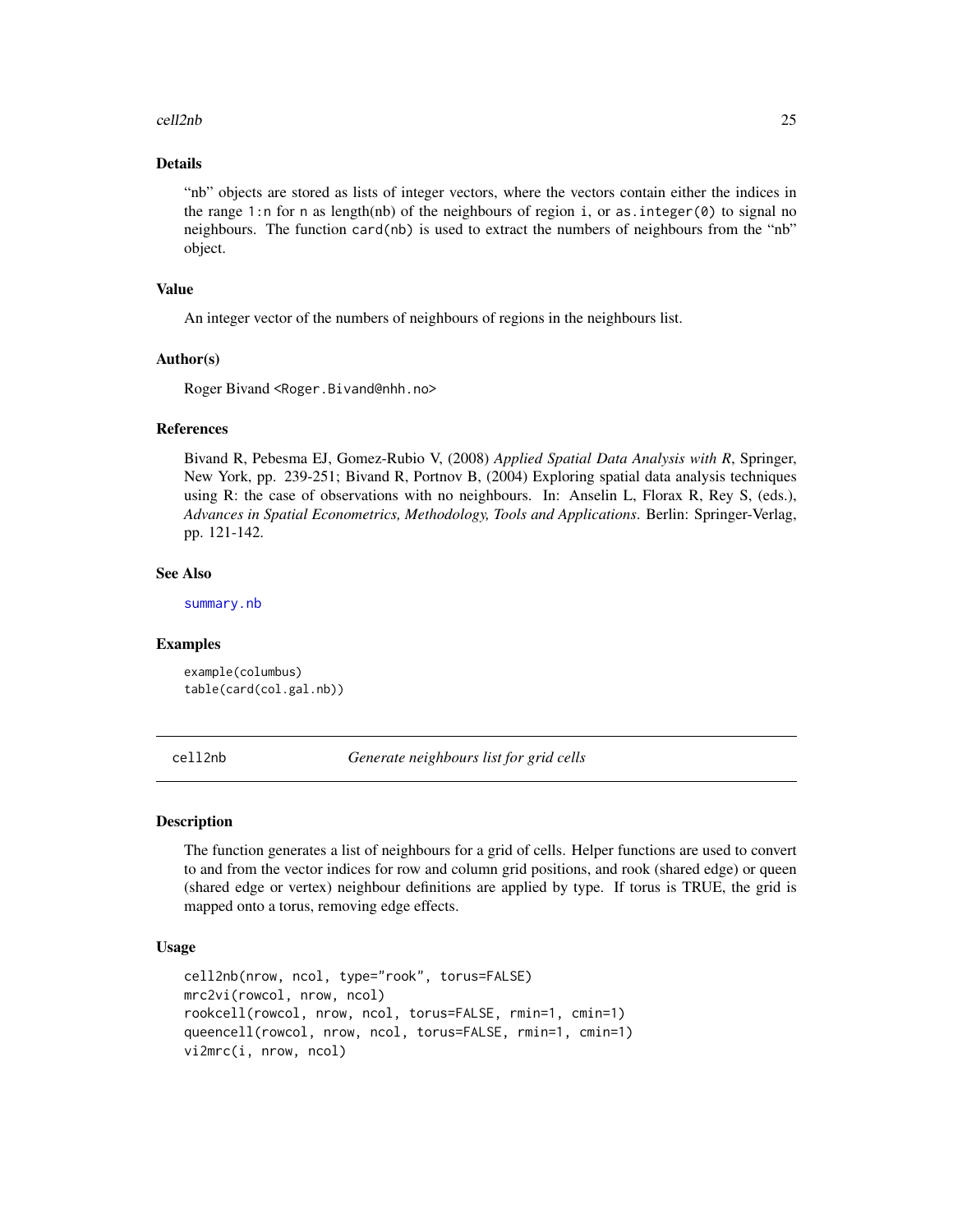# <span id="page-25-0"></span>Arguments

| nrow   | number of rows in the grid                       |
|--------|--------------------------------------------------|
| ncol   | number of columns in the grid                    |
| type   | rook or queen                                    |
| torus  | map grid onto torus                              |
| rowcol | matrix with two columns of row, column indices   |
| i      | vector of vector indices corresponding to rowcol |
| rmin   | lowest row index                                 |
| cmin   | lowset column index                              |

# Value

The function returns an object of class nb with a list of integer vectors containing neighbour region number ids. See [card](#page-23-1) for details of "nb" objects.

# Author(s)

Roger Bivand <Roger.Bivand@nhh.no>

#### See Also

[summary.nb](#page-216-1), [card](#page-23-1)

# Examples

```
nb7rt <- cell2nb(7, 7)
summary(nb7rt)
xyc <- attr(nb7rt, "region.id")
xy <- matrix(as.integer(unlist(strsplit(xyc, ":"))), ncol=2, byrow=TRUE)
plot(nb7rt, xy)
nb7rt <- cell2nb(7, 7, torus=TRUE)
summary(nb7rt)
```
choynowski *Choynowski probability map values*

# Description

Calculates Choynowski probability map values.

# Usage

```
choynowski(n, x, row.names=NULL, tol = .Machine$double.eps^0.5, legacy=FALSE)
```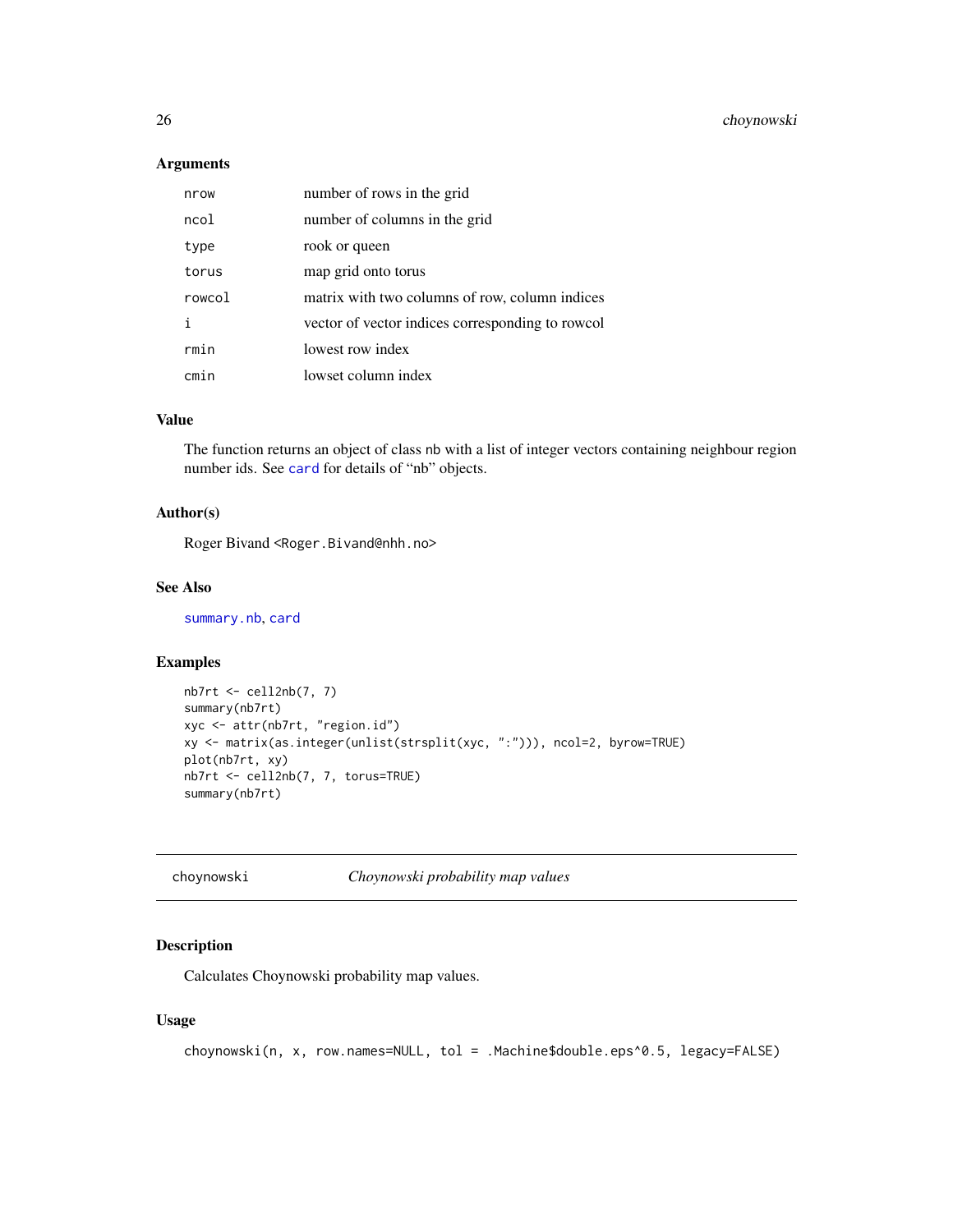# choynowski 27

#### Arguments

| n            | a numeric vector of counts of cases                                                                                                             |
|--------------|-------------------------------------------------------------------------------------------------------------------------------------------------|
| $\mathsf{x}$ | a numeric vector of populations at risk                                                                                                         |
| row.names    | row names passed through to output data frame                                                                                                   |
| tol          | accumulate values for observed counts >= expected until value less than tol                                                                     |
| legacy       | default FALSE using vectorised alternating side ppois version, if true use orig-<br>inal version written from sources and iterating down to tol |

#### Value

A data frame with columns:

| pmap | Poisson probability map values: probability of getting a more "extreme" count<br>than actually observed, one-tailed with less than expected and more than ex-<br>pected folded together |
|------|-----------------------------------------------------------------------------------------------------------------------------------------------------------------------------------------|
| type | logical: TRUE if observed count less than expected                                                                                                                                      |

# Author(s)

Roger Bivand <Roger.Bivand@nhh.no>

# References

Choynowski, M (1959) Maps based on probabilities, Journal of the American Statistical Association, 54, 385–388; Cressie, N, Read, TRC (1985), Do sudden infant deaths come in clusters? Statistics and Decisions, Supplement Issue 2, 333–349; Bailey T, Gatrell A (1995) Interactive Spatial Data Analysis, Harlow: Longman, pp. 300–303.

# See Also

[probmap](#page-175-1)

#### Examples

```
example(auckland)
res <- choynowski(auckland$M77_85, 9*auckland$Und5_81)
resl <- choynowski(auckland$M77_85, 9*auckland$Und5_81, legacy=TRUE)
all.equal(res, resl)
rt <- sum(auckland$M77_85)/sum(9*auckland$Und5_81)
ch_ppois_pmap <- numeric(length(auckland$Und5_81))
side <- c("greater", "less")
for (i in seq(along=ch_ppois_pmap)) {
  ch_ppois_pmap[i] <- poisson.test(auckland$M77_85[i], r=rt,
   T=(9*auckland$Und5_81[i]), alternative=side[(res$type[i]+1)])$p.value
}
all.equal(ch_ppois_pmap, res$pmap)
res1 <- probmap(auckland$M77_85, 9*auckland$Und5_81)
table(abs(res$pmap - res1$pmap) < 0.00001, res$type)
```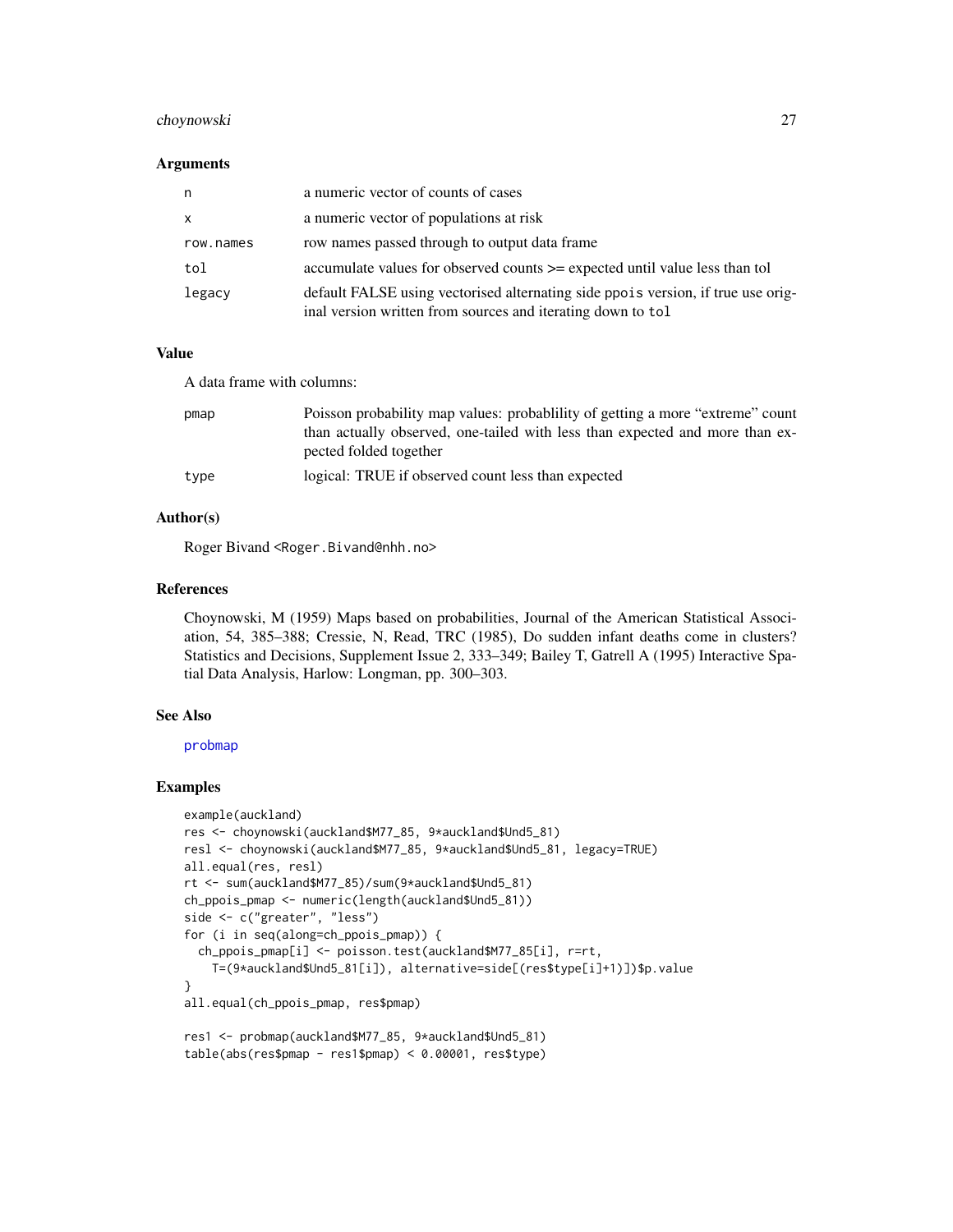```
lt005 <- (res$pmap < 0.05) & (res$type)
ge005 <- (res$pmap < 0.05) & (!res$type)
cols <- rep("white", length(lt005))
cols[lt005] <- grey(2/7)
cols[ge005] <- grey(5/7)
plot(auckland, col=cols)
legend("bottomleft", fill=grey(c(2,5)/7), legend=c("low", "high"), bty="n")
```
columbus *Columbus OH spatial analysis data set*

#### **Description**

The columbus data frame has 49 rows and 22 columns. Unit of analysis: 49 neighbourhoods in Columbus, OH, 1980 data. In addition the data set includes a polylist object polys with the boundaries of the neighbourhoods, a matrix of polygon centroids coords, and col.gal.nb, the neighbours list from an original GAL-format file. The matrix bbs is DEPRECATED, but retained for other packages using this data set.

#### Usage

data(columbus)

#### Format

This data frame contains the following columns:

**AREA** computed by ArcView

PERIMETER computed by ArcView

COLUMBUS\\_ internal polygon ID (ignore)

COLUMBUS\\_I another internal polygon ID (ignore)

POLYID yet another polygon ID

NEIG neighborhood id value (1-49); conforms to id value used in Spatial Econometrics book.

HOVAL housing value (in \\$1,000)

INC household income (in \\$1,000)

CRIME residential burglaries and vehicle thefts per thousand households in the neighborhood

OPEN open space in neighborhood

PLUMB percentage housing units without plumbing

DISCBD distance to CBD

X x coordinate (in arbitrary digitizing units, not polygon coordinates)

Y y coordinate (in arbitrary digitizing units, not polygon coordinates)

NSA north-south dummy (North=1)

NSB north-south dummy (North=1)

<span id="page-27-0"></span>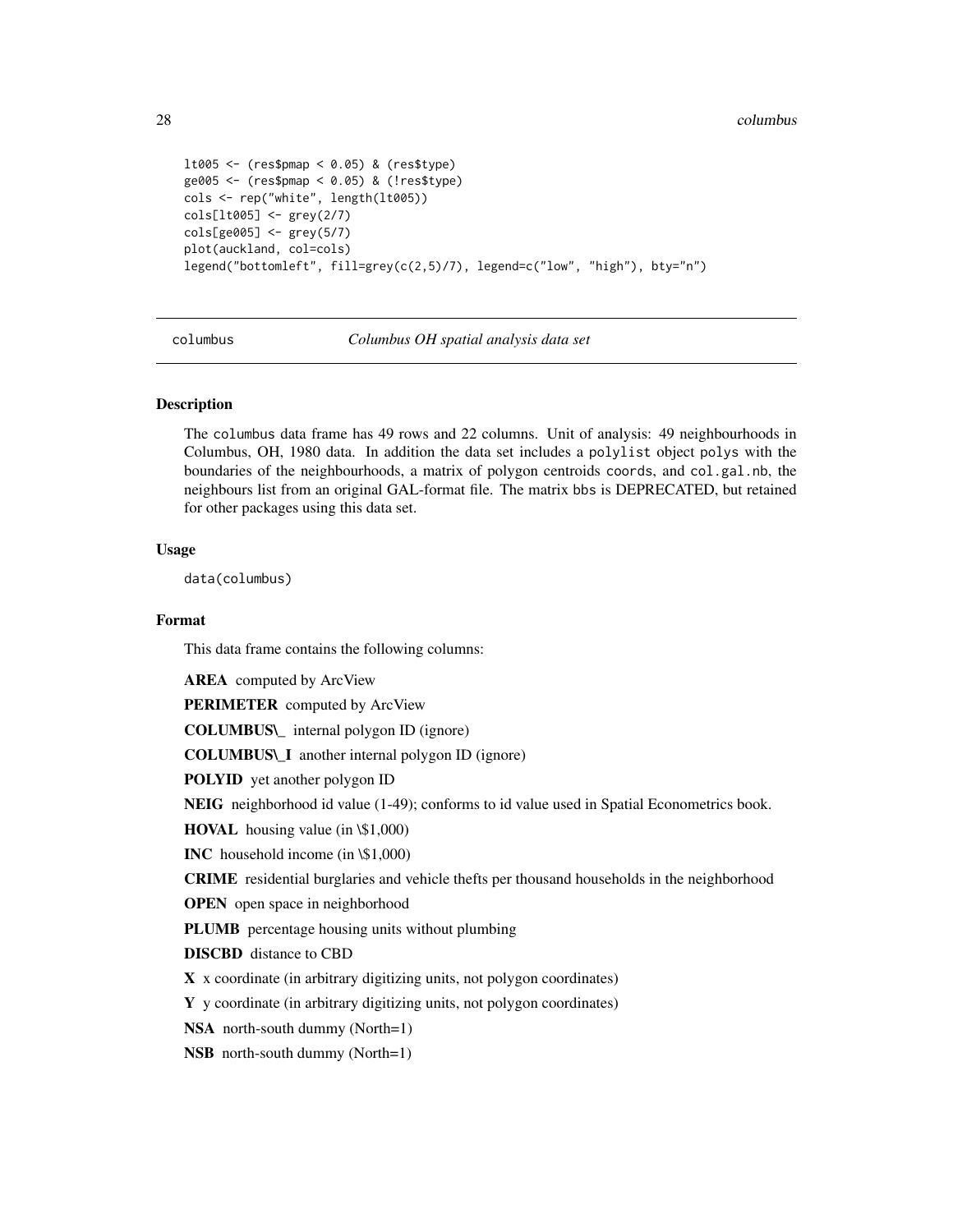#### <span id="page-28-0"></span>diffnb 29

EW east-west dummy (East=1)

CP core-periphery dummy (Core=1)

THOUS constant=1,000

NEIGNO NEIG+1,000, alternative neighborhood id value

# Details

The row names of columbus and the region.id attribute of polys are set to columbus\$NEIGNO.

#### Note

All source data files prepared by Luc Anselin, Spatial Analysis Laboratory, Department of Agricultural and Consumer Economics, University of Illinois, Urbana-Champaign, [https://spatial.](https://spatial.uchicago.edu/sample-data) [uchicago.edu/sample-data](https://spatial.uchicago.edu/sample-data).

# Source

Anselin, Luc. 1988. Spatial econometrics: methods and models. Dordrecht: Kluwer Academic, Table 12.1 p. 189.

#### Examples

```
require(maptools)
columbus <- readShapePoly(system.file("etc/shapes/columbus.shp",
package="spdep")[1])
col.gal.nb <- read.gal(system.file("etc/weights/columbus.gal",
package="spdep")[1])
```
#### diffnb *Differences between neighbours lists*

# Description

The function finds differences between lists of neighbours, returning a nb neighbour list of those found

### Usage

```
diffnb(x, y, verbose=NULL)
```
#### Arguments

|         | an object of class nb                                                                                                 |
|---------|-----------------------------------------------------------------------------------------------------------------------|
|         | an object of class nb                                                                                                 |
| verbose | default NULL, use global option value; report regions ids taken from object<br>attribute "region.id" with differences |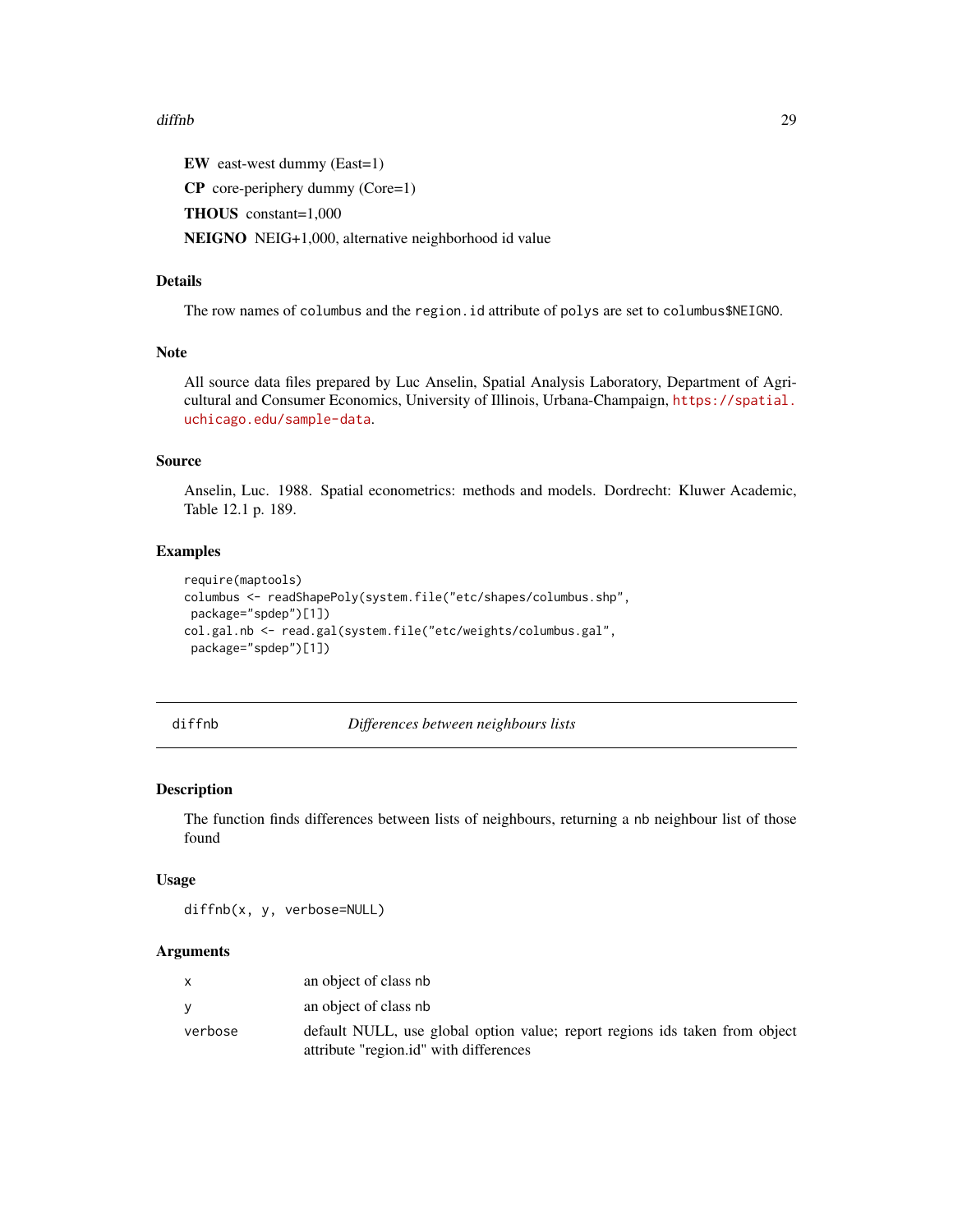# Value

A neighbours list with class nb

# Author(s)

Roger Bivand <Roger.Bivand@nhh.no>

# Examples

```
example(columbus)
coords <- coordinates(columbus)
rn <- sapply(slot(columbus, "polygons"), function(x) slot(x, "ID"))
knn1 <- knearneigh(coords, 1)
knn2 <- knearneigh(coords, 2)
nb1 <- knn2nb(knn1, row.names=rn)
nb2 <- knn2nb(knn2, row.names=rn)
diffs <- diffnb(nb2, nb1)
plot(columbus, border="grey")
plot(nb1, coords, add=TRUE)
plot(diffs, coords, add=TRUE, col="red", lty=2)
title(main="Plot of first (black) and second (red)\nnearest neighbours")
```
dnearneigh *Neighbourhood contiguity by distance*

# Description

The function identifies neighbours of region points by Euclidean distance between lower (greater than) and upper (less than or equal to) bounds, or with longlat = TRUE, by Great Circle distance in kilometers.

# Usage

dnearneigh(x, d1, d2, row.names = NULL,  $longlat = NULL$ ,  $bounds=c("GT", "LE"))$ 

#### Arguments

| $\mathsf{x}$ | matrix of point coordinates or a Spatial Points object                                                                                                                                                                                         |
|--------------|------------------------------------------------------------------------------------------------------------------------------------------------------------------------------------------------------------------------------------------------|
| d1           | lower distance bound                                                                                                                                                                                                                           |
| d2           | upper distance bound                                                                                                                                                                                                                           |
| row.names    | character vector of region ids to be added to the neighbours list as attribute<br>region.id, default seq(1, nrow(x))                                                                                                                           |
| longlat      | TRUE if point coordinates are longitude-latitude decimal degrees, in which case<br>distances are measured in kilometers; if x is a SpatialPoints object, the value is<br>taken from the object itself, and overrides this argument if not NULL |
| bounds       | character vector of length 2, default c("GT", "LE"), the first element may also<br>be "GE", the second "LT"                                                                                                                                    |

<span id="page-29-0"></span>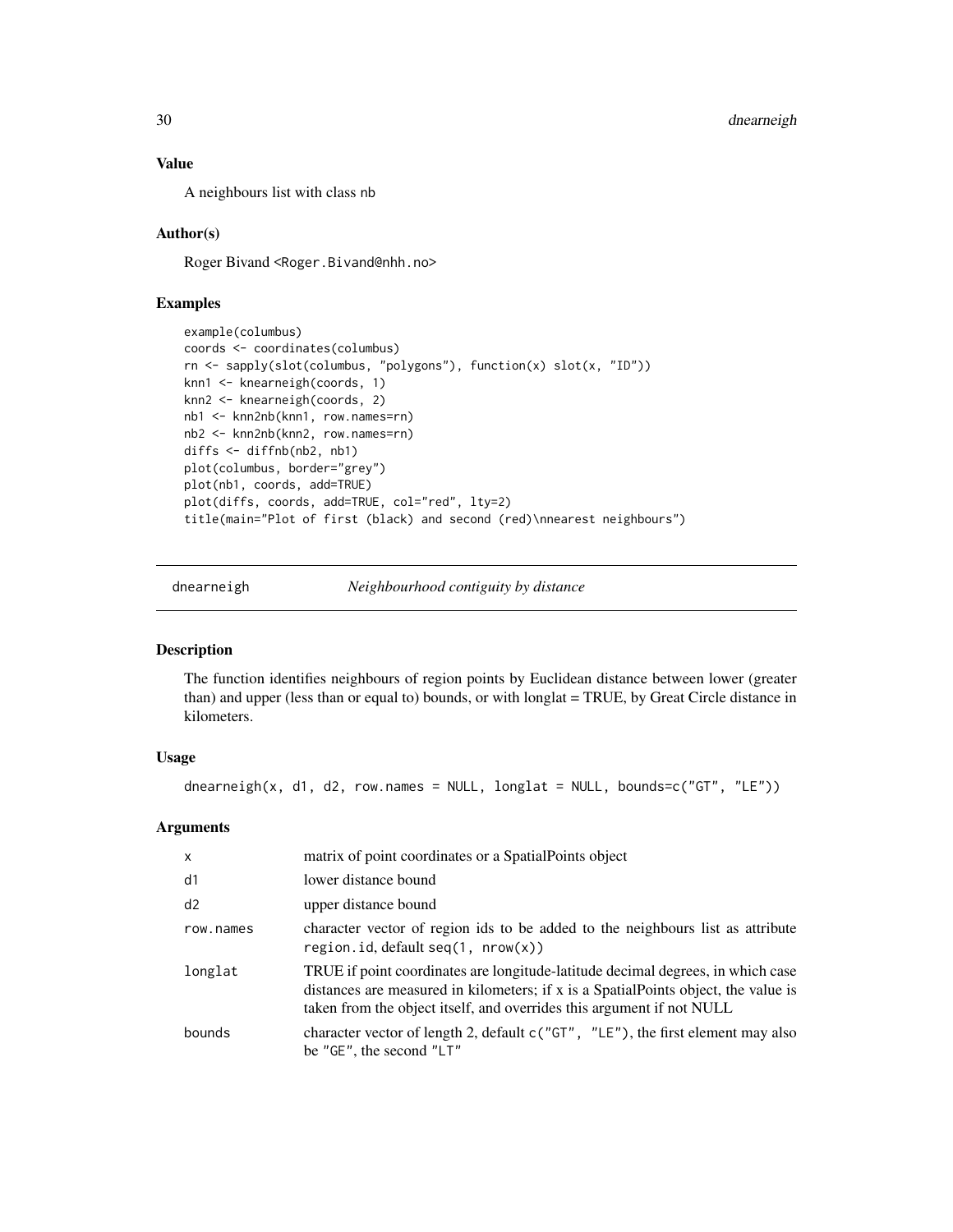#### dnearneigh 31

#### Value

The function returns a list of integer vectors giving the region id numbers for neighbours satisfying the distance criteria. See [card](#page-23-1) for details of "nb" objects.

# Author(s)

Roger Bivand <Roger.Bivand@nhh.no>

## See Also

[knearneigh](#page-92-1), [card](#page-23-1)

#### Examples

```
example(columbus)
coords <- coordinates(columbus)
rn <- sapply(slot(columbus, "polygons"), function(x) slot(x, "ID"))
k1 <- knn2nb(knearneigh(coords))
all.linked <- max(unlist(nbdists(k1, coords)))
col.nb.0.all <- dnearneigh(coords, 0, all.linked, row.names=rn)
summary(col.nb.0.all, coords)
plot(columbus, border="grey")
plot(col.nb.0.all, coords, add=TRUE)
title(main=paste("Distance based neighbours 0-", format(all.linked),
 " distance units", sep=""))
data(state)
us48.fipsno <- read.geoda(system.file("etc/weights/us48.txt",
 package="spdep")[1])
if (as.numeric(paste(version$major, version$minor, sep="")) < 19) {
m50.48 <- match(us48.fipsno$"State.name", state.name)
} else {
m50.48 <- match(us48.fipsno$"State_name", state.name)
}
xy <- as.matrix(as.data.frame(state.center))[m50.48,]
llk1 <- knn2nb(knearneigh(xy, k=1, longlat=FALSE))
all.linked <- max(unlist(nbdists(llk1, xy, longlat=FALSE)))
ll.nb <- dnearneigh(xy, 0, all.linked, longlat=FALSE)
summary(ll.nb, xy, longlat=TRUE, scale=0.5)
gck1 <- knn2nb(knearneigh(xy, k=1, longlat=TRUE))
all.linked <- max(unlist(nbdists(gck1, xy, longlat=TRUE)))
gc.nb <- dnearneigh(xy, 0, all.linked, longlat=TRUE)
summary(gc.nb, xy, longlat=TRUE, scale=0.5)
plot(ll.nb, xy)
plot(diffnb(ll.nb, gc.nb), xy, add=TRUE, col="red", lty=2)
title(main="Differences between Euclidean and Great Circle neighbours")
xy1 <- SpatialPoints((as.data.frame(state.center))[m50.48,],
  proj4string=CRS("+proj=longlat +ellps=GRS80"))
gck1a <- knn2nb(knearneigh(xy1, k=1))
all.linked <- max(unlist(nbdists(gck1a, xy1)))
gc.nb <- dnearneigh(xy1, 0, all.linked)
summary(gc.nb, xy1, scale=0.5)
```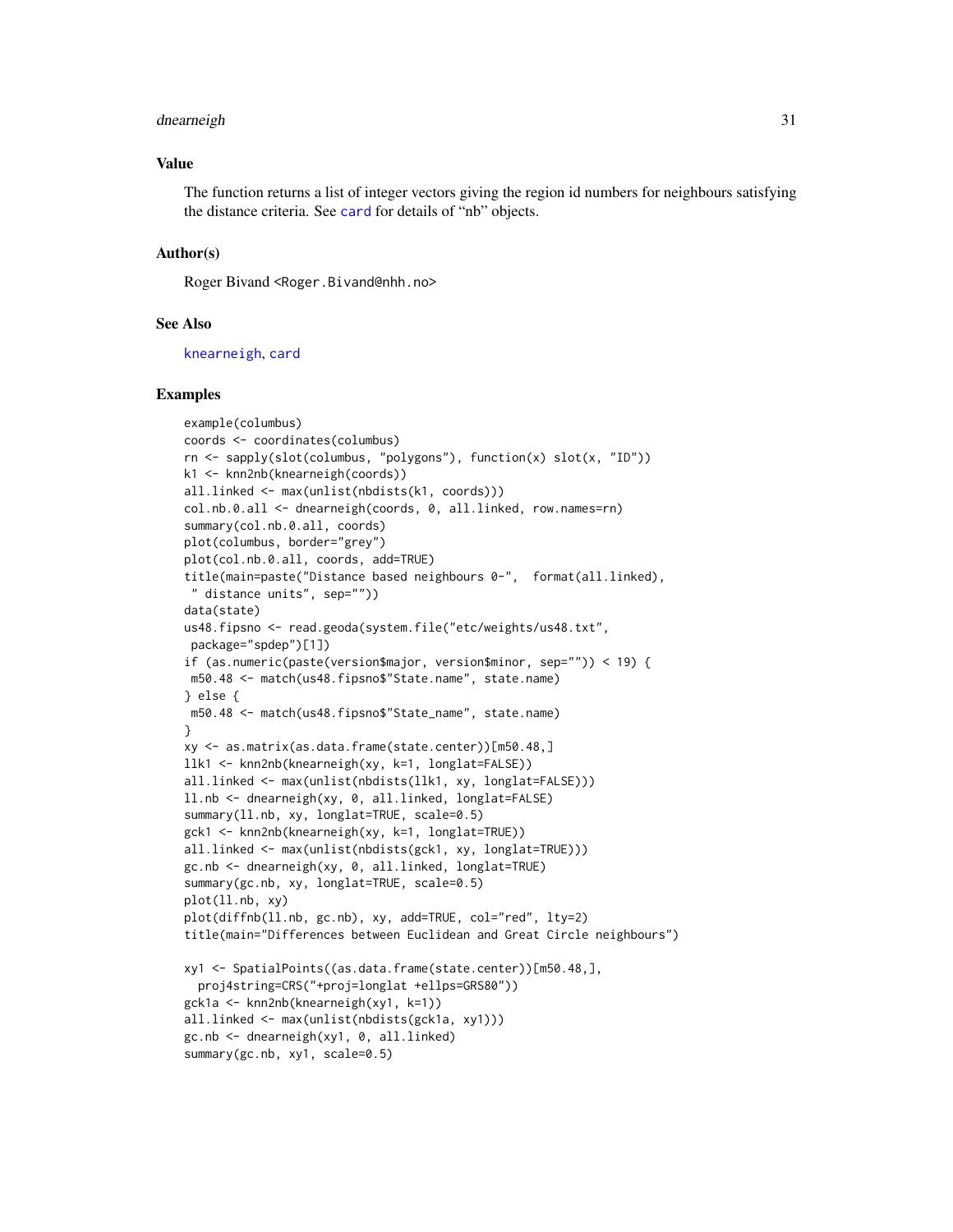#### <span id="page-31-0"></span>Description

These functions are made available in the package namespace for other developers, and are not intended for users. They provide a shared infrastructure for setting up data for Jacobian computation, and then for caclulating the Jacobian, either exactly or approximately, in maximum likelihood fitting of spatial regression models. The techniques used are the exact eigenvalue, Cholesky decompositions (Matrix, spam), and LU ones, with Chebyshev and Monte Carlo approximations; moments use the methods due to Martin and Smirnov/Anselin.

#### Usage

```
do_ldet(coef, env, which=1)
jacobianSetup(method, env, con, pre_eig=NULL, trs=NULL, interval=NULL, which=1)
cheb_setup(env, q=5, which=1)
mcdet_setup(env, p=16, m=30, which=1)
eigen_setup(env, which=1)
eigen_pre_setup(env, pre_eig, which=1)
spam_setup(env, pivot="MMD", which=1)
spam_update_setup(env, in_coef=0.1, pivot="MMD", which=1)
Matrix_setup(env, Imult, super=as.logical(NA), which=1)
Matrix_J_setup(env, super=FALSE, which=1)
LU_setup(env, which=1)
LU_prepermutate_setup(env, coef=0.1, order=FALSE, which=1)
moments_setup(env, trs=NULL, m, p, type="MC", correct=TRUE, trunc=TRUE, eq7=TRUE, which=1)
SE_classic_setup(env, SE_method="LU", p=16, m=30, nrho=200, interpn=2000,
interval=c(-1,0.999), SElndet=NULL, which=1)
SE_whichMin_setup(env, SE_method="LU", p=16, m=30, nrho=200, interpn=2000,
interval=c(-1,0.999), SElndet=NULL, which=1)
SE_interp_setup(env, SE_method="LU", p=16, m=30, nrho=200,
 interval=c(-1,0.999), which=1)
```
# Arguments

| coef    | spatial coefficient value                                                                                                              |
|---------|----------------------------------------------------------------------------------------------------------------------------------------|
| env     | environment containing pre-computed objects, fixed after assignment in setup<br>functions                                              |
| which   | default 1; if 2, use second listw object                                                                                               |
| method  | string value, used by jacobian Setup to choose method                                                                                  |
| con     | control list passed from model fitting function and parsed in jacobian Setup to<br>set environment variables for method-specific setup |
| pre_eig | pre-computed eigenvalues of length n                                                                                                   |
| q       | Chebyshev approximation order; default in calling spdep functions is 5, here it<br>cannot be missing and does not have a default       |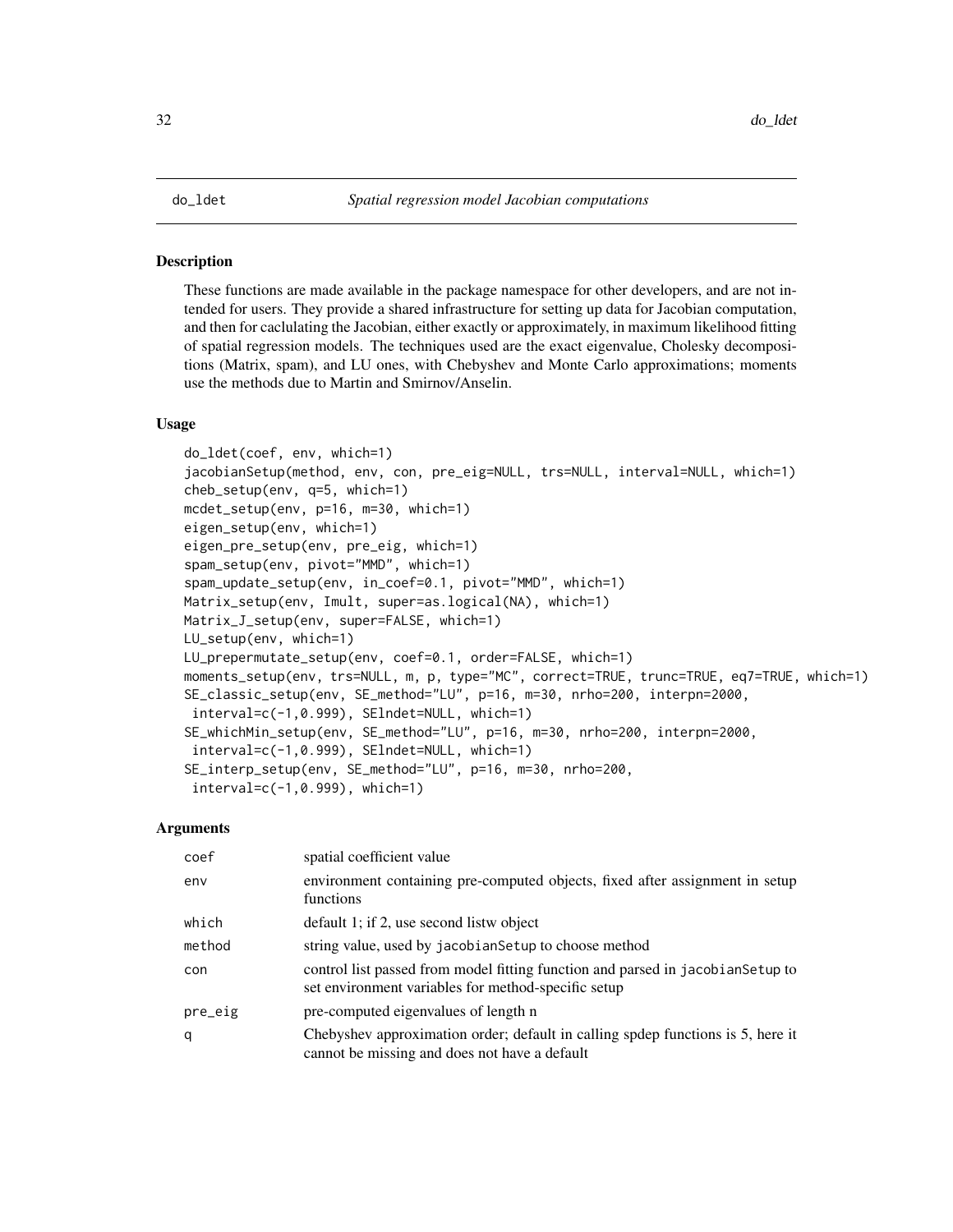| p         | Monte Carlo approximation number of random normal variables; default calling<br>spdep functions is 16, here it cannot be missing and does not have a default                                                                                                                                                                                                                                            |
|-----------|---------------------------------------------------------------------------------------------------------------------------------------------------------------------------------------------------------------------------------------------------------------------------------------------------------------------------------------------------------------------------------------------------------|
| m         | Monte Carlo approximation number of series terms; default in calling spdep<br>functions is 30, here it cannot be missing and does not have a default; m serves<br>the same purpose in the moments method                                                                                                                                                                                                |
| pivot     | default "MMD", may also be "RCM" for Cholesky decompisition using spam                                                                                                                                                                                                                                                                                                                                  |
| in_coef   | fill-in initiation coefficient value, default 0.1                                                                                                                                                                                                                                                                                                                                                       |
| Imult     | see Cholesky; numeric scalar which defaults to zero. The matrix that is decom-<br>posed is A+m*I where m is the value of Imult and I is the identity matrix of<br>order $ncol(A)$ . Default in calling spdep functions is 2, here it cannot be miss-<br>ing and does not have a default, but is rescaled for binary weights matrices in<br>proportion to the maximim row sum in those calling functions |
| super     | see Cholesky; logical scalar indicating is a supernodal decomposition should be<br>created. The alternative is a simplicial decomposition. Default in calling spdep<br>functions is FALSE for "Matrix_J" and as . logical (NA) for "Matrix". Setting<br>it to NA leaves the choice to a CHOLMOD-internal heuristic                                                                                      |
| order     | default FALSE; used in LU_prepermutate, note warnings given for lu method                                                                                                                                                                                                                                                                                                                               |
| trs       | A numeric vector of m traces, as from trw                                                                                                                                                                                                                                                                                                                                                               |
| type      | moments trace type, see trw                                                                                                                                                                                                                                                                                                                                                                             |
| correct   | default TRUE: use Smirnov correction term, see trw                                                                                                                                                                                                                                                                                                                                                      |
| trunc     | default TRUE: truncate Smirnov correction term, see trW                                                                                                                                                                                                                                                                                                                                                 |
| eq7       | default TRUEuse equation 7 in Smirnov and Anselin (2009), if FALSE no unit<br>root correction                                                                                                                                                                                                                                                                                                           |
| SE_method | default "LU", alternatively "MC"; underlying lndet method to use for generating<br>SE toolbox emulation grid                                                                                                                                                                                                                                                                                            |
| nrho      | default 200, number of lndet values in first stage SE toolbox emulation grid                                                                                                                                                                                                                                                                                                                            |
| interval  | default c(-1,0.999) if interval argument NULL, bounds for SE toolbox emulation<br>grid                                                                                                                                                                                                                                                                                                                  |
| interpn   | default 2000, number of lndet values to interpolate in second stage SE toolbox<br>emulation grid                                                                                                                                                                                                                                                                                                        |
| SElndet   | default NULL, used to pass a pre-computed two-column matrix of coefficient<br>values and corresponding interpolated lndet values                                                                                                                                                                                                                                                                        |

#### Details

Since environments are containers in the R workspace passed by reference rather than by value, they are useful for passing objects to functions called in numerical optimisation, here for the maximum likelihood estimation of spatial regression models. This technique can save a little time on each function call, balanced against the need to access the objects in the environment inside the function. The environment should contain a family string object either "SAR", "CAR" or "SMA" (used in do\_ldet to choose spatial moving average in spautolm, and these specific objects before calling the set-up functions:

eigen Classical Ord eigenvalue computations - either: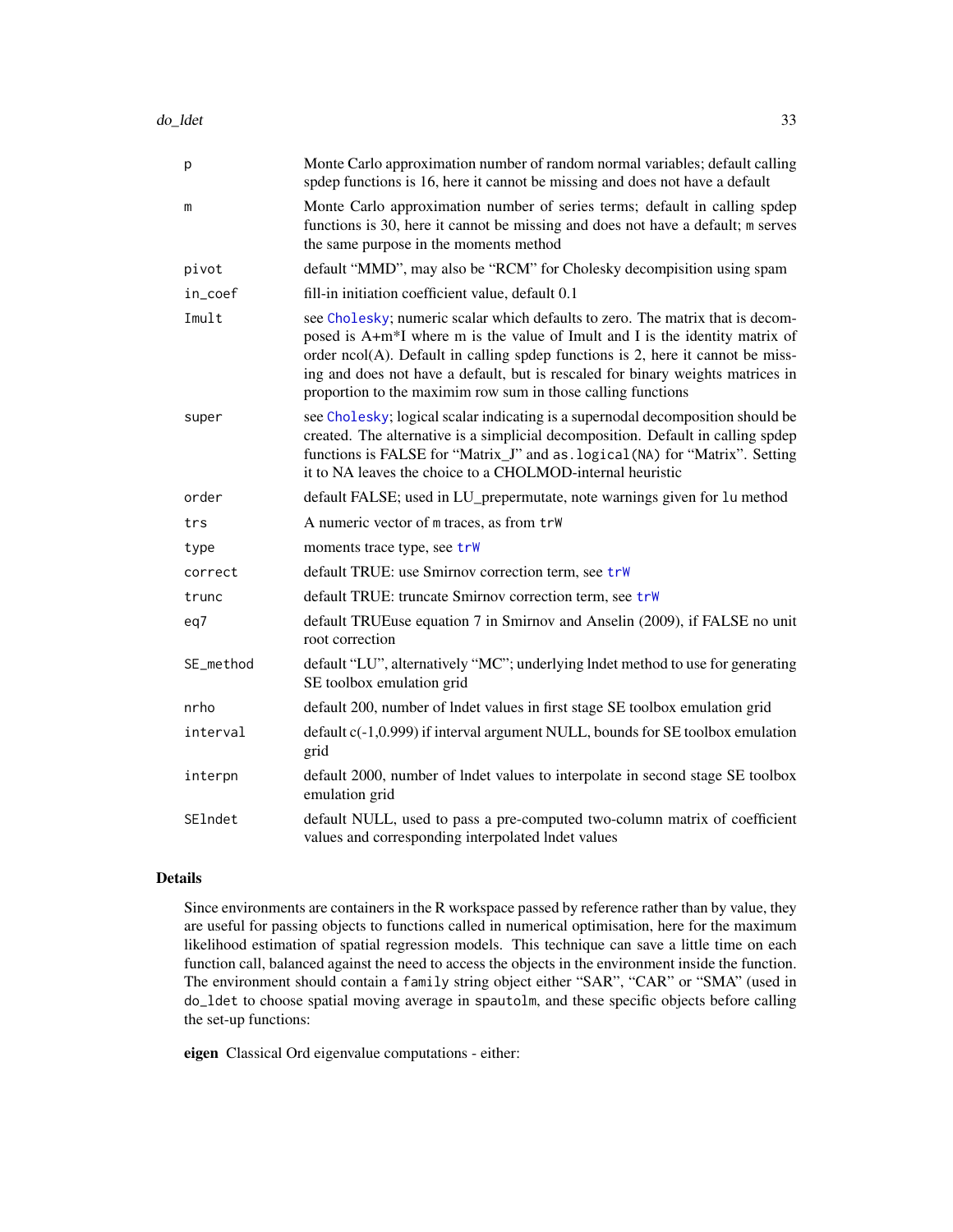listw A listw spatial weights object

can.sim logical scalar: can the spatial weights be made symmetric by similarity verbose logical scalar: legacy report print control, for historical reasons only or:

pre\_eig pre-computed eigenvalues

and assigns to the environment:

eig a vector of eigenvalues

eig.range the search interval for the spatial coefficient

method string: "eigen"

Matrix Sparse matrix pre-computed Cholesky decomposition with fast updating:

listw A listw spatial weights object

can.sim logical scalar: can the spatial weights be made symmetric by similarity

and assigns to the environment:

csrw sparse spatial weights matrix

nW negative sparse spatial weights matrix

pChol a "CHMfactor" from factorising csrw with [Cholesky](#page-0-0)

nChol a "CHMfactor" from factorising nW with [Cholesky](#page-0-0)

method string: "Matrix"

Matrix\_J Standard Cholesky decomposition without updating:

listw A listw spatial weights object

can.sim logical scalar: can the spatial weights be made symmetric by similarity

n number of spatial objects

and assigns to the environment:

csrw sparse spatial weights matrix

I sparse identity matrix

super the value of the super argument

method string: "Matrix\_J"

spam Standard Cholesky decomposition without updating:

listw A listw spatial weights object

can.sim logical scalar: can the spatial weights be made symmetric by similarity n number of spatial objects

and assigns to the environment:

csrw sparse spatial weights matrix

I sparse identity matrix

pivot string — pivot method

method string: "spam"

spam\_update Pre-computed Cholesky decomposition with updating:

listw A listw spatial weights object

can.sim logical scalar: can the spatial weights be made symmetric by similarity n number of spatial objects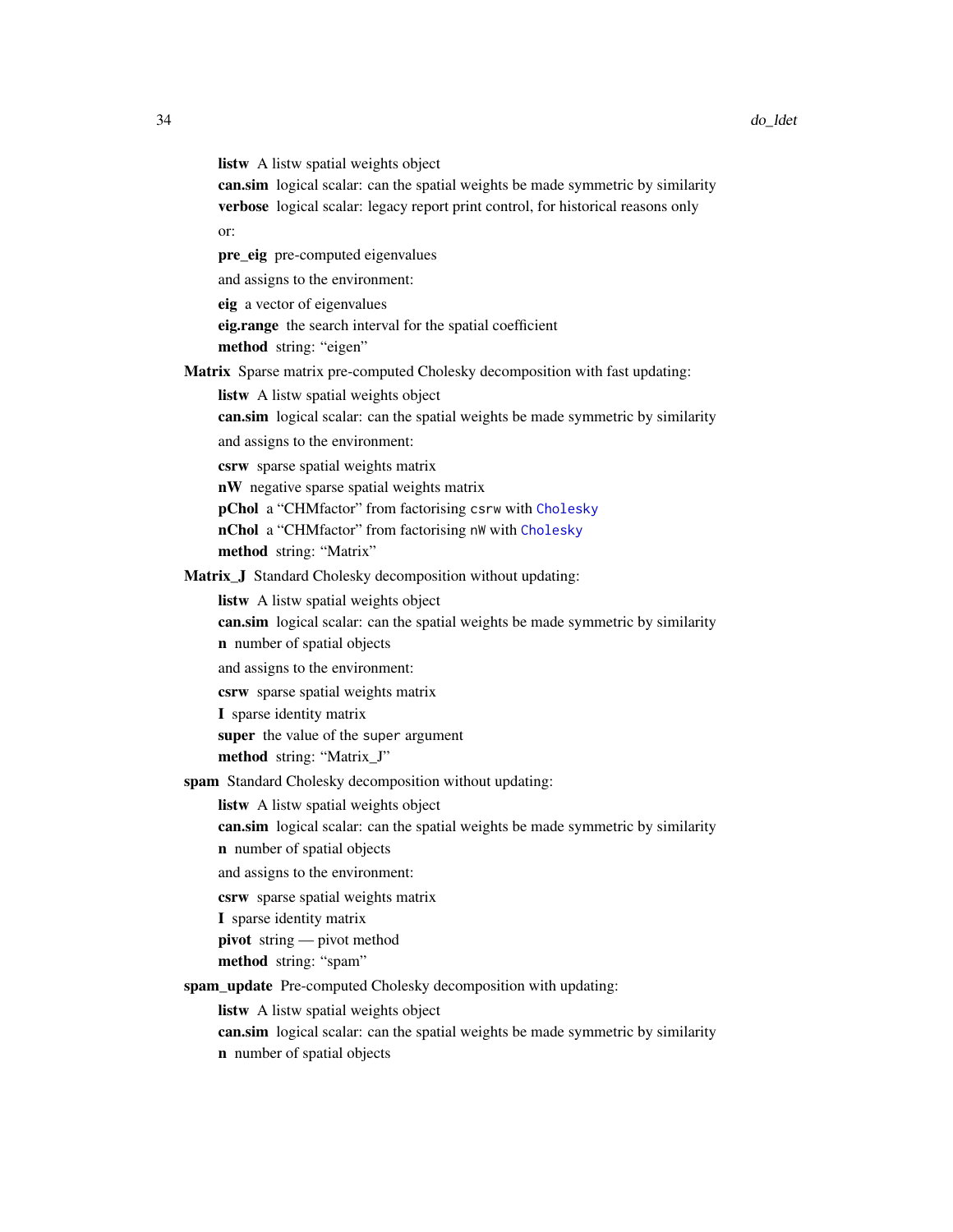and assigns to the environment:

csrw sparse spatial weights matrix

I sparse identity matrix

csrwchol A Cholesky decomposition for updating method string: "spam"

LU Standard LU decomposition without updating:

listw A listw spatial weights object

n number of spatial objects

and assigns to the environment:

W sparse spatial weights matrix

I sparse identity matrix

method string: "LU"

LU\_prepermutate Standard LU decomposition with updating (pre-computed fill-reducing permutation):

listw A listw spatial weights object

n number of spatial objects

and assigns to the environment:

W sparse spatial weights matrix

lu\_order order argument to lu

pq 2-column matrix for row and column permutation for fill-reduction

I sparse identity matrix

method string: "LU"

MC Monte Carlo approximation:

listw A listw spatial weights object

and assigns to the environment:

clx list of Monte Carlo approximation terms (the first two simulated traces are replaced by their analytical equivalents)

W sparse spatial weights matrix

method string: "MC"

cheb Chebyshev approximation:

listw A listw spatial weights object

and assigns to the environment:

trT vector of Chebyshev approximation terms

W sparse spatial weights matrix

method string: "Chebyshev"

moments moments approximation:

listw A listw spatial weights object

can.sim logical scalar: can the spatial weights be made symmetric by similarity

and assigns to the environment:

trs vector of traces, possibly approximated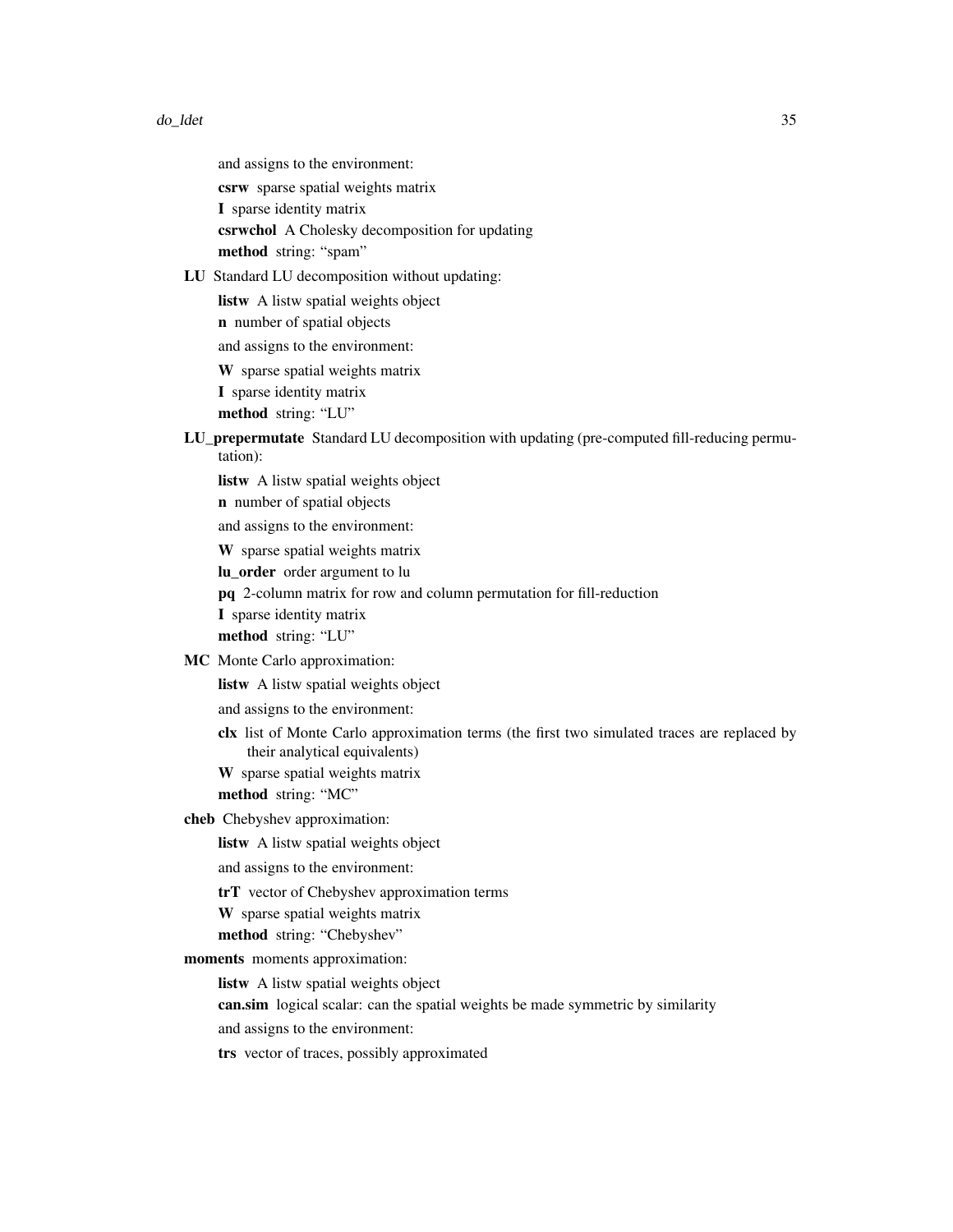q12 integer vector of length 2, unit roots terms, ignored until 0.5-52 eq7 logical scalar: use equation 7 correct logical scalar: use Smirnov correction term trunc logical scalar: truncate Smirnov correction term method string: "moments"

# SE\_classic :

listw A listw spatial weights object

n number of spatial objects

and assigns to the environment:

detval two column matrix of lndet grid values

method string: "SE\_classic"

SE\_method string: "LU" or "MC"

# SE\_whichMin :

listw A listw spatial weights object

n number of spatial objects

and assigns to the environment:

detval two column matrix of lndet grid values

method string: "SE\_whichMin"

SE\_method string: "LU" or "MC"

# SE\_interp :

listw A listw spatial weights object

n number of spatial objects

and assigns to the environment:

fit fitted spline object from which to predict lndet values

method string: "SE\_interp"

SE\_method string: "LU" or "MC"

Some set-up functions may also assign similar to the environment if the weights were made symmetric by similarity.

Three set-up functions emulate the behaviour of the Spatial Econometrics toolbox (March 2010) maximum likelihood lndet grid performance. The toolbox lndet functions compute a smaller number of lndet values for a grid of coefficient values (spacing 0.01), and then interpolate to a finer grid of values (spacing 0.001). "SE\_classic", which is an implementation of the SE toolbox code, for example in f\_sar.m, appears to have selected a row in the grid matrix one below the correct row when the candidate coefficient value was between 0.005 and 0.01-fuzz, always rounding the row index down. A possible alternative is to choose the index that is closest to the candidate coefficient value ("SE\_whichMin"). Another alternative is to fit a spline model to the first stage coarser grid, and pass this fitted model to the log likelihood function to make a point prediction using the candidate coefficient value, rather than finding the grid index ("SE\_interp").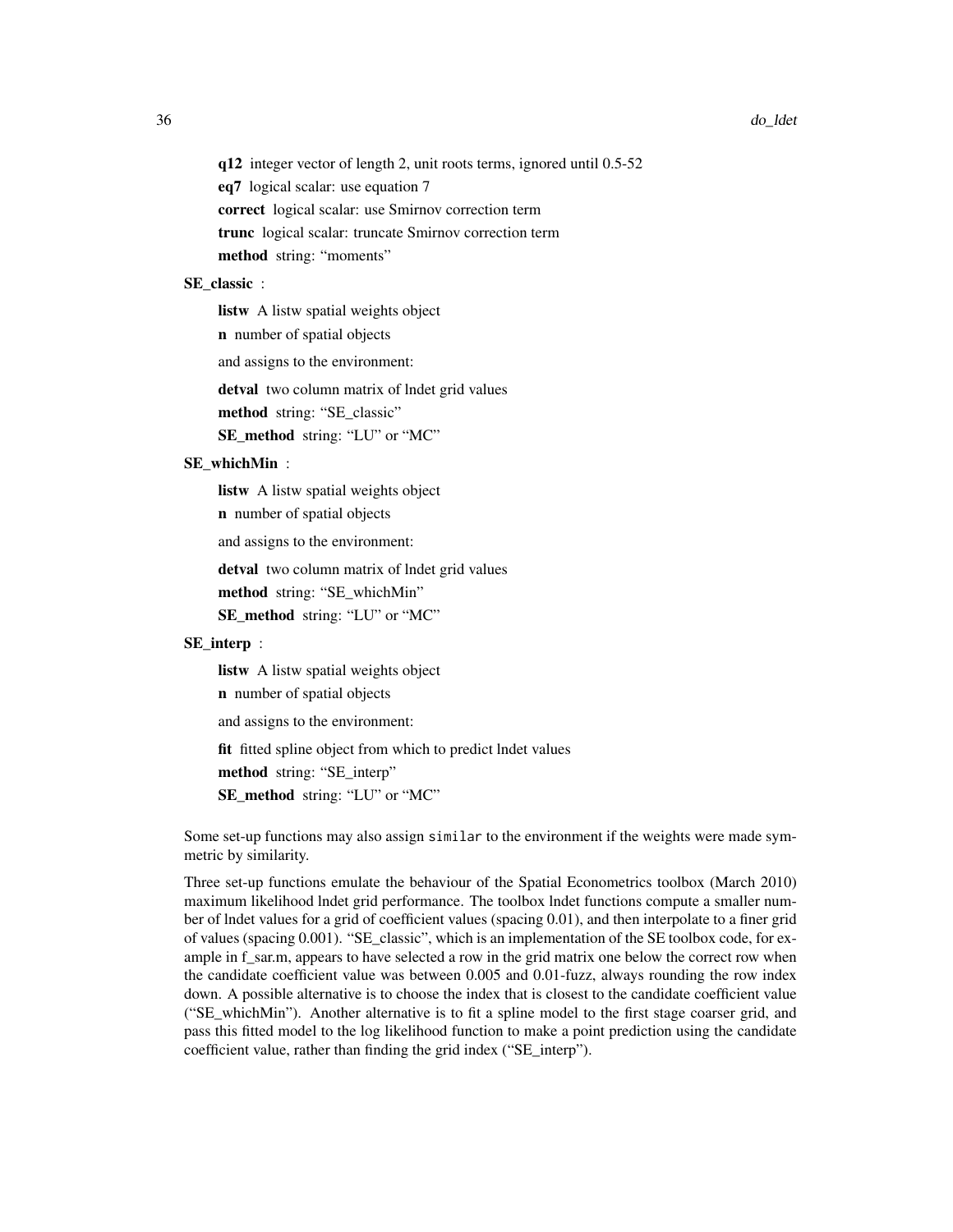do\_ldet 37

### Value

do\_ldet returns the value of the Jacobian for the calculation method recorded in the environment argument, and for the Monte Carlo approximation, returns a measure of the spread of the approximation as an "sd" attribute; the remaining functions modify the environment in place as a side effect and return nothing.

## Author(s)

Roger Bivand <Roger.Bivand@nhh.no>

### References

LeSage J and RK Pace (2009) Introduction to Spatial Econometrics. CRC Press, Boca Raton, pp. 77–110.

Bivand, R. S., Hauke, J., and Kossowski, T. (2013). Computing the Jacobian in Gaussian spatial autoregressive models: An illustrated comparison of available methods. *Geographical Analysis*, 45(2), 150-179.

## See Also

[spautolm](#page-203-0), [lagsarlm](#page-98-0), [errorsarlm](#page-51-0), [Cholesky](#page-0-0)

```
data(boston)
lw <- nb2listw(boston.soi)
can.sim <- spdep:::can.be.simmed(lw)
env <- new.env(parent=globalenv())
assign("listw", lw, envir=env)
assign("can.sim", can.sim, envir=env)
assign("similar", FALSE, envir=env)
assign("verbose", FALSE, envir=env)
assign("family", "SAR", envir=env)
eigen_setup(env)
get("similar", envir=env)
do_ldet(0.5, env)
rm(env)
env <- new.env(parent=globalenv())
assign("listw", lw, envir=env)
assign("can.sim", can.sim, envir=env)
assign("similar", FALSE, envir=env)
assign("verbose", FALSE, envir=env)
assign("family", "SAR", envir=env)
assign("n", length(boston.soi), envir=env)
eigen_pre_setup(env, pre_eig=eigenw(similar.listw(lw)))
do_ldet(0.5, env)
rm(env)
env <- new.env(parent=globalenv())
assign("listw", lw, envir=env)
assign("can.sim", can.sim, envir=env)
assign("similar", FALSE, envir=env)
```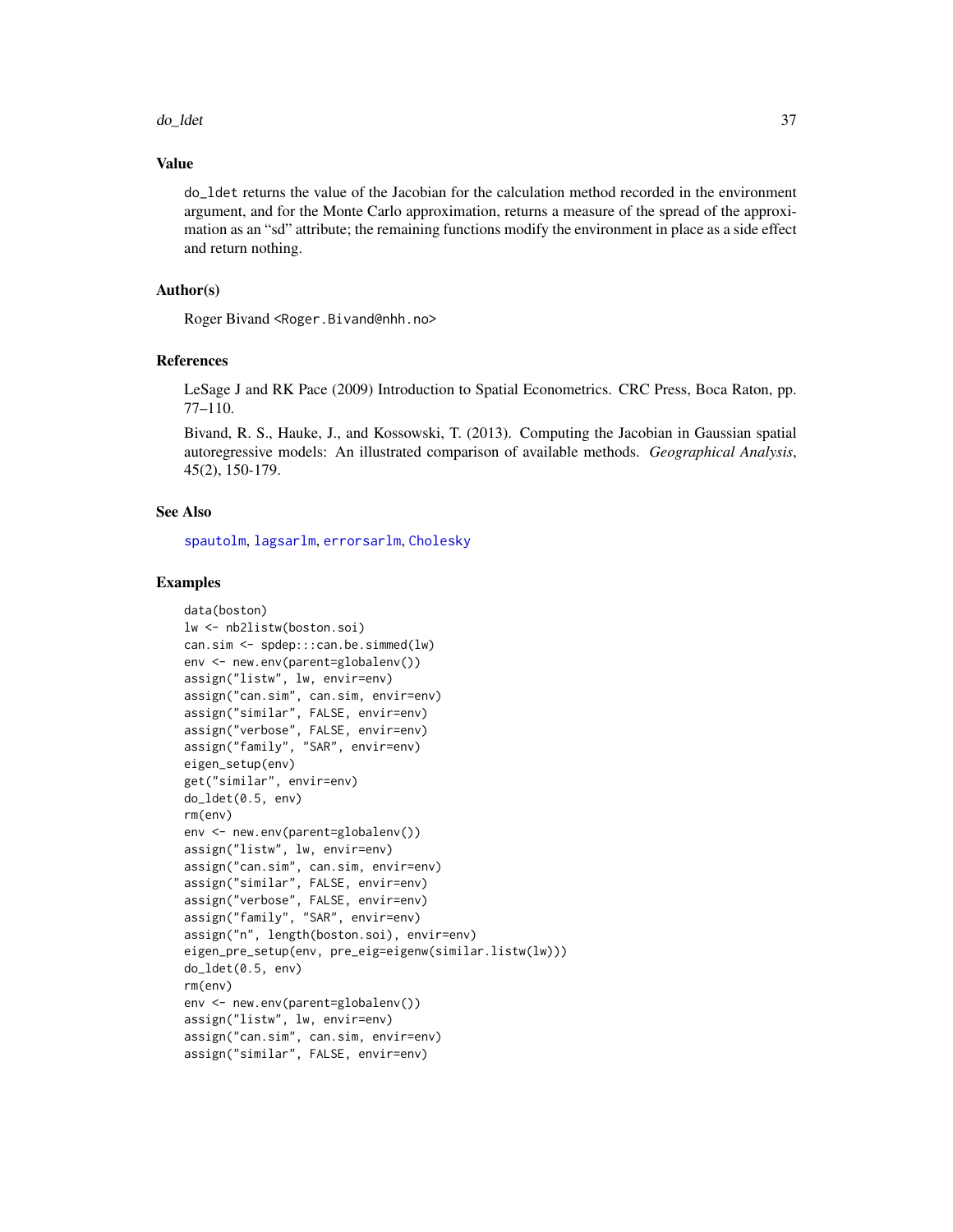```
assign("family", "SAR", envir=env)
```

```
assign("n", length(boston.soi), envir=env)
Matrix_setup(env, Imult=2, super=FALSE)
get("similar", envir=env)
do_ldet(0.5, env)
rm(env)
env <- new.env(parent=globalenv())
assign("listw", lw, envir=env)
assign("n", length(boston.soi), envir=env)
assign("can.sim", can.sim, envir=env)
assign("similar", FALSE, envir=env)
assign("family", "SAR", envir=env)
spam_setup(env)
get("similar", envir=env)
do_ldet(0.5, env)
rm(env)
env <- new.env(parent=globalenv())
assign("listw", lw, envir=env)
assign("n", length(boston.soi), envir=env)
assign("similar", FALSE, envir=env)
assign("family", "SAR", envir=env)
LU_setup(env)
get("similar", envir=env)
do_ldet(0.5, env)
rm(env)
env <- new.env(parent=globalenv())
assign("listw", lw, envir=env)
assign("n", length(boston.soi), envir=env)
assign("similar", FALSE, envir=env)
assign("family", "SAR", envir=env)
LU_prepermutate_setup(env)
get("similar", envir=env)
do_ldet(0.5, env)
rm(env)
env <- new.env(parent=globalenv())
assign("listw", lw, envir=env)
assign("similar", FALSE, envir=env)
assign("family", "SAR", envir=env)
cheb_setup(env, q=5)
get("similar", envir=env)
do_ldet(0.5, env)
rm(env)
env <- new.env(parent=globalenv())
assign("listw", lw, envir=env)
assign("n", length(boston.soi), envir=env)
assign("similar", FALSE, envir=env)
assign("family", "SAR", envir=env)
set.seed(12345)
mcdet_setup(env, p=16, m=30)
get("similar", envir=env)
do_ldet(0.5, env)
rm(env)
```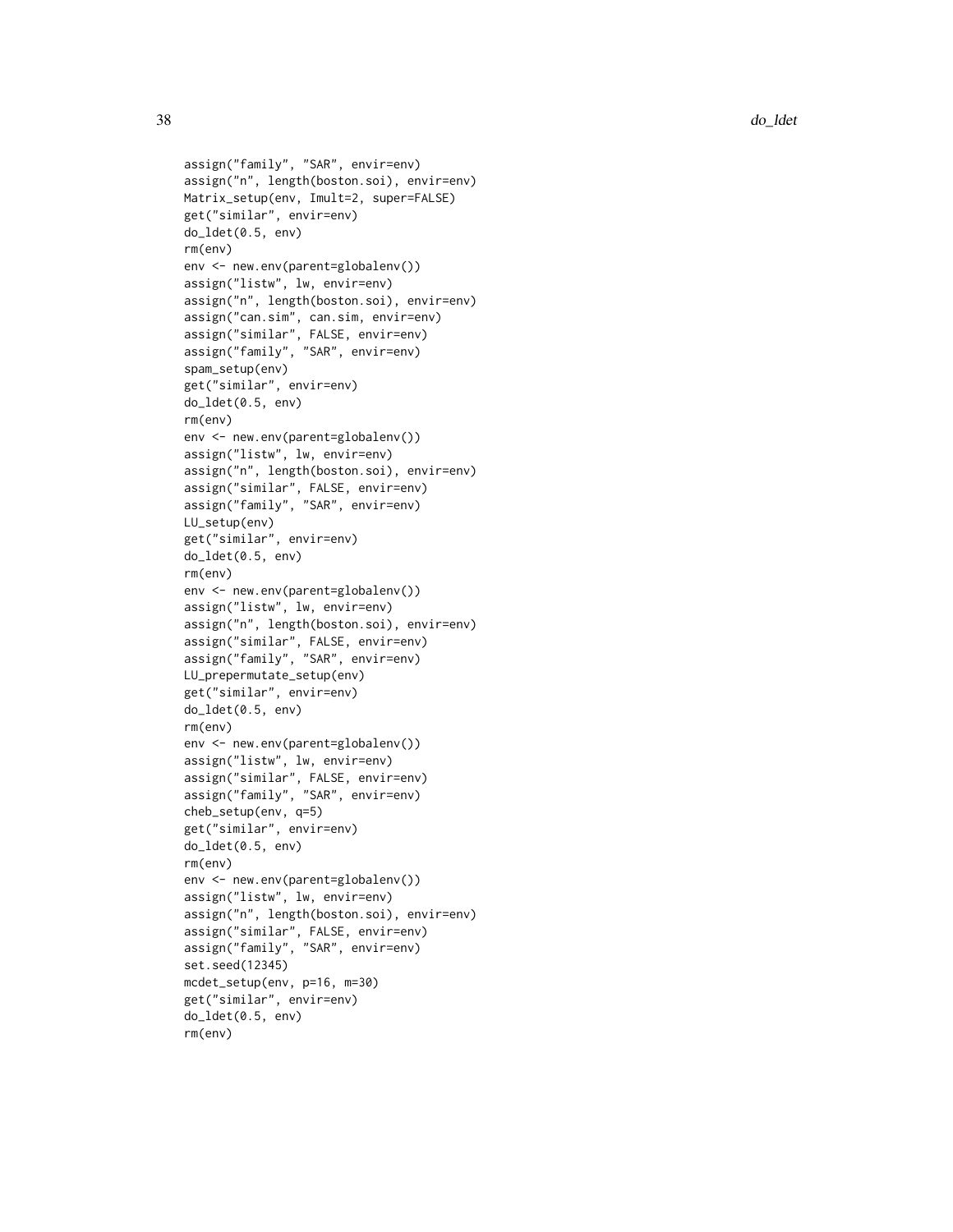#### Description

Drops links to and from or just to a region from a neighbours list. The example corresponds to Fingleton's Table 1, p. 6, for lattices 5 to 19.

## Usage

droplinks(nb, drop, sym=TRUE)

## Arguments

| nb   | a neighbours list object of class nb                                                                                                                                  |
|------|-----------------------------------------------------------------------------------------------------------------------------------------------------------------------|
| drop | either a logical vector the length of nb, or a character vector of named regions<br>corresponding to nb's region id attribute, or an integer vector of region numbers |
| svm  | TRUE for removal of both "row" and "column" links, FALSE for only "row"<br>links.                                                                                     |

### Value

The function returns an object of class nb with a list of integer vectors containing neighbour region number ids.

## Author(s)

Roger Bivand <Roger.Bivand@nhh.no>

### References

B. Fingleton (1999) Spurious spatial regression: some Monte Carlo results with a spatial unit root and spatial cointegration, Journal of Regional Science 39, pp. 1–19.

## See Also

[is.symmetric.nb](#page-86-0)

```
rho <- c(0.2, 0.5, 0.95, 0.999, 1.0)
ns <- c(5, 7, 9, 11, 13, 15, 17, 19)
mns <- matrix(0, nrow=length(ns), ncol=length(rho))
rownames(mns) <- ns
colnames(mns) <- rho
mxs <- matrix(0, nrow=length(ns), ncol=length(rho))
rownames(mxs) <- ns
```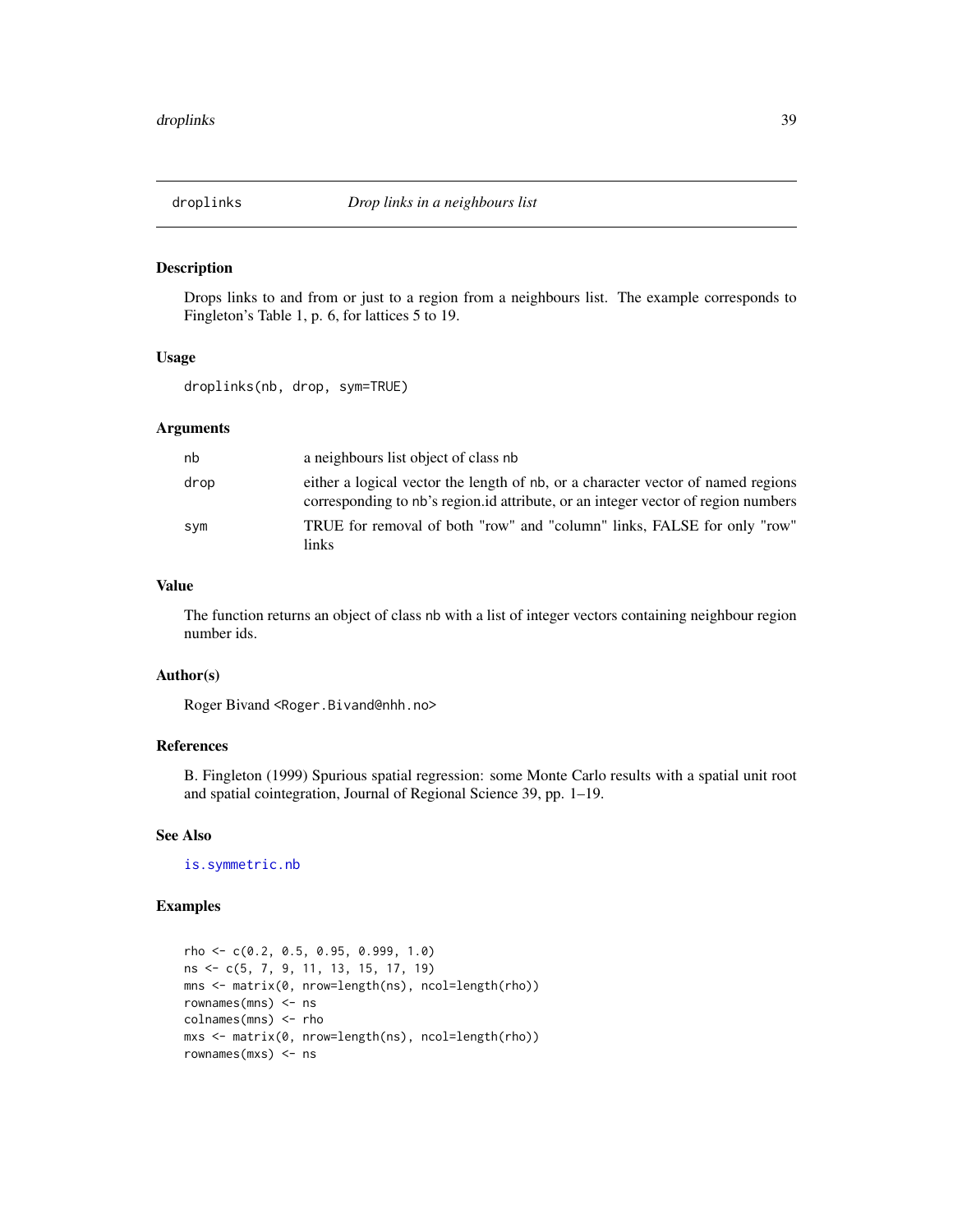#### 40 EBest

```
colnames(mxs) <- rho
for (i in 1:length(ns)) {
 nblist <- cell2nb(ns[i], ns[i])
 nbdropped <- droplinks(nblist, ((ns[i]*ns[i])+1)/2, sym=FALSE)
 listw <- nb2listw(nbdropped, style="W", zero.policy=TRUE)
 wmat <- listw2mat(listw)
 for (j in 1:length(rho)) {
   mat <- diag(ns[i]*ns[i]) - rho[j] * wmat
   res <- diag(solve(t(mat) %*% mat))
   mns[i,j] <- mean(res)
   mxs[i,j] <- max(res)
 }
}
print(mns)
print(mxs)
```
### <span id="page-39-0"></span>EBest *Global Empirical Bayes estimator*

#### Description

The function computes global empirical Bayes estimates for rates "shrunk" to the overall mean.

## Usage

EBest(n, x, family="poisson")

## Arguments

|        | a numeric vector of counts of cases                                        |
|--------|----------------------------------------------------------------------------|
|        | a numeric vector of populations at risk                                    |
| family | either "poisson" for rare conditions or "binomial" for non-rare conditions |

### Details

Details of the implementation for the "poisson" family are to be found in Marshall, p. 284–5, and Bailey and Gatrell p. 303–306 and exercise 8.2, pp. 328–330. For the "binomial" family, see Martuzzi and Elliott (implementation by Olaf Berke).

## Value

A data frame with two columns:

| raw   | a numerical vector of raw (crude) rates         |
|-------|-------------------------------------------------|
| estmm | a numerical vector of empirical Bayes estimates |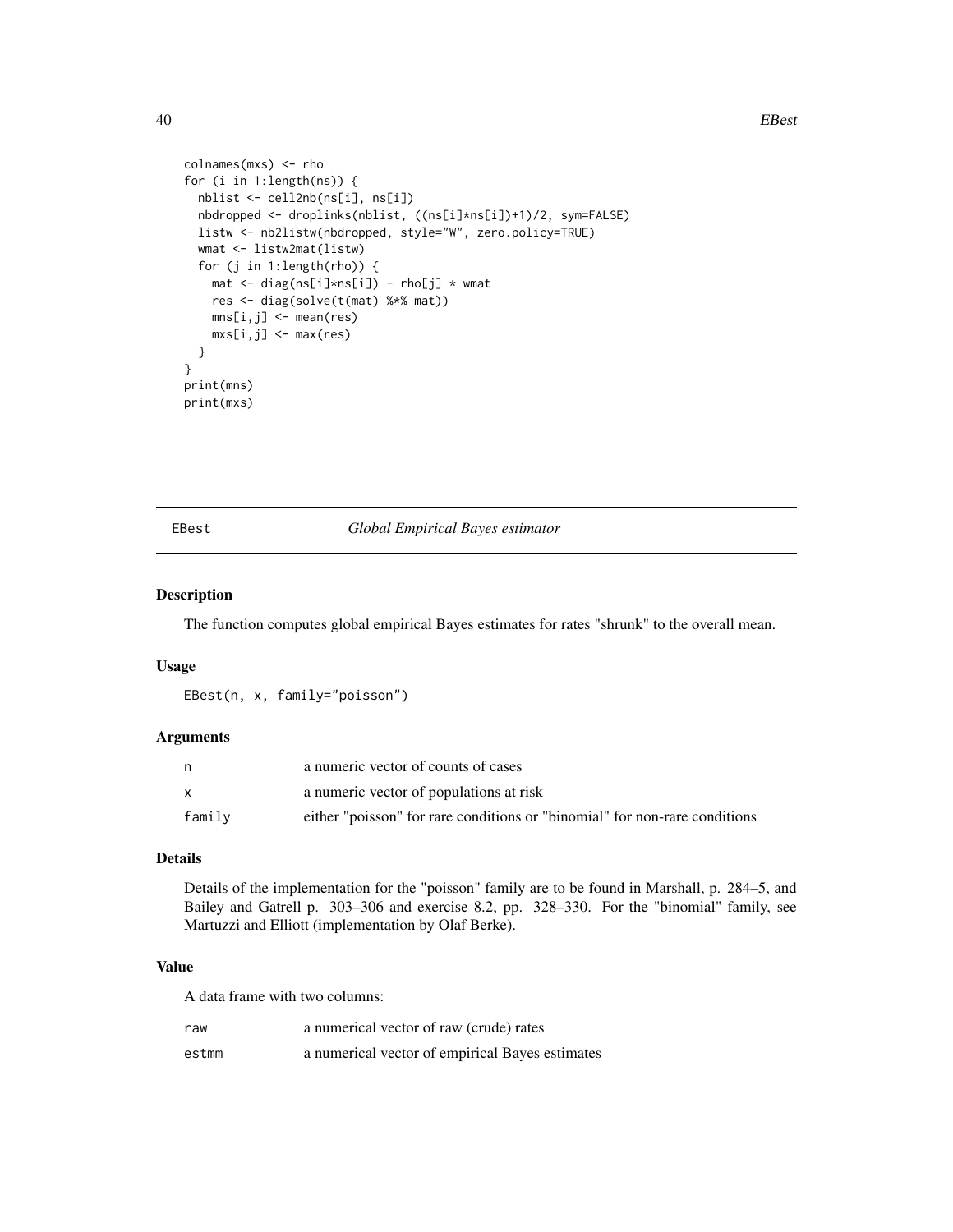### EBImoran.mc 41

and a parameters attribute list with components:

|   | global method of moments phi value   |
|---|--------------------------------------|
| m | global method of moments gamma value |

## Author(s)

Roger Bivand <Roger.Bivand@nhh.no> and Olaf Berke, Population Medicine, OVC, University of Guelph, CANADA

## References

Marshall R M (1991) Mapping disease and mortality rates using Empirical Bayes Estimators, Applied Statistics, 40, 283–294; Bailey T, Gatrell A (1995) Interactive Spatial Data Analysis, Harlow: Longman, pp. 303–306, Martuzzi M, Elliott P (1996) Empirical Bayes estimation of small area prevalence of non-rare conditions, Statistics in Medicine 15, 1867–1873.

## See Also

[EBlocal](#page-42-0), [probmap](#page-175-0), [EBImoran.mc](#page-40-0)

### Examples

```
example(auckland)
res <- EBest(auckland$M77_85, 9*auckland$Und5_81)
attr(res, "parameters")
\text{cols} \leq \text{grey}(6:2/7)brks <- c(-Inf,2,2.5,3,3.5,Inf)
plot(auckland, col=cols[findInterval(res$estmm*1000, brks, all.inside=TRUE)])
legend("bottomleft", fill=cols, legend=leglabs(brks), bty="n")
title(main="Global moment estimator of infant mortality per 1000 per year")
data(huddersfield)
res <- EBest(huddersfield$cases, huddersfield$total, family="binomial")
round(res[,1:2],4)*100
```
<span id="page-40-0"></span>

EBImoran.mc *Permutation test for empirical Bayes index*

#### Description

An empirical Bayes index modification of Moran's I for testing for spatial autocorrelation in a rate, typically the number of observed cases in a population at risk. The index value is tested by using nsim random permutations of the index for the given spatial weighting scheme, to establish the rank of the observed statistic in relation to the nsim simulated values.

### Usage

```
EBImoran.mc(n, x, listw, nsim, zero.policy = NULL,
alternative = "greater", spChk=NULL, return_boot=FALSE,
 subtract_mean_in_numerator=TRUE)
```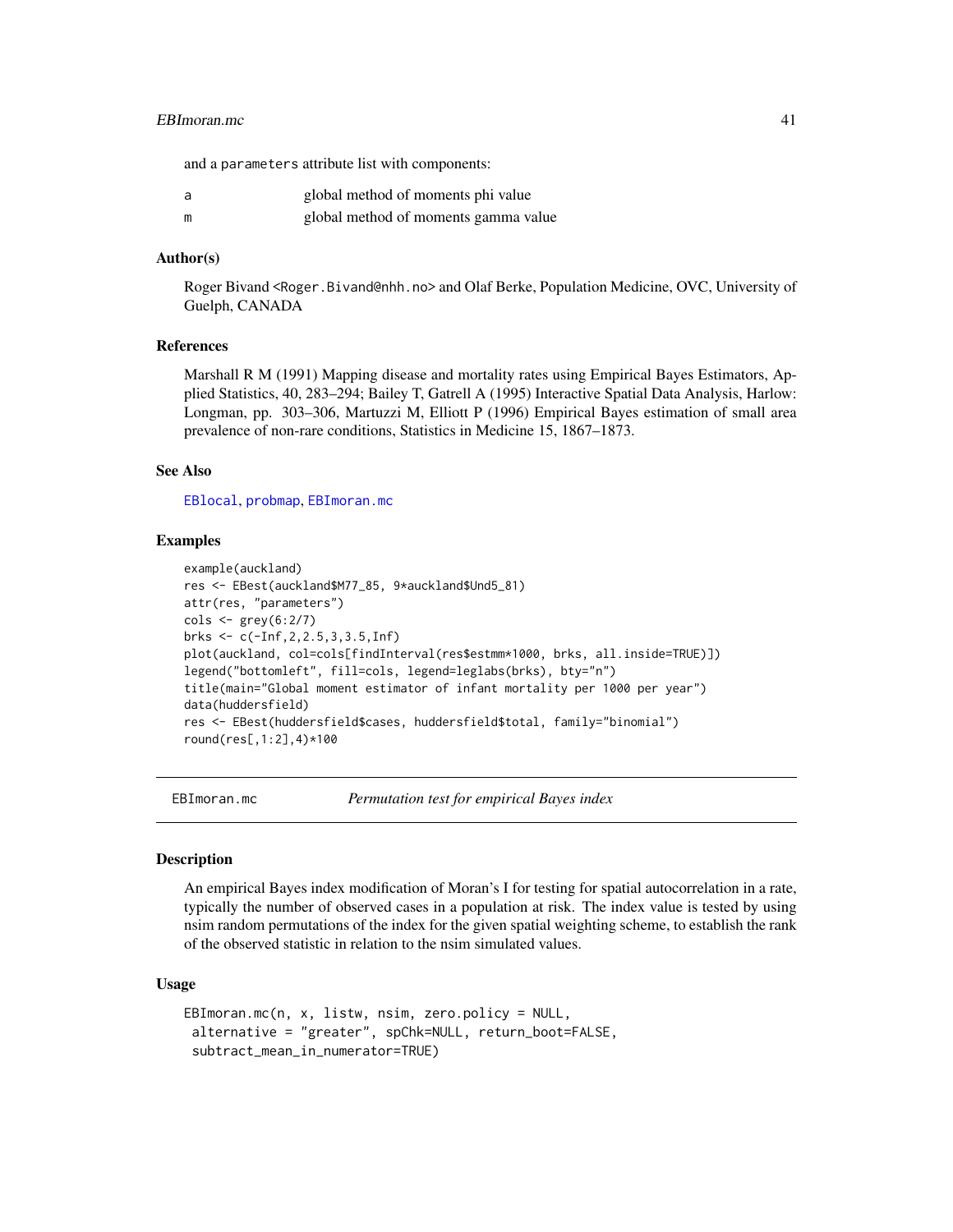# Arguments

| n                          | a numeric vector of counts of cases the same length as the neighbours list in<br>listw                                                                |  |
|----------------------------|-------------------------------------------------------------------------------------------------------------------------------------------------------|--|
| $\times$                   | a numeric vector of populations at risk the same length as the neighbours list in<br>listw                                                            |  |
| listw                      | a listwobject created for example by nb2listw                                                                                                         |  |
| nsim                       | number of permutations                                                                                                                                |  |
| zero.policy                | default NULL, use global option value; if TRUE assign zero to the lagged value<br>of zones without neighbours, if FALSE assign NA                     |  |
| alternative                | a character string specifying the alternative hypothesis, must be one of "greater"<br>(default), or "less"                                            |  |
| spChk                      | should the data vector names be checked against the spatial objects for identity<br>integrity, TRUE, or FALSE, default NULL to use get. spChk0ption() |  |
| return_boot                | return an object of class boot from the equivalent permutation bootstrap rather<br>than an object of class htest                                      |  |
| subtract_mean_in_numerator |                                                                                                                                                       |  |
|                            | default TRUE, if TRUE subtract mean of z in numerator of EBI equation on p.                                                                           |  |
|                            | 2157 in reference (consulted with Renato Assunção 2016-02-19); until February                                                                         |  |
|                            | 2016 the default was FALSE agreeing with the printed paper.                                                                                           |  |

# Details

The statistic used is (m is the number of observations):

$$
EBI = \frac{m}{\sum_{i=1}^{m} \sum_{j=1}^{m} w_{ij}} \frac{\sum_{i=1}^{m} \sum_{j=1}^{m} w_{ij} z_i z_j}{\sum_{i=1}^{m} (z_i - \bar{z})^2}
$$

where:

$$
z_i = \frac{p_i - b}{\sqrt{v_i}}
$$

and:

$$
p_i = n_i/x_i
$$
  
\n
$$
v_i = a + (b/x_i)
$$
  
\n
$$
b = \sum_{i=1}^{m} n_i / \sum_{i=1}^{m} x_i
$$
  
\n
$$
a = s^2 - b / (\sum_{i=1}^{m} x_i / m)
$$
  
\n
$$
s^2 = \sum_{i=1}^{m} x_i (p_i - b)^2 / \sum_{i=1}^{m} x_i
$$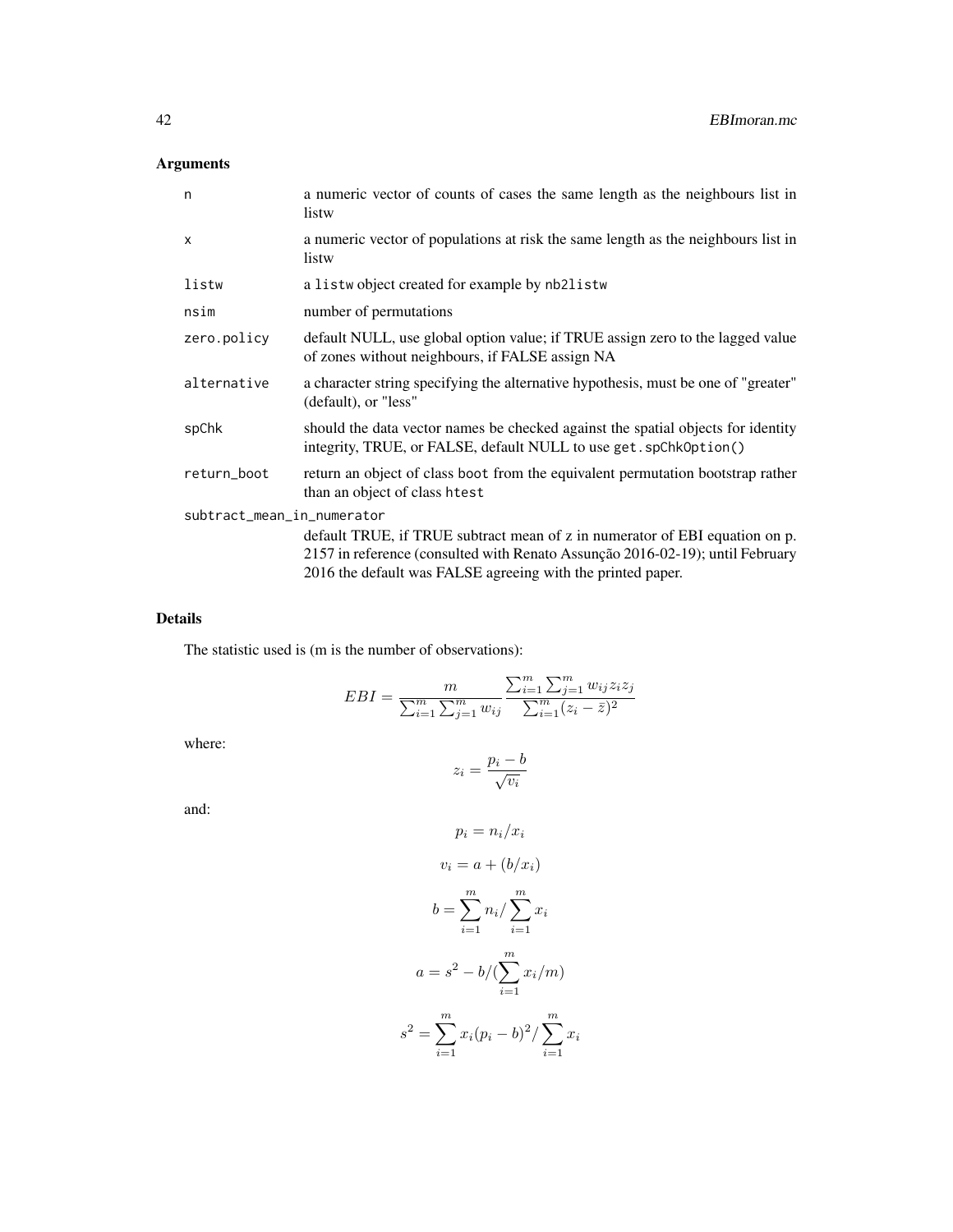### EBlocal 43

## Value

A list with class htest and mc.sim containing the following components:

| statistic   | the value of the observed Moran's I.                                              |
|-------------|-----------------------------------------------------------------------------------|
| parameter   | the rank of the observed Moran's I.                                               |
| p.value     | the pseudo p-value of the test.                                                   |
| alternative | a character string describing the alternative hypothesis.                         |
| method      | a character string giving the method used.                                        |
| data.name   | a character string giving the name(s) of the data, and the number of simulations. |
| res         | nsim simulated values of statistic, final value is observed statistic             |
| Z           | a numerical vector of Empirical Bayes indices as z above                          |

## Author(s)

Roger Bivand <Roger.Bivand@nhh.no>

## References

Assunção RM, Reis EA 1999 A new proposal to adjust Moran's I for population density. Statistics in Medicine 18, pp. 2147–2162

## See Also

[moran](#page-140-0), [moran.mc](#page-141-0), [EBest](#page-39-0)

## Examples

```
example(nc.sids)
EBImoran.mc(nc.sids$SID74, nc.sids$BIR74,
nb2listw(ncCC89_nb, style="B", zero.policy=TRUE), nsim=999, zero.policy=TRUE)
sids.p <- nc.sids$SID74 / nc.sids$BIR74
moran.mc(sids.p, nb2listw(ncCC89_nb, style="B", zero.policy=TRUE),
nsim=999, zero.policy=TRUE)
```
<span id="page-42-0"></span>EBlocal *Local Empirical Bayes estimator*

## Description

The function computes local empirical Bayes estimates for rates "shrunk" to a neighbourhood mean for neighbourhoods given by the nb neighbourhood list.

## Usage

```
EBlocal(ri, ni, nb, zero.policy = NULL, spChk = NULL, geoda=FALSE)
```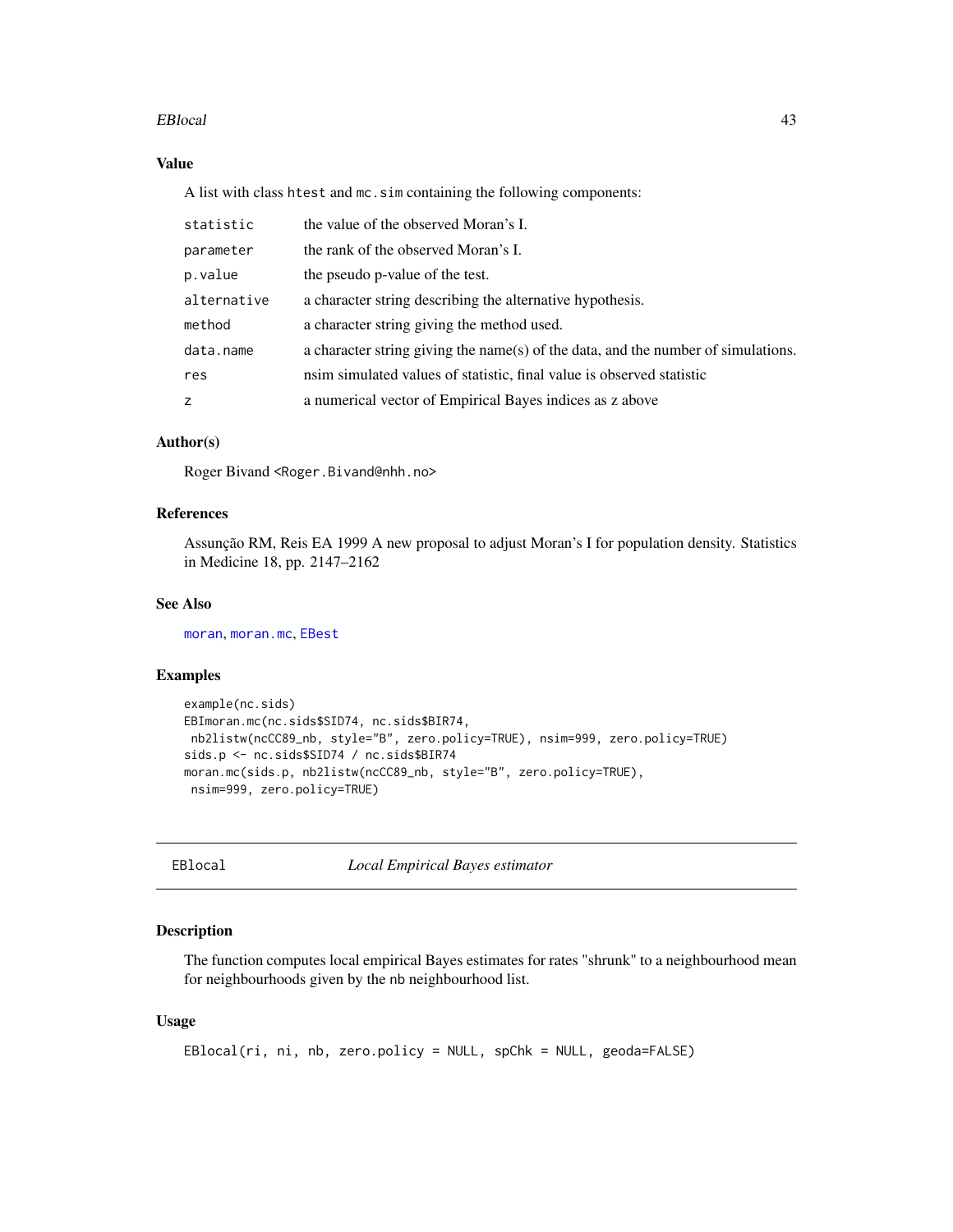## Arguments

| ri          | a numeric vector of counts of cases the same length as the neighbours list in nb                                                                                                                                                                                                                                                                   |
|-------------|----------------------------------------------------------------------------------------------------------------------------------------------------------------------------------------------------------------------------------------------------------------------------------------------------------------------------------------------------|
| ni          | a numeric vector of populations at risk the same length as the neighbours list in<br>nb                                                                                                                                                                                                                                                            |
| nb          | a nb object of neighbour relationships                                                                                                                                                                                                                                                                                                             |
| zero.policy | default NULL, use global option value; if TRUE assign zero to the lagged value<br>of zones without neighbours, if FALSE assign NA                                                                                                                                                                                                                  |
| spChk       | should the data vector names be checked against the spatial objects for identity<br>integrity, TRUE, or FALSE, default NULL to use get. spChk0ption()                                                                                                                                                                                              |
| geoda       | default=FALSE, following Marshall's algorithm as interpreted by Bailey and<br>Gatrell, pp. 305-307, and exercise 8.2, pp. 328-330 for the definition of phi;<br>TRUE for the definition of phi used in GeoDa (see discussion on OpenSpace<br>mailing list June 2003: http://agec221.agecon.uiuc.edu/pipermail/openspace/2003-<br>June/thread.html) |

## Details

Details of the implementation are to be found in Marshall, p. 286, and Bailey and Gatrell p. 307 and exercise 8.2, pp. 328–330. The example results do not fully correspond to the sources because of slightly differing neighbourhoods, but are generally close.

## Value

A data frame with two columns:

| raw | a numerical vector of raw (crude) rates               |
|-----|-------------------------------------------------------|
| est | a numerical vector of local empirical Bayes estimates |
|     | and a parameters attribute list with components:      |
| a   | a numerical vector of local phi values                |
| m   | a numerical vector of local gamma values              |

## Author(s)

Roger Bivand <Roger.Bivand@nhh.no>, based on contributions by Marilia Carvalho

## References

Marshall R M (1991) Mapping disease and mortality rates using Empirical Bayes Estimators, Applied Statistics, 40, 283–294; Bailey T, Gatrell A (1995) Interactive Spatial Data Analysis, Harlow: Longman, pp. 303–306.

## See Also

[EBest](#page-39-0), [probmap](#page-175-0)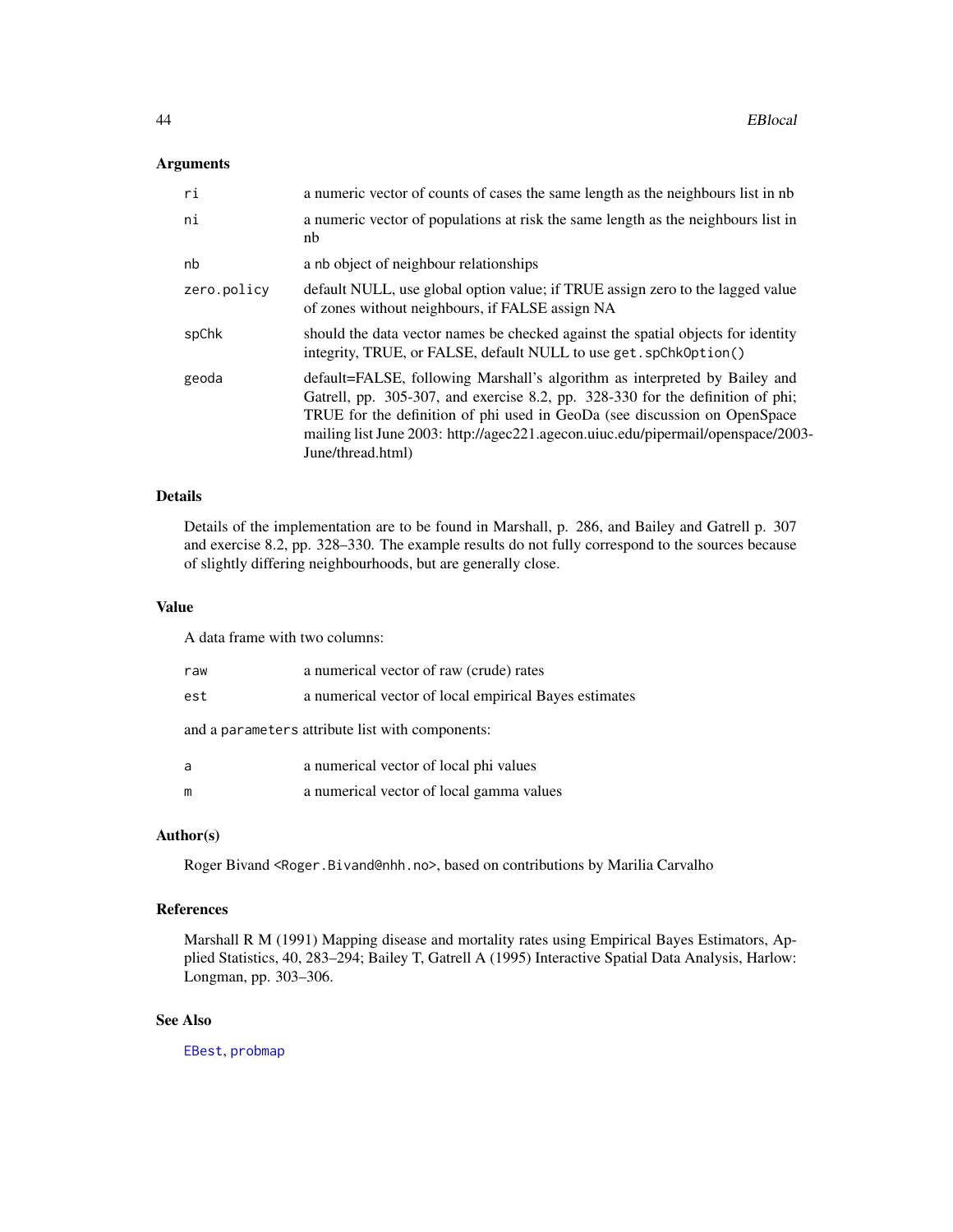#### edit.nb 45

## Examples

```
example(auckland)
res <- EBlocal(auckland$M77_85, 9*auckland$Und5_81, auckland.nb)
brks <- c(-Inf,2,2.5,3,3.5,Inf)
\text{cols} \leq \text{grey}(6:2/7)plot(auckland, col=cols[findInterval(res$est*1000, brks, all.inside=TRUE)])
legend("bottomleft", fill=cols, legend=leglabs(brks), bty="n")
title(main="Local moment estimator of infant mortality per 1000 per year")
```
edit.nb *Interactive editing of neighbours lists*

## Description

The function provides simple interactive editing of neighbours lists to allow unneeded links to be deleted, and missing links to be inserted. It uses identify to pick the endpoints of the link to be deleted or added, and asks for confirmation before committing. If the result is not assigned to a new object, the editing will be lost - as in edit.

### Usage

```
## S3 method for class 'nb'
edit(name, coords, polys=NULL, ..., use_region.id=FALSE)
```
## Arguments

| name          | an object of class nb                                                                                                                |
|---------------|--------------------------------------------------------------------------------------------------------------------------------------|
| coords        | matrix of region point coordinates; if missing and polys= inherits from SpatialPolygons,<br>the label points of that object are used |
| polys         | if polygon boundaries supplied, will be used as background; must inherit from<br>SpatialPolygons                                     |
| $\ddots$ .    | further arguments passed to or from other methods                                                                                    |
| use_region.id | default FALSE, in identify use 1-based observation numbers, otherwise use the<br>nb region. id attribute values                      |

## Value

The function returns an object of class nb with the edited list of integer vectors containing neighbour region number ids, with added attributes tallying the added and deleted links.

## Author(s)

Roger Bivand <Roger.Bivand@nhh.no>

### See Also

[summary.nb](#page-216-0), [plot.nb](#page-167-0)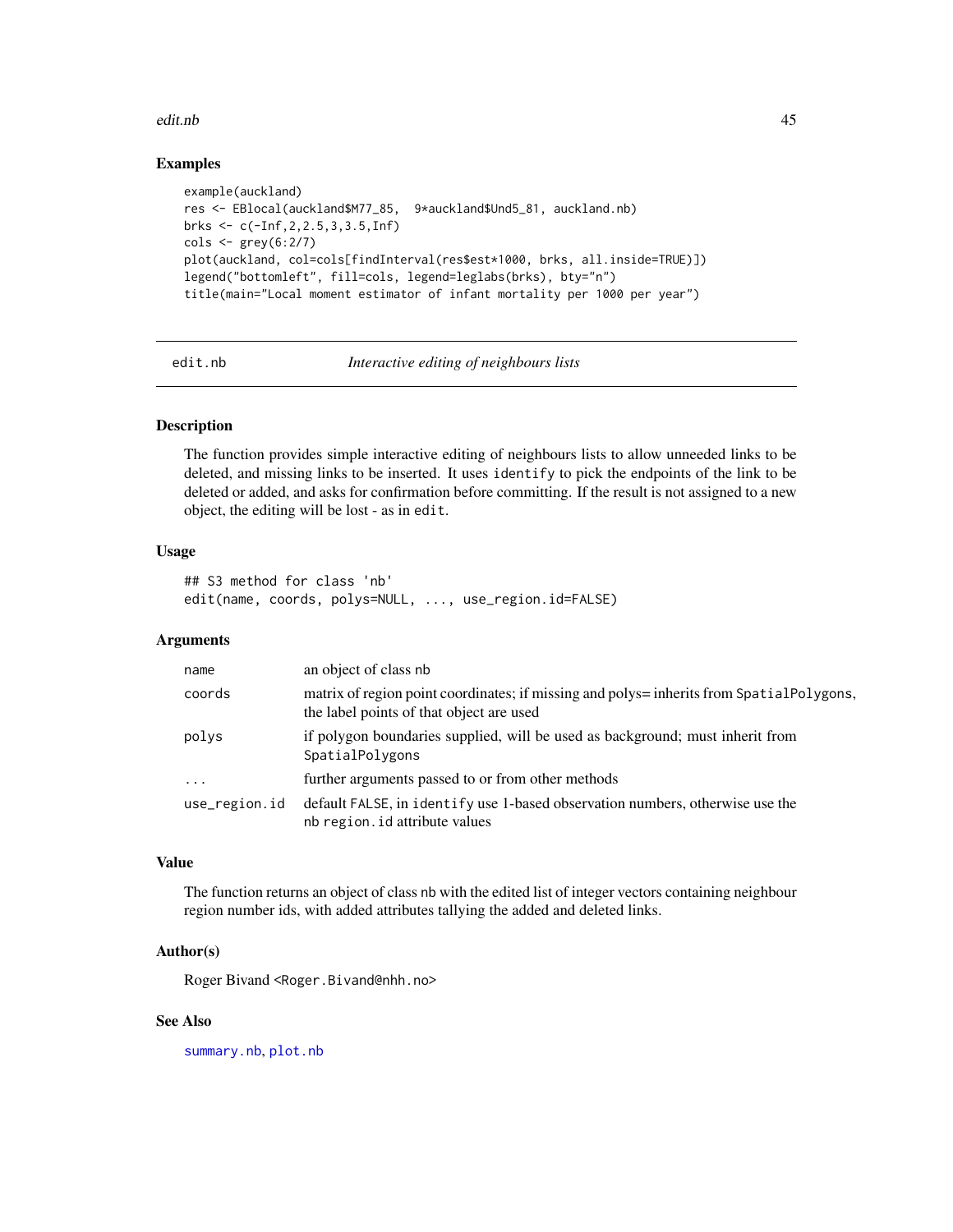46 eigenw

## Examples

```
## Not run:
example(columbus)
class(columbus)
nnb1 <- edit.nb(col.gal.nb, polys=columbus)
```
## End(Not run)

eigenw *Spatial weights matrix eigenvalues*

## Description

The eigenw function returns a numeric vector of eigenvalues of the weights matrix generated from the spatial weights object listw. The eigenvalues are used to speed the computation of the Jacobian in spatial model estimation:

$$
\log(\det[I - \rho W]) = \sum_{i=1}^{n} \log(1 - \rho \lambda_i)
$$

where W is the n by n spatial weights matrix, and  $\lambda_i$  are the eigenvalues of W.

## Usage

```
eigenw(listw, quiet=NULL)
griffith_sone(P, Q, type="rook")
subgraph_eigenw(nb, glist=NULL, style="W", zero.policy=NULL, quiet=NULL)
```
## Arguments

| listw       | a listwo bject created for example by nb2listw                                                                                                                                    |
|-------------|-----------------------------------------------------------------------------------------------------------------------------------------------------------------------------------|
| quiet       | default NULL, use global !verbose option value; set to FALSE for short sum-<br>mary                                                                                               |
| P           | number of columns in the grid (number of units in a horizontal axis direction)                                                                                                    |
| Q           | number of rows in the grid (number of units in a vertical axis direction.)                                                                                                        |
| type        | "rook" or "queen"                                                                                                                                                                 |
| nb          | an object of class nb                                                                                                                                                             |
| glist       | list of general weights corresponding to neighbours                                                                                                                               |
| style       | style can take values "W", "B", "C", "U", "minmax" and "S"                                                                                                                        |
| zero.policy | default NULL, use global option value; if FALSE stop with error for any empty<br>neighbour sets, if TRUE permit the weights list to be formed with zero-length<br>weights vectors |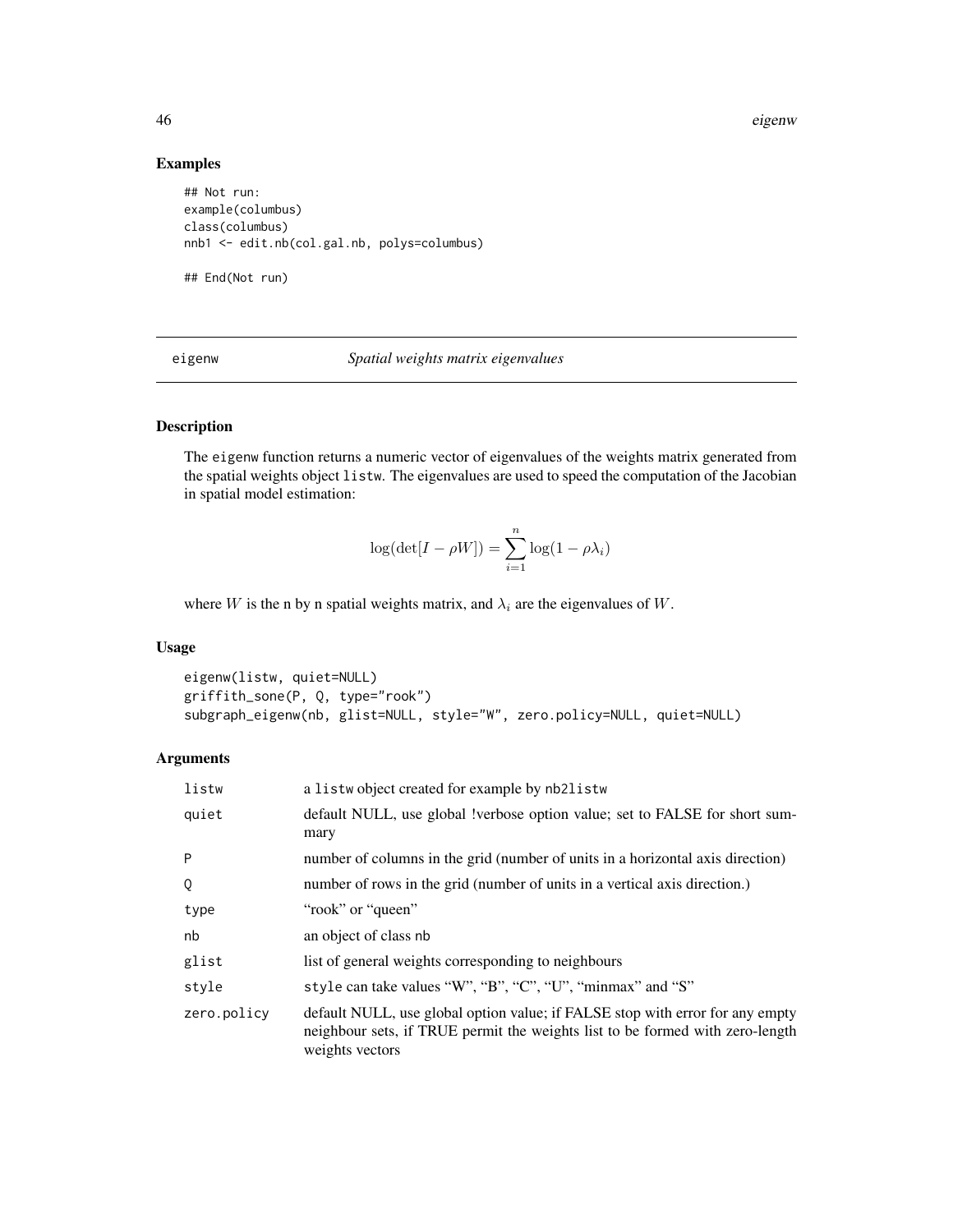#### eigenw 47

### Details

The eigenw function computes the eigenvalues of a single spatial weights object. The griffith\_sone function function may be used, following Ord and Gasim (for references see Griffith and Sone (1995)), to calculate analytical eigenvalues for binary rook or queen contiguous neighbours where the data are arranged as a regular P times Q grid. The subgraph\_eigenw function may be used when there are multiple graph components, of which the largest may be handled as a dense matrix. Here the eigenvalues are computed for each subgraph in turn, and catenated to reconstruct the complete set. The functions may be used to provide pre-computed eigenvalues for spatial regression functions.

## Value

a numeric or complex vector of eigenvalues of the weights matrix generated from the spatial weights object.

#### Author(s)

Roger Bivand <Roger.Bivand@nhh.no>

## References

Cliff, A. D., Ord, J. K. 1981 Spatial processes, Pion, p. 155; Ord, J. K. 1975 Estimation methods for models of spatial interaction, Journal of the American Statistical Association, 70, 120-126.; Griffith, D. A. and Sone, A. (1995). Trade-offs associated with normalizing constant computational simplifications for estimating spatial statistical models. Journal of Statistical Computation and Simulation, 51, 165-183.

#### See Also

[eigen](#page-0-0)

```
data(oldcol)
W.eig <- eigenw(nb2listw(COL.nb, style="W"))
1/range(W.eig)
S.eig <- eigenw(nb2listw(COL.nb, style="S"))
1/range(S.eig)
B.eig <- eigenw(nb2listw(COL.nb, style="B"))
1/range(B.eig)
# cases for intrinsically asymmetric weights
crds <- cbind(COL.OLD$X, COL.OLD$Y)
k3 <- knn2nb(knearneigh(crds, k=3))
is.symmetric.nb(k3)
k3eig <- eigenw(nb2listw(k3, style="W"))
is.complex(k3eig)
rho <-0.5Jc \le sum(log(1 - rho * k3eig))
# complex eigenvalue Jacobian
Jc
```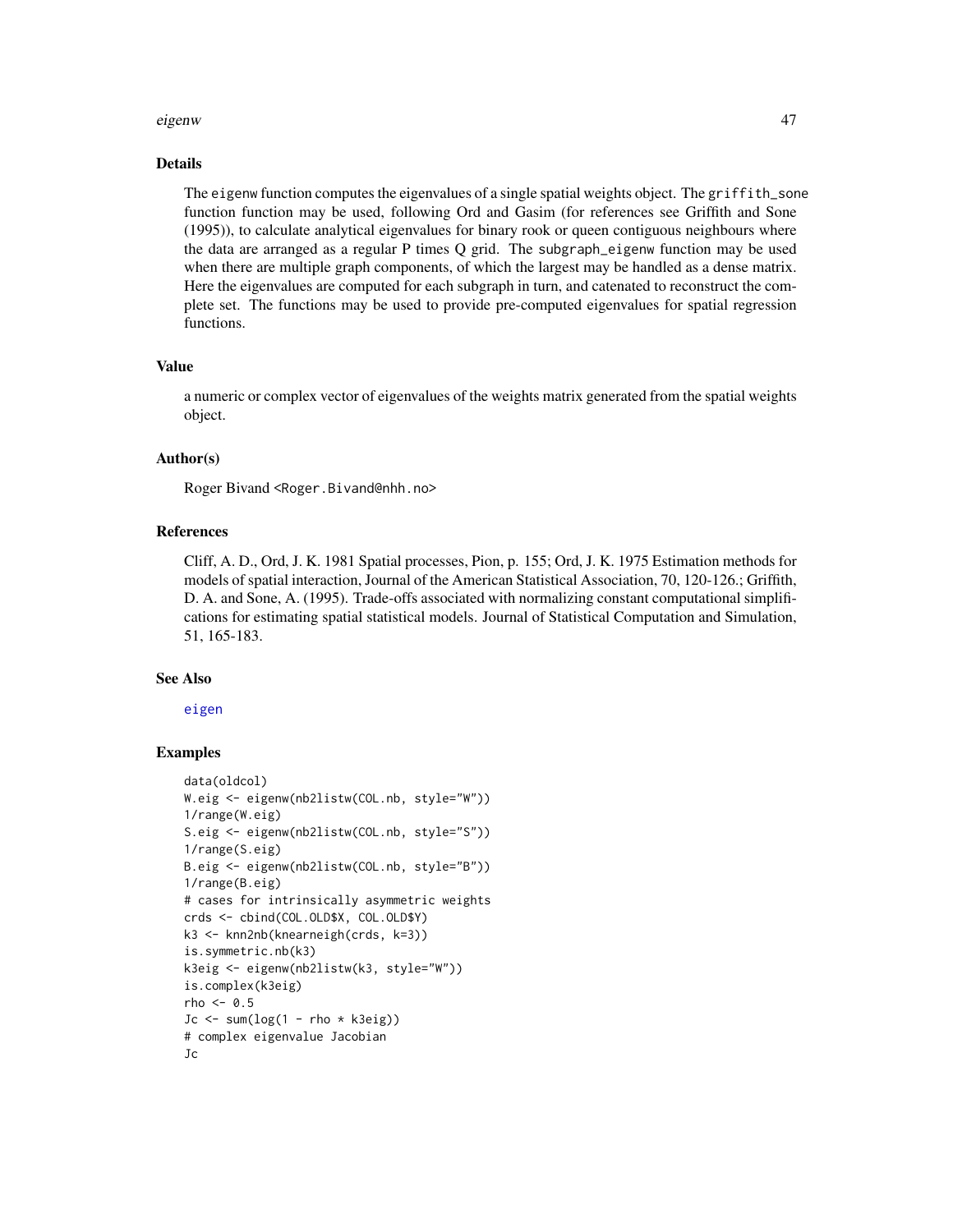48 eigenw

```
# subgraphs
nc < -n.comp.nb( k3)nc$nc
table(nc$comp.id)
k3eigSG <- subgraph_eigenw(k3, style="W")
all.equal(sort(k3eig), k3eigSG)
W <- as(nb2listw(k3, style="W"), "CsparseMatrix")
I \leftarrow diag(length(k3))Jl \leq sum(log(abs(diag(slot(lu(I - rho * W), "U")))))
# LU Jacobian equals complex eigenvalue Jacobian
Jl
all.equal(Re(Jc), Jl)
# wrong value if only real part used
Jr \le sum(log(1 - rho * Re(k3eig)))
Jr
all.equal(Jr, Jl)
# construction of Jacobian from complex conjugate pairs (Jan Hauke)
Rev <- Re(k3eig)[which(Im(k3eig) == 0)]
# real eigenvalues
Cev <- k3eig[which(Im(k3eig) != 0)]
pCev <- Cev[Im(Cev) > 0]
# separate complex conjugate pairs
RpCev <- Re(pCev)
IpCev <- Im(pCev)
# reassemble Jacobian
Jc1 <- sum(log(1 - rho*Rev)) + sum(log((1 - rho * Rpcev)^2 + (rho^2)*(IpCev^2)))all.equal(Re(Jc), Jc1)
# impact of omitted complex part term in real part only Jacobian
Jc2 <- sum(log(1 - rho*Rev)) + sum(log((1 - rho * RpCev)^2))
all.equal(Jr, Jc2)
# trace of asymmetric (WW) and crossprod of complex eigenvalues for APLE
sum(diag(W %*% W))
crossprod(k3eig)
# analytical regular grid eigenvalues
rg <- cell2nb(ncol=7, nrow=7, type="rook")
rg_eig <- eigenw(nb2listw(rg, style="B"))
rg_GS <- griffith_sone(P=7, Q=7, type="rook")
all.equal(rg_eig, rg_GS)
if (require(igraph)) {
B <- as(nb2listw(rg, style="B"), "CsparseMatrix")
f <- function(x, extra=NULL) {as.vector(B %*% x)}
res1 <- arpack(f, sym=TRUE, options=list(n=nrow(B), nev=1, ncv=8, which="LA",
maxiter=200))
resn <- arpack(f, sym=TRUE, options=list(n=nrow(B), nev=1, ncv=8, which="SA", maxiter=200))
print(c(resn$value, res1$value))
#res <- arpack(f, sym=TRUE, options=list(n=nrow(B), nev=2, ncv=8, which="BE",
# maxiter=200))
#print(res$value)
# At line 558 of file dsaup2.f: Fortran runtime error:
# Index '9' of dimension 1 of array 'bounds' above upper bound of 8
print(all.equal(range(Re(rg_eig)), c(resn$value, res1$value)))
lw <- nb2listw(rg, style="W")
```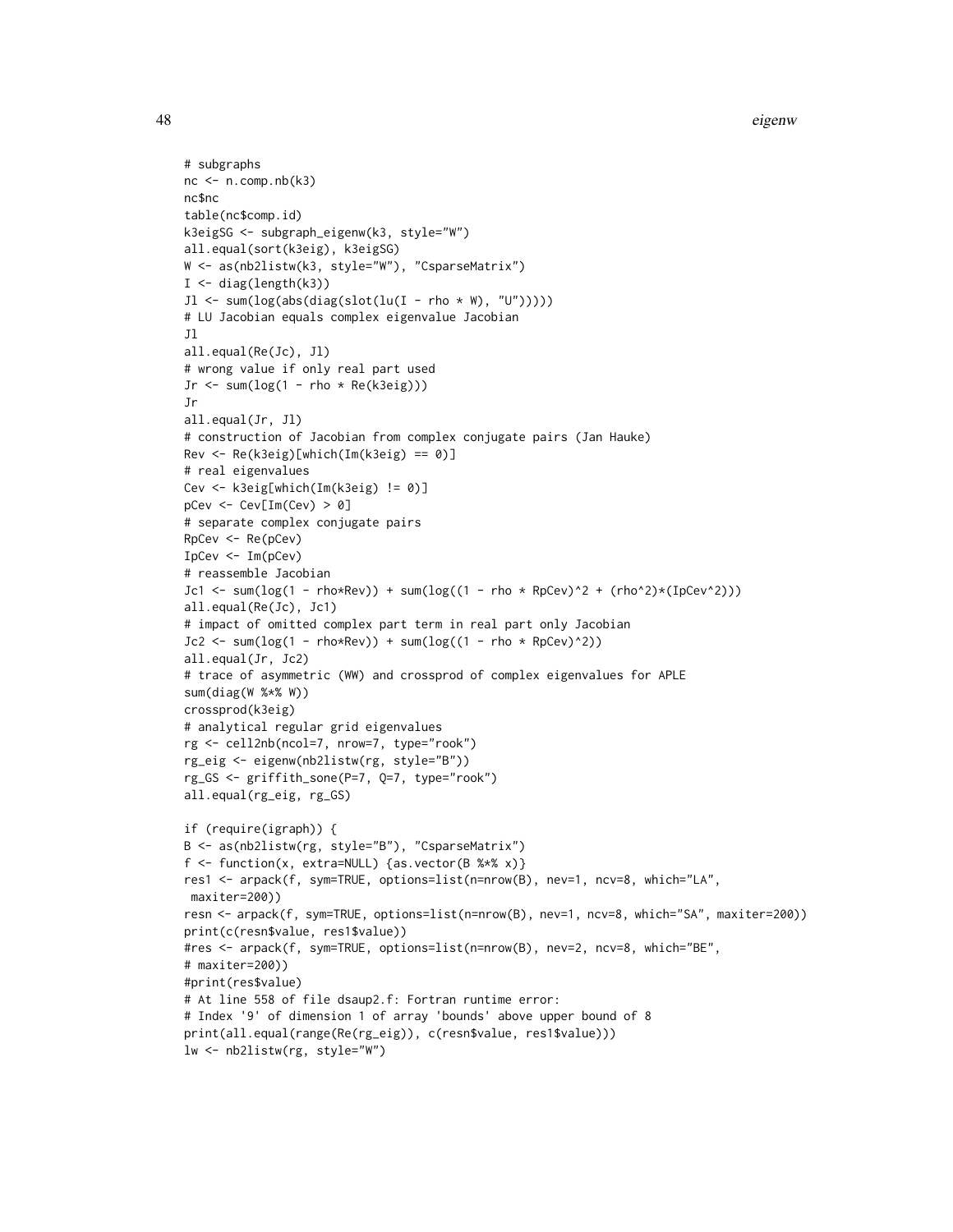eire 49

```
rg_eig <- eigenw(similar.listw(lw))
print(range(Re(rg_eig)))
W <- as(lw, "CsparseMatrix")
f <- function(x, extra=NULL) {as.vector(W %*% x)}
print(arpack(f, sym=FALSE, options=list(n=nrow(W), nev=1, ncv=8, which="LR",
maxiter=200))$value)
print(arpack(f, sym=FALSE, options=list(n=nrow(W), nev=1, ncv=8, which="SR",
maxiter=200))$value)
}
```
eire *Eire data sets*

### Description

The Eire data set has been converted to shapefile format and placed in the etc/shapes directory. The initial data objects are now stored as a SpatialPolygonsDataFrame object, from which the contiguity neighbour list is recreated. For purposes of record, the original data set is retained.

The eire. df data frame has 26 rows and 9 columns. In addition, polygons of the 26 counties are provided as a multipart polylist in eire.polys.utm (coordinates in km, projection UTM zone 30). Their centroids are in eire.coords.utm. The original Cliff and Ord binary contiguities are in eire.nb.

#### Usage

data(eire)

## Format

This data frame contains the following columns:

A Percentage of sample with blood group A

towns Towns/unit area

pale Beyond the Pale 0, within the Pale 1

size number of blood type samples

ROADACC arterial road network accessibility in 1961

OWNCONS percentage in value terms of gross agricultural output of each county consumed by itself

POPCHG 1961 population as percentage of 1926

RETSALE value of retail sales £000

INCOME total personal income £000

names County names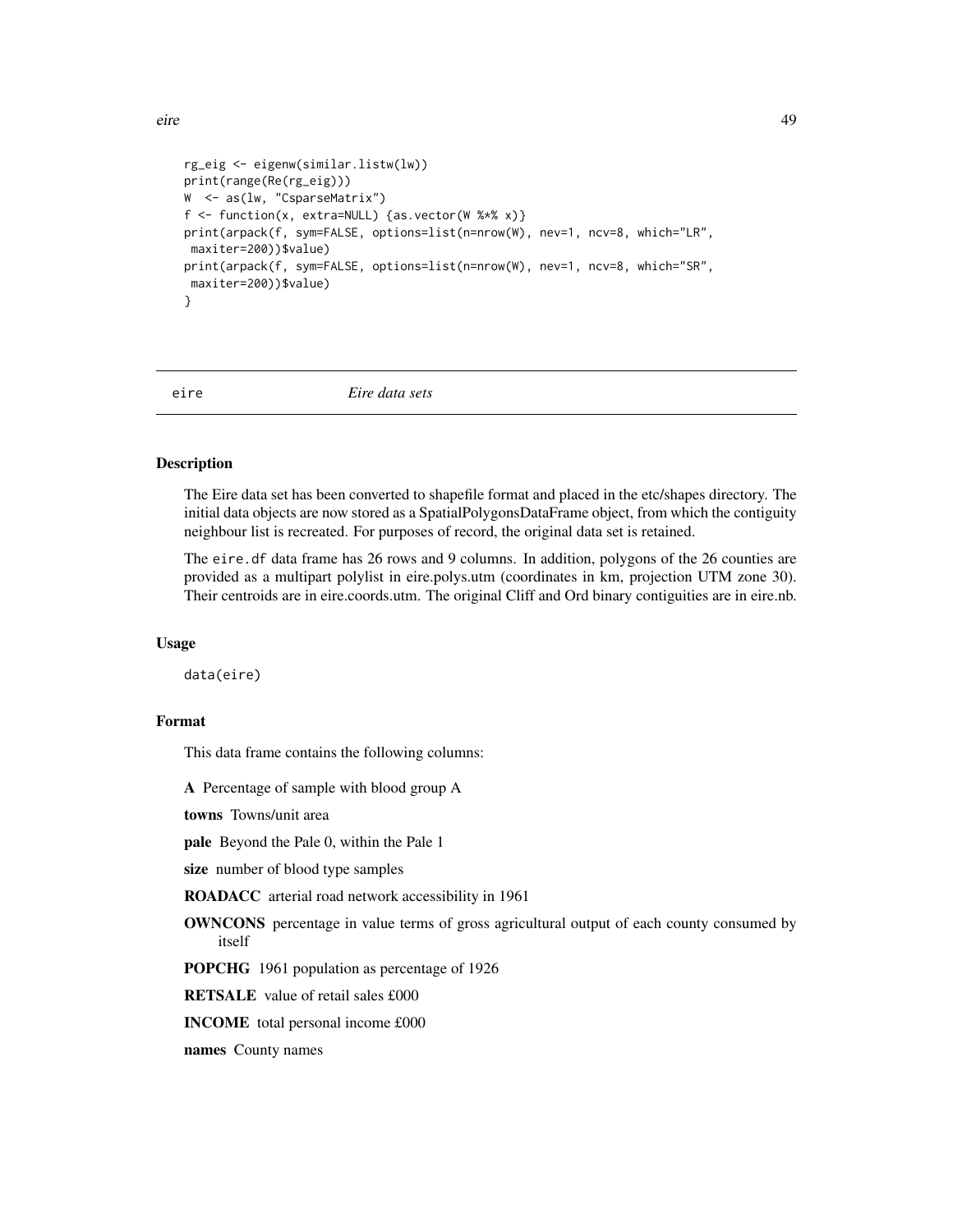Upton and Fingleton 1985, - Bailey and Gatrell 1995, ch. 1 for blood group data, Cliff and Ord (1973), p. 107 for remaining variables (also after O'Sullivan, 1968). Polygon borders and Irish data sourced from Michael Tiefelsdorf's SPSS Saddlepoint bundle, originally hosted at: http://geogwww.sbs.ohio-state.edu/faculty/tiefelsdorf/GeoStat.htm but no longer available.

```
require(maptools)
eire <- readShapePoly(system.file("etc/shapes/eire.shp", package="spdep")[1],
  ID="names", proj4string=CRS("+proj=utm +zone=30 +ellps=airy +units=km"))
eire.nb <- poly2nb(eire)
#data(eire)
summary(eire$A)
brks <- round(fivenum(eire$A), digits=2)
cols <- rev(heat.colors(4))
plot(eire, col=cols[findInterval(eire$A, brks, all.inside=TRUE)])
title(main="Percentage with blood group A in Eire")
legend(x=c(-50, 70), y=c(6120, 6050), leglabs(brks), fill=cols, bty="n")
plot(eire)
plot(eire.nb, coordinates(eire), add=TRUE)
lA <- lag.listw(nb2listw(eire.nb), eire$A)
summary(lA)
moran.test(eire$A, nb2listw(eire.nb))
geary.test(eire$A, nb2listw(eire.nb))
cor(lA, eire$A)
moran.plot(eire$A, nb2listw(eire.nb),
labels=eire$names)
A.lm <- lm(A ~ towns + pale, data=eire)
summary(A.lm)
res <- residuals(A.lm)
brks <- c(min(res),-2,-1,0,1,2,max(res))
cols <- rev(cm.colors(6))
plot(eire, col=cols[findInterval(res, brks, all.inside=TRUE)])
title(main="Regression residuals")
legend(x=c(-50, 70), y=c(6120, 6050), legend=leglabs(brks), fill=cols,
  bty="n")
lm.morantest(A.lm, nb2listw(eire.nb))
lm.morantest.sad(A.lm, nb2listw(eire.nb))
lm.LMtests(A.lm, nb2listw(eire.nb), test="LMerr")
brks <- round(fivenum(eire$OWNCONS), digits=2)
cols <- grey(4:1/5)
plot(eire, col=cols[findInterval(eire$OWNCONS, brks, all.inside=TRUE)])
title(main="Percentage own consumption of agricultural produce")
legend(x=c(-50, 70), y=c(6120, 6050), legend=leglabs(brks),
  fill=cols, bty="n")
moran.plot(eire$OWNCONS, nb2listw(eire.nb))
moran.test(eire$OWNCONS, nb2listw(eire.nb))
e.lm <- lm(OWNCONS ~ ROADACC, data=eire)
res <- residuals(e.lm)
```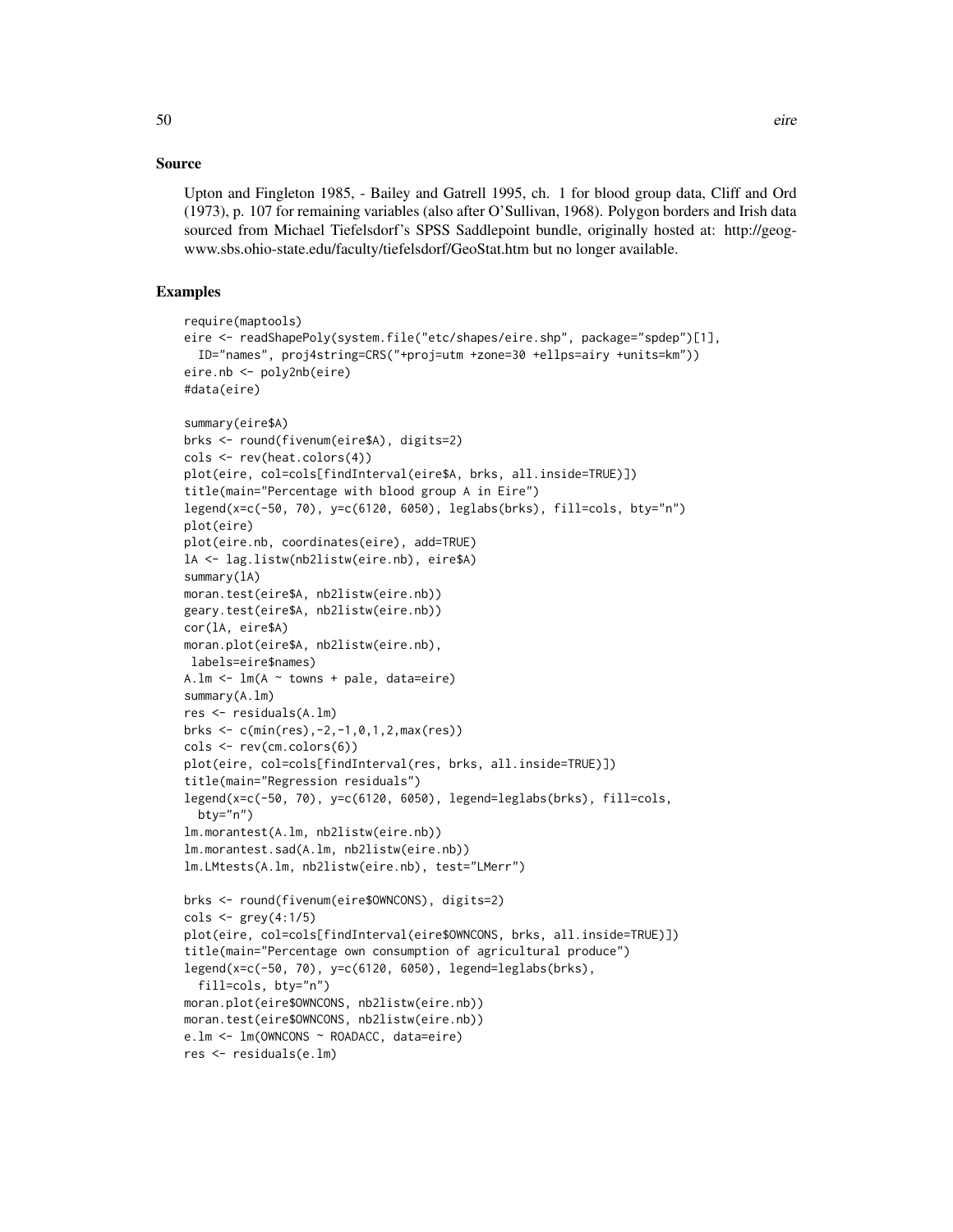### $e$ lect $80$  51

```
brks <- c(min(res),-2,-1,0,1,2,max(res))
cols <- rev(cm.colors(6))
plot(eire, col=cols[findInterval(res, brks, all.inside=TRUE)])
title(main="Regression residuals")
legend(x=c(-50, 70), y=c(6120, 6050), legend=leglabs(brks), fill=cm.colors(6),
 bty="n")
lm.morantest(e.lm, nb2listw(eire.nb))
lm.morantest.sad(e.lm, nb2listw(eire.nb))
lm.LMtests(e.lm, nb2listw(eire.nb), test="LMerr")
print(localmoran.sad(e.lm, eire.nb, select=1:length(slot(eire, "polygons"))))
```
elect80 *1980 Presidential election results*

## **Description**

A data set for 1980 Presidential election results covering 3,107 US counties using geographical coordinates. In addition, three spatial neighbour objects, k4 not using Great Circle distances, dll using Great Circle distances, and e80\_queen of Queen contiguities for equivalent County polygons taken from file co1980p020.tar.gz on the USGS National Atlas site, and a spatial weights object imported from elect.ford - a 4-nearest neighbour non-GC row-standardised object, but with coercion to symmetry.

### Usage

data(elect80)

### Format

A SpatialPointsDataFrame with 3107 observations on the following 7 variables.

FIPS a factor of county FIPS codes

long a numeric vector of longitude values

- lat a numeric vector of latitude values
- pc\_turnout Votes cast as proportion of population over age 19 eligible to vote
- pc\_college Population with college degrees as proportion of population over age 19 eligible to vote
- pc\_homeownership Homeownership as proportion of population over age 19 eligible to vote
- pc\_income Income per capita of population over age 19 eligible to vote

#### Source

Pace, R. Kelley and Ronald Barry. 1997. "Quick Computation of Spatial Autoregressive Estimators", in Geographical Analysis; sourced from the data folder in the Spatial Econometrics Toolbox for Matlab, <http://www.spatial-econometrics.com/html/jplv7.zip>, files elect.dat and elect.ford (with the final line dropped).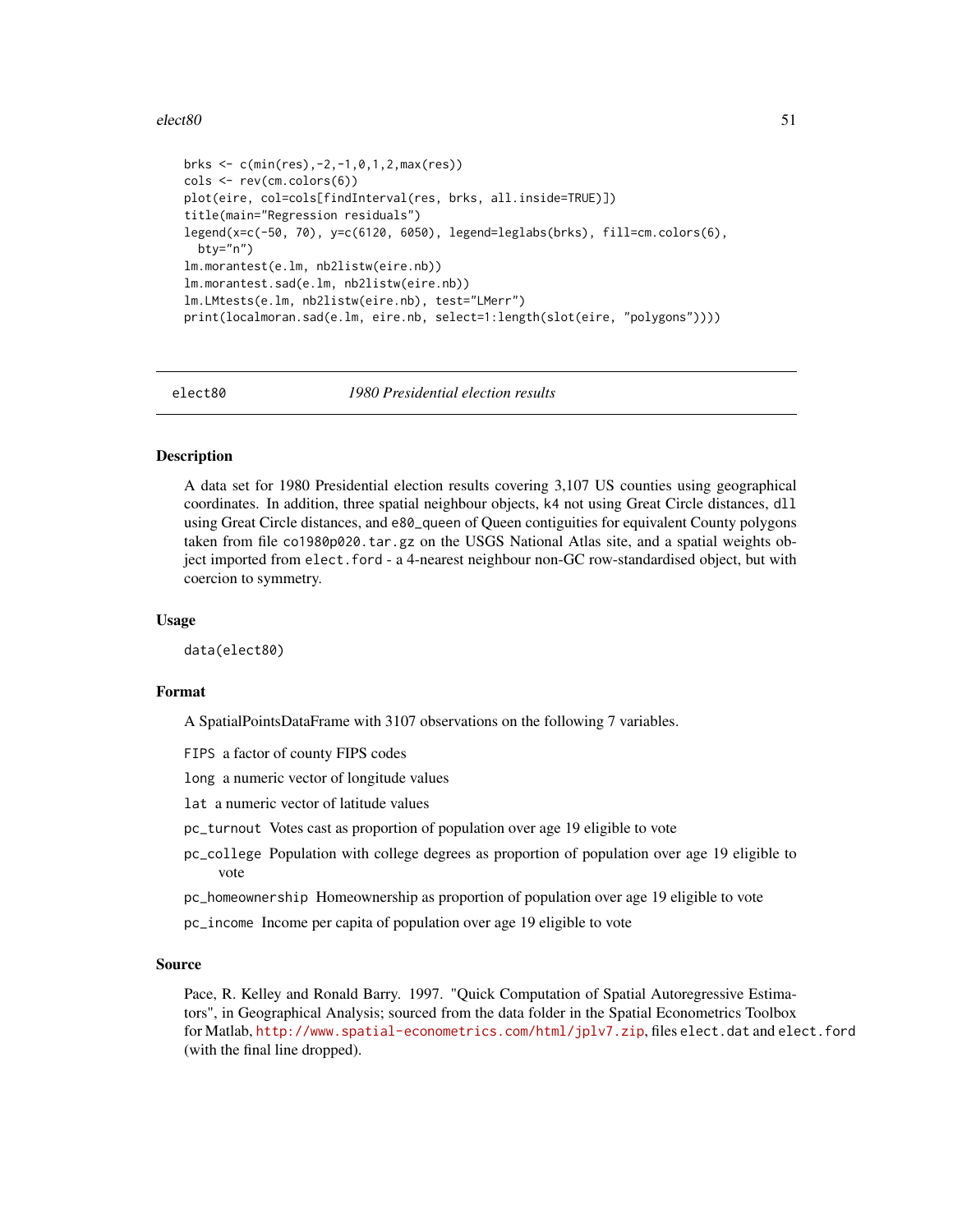## Examples

data(elect80)

<span id="page-51-0"></span>errorsarlm *Spatial simultaneous autoregressive error model estimation*

## Description

Maximum likelihood estimation of spatial simultaneous autoregressive error models of the form:

$$
y = X\beta + u, u = \lambda W u + \varepsilon
$$

where  $\lambda$  is found by optimize() first, and  $\beta$  and other parameters by generalized least squares subsequently. With one of the sparse matrix methods, larger numbers of observations can be handled, but the interval= argument may need be set when the weights are not row-standardised. When etype is "emixed", a so-called spatial Durbin error model is fitted, while lmSLX fits an lm model augmented with the spatially lagged RHS variables, including the lagged intercept when the spatial weights are not row-standardised. create\_WX creates spatially lagged RHS variables, and is exposed for use in model fitting functions.

## Usage

```
errorsarlm(formula, data=list(), listw, na.action, weights=NULL,
etype="error", method="eigen", quiet=NULL, zero.policy=NULL,
interval = NULL, tol.solve=1.0e-10, trs=NULL, control=list())
lmSLX(formula, data = list(), listw, na.action, weights=NULL, zero.policy=NULL)
create_WX(x, listw, zero.policy=NULL, prefix="")
```
### Arguments

| formula   | a symbolic description of the model to be fit. The details of model specification<br>are given for $lm()$                                                                                                                                                                                                                                                                                                                                                                                                                  |
|-----------|----------------------------------------------------------------------------------------------------------------------------------------------------------------------------------------------------------------------------------------------------------------------------------------------------------------------------------------------------------------------------------------------------------------------------------------------------------------------------------------------------------------------------|
| data      | an optional data frame containing the variables in the model. By default the<br>variables are taken from the environment which the function is called.                                                                                                                                                                                                                                                                                                                                                                     |
| listw     | a listwo bject created for example by nb2listw                                                                                                                                                                                                                                                                                                                                                                                                                                                                             |
| na.action | a function (default options ("na. action")), can also be na. omit or na. exclude<br>with consequences for residuals and fitted values - in these cases the weights<br>list will be subsetted to remove NAs in the data. It may be necessary to set<br>zero.policy to TRUE because this subsetting may create no-neighbour observa-<br>tions. Note that only weights lists created without using the glist argument to<br>nb21 is tw may be subsetted.                                                                      |
| weights   | an optional vector of weights to be used in the fitting process. Non-NULL<br>weights can be used to indicate that different observations have different vari-<br>ances (with the values in weights being inversely proportional to the variances);<br>or equivalently, when the elements of weights are positive integers w_i, that each<br>response $y_i$ is the mean of $w_i$ unit-weight observations (including the case that<br>there are $w_i$ observations equal to $y_i$ and the data have been summarized) - $lm$ |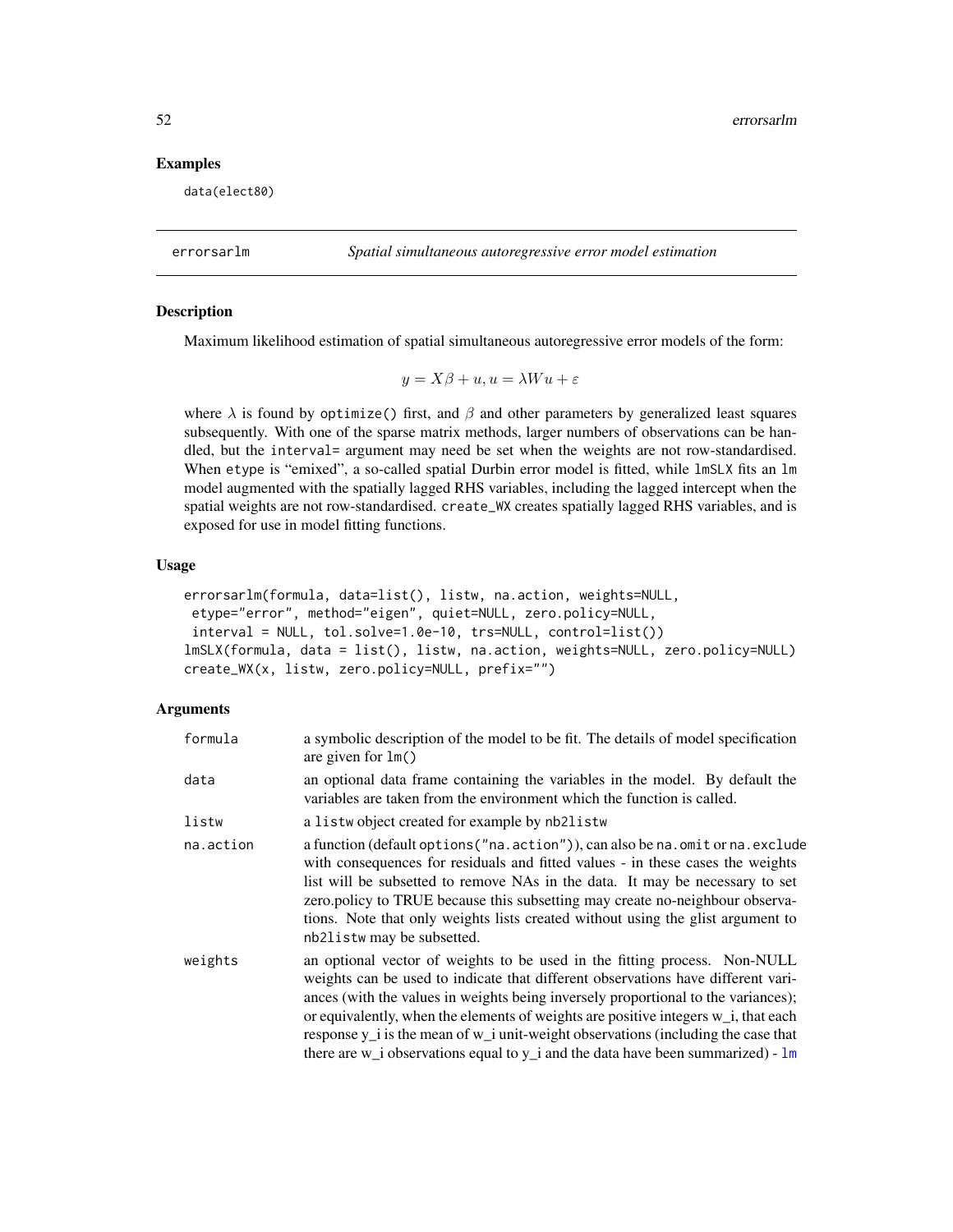- etype default "error", may be set to "emixed" to include the spatially lagged independent variables added to X; when "emixed", the lagged intercept is dropped for spatial weights style "W", that is row-standardised weights, but otherwise included
- method "eigen" (default) the Jacobian is computed as the product of (1 rho\*eigenvalue) using eigenw, and "spam" or "Matrix\_J" for strictly symmetric weights lists of styles "B" and "C", or made symmetric by similarity (Ord, 1975, Appendix C) if possible for styles "W" and "S", using code from the spam package or Matrix package to calculate the determinant; "Matrix" and "spam\_update" provide updating Cholesky decomposition methods; "LU" provides an alternative sparse matrix decomposition approach. In addition, there are "Chebyshev" and Monte Carlo "MC" approximate log-determinant methods; the Smirnov/Anselin (2009) trace approximation is available as "moments". Three methods: "SE\_classic", "SE\_whichMin", and "SE\_interp" are provided experimentally, the first to attempt to emulate the behaviour of Spatial Econometrics toolbox ML fitting functions. All use grids of log determinant values, and the latter two attempt to ameliorate some features of "SE\_classic".
- quiet default NULL, use !verbose global option value; if FALSE, reports function values during optimization.
- zero.policy default NULL, use global option value; if TRUE assign zero to the lagged value of zones without neighbours, if FALSE assign NA - causing errorsarlm() to terminate with an error
- interval default is NULL, search interval for autoregressive parameter
- tol. solve the tolerance for detecting linear dependencies in the columns of matrices to be inverted - passed to solve() (default=1.0e-10). This may be used if necessary to extract coefficient standard errors (for instance lowering to 1e-12), but errors in solve() may constitute indications of poorly scaled variables: if the variables have scales differing much from the autoregressive coefficient, the values in this matrix may be very different in scale, and inverting such a matrix is analytically possible by definition, but numerically unstable; rescaling the RHS variables alleviates this better than setting tol.solve to a very small value
- trs default NULL, if given, a vector of powered spatial weights matrix traces output by trW; when given, insert the asymptotic analytical values into the numerical Hessian instead of the approximated values; may be used to get around some problems raised when the numerical Hessian is poorly conditioned, generating NaNs in subsequent operations. When using the numerical Hessian to get the standard error of lambda, it is very strongly advised that trs be given, as the parts of fdHess corresponding to the regression coefficients are badly approximated, affecting the standard error of lambda; the coefficient correlation matrix is unusable
- control list of extra control arguments see section below
- x model matrix to be lagged
- prefix default empty string, may be "lag" in some cases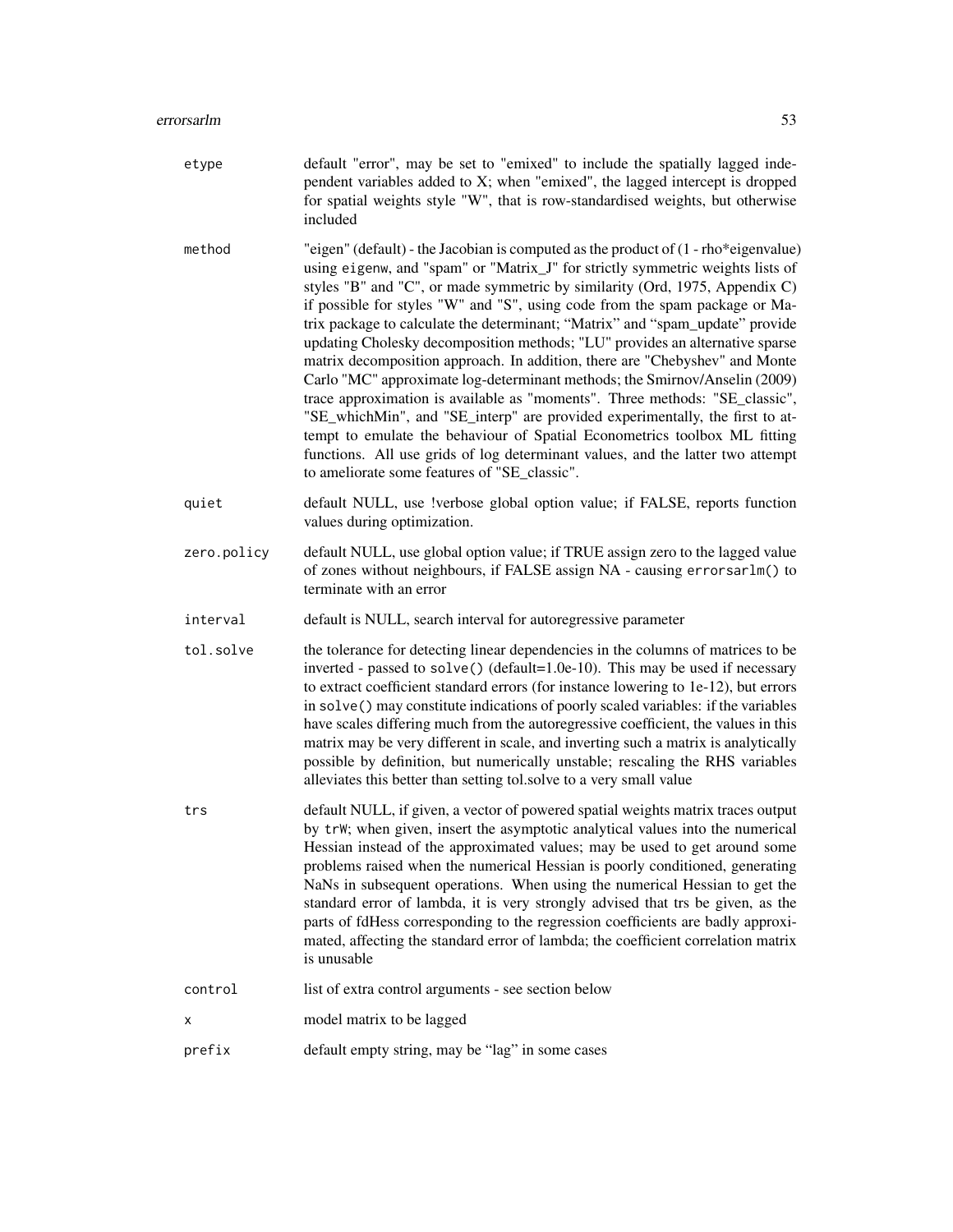## Details

The asymptotic standard error of  $\lambda$  is only computed when method=eigen, because the full matrix operations involved would be costly for large n typically associated with the choice of method="spam" or "Matrix". The same applies to the coefficient covariance matrix. Taken as the asymptotic matrix from the literature, it is typically badly scaled, being block-diagonal, and with the elements involving  $\lambda$  being very small, while other parts of the matrix can be very large (often many orders of magnitude in difference). It often happens that the tol.solve argument needs to be set to a smaller value than the default, or the RHS variables can be centred or reduced in range.

Note that the fitted() function for the output object assumes that the response variable may be reconstructed as the sum of the trend, the signal, and the noise (residuals). Since the values of the response variable are known, their spatial lags are used to calculate signal components (Cressie 1993, p. 564). This differs from other software, including GeoDa, which does not use knowledge of the response variable in making predictions for the fitting data.

### Value

A list object of class sarlm

| "error"                                                                   |
|---------------------------------------------------------------------------|
| simultaneous autoregressive error coefficient                             |
| GLS coefficient estimates                                                 |
| GLS coefficient standard errors (are equal to asymptotic standard errors) |
| log likelihood value at computed optimum                                  |
| GLS residual variance                                                     |
| sum of squared GLS errors                                                 |
| number of parameters estimated                                            |
| logLik_lm.model                                                           |
| Log likelihood of the linear model for $\lambda = 0$                      |
| AIC of the linear model for $\lambda = 0$                                 |
| coefficients of the linear model for $\lambda = 0$                        |
| model matrix of the GLS model                                             |
| response of the GLS model                                                 |
| response of the linear model for $\lambda = 0$                            |
| model matrix of the linear model for $\lambda = 0$                        |
| the method used to calculate the Jacobian                                 |
|                                                                           |
| the call used to create this object                                       |
| GLS residuals                                                             |
| object returned from numerical optimisation                               |
| Difference between residuals and response variable                        |
|                                                                           |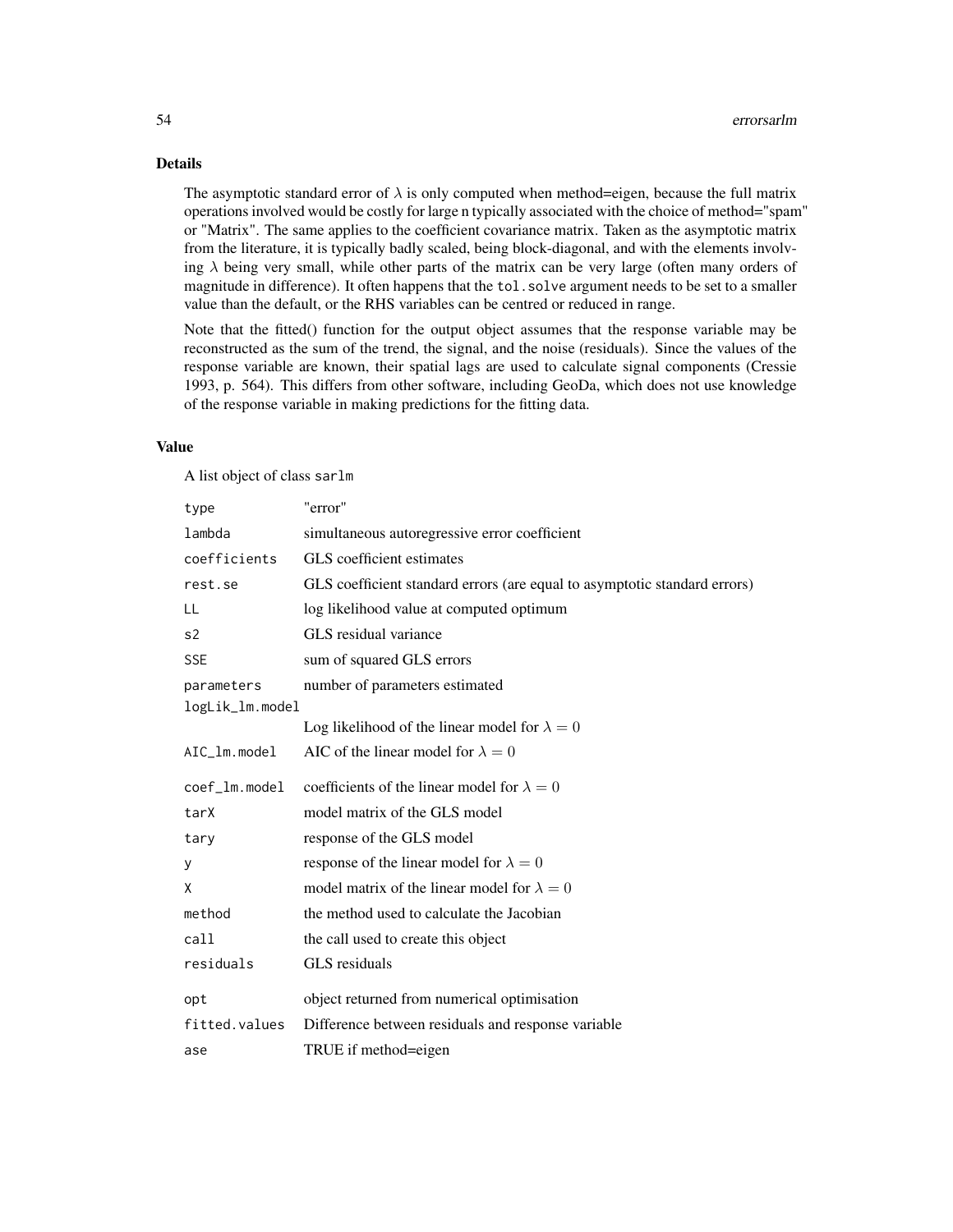#### errorsarlm 55

| se.fit      | Not used yet                                                                                                                                                                           |
|-------------|----------------------------------------------------------------------------------------------------------------------------------------------------------------------------------------|
| lambda.se   | if ase=TRUE, the asymptotic standard error of $\lambda$                                                                                                                                |
| LMtest      | NULL for this model                                                                                                                                                                    |
| aliased     | if not NULL, details of aliased variables                                                                                                                                              |
| LLNullLlm   | Log-likelihood of the null linear model                                                                                                                                                |
| Hcov        | Spatial DGP covariance matrix for Hausman test if available                                                                                                                            |
| interval    | line search interval                                                                                                                                                                   |
| fdHess      | finite difference Hessian                                                                                                                                                              |
| optimHess   | optim or fdHess used                                                                                                                                                                   |
| insert      | logical; is TRUE, asymptotic values inserted in fdHess where feasible                                                                                                                  |
| timings     | processing timings                                                                                                                                                                     |
| f_calls     | number of calls to the log likelihood function during optimization                                                                                                                     |
| hf_calls    | number of calls to the log likelihood function during numerical Hessian compu-<br>tation                                                                                               |
|             | intern_classic a data frame of detval matrix row choices used by the SE toolbox classic method                                                                                         |
| zero.policy | zero.policy for this model                                                                                                                                                             |
| na.action   | (possibly) named vector of excluded or omitted observations if non-default na.action<br>argument used                                                                                  |
| weights     | weights used in model fitting                                                                                                                                                          |
| emixedImps  | for "emixed" models, a list of three impact matrixes (impacts and standard er-<br>rors) for direct, indirect and total impacts; total impacts calculated using gmod-<br>els::estimable |

The internal sar.error.\* functions return the value of the log likelihood function at  $\lambda$ .

The lmSLX function returns an "lm" object with a "mixedImps" list of three impact matrixes (impacts and standard errors) for direct, indirect and total impacts; total impacts calculated using gmodels::estimable.

#### Control arguments

- tol.opt: the desired accuracy of the optimization passed to optimize() (default=square root of double precision machine tolerance, a larger root may be used needed, see help(boston) for an example)
- returnHcov: default TRUE, return the Vo matrix for a spatial Hausman test
- pWOrder: default 250, if returnHcov=TRUE and the method is not "eigen", pass this order to powerWeights as the power series maximum limit
- fdHess: default NULL, then set to (method != "eigen") internally; use fdHess to compute an approximate Hessian using finite differences when using sparse matrix methods; used to make a coefficient covariance matrix when the number of observations is large; may be turned off to save resources if need be
- optimHess: default FALSE, use fdHess from nlme, if TRUE, use optim to calculate Hessian at optimum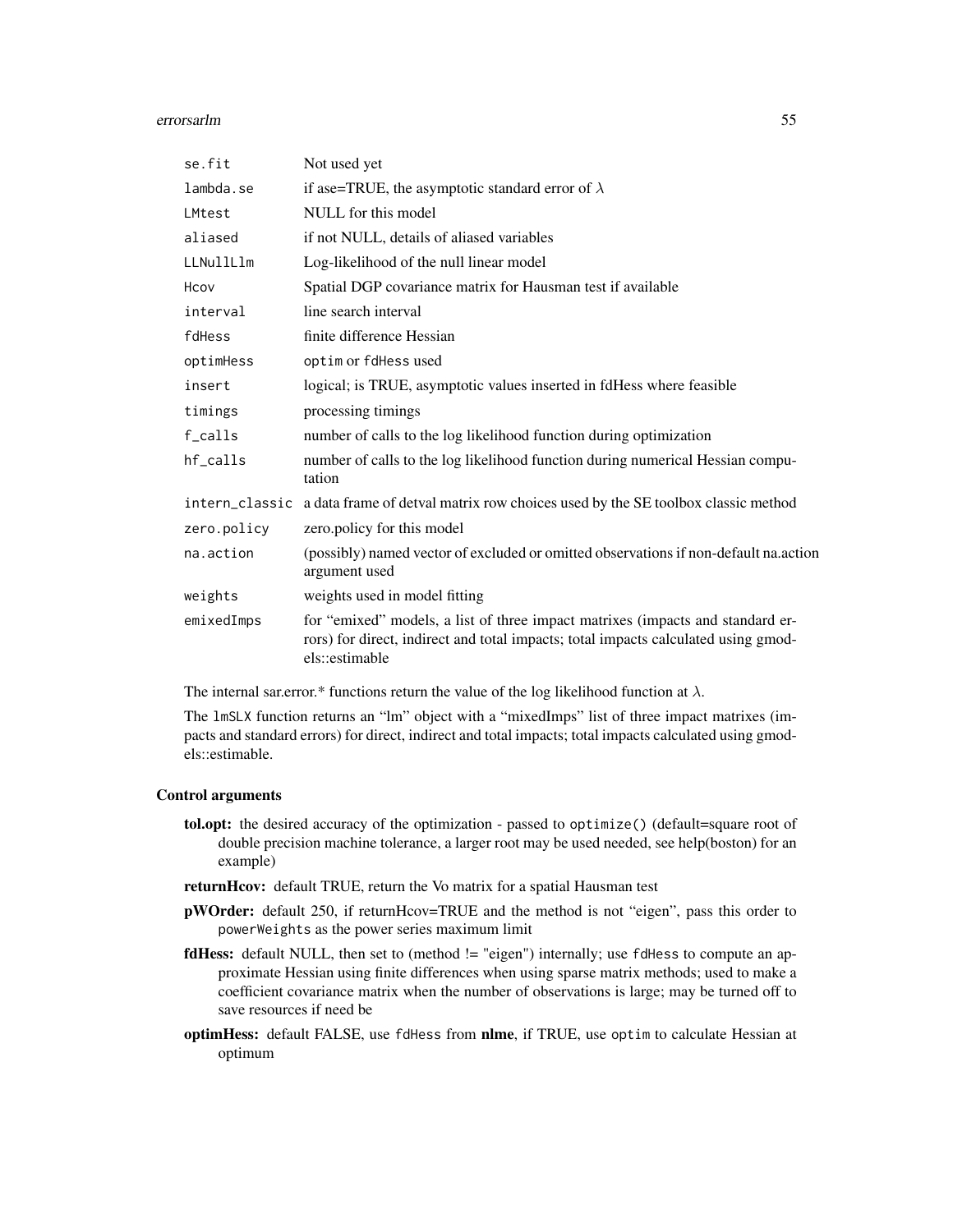optimHessMethod: default "optimHess", may be "nlm" or one of the optim methods

- LAPACK: default FALSE; logical value passed to qr in the SSE log likelihood function
- compiled\_sse: default FALSE; logical value used in the log likelihood function to choose compiled code for computing SSE
- Imult: default 2; used for preparing the Cholesky decompositions for updating in the Jacobian function
- super: if NULL (default), set to FALSE to use a simplicial decomposition for the sparse Cholesky decomposition and method "Matrix\_J", set to as.logical(NA) for method "Matrix", if TRUE, use a supernodal decomposition
- cheb\_q: default 5; highest power of the approximating polynomial for the Chebyshev approximation
- **MC\_p:** default 16; number of random variates
- MC\_m: default 30; number of products of random variates matrix and spatial weights matrix
- spamPivot: default "MMD", alternative "RCM"
- in coef default 0.1, coefficient value for initial Cholesky decomposition in "spam\_update"
- type default "MC", used with method "moments"; alternatives "mult" and "moments", for use if trs is missing, [trW](#page-222-0)
- correct default TRUE, used with method "moments" to compute the Smirnov/Anselin correction term
- trunc default TRUE, used with method "moments" to truncate the Smirnov/Anselin correction term
- SE\_method default "LU", may be "MC"
- nrho default 200, as in SE toolbox; the size of the first stage lndet grid; it may be reduced to for example 40
- interpn default 2000, as in SE toolbox; the size of the second stage lndet grid
- small\_asy default TRUE; if the method is not "eigen", use asymmetric covariances rather than numerical Hessian ones if n <= small
- small default 1500; threshold number of observations for asymmetric covariances when the method is not "eigen"
- SEIndet default NULL, may be used to pass a pre-computed SE toolbox style matrix of coefficients and their lndet values to the "SE\_classic" and "SE\_whichMin" methods
- LU\_order default FALSE; used in "LU\_prepermutate", note warnings given for lu method
- pre\_eig default NULL; may be used to pass a pre-computed vector of eigenvalues

## Author(s)

Roger Bivand <Roger.Bivand@nhh.no>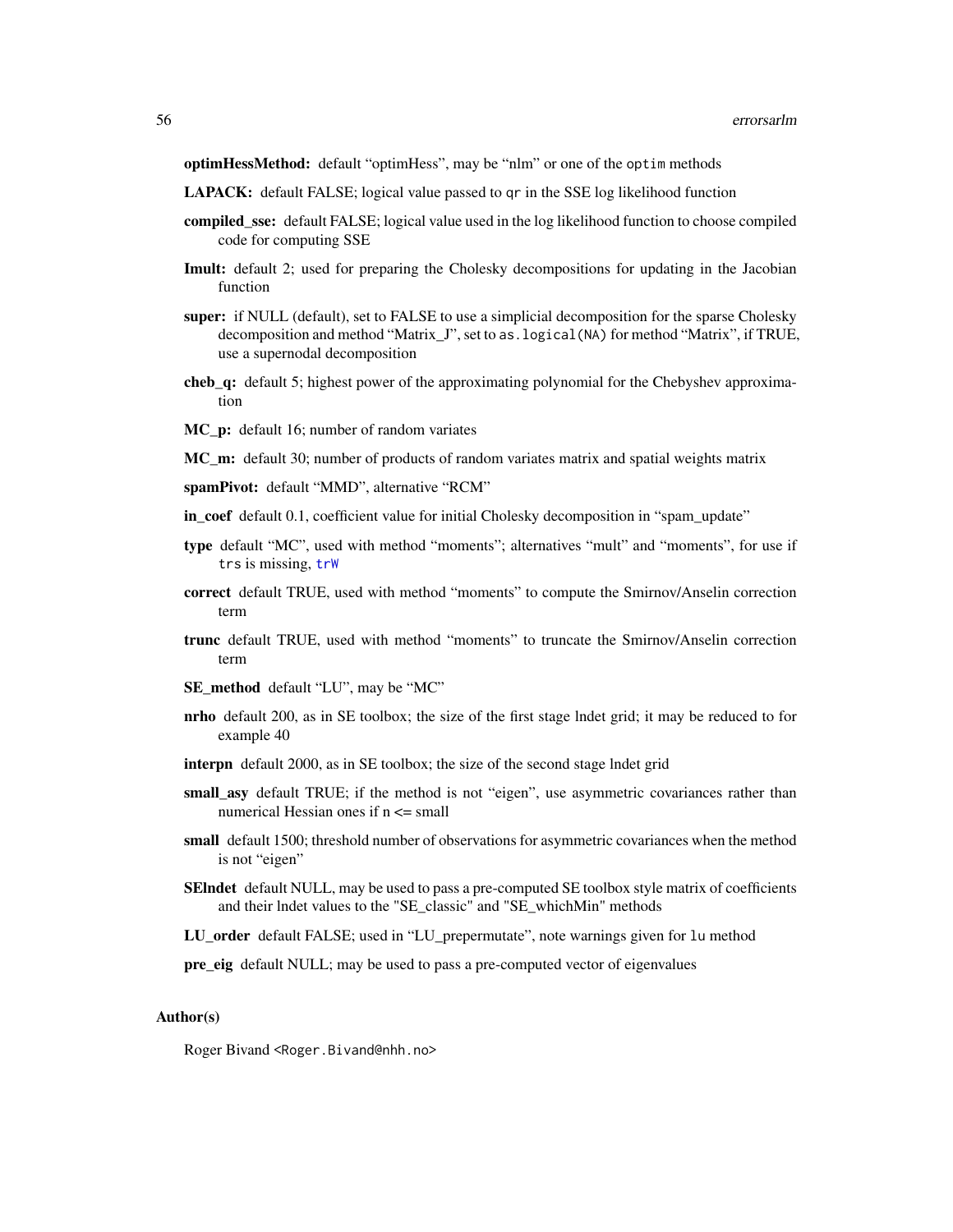#### errorsarlm 57

#### References

Cliff, A. D., Ord, J. K. 1981 *Spatial processes*, Pion; Ord, J. K. 1975 Estimation methods for models of spatial interaction, *Journal of the American Statistical Association*, 70, 120-126; Anselin, L. 1988 *Spatial econometrics: methods and models.* (Dordrecht: Kluwer); Anselin, L. 1995 SpaceStat, a software program for the analysis of spatial data, version 1.80. Regional Research Institute, West Virginia University, Morgantown, WV; Anselin L, Bera AK (1998) Spatial dependence in linear regression models with an introduction to spatial econometrics. In: Ullah A, Giles DEA (eds) Handbook of applied economic statistics. Marcel Dekker, New York, pp. 237-289; Cressie, N. A. C. 1993 *Statistics for spatial data*, Wiley, New York; LeSage J and RK Pace (2009) Introduction to Spatial Econometrics. CRC Press, Boca Raton.

Roger Bivand, Gianfranco Piras (2015). Comparing Implementations of Estimation Methods for Spatial Econometrics. *Journal of Statistical Software*, 63(18), 1-36. [http://www.jstatsoft.](http://www.jstatsoft.org/v63/i18/) [org/v63/i18/](http://www.jstatsoft.org/v63/i18/).

Bivand, R. S., Hauke, J., and Kossowski, T. (2013). Computing the Jacobian in Gaussian spatial autoregressive models: An illustrated comparison of available methods. *Geographical Analysis*, 45(2), 150-179.

## See Also

[lm](#page-0-0), [lagsarlm](#page-98-0), [similar.listw](#page-192-0), [summary.sarlm](#page-217-0), [predict.sarlm](#page-170-0), [residuals.sarlm](#page-182-0), [do\\_ldet](#page-31-0), [estimable](#page-0-0)

```
data(oldcol)
lw <- nb2listw(COL.nb, style="W")
COL.errW.eig <- errorsarlm(CRIME ~ INC + HOVAL, data=COL.OLD,
lw, method="eigen", quiet=FALSE)
summary(COL.errW.eig, correlation=TRUE)
ev <- eigenw(similar.listw(lw))
COL.errW.eig_ev <- errorsarlm(CRIME ~ INC + HOVAL, data=COL.OLD,
lw, method="eigen", control=list(pre_eig=ev))
all.equal(coefficients(COL.errW.eig), coefficients(COL.errW.eig_ev))
COL.errB.eig <- errorsarlm(CRIME ~ INC + HOVAL, data=COL.OLD,
nb2listw(COL.nb, style="B"), method="eigen", quiet=FALSE)
summary(COL.errB.eig, correlation=TRUE)
W <- as(nb2listw(COL.nb), "CsparseMatrix")
trMatc <- trW(W, type="mult")
COL.errW.M <- errorsarlm(CRIME ~ INC + HOVAL, data=COL.OLD,
lw, method="Matrix", quiet=FALSE, trs=trMatc)
summary(COL.errW.M, correlation=TRUE)
COL.SDEM.eig <- errorsarlm(CRIME ~ INC + HOVAL, data=COL.OLD,
lw, method="eigen", etype="emixed")
summary(COL.SDEM.eig, correlation=TRUE)
summary(impacts(COL.SDEM.eig))
summary(impacts(COL.SDEM.eig), adjust_k=TRUE)
COL.SLX <- lmSLX(CRIME ~ INC + HOVAL, data=COL.OLD, listw=lw)
summary(COL.SLX)
summary(impacts(COL.SLX))
COL.SLX <- lmSLX(CRIME ~ INC + HOVAL + I(HOVAL^2), data=COL.OLD, listw=lw)
```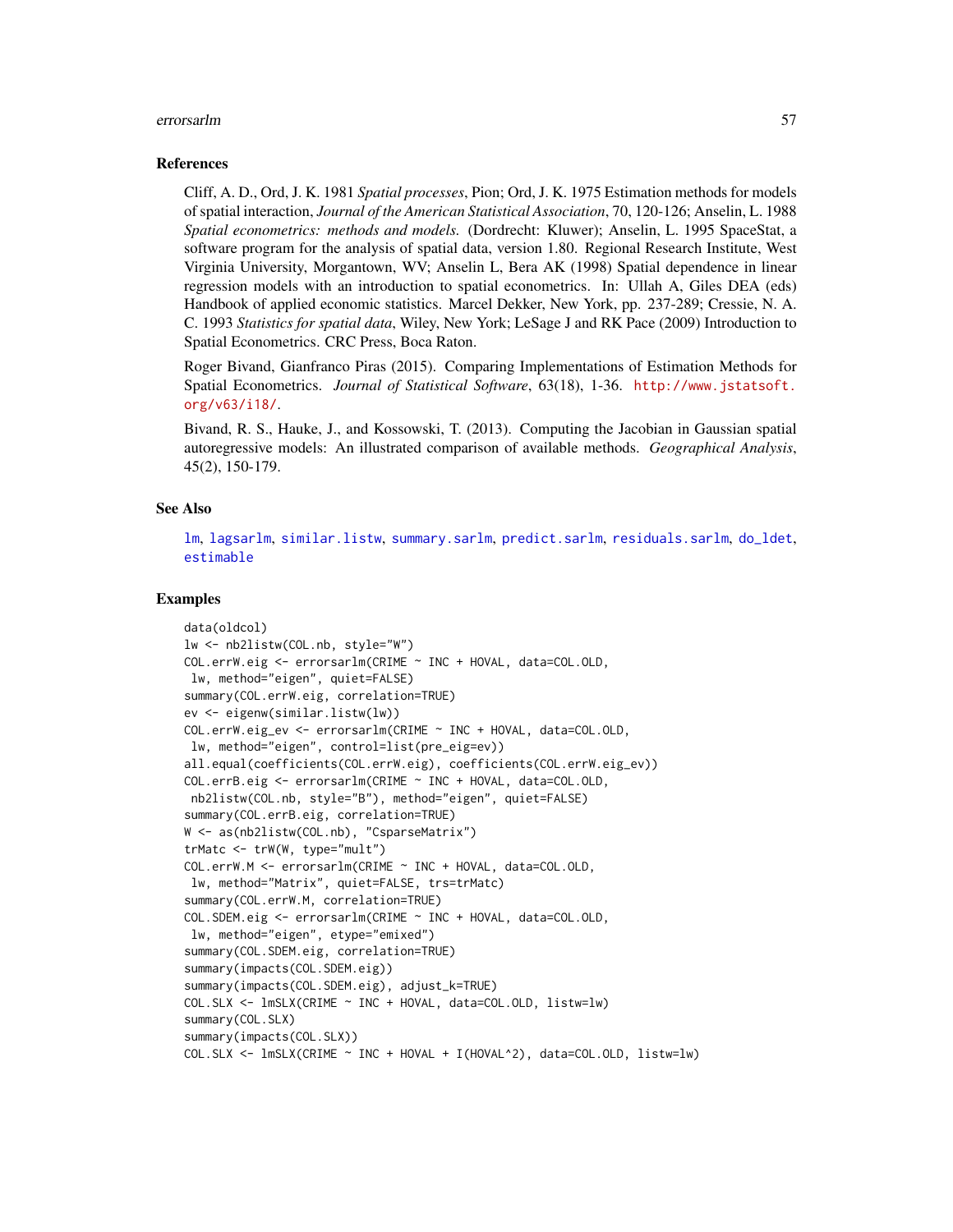```
summary(COL.SLX)
COL.SLX <- lmSLX(CRIME ~ INC, data=COL.OLD, listw=lw)
crds <- cbind(COL.OLD$X, COL.OLD$Y)
mdist <- sqrt(sum(diff(apply(crds, 2, range))^2))
dnb <- dnearneigh(crds, 0, mdist)
dists <- nbdists(dnb, crds)
f \leftarrow function(x, form, data, dnb, dists, verbose) {
 glst \leftarrow lapply(dists, function(d) 1/(d^{\wedge}x))lw <- nb2listw(dnb, glist=glst, style="B")
 res <- logLik(lmSLX(form=form, data=data, listw=lw))
 if (verbose) cat("power:", x, "logLik:", res, "\n")
 res
}
opt <- optimize(f, interval=c(0.1, 4), form=CRIME ~ INC + HOVAL,
data=COL.OLD, dnb=dnb, dists=dists, verbose=TRUE, maximum=TRUE)
glst <- lapply(dists, function(d) 1/(d^opt$maximum))
lw <- nb2listw(dnb, glist=glst, style="B")
SLX <- lmSLX(CRIME ~ INC + HOVAL, data=COL.OLD, listw=lw)
summary(SLX)
summary(impacts(SLX))
NA.COL.OLD <- COL.OLD
NA.COL.OLD$CRIME[20:25] <- NA
COL.err.NA <- errorsarlm(CRIME ~ INC + HOVAL, data=NA.COL.OLD,
nb2listw(COL.nb), na.action=na.exclude)
COL.err.NA$na.action
COL.err.NA
resid(COL.err.NA)
lw <- nb2listw(COL.nb, style="W")
system.time(COL.errW.eig <- errorsarlm(CRIME ~ INC + HOVAL, data=COL.OLD,
lw, method="eigen"))
ocoef <- coefficients(COL.errW.eig)
system.time(COL.errW.eig <- errorsarlm(CRIME ~ INC + HOVAL, data=COL.OLD,
lw, method="eigen", control=list(LAPACK=FALSE)))
all.equal(ocoef, coefficients(COL.errW.eig))
system.time(COL.errW.eig <- errorsarlm(CRIME ~ INC + HOVAL, data=COL.OLD,
lw, method="eigen", control=list(compiled_sse=TRUE)))
all.equal(ocoef, coefficients(COL.errW.eig))
system.time(COL.errW.eig <- errorsarlm(CRIME ~ INC + HOVAL, data=COL.OLD,
lw, method="Matrix_J", control=list(super=TRUE)))
all.equal(ocoef, coefficients(COL.errW.eig))
system.time(COL.errW.eig <- errorsarlm(CRIME ~ INC + HOVAL, data=COL.OLD,
lw, method="Matrix_J", control=list(super=FALSE)))
all.equal(ocoef, coefficients(COL.errW.eig))
system.time(COL.errW.eig <- errorsarlm(CRIME ~ INC + HOVAL, data=COL.OLD,
lw, method="Matrix_J", control=list(super=as.logical(NA))))
all.equal(ocoef, coefficients(COL.errW.eig))
system.time(COL.errW.eig <- errorsarlm(CRIME ~ INC + HOVAL, data=COL.OLD,
lw, method="Matrix", control=list(super=TRUE)))
all.equal(ocoef, coefficients(COL.errW.eig))
system.time(COL.errW.eig <- errorsarlm(CRIME ~ INC + HOVAL, data=COL.OLD,
```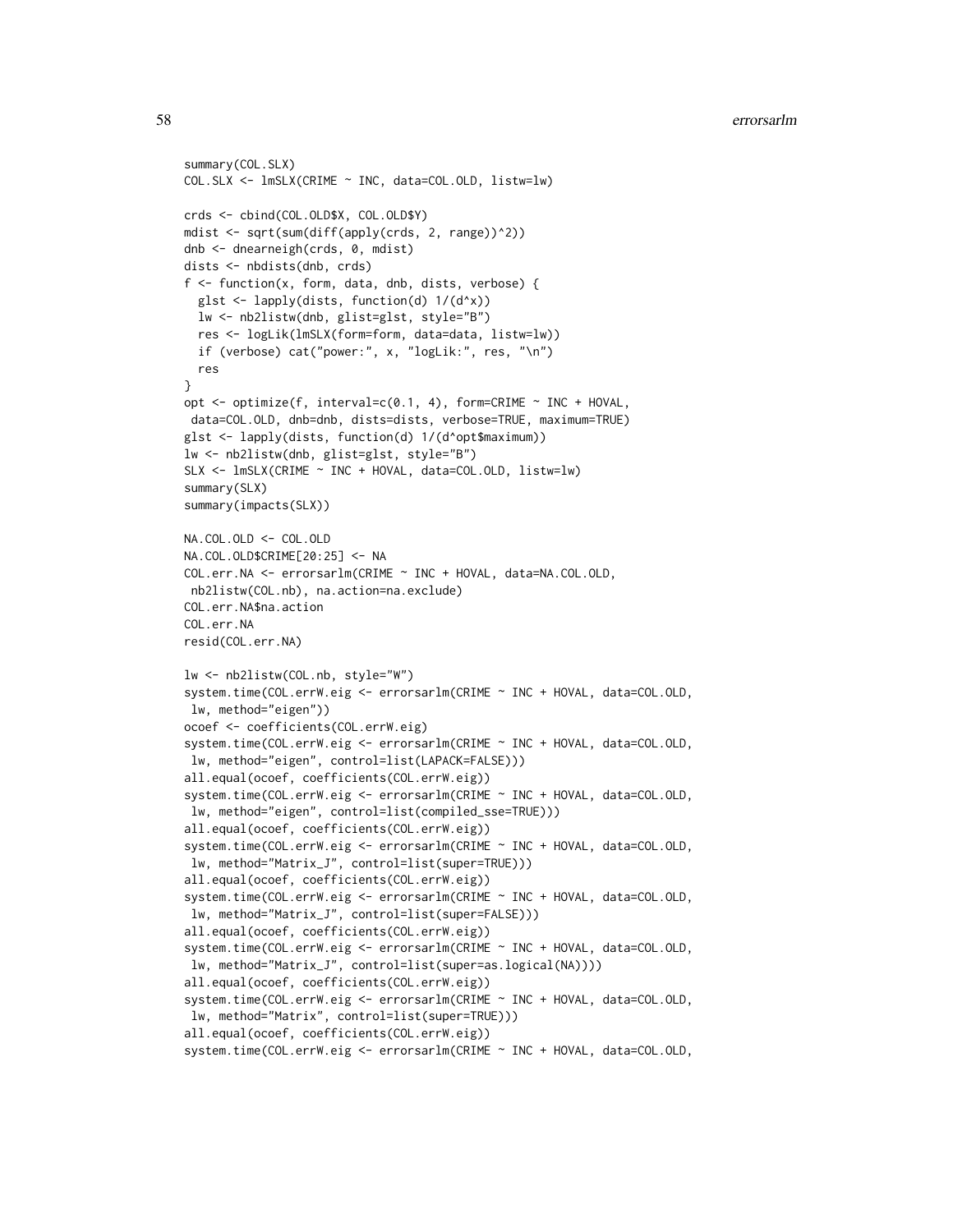geary 59

```
lw, method="Matrix", control=list(super=FALSE)))
all.equal(ocoef, coefficients(COL.errW.eig))
system.time(COL.errW.eig <- errorsarlm(CRIME ~ INC + HOVAL, data=COL.OLD,
lw, method="Matrix", control=list(super=as.logical(NA))))
all.equal(ocoef, coefficients(COL.errW.eig))
system.time(COL.errW.eig <- errorsarlm(CRIME ~ INC + HOVAL, data=COL.OLD,
lw, method="spam", control=list(spamPivot="MMD")))
all.equal(ocoef, coefficients(COL.errW.eig))
system.time(COL.errW.eig <- errorsarlm(CRIME ~ INC + HOVAL, data=COL.OLD,
lw, method="spam", control=list(spamPivot="RCM")))
all.equal(ocoef, coefficients(COL.errW.eig))
system.time(COL.errW.eig <- errorsarlm(CRIME ~ INC + HOVAL, data=COL.OLD,
lw, method="spam_update", control=list(spamPivot="MMD")))
all.equal(ocoef, coefficients(COL.errW.eig))
system.time(COL.errW.eig <- errorsarlm(CRIME ~ INC + HOVAL, data=COL.OLD,
lw, method="spam_update", control=list(spamPivot="RCM")))
all.equal(ocoef, coefficients(COL.errW.eig))
```
<span id="page-58-0"></span>geary *Compute Geary's C*

## Description

A simple function to compute Geary's C, called by geary.test and geary.mc;

$$
C = \frac{(n-1)}{2\sum_{i=1}^{n}\sum_{j=1}^{n}w_{ij}}\frac{\sum_{i=1}^{n}\sum_{j=1}^{n}w_{ij}(x_i - x_j)^2}{\sum_{i=1}^{n}(x_i - \bar{x})^2}
$$

geary.intern is an internal function used to vary the similarity criterion.

## Usage

geary(x, listw, n, n1, S0, zero.policy=NULL)

### Arguments

| $\mathsf{x}$ | a numeric vector the same length as the neighbours list in listw                                                                  |
|--------------|-----------------------------------------------------------------------------------------------------------------------------------|
| listw        | a listwo bject created for example by nb2listw                                                                                    |
| n            | number of zones                                                                                                                   |
| n1           | $n - 1$                                                                                                                           |
| S0           | global sum of weights                                                                                                             |
| zero.policy  | default NULL, use global option value; if TRUE assign zero to the lagged value<br>of zones without neighbours, if FALSE assign NA |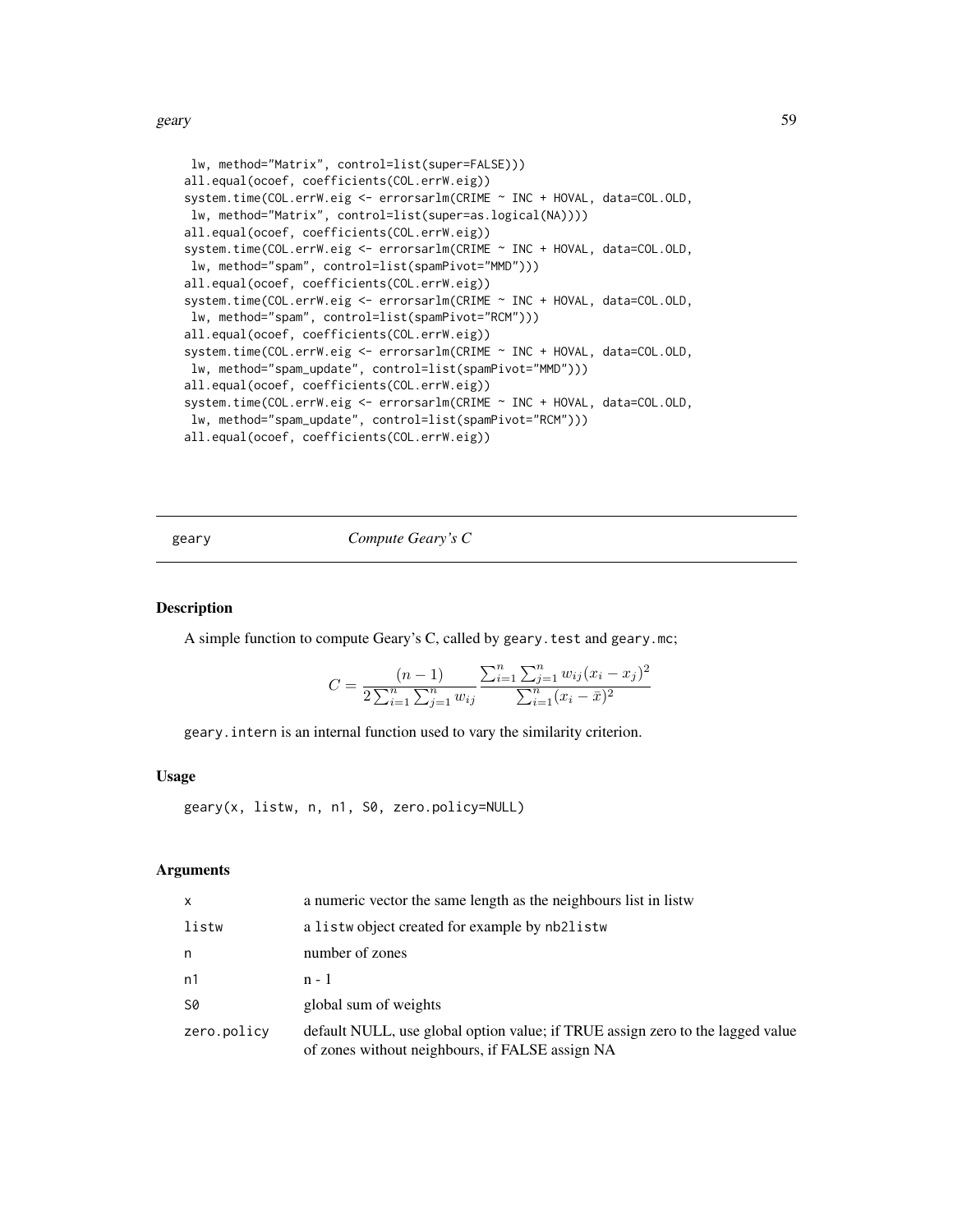## Value

| Geary's C            |
|----------------------|
| sample kurtosis of x |
|                      |

## Author(s)

Roger Bivand <Roger.Bivand@nhh.no>

## References

Cliff, A. D., Ord, J. K. 1981 Spatial processes, Pion, p. 17.

## See Also

[geary.test](#page-61-0), [geary.mc](#page-59-0), [sp.mantel.mc](#page-199-0)

## Examples

```
data(oldcol)
col.W <- nb2listw(COL.nb, style="W")
str(geary(COL.OLD$CRIME, col.W, length(COL.nb), length(COL.nb)-1,
Szero(col.W)))
```
<span id="page-59-0"></span>geary.mc *Permutation test for Geary's C statistic*

### Description

A permutation test for Geary's C statistic calculated by using nsim random permutations of x for the given spatial weighting scheme, to establish the rank of the observed statistic in relation to the nsim simulated values.

## Usage

```
geary.mc(x, listw, nsim, zero.policy=NULL, alternative="greater",
spChk=NULL, adjust.n=TRUE, return_boot=FALSE)
```
## Arguments

| X.          | a numeric vector the same length as the neighbours list in listw                                                                  |
|-------------|-----------------------------------------------------------------------------------------------------------------------------------|
| listw       | a listwo bject created for example by nb2listw                                                                                    |
| nsim        | number of permutations                                                                                                            |
| zero.policy | default NULL, use global option value; if TRUE assign zero to the lagged value<br>of zones without neighbours, if FALSE assign NA |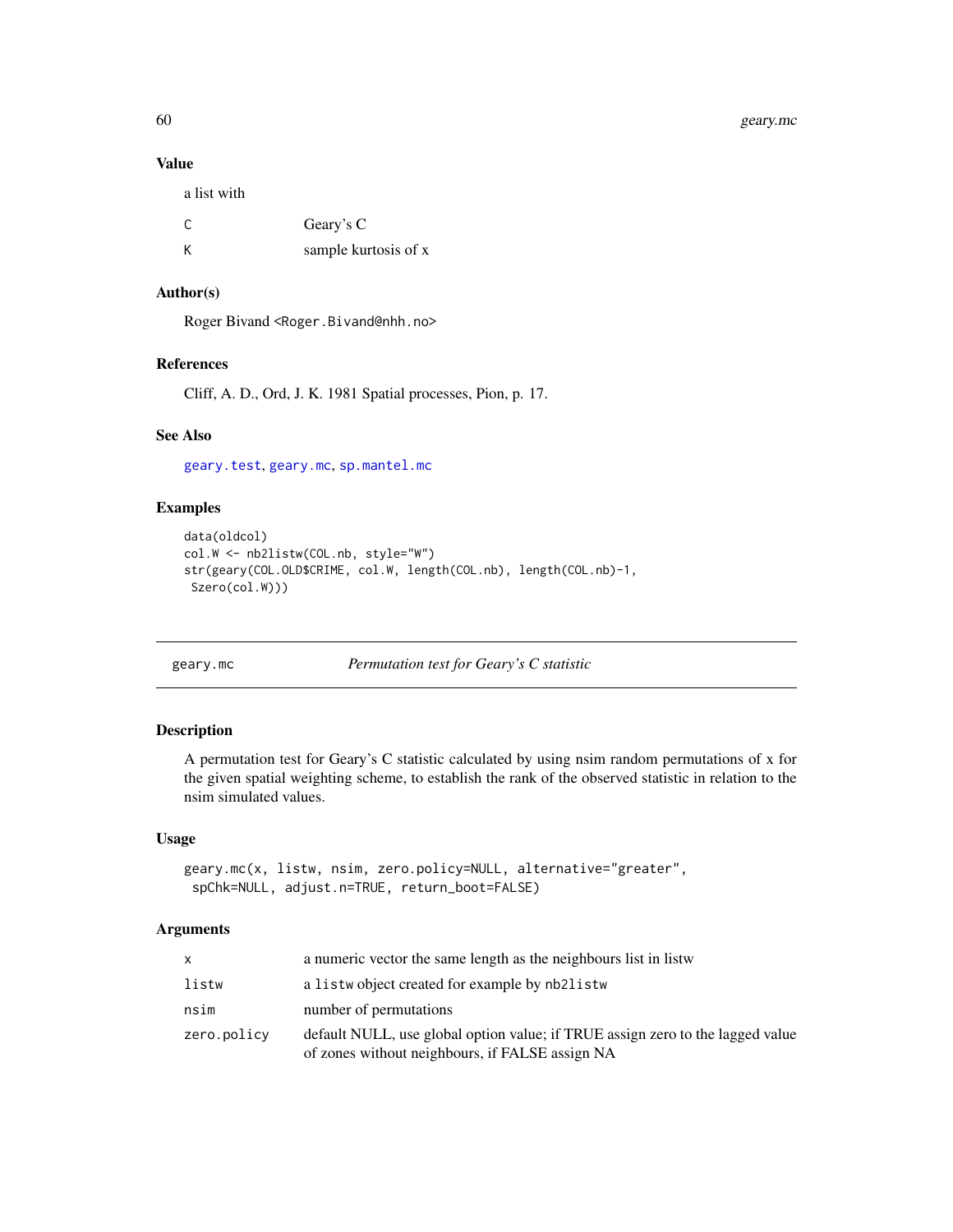#### geary.mc 61

| alternative | a character string specifying the alternative hypothesis, must be one of "greater"<br>(default), or "less"; this reversal corresponds to that on geary. test described<br>in the section on the output statistic value, based on Cliff and Ord 1973, p. 21<br>(changed 2011-04-11, thanks to Daniel Garavito). |
|-------------|----------------------------------------------------------------------------------------------------------------------------------------------------------------------------------------------------------------------------------------------------------------------------------------------------------------|
| spChk       | should the data vector names be checked against the spatial objects for identity<br>integrity, TRUE, or FALSE, default NULL to use get. spChk0ption()                                                                                                                                                          |
| adjust.n    | default TRUE, if FALSE the number of observations is not adjusted for no-<br>neighbour observations, if TRUE, the number of observations is adjusted                                                                                                                                                           |
| return_boot | return an object of class boot from the equivalent permutation bootstrap rather<br>than an object of class htest                                                                                                                                                                                               |

## Value

A list with class htest and mc.sim containing the following components:

| the rank of the observed Geary's C.<br>parameter<br>p.value<br>the pseudo p-value of the test.<br>alternative<br>a character string describing the alternative hypothesis.<br>a character string giving the method used.<br>method<br>data.name<br>nsim simulated values of statistic, final value is observed statistic<br>res | statistic | the value of the observed Geary's C.                                              |
|---------------------------------------------------------------------------------------------------------------------------------------------------------------------------------------------------------------------------------------------------------------------------------------------------------------------------------|-----------|-----------------------------------------------------------------------------------|
|                                                                                                                                                                                                                                                                                                                                 |           |                                                                                   |
|                                                                                                                                                                                                                                                                                                                                 |           |                                                                                   |
|                                                                                                                                                                                                                                                                                                                                 |           |                                                                                   |
|                                                                                                                                                                                                                                                                                                                                 |           |                                                                                   |
|                                                                                                                                                                                                                                                                                                                                 |           | a character string giving the name(s) of the data, and the number of simulations. |
|                                                                                                                                                                                                                                                                                                                                 |           |                                                                                   |

# Author(s)

Roger Bivand <Roger.Bivand@nhh.no>

### References

Cliff, A. D., Ord, J. K. 1981 Spatial processes, Pion, p. 63-5.

## See Also

[geary](#page-58-0), [geary.test](#page-61-0)

```
data(oldcol)
sim1 <- geary.mc(COL.OLD$CRIME, nb2listw(COL.nb, style="W"),
nsim=99, alternative="less")
sim1
mean(sim1$res)
var(sim1$res)
summary(sim1$res)
colold.lags <- nblag(COL.nb, 3)
sim2 <- geary.mc(COL.OLD$CRIME, nb2listw(colold.lags[[2]],
style="W"), nsim=99)
sim2
```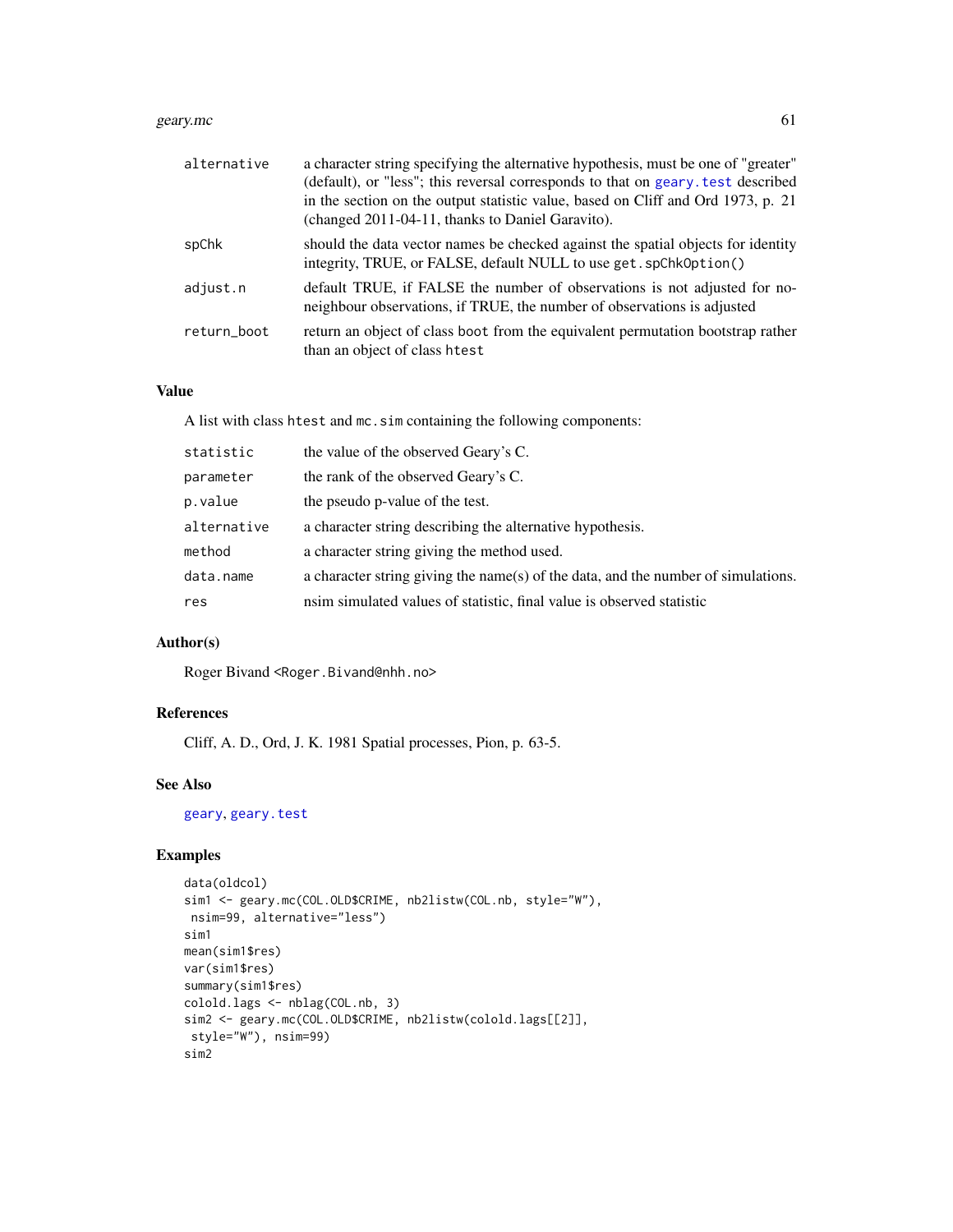```
summary(sim2$res)
sim3 <- geary.mc(COL.OLD$CRIME, nb2listw(colold.lags[[3]],
style="W"), nsim=99)
sim3
summary(sim3$res)
```
<span id="page-61-0"></span>geary.test *Geary's C test for spatial autocorrelation*

## **Description**

Geary's test for spatial autocorrelation using a spatial weights matrix in weights list form. The assumptions underlying the test are sensitive to the form of the graph of neighbour relationships and other factors, and results may be checked against those of geary.mc permutations.

### Usage

```
geary.test(x, listw, randomisation=TRUE, zero.policy=NULL,
    alternative="greater", spChk=NULL, adjust.n=TRUE)
```
## Arguments

| a numeric vector the same length as the neighbours list in listw                                                                                      |
|-------------------------------------------------------------------------------------------------------------------------------------------------------|
| a listwobject created for example by nb2listw                                                                                                         |
| variance of I calculated under the assumption of randomisation, if FALSE nor-<br>mality                                                               |
| default NULL, use global option value; if TRUE assign zero to the lagged value<br>of zones without neighbours, if FALSE assign NA                     |
| a character string specifying the alternative hypothesis, must be one of "greater"<br>(default), "less" or "two.sided".                               |
| should the data vector names be checked against the spatial objects for identity<br>integrity, TRUE, or FALSE, default NULL to use get. spChk0ption() |
| default TRUE, if FALSE the number of observations is not adjusted for no-<br>neighbour observations, if TRUE, the number of observations is adjusted  |
|                                                                                                                                                       |

### Value

A list with class htest containing the following components:

| statistic | the value of the standard deviate of Geary's C, in the order given in Cliff and            |
|-----------|--------------------------------------------------------------------------------------------|
|           | Ord 1973, p. 21, which is (EC - C) / sqrt(VC), that is with the sign reversed with         |
|           | respect to the more usual $(C - EC) / \sqrt{S}$ (VC); this means that the "greater" alter- |
|           | native for the Geary C test corresponds to the "greater" alternative for Moran's           |
|           | I test.                                                                                    |
|           |                                                                                            |

```
p.value the p-value of the test.
```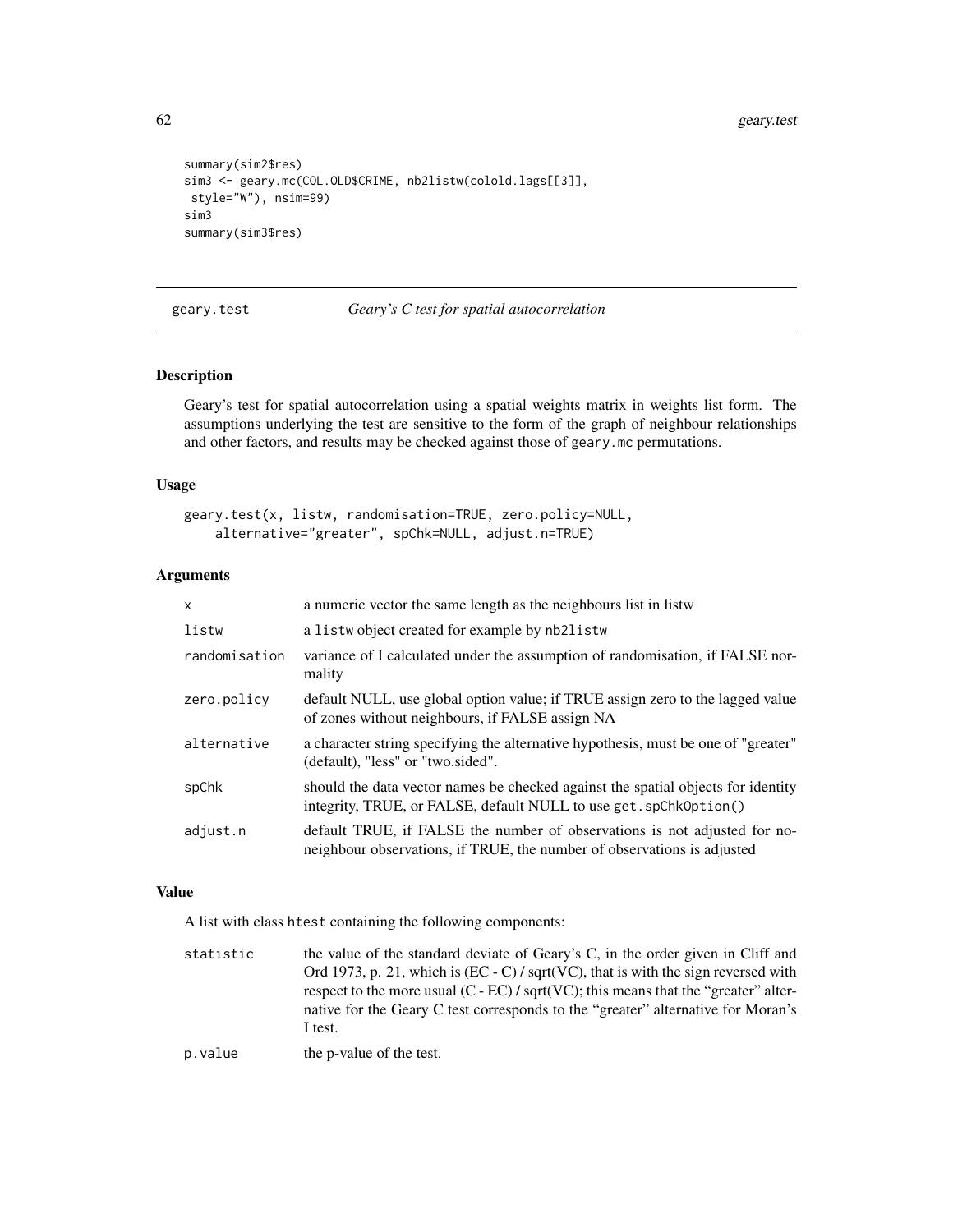#### geary.test 63

| estimate    | the value of the observed Geary's C, its expectation and variance under the<br>method assumption. |
|-------------|---------------------------------------------------------------------------------------------------|
| alternative | a character string describing the alternative hypothesis.                                         |
| method      | a character string giving the assumption used for calculating the standard devi-<br>ate.          |
| data.name   | a character string giving the name(s) of the data.                                                |

#### Note

The derivation of the test (Cliff and Ord, 1981, p. 18) assumes that the weights matrix is symmetric. For inherently non-symmetric matrices, such as k-nearest neighbour matrices, listw2U() can be used to make the matrix symmetric. In non-symmetric weights matrix cases, the variance of the test statistic may be negative (thanks to Franz Munoz I for a well documented bug report). Geary's C is affected by non-symmetric weights under normality much more than Moran's I. From 0.4-35, the sign of the standard deviate of C is changed to match Cliff and Ord (1973, p. 21).

#### Author(s)

Roger Bivand <Roger.Bivand@nhh.no>

## References

Cliff, A. D., Ord, J. K. 1981 Spatial processes, Pion, p. 21, Cliff, A. D., Ord, J. K. 1973 Spatial Autocorrelation, Pion, pp. 15-16, 21.

## See Also

[geary](#page-58-0), [geary.mc](#page-59-0), [listw2U](#page-117-0)

```
data(oldcol)
geary.test(COL.OLD$CRIME, nb2listw(COL.nb, style="W"))
geary.test(COL.OLD$CRIME, nb2listw(COL.nb, style="W"),
randomisation=FALSE)
colold.lags <- nblag(COL.nb, 3)
geary.test(COL.OLD$CRIME, nb2listw(colold.lags[[2]],
style="W"))
geary.test(COL.OLD$CRIME, nb2listw(colold.lags[[3]],
style="W"), alternative="greater")
print(is.symmetric.nb(COL.nb))
coords.OLD <- cbind(COL.OLD$X, COL.OLD$Y)
COL.k4.nb <- knn2nb(knearneigh(coords.OLD, 4))
print(is.symmetric.nb(COL.k4.nb))
geary.test(COL.OLD$CRIME, nb2listw(COL.k4.nb, style="W"))
geary.test(COL.OLD$CRIME, nb2listw(COL.k4.nb, style="W"),
randomisation=FALSE)
cat("Note non-symmetric weights matrix - use listw2U()\n")
geary.test(COL.OLD$CRIME, listw2U(nb2listw(COL.k4.nb,
style="W")))
```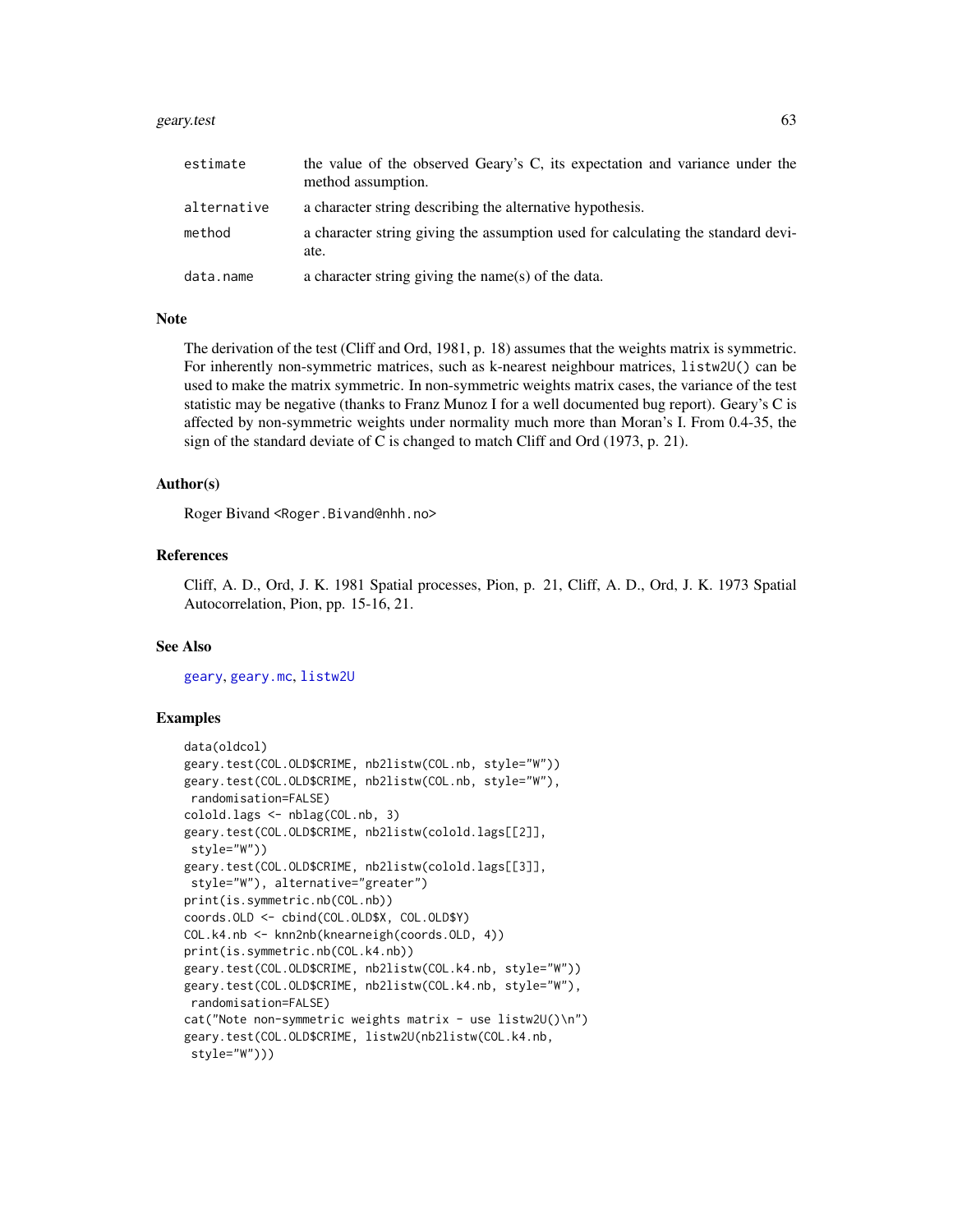64 getisord

```
geary.test(COL.OLD$CRIME, listw2U(nb2listw(COL.k4.nb,
style="W")), randomisation=FALSE)
```
getisord *Getis-Ord remote sensing example data*

## Description

The xyz data frame has 256 rows and 3 columns. Vectors x and y are of length 16 and give the centres of the grid rows and columns, 30m apart. The data start from the bottom left, Getis and Ord start from the top left - so their 136th grid cell is our 120th.

### Usage

data(getisord)

## Format

This data frame contains the following columns:

- x grid eastings
- y grid northings
- val remote sensing values

#### Source

Getis, A. and Ord, J. K. 1996 Local spatial statistics: an overview. In P. Longley and M. Batty (eds) *Spatial analysis: modelling in a GIS environment* (Cambridge: Geoinformation International), 266.

```
data(getisord)
image(x, y, t(matrix(xyz$val, nrow=16, ncol=16, byrow=TRUE)), asp=1)
text(xyz$x, xyz$y, xyz$val, cex=0.7)
polygon(c(195,225,225,195), c(195,195,225,225), lwd=2)
title(main="Getis-Ord 1996 remote sensing data")
```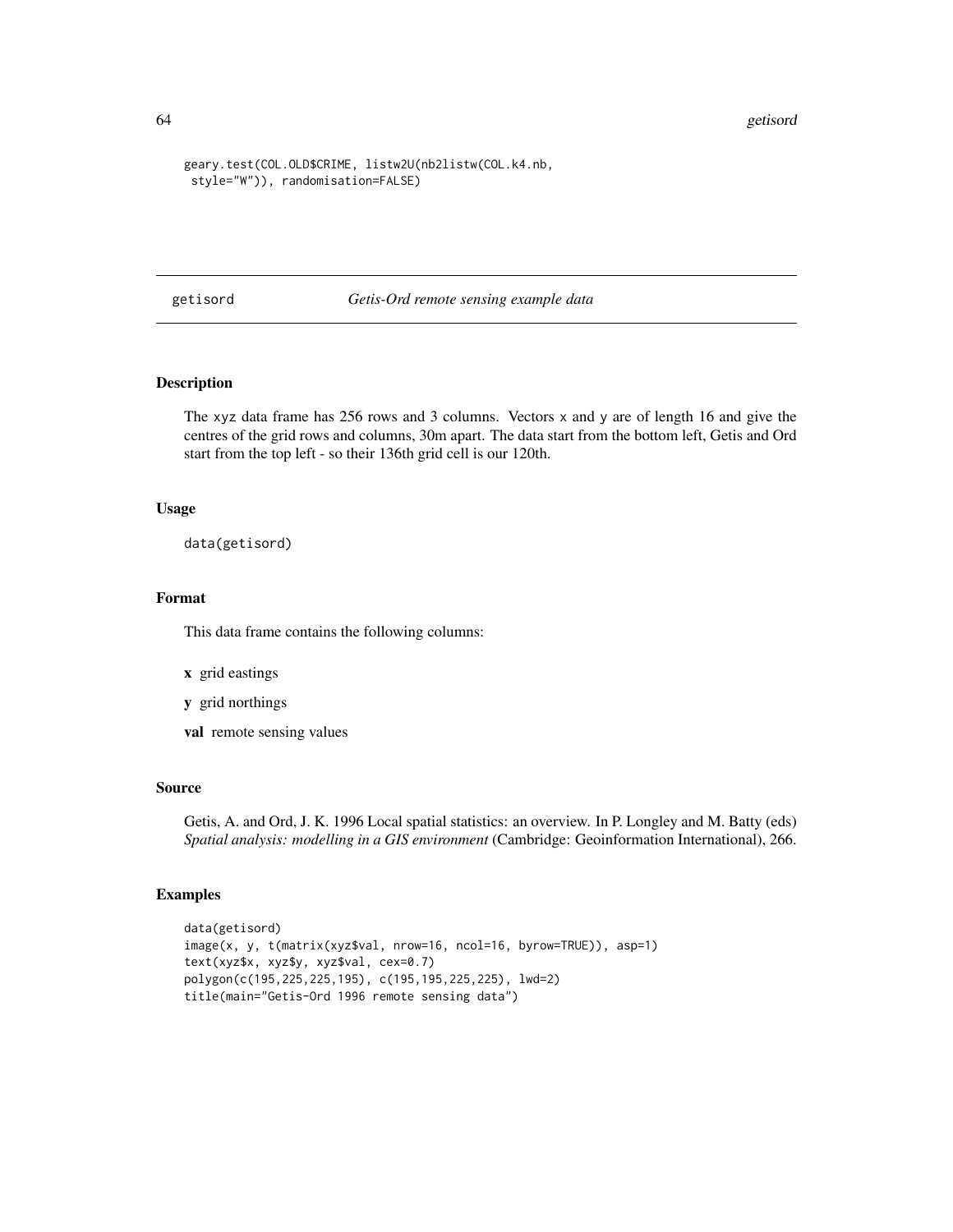## Description

The global G statistic for spatial autocorrelation, complementing the local Gi LISA measures: [localG](#page-123-0).

# Usage

```
globalG.test(x, listw, zero.policy=NULL, alternative="greater",
spChk=NULL, adjust.n=TRUE, B1correct=TRUE)
```
## Arguments

| X           | a numeric vector the same length as the neighbours list in listw                                                                                                                                                  |
|-------------|-------------------------------------------------------------------------------------------------------------------------------------------------------------------------------------------------------------------|
| listw       | a listw object created for example by nb2listw; if a sequence of distance<br>bands is to be used, it is recommended that the weights style be binary (one of<br>c("B", "C", "U").                                 |
| zero.policy | default NULL, use global option value; if TRUE assign zero to the lagged value<br>of zones without neighbours, if FALSE assign NA                                                                                 |
| alternative | a character string specifying the alternative hypothesis, must be one of "greater"<br>(default), "less" or "two.sided".                                                                                           |
| spChk       | should the data vector names be checked against the spatial objects for identity<br>integrity, TRUE, or FALSE, default NULL to use get. spChk0ption()                                                             |
| adjust.n    | default TRUE, if FALSE the number of observations is not adjusted for no-<br>neighbour observations, if TRUE, the number of observations is adjusted                                                              |
| B1correct   | default TRUE, if TRUE, the erratum referenced below: "On page 195, the co-<br>efficient of W2 in B1, (just below center of the page) should be 6, not 3." is<br>applied; if FALSE, 3 is used (as in CrimeStat IV) |

## Value

A list with class htest containing the following components:

| statistic   | the value of the standard deviate of Moran's I.                    |
|-------------|--------------------------------------------------------------------|
| p.value     | the p-value of the test.                                           |
| estimate    | the value of the observed statistic, its expectation and variance. |
| alternative | a character string describing the alternative hypothesis.          |
| data.name   | a character string giving the name(s) of the data.                 |

## Author(s)

Hisaji ONO <hi-ono@mn.xdsl.ne.jp> and Roger Bivand <Roger.Bivand@nhh.no>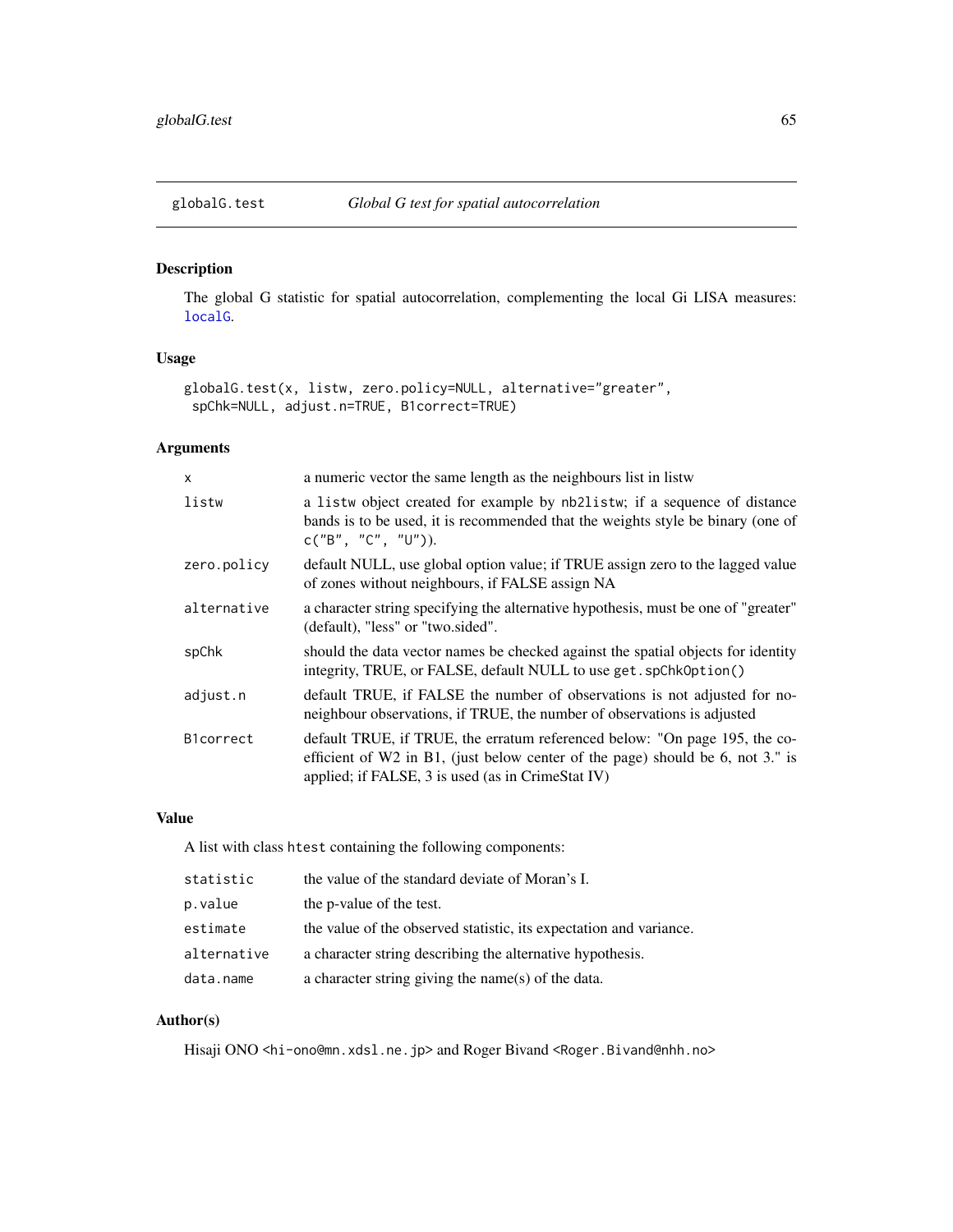### References

Getis. A, Ord, J. K. 1992 The analysis of spatial association by use of distance statistics, *Geographical Analysis*, 24, p. 195; see also Getis. A, Ord, J. K. 1993 Erratum, *Geographical Analysis*, 25, p. 276.

## See Also

[localG](#page-123-0)

## Examples

```
example(nc.sids)
sidsrate79 <- (1000*nc.sids$SID79)/nc.sids$BIR79
dists <- c(10, 20, 30, 33, 40, 50, 60, 70, 80, 90, 100)
ndists <- length(dists)
ZG <- vector(mode="list", length=ndists)
names(ZG) <- as.character(dists)
milesxy <- cbind(nc.sids$east, nc.sids$north)
for (i in 1:ndists) {
  thisnb <- dnearneigh(milesxy, 0, dists[i])
  thislw <- nb2listw(thisnb, style="B", zero.policy=TRUE)
  ZG[[i]] <- globalG.test(sidsrate79, thislw, zero.policy=TRUE)
}
t(sapply(ZG, function(x) c(x$estimate[1], x$statistic, p.value=unname(x$p.value))))
for (i in 1:ndists) {
  thisnb <- dnearneigh(milesxy, 0, dists[i])
  thislw <- nb2listw(thisnb, style="B", zero.policy=TRUE)
  ZG[[i]] <- globalG.test(sidsrate79, thislw, zero.policy=TRUE, alternative="two.sided")
}
t(sapply(ZG, function(x) c(x$estimate[1], x$statistic, p.value=unname(x$p.value))))
```
GMerrorsar *Spatial simultaneous autoregressive error model estimation by GMM*

## **Description**

An implementation of Kelejian and Prucha's generalised moments estimator for the autoregressive parameter in a spatial model.

#### Usage

```
GMerrorsar(formula, data = list(), listw, na.action = na.fail,
zero.policy = NULL, method="nlminb", arnoldWied=FALSE,
control = list(), pars, scaleU=FALSE, verbose=NULL, legacy=FALSE,
se.lambda=TRUE, returnHcov=FALSE, pWOrder=250, tol.Hcov=1.0e-10)
## S3 method for class 'gmsar'
summary(object, correlation = FALSE, Hausman=FALSE, ...)
GMargminImage(obj, lambdaseq, s2seq)
```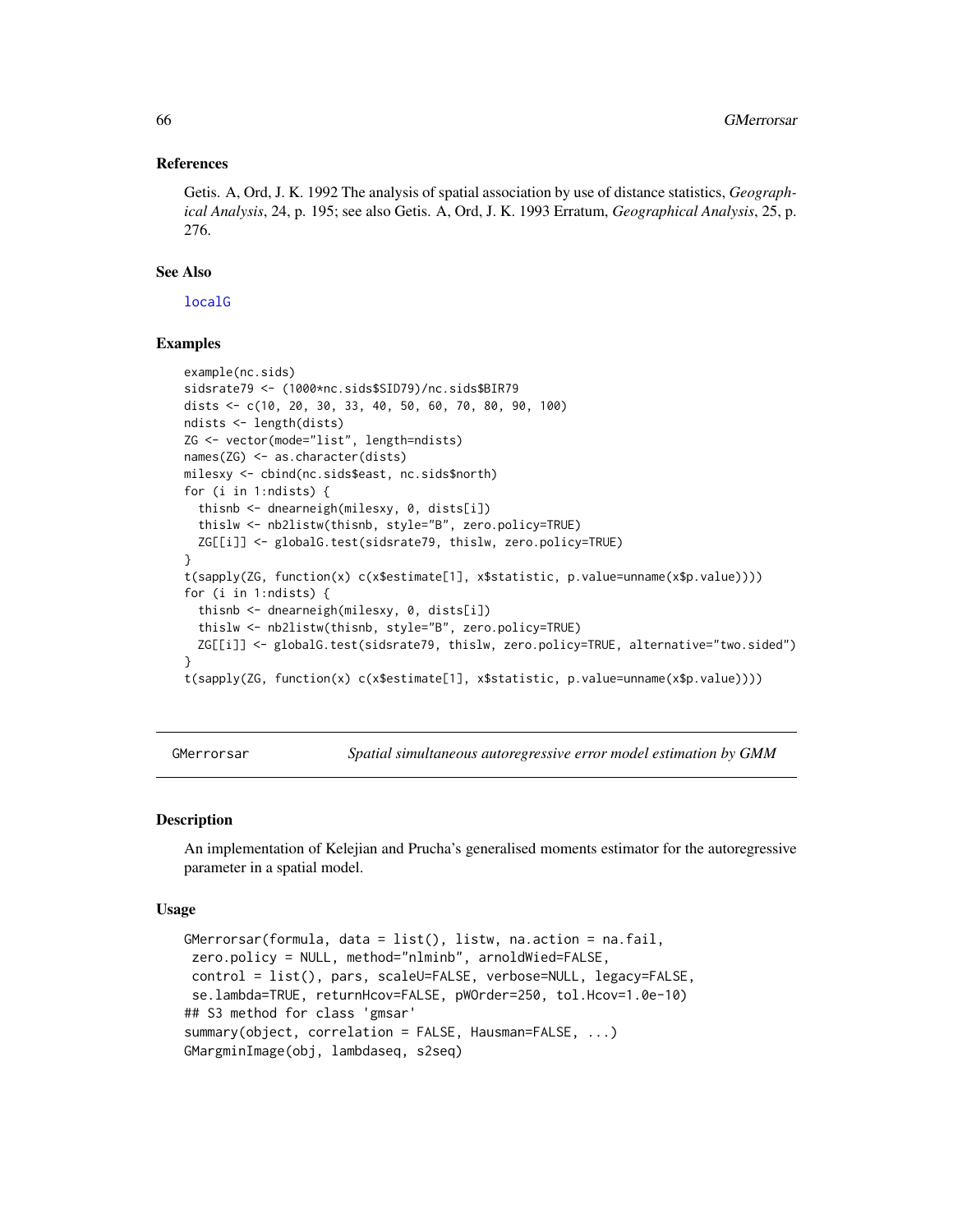# GMerrorsar 67

## Arguments

| formula     | a symbolic description of the model to be fit. The details of model specification<br>are given for $lm()$                                                                                                                                                                                                                                                                                                                             |
|-------------|---------------------------------------------------------------------------------------------------------------------------------------------------------------------------------------------------------------------------------------------------------------------------------------------------------------------------------------------------------------------------------------------------------------------------------------|
| data        | an optional data frame containing the variables in the model. By default the<br>variables are taken from the environment which the function is called.                                                                                                                                                                                                                                                                                |
| listw       | a listwobject created for example by nb2listw                                                                                                                                                                                                                                                                                                                                                                                         |
| na.action   | a function (default na. fail), can also be na. omit or na. exclude with conse-<br>quences for residuals and fitted values - in these cases the weights list will be<br>subsetted to remove NAs in the data. It may be necessary to set zero.policy to<br>TRUE because this subsetting may create no-neighbour observations. Note that<br>only weights lists created without using the glist argument to nb2listw may be<br>subsetted. |
| zero.policy | default NULL, use global option value; if TRUE assign zero to the lagged<br>value of zones without neighbours, if FALSE (default) assign NA - causing<br>GMerrorsar() to terminate with an error                                                                                                                                                                                                                                      |
| method      | default "nlminb", or optionally a method passed to optim to use an alternative<br>optimizer                                                                                                                                                                                                                                                                                                                                           |
| arnoldWied  | default FALSE                                                                                                                                                                                                                                                                                                                                                                                                                         |
| control     | A list of control parameters. See details in optim or nlminb.                                                                                                                                                                                                                                                                                                                                                                         |
| pars        | starting values for $\lambda$ and $\sigma^2$ for GMM optimisation, if missing (default), approx-<br>imated from initial OLS model as the autocorrelation coefficient corrected for<br>weights style and model sigma squared                                                                                                                                                                                                           |
| scaleU      | Default FALSE: scale the OLS residuals before computing the moment matri-<br>ces; only used if the pars argument is missing                                                                                                                                                                                                                                                                                                           |
| verbose     | default NULL, use global option value; if TRUE, reports function values during<br>optimization.                                                                                                                                                                                                                                                                                                                                       |
| legacy      | default FALSE - compute using the unfiltered values of the response and right<br>hand side variables; if TRUE - compute the fitted value and residuals from the<br>spatially filtered model using the spatial error parameter                                                                                                                                                                                                         |
| se.lambda   | default TRUE, use the analytical method described in http://econweb.umd.<br>edu/~prucha/STATPROG/OLS/desols.pdf                                                                                                                                                                                                                                                                                                                       |
| returnHcov  | default FALSE, return the Vo matrix for a spatial Hausman test                                                                                                                                                                                                                                                                                                                                                                        |
| tol.Hcov    | the tolerance for computing the Vo matrix (default= $1.0e-10$ )                                                                                                                                                                                                                                                                                                                                                                       |
| pWOrder     | default 250, if returnHcov=TRUE, pass this order to powerWeights as the power<br>series maximum limit                                                                                                                                                                                                                                                                                                                                 |
| object, obj | gmsar object from GMerrorsar                                                                                                                                                                                                                                                                                                                                                                                                          |
| correlation | logical; (default=FALSE), TRUE not available                                                                                                                                                                                                                                                                                                                                                                                          |
| Hausman     | if TRUE, the results of the Hausman test for error models are reported                                                                                                                                                                                                                                                                                                                                                                |
| .           | summary arguments passed through                                                                                                                                                                                                                                                                                                                                                                                                      |
| lambdaseq   | if given, an increasing sequence of lambda values for gridding                                                                                                                                                                                                                                                                                                                                                                        |
| s2seq       | if given, an increasing sequence of sigma squared values for gridding                                                                                                                                                                                                                                                                                                                                                                 |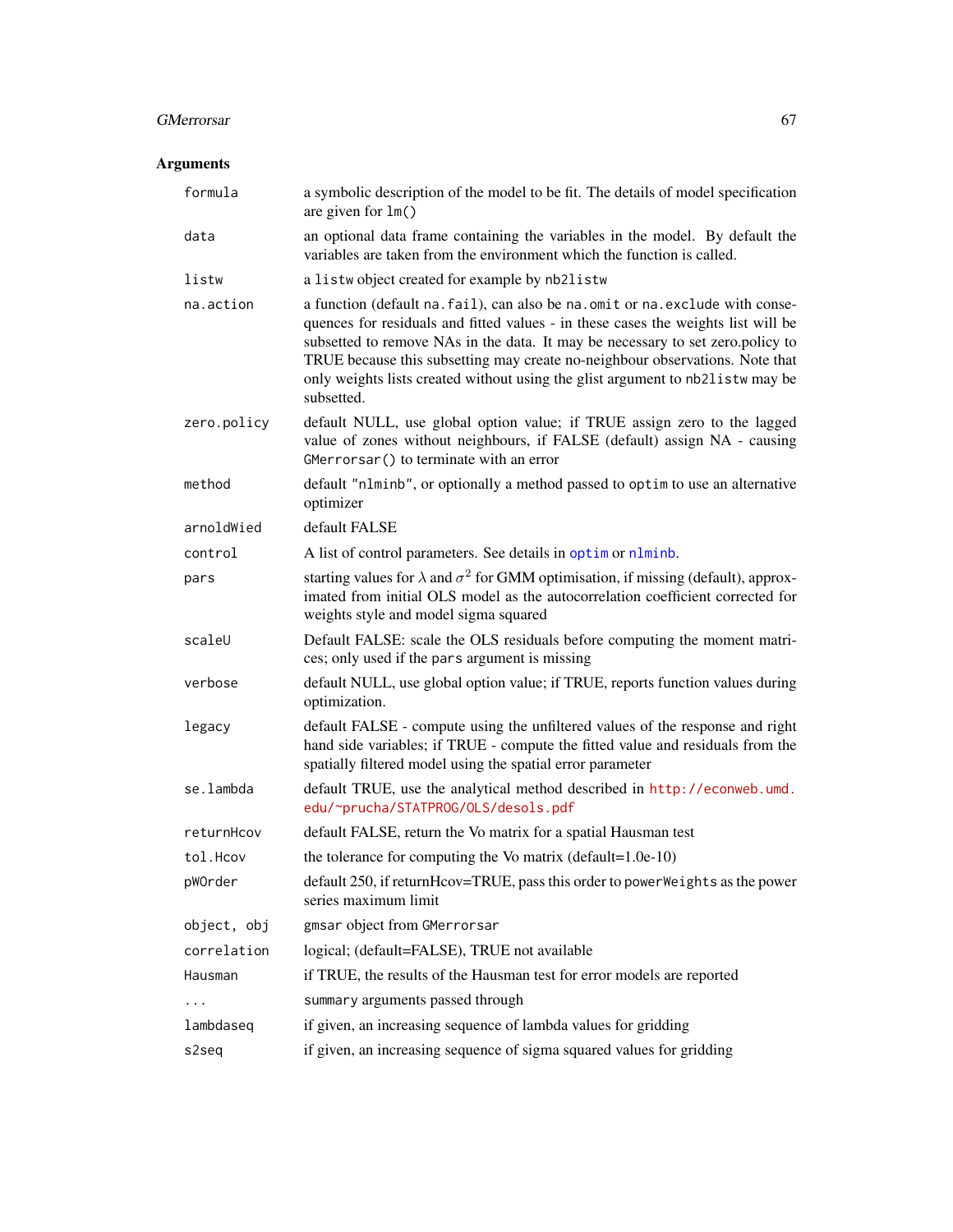## Details

When the control list is set with care, the function will converge to values close to the ML estimator without requiring computation of the Jacobian, the most resource-intensive part of ML estimation.

Note that the fitted() function for the output object assumes that the response variable may be reconstructed as the sum of the trend, the signal, and the noise (residuals). Since the values of the response variable are known, their spatial lags are used to calculate signal components (Cressie 1993, p. 564). This differs from other software, including GeoDa, which does not use knowledge of the response variable in making predictions for the fitting data.

The GMargminImage may be used to visualize the shape of the surface of the argmin function used to find lambda.

## Value

A list object of class gmsar

| type           | "ERROR"                                                                                               |
|----------------|-------------------------------------------------------------------------------------------------------|
| lambda         | simultaneous autoregressive error coefficient                                                         |
| coefficients   | GMM coefficient estimates                                                                             |
| rest.se        | GMM coefficient standard errors                                                                       |
| s <sub>2</sub> | GMM residual variance                                                                                 |
| <b>SSE</b>     | sum of squared GMM errors                                                                             |
| parameters     | number of parameters estimated                                                                        |
| $lm$ . model   | the 1m object returned when estimating for $\lambda = 0$                                              |
| cal1           | the call used to create this object                                                                   |
| residuals      | <b>GMM</b> residuals                                                                                  |
| lm.target      | the 1m object returned for the GMM fit                                                                |
| fitted.values  | Difference between residuals and response variable                                                    |
| formula        | model formula                                                                                         |
| aliased        | if not NULL, details of aliased variables                                                             |
| zero.policy    | zero.policy for this model                                                                            |
| <b>VV</b>      | list of internal bigG and litg components for testing optimisation surface                            |
| optres         | object returned by optimizer                                                                          |
| pars           | start parameter values for optimisation                                                               |
| Hcov           | Spatial DGP covariance matrix for Hausman test if available                                           |
| legacy         | input choice of unfiltered or filtered values                                                         |
| lambda.se      | value computed if input argument TRUE                                                                 |
| arnoldWied     | were Arnold-Wied moments used                                                                         |
| GMS2           | GM argmin sigma squared                                                                               |
| scaleU         | input choice of scaled OLS residuals                                                                  |
| <b>VCOV</b>    | variance-covariance matrix of regression coefficients                                                 |
| na.action      | (possibly) named vector of excluded or omitted observations if non-default na.action<br>argument used |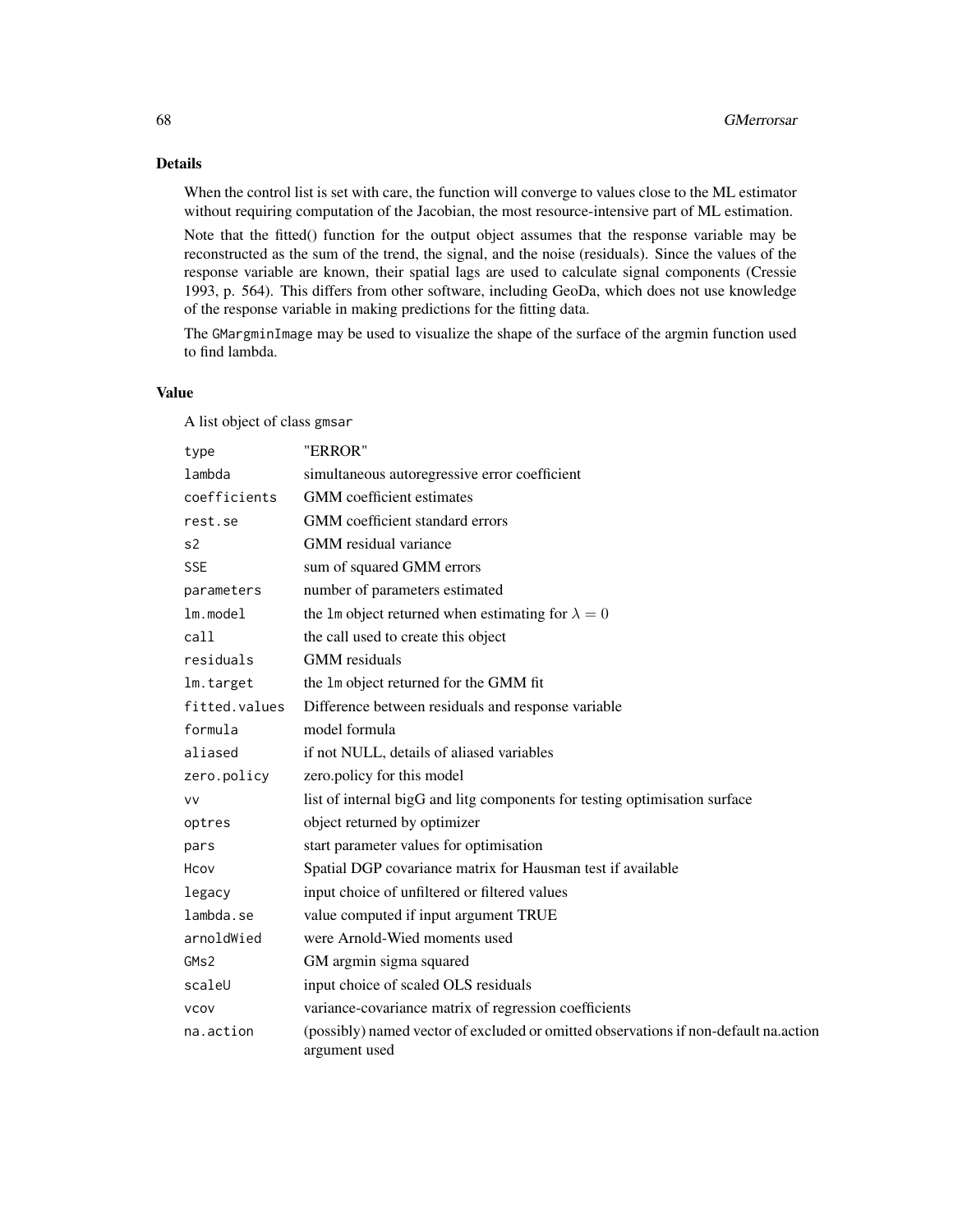## Author(s)

Luc Anselin and Roger Bivand

## References

Kelejian, H. H., and Prucha, I. R., 1999. A Generalized Moments Estimator for the Autoregressive Parameter in a Spatial Model. International Economic Review, 40, pp. 509–533; Cressie, N. A. C. 1993 *Statistics for spatial data*, Wiley, New York.

Roger Bivand, Gianfranco Piras (2015). Comparing Implementations of Estimation Methods for Spatial Econometrics. *Journal of Statistical Software*, 63(18), 1-36. [http://www.jstatsoft.](http://www.jstatsoft.org/v63/i18/) [org/v63/i18/](http://www.jstatsoft.org/v63/i18/).

## See Also

[optim](#page-0-0), [nlminb](#page-0-0), [errorsarlm](#page-51-0)

## Examples

```
data(oldcol)
COL.errW.eig <- errorsarlm(CRIME ~ INC + HOVAL, data=COL.OLD,
nb2listw(COL.nb, style="W"), method="eigen")
summary(COL.errW.eig, Hausman=TRUE)
COL.errW.GM <- GMerrorsar(CRIME ~ INC + HOVAL, data=COL.OLD,
nb2listw(COL.nb, style="W"), returnHcov=TRUE)
summary(COL.errW.GM, Hausman=TRUE)
aa <- GMargminImage(COL.errW.GM)
levs <- quantile(aa$z, seq(0, 1, 1/12))
image(aa, breaks=levs, xlab="lambda", ylab="s2")
points(COL.errW.GM$lambda, COL.errW.GM$s2, pch=3, lwd=2)
contour(aa, levels=signif(levs, 4), add=TRUE)
COL.errW.GM1 <- GMerrorsar(CRIME ~ INC + HOVAL, data=COL.OLD,
nb2listw(COL.nb, style="W"))
summary(COL.errW.GM1)
example(NY_data)
esar1f <- spautolm(Z ~ PEXPOSURE + PCTAGE65P + PCTOWNHOME, data=nydata,
listw=listw_NY, family="SAR", method="eigen")
summary(esar1f)
esar1gm <- GMerrorsar(Z ~ PEXPOSURE + PCTAGE65P + PCTOWNHOME,
data=nydata, listw=listw_NY)
summary(esar1gm)
esar1gm1 <- GMerrorsar(Z ~ PEXPOSURE + PCTAGE65P + PCTOWNHOME,
data=nydata, listw=listw_NY, method="Nelder-Mead")
summary(esar1gm1)
```
#### Graph Components *Depth First Search on Neighbor Lists*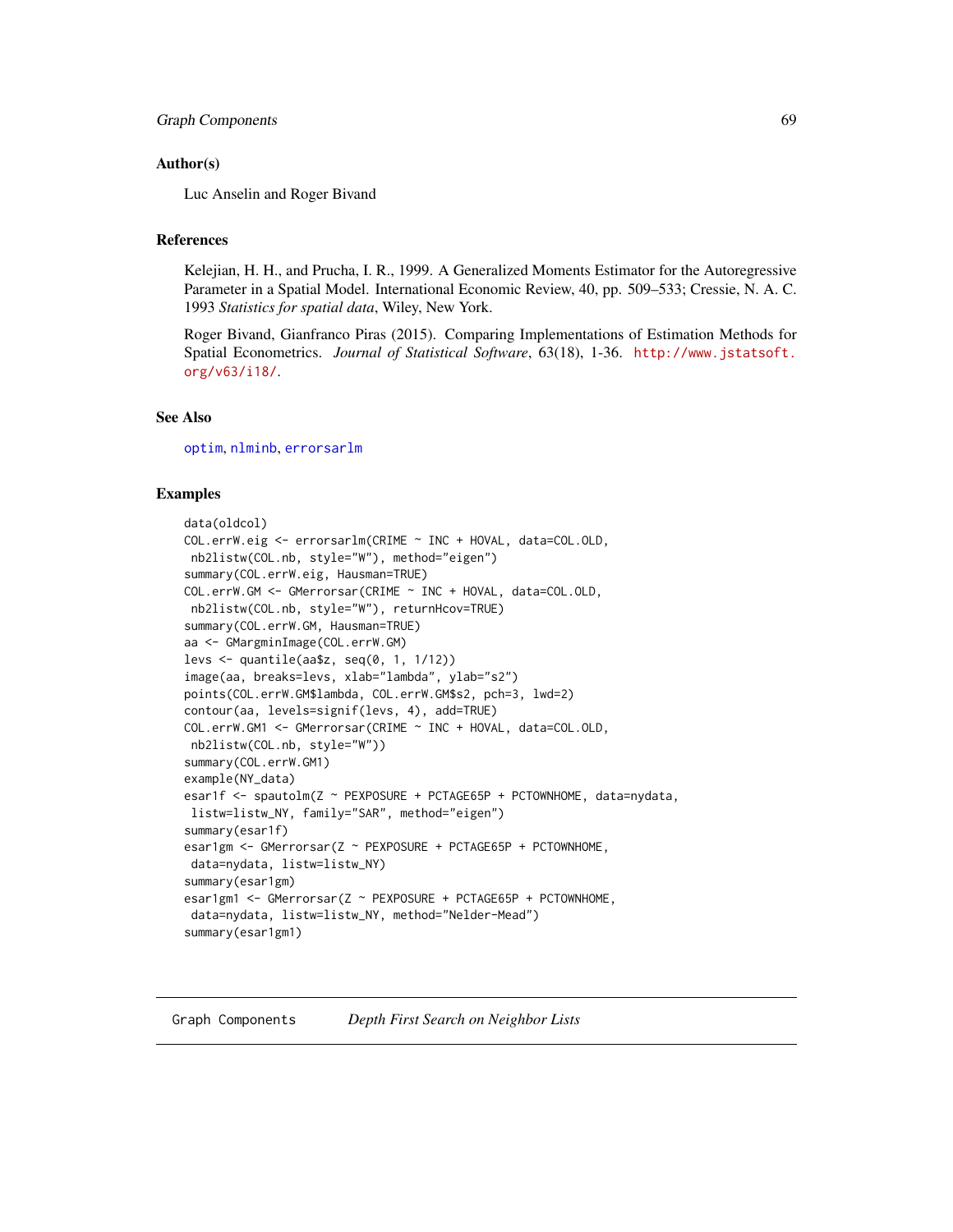## Description

n.comp.nb() finds the number of disjoint connected subgraphs in the graph depicted by nb.obj a spatial neighbours list object.

### Usage

```
n.comp.nb(nb.obj)
```
## Arguments

| nb.obj | a neighbours list object of class nb |
|--------|--------------------------------------|
|        |                                      |

## Value

| A list of:    |                                                                                                    |
|---------------|----------------------------------------------------------------------------------------------------|
| <sub>nc</sub> | number of disjoint connected subgraphs                                                             |
| comp.id       | vector with the indices of the disjoint connected subgraphs that the nodes in<br>nb. obj belong to |

## Author(s)

Nicholas Lewin-Koh <nikko@hailmail.net>

## See Also

[plot.nb](#page-167-0)

```
example(columbus)
coords <- coordinates(columbus)
plot(col.gal.nb, coords, col="grey")
col2 <- droplinks(col.gal.nb, 21)
plot(col2, coords, add=TRUE)
res <- n.comp.nb(col2)
table(res$comp.id)
points(coords, col=res$comp.id, pch=16)
if (require(igraph)) {
B <- as(nb2listw(col2, style="B", zero.policy=TRUE), "CsparseMatrix")
g1 <- graph.adjacency(B, mode="undirected")
c1 <- clusters(g1)
print(c1$no == res$nc)
print(all.equal(c1$membership, res$comp.id))
print(all.equal(c1$csize, c(table(res$comp.id)), check.attributes=FALSE))
W <- as(nb2listw(col2, style="W", zero.policy=TRUE), "CsparseMatrix")
g1W <- graph.adjacency(W, mode="directed", weighted="W")
c1W <- clusters(g1W)
print(all.equal(c1W$membership, res$comp.id))
B1 <- get.adjacency(g1)
print(all.equal(B, B1))
}
```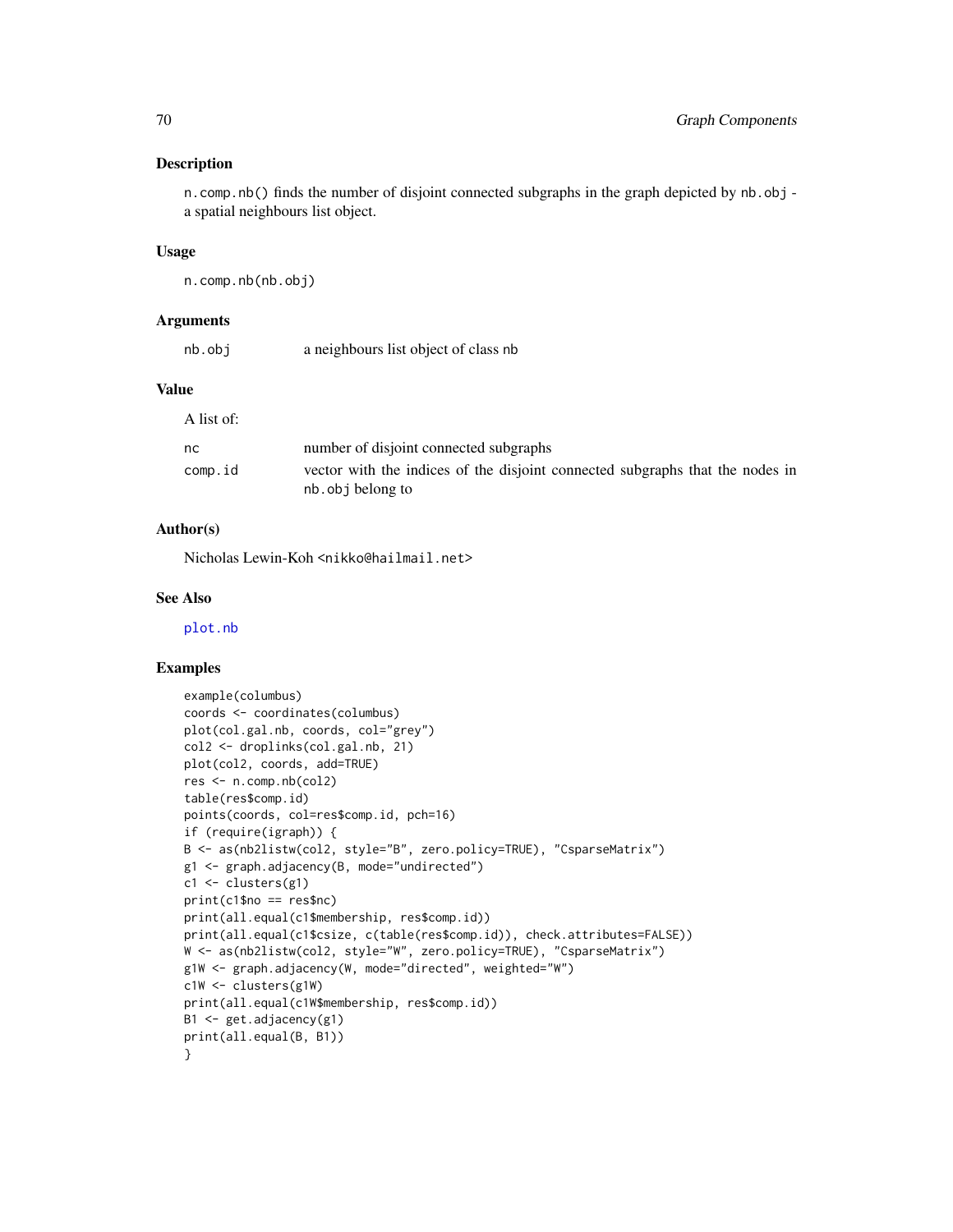## Description

Functions return a graph object containing a list with the vertex coordinates and the to and from indices defining the edges. Some/all of these functions assume that the coordinates are not exactly regularly spaced. The helper function graph2nb converts a graph object into a neighbour list. The plot functions plot the graph objects.

## Usage

```
gabrielneigh(coords, nnmult=3)
relativeneigh(coords, nnmult=3)
```

```
soi.graph(tri.nb, coords, quadsegs=10)
graph2nb(gob, row.names=NULL,sym=FALSE)
## S3 method for class 'Gabriel'
plot(x, show.points=FALSE, add=FALSE, linecol=par(col), ...)
## S3 method for class 'relative'
plot(x, show.points=FALSE, add=FALSE, linecol=par(col),...)
```
## Arguments

| coords       | matrix of region point coordinates                                                                                                                          |
|--------------|-------------------------------------------------------------------------------------------------------------------------------------------------------------|
| nnmult       | scaling factor for memory allocation, default 3; if higher values are required, the<br>function will exit with an error; example below thanks to Dan Putler |
| tri.nb       | a neighbor list created from tri2nb                                                                                                                         |
| quadsegs     | number of line segments making a quarter circle buffer, see gBuffer                                                                                         |
| gob          | a graph object created from any of the graph funtions                                                                                                       |
| row.names    | character vector of region ids to be added to the neighbours list as attribute<br>region.id, default seq(1,<br>nrow(x)                                      |
| sym          | a logical argument indicating whether or not neighbors should be symetric (if<br>$i \rightarrow j$ then $j \rightarrow i$ )                                 |
| $\mathsf{x}$ | object to be plotted                                                                                                                                        |
| show.points  | (logical) add points to plot                                                                                                                                |
| add          | (logical) add to existing plot                                                                                                                              |
| linecol      | edge plotting colour                                                                                                                                        |
| .            | further graphical parameters as in $par($ )                                                                                                                 |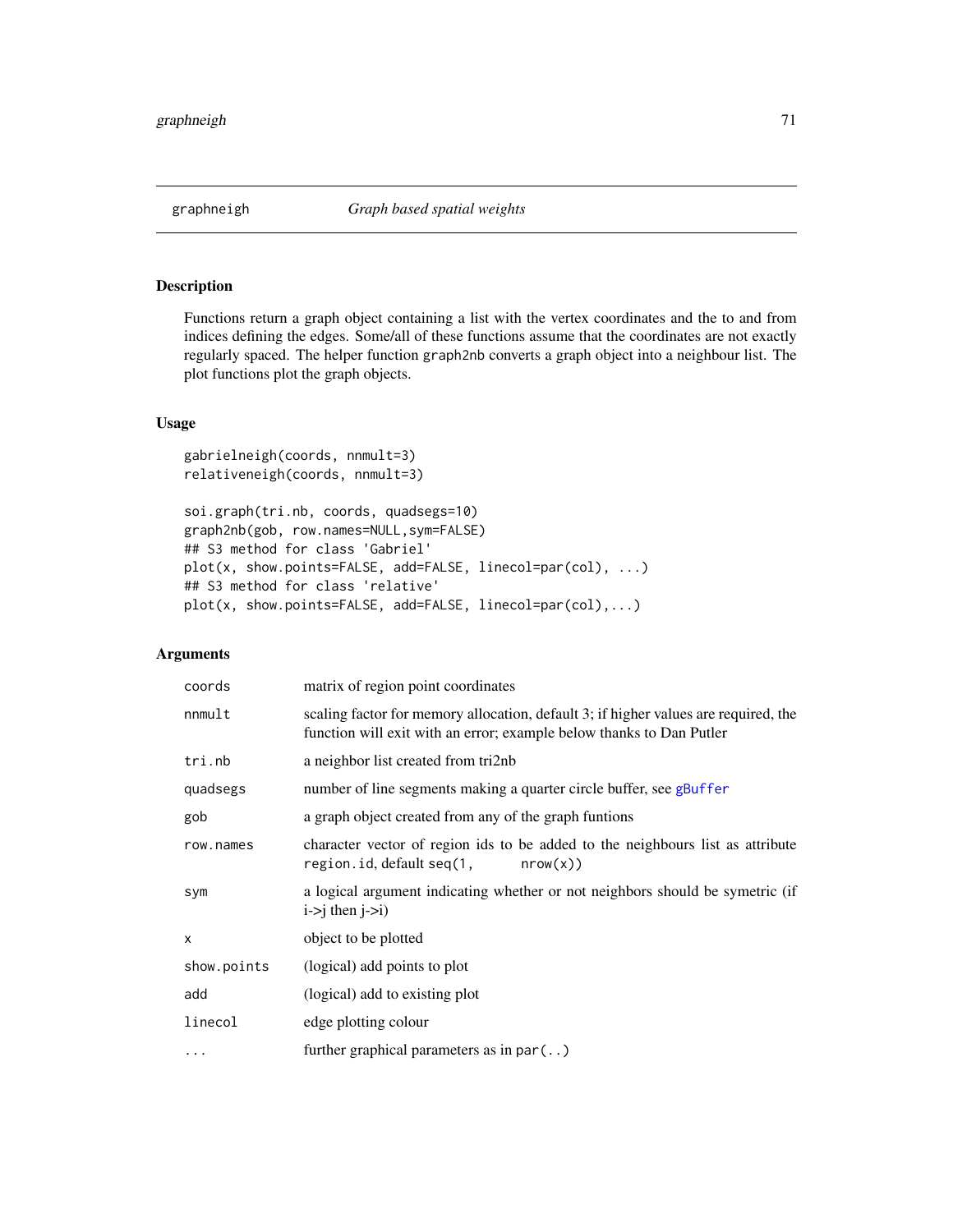#### Details

The graph functions produce graphs on a 2d point set that

are all subgraphs of the Delaunay triangulation. The relative neighbor graph is defined by the relation, x and y are neighbors if

$$
d(x, y) \le \min(\max(d(x, z), d(y, z)) | z \in S)
$$

where  $d()$  is the distance, S is the set of points and z is an arbitrary point in S. The Gabriel graph is a subgraph of the delaunay triangulation and has the relative neighbor graph as a sub-graph. The relative neighbor graph is defined by the relation x and y are Gabriel neighbors if

$$
d(x, y) \le \min((d(x, z)^2 + d(y, z)^2)^{1/2} | z \in S)
$$

where x,y,z and S are as before. The sphere of influence graph is defined for a finite point set S, let  $r_x$  be the distance from point x to its nearest neighbor in S, and  $C_x$  is the circle centered on x. Then x and y are SOI neigbors iff  $C_x$  and  $C_y$  intersect in at least 2 places. From 2016-05-31, Computational Geometry in C code replaced by calls to functions in RANN and rgeos; with a large quadsegs= argument, the behaviour of the function is the same, otherwise buffer intersections only closely approximate the original function.

See [card](#page-23-0) for details of "nb" objects.

### Value

A list of class Graph withte following elements

| np     | number of input points   |
|--------|--------------------------|
| from   | array of origin ids      |
| to     | array of destination ids |
| nedges | number of edges in graph |
| x      | input x coordinates      |
| У      | input y coordinates      |

The helper functions return an nb object with a list of integer vectors containing neighbour region number ids.

## Author(s)

Nicholas Lewin-Koh <nikko@hailmail.net>

## References

Matula, D. W. and Sokal R. R. 1980, Properties of Gabriel graphs relevant to geographic variation research and the clustering of points in the plane, Geographic Analysis, 12(3), pp. 205-222.

Toussaint, G. T. 1980, The relative neighborhood graph of a finite planar set, Pattern Recognition, 12(4), pp. 261-268.

Kirkpatrick, D. G. and Radke, J. D. 1985, A framework for computational morphology. In Computational Geometry, Ed. G. T. Toussaint, North Holland.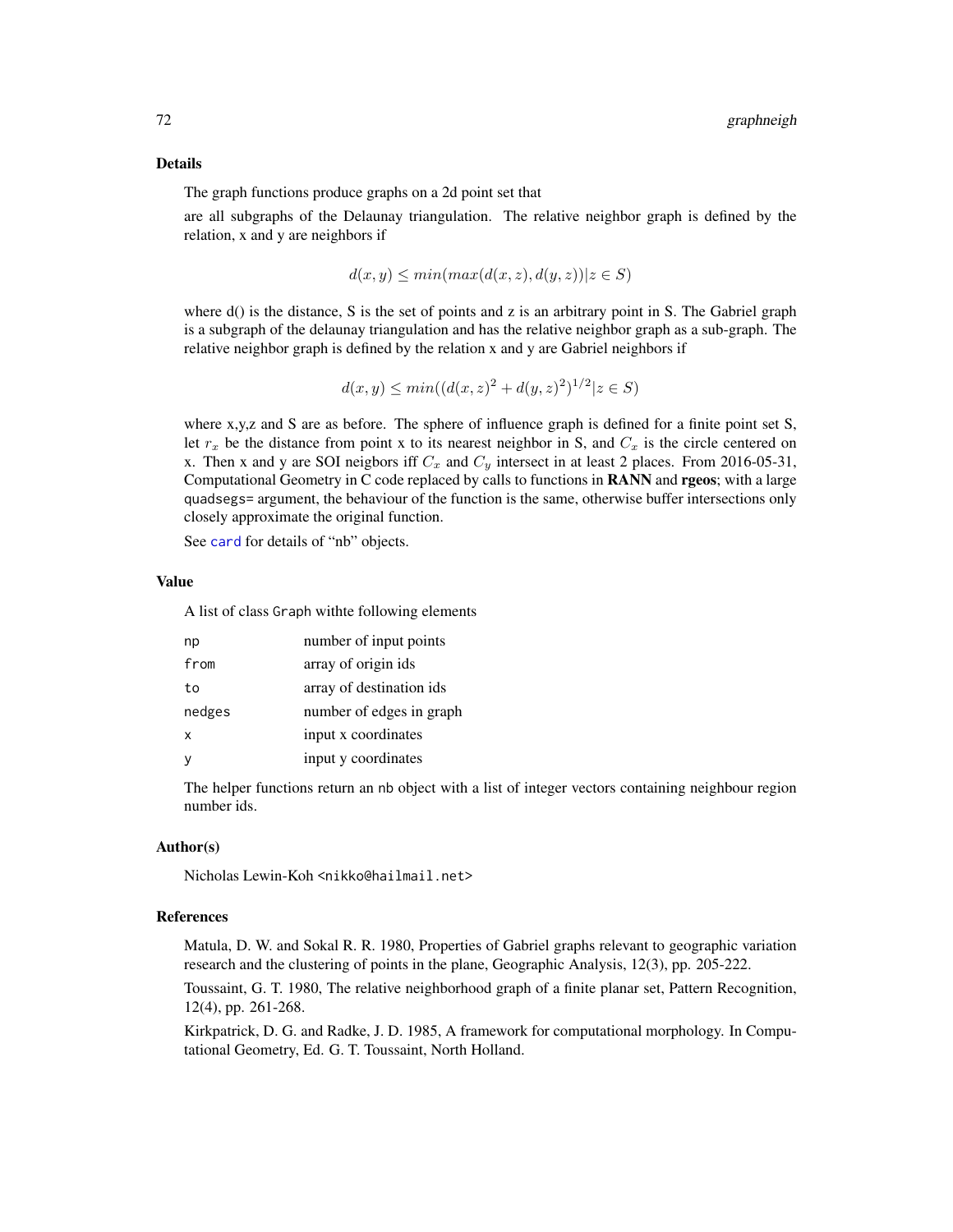#### gstsls i 1338 steden 1338 steden 1338 steden 1338 steden 1338 steden 1338 steden 1338 steden 1338 steden 1338

## See Also

[knearneigh](#page-92-0), [dnearneigh](#page-29-0), [knn2nb](#page-94-0), [card](#page-23-0)

## Examples

```
example(columbus)
coords <- coordinates(columbus)
par(mfrow=c(2,2))
col.tri.nb<-tri2nb(coords)
col.gab.nb<-graph2nb(gabrielneigh(coords), sym=TRUE)
col.rel.nb<- graph2nb(relativeneigh(coords), sym=TRUE)
plot(columbus, border="grey")
plot(col.tri.nb,coords,add=TRUE)
title(main="Delaunay Triangulation")
plot(columbus, border="grey")
plot(col.gab.nb, coords, add=TRUE)
title(main="Gabriel Graph")
plot(columbus, border="grey")
plot(col.rel.nb, coords, add=TRUE)
title(main="Relative Neighbor Graph")
plot(columbus, border="grey")
if (require(rgeos, quietly=TRUE) && require(RANN, quietly=TRUE)) {
  col.soi.nb<- graph2nb(soi.graph(col.tri.nb,coords), sym=TRUE)
  plot(col.soi.nb, coords, add=TRUE)
  title(main="Sphere of Influence Graph")
}
par(mfrow=c(1,1))
dx <- rep(0.25*0:4.5)dy <- c(rep(0,5),rep(0.25,5),rep(0.5,5), rep(0.75,5),rep(1,5))
m \le - cbind(c(dx, dx, 3+dx, 3+dx), c(dy, 3+dy, dy, 3+dy))
try(res <- gabrielneigh(m))
res <- gabrielneigh(m, nnmult=4)
summary(graph2nb(res))
grd <- as.matrix(expand.grid(x=1:5, y=1:5)) #gridded data
r2 <- gabrielneigh(grd)
set.seed(1)
grd1 <- as.matrix(expand.grid(x=1:5, y=1:5)) + matrix(runif(50, .0001, .0006), nrow=25)
r3 <- gabrielneigh(grd1)
opar \leq par(mfrow=c(1,2))
plot(r2, show=TRUE, linecol=2)
plot(r3, show=TRUE, linecol=2)
par(opar)
```
gstsls *Spatial simultaneous autoregressive SAC model estimation by GMM*

## Description

An implementation of Kelejian and Prucha's generalised moments estimator for the autoregressive parameter in a spatial model with a spatially lagged dependent variable.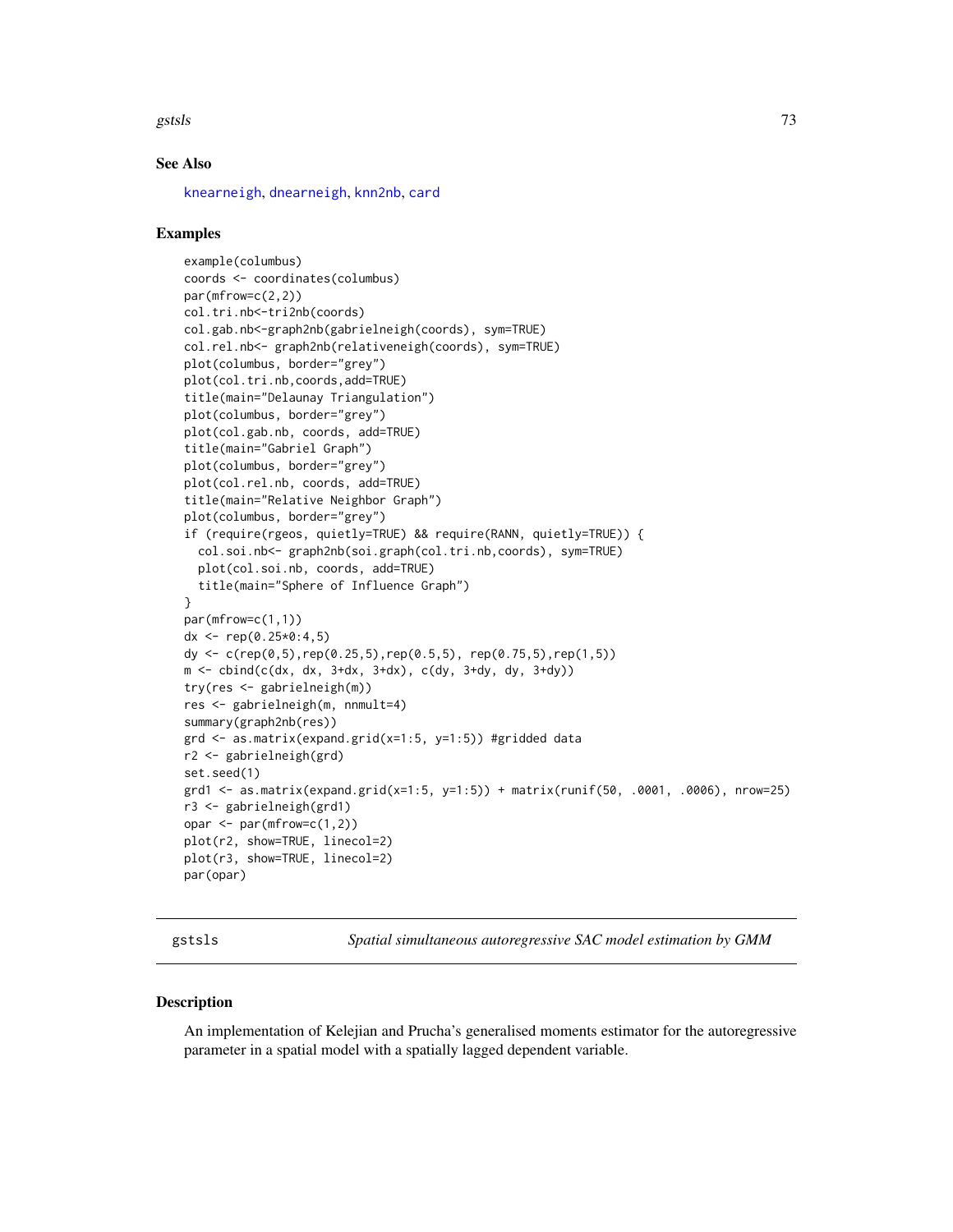# Usage

```
gstsls(formula, data = list(), listw, listw2 = NULL, na.action = na.fail,
    zero.policy = NULL, pars, scaleU=FALSE, control = list(),
    verbose=NULL, method="nlminb", robust=FALSE, legacy=FALSE, W2X=TRUE)
```
# Arguments

| formula     | a symbolic description of the model to be fit. The details of model specification<br>are given for $lm()$                                                                                                                                                                                                                                                                                                                             |
|-------------|---------------------------------------------------------------------------------------------------------------------------------------------------------------------------------------------------------------------------------------------------------------------------------------------------------------------------------------------------------------------------------------------------------------------------------------|
| data        | an optional data frame containing the variables in the model. By default the<br>variables are taken from the environment which the function is called.                                                                                                                                                                                                                                                                                |
| listw       | a listwobject created for example by nb2listw                                                                                                                                                                                                                                                                                                                                                                                         |
| listw2      | a listw object created for example by nb2listw, if not given, set to the same<br>spatial weights as the listw argument                                                                                                                                                                                                                                                                                                                |
| na.action   | a function (default na. fail), can also be na. omit or na. exclude with conse-<br>quences for residuals and fitted values - in these cases the weights list will be<br>subsetted to remove NAs in the data. It may be necessary to set zero.policy to<br>TRUE because this subsetting may create no-neighbour observations. Note that<br>only weights lists created without using the glist argument to nb2listw may be<br>subsetted. |
| zero.policy | default NULL, use global option value; if TRUE assign zero to the lagged<br>value of zones without neighbours, if FALSE (default) assign NA - causing<br>GMerrorsar() to terminate with an error                                                                                                                                                                                                                                      |
| pars        | starting values for $\lambda$ and $\sigma^2$ for GMM optimisation, if missing (default), ap-<br>proximated from initial 2sls model as the autocorrelation coefficient corrected<br>for weights style and model sigma squared                                                                                                                                                                                                          |
| scaleU      | Default FALSE: scale the OLS residuals before computing the moment matri-<br>ces; only used if the pars argument is missing                                                                                                                                                                                                                                                                                                           |
| control     | A list of control parameters. See details in optim or nlminb                                                                                                                                                                                                                                                                                                                                                                          |
| verbose     | default NULL, use global option value; if TRUE, reports function values during<br>optimization.                                                                                                                                                                                                                                                                                                                                       |
| method      | default nlminb, or optionally a method passed to optim to use an alternative<br>optimizer                                                                                                                                                                                                                                                                                                                                             |
| robust      | see stsls                                                                                                                                                                                                                                                                                                                                                                                                                             |
| legacy      | see stsls                                                                                                                                                                                                                                                                                                                                                                                                                             |
| W2X         | see stsls                                                                                                                                                                                                                                                                                                                                                                                                                             |

# Details

When the control list is set with care, the function will converge to values close to the ML estimator without requiring computation of the Jacobian, the most resource-intensive part of ML estimation.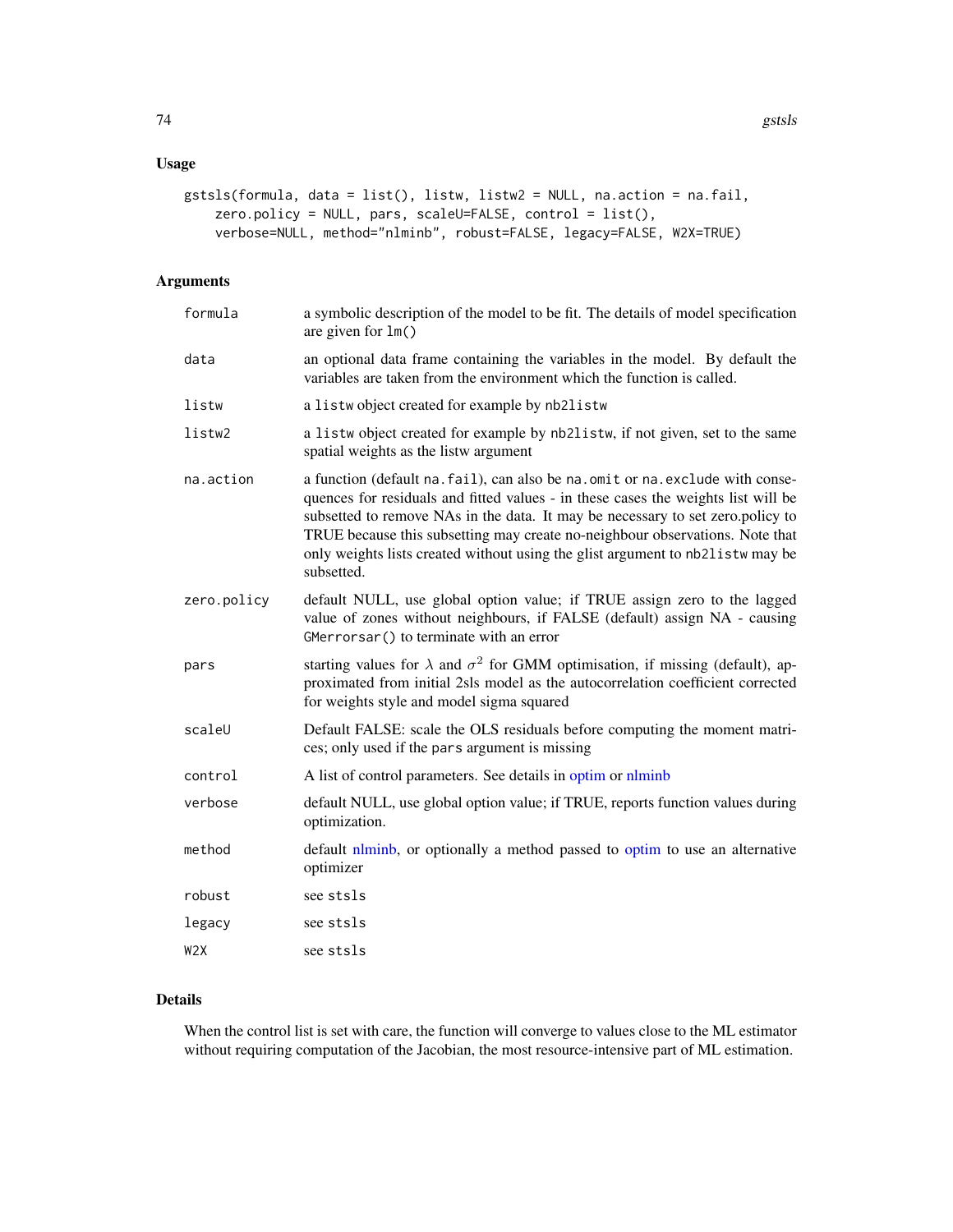#### gstsls i 150 meters og 150 meters og 150 meters og 150 meters og 150 meters og 150 meters og 150 meters og 15

# Value

A list object of class gmsar

| lambda        | simultaneous autoregressive error coefficient                                                         |
|---------------|-------------------------------------------------------------------------------------------------------|
| coefficients  | GMM coefficient estimates (including the spatial autocorrelation coefficient)                         |
| rest.se       | GMM coefficient standard errors                                                                       |
| s2            | GMM residual variance                                                                                 |
| <b>SSE</b>    | sum of squared GMM errors                                                                             |
| parameters    | number of parameters estimated                                                                        |
| $lm$ . model  | <b>NULL</b>                                                                                           |
| call          | the call used to create this object                                                                   |
| residuals     | <b>GMM</b> residuals                                                                                  |
| lm.target     | <b>NULL</b>                                                                                           |
| fitted.values | Difference between residuals and response variable                                                    |
| formula       | model formula                                                                                         |
| aliased       | <b>NULL</b>                                                                                           |
| zero.policy   | zero.policy for this model                                                                            |
| LL            | <b>NULL</b>                                                                                           |
| <b>VV</b>     | list of internal bigG and litg components for testing optimisation surface                            |
| optres        | object returned by optimizer                                                                          |
| pars          | start parameter values for optimisation                                                               |
| Hcov          | <b>NULL</b>                                                                                           |
| na.action     | (possibly) named vector of excluded or omitted observations if non-default na.action<br>argument used |

# Author(s)

Gianfranco Piras and Roger Bivand

# References

Kelejian, H. H., and Prucha, I. R., 1999. A Generalized Moments Estimator for the Autoregressive Parameter in a Spatial Model. International Economic Review, 40, pp. 509–533; Cressie, N. A. C. 1993 *Statistics for spatial data*, Wiley, New York.

Roger Bivand, Gianfranco Piras (2015). Comparing Implementations of Estimation Methods for Spatial Econometrics. *Journal of Statistical Software*, 63(18), 1-36. [http://www.jstatsoft.](http://www.jstatsoft.org/v63/i18/) [org/v63/i18/](http://www.jstatsoft.org/v63/i18/).

# See Also

[optim](#page-0-0), [nlminb](#page-0-0), [GMerrorsar](#page-65-0), [GMargminImage](#page-65-1)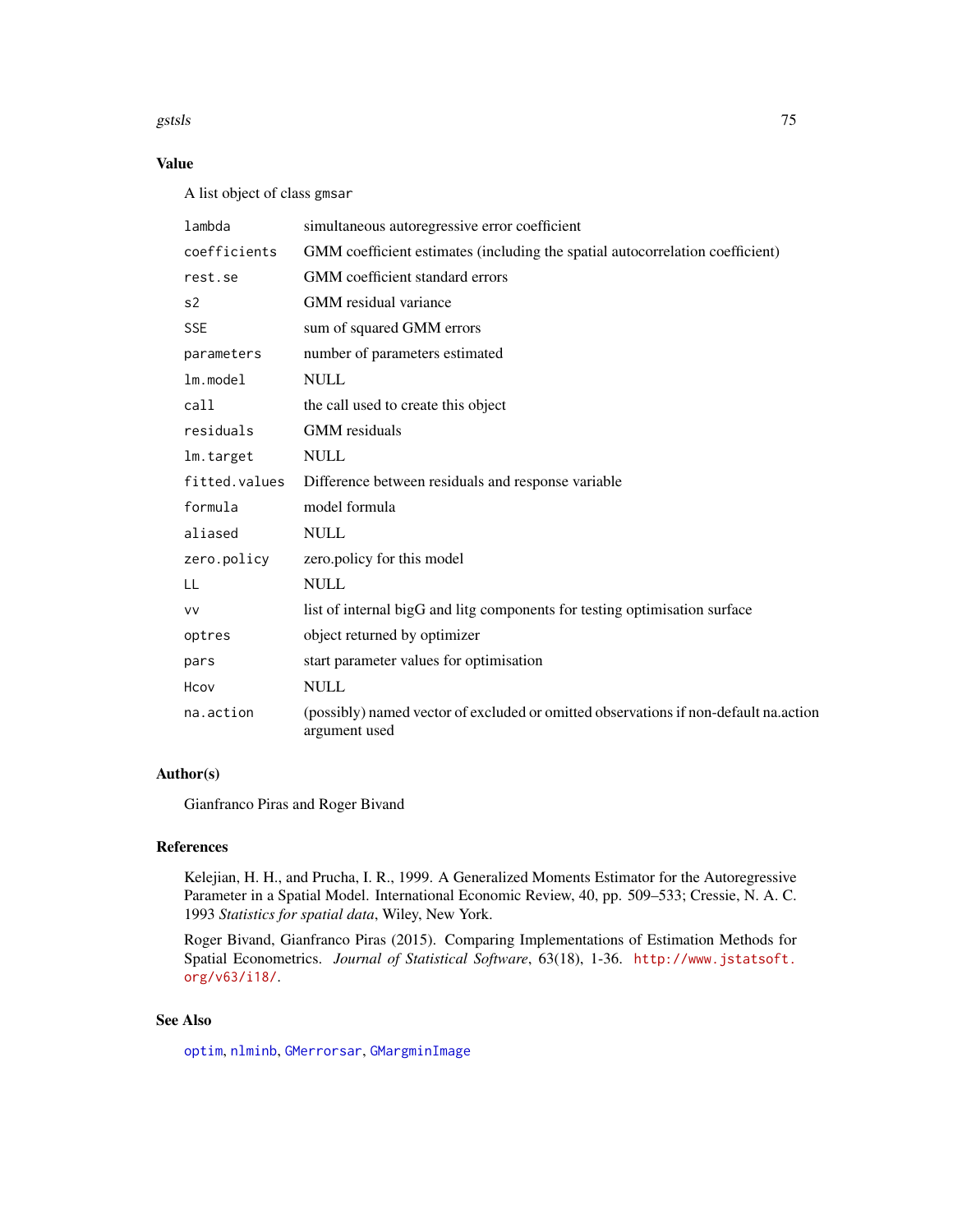## Examples

```
data(oldcol)
COL.errW.GM <- gstsls(CRIME ~ INC + HOVAL, data=COL.OLD, nb2listw(COL.nb, style="W"))
summary(COL.errW.GM)
aa <- GMargminImage(COL.errW.GM)
levs \leq quantile(aa$z, seq(0, 1, 1/12))
image(aa, breaks=levs, xlab="lambda", ylab="s2")
points(COL.errW.GM$lambda, COL.errW.GM$s2, pch=3, lwd=2)
contour(aa, levels=signif(levs, 4), add=TRUE)
COL.errW.GM <- gstsls(CRIME ~ INC + HOVAL, data=COL.OLD, nb2listw(COL.nb, style="W"), scaleU=TRUE)
summary(COL.errW.GM)
listw <- nb2listw(COL.nb)
W <- as(listw, "CsparseMatrix")
trMat <- trW(W, type="mult")
impacts(COL.errW.GM, tr=trMat)
```
hopkins *Hopkins burnt savanna herb remains*

## **Description**

A 20m square is divided into 40 by 40 0.5m quadrats. Observations are in tens of grams of herb remains, 0 being from 0g to less than 10g, and so on. Analysis was mostly conducted using the interior 32 by 32 grid.

#### Usage

data(hopkins)

## Format

The format is: num [1:40, 1:40] 0 0 0 0 0 0 0 0 0 1 ...

#### Source

Upton, G., Fingleton, B. 1985 Spatial data analysis by example: point pattern and quatitative data, Wiley, pp. 38–39.

# References

Hopkins, B., 1965 Observations on savanna burning in the Olokemeji Forest Reserve, Nigeria. Journal of Applied Ecology, 2, 367–381.

```
data(hopkins)
image(1:32, 1:32, hopkins[5:36,36:5], breaks=c(-0.5, 3.5, 20),
col=c("white", "black"))
box()
```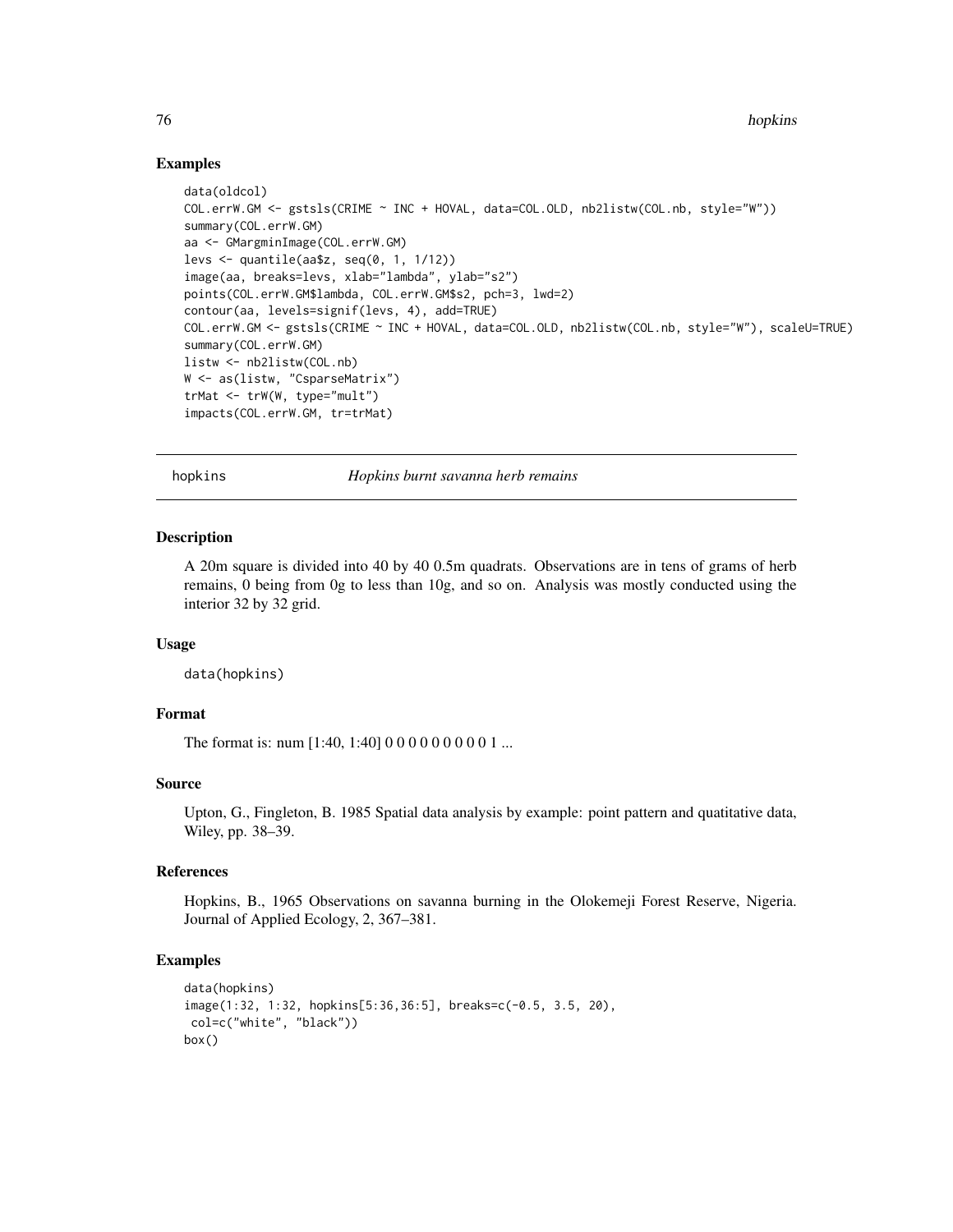Data on 25,357 single family homes sold in Lucas County, Ohio, 1993-1998 from the county auditor, together with an nb neighbour object constructed as a sphere of influence graph from projected coordinates.

#### Usage

data(house)

# Format

The format is: Formal class 'SpatialPointsDataFrame' [package "sp"] with 5 slots. The data slot is a data frame with 25357 observations on the following 24 variables.

price a numeric vector yrbuilt a numeric vector stories a factor with levels one bilevel multilvl one+half two two+half three TLA a numeric vector wall a factor with levels stucdrvt ccbtile metlvnyl brick stone wood partbrk beds a numeric vector baths a numeric vector halfbaths a numeric vector frontage a numeric vector depth a numeric vector garage a factor with levels no garage basement attached detached carport garagesqft a numeric vector rooms a numeric vector lotsize a numeric vector sdate a numeric vector avalue a numeric vector s1993 a numeric vector s1994 a numeric vector s1995 a numeric vector s1996 a numeric vector s1997 a numeric vector s1998 a numeric vector syear a factor with levels 1993 1994 1995 1996 1997 1998 age a numeric vector

Its projection is CRS(+init=epsg:2834), the Ohio North State Plane.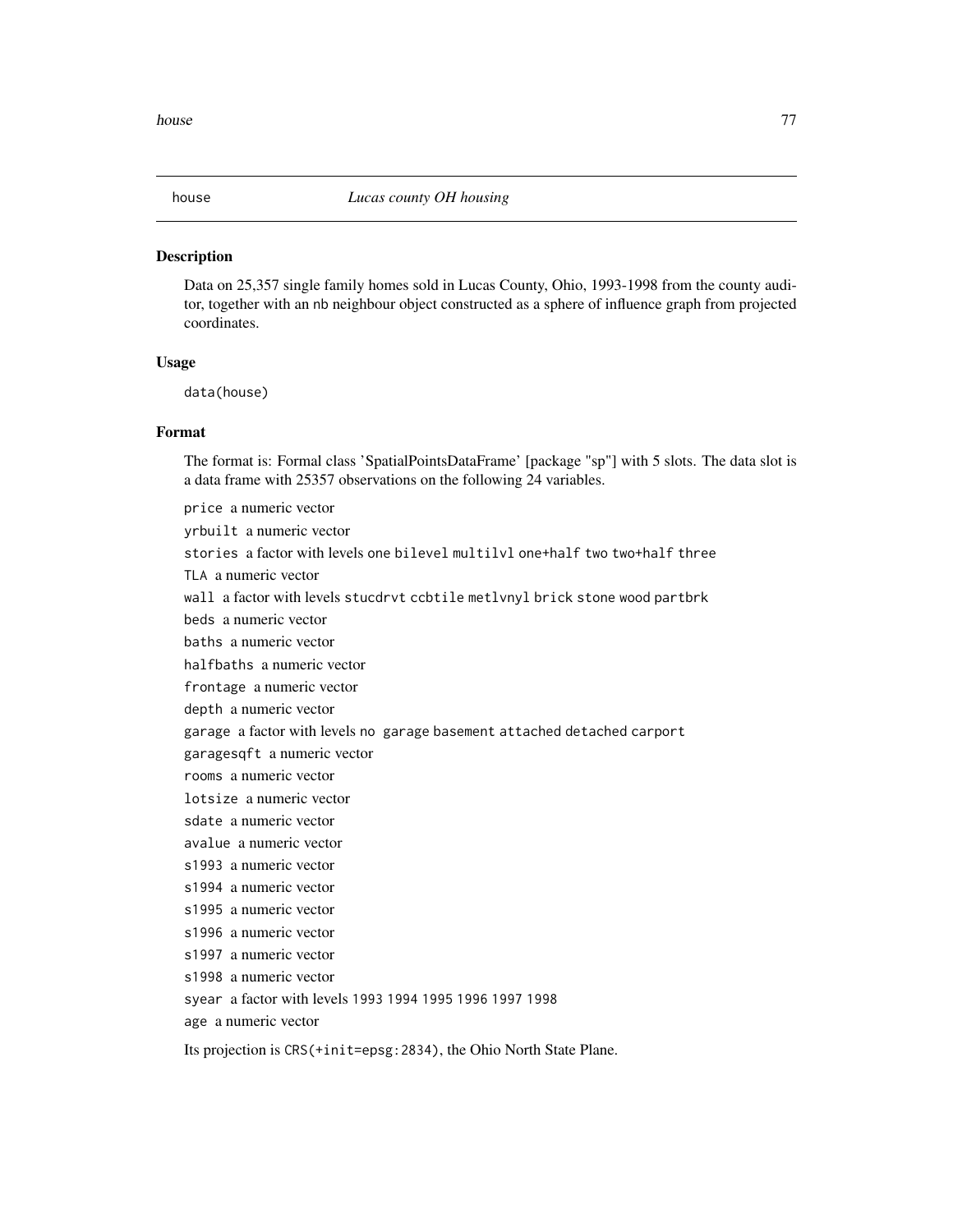### Source

Dataset included in the Spatial Econometrics toolbox for Matlab, [http://www.spatial-econometr](http://www.spatial-econometrics.com/html/jplv7.zip)ics. [com/html/jplv7.zip](http://www.spatial-econometrics.com/html/jplv7.zip).

#### Examples

```
## Not run:
# house <- read.table("house.dat", header=FALSE)
# names(house) <- c("price", "yrbuilt", "stories", "TLA", "wall", "beds",
# "baths", "halfbaths", "frontage", "depth", "garage", "garagesqft", "rooms",
# "lotsize", "sdate", "avalue", "long", "lat", "s1993", "s1994", "s1995",
# "s1996", "s1997", "s1998")
# house$syear <- 1992 + house$s1993 + 2*house$s1994 + 3*house$s1995 +
# 4*house$s1996 + 5*house$s1997 + 6*house$s1998
# house$syear <- factor(house$syear)
# house$age <- (1999 - house$yrbuilt)/100
# house$stories <- factor(house$stories, levels=1:7, labels=c("one",
# "bilevel", "multilvl", "one+half", "two", "two+half", "three"))
# house$wall <- factor(house$wall, levels=1:7, labels=c("stucdrvt",
# "ccbtile", "metlvnyl", "brick", "stone", "wood", "partbrk"))
# house$garage <- factor(house$garage, levels=0:4, labels=c("no garage",
# "basement", "attached", "detached", "carport"))
# library(sp)
# coordinates(house) <- c("long", "lat")
# proj4string(house) <- CRS("+proj=longlat +ellps=GRS80")
# library(rgdal)
# house <- spTransform(house, CRS("+init=epsg:2834"))
# library(spdep)
# LO_nb <- graph2nb(soi.graph(tri2nb(coordinates(house)), coordinates(house)))
# W <- as(nb2listw(LO_nb), "CsparseMatrix")
# trMat <- trW(W, type="mult")
## End(Not run)
data(house)
## maybe str(house) ; plot(house) ...
```
huddersfield *Prevalence of respiratory symptoms*

# Description

Prevalence of respiratory symptoms in 71 school catchment areas in Huddersfield, Northern England

#### Usage

data(huddersfield)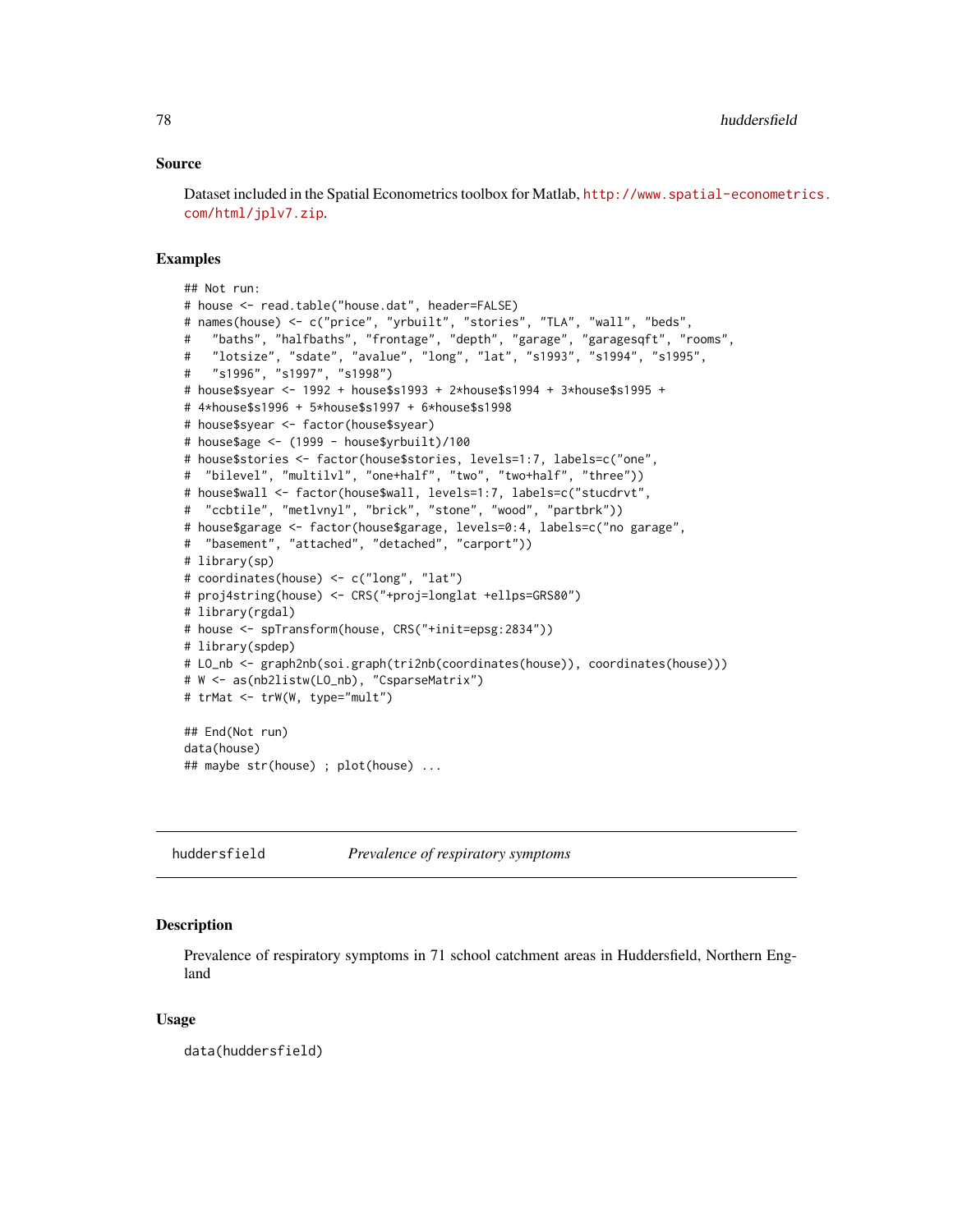#### impacts **79**

## Format

A data frame with 71 observations on the following 2 variables.

cases Prevalence of at least mild conditions

total Number of questionnaires returned

#### Source

Martuzzi M, Elliott P (1996) Empirical Bayes estimation of small area prevalence of non-rare conditions, Statistics in Medicine 15, 1867–1873, pp. 1870–1871.

## Examples

data(huddersfield) str(huddersfield)

impacts *Impacts in spatial lag models*

#### <span id="page-78-0"></span>Description

The calculation of impacts for spatial lag and spatial Durbin models is needed in order to interpret the regression coefficients correctly, because of the spillovers between the terms in these data generation processes (unlike the spatial error model). Methods for "SLX" and Bayesian fitted models are also provided, the former do not need MC simulations, while the latter pass through MCMC draws.

#### Usage

```
## S3 method for class 'sarlm'
impacts(obj, ..., tr, R = NULL, listw = NULL, use HESS = NULL,tol = 1e-06, empirical = FALSE, Q=NULL)
## S3 method for class 'stsls'
imparts(obj, ..., tr, R = NULL, listw = NULL,tol = 1e-06, empirical = FALSE, Q=NULL)
## S3 method for class 'gmsar'
impacts(obj, ..., n = NULL, tr = NULL, R = NULL, listw = NULL,tol = 1e-06, empirical = FALSE, Q=NULL)
## S3 method for class 'lagmess'
impacts(obj, ..., R=NULL, listw=NULL, tol=1e-6, empirical=FALSE)
## S3 method for class 'SLX'
impacts(obj, ...)
## S3 method for class 'MCMC_sar_g'
impacts(obj, ..., tr=NULL, listw=NULL, Q=NULL)
## S3 method for class 'lagImpact'
plot(x, ..., choice="direct", trace=FALSE, density=TRUE)
## S3 method for class 'lagImpact'
```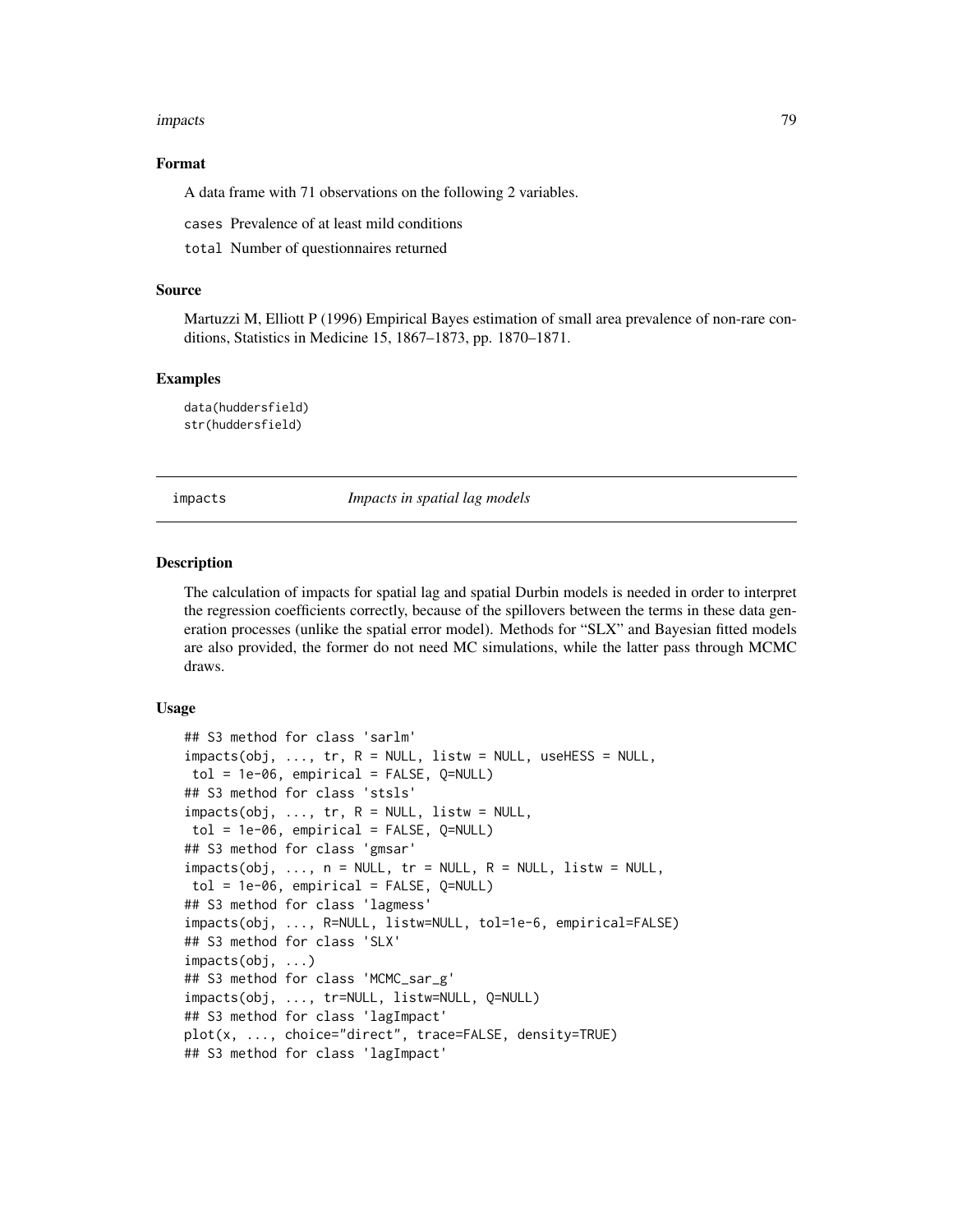#### 80 impacts

```
print(x, ..., reportQ=NULL)
## S3 method for class 'lagImpact'
summary(object, ..., zstats=FALSE, short=FALSE, reportQ=NULL)
## S3 method for class 'WXImpact'
print(x, \ldots)## S3 method for class 'WXImpact'
summary(object, ..., adjust_k=FALSE)
## S3 method for class 'lagImpact'
HPDinterval(obj, prob = 0.95, ..., choice="direct")
intImpacts(rho, beta, P, n, mu, Sigma, irho, drop2beta, bnames, interval,
type, tr, R, listw, tol, empirical, Q, icept, iicept, p, mess=FALSE,
 samples=NULL)
```
# Arguments

| obj       | A spatial regression object created by lagsarlm, lagmess or by lmSLX; in HPDinterval. lagImpact,<br>a lagImpact object                                                                                                                                                                                                                                         |
|-----------|----------------------------------------------------------------------------------------------------------------------------------------------------------------------------------------------------------------------------------------------------------------------------------------------------------------------------------------------------------------|
| $\cdot$   | Arguments passed through to methods in the coda package                                                                                                                                                                                                                                                                                                        |
| tr        | A vector of traces of powers of the spatial weights matrix created using trW,<br>for approximate impact measures; if not given, listw must be given for exact<br>measures (for small to moderate spatial weights matrices); the traces must be for<br>the same spatial weights as were used in fitting the spatial regression, and must<br>be row-standardised |
| listw     | If tr is not given, a spatial weights object as created by nb2listw; they must be<br>the same spatial weights as were used in fitting the spatial regression, but do not<br>have to be row-standardised                                                                                                                                                        |
| n         | defaults to length(obj\$residuals); in the method for gmsar objects it may be<br>used in panel settings to compute the impacts for cross-sectional weights only,<br>suggested by Angela Parenti                                                                                                                                                                |
| R         | If given, simulations are used to compute distributions for the impact measures,<br>returned as mcmc objects; the objects are used for convenience but are not output<br>by an MCMC process                                                                                                                                                                    |
| useHESS   | Use the Hessian approximation (if available) even if the asymptotic coefficient<br>covariance matrix is available; used for comparing methods                                                                                                                                                                                                                  |
| tol       | Argument passed to mvrnorm: tolerance (relative to largest variance) for numer-<br>ical lack of positive-definiteness in the coefficient covariance matrix                                                                                                                                                                                                     |
| empirical | Argument passed to mvrnorm (default FALSE): if true, the coefficients and their<br>covariance matrix specify the empirical not population mean and covariance<br>matrix                                                                                                                                                                                        |
| Q         | default NULL, else an integer number of cumulative power series impacts to<br>calculate if tr is given                                                                                                                                                                                                                                                         |
| reportQ   | default NULL; if TRUE and Q given as an argument to impacts, report impact<br>components                                                                                                                                                                                                                                                                       |
| x, object | lagImpact objects created by impacts methods                                                                                                                                                                                                                                                                                                                   |
| zstats    | default FALSE, if TRUE, also return z-values and p-values for the impacts based<br>on the simulations                                                                                                                                                                                                                                                          |
|           |                                                                                                                                                                                                                                                                                                                                                                |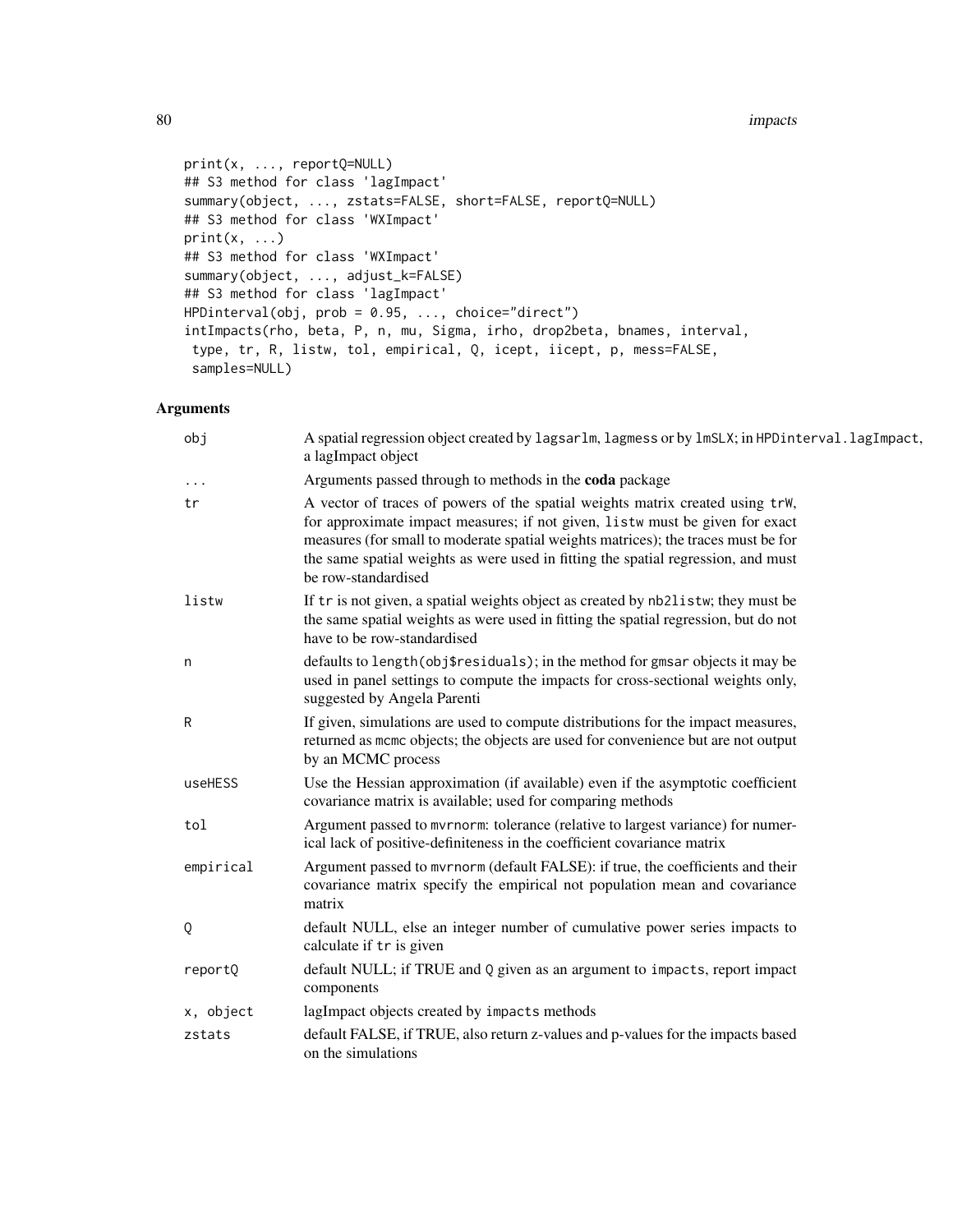#### impacts 81

| short    | default FALSE, if TRUE passed to the print summary method to omit printing<br>of the mcmc summaries                                      |
|----------|------------------------------------------------------------------------------------------------------------------------------------------|
| choice   | One of three impacts: direct, indirect, or total                                                                                         |
| trace    | Argument passed to plot.mcmc: plot trace plots                                                                                           |
| density  | Argument passed to plot. mome: plot density plots                                                                                        |
| prob     | Argument passed to HPD interval.mcmc: a numeric scalar in the interval $(0,1)$<br>giving the target probability content of the intervals |
| adjust_k | adjust ML SDEM standard errors by dividing by (n-k) rather than n                                                                        |
|          | rho, beta, P, mu, Sigma, irho, drop2beta, bnames, interval, type, icept, iicept, p, mess, samples                                        |
|          | internal arguments shared inside impacts methods                                                                                         |

#### Details

If called without R being set, the method returns the direct, indirect and total impacts for the variables in the model, for the variables themselves in tha spatial lag model case, for the variables and their spatial lags in the spatial Durbin (mixed) model case. The spatial lag impact measures are computed using eq. 2.46 (LeSage and Pace, 2009, p. 38), either using the exact dense matrix (when listw is given), or traces of powers of the weights matrix (when tr is given). When the traces are created by powering sparse matrices, the exact and the trace methods should give very similar results, unless the number of powers used is very small, or the spatial coefficient is close to its bounds.

If R is given, simulations will be used to create distributions for the impact measures, provided that the fitted model object contains a coefficient covariance matrix. The simulations are made using [mvrnorm](#page-0-0) with the coefficients and their covariance matrix from the fitted model.

The simulations are stored as mcmc objects as defined in the **coda** package; the objects are used for convenience but are not output by an MCMC process. The simulated values of the coefficients are checked to see that the spatial coefficient remains within its valid interval — draws outside the interval are discarded.

When Q and tr are given, addition impact component results are provided for each step in the traces of powers of the weights matrix up to and including the Q'th power. This increases computing time because the output object is substantially increased in size in proportion to the size of Q.

The method for gmsar objects is only for those of type SARAR output by gstsls, and assume that the spatial error coefficient is fixed, and thus omitted from the coefficients and covariance matrix used for simulation.

## Value

An object of class lagImpact.

If no simulation is carried out, the object returned is a list with:

| direct   | numeric vector |
|----------|----------------|
| indirect | numeric vector |
| total    | numeric vector |

and a matching Qres list attribute if Q was given.

If simulation is carried out, the object returned is a list with: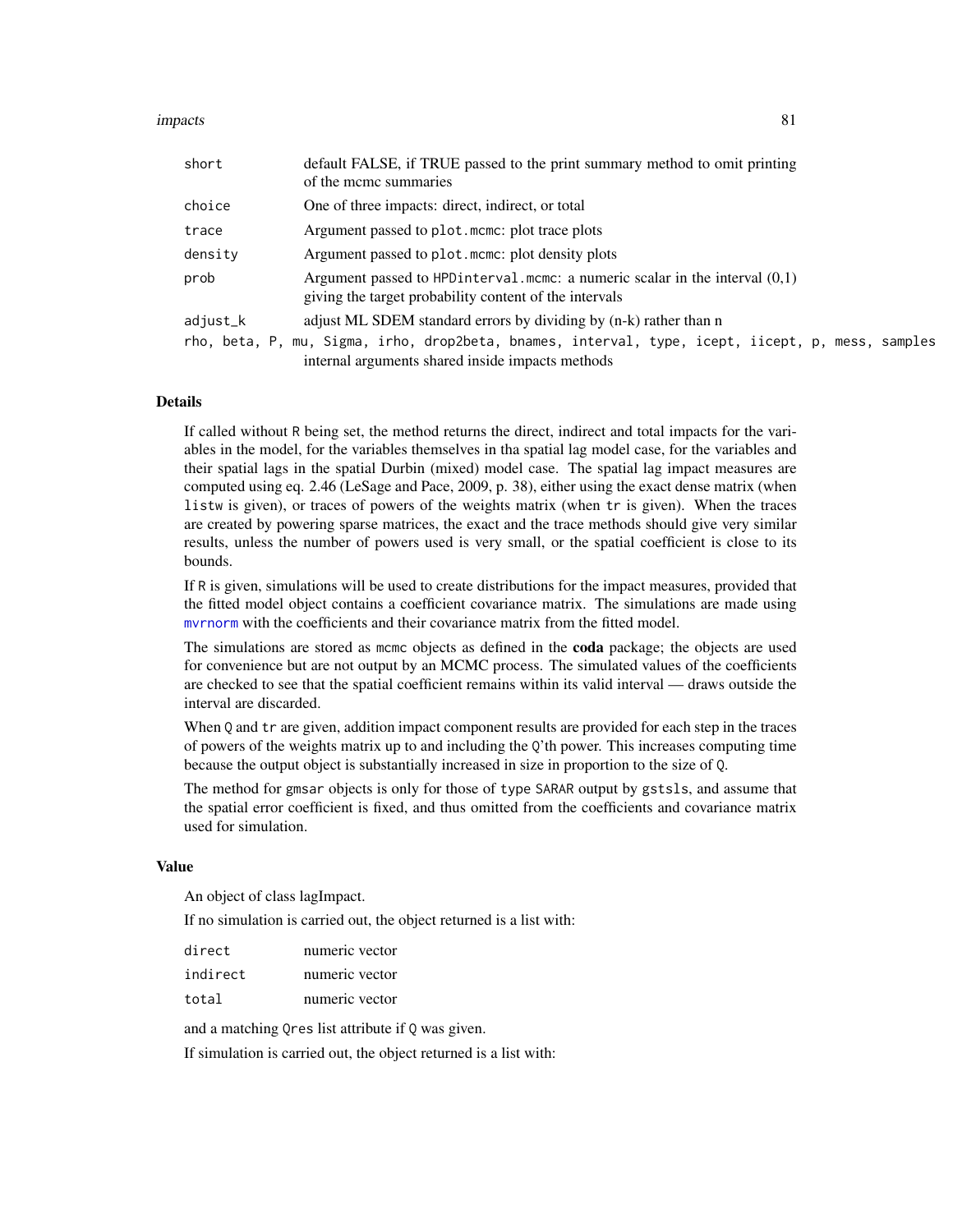82 impacts and the contract of the contract of the contract of the contract of the contract of the contract of the contract of the contract of the contract of the contract of the contract of the contract of the contract of

| res  | a list with three components as for the non-simulation case, with a matching<br>Ores list attribute if 0 was given                 |
|------|------------------------------------------------------------------------------------------------------------------------------------|
| sres | a list with three mome matrices, for the direct, indirect and total impacts with a<br>matching Omeme list attribute if 0 was given |

## Author(s)

Roger Bivand <Roger.Bivand@nhh.no>

## References

LeSage J and RK Pace (2009) *Introduction to Spatial Econometrics*. CRC Press, Boca Raton, pp. 33–42, 114–115; LeSage J and MM Fischer (2008) Spatial growth regressions: model specification, estimation and interpretation. *Spatial Economic Analysis* 3 (3), pp. 275–304.

Roger Bivand, Gianfranco Piras (2015). Comparing Implementations of Estimation Methods for Spatial Econometrics. *Journal of Statistical Software*, 63(18), 1-36. [http://www.jstatsoft.](http://www.jstatsoft.org/v63/i18/) [org/v63/i18/](http://www.jstatsoft.org/v63/i18/).

## See Also

[trW](#page-222-0), [lagsarlm](#page-98-0), [nb2listw](#page-153-0), [mvrnorm](#page-0-0), [plot.mcmc](#page-0-0), [summary.mcmc](#page-0-0), [HPDinterval](#page-0-0)

```
example(columbus)
listw <- nb2listw(col.gal.nb)
lobj <- lagsarlm(CRIME ~ INC + HOVAL, columbus, listw)
summary(lobj)
mobj <- lagsarlm(CRIME ~ INC + HOVAL, columbus, listw, type="mixed")
summary(mobj)
W <- as(listw, "CsparseMatrix")
trMatc <- trW(W, type="mult")
trMC \leftarrow trW(W, type="MC")set.seed(1)
impacts(lobj, listw=listw)
impacts(lobj, tr=trMatc)
impacts(lobj, tr=trMC)
lobj1 <- stsls(CRIME ~ INC + HOVAL, columbus, listw)
loobj1 <- impacts(lobj1, tr=trMatc, R=200)
summary(loobj1, zstats=TRUE, short=TRUE)
library(coda)
HPDinterval(loobj1)
lobj1r <- stsls(CRIME ~ INC + HOVAL, columbus, listw, robust=TRUE)
loobj1r <- impacts(lobj1r, tr=trMatc, R=200)
summary(loobj1r, zstats=TRUE, short=TRUE)
lobjIQ5 <- impacts(lobj, tr=trMatc, R=200, Q=5)
summary(lobjIQ5, zstats=TRUE, short=TRUE)
summary(lobjIQ5, zstats=TRUE, short=TRUE, reportQ=TRUE)
impacts(mobj, listw=listw)
impacts(mobj, tr=trMatc)
impacts(mobj, tr=trMC)
```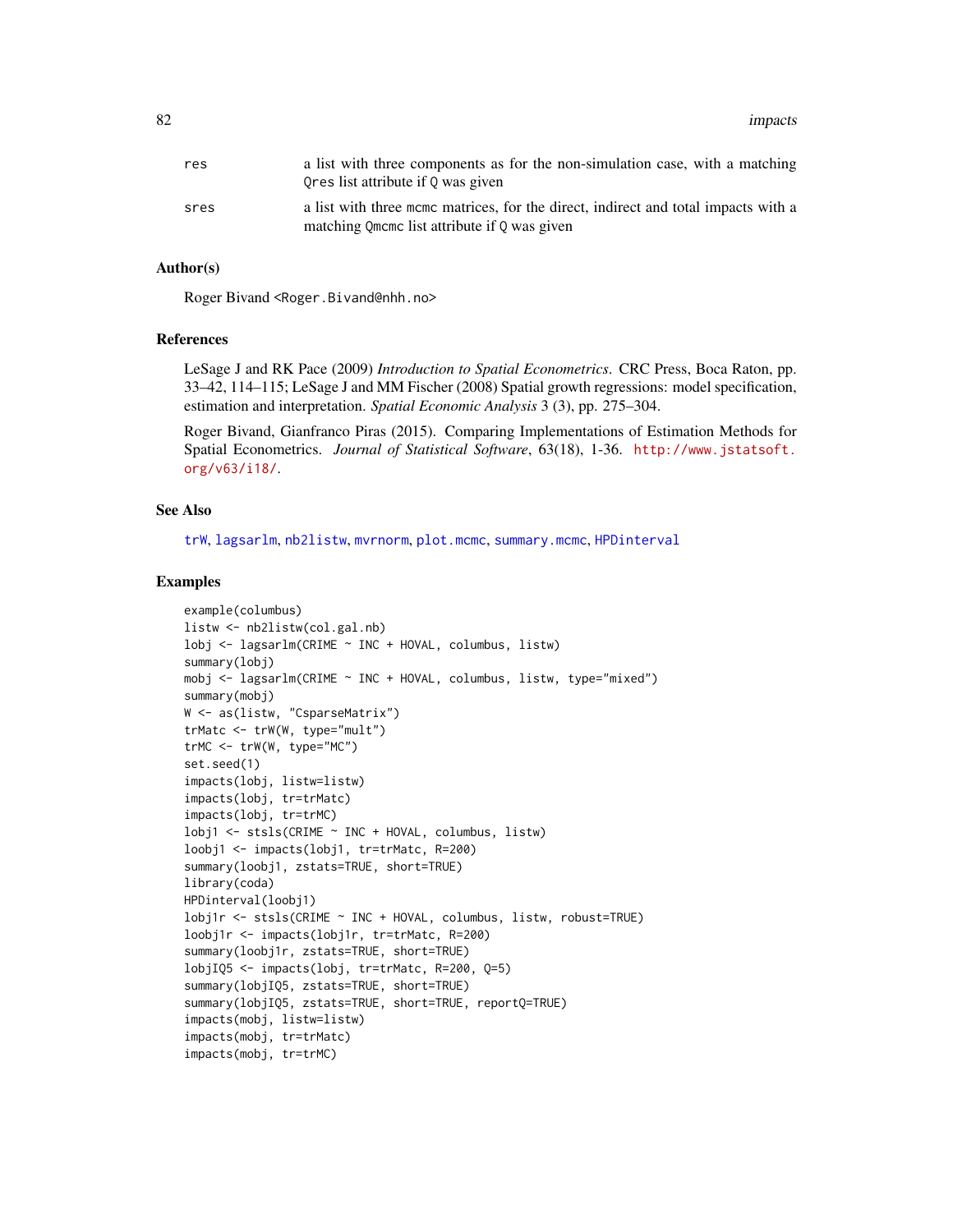## include.self 83

```
summary(impacts(mobj, tr=trMatc, R=200), zstats=TRUE)
xobj <- lmSLX(CRIME ~ INC + HOVAL, columbus, listw)
summary(impacts(xobj))
eobj <- errorsarlm(CRIME ~ INC + HOVAL, columbus, listw, etype="emixed")
summary(impacts(eobj), adjust_k=TRUE)
## Not run:
mobj1 <- lagsarlm(CRIME ~ INC + HOVAL, columbus, listw, type="mixed",
method="Matrix", control=list(fdHess=TRUE))
summary(mobj1)
set.seed(1)
summary(impacts(mobj1, tr=trMatc, R=1000), zstats=TRUE, short=TRUE)
summary(impacts(mobj, tr=trMatc, R=1000), zstats=TRUE, short=TRUE)
mobj2 <- lagsarlm(CRIME ~ INC + HOVAL, columbus, listw, type="mixed",
method="Matrix", control=list(fdHess=TRUE, optimHess=TRUE))
summary(impacts(mobj2, tr=trMatc, R=1000), zstats=TRUE, short=TRUE)
mobj3 <- lagsarlm(CRIME ~ INC + HOVAL, columbus, listw, type="mixed",
method="spam", control=list(fdHess=TRUE))
summary(impacts(mobj3, tr=trMatc, R=1000), zstats=TRUE, short=TRUE)
data(boston)
Wb <- as(nb2listw(boston.soi), "CsparseMatrix")
trMatb <- trW(Wb, type="mult")
gp2mMi <- lagsarlm(log(CMEDV) ~ CRIM + ZN + INDUS + CHAS + I(NOX^2) +
I(RM^2) + AGE + log(DIS) + log(RAD) + TAX + PTRATIO + B + log(LSTAT),
data=boston.c, nb2listw(boston.soi), type="mixed", method="Matrix",
control=list(fdHess=TRUE), trs=trMatb)
summary(gp2mMi)
summary(impacts(gp2mMi, tr=trMatb, R=1000), zstats=TRUE, short=TRUE)
data(house)
lw <- nb2listw(LO_nb)
form <- formula(log(price) ~ age + I(age^2) + I(age^3) + log(lotsize) +
  rooms + log(TLA) + beds + syear)
lobj <- lagsarlm(form, house, lw, method="Matrix",
control=list(fdHess=TRUE), trs=trMat)
summary(lobj)
loobj <- impacts(lobj, tr=trMat, R=1000)
summary(loobj, zstats=TRUE, short=TRUE)
lobj1 <- stsls(form, house, lw)
loobj1 <- impacts(lobj1, tr=trMat, R=1000)
summary(loobj1, zstats=TRUE, short=TRUE)
mobj <- lagsarlm(form, house, lw, type="mixed",
method="Matrix", control=list(fdHess=TRUE), trs=trMat)
summary(mobj)
moobj <- impacts(mobj, tr=trMat, R=1000)
summary(moobj, zstats=TRUE, short=TRUE)
## End(Not run)
```
include.self *Include self in neighbours list*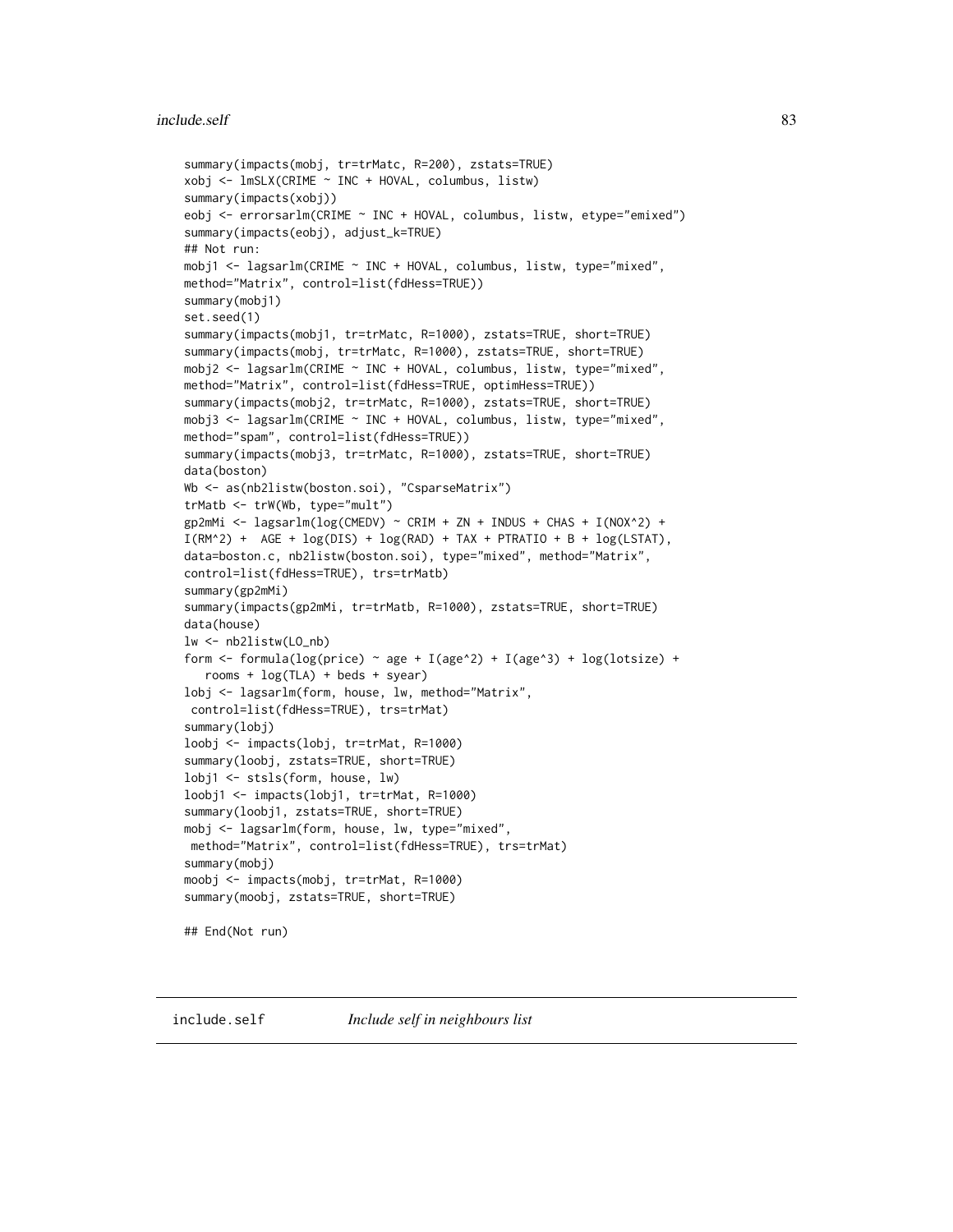The function includes the region itself in its own list of neighbours, and sets attribute "self.included" to TRUE.

#### Usage

include.self(nb)

#### Arguments

nb input neighbours list of class nb

#### Value

The function returns an object of class nb with a list of integer vectors containing neighbour region number ids; attribute "self.included" is set to TRUE.

#### Author(s)

Roger Bivand <Roger.Bivand@nhh.no>

#### See Also

[summary.nb](#page-216-0)

## Examples

example(columbus) coords <- coordinates(columbus) summary(col.gal.nb, coords) summary(include.self(col.gal.nb), coords)

invIrM *Compute SAR generating operator*

# Description

Computes the matrix used for generating simultaneous autoregressive random variables, for a given value of rho, a neighbours list object or a matrix, a chosen coding scheme style, and optionally a list of general weights corresponding to neighbours.

## Usage

```
invIrM(neighbours, rho, glist=NULL, style="W", method="solve",
feasible=NULL)
invIrW(x, rho, method="solve", feasible=NULL)
powerWeights(W, rho, order=250, X, tol=.Machine$double.eps^(3/5))
```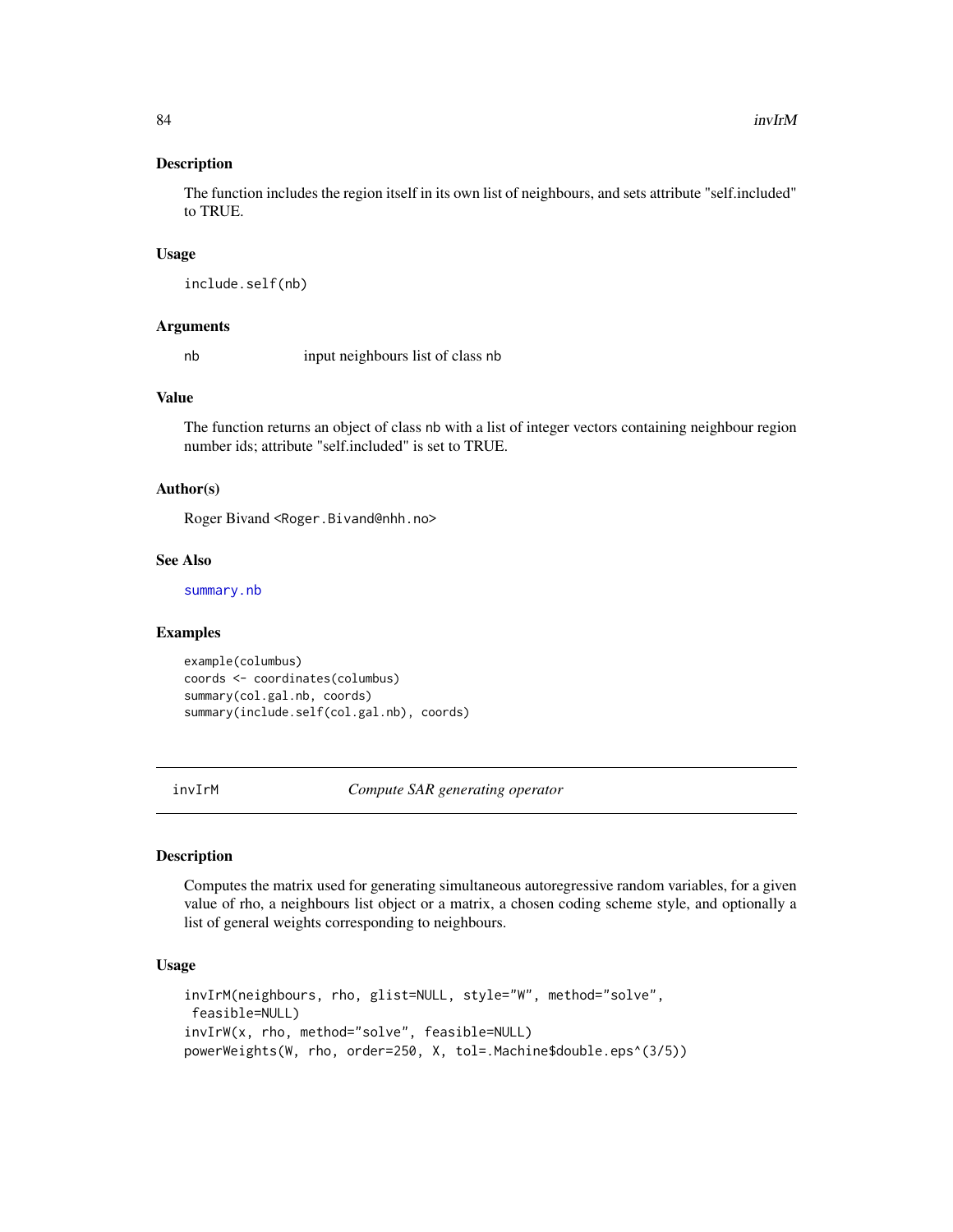#### $invIrM$  85

### Arguments

| neighbours | an object of class nb                                                                                                         |
|------------|-------------------------------------------------------------------------------------------------------------------------------|
| rho        | autoregressive parameter                                                                                                      |
| glist      | list of general weights corresponding to neighbours                                                                           |
| style      | style can take values W, B, C, and S                                                                                          |
| method     | default solve, can also take value chol                                                                                       |
| feasible   | if NULL, the given value of rho is checked to see if it lies within its feasible<br>range, if TRUE, the test is not conducted |
| X          | either a list wo object from for example nb2list w, or a square spatial weights<br>matrix, optionally a sparse matrix         |
| W          | A spatial weights matrix (either a dense matrix or a CsparseMatrix)                                                           |
| order      | Power series maximum limit                                                                                                    |
| X          | A numerical matrix                                                                                                            |
| tol        | Tolerance for convergence of power series                                                                                     |

## Details

The invIrW function generates the full weights matrix V, checks that rho lies in its feasible range between 1/min(eigen(V)) and 1/max(eigen(V)), and returns the nxn inverted matrix

 $(I - \rho V)^{-1}$ 

. With method="chol" (only for a listw object), Cholesky decomposition is used, thanks to contributed code by Markus Reder and Werner Mueller.

The powerWeights function uses power series summation to cumulate the product

$$
(I - \rho V)^{-1} \% * \% X
$$

from

$$
(I + \rho V + (\rho V)^2 + \ldots)\% * \%X
$$

, which can be done by storing only sparse V and several matrices of the same dimensions as X. This makes it possible to handle larger spatial weights matrices, but is sensitive to the power weights order and the tolerance arguments when the spatial coefficient is close to its bounds, leading to incorrect estimates of the implied inverse matrix.

## Value

An nxn matrix with a "call" attribute; the powerWeights function returns a matrix of the same dimensions as X which has been multipled by the power series equivalent of the dense matrix

$$
(I - \rho V)^{-1}
$$

## Note

.

Before version 0.6-10, powerWeights only worked correctly for positive rho, with differences from true values increasing as rho approached -1, and exploding between -1 and the true negative bound.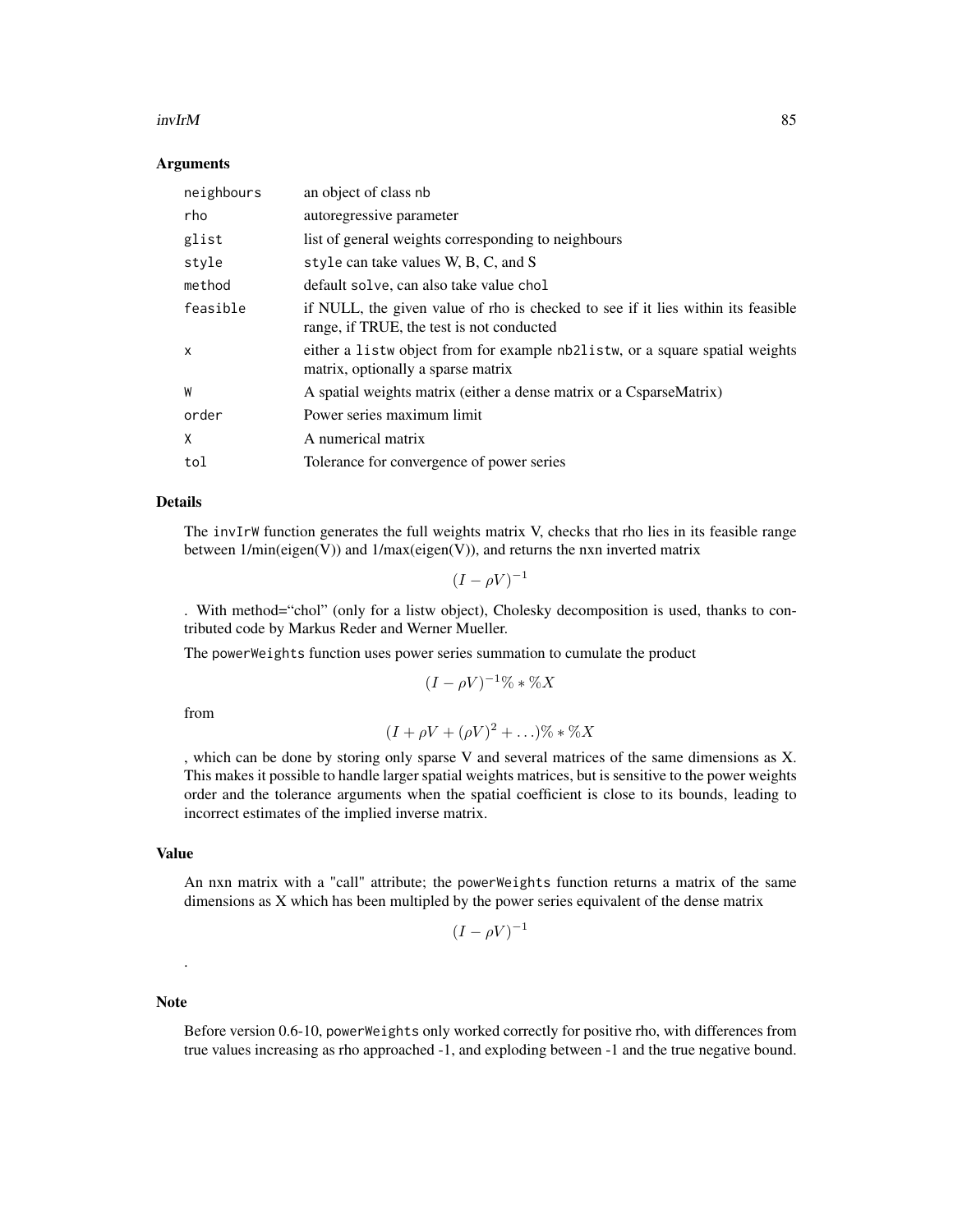Roger Bivand <Roger.Bivand@nhh.no>

## References

Tiefelsdorf, M., Griffith, D. A., Boots, B. 1999 A variance-stabilizing coding scheme for spatial link matrices, Environment and Planning A, 31, pp. 165-180; Tiefelsdorf, M. 2000 Modelling spatial processes, Lecture notes in earth sciences, Springer, p. 76; Haining, R. 1990 Spatial data analysis in the social and environmental sciences, Cambridge University Press, p. 117; Cliff, A. D., Ord, J. K. 1981 Spatial processes, Pion, p. 152; Reder, M. and Mueller, W. (2007) An Improvement of the invIrM Routine of the Geostatistical R-package spdep by Cholesky Inversion, Statistical Projects, LV No: 238.205, SS 2006, Department of Applied Statistics, Johannes Kepler University, Linz

### See Also

[nb2listw](#page-153-0)

```
nb7rt <- cell2nb(7, 7, torus=TRUE)
set.seed(1)
x <- matrix(rnorm(500*length(nb7rt)), nrow=length(nb7rt))
res0 <- apply(invIrM(nb7rt, rho=0.0, method="chol",
feasible=TRUE) %*% x, 2, function(x) var(x)/length(x))
res2 <- apply(invIrM(nb7rt, rho=0.2, method="chol",
feasible=TRUE) % x, 2, function(x) var(x)/length(x))
res4 <- apply(invIrM(nb7rt, rho=0.4, method="chol",
feasible=TRUE) %*% x, 2, function(x) var(x)/length(x))
res6 <- apply(invIrM(nb7rt, rho=0.6, method="chol",
feasible=TRUE) % x, 2, function(x) var(x)/length(x))
res8 <- apply(invIrM(nb7rt, rho=0.8, method="chol",
feasible=TRUE) %*% x, 2, function(x) var(x)/length(x))
res9 <- apply(invIrM(nb7rt, rho=0.9, method="chol",
feasible=TRUE) %*% x, 2, function(x) var(x)/length(x))
plot(density(res9), col="red", xlim=c(-0.01, max(density(res9)$x)),
 ylim=range(density(res0)$y),
 xlab="estimated variance of the mean",
 main=expression(paste("Effects of spatial autocorrelation for different ",
    rho, " values")))
lines(density(res0), col="black")
lines(density(res2), col="brown")
lines(density(res4), col="green")
lines(density(res6), col="orange")
lines(density(res8), col="pink")
legend(c(-0.02, 0.01), c(7, 25),
legend=c("0.0", "0.2", "0.4", "0.6", "0.8", "0.9"),
col=c("black", "brown", "green", "orange", "pink", "red"), lty=1, bty="n")
## Not run:
x <- matrix(rnorm(length(nb7rt)), ncol=1)
system.time(e <- invIrM(nb7rt, rho=0.9, method="chol", feasible=TRUE) %*% x)
```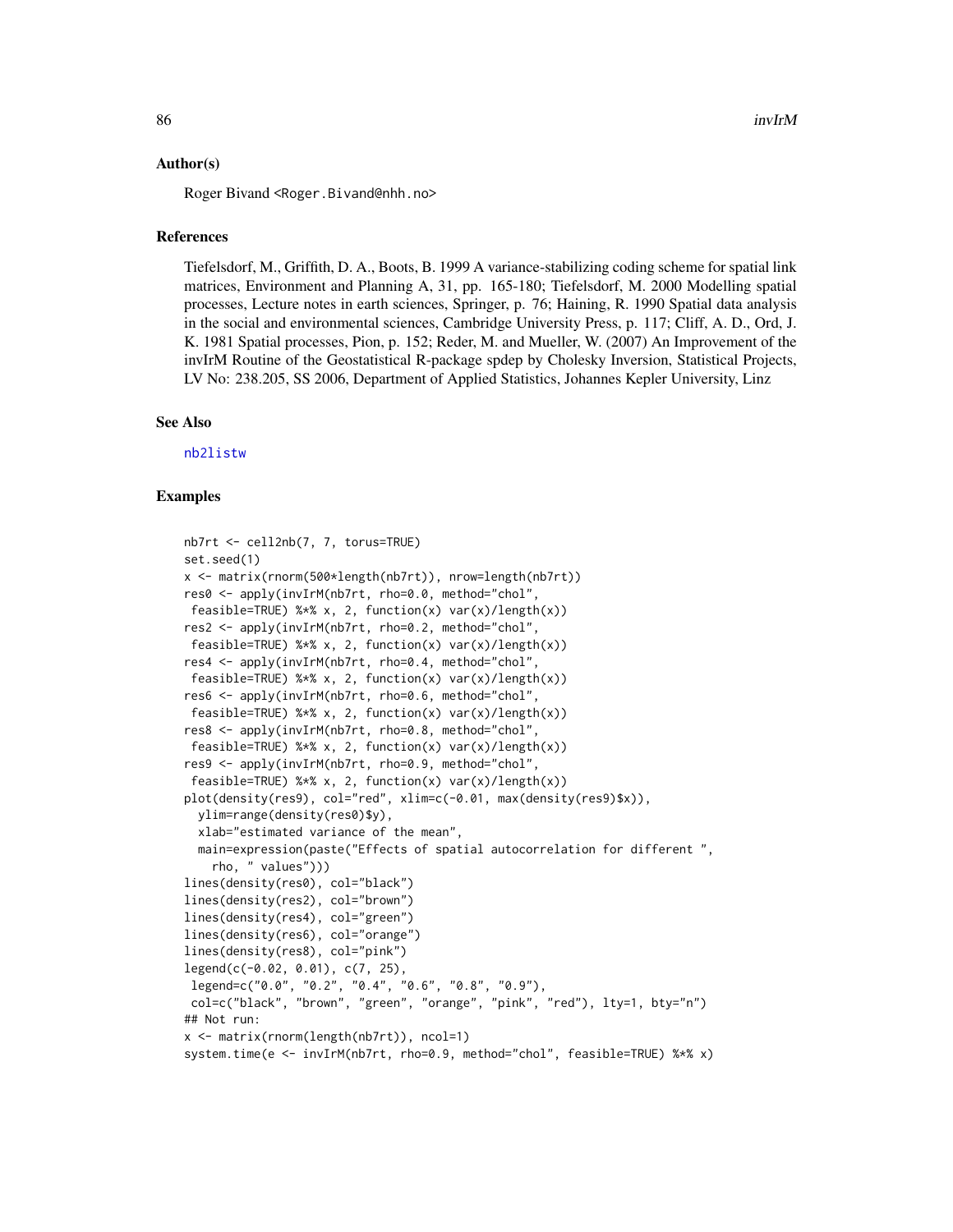## is.symmetric.nb 87

```
system.time(e <- invIrM(nb7rt, rho=0.9, method="chol", feasible=NULL) %*% x)
system.time(e <- invIrM(nb7rt, rho=0.9, method="solve", feasible=TRUE) %*% x)
system.time(e <- invIrM(nb7rt, rho=0.9, method="solve", feasible=NULL) %*% x)
W <- as(nb2listw(nb7rt), "CsparseMatrix")
system.time(ee <- powerWeights(W, rho=0.9, X=x))
all.equal(e, as(ee, "matrix"), check.attributes=FALSE)
system.time(e <- invIrM(nb7rt, rho=0.98, method="solve", feasible=NULL) %*% x)
system.time(ee <- powerWeights(W, rho=0.98, X=x))
str(attr(ee, "internal"))
all.equal(e, as(ee, "matrix"), check.attributes=FALSE)
system.time(ee <- powerWeights(W, rho=0.98, order=1000, X=x))
all.equal(e, as(ee, "matrix"), check.attributes=FALSE)
nb60rt <- cell2nb(60, 60, torus=TRUE)
W <- as(nb2listw(nb60rt), "CsparseMatrix")
set.seed(1)
x <- matrix(rnorm(dim(W)[1]), ncol=1)
system.time(ee <- powerWeights(W, rho=0.3, X=x))
str(as(ee, "matrix"))
obj <- errorsarlm(as(ee, "matrix")[,1] ~ 1, listw=nb2listw(nb60rt), method="Matrix")
coefficients(obj)
```
## End(Not run)

is.symmetric.nb *Test a neighbours list for symmetry*

#### **Description**

Checks a neighbours list for symmetry/transitivity (if i is a neighbour of j, then j is a neighbour of i). This holds for distance and contiguity based neighbours, but not for k-nearest neighbours. The helper function sym.attr.nb() calls is.symmetric.nb() to set the sym attribute if needed, and make.sym.nb makes a non-symmetric list symmetric by adding neighbors. is.symmetric.glist checks a list of general weights corresponding to neighbours for symmetry for symmetric neighbours.

# Usage

```
is.symmetric.nb(nb, verbose = NULL, force = FALSE)
sym.attr.nb(nb)
make.sym.nb(nb)
old.make.sym.nb(nb)
is.symmetric.glist(nb, glist)
```
## **Arguments**

| nb      | an object of class nb with a list of integer vectors containing neighbour region<br>number ids. |
|---------|-------------------------------------------------------------------------------------------------|
| verbose | default NULL, use global option value; if TRUE prints non-matching pairs                        |
| force   | do not respect a neighbours list sympattribute and test anyway                                  |
| glist   | list of general weights corresponding to neighbours                                             |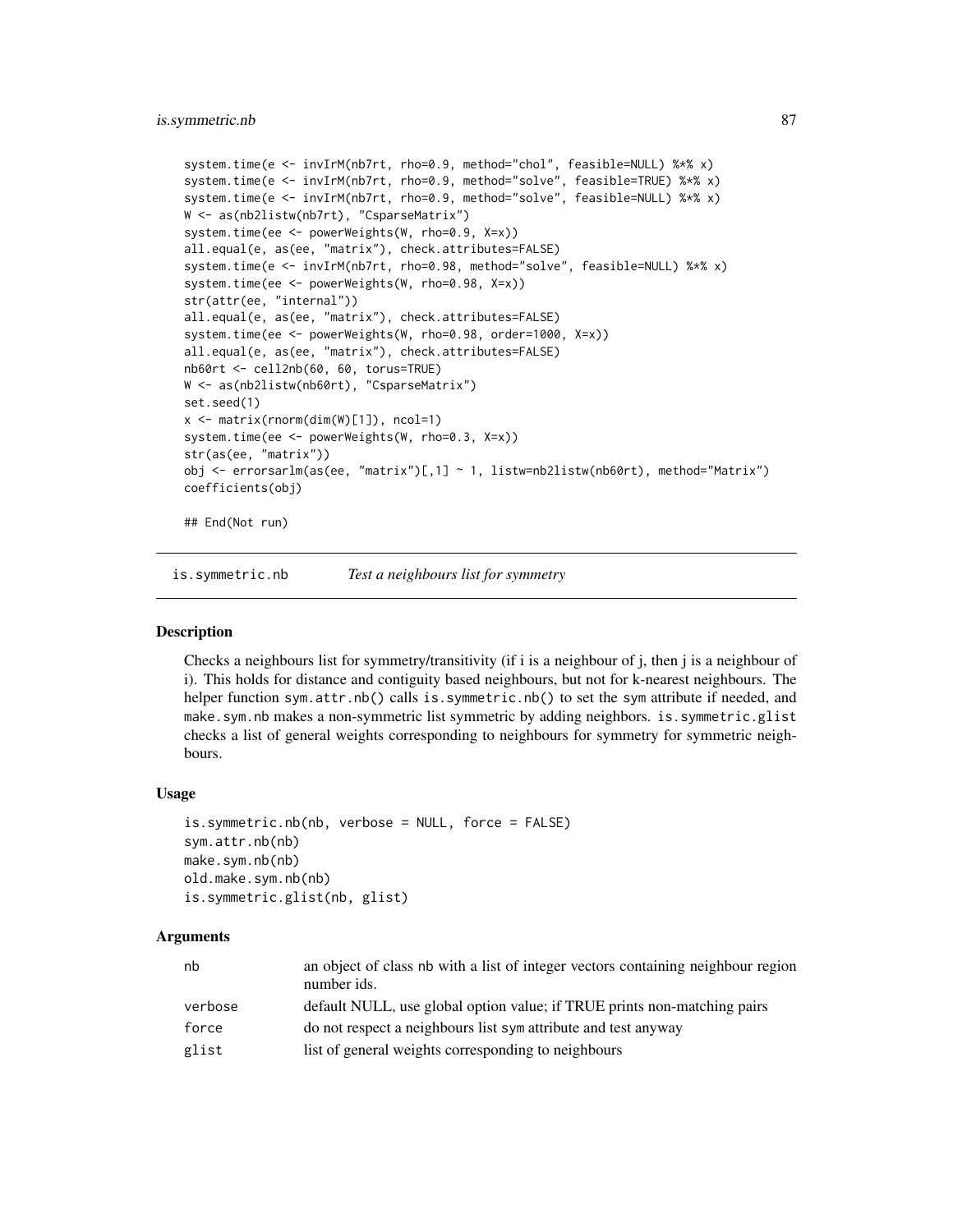## Value

TRUE if symmetric, FALSE if not; is.symmetric.glist returns a value with an attribute, "d", indicating for failed symmetry the largest failing value.

# Note

A new version of make.sym.nb by Bjarke Christensen is now included. The older version has been renamed old.make.sym.nb, and their comparison constitutes a nice demonstration of vectorising speedup using sapply and lapply rather than loops. When any no-neighbour observations are present, old.make.sym.nb is used.

## Author(s)

Roger Bivand <Roger.Bivand@nhh.no>

# See Also

[read.gal](#page-179-0)

## Examples

```
example(columbus)
coords <- coordinates(columbus)
ind <- sapply(slot(columbus, "polygons"), function(x) slot(x, "ID"))
print(is.symmetric.nb(col.gal.nb, verbose=TRUE, force=TRUE))
k4 <- knn2nb(knearneigh(coords, k=4), row.names=ind)
k4 <- sym.attr.nb(k4)
print(is.symmetric.nb(k4))
k4.sym < - make.sym.nb(k4)print(is.symmetric.nb(k4.sym))
```
<span id="page-87-0"></span>

joincount.mc *Permutation test for same colour join count statistics*

### Description

A permutation test for same colour join count statistics calculated by using nsim random permutations of fx for the given spatial weighting scheme, to establish the ranks of the observed statistics (for each colour) in relation to the nsim simulated values.

### Usage

```
joincount.mc(fx, listw, nsim, zero.policy=FALSE, alternative="greater",
spChk=NULL)
```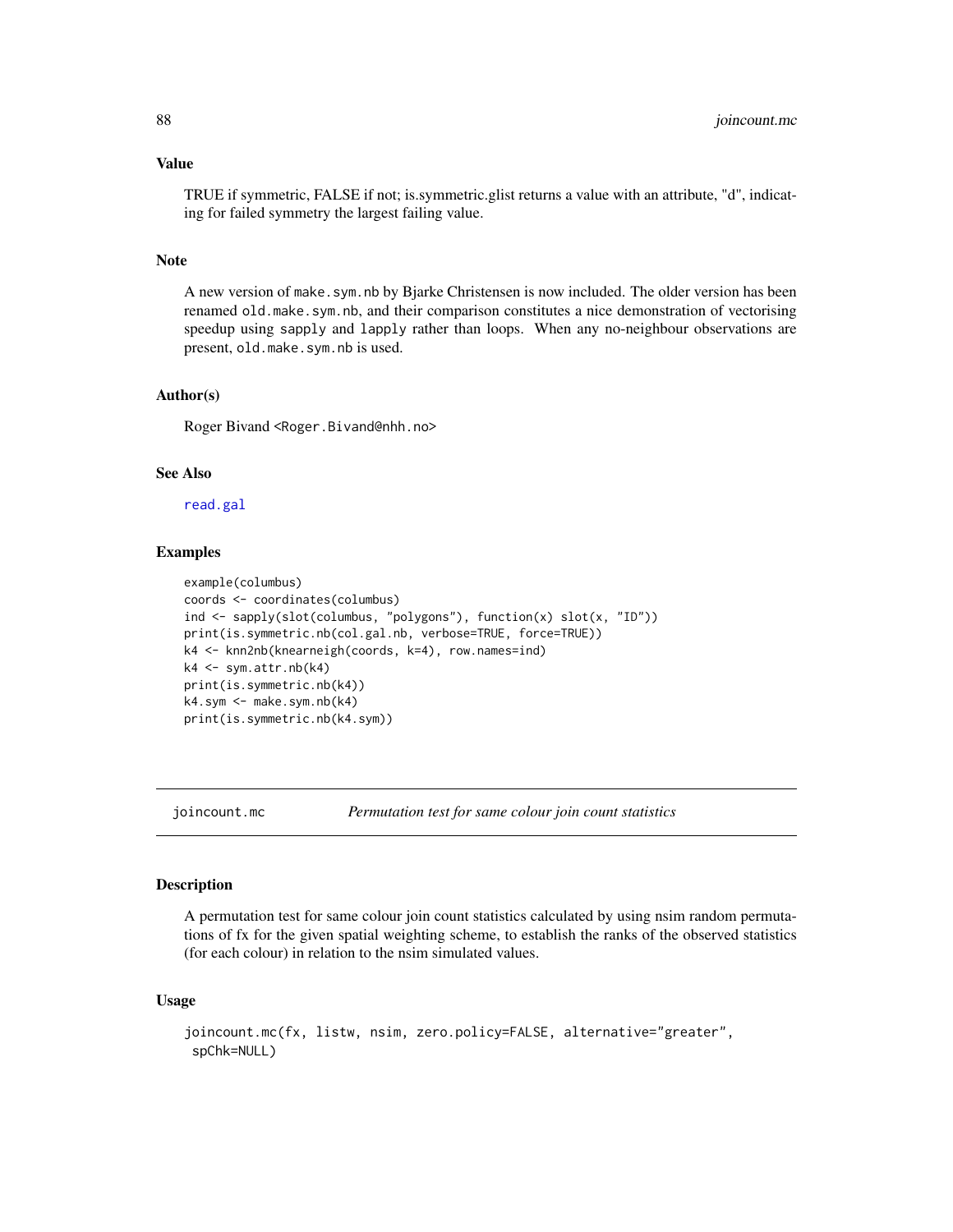# joincount.mc 89

## Arguments

| fx          | a factor of the same length as the neighbours and weights objects in listw                                                                            |
|-------------|-------------------------------------------------------------------------------------------------------------------------------------------------------|
| listw       | a listwo bject created for example by nb2listw                                                                                                        |
| nsim        | number of permutations                                                                                                                                |
| zero.policy | if TRUE assign zero to the lagged value of zones without neighbours, if FALSE<br>assign NA                                                            |
| alternative | a character string specifying the alternative hypothesis, must be one of "greater"<br>(default), or "less".                                           |
| spChk       | should the data vector names be checked against the spatial objects for identity<br>integrity, TRUE, or FALSE, default NULL to use get. spChk0ption() |

# Value

A list with class jclist of lists with class htest and mc.sim for each of the k colours containing the following components:

| statistic   | the value of the observed statistic.                                            |
|-------------|---------------------------------------------------------------------------------|
| parameter   | the rank of the observed statistic.                                             |
| method      | a character string giving the method used.                                      |
| data.name   | a character string giving the name(s) of the data.                              |
| p.value     | the pseudo p-value of the test.                                                 |
| alternative | a character string describing the alternative hypothesis.                       |
| estimate    | the mean and variance of the simulated distribution.                            |
| res         | nsim simulated values of statistic, the final element is the observed statistic |
|             |                                                                                 |

## Author(s)

Roger Bivand <Roger.Bivand@nhh.no>

# References

Cliff, A. D., Ord, J. K. 1981 Spatial processes, Pion, p. 63-5.

# See Also

[joincount.test](#page-90-0)

```
data(oldcol)
HICRIME <- cut(COL.OLD$CRIME, breaks=c(0,35,80), labels=c("low","high"))
names(HICRIME) <- rownames(COL.OLD)
joincount.mc(HICRIME, nb2listw(COL.nb, style="B"), nsim=99)
joincount.test(HICRIME, nb2listw(COL.nb, style="B"))
```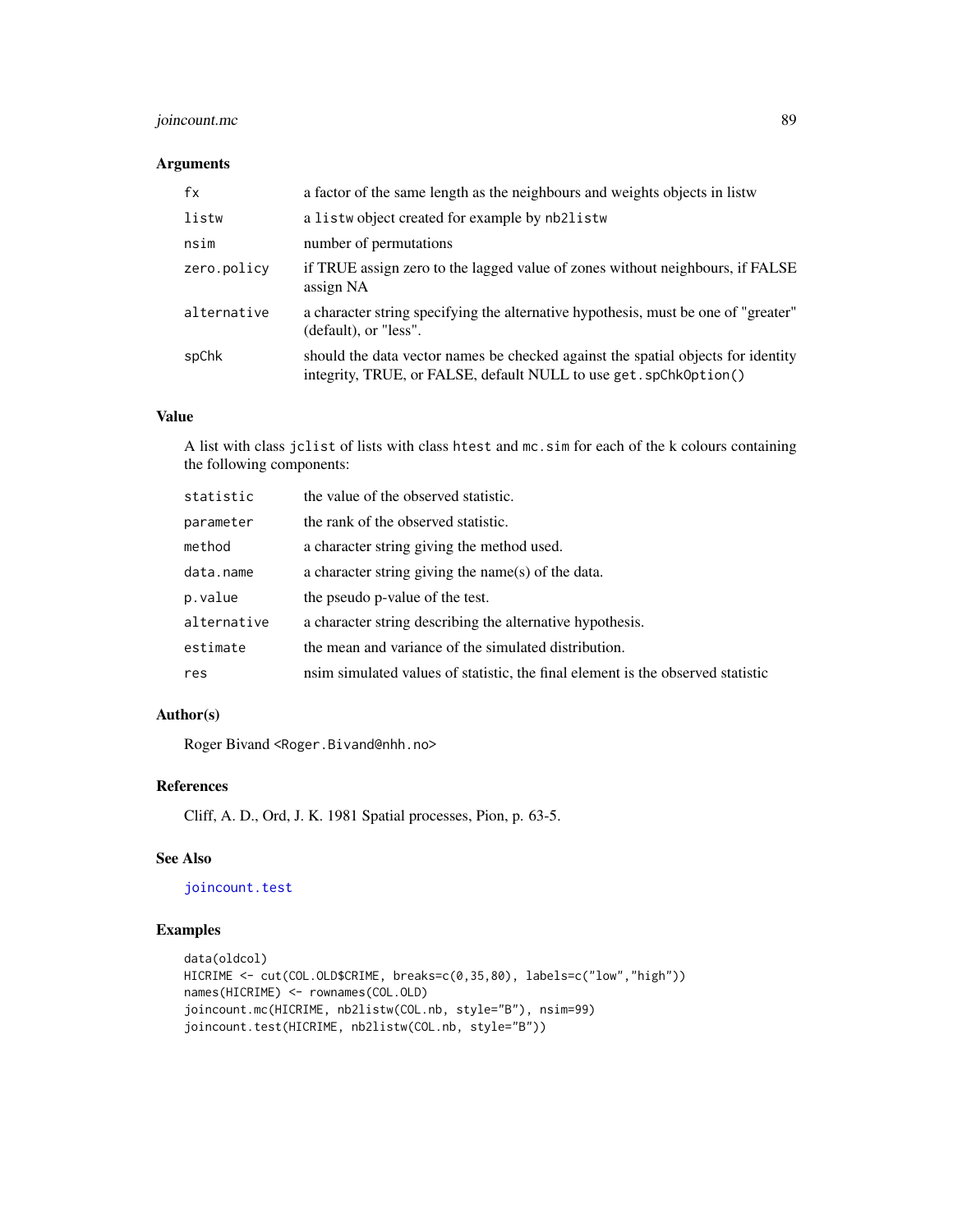<span id="page-89-0"></span>

A function for tallying join counts between same-colour and different colour spatial objects, where neighbour relations are defined by a weights list. Given the global counts in each colour, expected counts and variances are calculated under non-free sampling, and a z-value reported. Since multiple tests are reported, no p-values are given, allowing the user to adjust the significance level applied. Jtot is the count of all different-colour joins.

#### Usage

```
joincount.multi(fx, listw, zero.policy = FALSE,
spChk = NULL, adjust.n=TRUE)
## S3 method for class 'jcmulti'
print(x, \ldots)
```
## **Arguments**

| fx                | a factor of the same length as the neighbours and weights objects in listw                                                                                                                                                                                                                      |
|-------------------|-------------------------------------------------------------------------------------------------------------------------------------------------------------------------------------------------------------------------------------------------------------------------------------------------|
| listw             | a listwobject created for example by nb2listw                                                                                                                                                                                                                                                   |
| zero.policy       | if TRUE assign zero to the lagged value of zones without neighbours, if FALSE<br>assign NA                                                                                                                                                                                                      |
| adjust.n          | default TRUE, if FALSE the number of observations is not adjusted for no-<br>neighbour observations, if TRUE, the number of observations is adjusted con-<br>sistently (up to and including spdep 0.3-28 the adjustment was inconsistent -<br>thanks to Tomoki NAKAYA for a careful bug report) |
| spChk             | should the data vector names be checked against the spatial objects for identity<br>integrity, TRUE, or FALSE, default NULL to use get. spChk0ption()                                                                                                                                           |
| X                 | object to be printed                                                                                                                                                                                                                                                                            |
| $\cdot\cdot\cdot$ | arguments to be passed through for printing                                                                                                                                                                                                                                                     |

## Value

A matrix with class jcmulti with row and column names for observed and expected counts, variance, and z-value.

#### Note

The derivation of the test (Cliff and Ord, 1981, p. 18) assumes that the weights matrix is symmetric. For inherently non-symmetric matrices, such as k-nearest neighbour matrices, listw2U() can be used to make the matrix symmetric. In non-symmetric weights matrix cases, the variance of the test statistic may be negative.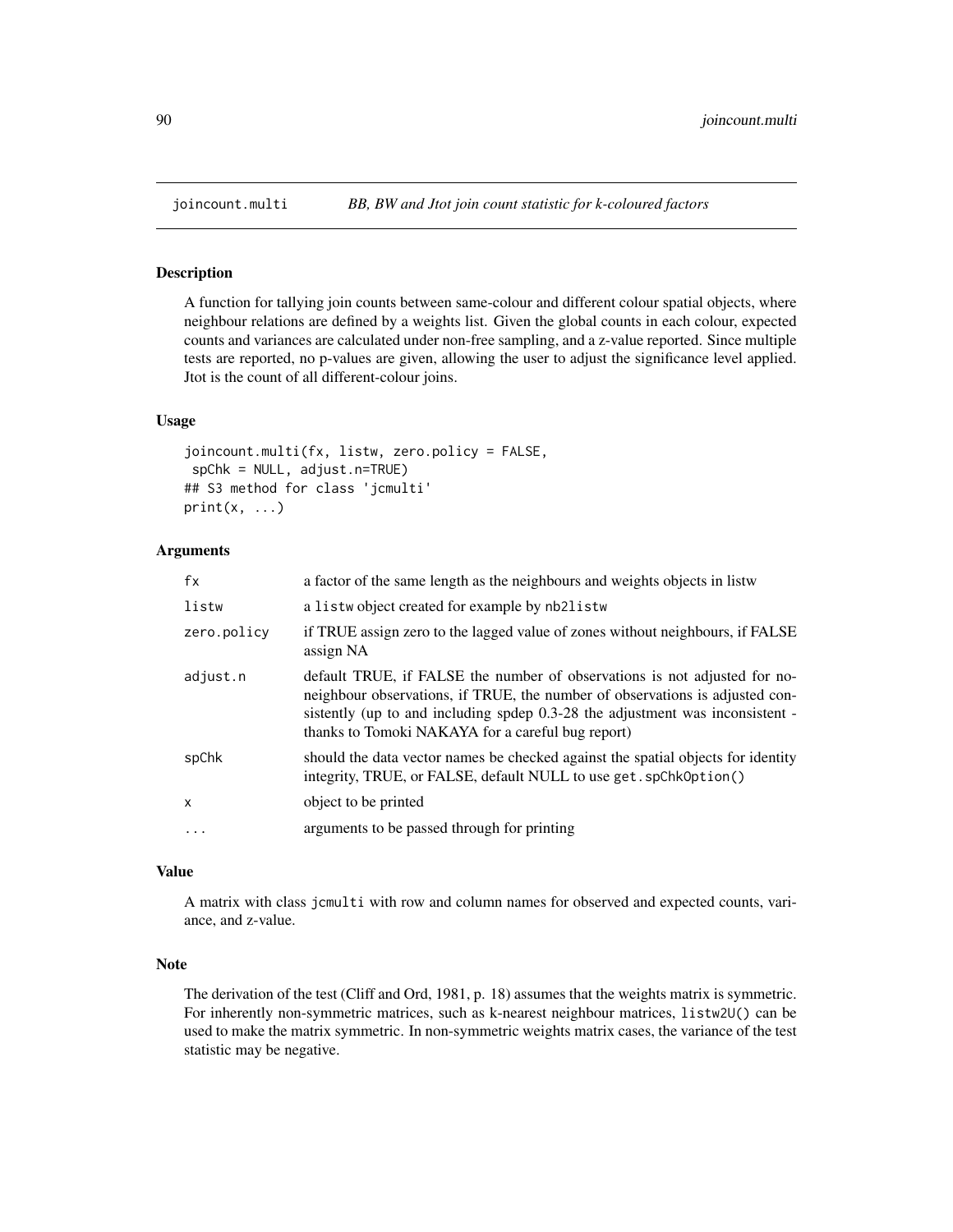## joincount.test 91

#### Author(s)

Roger Bivand <Roger.Bivand@nhh.no>

#### References

Cliff, A. D., Ord, J. K. 1981 Spatial processes, Pion, p. 20; Upton, G., Fingleton, B. 1985 Spatial data analysis by example: point pattern and quatitative data, Wiley, pp. 158–170.

#### See Also

[joincount.test](#page-90-0)

## Examples

```
data(oldcol)
HICRIME <- cut(COL.OLD$CRIME, breaks=c(0,35,80), labels=c("low","high"))
names(HICRIME) <- rownames(COL.OLD)
joincount.multi(HICRIME, nb2listw(COL.nb, style="B"))
## Not run:
data(hopkins)
image(1:32, 1:32, hopkins[5:36,36:5], breaks=c(-0.5, 3.5, 20),
col=c("white", "black"))
box()
hopkins.rook.nb <- cell2nb(32, 32, type="rook")
unlist(spweights.constants(nb2listw(hopkins.rook.nb, style="B")))
hopkins.queen.nb <- cell2nb(32, 32, type="queen")
hopkins.bishop.nb <- diffnb(hopkins.rook.nb, hopkins.queen.nb, verbose=FALSE)
hopkins4 <- hopkins[5:36,36:5]
hopkins4[which(hopkins4 > 3, arr.ind=TRUE)] <- 4
hopkins4.f <- factor(hopkins4)
table(hopkins4.f)
joincount.multi(hopkins4.f, nb2listw(hopkins.rook.nb, style="B"))
cat("replicates Upton & Fingleton table 3.4 (p. 166)\n")
joincount.multi(hopkins4.f, nb2listw(hopkins.bishop.nb, style="B"))
cat("replicates Upton & Fingleton table 3.6 (p. 168)\n")
joincount.multi(hopkins4.f, nb2listw(hopkins.queen.nb, style="B"))
cat("replicates Upton & Fingleton table 3.7 (p. 169)\n")
```
## End(Not run)

<span id="page-90-0"></span>joincount.test *BB join count statistic for k-coloured factors*

#### Description

The BB join count test for spatial autocorrelation using a spatial weights matrix in weights list form for testing whether same-colour joins occur more frequently than would be expected if the zones were labelled in a spatially random way. The assumptions underlying the test are sensitive to the form of the graph of neighbour relationships and other factors, and results may be checked against those of joincount.mc permutations.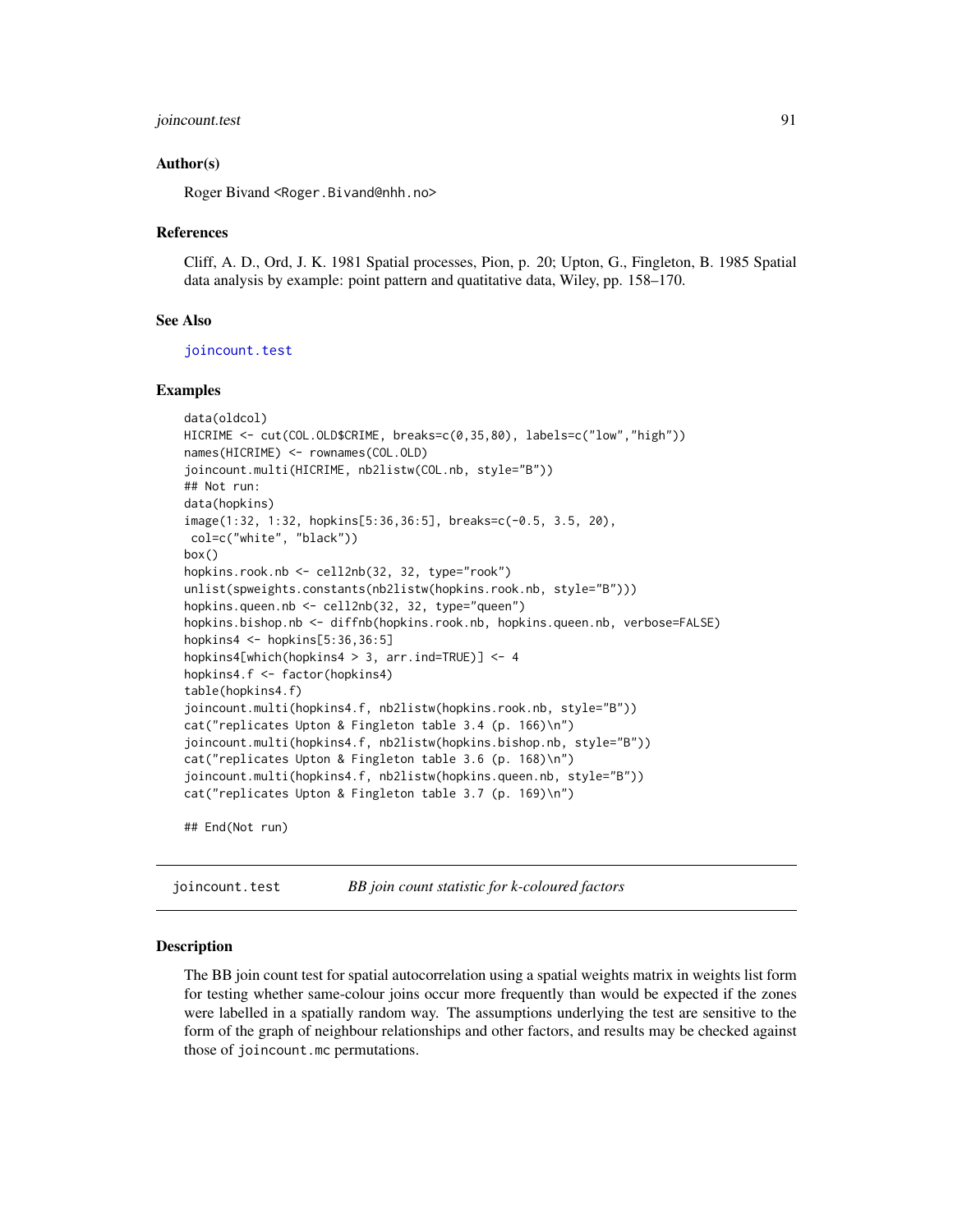# Usage

```
joincount.test(fx, listw, zero.policy=NULL, alternative="greater", spChk=NULL,
adjust.n=TRUE)
## S3 method for class 'jclist'
print(x, \ldots)
```
# Arguments

| fx          | a factor of the same length as the neighbours and weights objects in listw                                                                                                                                                                                                                      |
|-------------|-------------------------------------------------------------------------------------------------------------------------------------------------------------------------------------------------------------------------------------------------------------------------------------------------|
| listw       | a listwobject created for example by nb2listw                                                                                                                                                                                                                                                   |
| zero.policy | default NULL, use global option value; if TRUE assign zero to the lagged value<br>of zones without neighbours, if FALSE assign NA                                                                                                                                                               |
| alternative | a character string specifying the alternative hypothesis, must be one of "greater"<br>(default), "less" or "two.sided".                                                                                                                                                                         |
| adjust.n    | default TRUE, if FALSE the number of observations is not adjusted for no-<br>neighbour observations, if TRUE, the number of observations is adjusted con-<br>sistently (up to and including spdep 0.3-28 the adjustment was inconsistent -<br>thanks to Tomoki NAKAYA for a careful bug report) |
| spChk       | should the data vector names be checked against the spatial objects for identity<br>integrity, TRUE, or FALSE, default NULL to use get. spChk0ption()                                                                                                                                           |
| X           | object to be printed                                                                                                                                                                                                                                                                            |
| $\ddots$    | arguments to be passed through for printing                                                                                                                                                                                                                                                     |
|             |                                                                                                                                                                                                                                                                                                 |

# Value

A list with class jclist of lists with class htest for each of the k colours containing the following components:

| statistic   | the value of the standard deviate of the join count statistic.                                |
|-------------|-----------------------------------------------------------------------------------------------|
| p.value     | the p-value of the test.                                                                      |
| estimate    | the value of the observed statistic, its expectation and variance under non-free<br>sampling. |
| alternative | a character string describing the alternative hypothesis.                                     |
| method      | a character string giving the method used.                                                    |
| data.name   | a character string giving the name(s) of the data.                                            |

#### Note

The derivation of the test (Cliff and Ord, 1981, p. 18) assumes that the weights matrix is symmetric. For inherently non-symmetric matrices, such as k-nearest neighbour matrices, listw2U() can be used to make the matrix symmetric. In non-symmetric weights matrix cases, the variance of the test statistic may be negative.

# Author(s)

Roger Bivand <Roger.Bivand@nhh.no>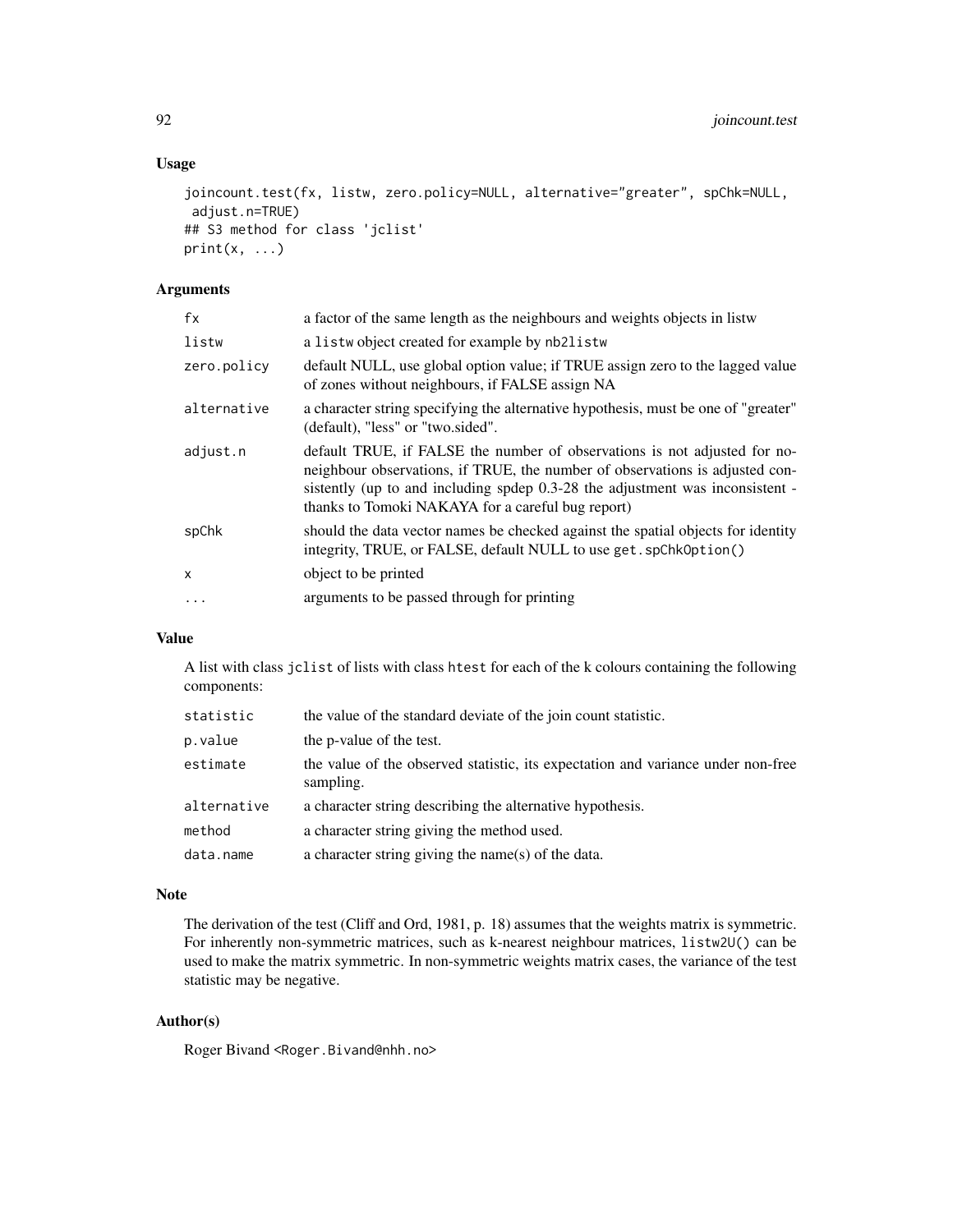#### knearneigh 93

## References

Cliff, A. D., Ord, J. K. 1981 Spatial processes, Pion, p. 20.

## See Also

[joincount.mc](#page-87-0), [joincount.multi](#page-89-0), [listw2U](#page-117-0)

#### Examples

```
data(oldcol)
HICRIME <- cut(COL.OLD$CRIME, breaks=c(0,35,80), labels=c("low","high"))
names(HICRIME) <- rownames(COL.OLD)
joincount.test(HICRIME, nb2listw(COL.nb, style="B"))
joincount.test(HICRIME, nb2listw(COL.nb, style="C"))
joincount.test(HICRIME, nb2listw(COL.nb, style="S"))
joincount.test(HICRIME, nb2listw(COL.nb, style="W"))
by(card(COL.nb), HICRIME, summary)
print(is.symmetric.nb(COL.nb))
coords.OLD <- cbind(COL.OLD$X, COL.OLD$Y)
COL.k4.nb <- knn2nb(knearneigh(coords.OLD, 4))
print(is.symmetric.nb(COL.k4.nb))
joincount.test(HICRIME, nb2listw(COL.k4.nb, style="B"))
cat("Note non-symmetric weights matrix - use listw2U()\n")
joincount.test(HICRIME, listw2U(nb2listw(COL.k4.nb, style="B")))
```
knearneigh *K nearest neighbours for spatial weights*

## **Description**

The function returns a matrix with the indices of points belonging to the set of the k nearest neighbours of each other. If longlat = TRUE, Great Circle distances are used. A warning will be given if identical points are found.

#### Usage

```
knearneigh(x, k=1, longlat = NULL, RANN=TRUE)
```
#### Arguments

| X           | matrix of point coordinates or a Spatial Points object                                                                                                                                                |
|-------------|-------------------------------------------------------------------------------------------------------------------------------------------------------------------------------------------------------|
| k           | number of nearest neighbours to be returned                                                                                                                                                           |
| longlat     | TRUE if point coordinates are longitude-latitude decimal degrees, in which case<br>distances are measured in kilometers; if x is a SpatialPoints object, the value is<br>taken from the object itself |
| <b>RANN</b> | logical value, if the RANN package is available, use for finding k nearest neigh-<br>bours when longlat is FALSE, and when there are no identical points                                              |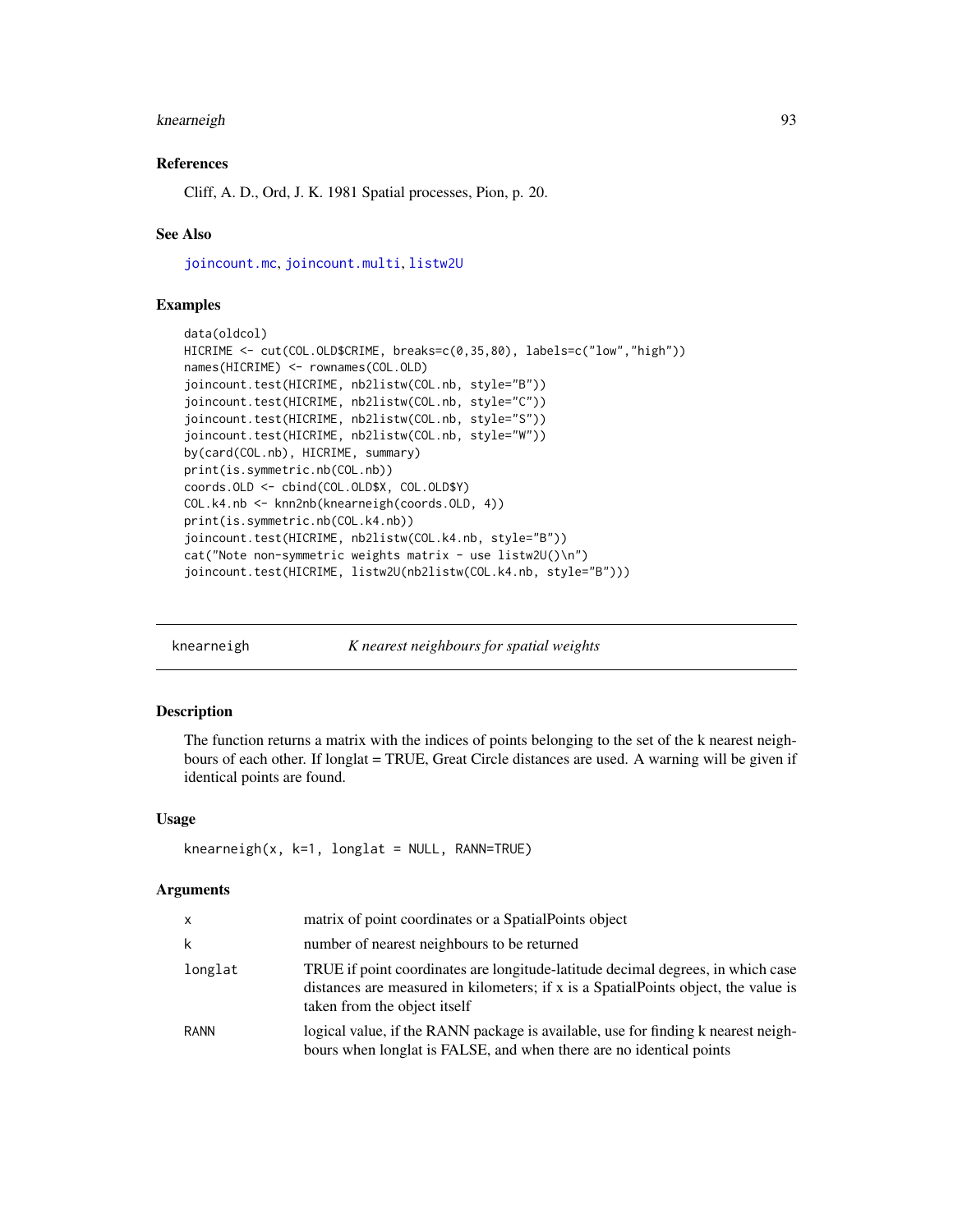# Details

The underlying C code is based on the knn function in the class package.

#### Value

A list of class knn

| nn        | integer matrix of region number ids |
|-----------|-------------------------------------|
| np        | number of input points              |
| k         | input required k                    |
| dimension | number of columns of x              |
| x         | input coordinates                   |

# Author(s)

Roger Bivand <Roger.Bivand@nhh.no>

# See Also

[knn](#page-0-0), [dnearneigh](#page-29-0), [knn2nb](#page-94-0), [nn2](#page-0-0)

```
example(columbus)
coords <- coordinates(columbus)
col.knn <- knearneigh(coords, k=4)
plot(columbus, border="grey")
plot(knn2nb(col.knn), coords, add=TRUE)
title(main="K nearest neighbours, k = 4")
data(state)
us48.fipsno <- read.geoda(system.file("etc/weights/us48.txt",
 package="spdep")[1])
if (as.numeric(paste(version$major, version$minor, sep="")) < 19) {
m50.48 <- match(us48.fipsno$"State.name", state.name)
} else {
m50.48 <- match(us48.fipsno$"State_name", state.name)
}
xy <- as.matrix(as.data.frame(state.center))[m50.48,]
llk4.nb <- knn2nb(knearneigh(xy, k=4, longlat=FALSE))
gck4.nb <- knn2nb(knearneigh(xy, k=4, longlat=TRUE))
plot(llk4.nb, xy)
plot(diffnb(llk4.nb, gck4.nb), xy, add=TRUE, col="red", lty=2)
title(main="Differences between Euclidean and Great Circle k=4 neighbours")
summary(llk4.nb, xy, longlat=TRUE)
summary(gck4.nb, xy, longlat=TRUE)
xy1 <- SpatialPoints((as.data.frame(state.center))[m50.48,],
  proj4string=CRS("+proj=longlat +ellps=GRS80"))
gck4a.nb <- knn2nb(knearneigh(xy1, k=4))
summary(gck4a.nb, xy1)
```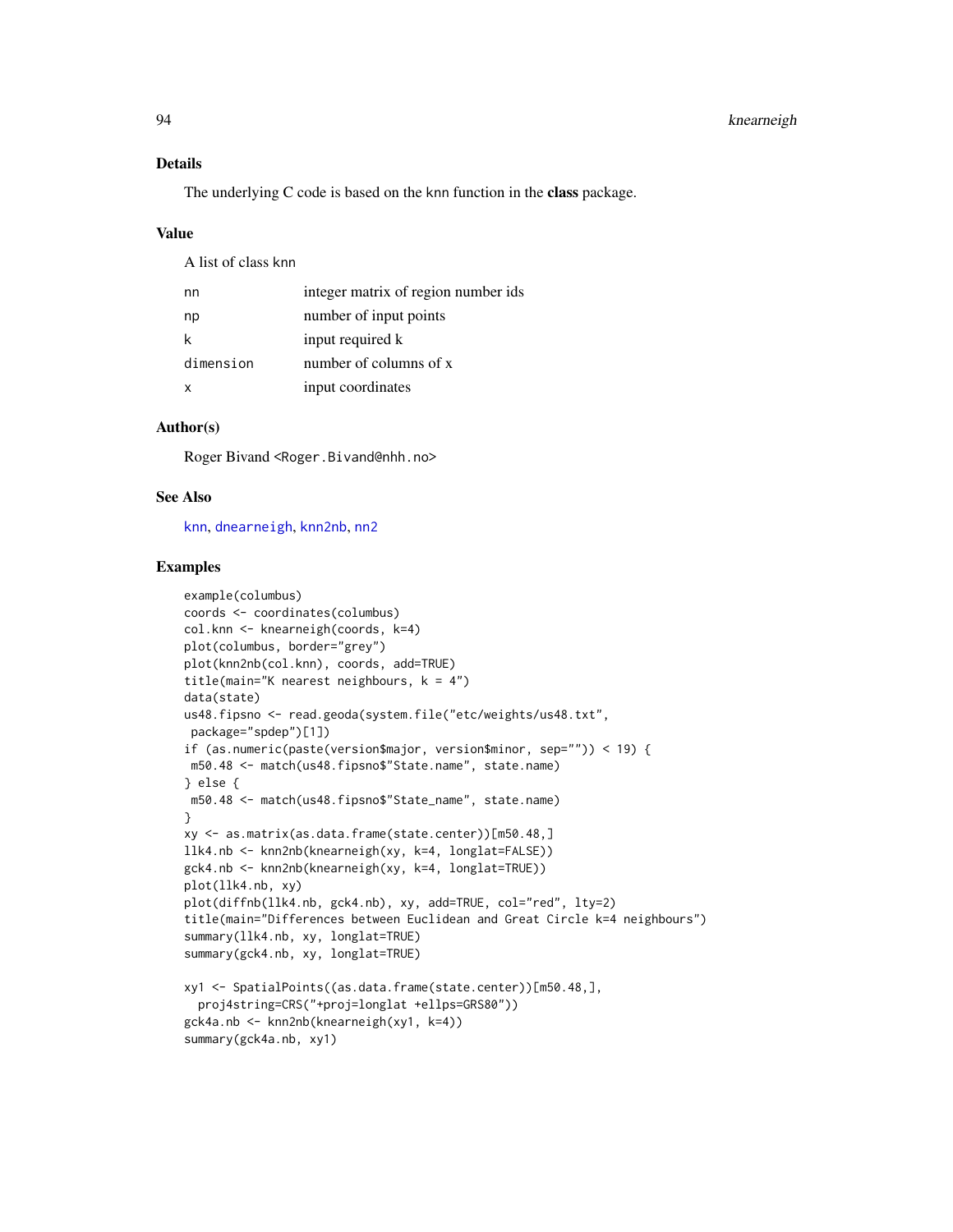<span id="page-94-0"></span>

The function converts a knn object returned by knearneigh into a neighbours list of class nb with a list of integer vectors containing neighbour region number ids.

## Usage

knn2nb(knn, row.names = NULL, sym = FALSE)

# Arguments

| knn       | A knn object returned by knearneigh                                                                                    |
|-----------|------------------------------------------------------------------------------------------------------------------------|
| row.names | character vector of region ids to be added to the neighbours list as attribute<br>region.id. default $seq(1, nrow(x))$ |
| sym       | force the output neighbours list to symmetry                                                                           |

# Value

The function returns an object of class nb with a list of integer vectors containing neighbour region number ids. See [card](#page-23-0) for details of "nb" objects.

## Author(s)

Roger Bivand <Roger.Bivand@nhh.no>

## See Also

[knearneigh](#page-92-0), [card](#page-23-0)

```
example(columbus)
coords <- coordinates(columbus)
col.knn <- knearneigh(coords, k=4)
plot(columbus, border="grey")
plot(knn2nb(col.knn), coords, add=TRUE)
title(main="K nearest neighbours, k = 4")
```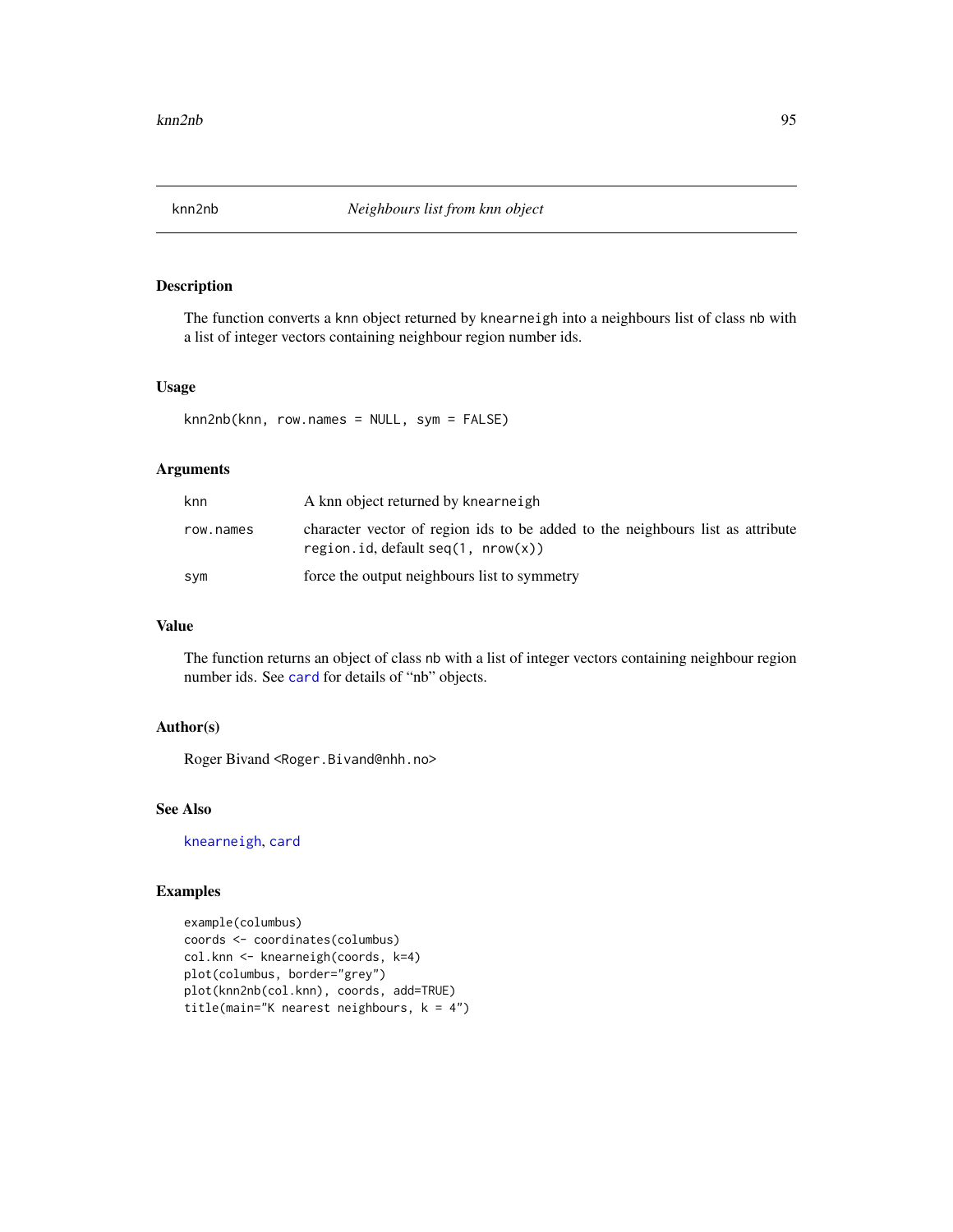Using a listw sparse representation of a spatial weights matrix, compute the lag vector  $V_x$ 

## Usage

```
## S3 method for class 'listw'
lag(x, var, zero.policy=NULL, NAOK=FALSE, ...)
```
# Arguments

| X           | a listwo bject created for example by nb2listw                                                                                                                     |
|-------------|--------------------------------------------------------------------------------------------------------------------------------------------------------------------|
| var         | a numeric vector the same length as the neighbours list in listw                                                                                                   |
| zero.policy | default NULL, use global option value; if TRUE assign zero to the lagged value<br>of zones without neighbours, if FALSE assign NA                                  |
| <b>NAOK</b> | If 'FALSE', the presence of 'NA' values is regarded as an error; if 'TRUE' then<br>any 'NA' or 'NaN' or 'Inf' values in var are represented as an NA lagged value. |
| $\ddots$ .  | additional arguments                                                                                                                                               |

## Value

a numeric vector the same length as var

# Author(s)

Roger Bivand <Roger.Bivand@nhh.no>

## See Also

[nb2listw](#page-153-0)

```
data(oldcol)
Vx <- lag.listw(nb2listw(COL.nb, style="W"), COL.OLD$CRIME)
plot(Vx, COL.OLD$CRIME)
plot(ecdf(COL.OLD$CRIME))
plot(ecdf(Vx), add=TRUE, col.points="red", col.hor="red")
is.na(COL.OLD$CRIME[5]) <- TRUE
VxNA <- lag.listw(nb2listw(COL.nb, style="W"), COL.OLD$CRIME, NAOK=TRUE)
```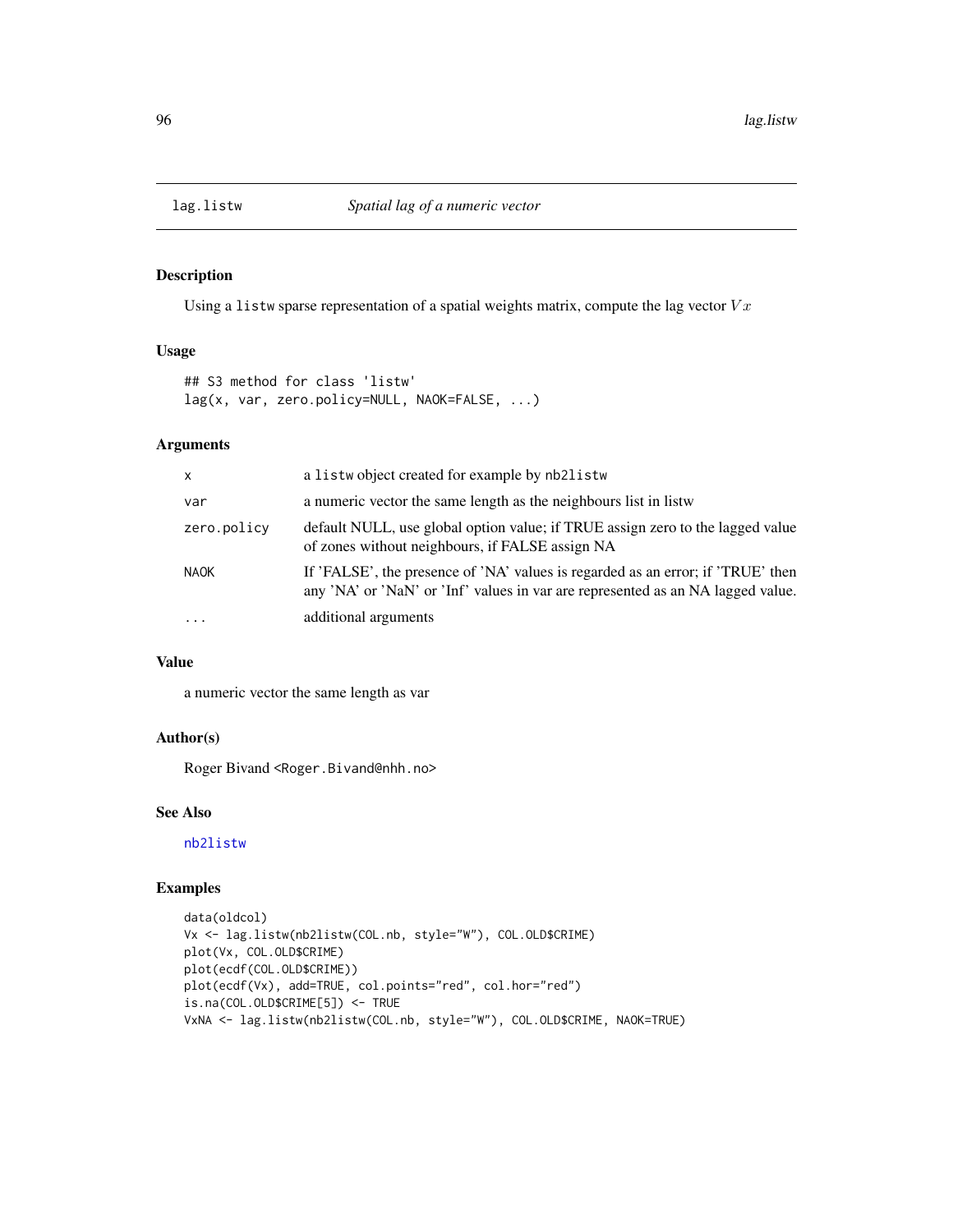The function fits a matrix exponential spatial lag model, using optim to find the value of alpha, the spatial coefficient.

#### Usage

```
lagmess(formula, data = list(), listw, zero.policy = NULL, na.action = na.fail,
q = 10, start = -2.5, control=list(), method="BFGS", verbose=NULL,
use_expm=FALSE)
## S3 method for class 'lagmess'
summary(object, ...)
## S3 method for class 'lagmess'
print(x, \ldots)## S3 method for class 'summary.lagmess'
print(x, digits = max(5, .Options$digits - 3),
    signif.stars = FALSE, ...)## S3 method for class 'lagmess'
residuals(object, ...)
## S3 method for class 'lagmess'
deviance(object, ...)
## S3 method for class 'lagmess'
coef(object, ...)
## S3 method for class 'lagmess'
fitted(object, ...)
## S3 method for class 'lagmess'
logLik(object, ...)
```
#### Arguments

| formula     | a symbolic description of the model to be fit. The details of model specification<br>are given for $lm()$                                                                                                                                                                                                                                                                                                                                             |
|-------------|-------------------------------------------------------------------------------------------------------------------------------------------------------------------------------------------------------------------------------------------------------------------------------------------------------------------------------------------------------------------------------------------------------------------------------------------------------|
| data        | an optional data frame containing the variables in the model. By default the<br>variables are taken from the environment which the function is called.                                                                                                                                                                                                                                                                                                |
| listw       | a listwo bject created for example by nb2listw                                                                                                                                                                                                                                                                                                                                                                                                        |
| zero.policy | default NULL, use global option value; if TRUE assign zero to the lagged value<br>of zones without neighbours, if FALSE assign NA - causing lagmess() to ter-<br>minate with an error                                                                                                                                                                                                                                                                 |
| na.action   | a function (default options ("na. action")), can also be na. omit or na. exclude<br>with consequences for residuals and fitted values - in these cases the weights<br>list will be subsetted to remove NAs in the data. It may be necessary to set<br>zero.policy to TRUE because this subsetting may create no-neighbour observa-<br>tions. Note that only weights lists created without using the glist argument to<br>nb21 is tw may be subsetted. |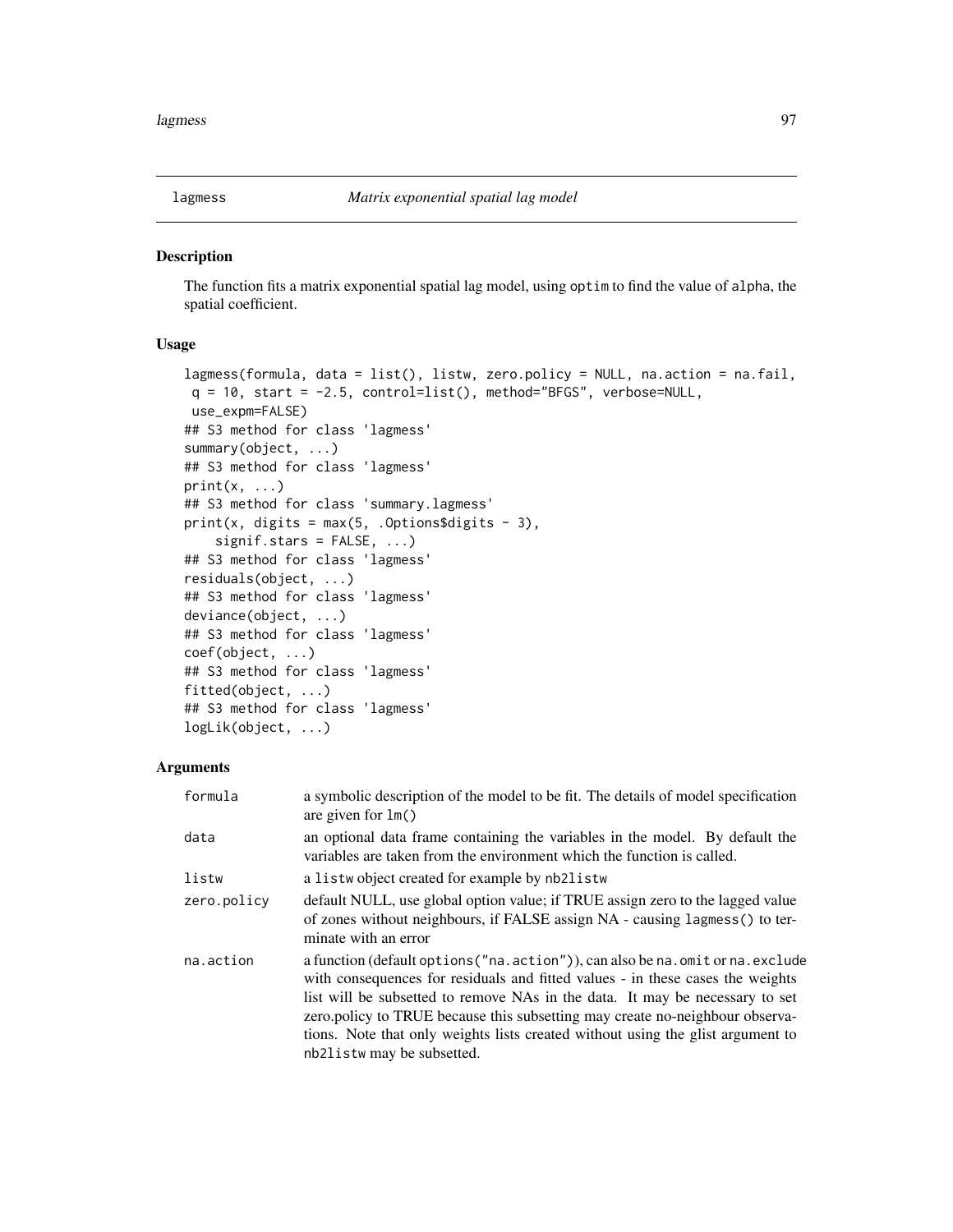| q            | default 10; number of powers of the spatial weights to use                                   |
|--------------|----------------------------------------------------------------------------------------------|
| start        | starting value for numerical optimization, should be a small negative number                 |
| control      | control parameters passed to optim                                                           |
| method       | default BFGS, method passed to optim                                                         |
| verbose      | default NULL, use global option value; if TRUE report function values during<br>optimization |
| use_expm     | default FALSE; if TRUE use expm: : expAtv instead of a truncated power series<br>of W        |
| x, object    | Objects of classes lagmess or summary. Lagmess to be passed to methods                       |
| digits       | the number of significant digits to use when printing                                        |
| signif.stars | logical. If TRUE, "significance stars" are printed for each coefficient.                     |
| $\ddotsc$    | further arguments passed to or from other methods                                            |

#### Details

The underlying spatial lag model:

$$
y = \rho Wy + X\beta + \varepsilon
$$

where  $\rho$  is the spatial parameter may be fitted by maximum likelihood. In that case, the log likelihood function includes the logarithm of cumbersome Jacobian term  $|I - \rho W|$ . If we rewrite the model as:

$$
Sy = X\beta + \varepsilon
$$

we see that in the ML case  $Sy = (I - \rho W)y$ . If W is row-stochastic, S may be expressed as a linear combination of row-stochastic matrices. By pre-computing the matrix  $[yWy, W^2y, ..., W^{q-1}y]$ , the term  $Sy(\alpha)$  can readily be found by numerical optimization using the matrix exponential approach.  $\alpha$  and  $\rho$  are related as  $\rho = 1 - \exp \alpha$ , conditional on the number of matrix power terms taken q.

## Value

The function returns an object of class lagmess with components:

| lmobj     | the 1m object returned after fitting alpha                                                            |
|-----------|-------------------------------------------------------------------------------------------------------|
| alpha     | the spatial coefficient                                                                               |
| alphase   | the standard error of the spatial coefficient using the numerical Hessian                             |
| rho       | the value of rho implied by alpha                                                                     |
| bestmess  | the object returned by optim                                                                          |
| q         | the number of powers of the spatial weights used                                                      |
| start     | the starting value for numerical optimization used                                                    |
| na.action | (possibly) named vector of excluded or omitted observations if non-default na.action<br>argument used |
| nullLL    | the log likelihood of the aspatial model for the same data                                            |
|           |                                                                                                       |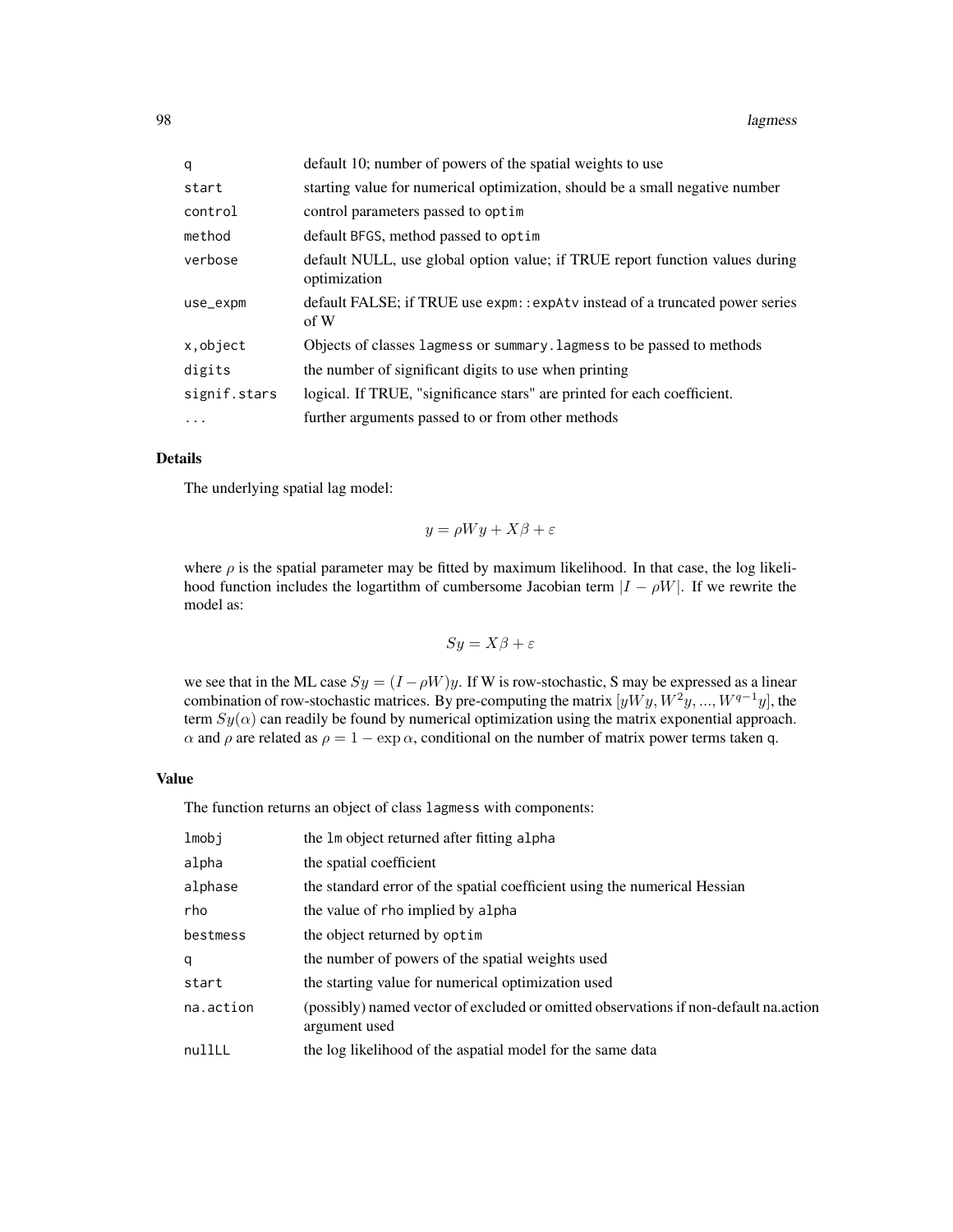#### lagsarlm 99

## Author(s)

Roger Bivand <Roger.Bivand@nhh.no> and Eric Blankmeyer

#### References

J. P. LeSage and R. K. Pace (2007) A matrix exponential specification. Journal of Econometrics, 140, 190-214; J. P. LeSage and R. K. Pace (2009) Introduction to Spatial Econometrics. CRC Press, Chapter 9.

## See Also

[lagsarlm](#page-98-0), [optim](#page-0-0)

#### Examples

```
data(baltimore)
baltimore$AGE <- ifelse(baltimore$AGE < 1, 1, baltimore$AGE)
lw <- nb2listw(knn2nb(knearneigh(cbind(baltimore$X, baltimore$Y), k=7)))
obj1 <- lm(log(PRICE) ~ PATIO + log(AGE) + log(SQFT),
data=baltimore)
lm.morantest(obj1, lw)
lm.LMtests(obj1, lw, test="all")
system.time(obj2 <- lagmess(log(PRICE) ~ PATIO + log(AGE) + log(SQFT), data=baltimore, listw=lw))
summary(obj2)
system.time(obj2a <- lagmess(log(PRICE) ~ PATIO + log(AGE) + log(SQFT), data=baltimore, listw=lw,
use_expm=TRUE))
summary(obj2a)
obj3 <- lagsarlm(log(PRICE) ~ PATIO + log(AGE) + log(SQFT), data=baltimore, listw=lw)
summary(obj3)
data(boston)
lw <- nb2listw(boston.soi)
gp2 <- lagsarlm(log(CMEDV) ~ CRIM + ZN + INDUS + CHAS + I(NOX^2) + I(RM^2)
+ AGE + log(DIS) + log(RAD) + TAX + PTRATIO + B + log(LSTAT),
 data=boston.c, lw, method="Matrix")
summary(gp2)
gp2a <- lagmess(CMEDV ~ CRIM + ZN + INDUS + CHAS + I(NOX^2) + I(RM^2)
 + AGE + log(DIS) + log(RAD) + TAX + PTRATIO + B + log(LSTAT),
 data=boston.c, lw)
summary(gp2a)
```
<span id="page-98-0"></span>lagsarlm *Spatial simultaneous autoregressive lag model estimation*

#### **Description**

The lagsarlm function provides Maximum likelihood estimation of spatial simultaneous autoregressive lag and spatial Durbin (mixed) models of the form:

$$
y = \rho Wy + X\beta + \varepsilon
$$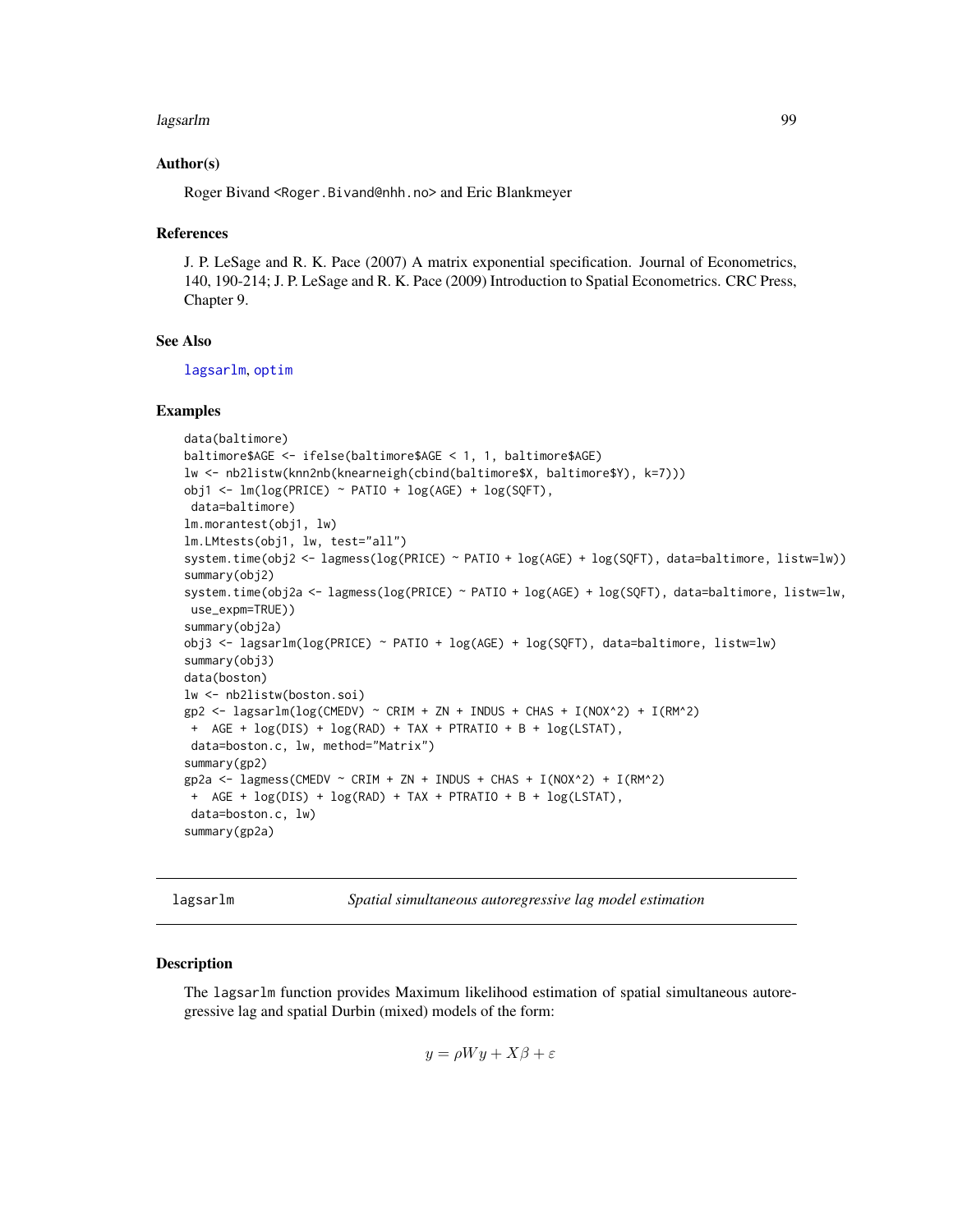where  $\rho$  is found by optimize() first, and  $\beta$  and other parameters by generalized least squares subsequently (one-dimensional search using optim performs badly on some platforms). In the spatial Durbin (mixed) model, the spatially lagged independent variables are added to X. Note that interpretation of the fitted coefficients should use impact measures, because of the feedback loops induced by the data generation process for this model. With one of the sparse matrix methods, larger numbers of observations can be handled, but the interval= argument may need be set when the weights are not row-standardised.

The spBreg\_lag function is an early-release version of the Matlab Spatial Econometrics Toolbox function sar\_g.m, using drawing by inversion, and not accommodating heteroskedastic disturbances.

#### Usage

```
lagsarlm(formula, data = list(), listw,
na.action, type="lag", method="eigen", quiet=NULL,
zero.policy=NULL, interval=NULL, tol.solve=1.0e-10, trs=NULL,
control=list())
spBreg_lag(formula, data = list(), listw, na.action, type="lag",
   zero.policy=NULL, control=list())
```
# Arguments

| formula   | a symbolic description of the model to be fit. The details of model specification<br>are given for $lm()$                                                                                                                                                                                                                                                                                                                                                                                                                                                                                                                                                                                                                                                                                                                                                                                                |
|-----------|----------------------------------------------------------------------------------------------------------------------------------------------------------------------------------------------------------------------------------------------------------------------------------------------------------------------------------------------------------------------------------------------------------------------------------------------------------------------------------------------------------------------------------------------------------------------------------------------------------------------------------------------------------------------------------------------------------------------------------------------------------------------------------------------------------------------------------------------------------------------------------------------------------|
| data      | an optional data frame containing the variables in the model. By default the<br>variables are taken from the environment which the function is called.                                                                                                                                                                                                                                                                                                                                                                                                                                                                                                                                                                                                                                                                                                                                                   |
| listw     | a listwo bject created for example by nb2listw                                                                                                                                                                                                                                                                                                                                                                                                                                                                                                                                                                                                                                                                                                                                                                                                                                                           |
| na.action | a function (default options ("na.action")), can also be na.omit or na.exclude<br>with consequences for residuals and fitted values - in these cases the weights<br>list will be subsetted to remove NAs in the data. It may be necessary to set<br>zero.policy to TRUE because this subsetting may create no-neighbour observa-<br>tions. Note that only weights lists created without using the glist argument to<br>nb21 is tw may be subsetted.                                                                                                                                                                                                                                                                                                                                                                                                                                                       |
| type      | default "lag", may be set to "mixed"; when "mixed", the lagged intercept is<br>dropped for spatial weights style "W", that is row-standardised weights, but oth-<br>erwise included; "Durbin" may be used instead of "mixed"                                                                                                                                                                                                                                                                                                                                                                                                                                                                                                                                                                                                                                                                             |
| method    | "eigen" (default) - the Jacobian is computed as the product of $(1 - rho * eigenvalue)$<br>using eigenw, and "spam" or "Matrix_J" for strictly symmetric weights lists of<br>styles "B" and "C", or made symmetric by similarity (Ord, 1975, Appendix<br>C) if possible for styles "W" and "S", using code from the spam or Matrix<br>packages to calculate the determinant; "Matrix" and "spam_update" provide<br>updating Cholesky decomposition methods; "LU" provides an alternative sparse<br>matrix decomposition approach. In addition, there are "Chebyshev" and Monte<br>Carlo "MC" approximate log-determinant methods; the Smirnov/Anselin (2009)<br>trace approximation is available as "moments". Three methods: "SE_classic",<br>"SE_whichMin", and "SE_interp" are provided experimentally, the first to at-<br>tempt to emulate the behaviour of Spatial Econometrics toolbox ML fitting |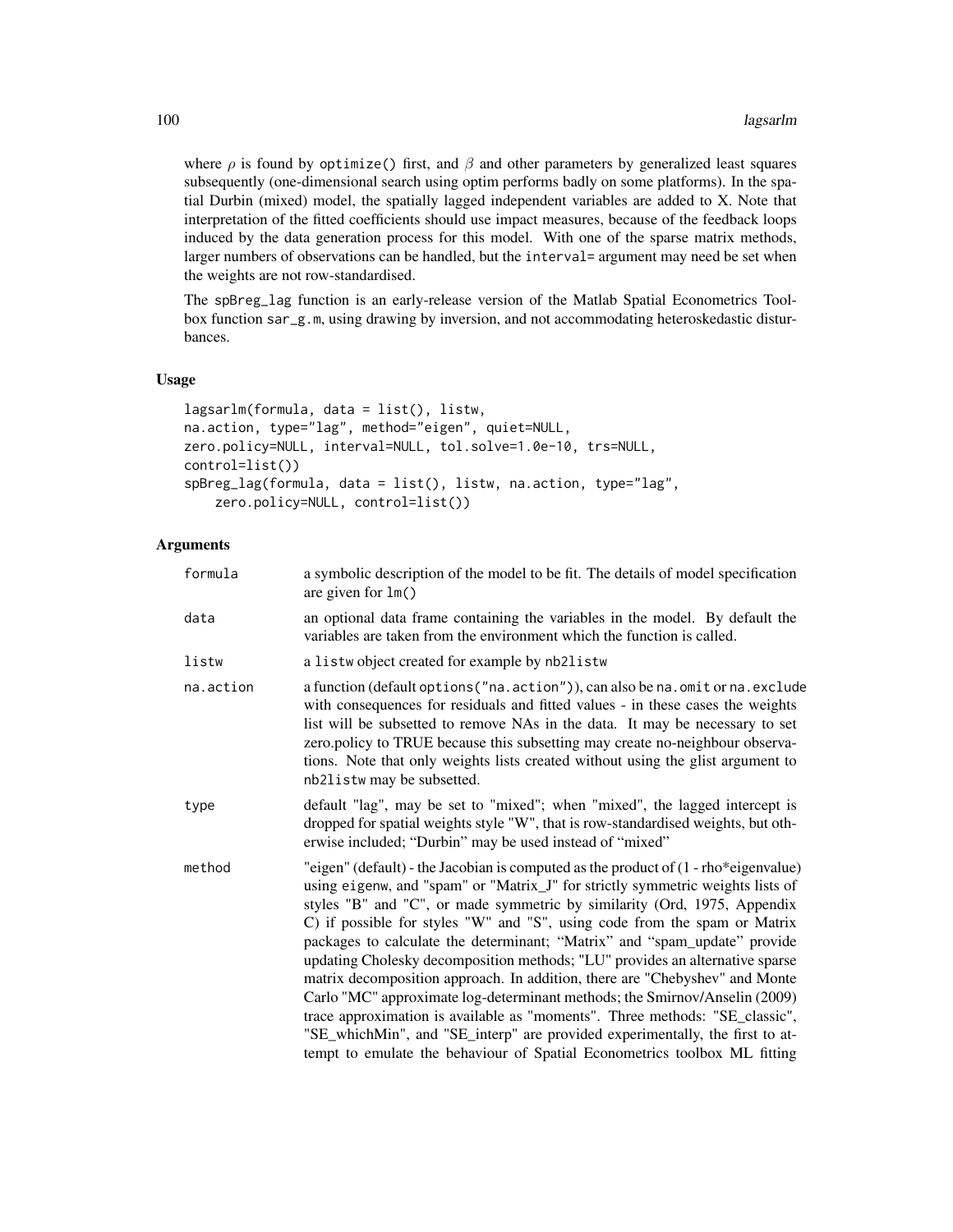|             | functions. All use grids of log determinant values, and the latter two attempt<br>to ameliorate some features of "SE_classic".                                                                                                                                                                                                                                                                                                                                                                                                                                                                                                                                                     |
|-------------|------------------------------------------------------------------------------------------------------------------------------------------------------------------------------------------------------------------------------------------------------------------------------------------------------------------------------------------------------------------------------------------------------------------------------------------------------------------------------------------------------------------------------------------------------------------------------------------------------------------------------------------------------------------------------------|
| quiet       | default NULL, use !verbose global option value; if FALSE, reports function<br>values during optimization.                                                                                                                                                                                                                                                                                                                                                                                                                                                                                                                                                                          |
| zero.policy | default NULL, use global option value; if TRUE assign zero to the lagged<br>value of zones without neighbours, if FALSE (default) assign NA - causing<br>lagsarlm() to terminate with an error                                                                                                                                                                                                                                                                                                                                                                                                                                                                                     |
| interval    | default is NULL, search interval for autoregressive parameter                                                                                                                                                                                                                                                                                                                                                                                                                                                                                                                                                                                                                      |
| tol.solve   | the tolerance for detecting linear dependencies in the columns of matrices to be<br>inverted - passed to solve() (default=1.0e-10). This may be used if necessary<br>to extract coefficient standard errors (for instance lowering to 1e-12), but errors<br>in solve() may constitute indications of poorly scaled variables: if the variables<br>have scales differing much from the autoregressive coefficient, the values in this<br>matrix may be very different in scale, and inverting such a matrix is analytically<br>possible by definition, but numerically unstable; rescaling the RHS variables<br>alleviates this better than setting tol.solve to a very small value |
| trs         | default NULL, if given, a vector of powered spatial weights matrix traces output<br>by trW; when given, insert the asymptotic analytical values into the numerical<br>Hessian instead of the approximated values; may be used to get around some<br>problems raised when the numerical Hessian is poorly conditioned, generating<br>NaNs in subsequent operations; the use of trs is recommended                                                                                                                                                                                                                                                                                   |
| control     | list of extra control arguments - see section below                                                                                                                                                                                                                                                                                                                                                                                                                                                                                                                                                                                                                                |

#### Details

The asymptotic standard error of  $\rho$  is only computed when method=eigen, because the full matrix operations involved would be costly for large n typically associated with the choice of method="spam" or "Matrix". The same applies to the coefficient covariance matrix. Taken as the asymptotic matrix from the literature, it is typically badly scaled, and with the elements involving  $\rho$  being very small, while other parts of the matrix can be very large (often many orders of magnitude in difference). It often happens that the tol.solve argument needs to be set to a smaller value than the default, or the RHS variables can be centred or reduced in range.

Versions of the package from 0.4-38 include numerical Hessian values where asymptotic standard errors are not available. This change has been introduced to permit the simulation of distributions for impact measures. The warnings made above with regard to variable scaling also apply in this case.

Note that the fitted() function for the output object assumes that the response variable may be reconstructed as the sum of the trend, the signal, and the noise (residuals). Since the values of the response variable are known, their spatial lags are used to calculate signal components (Cressie 1993, p. 564). This differs from other software, including GeoDa, which does not use knowledge of the response variable in making predictions for the fitting data.

## Value

A list object of class sarlm

type "lag" or "mixed"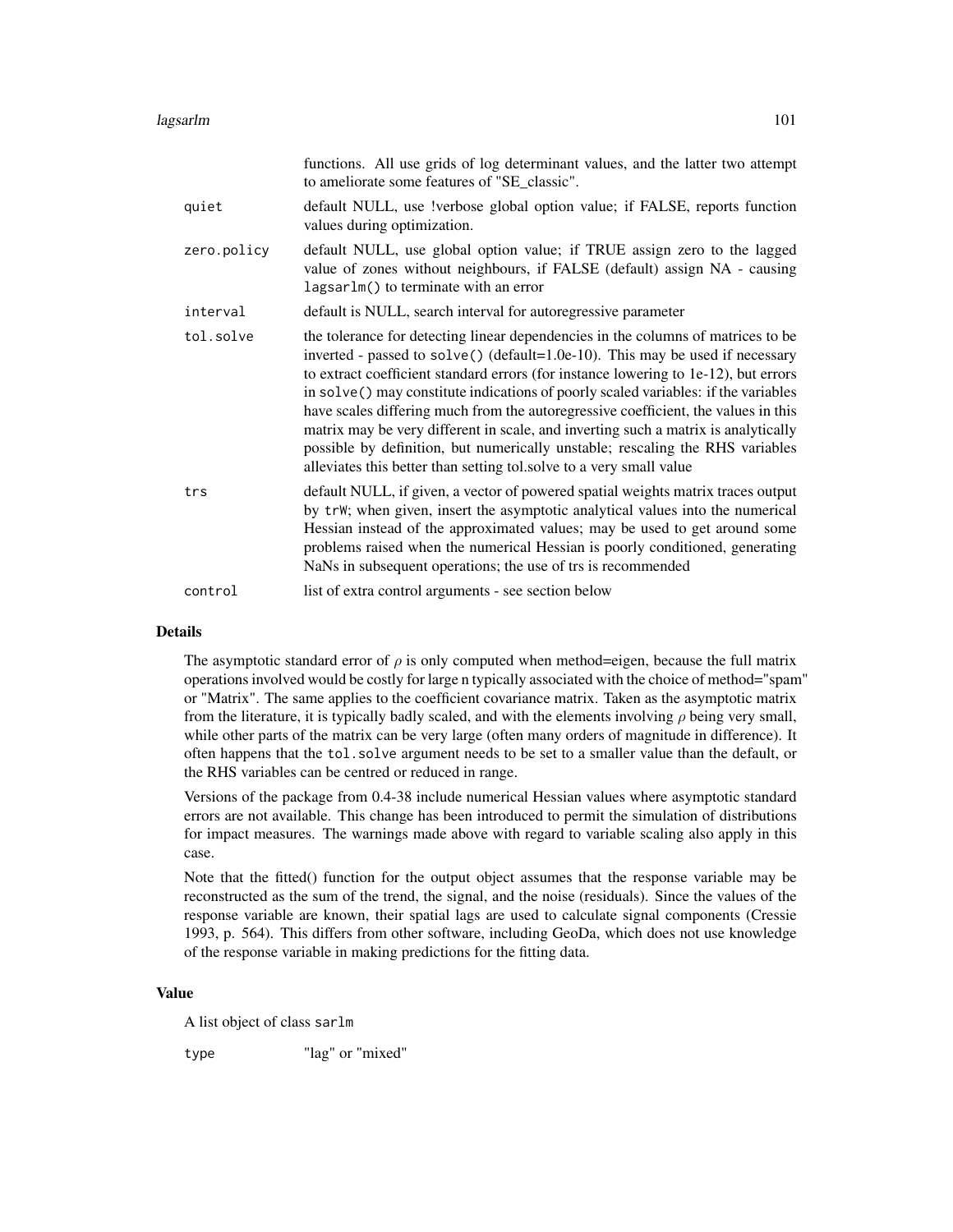| rho             | simultaneous autoregressive lag coefficient                                                                                                                                                                       |
|-----------------|-------------------------------------------------------------------------------------------------------------------------------------------------------------------------------------------------------------------|
| coefficients    | GLS coefficient estimates                                                                                                                                                                                         |
| rest.se         | asymptotic standard errors if ase=TRUE, otherwise approximate numeriacal Hessian-<br>based values                                                                                                                 |
| LL              | log likelihood value at computed optimum                                                                                                                                                                          |
| s2              | GLS residual variance                                                                                                                                                                                             |
| <b>SSE</b>      | sum of squared GLS errors                                                                                                                                                                                         |
| parameters      | number of parameters estimated                                                                                                                                                                                    |
| logLik_lm.model |                                                                                                                                                                                                                   |
|                 | Log likelihood of the linear model for $\rho = 0$                                                                                                                                                                 |
| AIC_lm.model    | AIC of the linear model for $\rho = 0$                                                                                                                                                                            |
| method          | the method used to calculate the Jacobian                                                                                                                                                                         |
| call            | the call used to create this object                                                                                                                                                                               |
| residuals       | GLS residuals                                                                                                                                                                                                     |
| tarX            | model matrix of the GLS model                                                                                                                                                                                     |
| tary            | response of the GLS model                                                                                                                                                                                         |
| У               | response of the linear model for $\rho = 0$                                                                                                                                                                       |
| X               | model matrix of the linear model for $\rho = 0$                                                                                                                                                                   |
| opt             | object returned from numerical optimisation                                                                                                                                                                       |
| fitted.values   | Difference between residuals and response variable                                                                                                                                                                |
| se.fit          | Not used yet                                                                                                                                                                                                      |
| ase             | TRUE if method=eigen                                                                                                                                                                                              |
| rho.se          | if ase=TRUE, the asymptotic standard error of $\rho$ , otherwise approximate nume-<br>riacal Hessian-based value                                                                                                  |
| LMtest          | if ase=TRUE, the Lagrange Multiplier test for the absence of spatial autocorre-<br>lation in the lag model residuals                                                                                              |
| resvar          | the asymptotic coefficient covariance matrix for (s2, rho, B)                                                                                                                                                     |
| zero.policy     | zero.policy for this model                                                                                                                                                                                        |
| aliased         | the aliased explanatory variables (if any)                                                                                                                                                                        |
| listw_style     | the style of the spatial weights used                                                                                                                                                                             |
| interval        | the line search interval used to find $\rho$                                                                                                                                                                      |
| fdHess          | the numerical Hessian-based coefficient covariance matrix for (rho, B) if com-<br>puted                                                                                                                           |
| optimHess       | if TRUE and fdHess returned, optimused to calculate Hessian at optimum                                                                                                                                            |
| insert          | if TRUE and fdHess returned, the asymptotic analytical values are inserted into<br>the numerical Hessian instead of the approximated values, and its size increased<br>to include the first row/column for sigma2 |
| LLNullLlm       | Log-likelihood of the null linear model                                                                                                                                                                           |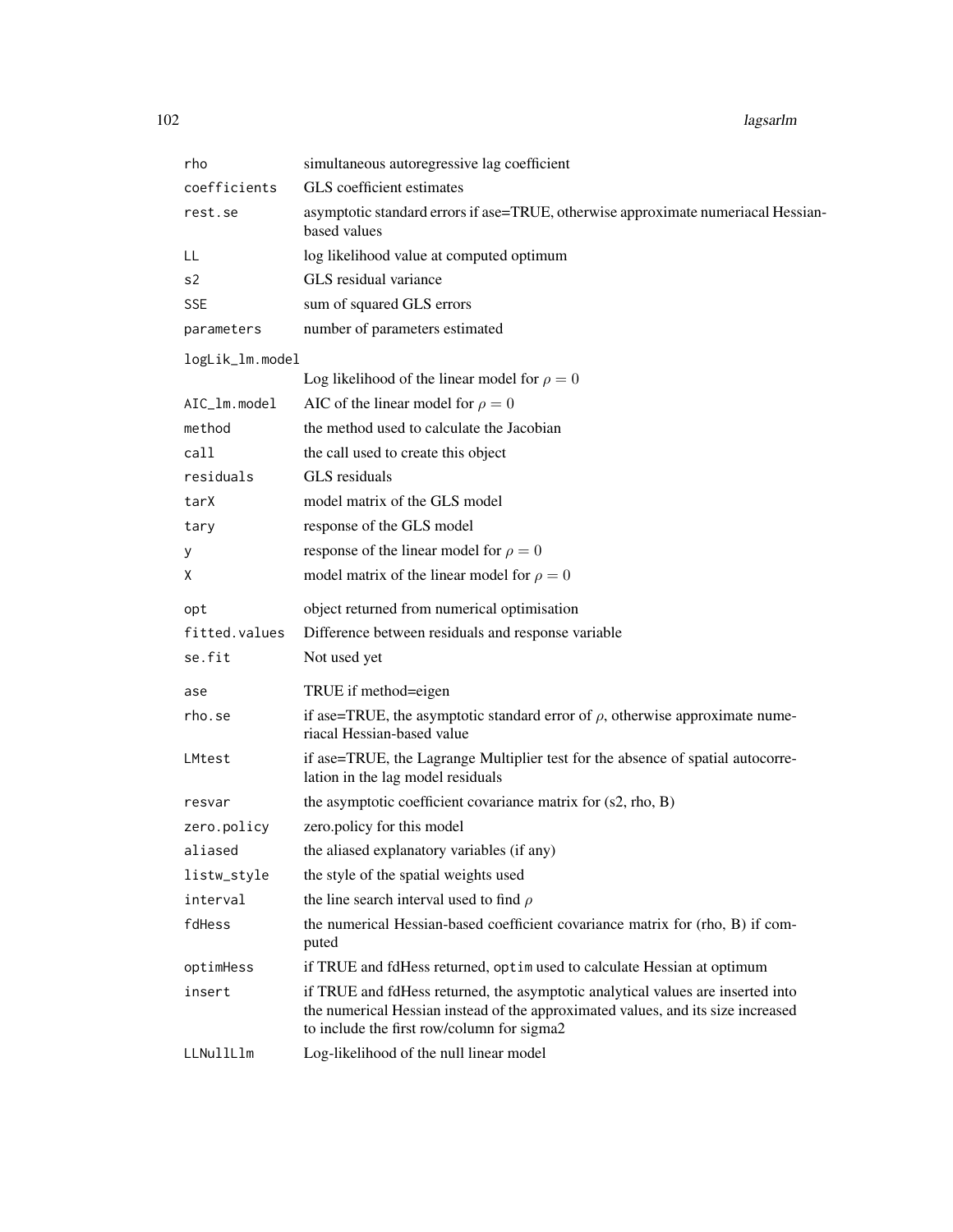#### lagsarlm 103

| timings   | processing timings                                                                                    |
|-----------|-------------------------------------------------------------------------------------------------------|
| f_calls   | number of calls to the log likelihood function during optimization                                    |
| hf calls  | number of calls to the log likelihood function during numerical Hessian compu-<br>tation              |
|           | intern_classic a data frame of detval matrix row choices used by the SE toolbox classic method        |
| na.action | (possibly) named vector of excluded or omitted observations if non-default na.action<br>argument used |

The internal sar.lag.mixed.\* functions return the value of the log likelihood function at  $\rho$ .

#### Control arguments

- tol.opt: the desired accuracy of the optimization passed to optimize() (default=square root of double precision machine tolerance, a larger root may be used needed, see help(boston) for an example)
- fdHess: default NULL, then set to (method != "eigen") internally; use fdHess to compute an approximate Hessian using finite differences when using sparse matrix methods; used to make a coefficient covariance matrix when the number of observations is large; may be turned off to save resources if need be
- optimHess: default FALSE, use fdHess from nlme, if TRUE, use optim to calculate Hessian at optimum
- optimHessMethod: default "optimHess", may be "nlm" or one of the optim methods
- compiled\_sse: default FALSE; logical value used in the log likelihood function to choose compiled code for computing SSE
- Imult: default 2; used for preparing the Cholesky decompositions for updating in the Jacobian function
- super: if NULL (default), set to FALSE to use a simplicial decomposition for the sparse Cholesky decomposition and method "Matrix\_J", set to as.logical(NA) for method "Matrix", if TRUE, use a supernodal decomposition
- cheb\_q: default 5; highest power of the approximating polynomial for the Chebyshev approximation
- MC\_p: default 16; number of random variates
- MC\_m: default 30; number of products of random variates matrix and spatial weights matrix
- spamPivot: default "MMD", alternative "RCM"
- in\_coef default 0.1, coefficient value for initial Cholesky decomposition in "spam\_update"
- type default "MC", used with method "moments"; alternatives "mult" and "moments", for use if trs is missing, [trW](#page-222-0)
- correct default TRUE, used with method "moments" to compute the Smirnov/Anselin correction term
- trunc default TRUE, used with method "moments" to truncate the Smirnov/Anselin correction term
- SE\_method default "LU", may be "MC"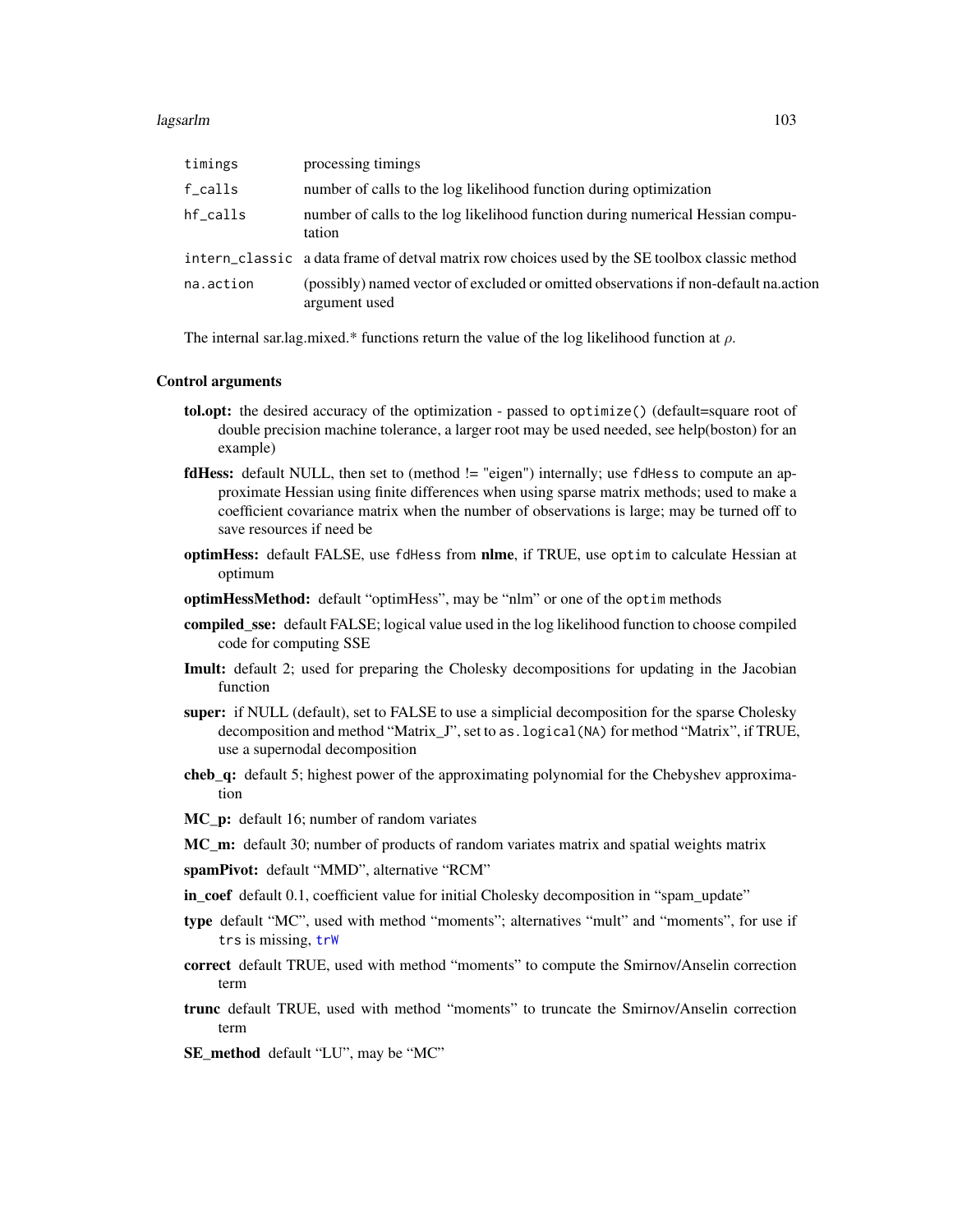- nrho default 200, as in SE toolbox; the size of the first stage lndet grid; it may be reduced to for example 40
- interpn default 2000, as in SE toolbox; the size of the second stage lndet grid
- small asy default TRUE; if the method is not "eigen", use asymmetric covariances rather than numerical Hessian ones if n <= small
- small default 1500; threshold number of observations for asymmetric covariances when the method is not "eigen"
- SEIndet default NULL, may be used to pass a pre-computed SE toolbox style matrix of coefficients and their lndet values to the "SE\_classic" and "SE\_whichMin" methods

LU\_order default FALSE; used in "LU\_prepermutate", note warnings given for lu method

pre\_eig default NULL; may be used to pass a pre-computed vector of eigenvalues

#### Extra Bayesian control arguments

ldet\_method default "SE\_classic"; equivalent to the method argument in lagsarlm

interval default  $c(-1, 1)$ ; used unmodified or set internally by jacobianSetup

ndraw default 2500L; integer total number of draws

nomit default 500L; integer total number of omitted burn-in draws

thin default 1L; integer thinning proportion

verbose default FALSE; inverse of quiet argument in lagsarlm

detval default NULL; not yet in use, precomputed matrix of log determinants

**prior** a list with the following components:

**Theta** default NULL; values of the betas variance-covariance matrix, set to diag(k) $*1e+12$  if NULL

c\_beta default NULL; values of the betas set to 0 if NULL

rho default 0.5; value of the autoregressive coefficient

sige default 1; value of the residual variance

nu default 0; informative Gamma(nu,d0) prior on sige

d0 default 0; informative Gamma(nu,d0) prior on sige

a1 default 1.01; parameter for beta(a1,a2) prior on rho

a2 default 1.01; parameter for beta $(a1,a2)$  prior on rho

#### Author(s)

Roger Bivand <Roger.Bivand@nhh.no>, with thanks to Andrew Bernat for contributions to the asymptotic standard error code.

# References

Cliff, A. D., Ord, J. K. 1981 *Spatial processes*, Pion; Ord, J. K. 1975 Estimation methods for models of spatial interaction, *Journal of the American Statistical Association*, 70, 120-126; Anselin, L. 1988 *Spatial econometrics: methods and models.* (Dordrecht: Kluwer); Anselin, L. 1995 SpaceStat, a software program for the analysis of spatial data, version 1.80. Regional Research Institute, West Virginia University, Morgantown, WV; Anselin L, Bera AK (1998) Spatial dependence in linear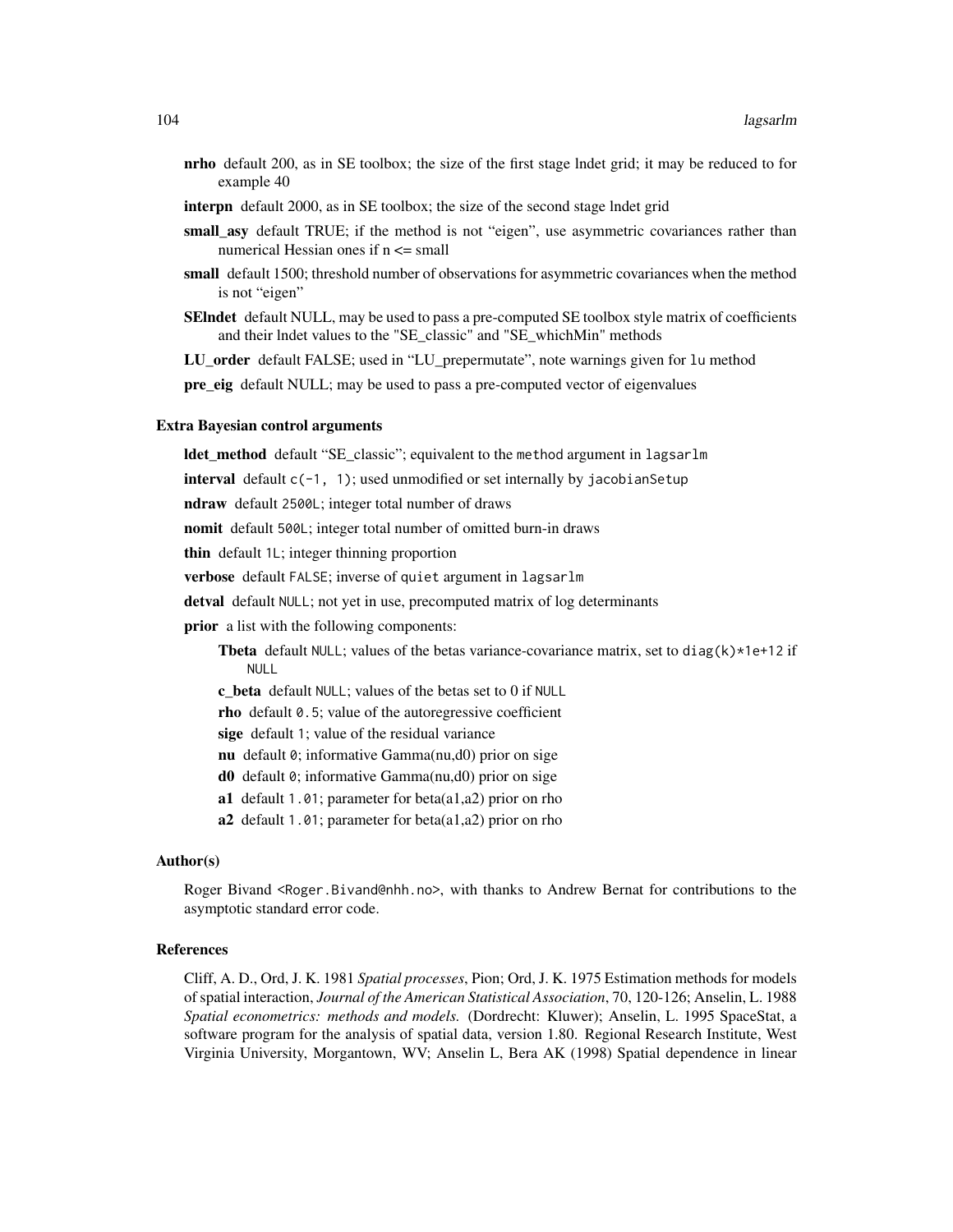#### lagsarlm 105

regression models with an introduction to spatial econometrics. In: Ullah A, Giles DEA (eds) Handbook of applied economic statistics. Marcel Dekker, New York, pp. 237-289; Cressie, N. A. C. 1993 *Statistics for spatial data*, Wiley, New York; LeSage J and RK Pace (2009) Introduction to Spatial Econometrics. CRC Press, Boca Raton.

Roger Bivand, Gianfranco Piras (2015). Comparing Implementations of Estimation Methods for Spatial Econometrics. *Journal of Statistical Software*, 63(18), 1-36. [http://www.jstatsoft.](http://www.jstatsoft.org/v63/i18/) [org/v63/i18/](http://www.jstatsoft.org/v63/i18/).

Bivand, R. S., Hauke, J., and Kossowski, T. (2013). Computing the Jacobian in Gaussian spatial autoregressive models: An illustrated comparison of available methods. *Geographical Analysis*, 45(2), 150-179.

#### See Also

[lm](#page-0-0), [errorsarlm](#page-51-0), [summary.sarlm](#page-217-0), [eigenw](#page-45-0), [predict.sarlm](#page-170-0), [impacts.sarlm](#page-78-0), [residuals.sarlm](#page-182-0), [do\\_ldet](#page-31-0)

```
data(oldcol)
COL.lag.eig <- lagsarlm(CRIME ~ INC + HOVAL, data=COL.OLD,
nb2listw(COL.nb, style="W"), method="eigen", quiet=FALSE)
summary(COL.lag.eig, correlation=TRUE)
COL.lag.eig$fdHess
COL.lag.eig$resvar
W <- as(nb2listw(COL.nb), "CsparseMatrix")
trMatc <- trW(W, type="mult")
COL.lag.eig1 <- lagsarlm(CRIME ~ INC + HOVAL, data=COL.OLD,
nb2listw(COL.nb, style="W"), control=list(fdHess=TRUE), trs=trMatc)
COL.lag.eig1$fdHess
system.time(COL.lag.M <- lagsarlm(CRIME ~ INC + HOVAL, data=COL.OLD,
nb2listw(COL.nb), method="Matrix", quiet=FALSE))
summary(COL.lag.M)
impacts(COL.lag.M, listw=nb2listw(COL.nb))
## Not run:
system.time(COL.lag.sp <- lagsarlm(CRIME ~ INC + HOVAL, data=COL.OLD,
nb2listw(COL.nb), method="spam", quiet=FALSE))
summary(COL.lag.sp)
## End(Not run)
COL.lag.B <- lagsarlm(CRIME ~ INC + HOVAL, data=COL.OLD,
nb2listw(COL.nb, style="B"))
summary(COL.lag.B, correlation=TRUE)
COL.mixed.B <- lagsarlm(CRIME ~ INC + HOVAL, data=COL.OLD,
nb2listw(COL.nb, style="B"), type="mixed", tol.solve=1e-9)
summary(COL.mixed.B, correlation=TRUE)
COL.mixed.W <- lagsarlm(CRIME ~ INC + HOVAL, data=COL.OLD,
nb2listw(COL.nb, style="W"), type="mixed")
summary(COL.mixed.W, correlation=TRUE)
NA.COL.OLD <- COL.OLD
NA.COL.OLD$CRIME[20:25] <- NA
COL.lag.NA <- lagsarlm(CRIME ~ INC + HOVAL, data=NA.COL.OLD,
```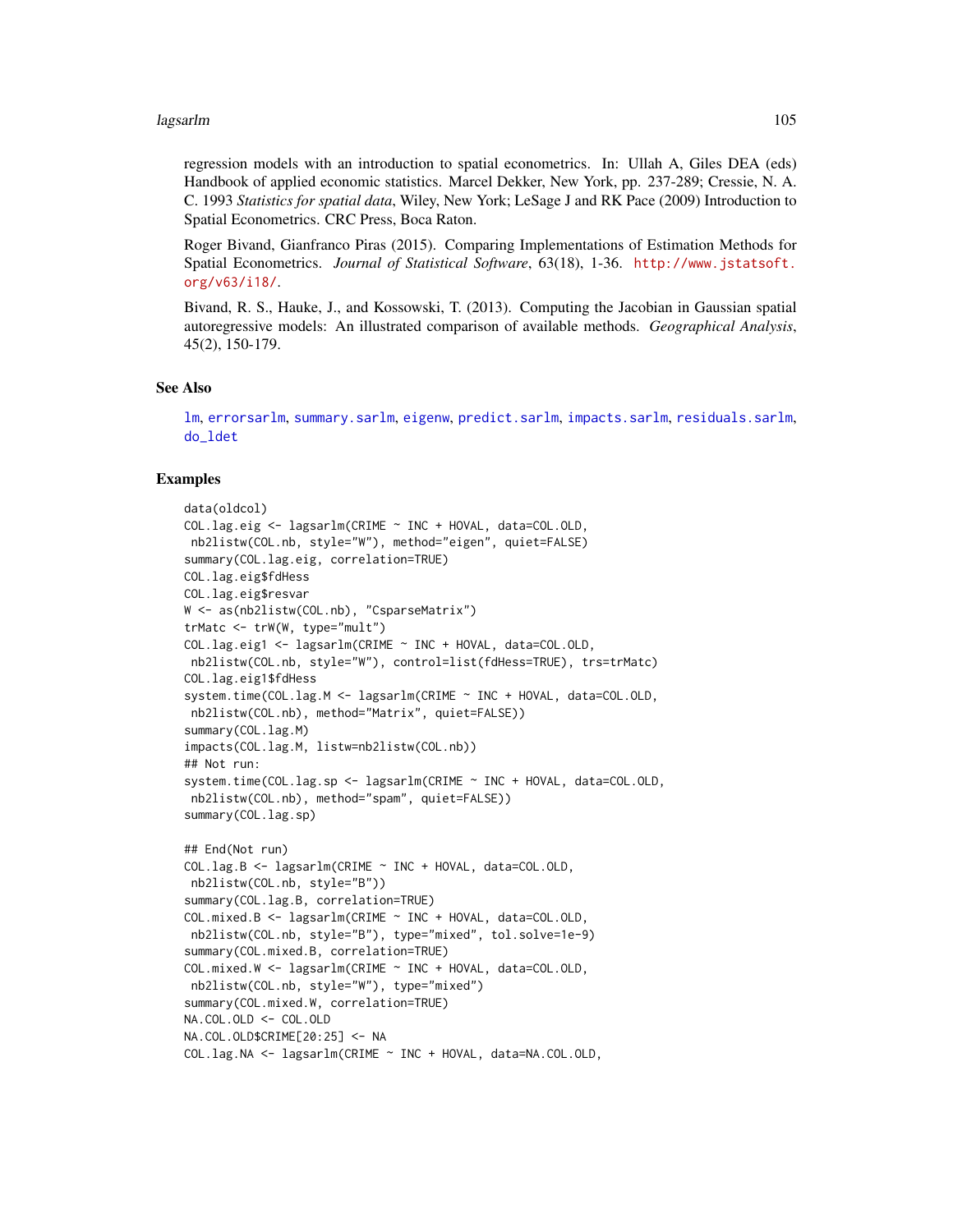```
nb2listw(COL.nb), na.action=na.exclude,
control=list(tol.opt=.Machine$double.eps^0.4))
COL.lag.NA$na.action
COL.lag.NA
resid(COL.lag.NA)
## Not run:
data(boston)
gp2mM \leq 1agsarlm(log(CMEDV) \approx CRIM + ZN + INDUS + CHAS + I(NOX^2) +I(RM^2) + AGE + log(DIS) + log(RAD) + TAX + PTRATIO + B + log(LSTAT),
data=boston.c, nb2listw(boston.soi), type="mixed", method="Matrix")
summary(gp2mM)
W <- as(nb2listw(boston.soi), "CsparseMatrix")
trMatb <- trW(W, type="mult")
gp2mMi <- lagsarlm(log(CMEDV) ~ CRIM + ZN + INDUS + CHAS + I(NOX^2) +
I(RM^2) + AGE + log(DIS) + log(RAD) + TAX + PTRATIO + B + log(LSTAT),
data=boston.c, nb2listw(boston.soi), type="mixed", method="Matrix",
trs=trMatb)
summary(gp2mMi)
## End(Not run)
summary(COL.lag.eig)
COL.lag.Bayes <- spBreg_lag(CRIME ~ INC + HOVAL, data=COL.OLD,
nb2listw(COL.nb, style="W"))
summary(COL.lag.Bayes)
set.seed(1)
summary(impacts(COL.lag.Bayes, tr=trMatc), short=TRUE, zstats=TRUE)
## Not run:
data(elect80)
lw <- nb2listw(e80_queen, zero.policy=TRUE)
el_ml <- lagsarlm(log(pc_turnout) ~ log(pc_college) + log(pc_homeownership)
+ log(pc_income), data=elect80, listw=lw, zero.policy=TRUE, method="LU")
summary(el_ml)
set.seed(1)
el_B <- spBreg_lag(log(pc_turnout) ~ log(pc_college) + log(pc_homeownership)
+ log(pc_income), data=elect80, listw=lw, zero.policy=TRUE)
summary(el_B)
el_ml$timings
attr(el_B, "timings")
## End(Not run)
```
lee *Compute Lee's statistic*

#### Description

A simple function to compute Lee's L statistic for bivariate spatial data;

$$
L(x,y) = \frac{n}{\sum_{i=1}^{n} (\sum_{j=1}^{n} w_{ij})^2} \frac{\sum_{i=1}^{n} (\sum_{j=1}^{n} w_{ij} (x_i - \bar{x})) ((\sum_{j=1}^{n} w_{ij} (y_j - \bar{y}))}{\sqrt{\sum_{i=1}^{n} (x_i - \bar{x})^2} \sqrt{\sum_{i=1}^{n} (y_i - \bar{y})^2}}
$$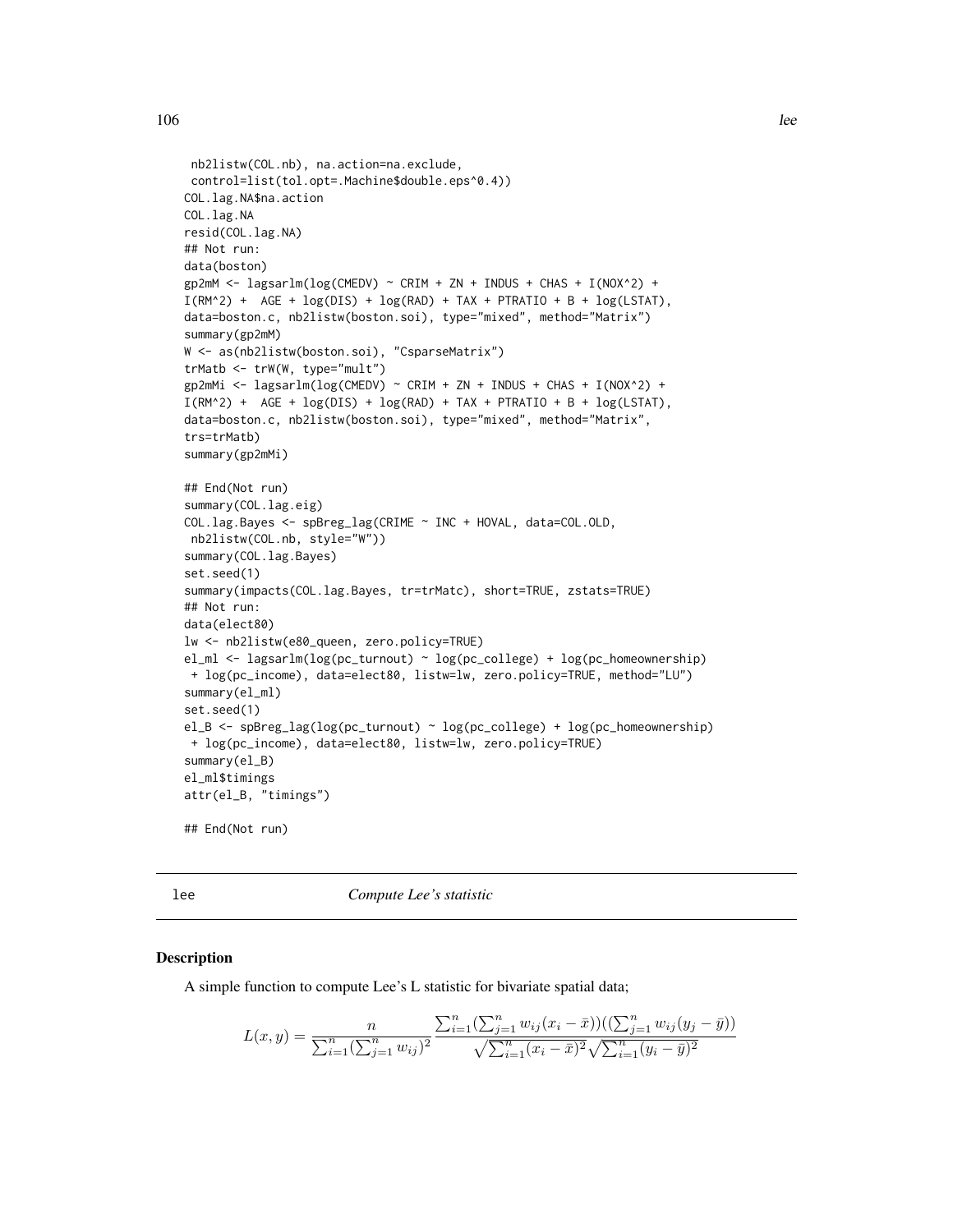# Usage

lee(x, y, listw, n, S2, zero.policy=NULL, NAOK=FALSE)

## Arguments

| x              | a numeric vector the same length as the neighbours list in listw                                                                                                                      |
|----------------|---------------------------------------------------------------------------------------------------------------------------------------------------------------------------------------|
| У              | a numeric vector the same length as the neighbours list in listw                                                                                                                      |
| listw          | a listwo bject created for example by nb2listw                                                                                                                                        |
| n              | number of zones                                                                                                                                                                       |
| S <sub>2</sub> | Sum of squared sum of weights by rows.                                                                                                                                                |
| zero.policy    | default NULL, use global option value; if TRUE assign zero to the lagged value<br>of zones without neighbours, if FALSE assign NA                                                     |
| <b>NAOK</b>    | if 'TRUE' then any 'NA' or 'NaN' or 'Inf' values in x are passed on to the<br>foreign function. If 'FALSE', the presence of 'NA' or 'NaN' or 'Inf' values is<br>regarded as an error. |
|                |                                                                                                                                                                                       |

# Value

| a list of |                         |
|-----------|-------------------------|
|           | Lee's L statistic       |
| local L   | Lee's local L statistic |

# Author(s)

Roger Bivand and Virgiio GÃ<sup>3</sup>mez-Rubio <Virgilio.Gomez@uclm.es>

# References

Lee (2001). Developing a bivariate spatial association measure: An integration of Pearson's r and Moran's I. J Geograph Syst 3: 369-385

# See Also

[lee.mc](#page-107-0)

```
data(boston)
lw<-nb2listw(boston.soi)
```

```
x<-boston.c$CMEDV
y<-boston.c$CRIM
z<-boston.c$RAD
```

```
Lxy<-lee(x, y, lw, length(x), zero.policy=TRUE)
Lxz<-lee(x, z, lw, length(x), zero.policy=TRUE)
```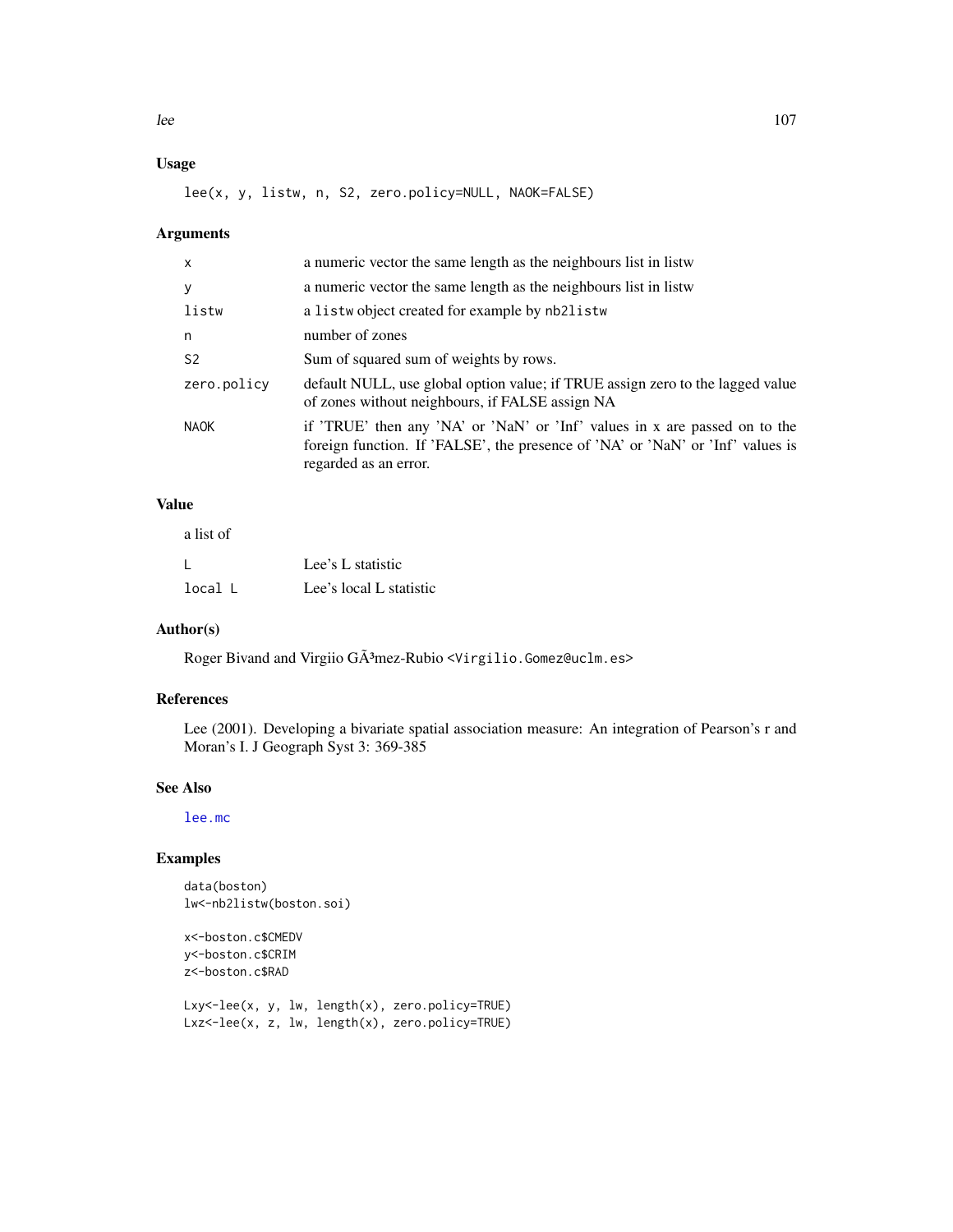<span id="page-107-0"></span>A permutation test for Lee's L statistic calculated by using nsim random permutations of x and y for the given spatial weighting scheme, to establish the rank of the observed statistic in relation to the nsim simulated values.

# Usage

```
lee.mc(x, y, listw, nsim, zero.policy=NULL, alternative="greater",
na.action=na.fail, spChk=NULL, return_boot=FALSE)
```
# Arguments

| $\times$    | a numeric vector the same length as the neighbours list in listw                                                                                                                                                                                                                                                                                                                                                                                                |
|-------------|-----------------------------------------------------------------------------------------------------------------------------------------------------------------------------------------------------------------------------------------------------------------------------------------------------------------------------------------------------------------------------------------------------------------------------------------------------------------|
| У           | a numeric vector the same length as the neighbours list in listw                                                                                                                                                                                                                                                                                                                                                                                                |
| listw       | a listwobject created for example by nb2listw                                                                                                                                                                                                                                                                                                                                                                                                                   |
| nsim        | number of permutations                                                                                                                                                                                                                                                                                                                                                                                                                                          |
| zero.policy | default NULL, use global option value; if TRUE assign zero to the lagged value<br>of zones without neighbours, if FALSE assign NA                                                                                                                                                                                                                                                                                                                               |
| alternative | a character string specifying the alternative hypothesis, must be one of "greater"<br>(default), or "less".                                                                                                                                                                                                                                                                                                                                                     |
| na.action   | a function (default na. fail), can also be na. omit or na. exclude - in these<br>cases the weights list will be subsetted to remove NAs in the data. It may be<br>necessary to set zero.policy to TRUE because this subsetting may create no-<br>neighbour observations. Note that only weights lists created without using the<br>glist argument to nb21 is tw may be subsetted. na. pass is not permitted because<br>it is meaningless in a permutation test. |
| spChk       | should the data vector names be checked against the spatial objects for identity<br>integrity, TRUE, or FALSE, default NULL to use get. spChk0ption()                                                                                                                                                                                                                                                                                                           |
| return_boot | return an object of class boot from the equivalent permutation bootstrap rather<br>than an object of class htest                                                                                                                                                                                                                                                                                                                                                |

# Value

A list with class htest and mc.sim containing the following components:

| statistic   | the value of the observed Lee's L.                                                |
|-------------|-----------------------------------------------------------------------------------|
| parameter   | the rank of the observed Lee's L.                                                 |
| p.value     | the pseudo p-value of the test.                                                   |
| alternative | a character string describing the alternative hypothesis.                         |
| method      | a character string giving the method used.                                        |
| data.name   | a character string giving the name(s) of the data, and the number of simulations. |
| res         | nsim simulated values of statistic, final value is observed statistic             |
|             |                                                                                   |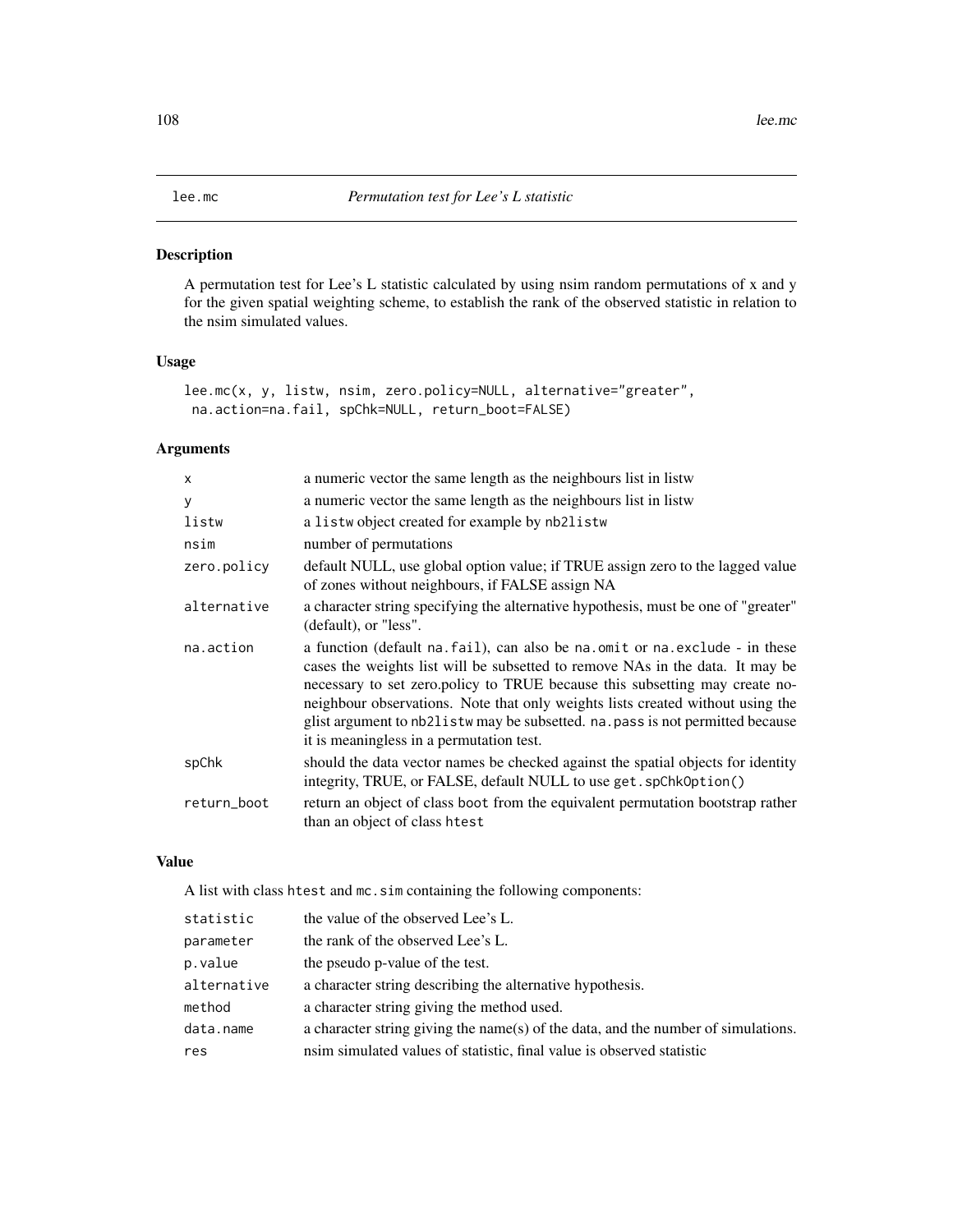#### lee.test 109

#### Author(s)

Roger Bivand, Virgilio GÃ3mez-Rubio <Virgilio.Gomez@uclm.es>

#### References

Lee (2001). Developing a bivariate spatial association measure: An integration of Pearson's r and Moran's I. J Geograph Syst 3: 369-385

#### See Also

[lee](#page-105-0)

#### Examples

```
data(boston)
lw<-nb2listw(boston.soi)
x<-boston.c$CMEDV
y<-boston.c$CRIM
lee.mc(x, y, nsim=99, lw, zero.policy=TRUE, alternative="less")
#Test with missing values
x[1:5]<-NA
y[3:7]<-NA
lee.mc(x, y, nsim=99, lw, zero.policy=TRUE, alternative="less",
   na.action=na.omit)
```
#### lee.test *Lee's L test for spatial autocorrelation*

# Description

Lee's L test for spatial autocorrelation using a spatial weights matrix in weights list form. The assumptions underlying the test are sensitive to the form of the graph of neighbour relationships and other factors, and results may be checked against those of lee.mc permutations.

# Usage

```
lee.test(x, y, listw, zero.policy=NULL,
alternative="greater", na.action=na.fail, spChk=NULL)
```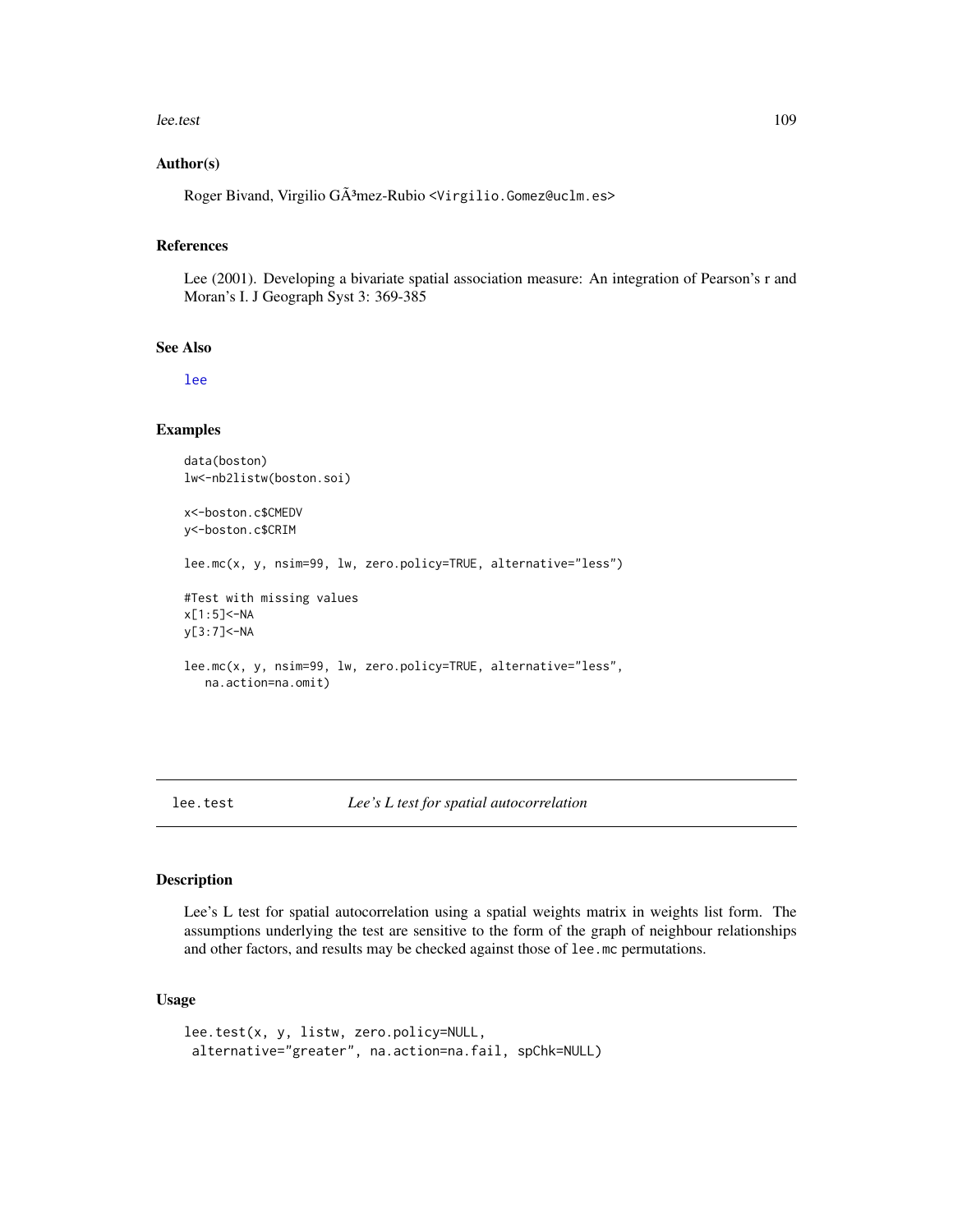# Arguments

| x           | a numeric vector the same length as the neighbours list in listw                                                                                                                                                                                                                                                                                                                                                                                                           |
|-------------|----------------------------------------------------------------------------------------------------------------------------------------------------------------------------------------------------------------------------------------------------------------------------------------------------------------------------------------------------------------------------------------------------------------------------------------------------------------------------|
| У           | a numeric vector the same length as the neighbours list in listw                                                                                                                                                                                                                                                                                                                                                                                                           |
| listw       | a listwo bject created for example by nb2listw                                                                                                                                                                                                                                                                                                                                                                                                                             |
| zero.policy | default NULL, use global option value; if TRUE assign zero to the lagged value<br>of zones without neighbours, if FALSE assign NA                                                                                                                                                                                                                                                                                                                                          |
| alternative | a character string specifying the alternative hypothesis, must be one of greater<br>(default), less or two.sided.                                                                                                                                                                                                                                                                                                                                                          |
| na.action   | a function (default na. fail), can also be na. omit or na. exclude - in these<br>cases the weights list will be subsetted to remove NAs in the data. It may be<br>necessary to set zero.policy to TRUE because this subsetting may create no-<br>neighbour observations. Note that only weights lists created without using the<br>glist argument to nb21istw may be subsetted. If na. pass is used, zero is sub-<br>stituted for NA values in calculating the spatial lag |
| spChk       | should the data vector names be checked against the spatial objects for identity<br>integrity, TRUE, or FALSE, default NULL to use get. spChk0ption()                                                                                                                                                                                                                                                                                                                      |

## Value

A list with class htest containing the following components:

| statistic   | the value of the standard deviate of Lee's L.                                                   |
|-------------|-------------------------------------------------------------------------------------------------|
| p.value     | the p-value of the test.                                                                        |
| estimate    | the value of the observed Lee's L, its expectation and variance under the method<br>assumption. |
| alternative | a character string describing the alternative hypothesis.                                       |
| method      | a character string giving the assumption used for calculating the standard devi-<br>ate.        |
| data.name   | a character string giving the name(s) of the data.                                              |

## Note

See Lee (2004) for details on how the asymptotic expectation and variance of Lee's L is computed. In particular, check Lee (2004), table 1, page 1690.

This test may fail for large datasets as the computation of the asymptotic expectation and variance requires the use of dense matrices.

# Author(s)

Roger Bivand and Virgilio GÃ3mez-Rubio <Virgilio.Gomez@uclm.es>

# References

Lee (2004). A generalized significance testing method for global measures of spatial association: an extension of the Mantel test. Environment and Planning A 2004, volume 36, pages 1687 - 1703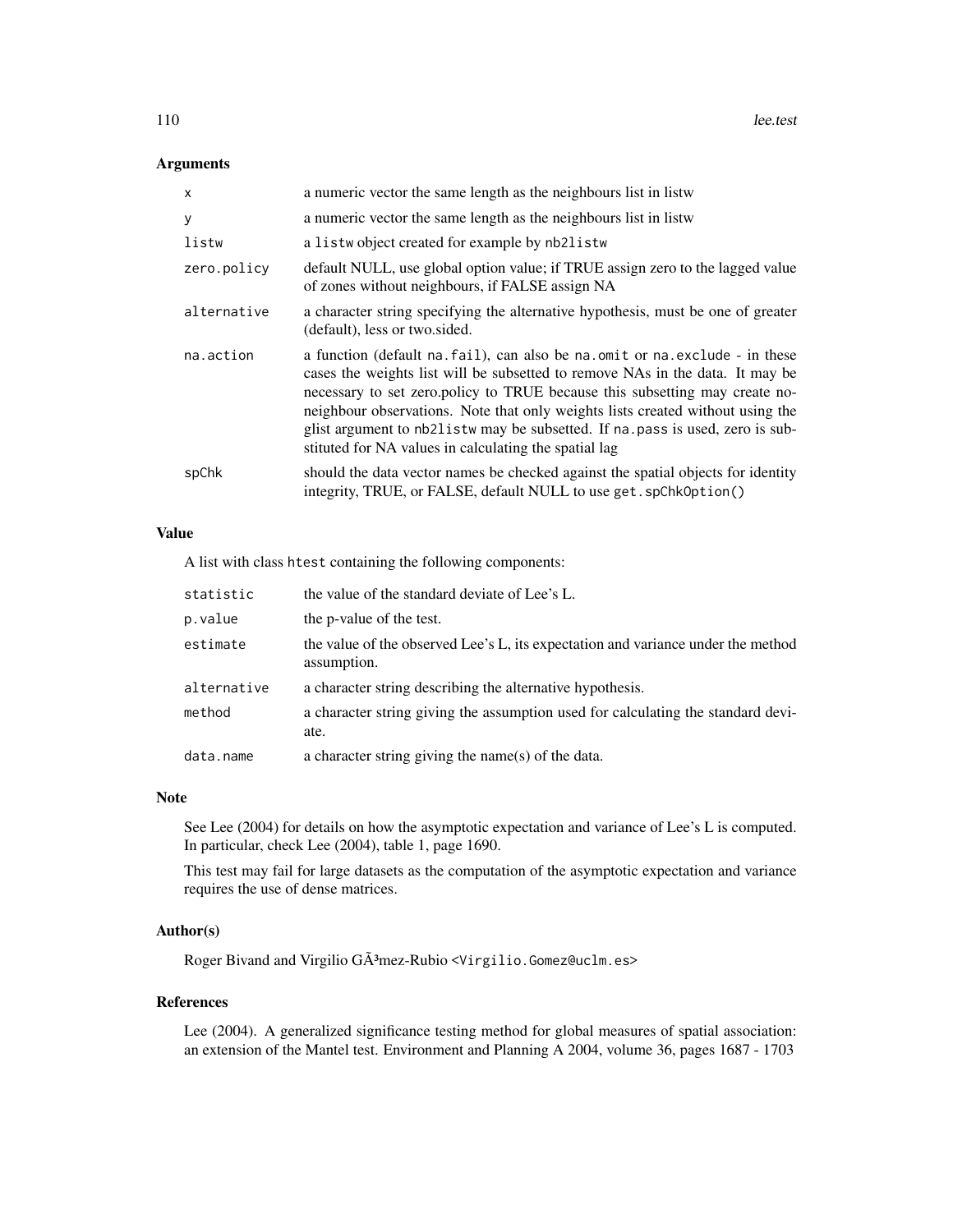lee.test 111

# See Also

[lee](#page-105-0), [lee.mc](#page-107-0), [listw2U](#page-117-0)

## Examples

```
data(oldcol)
col.W <- nb2listw(COL.nb, style="W")
crime <- COL.OLD$CRIME
lee.test(crime, crime, col.W, zero.policy=TRUE)
#Test with missing values
x<-crime
y<-crime
x[1:5]<-NA
y[3:7]<-NA
lee.test(x, y, col.W, zero.policy=TRUE, na.action=na.omit)
# lee.test(x, y, col.W, zero.policy=TRUE)#Stops with an error
data(boston)
lw<-nb2listw(boston.soi)
x<-boston.c$CMEDV
y<-boston.c$CRIM
```
lee.test(x, y, lw, zero.policy=TRUE, alternative="less")

#Test with missing values x[1:5]<-NA y[3:7]<-NA

lee.test(x, y, lw, zero.policy=TRUE, alternative="less", na.action=na.omit)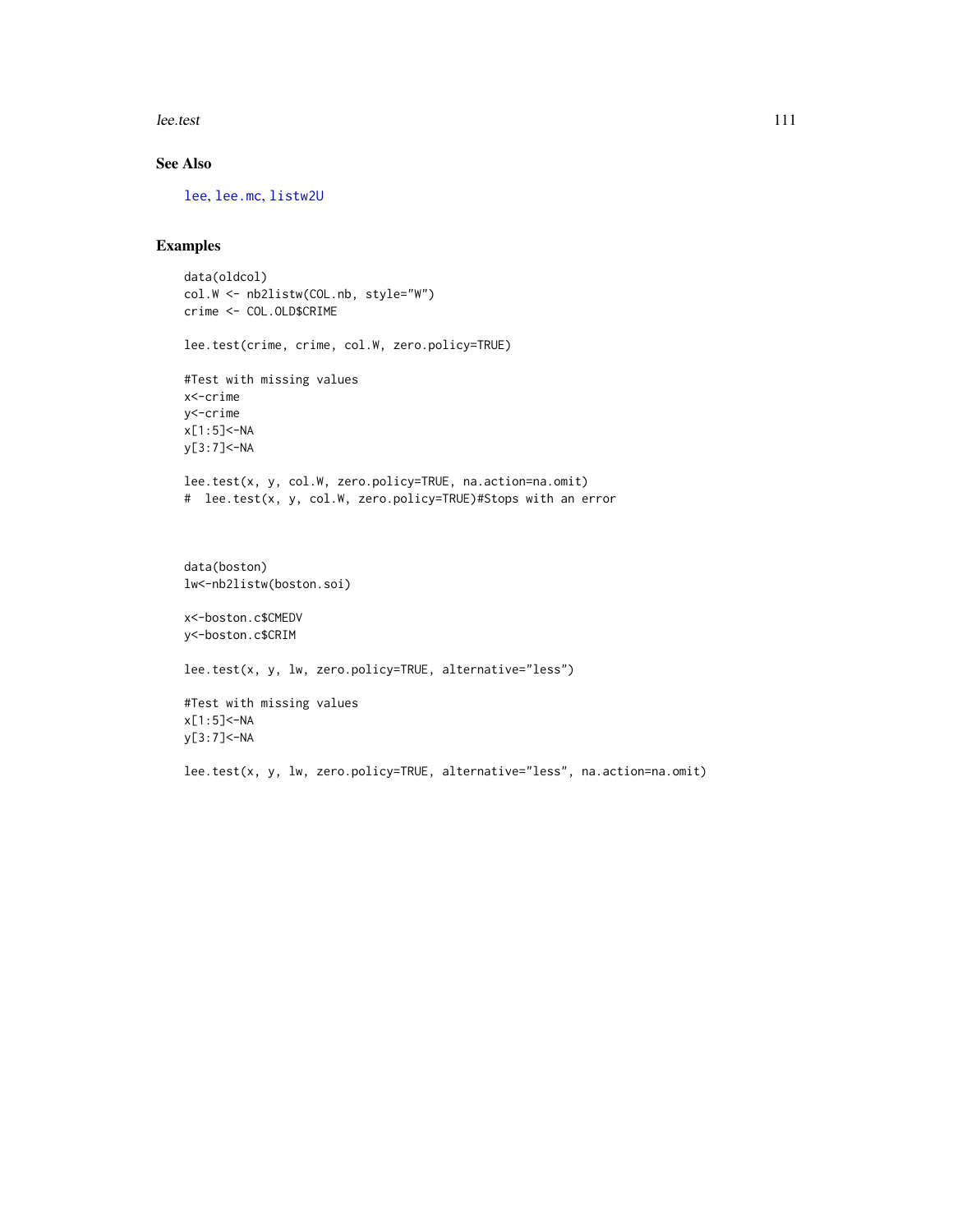#### **Description**

The functions find extreme eigenvalues of binary symmetric spatial weights, when these form planar graphs; general weights are not permiited. 1\_max finds the largest eigenvalue using Rayleigh quotient methods of any "listw" object. lextrB first calls l\_max, and uses its output to find the smallest eigenvalue in addition for binary symmetric spatial weights. lextrW extends these to find the smallest eigenvalue for intrinsically symmetric row-standardized binary weights matrices (transformed to symmetric through similarity internally). lextrS does the same for variance-stabilized ("S" style) intrinsically symmetric binary weights matrices (transformed to symmetric through similarity internally).

#### Usage

```
lextrB(lw, zero.policy = TRUE, control = list())lextrW(lw, zero.policy=TRUE, control=list())
lextrS(lw, zero.policy=TRUE, control=list())
l_max(lw, zero.policy=TRUE, control=list())
```
#### Arguments

| lw          | a binary symmetric listw object from, for example, nb2listw with style "B"                                                        |
|-------------|-----------------------------------------------------------------------------------------------------------------------------------|
|             | for lextrB, style "W" for lextrW and style "S" for lextrS; for l_max, the                                                         |
|             | object may be asymmetric and does not have to be binary                                                                           |
| zero.policy | default NULL, use global option value; if TRUE assign zero to the lagged value<br>of zones without neighbours, if FALSE assign NA |
| control     | a list of control arguments                                                                                                       |

## Value

The functions return approximations to the extreme eigenvalues with the eigenvectors returned as attributes of this object.

#### Control arguments

trace report values in while loops, default NULL assuming FALSE; logical

- tol tolerance for breaking while loops, default .Machine\$double.eps^(1/2); numeric
- **maxiter** maximum number of iterations in while loops, default  $6 * (length(lw$) 2;$ integer

useC use C code, default TRUE, logical (not in l\_max)

# Note

It may be necessary to modify control arguments if warnings about lack of convergence are seen.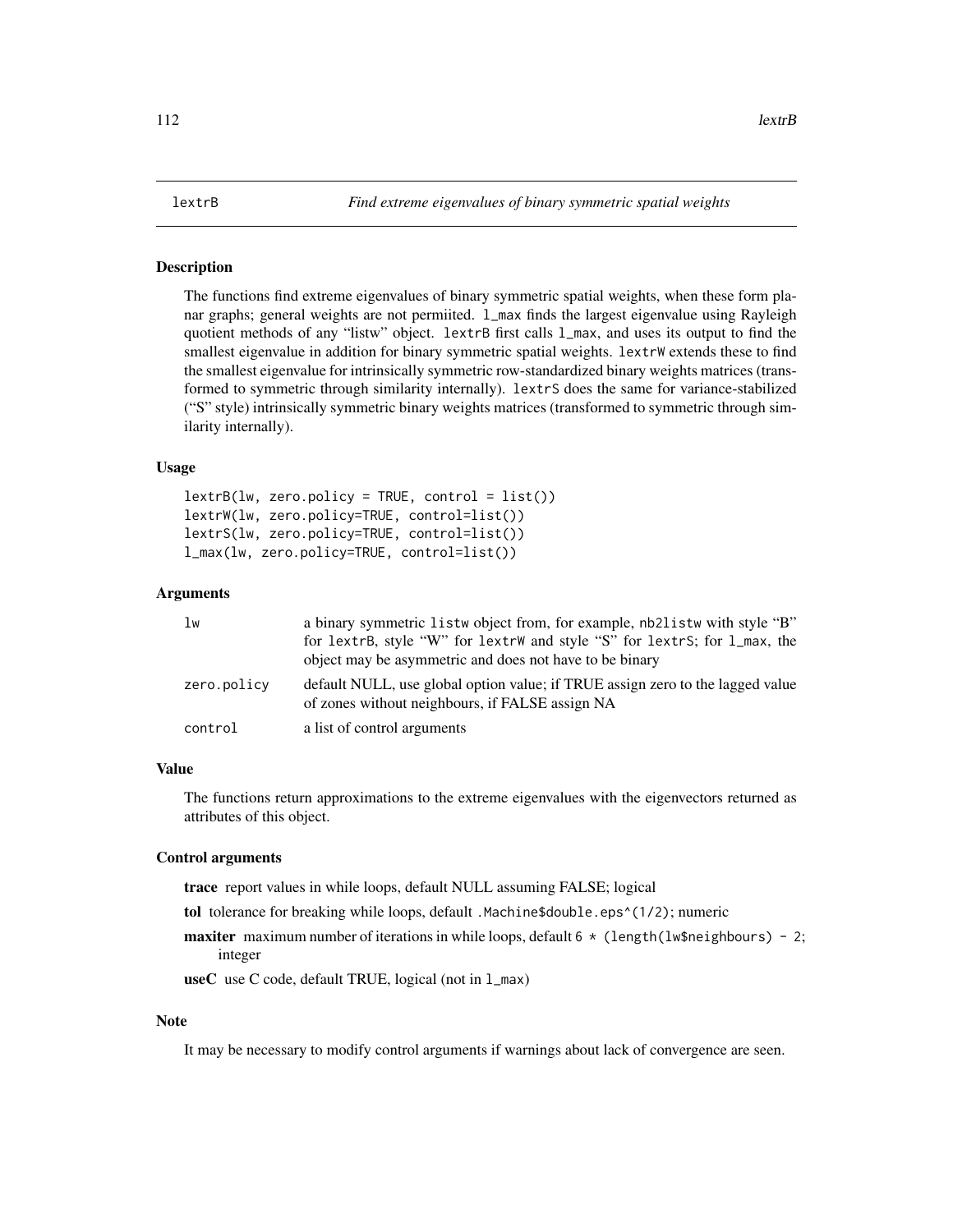#### $\text{leatrB}$  113

# Author(s)

Roger Bivand, Yongwan Chun, Daniel Griffith

#### **References**

Griffith, D. A. (2004). Extreme eigenfunctions of adjacency matrices for planar graphs employed in spatial analyses. *Linear Algebra and its Applications*, 388:201–219.

```
data(boston)
ab.listb <- nb2listw(boston.soi, style="B")
er <- range(eigenw(ab.listb))
er
res_1 <- lextrB(ab.listb)
c(res_1)
#if (require(igraph)) {
# B <- as(ab.listb, "symmetricMatrix")
# n <- length(boston.soi)
# f2 <- function(x, extra=NULL) {as.vector(B %*% x)}
# ar1 <- arpack(f2, sym=TRUE, options=list(n=n, nev=1, ncv=8,
# which="LA", maxiter=200))
# print(ar1$values)
# At line 409 of file dsaupd.f: Fortran runtime error: Actual string
# length is shorter than the declared one for dummy argument 'which' (0/2)
# arn <- arpack(f2, sym=TRUE, options=list(n=n, nev=1, ncv=8,
# which="SA", maxiter=200))
# print(arn$values)
# At line 409 of file dsaupd.f: Fortran runtime error: Actual string
# length is shorter than the declared one for dummy argument 'which' (0/2)
# ar1 <- arpack(f2, sym=TRUE, options=list(n=n, nev=2, ncv=8,
# which="BE", maxiter=300))
# "BE" gives: At line 558 of file dsaup2.f: Fortran runtime error:
# Index '9' of dimension 1 of array 'bounds' above upper bound of 8
# "BE"
# print(ar1$values)
#}
k5 <- knn2nb(knearneigh(boston.utm, k=5))
c(l_max(nb2listw(k5, style="B")))
max(Re(eigenw(nb2listw(k5, style="B"))))
c(l_max(nb2listw(k5, style="C")))
max(Re(eigenw(nb2listw(k5, style="C"))))
ab.listw <- nb2listw(boston.soi, style="W")
er <- range(eigenw(similar.listw(ab.listw)))
er
res_1 <- lextrW(ab.listw)
c(res_1)
#if (require(igraph)) {
# B <- as(similar.listw(ab.listw), "symmetricMatrix")
# ar1 <- arpack(f2, sym=TRUE, options=list(n=n, nev=1, ncv=8,
# which="LA", maxiter=400))
# print(ar1$values)
```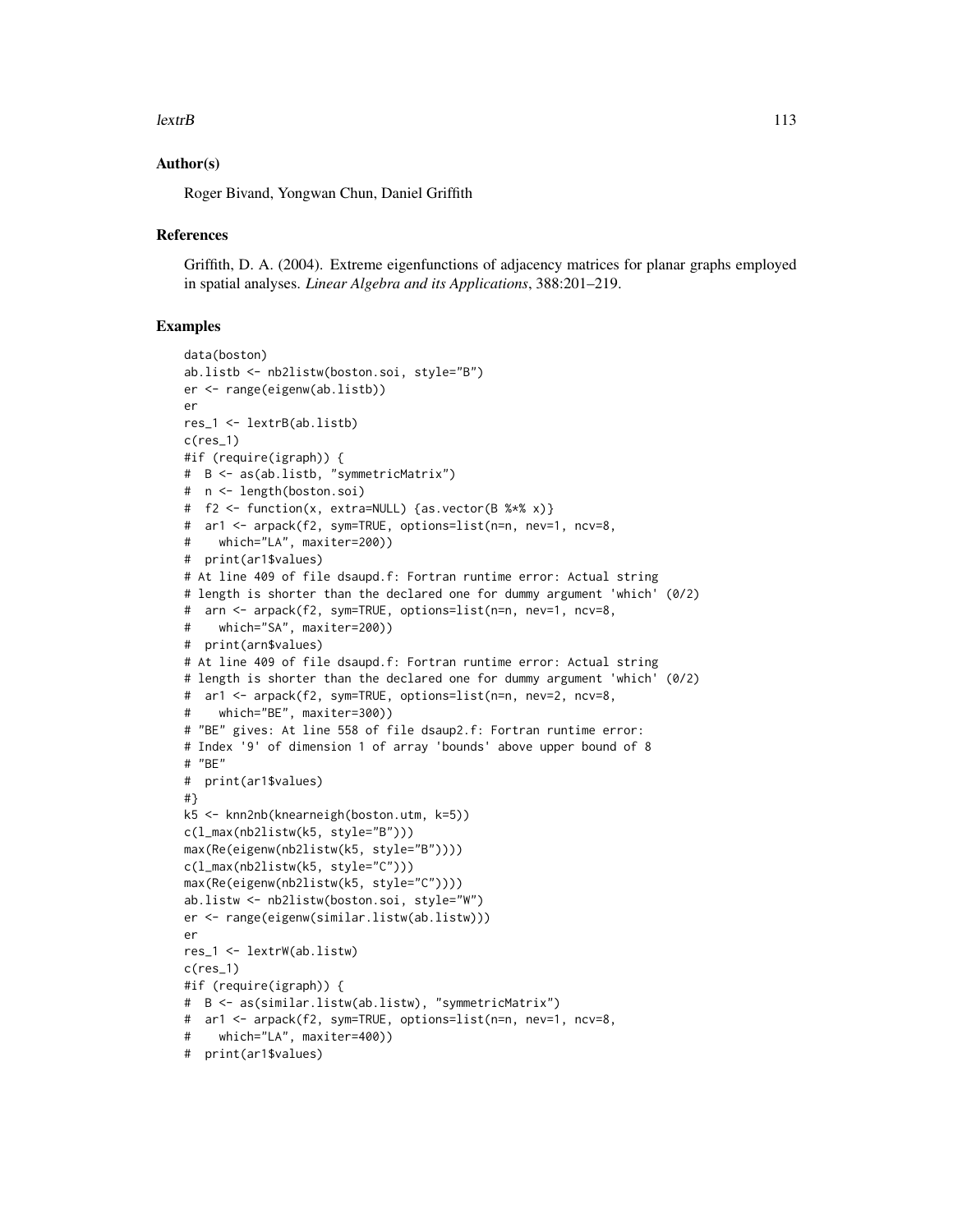#### 114 listw2sn

```
# At line 409 of file dsaupd.f: Fortran runtime error: Actual string
# length is shorter than the declared one for dummy argument 'which' (0/2)
# arn <- arpack(f2, sym=TRUE, options=list(n=n, nev=1, ncv=8,
# which="SA", maxiter=400))
# print(arn$values)
# At line 409 of file dsaupd.f: Fortran runtime error: Actual string
# length is shorter than the declared one for dummy argument 'which' (0/2)
# ar1 <- arpack(f2, sym=TRUE, options=list(n=n, nev=2, ncv=8,
     which="BE", maxiter=300))
# "BE" gives: At line 558 of file dsaup2.f: Fortran runtime error:
# Index '9' of dimension 1 of array 'bounds' above upper bound of 8
# print(ar1$values)
#}
ab.listw <- nb2listw(boston.soi, style="S")
er <- range(eigenw(similar.listw(ab.listw)))
er
res_1 <- lextrS(ab.listw)
c(res_1)
#if (require(igraph)) {
# B <- as(similar.listw(ab.listw), "symmetricMatrix")
# ar1 <- arpack(f2, sym=TRUE, options=list(n=n, nev=1, ncv=8,
# which="LA", maxiter=300))
# print(ar1$values)
# At line 409 of file dsaupd.f: Fortran runtime error: Actual string
# length is shorter than the declared one for dummy argument 'which' (0/2)
# arn <- arpack(f2, sym=TRUE, options=list(n=n, nev=1, ncv=8,
# which="SA", maxiter=300))
# print(arn$values)
# At line 409 of file dsaupd.f: Fortran runtime error: Actual string
# length is shorter than the declared one for dummy argument 'which' (0/2)
# ar1 <- arpack(f2, sym=TRUE, options=list(n=n, nev=2, ncv=8,
# which="BE", maxiter=300))
# "BE" gives: At line 558 of file dsaup2.f: Fortran runtime error:
# Index '9' of dimension 1 of array 'bounds' above upper bound of 8
# print(ar1$values)
#}
```
listw2sn *Spatial neighbour sparse representation*

#### Description

The function makes a "spatial neighbour" object representation (similar to the S-PLUS spatial statististics module representation of a "listw" spatial weights object. sn2listw() is the inverse function to listw2sn(), creating a "listw" object from a "spatial neighbour" object. The as. spam. listw method converts a "listw" object to a sparse matrix as defined in the spam package, using listw2sn().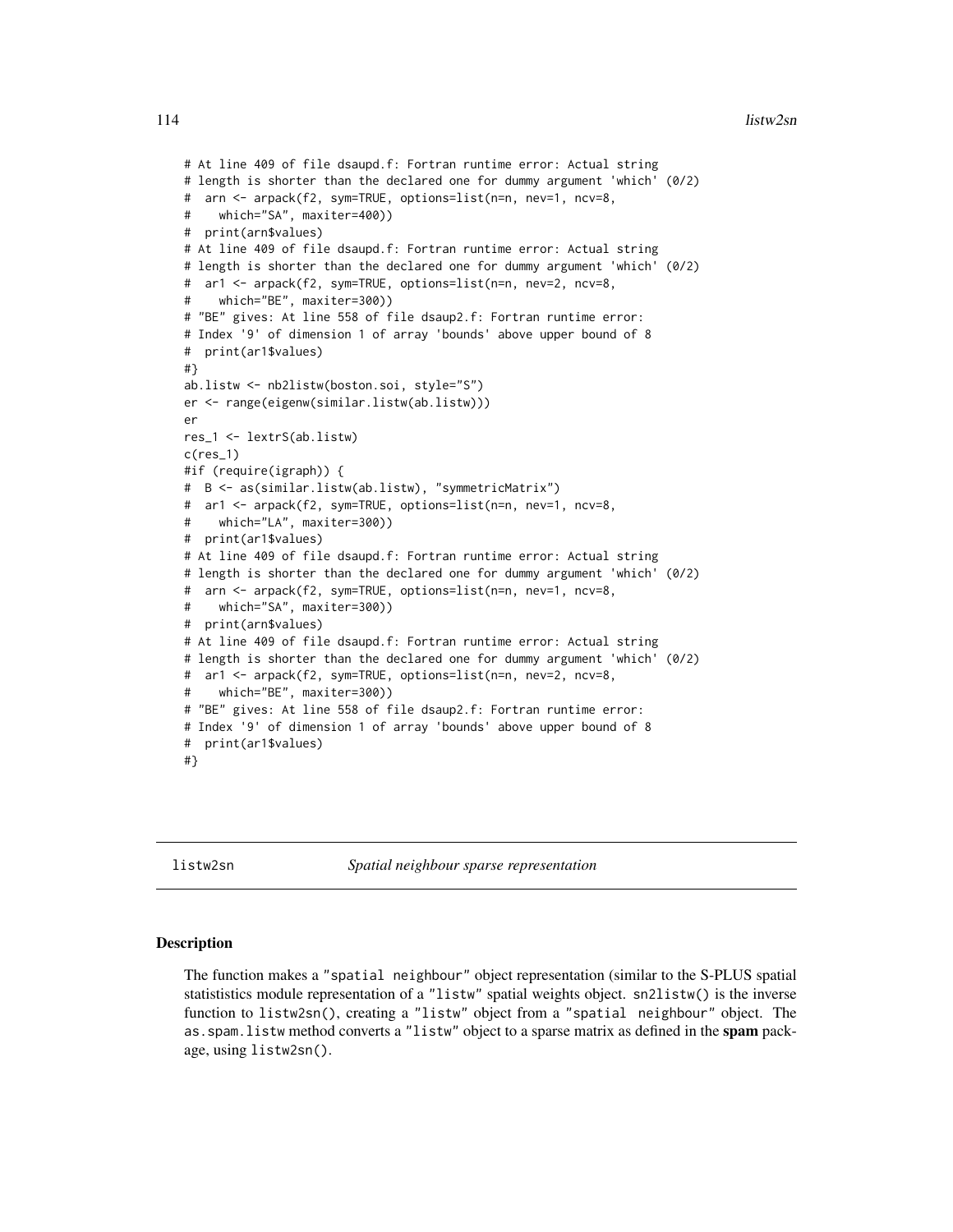#### listw2sn 115

# Usage

```
listw2sn(listw)
sn2listw(sn)
as.spam.listw(listw)
```
# Arguments

| listw | a listwo bject from for example nb2listw |
|-------|------------------------------------------|
| sn    | a spatial.neighbour object               |

# Value

listw2sn()returns a data frame with three columns, and with class spatial.neighbour:

| from    | region number id for the start of the link (S-PLUS row.id) |
|---------|------------------------------------------------------------|
| to      | region number id for the end of the link (S-PLUS col.id)   |
| weights | weight for this link                                       |

# Author(s)

Roger Bivand <Roger.Bivand@nhh.no>

# See Also

[nb2listw](#page-153-0)

# Examples

```
example(columbus)
col.listw <- nb2listw(col.gal.nb)
col.listw$neighbours[[1]]
col.listw$weights[[1]]
col.sn <- listw2sn(col.listw)
str(col.sn)
## Not run:
col.sp <- as.spam.listw(col.listw)
str(col.sp)
```
## End(Not run)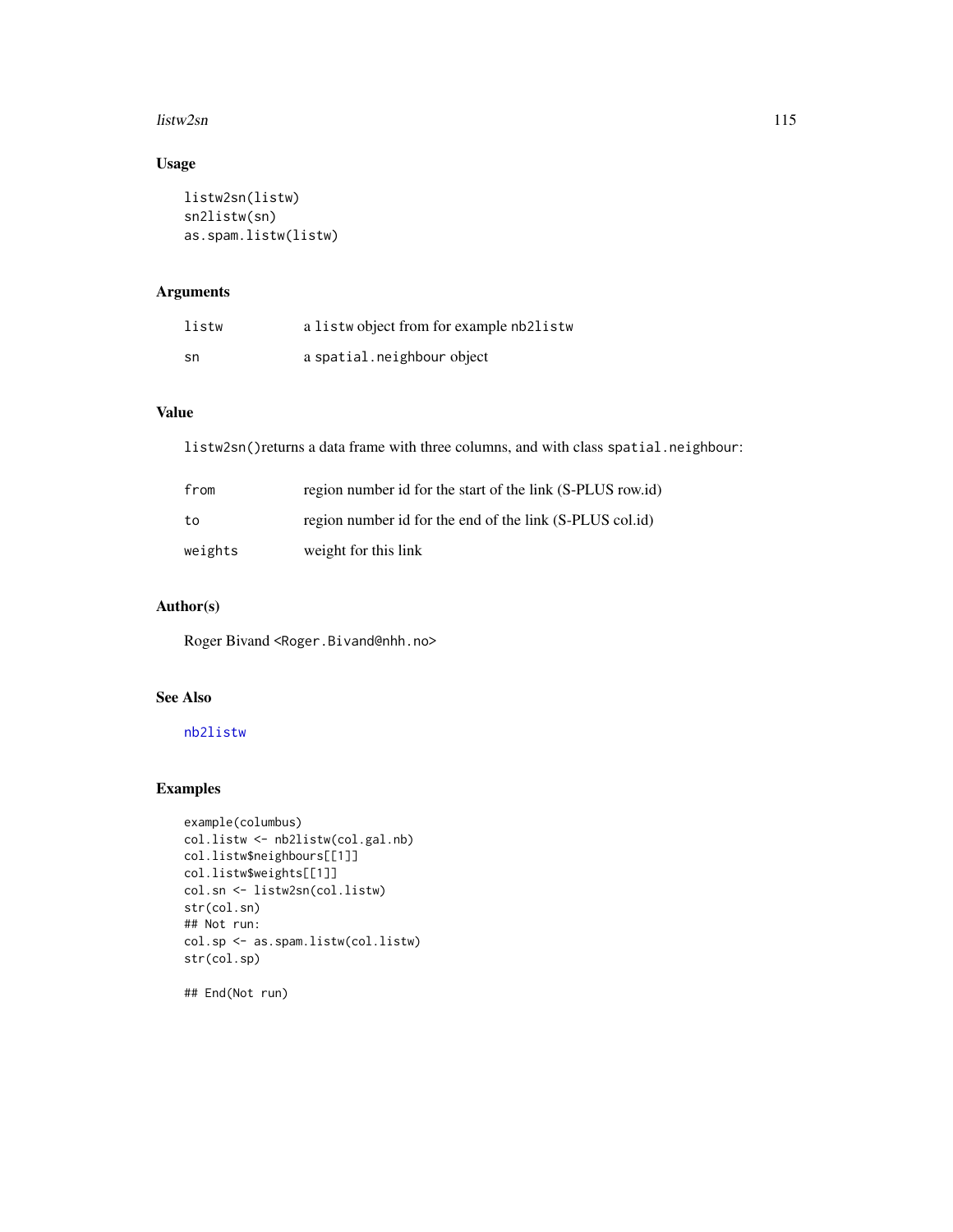<span id="page-115-0"></span>lm.LMtests *Lagrange Multiplier diagnostics for spatial dependence in linear models*

# **Description**

The function reports the estimates of tests chosen among five statistics for testing for spatial dependence in linear models. The statistics are the simple LM test for error dependence (LMerr), the simple LM test for a missing spatially lagged dependent variable (LMlag), variants of these robust to the presence of the other (RLMerr, RLMlag - RLMerr tests for error dependence in the possible presence of a missing lagged dependent variable, RLMlag the other way round), and a portmanteau test (SARMA, in fact LMerr + RLMlag). Note: from spdep 0.3-32, the value of the weights matrix trace term is returned correctly for both underlying symmetric and asymmetric neighbour lists, before 0.3-32, the value was wrong for listw objects based on asymmetric neighbour lists, such as k-nearest neighbours (thanks to Luc Anselin for finding the bug).

### Usage

```
lm.LMtests(model, listw, zero.policy=NULL, test="LMerr", spChk=NULL, naSubset=TRUE)
## S3 method for class 'LMtestlist'
print(x, \ldots)## S3 method for class 'LMtestlist'
summary(object, p.adjust.method="none", ...)
## S3 method for class 'LMtestlist.summary'
print(x, digits=max(3, getOption("digits") - 2), ...)
```

| model       | an object of class 1m returned by 1m, or optionally a vector of externally cal-<br>culated residuals (run though na. omit if any NAs present) for use when only<br>"LMerr" is chosen; weights and offsets should not be used in the 1m object |
|-------------|-----------------------------------------------------------------------------------------------------------------------------------------------------------------------------------------------------------------------------------------------|
| listw       | a list w object created for example by nb2list w, expected to be row-standardised<br>(W-style)                                                                                                                                                |
| zero.policy | default NULL, use global option value; if TRUE assign zero to the lagged value<br>of zones without neighbours, if FALSE assign NA                                                                                                             |
| test        | a character vector of tests requested chosen from LMerr, LMlag, RLMerr, RLM-<br>lag, SARMA; test="all" computes all the tests.                                                                                                                |
| spChk       | should the data vector names be checked against the spatial objects for identity<br>integrity, TRUE, or FALSE, default NULL to use get. spChk0ption()                                                                                         |
| naSubset    | default TRUE to subset listw object for omitted observations in model object<br>(this is a change from earlier behaviour, when the model \$na. action component<br>was ignored, and the listw object had to be subsetted by hand)             |
| x, object   | object to be printed                                                                                                                                                                                                                          |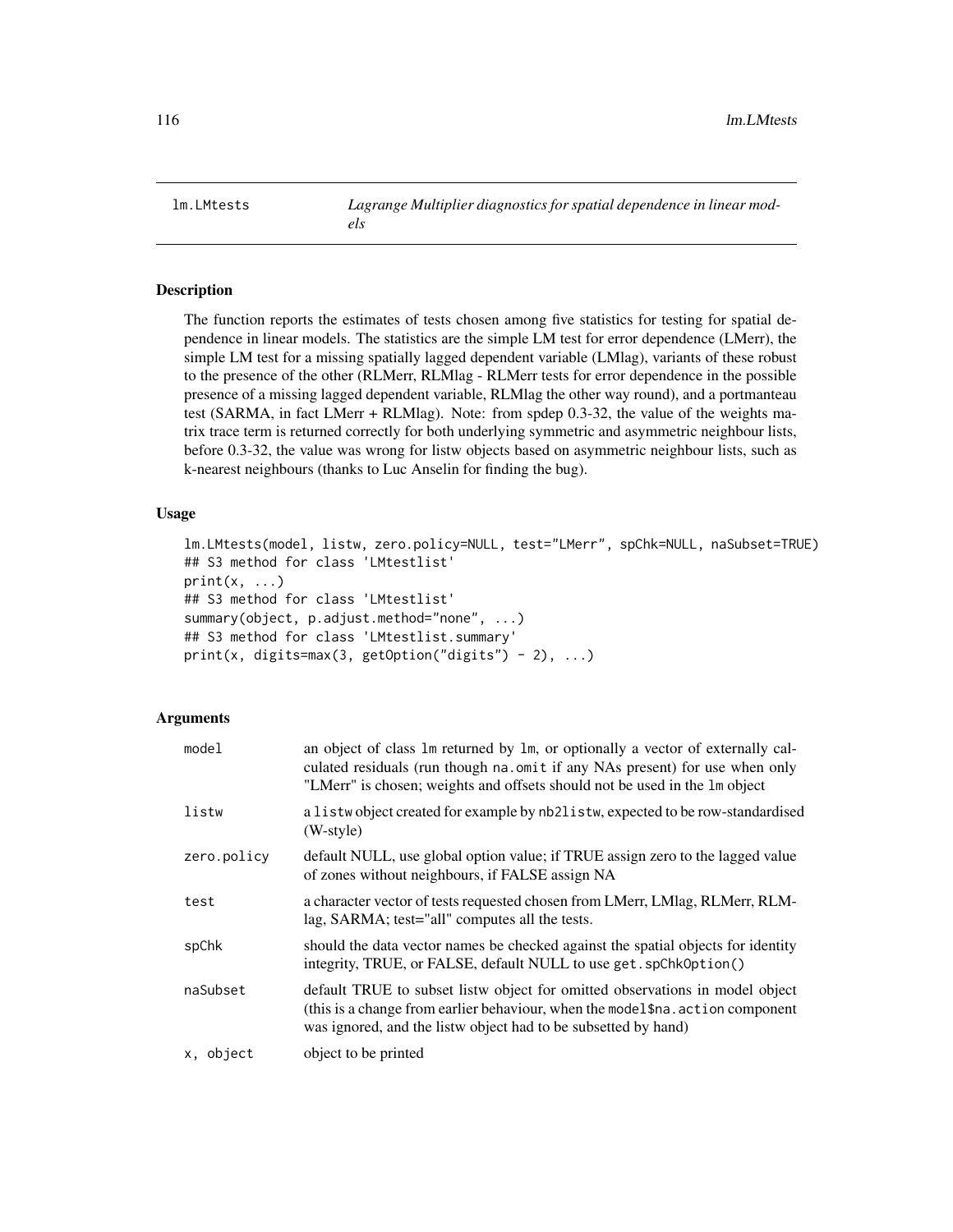#### lm.LMtests 117

| p.adjust.method         |                                                                                                                      |
|-------------------------|----------------------------------------------------------------------------------------------------------------------|
|                         | a character string specifying the probability value adjustment (see p. adjust)<br>for multiple tests, default "none" |
| digits                  | minimum number of significant digits to be used for most numbers                                                     |
| $\cdot$ $\cdot$ $\cdot$ | printing arguments to be passed through                                                                              |

# Details

The two types of dependence are for spatial lag  $\rho$  and spatial error  $\lambda$ :

$$
\mathbf{y} = \mathbf{X}\beta + \rho \mathbf{W}_{(1)}\mathbf{y} + \mathbf{u},
$$
  

$$
\mathbf{u} = \lambda \mathbf{W}_{(2)}\mathbf{u} + \mathbf{e}
$$

where e is a well-behaved, uncorrelated error term. Tests for a missing spatially lagged dependent variable test that  $\rho = 0$ , tests for spatial autocorrelation of the error u test whether  $\lambda = 0$ . W is a spatial weights matrix; for the tests used here they are identical.

#### Value

A list of class LMtestlist of htest objects, each with:

| statistic | the value of the Lagrange Multiplier test.         |
|-----------|----------------------------------------------------|
| parameter | number of degrees of freedom                       |
| p.value   | the p-value of the test.                           |
| method    | a character string giving the method used.         |
| data.name | a character string giving the name(s) of the data. |

#### Author(s)

Roger Bivand <Roger.Bivand@nhh.no> and Andrew Bernat

# References

Anselin, L. 1988 Spatial econometrics: methods and models. (Dordrecht: Kluwer); Anselin, L., Bera, A. K., Florax, R. and Yoon, M. J. 1996 Simple diagnostic tests for spatial dependence. Regional Science and Urban Economics, 26, 77–104.

# See Also

[lm](#page-0-0)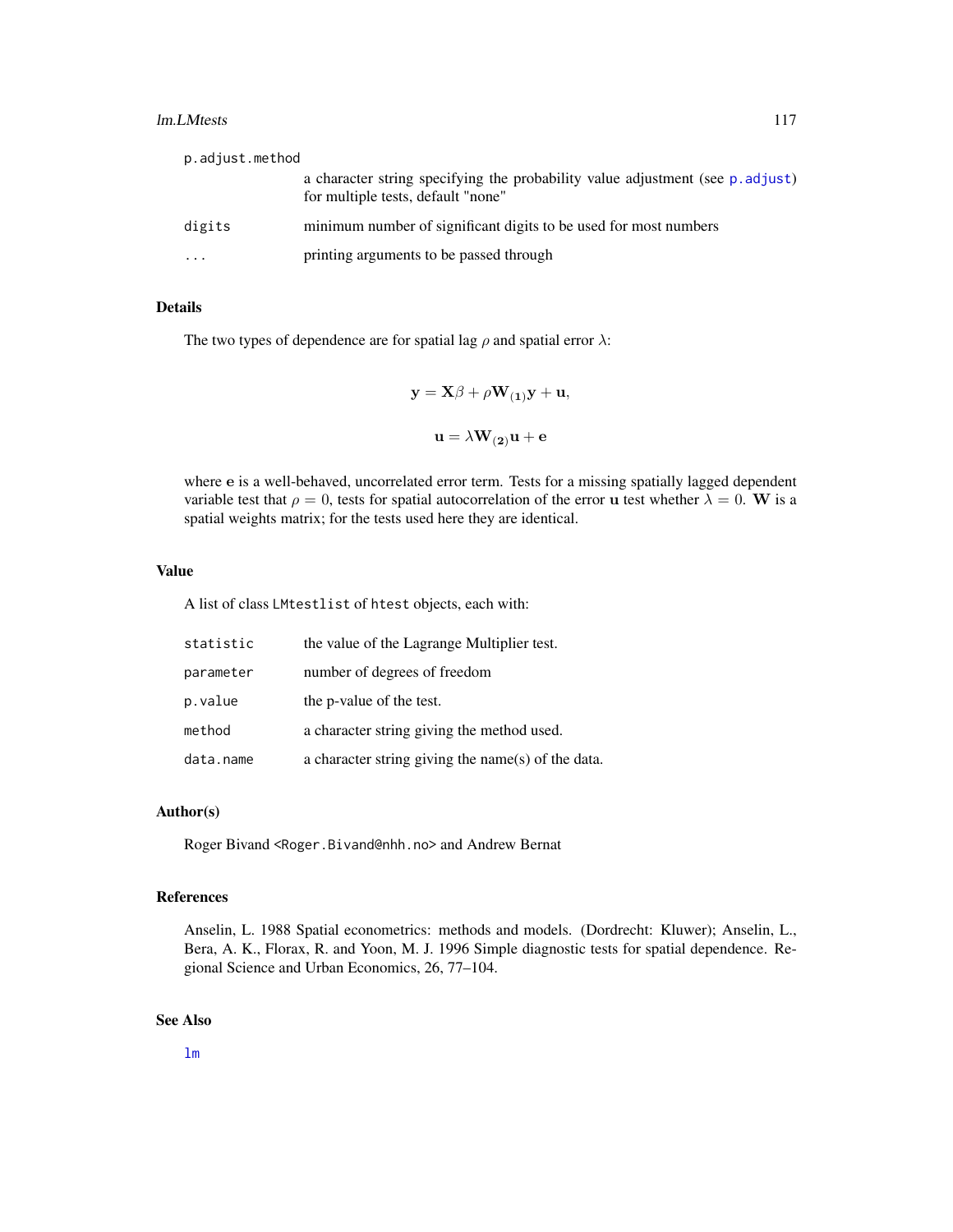# Examples

```
data(oldcol)
oldcrime.lm <- lm(CRIME ~ HOVAL + INC, data = COL.OLD)
summary(oldcrime.lm)
res <- lm.LMtests(oldcrime.lm, nb2listw(COL.nb), test=c("LMerr", "LMlag",
  "RLMerr", "RLMlag", "SARMA"))
summary(res)
lm.LMtests(oldcrime.lm, nb2listw(COL.nb))
lm.LMtests(residuals(oldcrime.lm), nb2listw(COL.nb))
```
<span id="page-117-1"></span>lm.morantest *Moran's I test for residual spatial autocorrelation*

# <span id="page-117-0"></span>Description

Moran's I test for spatial autocorrelation in residuals from an estimated linear model  $(\text{lm}(\cdot))$ . The helper function listw2U() constructs a weights list object corresponding to the sparse matrix  $\frac{1}{2}(\mathbf{W} + \mathbf{W}'$ 

#### Usage

```
lm.morantest(model, listw, zero.policy=NULL, alternative = "greater",
spChk=NULL, resfun=weighted.residuals, naSubset=TRUE)
listw2U(listw)
```

| model       | an object of class 1m returned by 1m; weights may be specified in the 1m fit, but<br>offsets should not be used                                                                                                                   |
|-------------|-----------------------------------------------------------------------------------------------------------------------------------------------------------------------------------------------------------------------------------|
| listw       | a listwo bject created for example by nb2listw                                                                                                                                                                                    |
| zero.policy | default NULL, use global option value; if TRUE assign zero to the lagged value<br>of zones without neighbours, if FALSE assign NA                                                                                                 |
| alternative | a character string specifying the alternative hypothesis, must be one of "greater"<br>(default), "less" or "two.sided".                                                                                                           |
| spChk       | should the data vector names be checked against the spatial objects for identity<br>integrity, TRUE, or FALSE, default NULL to use get. spChk0ption()                                                                             |
| resfun      | default: weighted.residuals; the function to be used to extract residuals from the<br>Im object, may be residuals, weighted. residuals, rstandard, or rstudent                                                                    |
| naSubset    | default TRUE to subset listw object for omitted observations in model object<br>(this is a change from earlier behaviour, when the model \$na. action component<br>was ignored, and the listw object had to be subsetted by hand) |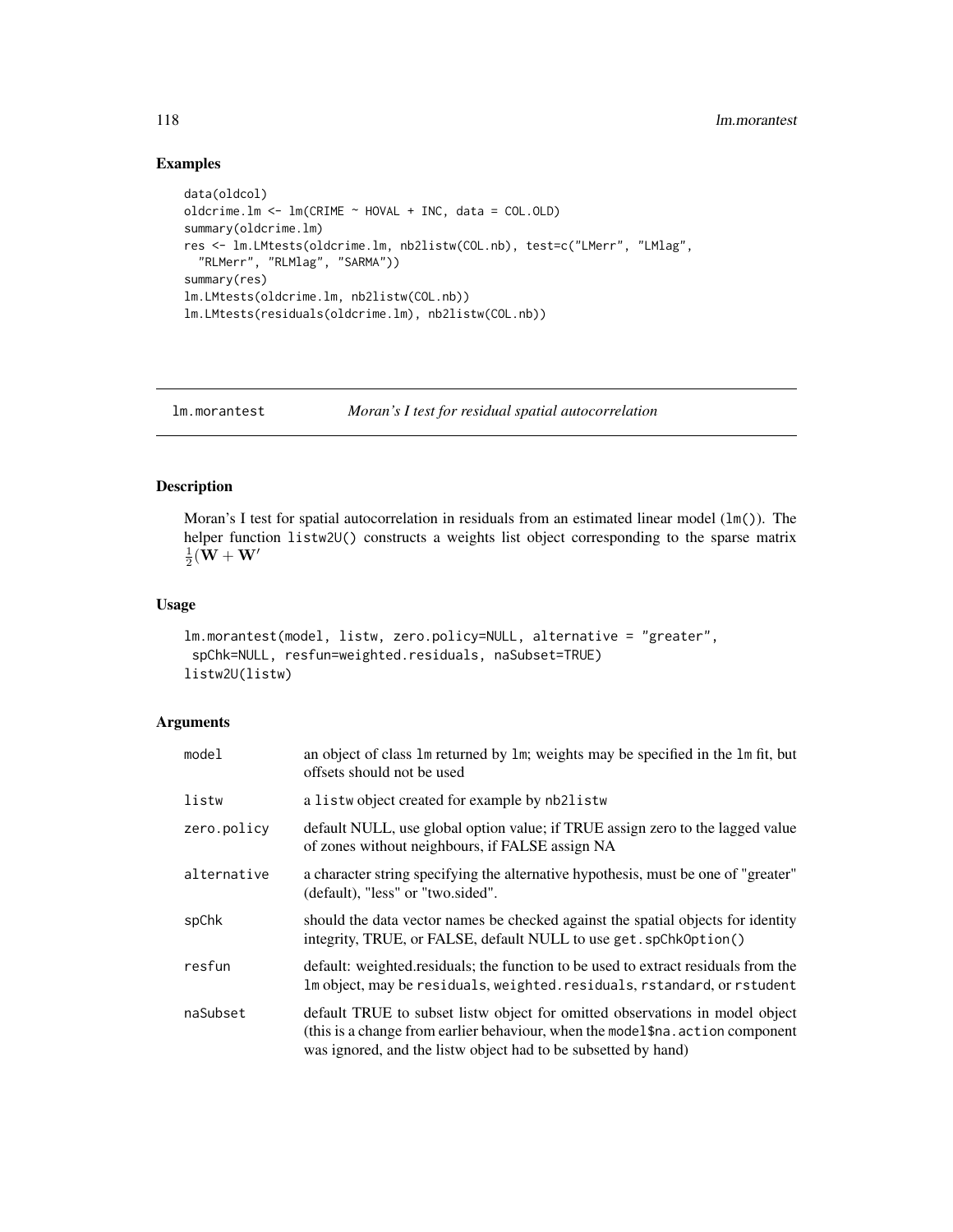#### lm.morantest 119

# Value

A list with class htest containing the following components:

| statistic   | the value of the standard deviate of Moran's I.                                                   |
|-------------|---------------------------------------------------------------------------------------------------|
| p.value     | the p-value of the test.                                                                          |
| estimate    | the value of the observed Moran's I, its expectation and variance under the<br>method assumption. |
| alternative | a character string describing the alternative hypothesis.                                         |
| method      | a character string giving the method used.                                                        |
| data.name   | a character string giving the name(s) of the data.                                                |

# Author(s)

Roger Bivand <Roger.Bivand@nhh.no>

# References

Cliff, A. D., Ord, J. K. 1981 Spatial processes, Pion, p. 203,

# See Also

[lm.LMtests](#page-115-0), [lm](#page-0-0)

```
data(oldcol)
oldcrime1.lm <- lm(CRIME \sim 1, data = COL.0LD)oldcrime.lm <- lm(CRIME ~ HOVAL + INC, data = COL.OLD)
lm.morantest(oldcrime.lm, nb2listw(COL.nb, style="W"))
lm.LMtests(oldcrime.lm, nb2listw(COL.nb, style="W"))
lm.morantest(oldcrime.lm, nb2listw(COL.nb, style="S"))
lm.morantest(oldcrime1.lm, nb2listw(COL.nb, style="W"))
moran.test(COL.OLD$CRIME, nb2listw(COL.nb, style="W"),
 randomisation=FALSE)
oldcrime.wlm <- lm(CRIME \sim HOVAL + INC, data = COL.OLD,weights = I(1/AREA_PL))
lm.morantest(oldcrime.wlm, nb2listw(COL.nb, style="W"),
resfun=weighted.residuals)
lm.morantest(oldcrime.wlm, nb2listw(COL.nb, style="W"),
 resfun=rstudent)
```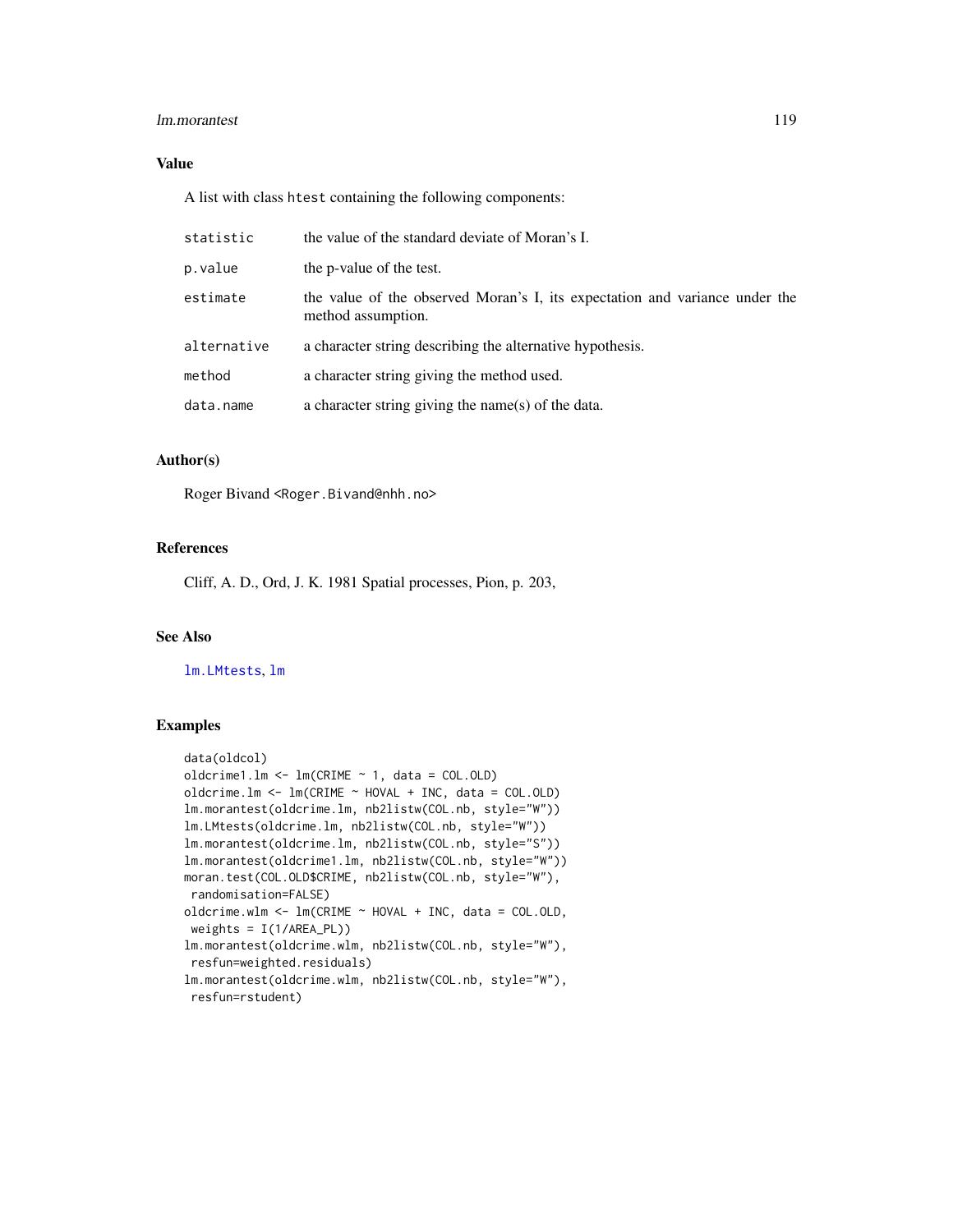<span id="page-119-0"></span>lm.morantest.exact *Exact global Moran's I test*

# Description

The function implements Tiefelsdorf's exact global Moran's I test.

# Usage

```
lm.morantest.exact(model, listw, zero.policy = NULL, alternative = "greater",
spChk = NULL, resfun = weighted.residuals, zero.tol = 1e-07, Omega=NULL,
save.M=NULL, save.U=NULL, useTP=FALSE, truncErr=1e-6, zeroTreat=0.1)
## S3 method for class 'moranex'
print(x, \ldots)
```

| model       | an object of class 1m returned by 1m; weights may be specified in the 1m fit, but<br>offsets should not be used                                                                      |
|-------------|--------------------------------------------------------------------------------------------------------------------------------------------------------------------------------------|
| listw       | a listwobject created for example by nb2listw                                                                                                                                        |
| zero.policy | default NULL, use global option value; if TRUE assign zero to the lagged value<br>of zones without neighbours, if FALSE assign NA                                                    |
| alternative | a character string specifying the alternative hypothesis, must be one of greater<br>(default), less or two.sided.                                                                    |
| spChk       | should the data vector names be checked against the spatial objects for identity<br>integrity, TRUE, or FALSE, default NULL to use get. spChkOption()                                |
| resfun      | default: weighted.residuals; the function to be used to extract residuals from the<br>Im object, may be residuals, weighted. residuals, rstandard, or rstudent                       |
| zero.tol    | tolerance used to find eigenvalues close to absolute zero                                                                                                                            |
| Omega       | A SAR process matrix may be passed in to test an alternative hypothesis, for ex-<br>ample Omega <- invIrW(listw, rho=0.1); Omega <- tcrossprod(Omega),<br>chol() is taken internally |
| save.M      | return the full M matrix for use in spdep:::exactMoranAlt                                                                                                                            |
| save.U      | return the full U matrix for use in spdep:::exactMoranAlt                                                                                                                            |
| useTP       | default FALSE, if TRUE, use truncation point in integration rather than up-<br>per=Inf, see Tiefelsdorf (2000), eq. 6.7, p.69                                                        |
| truncErr    | when useTP=TRUE, pass truncation error to truncation point function                                                                                                                  |
| zeroTreat   | when useTP=TRUE, pass zero adjustment to truncation point function                                                                                                                   |
| X           | a moranex object                                                                                                                                                                     |
| $\cdots$    | arguments to be passed through                                                                                                                                                       |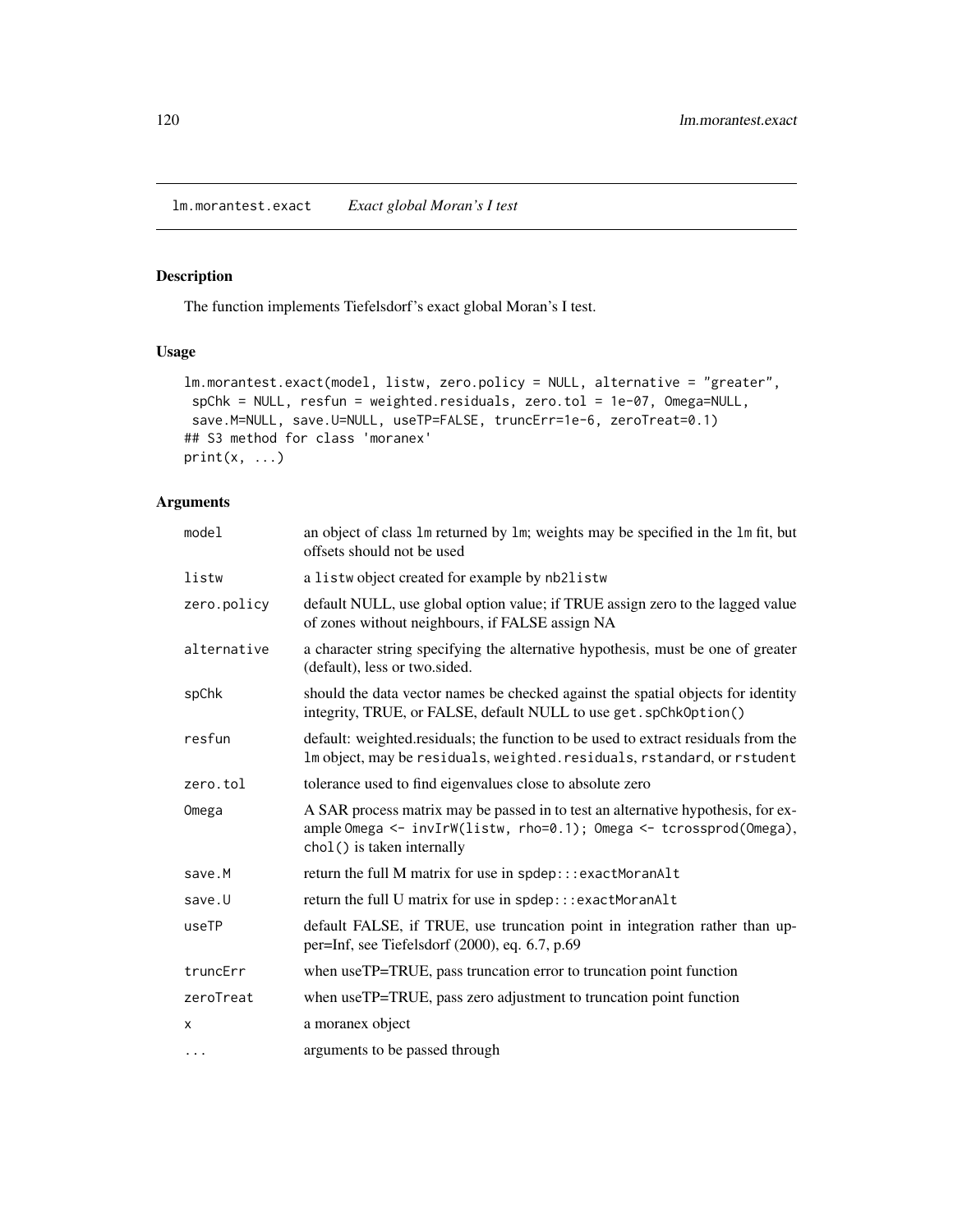# lm.morantest.exact 121

# Value

A list of class moranex with the following components:

| statistic   | the value of the saddlepoint approximation of the standard deviate of global<br>Moran's I. |
|-------------|--------------------------------------------------------------------------------------------|
| p.value     | the p-value of the test.                                                                   |
| estimate    | the value of the observed global Moran's I.                                                |
| method      | a character string giving the method used.                                                 |
| alternative | a character string describing the alternative hypothesis.                                  |
| gamma       | eigenvalues (excluding zero values)                                                        |
| oType       | usually set to "E"                                                                         |
| data.name   | a character string giving the name(s) of the data.                                         |
| df          | degrees of freedom                                                                         |

# Author(s)

Markus Reder and Roger Bivand

## References

Roger Bivand, Werner G. Müller and Markus Reder (2009) "Power calculations for global and local Moran's I." *Computational Statistics \& Data Analysis* 53, 2859-2872.

# See Also

[lm.morantest.sad](#page-121-0)

```
require(maptools)
eire <- readShapePoly(system.file("etc/shapes/eire.shp", package="spdep")[1],
  ID="names", proj4string=CRS("+proj=utm +zone=30 +ellps=airy +units=km"))
eire.nb <- poly2nb(eire)
#data(eire)
e.lm <- lm(OWNCONS ~ ROADACC, data=eire)
lm.morantest(e.lm, nb2listw(eire.nb))
lm.morantest.sad(e.lm, nb2listw(eire.nb))
lm.morantest.exact(e.lm, nb2listw(eire.nb))
lm.morantest.exact(e.lm, nb2listw(eire.nb), useTP=TRUE)
```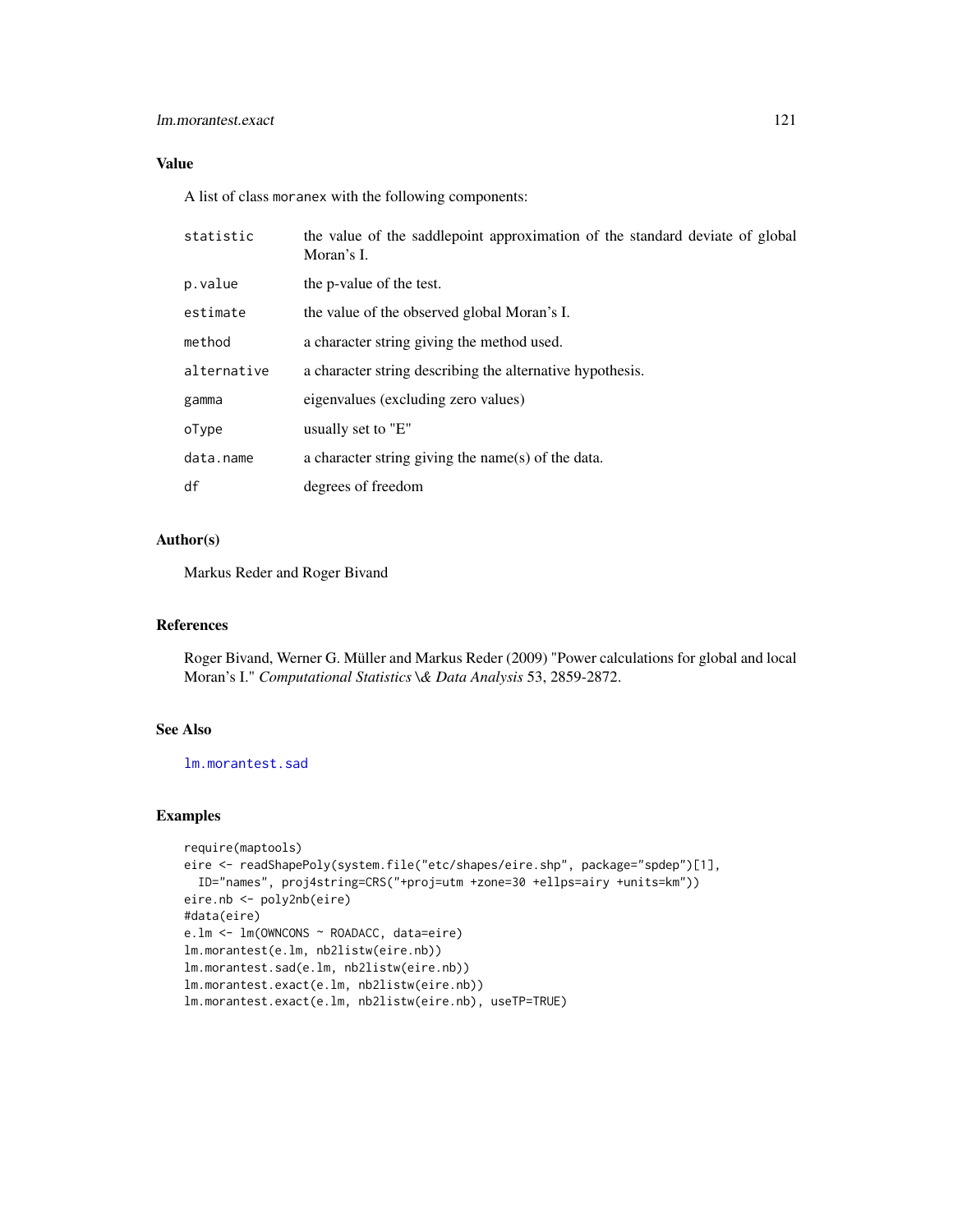<span id="page-121-0"></span>

# Description

The function implements Tiefelsdorf's application of the Saddlepoint approximation to global Moran's I's reference distribution.

# Usage

```
lm.morantest.sad(model, listw, zero.policy=NULL, alternative="greater",
  spChk=NULL, resfun=weighted.residuals, tol=.Machine$double.eps^0.5,
 maxiter=1000, tol.bounds=0.0001, zero.tol = 1e-07, Omega=NULL,
  save.M=NULL, save.U=NULL)
## S3 method for class 'moransad'
print(x, \ldots)## S3 method for class 'moransad'
summary(object, ...)
## S3 method for class 'summary.moransad'
print(x, \ldots)
```

| model       | an object of class 1m returned by 1m; weights may be specified in the 1m fit, but<br>offsets should not be used                                                                      |
|-------------|--------------------------------------------------------------------------------------------------------------------------------------------------------------------------------------|
| listw       | a listwo bject created for example by nb2listw                                                                                                                                       |
| zero.policy | default NULL, use global option value; if TRUE assign zero to the lagged value<br>of zones without neighbours, if FALSE assign NA                                                    |
| alternative | a character string specifying the alternative hypothesis, must be one of greater<br>(default), less or two.sided.                                                                    |
| spChk       | should the data vector names be checked against the spatial objects for identity<br>integrity, TRUE, or FALSE, default NULL to use get. spChkOption()                                |
| resfun      | default: weighted.residuals; the function to be used to extract residuals from the<br>Im object, may be residuals, weighted. residuals, rstandard, or rstudent                       |
| tol         | the desired accuracy (convergence tolerance) for uniroot                                                                                                                             |
| maxiter     | the maximum number of iterations for uniroot                                                                                                                                         |
| tol.bounds  | offset from bounds for uniroot                                                                                                                                                       |
| zero.tol    | tolerance used to find eigenvalues close to absolute zero                                                                                                                            |
| Omega       | A SAR process matrix may be passed in to test an alternative hypothesis, for ex-<br>ample Omega <- invIrW(listw, rho=0.1); Omega <- tcrossprod(Omega),<br>chol() is taken internally |
| save.M      | return the full M matrix for use in spdep:::exactMoranAlt                                                                                                                            |
| save.U      | return the full U matrix for use in spdep:::exactMoranAlt                                                                                                                            |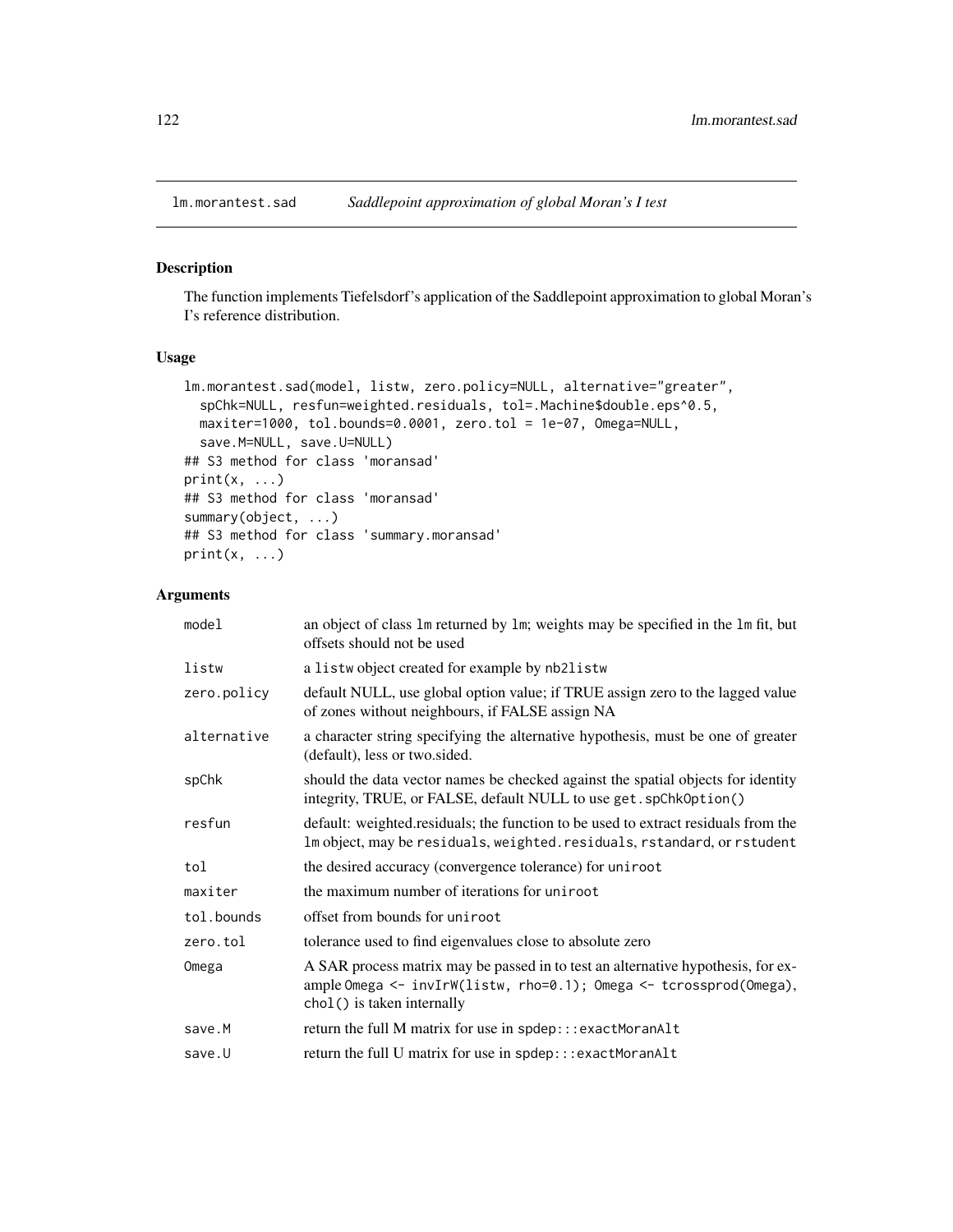# lm.morantest.sad 123

| $\times$ | object to be printed           |
|----------|--------------------------------|
| object   | object to be summarised        |
|          | arguments to be passed through |

# Details

The function involves finding the eigenvalues of an n by n matrix, and numerically finding the root for the Saddlepoint approximation, and should therefore only be used with care when n is large.

## Value

A list of class moransad with the following components:

| statistic   | the value of the saddlepoint approximation of the standard deviate of global<br>Moran's I. |
|-------------|--------------------------------------------------------------------------------------------|
| p.value     | the p-value of the test.                                                                   |
| estimate    | the value of the observed global Moran's I.                                                |
| alternative | a character string describing the alternative hypothesis.                                  |
| method      | a character string giving the method used.                                                 |
| data.name   | a character string giving the name(s) of the data.                                         |
| internal1   | Saddlepoint omega, r and u                                                                 |
| internal2   | f.root, iter and estim.prec from uniroot                                                   |
| df          | degrees of freedom                                                                         |
| tau         | eigenvalues (excluding zero values)                                                        |
|             |                                                                                            |

# Author(s)

Roger Bivand <Roger.Bivand@nhh.no>

# References

Tiefelsdorf, M. 2002 The Saddlepoint approximation of Moran's I and local Moran's Ii reference distributions and their numerical evaluation. Geographical Analysis, 34, pp. 187–206.

# See Also

[lm.morantest](#page-117-1)

```
require(maptools)
eire <- readShapePoly(system.file("etc/shapes/eire.shp", package="spdep")[1],
  ID="names", proj4string=CRS("+proj=utm +zone=30 +ellps=airy +units=km"))
eire.nb <- poly2nb(eire)
#data(eire)
e.lm <- lm(OWNCONS ~ ROADACC, data=eire)
lm.morantest(e.lm, nb2listw(eire.nb))
```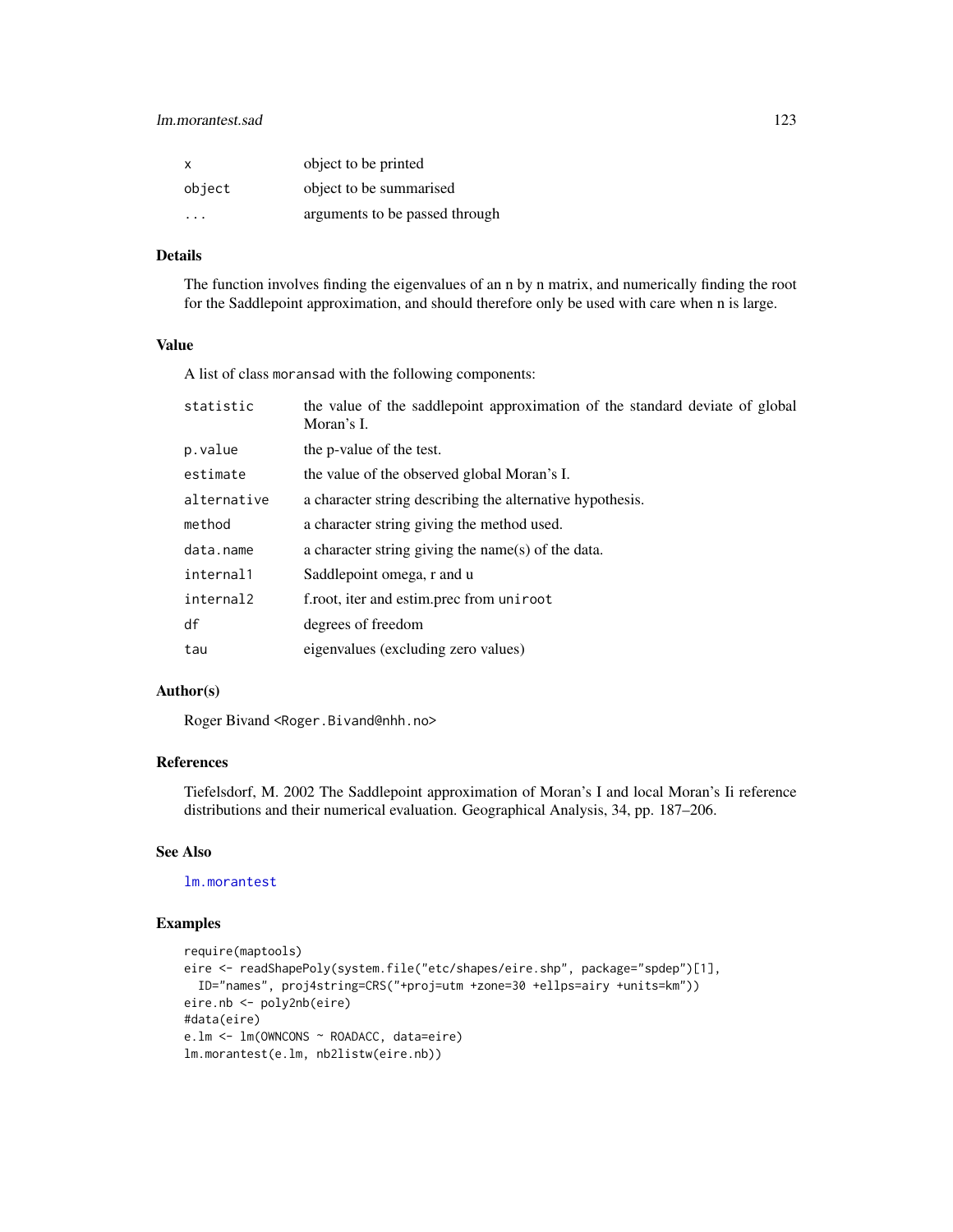```
lm.morantest.sad(e.lm, nb2listw(eire.nb))
summary(lm.morantest.sad(e.lm, nb2listw(eire.nb)))
e.wlm <- lm(OWNCONS ~ ROADACC, data=eire, weights=RETSALE)
lm.morantest(e.wlm, nb2listw(eire.nb), resfun=rstudent)
lm.morantest.sad(e.wlm, nb2listw(eire.nb), resfun=rstudent)
```
#### <span id="page-123-0"></span>localG *G and Gstar local spatial statistics*

#### Description

The local spatial statistic G is calculated for each zone based on the spatial weights object used. The value returned is a Z-value, and may be used as a diagnostic tool. High positive values indicate the posibility of a local cluster of high values of the variable being analysed, very low relative values a similar cluster of low values. For inference, a Bonferroni-type test is suggested in the references, where tables of critical values may be found (see also details below).

# Usage

localG(x, listw, zero.policy=NULL, spChk=NULL)

## Arguments

| $\mathsf{x}$ | a numeric vector the same length as the neighbours list in listw                                                                                      |
|--------------|-------------------------------------------------------------------------------------------------------------------------------------------------------|
| listw        | a listwo bject created for example by nb2listw                                                                                                        |
| zero.policy  | default NULL, use global option value; if TRUE assign zero to the lagged value<br>of zones without neighbours, if FALSE assign NA                     |
| spChk        | should the data vector names be checked against the spatial objects for identity<br>integrity, TRUE, or FALSE, default NULL to use get. spChk0ption() |

#### Details

If the neighbours member of listw has a "self.included" attribute set to TRUE, the Gstar variant, including the self-weight  $w_{ii} > 0$ , is calculated and returned. The returned vector will have a "gstari" attribute set to TRUE. Self-weights can be included by using the include.self function in the spweights package before converting the neighbour list to a spatial weights list with nb2listw as shown below in the example.

The critical values of the statistic under assumptions given in the references for the 95th percentile are for n=1: 1.645, n=50: 3.083, n=100: 3.289, n=1000: 3.886.

#### Value

A vector of G or Gstar values, with attributes "gstari" set to TRUE or FALSE, "call" set to the function call, and class "localG".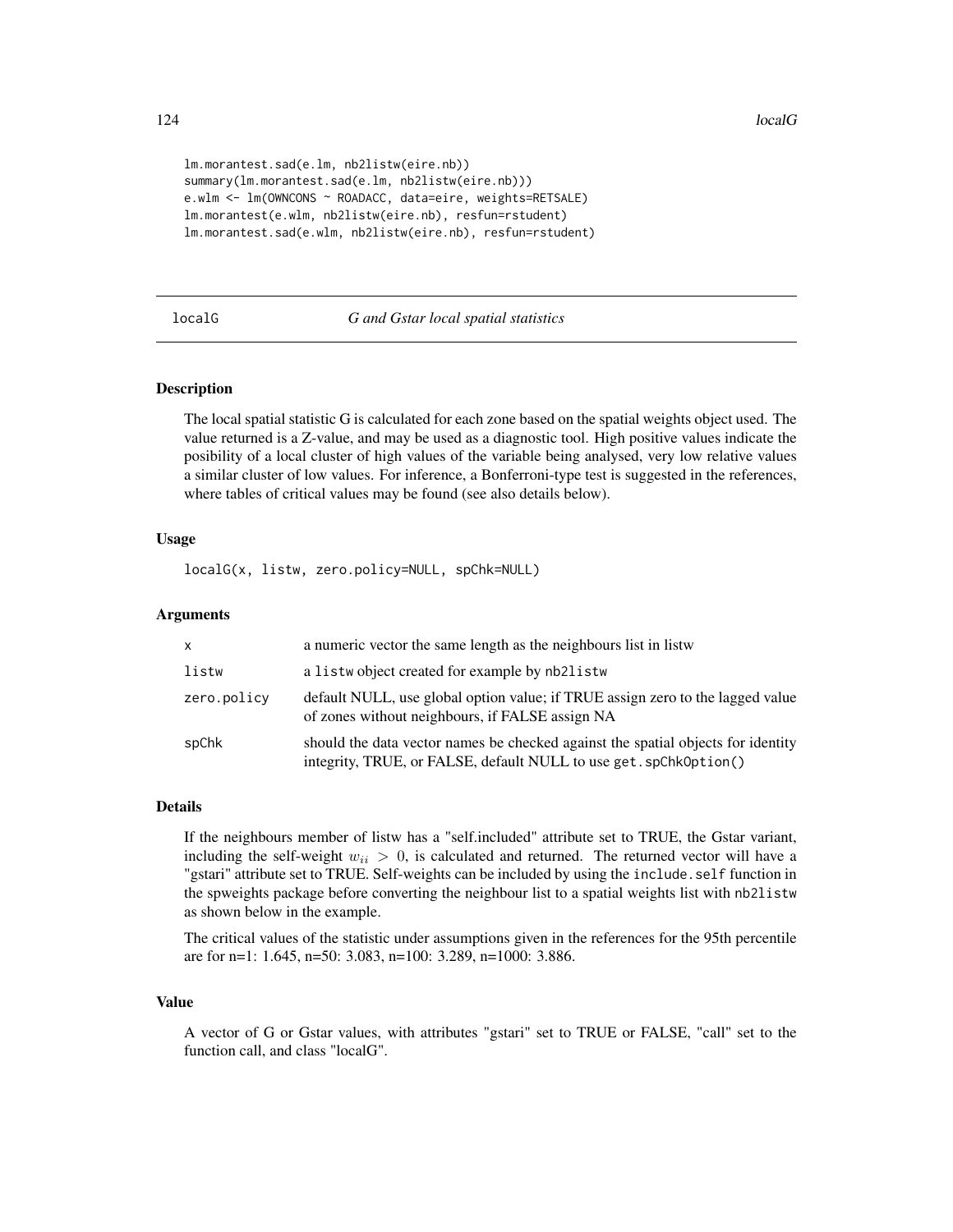#### $\lvert \text{localG} \rvert$  125

#### Author(s)

Roger Bivand <Roger.Bivand@nhh.no>

#### References

Ord, J. K. and Getis, A. 1995 Local spatial autocorrelation statistics: distributional issues and an application. *Geographical Analysis*, 27, 286–306; Getis, A. and Ord, J. K. 1996 Local spatial statistics: an overview. In P. Longley and M. Batty (eds) *Spatial analysis: modelling in a GIS environment* (Cambridge: Geoinformation International), 261–277.

```
data(getisord)
xycoords <- cbind(xyz$x, xyz$y)
nb30 <- dnearneigh(xycoords, 0, 30)
G30 <- localG(xyz$val, nb2listw(nb30, style="B"))
G30[length(xyz$val)-136]
nb60 <- dnearneigh(xycoords, 0, 60)
G60 <- localG(xyz$val, nb2listw(nb60, style="B"))
G60[length(xyz$val)-136]
nb90 <- dnearneigh(xycoords, 0, 90)
G90 <- localG(xyz$val, nb2listw(nb90, style="B"))
G90[length(xyz$val)-136]
nb120 <- dnearneigh(xycoords, 0, 120)
G120 <- localG(xyz$val, nb2listw(nb120, style="B"))
G120[length(xyz$val)-136]
nb150 <- dnearneigh(xycoords, 0, 150)
G150 <- localG(xyz$val, nb2listw(nb150, style="B"))
G150[length(xyz$val)-136]
brks <- seq(-5,5,1)
cm.col <- cm.colors(length(brks)-1)
image(x, y, t(matrix(G30, nrow=16, ncol=16, byrow=TRUE)),
  breaks=brks, col=cm.col, asp=1)
text(xyz$x, xyz$y, round(G30, digits=1), cex=0.7)
polygon(c(195,225,225,195), c(195,195,225,225), lwd=2)
title(main=expression(paste("Values of the ", G[i], " statistic")))
G30s <- localG(xyz$val, nb2listw(include.self(nb30),
 style="B"))
cat("value according to Getis and Ord's eq. 14.2, p. 263 (1996)\n")
G30s[length(xyz$val)-136]
cat(paste("value given by Getis and Ord (1996), p. 267",
  "(division by n-1 rather than n \n in variance)\n"))
G30s[length(xyz$val)-136] *
  (sqrt(sum(scale(xyz$val, scale=FALSE)^2)/length(xyz$val)) /
  sqrt(var(xyz$val)))
image(x, y, t(matrix(G30s, nrow=16, ncol=16, byrow=TRUE)),
  breaks=brks, col=cm.col, asp=1)
text(xyz$x, xyz$y, round(G30s, digits=1), cex=0.7)
polygon(c(195,225,225,195), c(195,195,225,225), lwd=2)
title(main=expression(paste("Values of the ", G[i]^"*", " statistic")))
```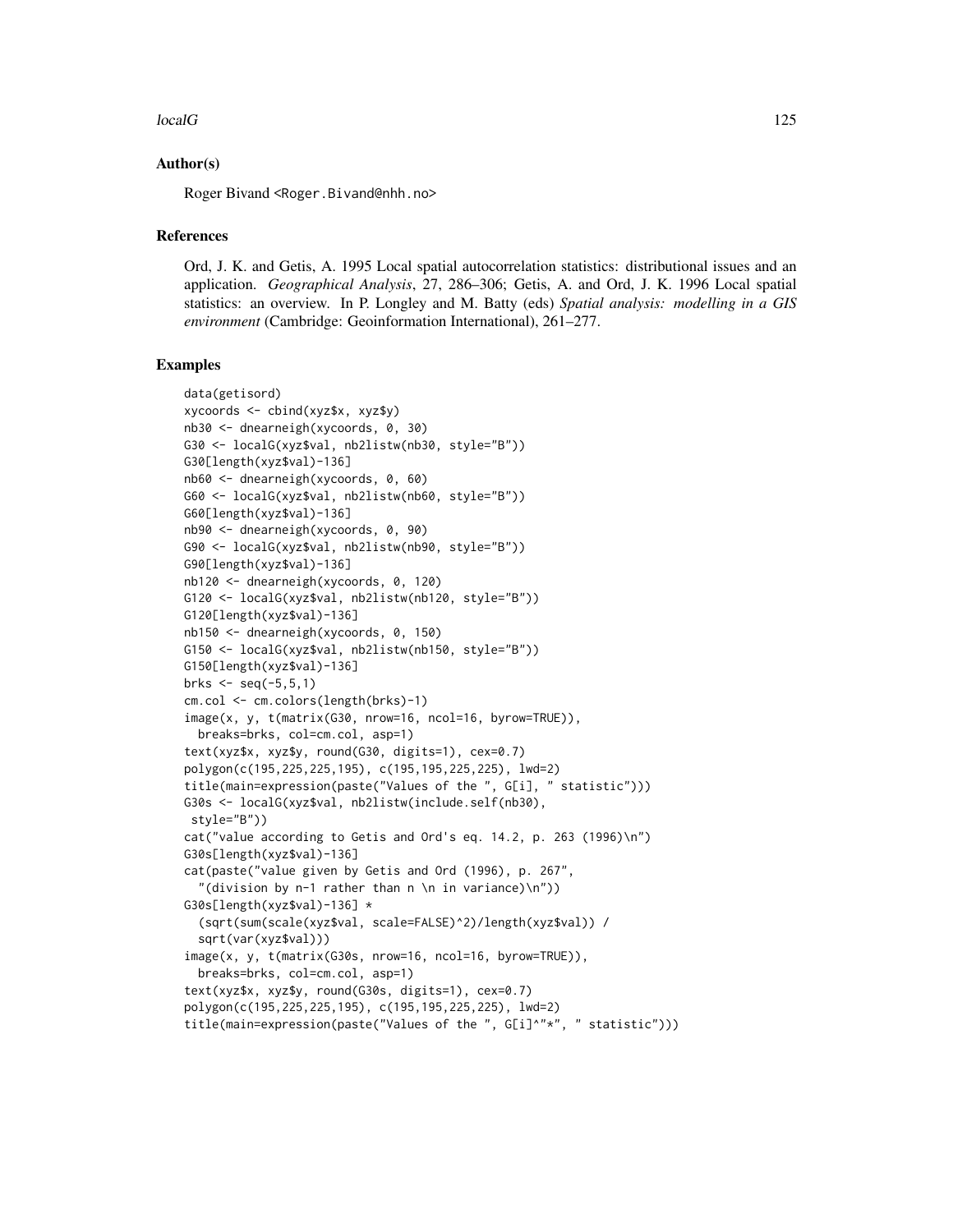<span id="page-125-0"></span>

## Description

The local spatial statistic Moran's I is calculated for each zone based on the spatial weights object used. The values returned include a Z-value, and may be used as a diagnostic tool. The statistic is:

$$
I_i = \frac{(x_i - \bar{x})}{\sum_{k=1}^n (x_k - \bar{x})^2 / (n-1)} \sum_{j=1}^n w_{ij} (x_j - \bar{x})
$$

, and its expectation and variance are given in Anselin (1995).

# Usage

localmoran(x, listw, zero.policy=NULL, na.action=na.fail, alternative = "greater", p.adjust.method="none", mlvar=TRUE, spChk=NULL)

| $\times$        | a numeric vector the same length as the neighbours list in listw                                                                                                                                                                                                                                                                                                                                                                                                                                                                                                                                                    |
|-----------------|---------------------------------------------------------------------------------------------------------------------------------------------------------------------------------------------------------------------------------------------------------------------------------------------------------------------------------------------------------------------------------------------------------------------------------------------------------------------------------------------------------------------------------------------------------------------------------------------------------------------|
| listw           | a listwo bject created for example by nb2listw                                                                                                                                                                                                                                                                                                                                                                                                                                                                                                                                                                      |
| zero.policy     | default NULL, use global option value; if TRUE assign zero to the lagged value<br>of zones without neighbours, if FALSE assign NA                                                                                                                                                                                                                                                                                                                                                                                                                                                                                   |
| na.action       | a function (default na. fail), can also be na. omit or na. exclude - in these<br>cases the weights list will be subsetted to remove NAs in the data. It may be<br>necessary to set zero.policy to TRUE because this subsetting may create no-<br>neighbour observations. Note that only weights lists created without using the<br>glist argument to nb21istw may be subsetted. If na. pass is used, zero is substi-<br>tuted for NA values in calculating the spatial lag. (Note that na.exclude will only<br>work properly starting from R 1.9.0, na.omit and na.exclude assign the wrong<br>classes in $1.8.*$ ) |
| alternative     | a character string specifying the alternative hypothesis, must be one of greater<br>(default), less or two.sided.                                                                                                                                                                                                                                                                                                                                                                                                                                                                                                   |
| p.adjust.method |                                                                                                                                                                                                                                                                                                                                                                                                                                                                                                                                                                                                                     |
|                 | a character string specifying the probability value adjustment for multiple tests,<br>default "none"; see p. adjust SP. Note that the number of multiple tests for each<br>region is only taken as the number of neighbours $+1$ for each region, rather than<br>the total number of regions.                                                                                                                                                                                                                                                                                                                       |
| mlvar           | default TRUE: values of local Moran's I are reported using the variance of the<br>variable of interest (sum of squared deviances over n), but can be reported as the<br>sample variance, dividing by (n-1) instead; both are used in other implementa-<br>tions.                                                                                                                                                                                                                                                                                                                                                    |
| spChk           | should the data vector names be checked against the spatial objects for identity<br>integrity, TRUE, or FALSE, default NULL to use get. spChkOption()                                                                                                                                                                                                                                                                                                                                                                                                                                                               |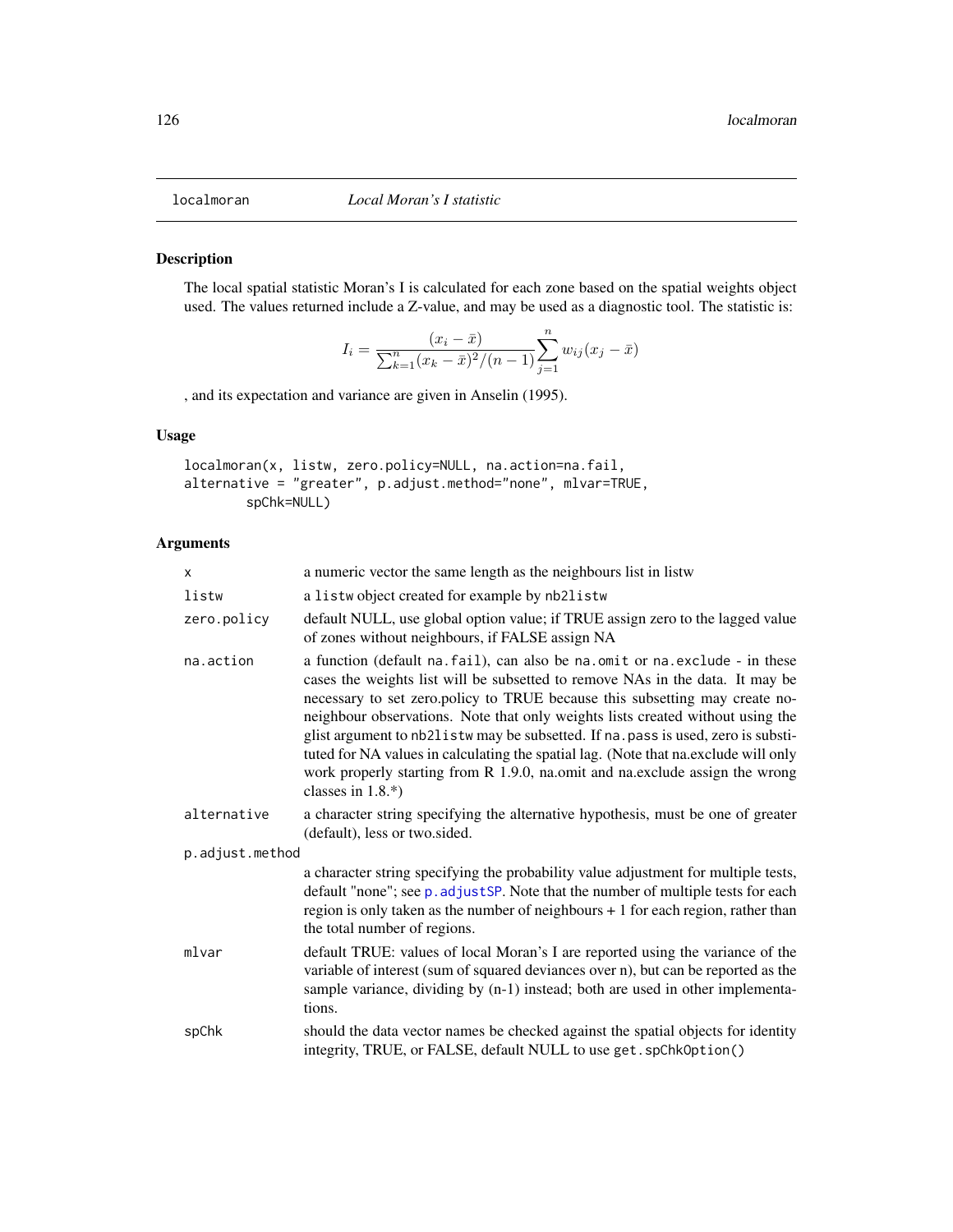#### localmoran 127

# Details

The values of local Moran's I are divided by the variance (or sample variance) of the variable of interest to accord with Table 1, p. 103, and formula (12), p. 99, in Anselin (1995), rathar than his formula (7), p. 98.

#### Value

| Τi     | local moran statistic                     |
|--------|-------------------------------------------|
| E.Ii   | expectation of local moran statistic      |
| Var.Ii | variance of local moran statistic         |
| Z.Ii   | standard deviate of local moran statistic |
| Pr()   | p-value of local moran statistic          |

# Author(s)

Roger Bivand <Roger.Bivand@nhh.no>

# References

Anselin, L. 1995. Local indicators of spatial association, Geographical Analysis, 27, 93–115; Getis, A. and Ord, J. K. 1996 Local spatial statistics: an overview. In P. Longley and M. Batty (eds) *Spatial analysis: modelling in a GIS environment* (Cambridge: Geoinformation International), 261–277.

#### See Also

[localG](#page-123-0)

```
data(afcon)
oid <- order(afcon$id)
resI <- localmoran(afcon$totcon, nb2listw(paper.nb))
printCoefmat(data.frame(resI[oid,], row.names=afcon$name[oid]),
check.names=FALSE)
hist(resI[,5])
mean(resI[,1])
sum(resI[,1])/Szero(nb2listw(paper.nb))
moran.test(afcon$totcon, nb2listw(paper.nb))
# note equality for mean() only when the sum of weights equals
# the number of observations (thanks to Juergen Symanzik)
resI <- localmoran(afcon$totcon, nb2listw(paper.nb),
p.adjust.method="bonferroni")
printCoefmat(data.frame(resI[oid,], row.names=afcon$name[oid]),
check.names=FALSE)
hist(resI[,5])
totcon <-afcon$totcon
is.na(totcon) <- sample(1:length(totcon), 5)
totcon
resI.na <- localmoran(totcon, nb2listw(paper.nb), na.action=na.exclude,
zero.policy=TRUE)
```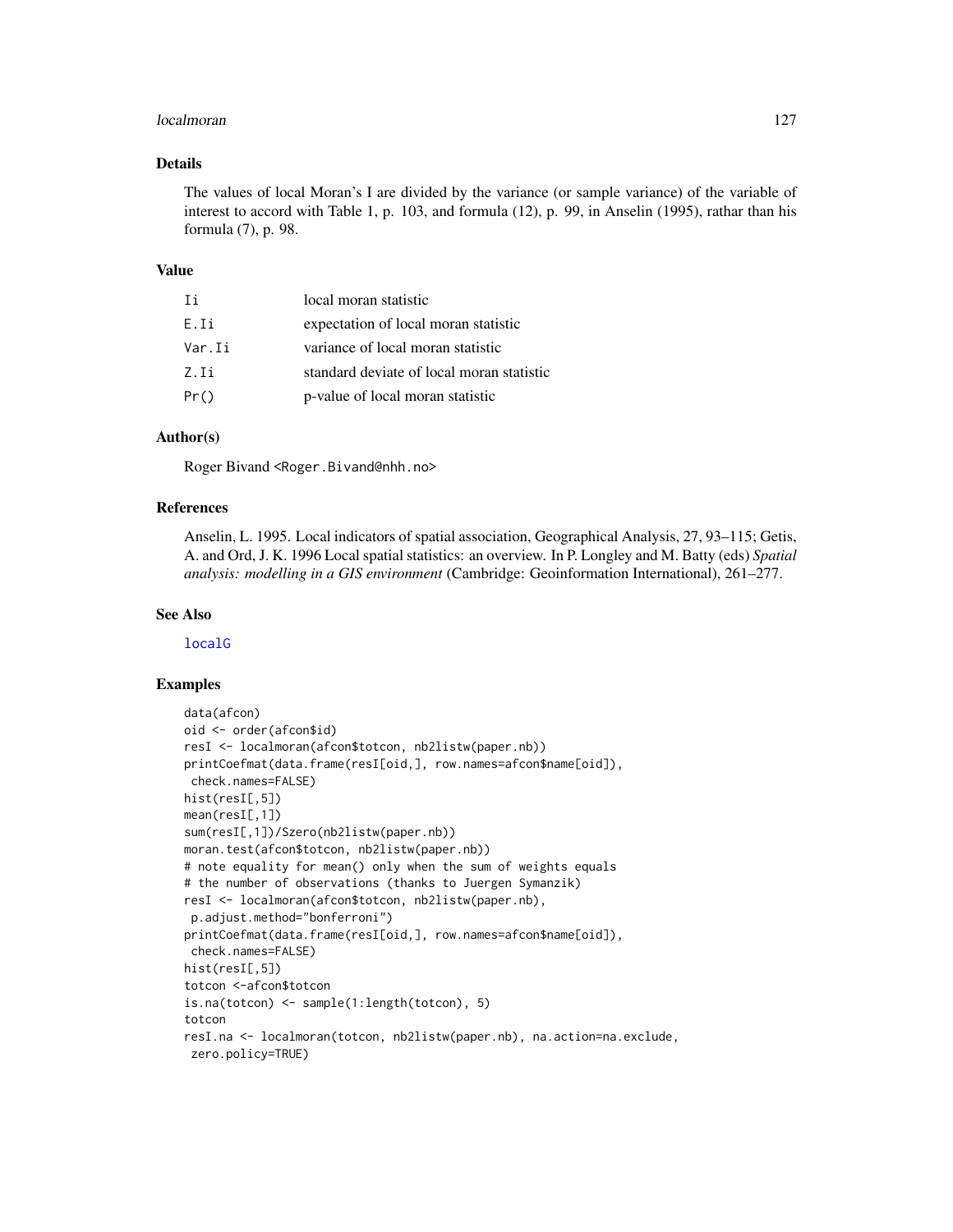128 localmoran.exact

```
if (class(attr(resI.na, "na.action")) == "exclude") {
print(data.frame(resI.na[oid,], row.names=afcon$name[oid]), digits=2)
} else print(resI.na, digits=2)
resG <- localG(afcon$totcon, nb2listw(include.self(paper.nb)))
print(data.frame(resG[oid], row.names=afcon$name[oid]), digits=2)
```
localmoran.exact *Exact local Moran's Ii tests*

#### Description

localmoran.exact provides exact local Moran's Ii tests under the null hypothesis, while localmoran.exact.alt provides exact local Moran's Ii tests under the alternative hypothesis. In this case, the model may be a fitted model returned by errorsarlm from which the covariance matrix is retrieved, or the covariance matrix can be passed through the Omega= argument.

#### Usage

```
localmoran.exact(model, select, nb, glist = NULL, style = "W",
zero.policy = NULL, alternative = "greater", spChk = NULL,
resfun = weighted.residuals, save.Vi = FALSE, useTP=FALSE, truncErr=1e-6,
zeroTreat=0.1)
localmoran.exact.alt(model, select, nb, glist = NULL, style = "W",
zero.policy = NULL, alternative = "greater", spChk = NULL,
resfun = weighted.residuals, Omega = NULL, save.Vi = FALSE,
save.M = FALSE, useTP=FALSE, truncErr=1e-6, zeroTreat=0.1)
## S3 method for class 'localmoranex'
print(x, \ldots)## S3 method for class 'localmoranex'
as.data.frame(x, row.names=NULL, optional=FALSE, ...)
```

| model       | an object of class 1m returned by 1m (assuming no global spatial autocorrela-<br>tion), or an object of class sarlm returned by a spatial simultaneous autoregres-<br>sive model fit (assuming global spatial autocorrelation represented by the model<br>spatial coefficient); weights may be specified in the 1m fit, but offsets should not<br>be used |
|-------------|-----------------------------------------------------------------------------------------------------------------------------------------------------------------------------------------------------------------------------------------------------------------------------------------------------------------------------------------------------------|
| select      | an integer vector of the id. numbers of zones to be tested; if missing, all zones                                                                                                                                                                                                                                                                         |
| nb          | a list of neighbours of class nb                                                                                                                                                                                                                                                                                                                          |
| glist       | a list of general weights corresponding to neighbours                                                                                                                                                                                                                                                                                                     |
| style       | can take values W, B, C, and S                                                                                                                                                                                                                                                                                                                            |
| zero.policy | default NULL, use global option value; if TRUE assign zero to the lagged value<br>of zones without neighbours, if FALSE assign NA                                                                                                                                                                                                                         |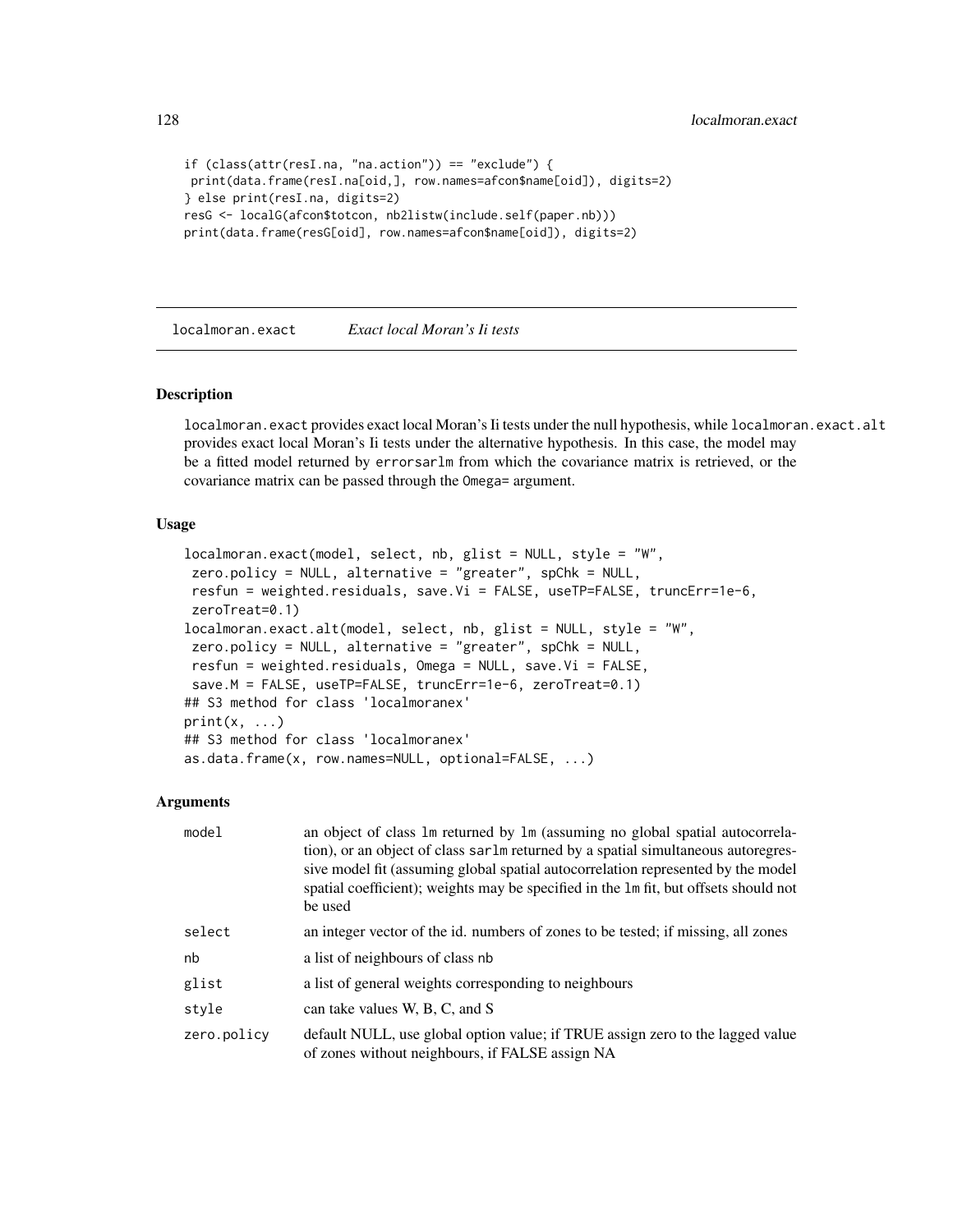| alternative  | a character string specifying the alternative hypothesis, must be one of greater<br>(default), less or two.sided.                                                                    |
|--------------|--------------------------------------------------------------------------------------------------------------------------------------------------------------------------------------|
| spChk        | should the data vector names be checked against the spatial objects for identity<br>integrity, TRUE, or FALSE, default NULL to use get. spChk0ption()                                |
| resfun       | default: weighted.residuals; the function to be used to extract residuals from the<br>Im object, may be residuals, weighted. residuals, rstandard, or rstudent                       |
| Omega        | A SAR process matrix may be passed in to test an alternative hypothesis, for ex-<br>ample Omega <- invIrW(listw, rho=0.1); Omega <- tcrossprod(Omega),<br>chol() is taken internally |
| save.Vi      | if TRUE, return the star-shaped weights lists for each zone tested                                                                                                                   |
| save.M       | if TRUE, save a list of left and right M products                                                                                                                                    |
| useTP        | default FALSE, if TRUE, use truncation point in integration rather than up-<br>per=Inf, see Tiefelsdorf (2000), eq. 6.7, p.69                                                        |
| truncErr     | when useTP=TRUE, pass truncation error to truncation point function                                                                                                                  |
| zeroTreat    | when useTP=TRUE, pass zero adjustment to truncation point function                                                                                                                   |
| $\mathsf{x}$ | object to be printed                                                                                                                                                                 |
| row.names    | ignored argument to as. data. frame. localmoranex; row names assigned from<br>localmoranex object                                                                                    |
| optional     | ignored argument to as.data.frame.localmoranex; row names assigned from<br>localmoranex object                                                                                       |
| $\cdots$     | arguments to be passed through                                                                                                                                                       |

# Value

A list with class localmoranex containing "select" lists, each with class moranex with the following components:

| statistic    | the value of the saddlepoint approximation of the standard deviate of global<br>Moran's I.                                                                                                                             |
|--------------|------------------------------------------------------------------------------------------------------------------------------------------------------------------------------------------------------------------------|
| p.value      | the p-value of the test.                                                                                                                                                                                               |
| estimate     | the value of the observed global Moran's I.                                                                                                                                                                            |
| method       | a character string giving the method used.                                                                                                                                                                             |
| alternative  | a character string describing the alternative hypothesis.                                                                                                                                                              |
| gamma        | eigenvalues (two extreme values for null, vector for alternative)                                                                                                                                                      |
| oType        | usually set to "E", but set to "N" if the integration leads to an out of domain<br>value for gnorm, when the Normal assumption is substituted. This only occurs<br>when the output p-value would be very close to zero |
| data.name    | a character string giving the name(s) of the data.                                                                                                                                                                     |
| df           | degrees of freedom                                                                                                                                                                                                     |
| $\mathbf{i}$ | zone tested                                                                                                                                                                                                            |
| Vi           | zone tested                                                                                                                                                                                                            |

When the alternative is being tested, a list of left and right M products in attribute M.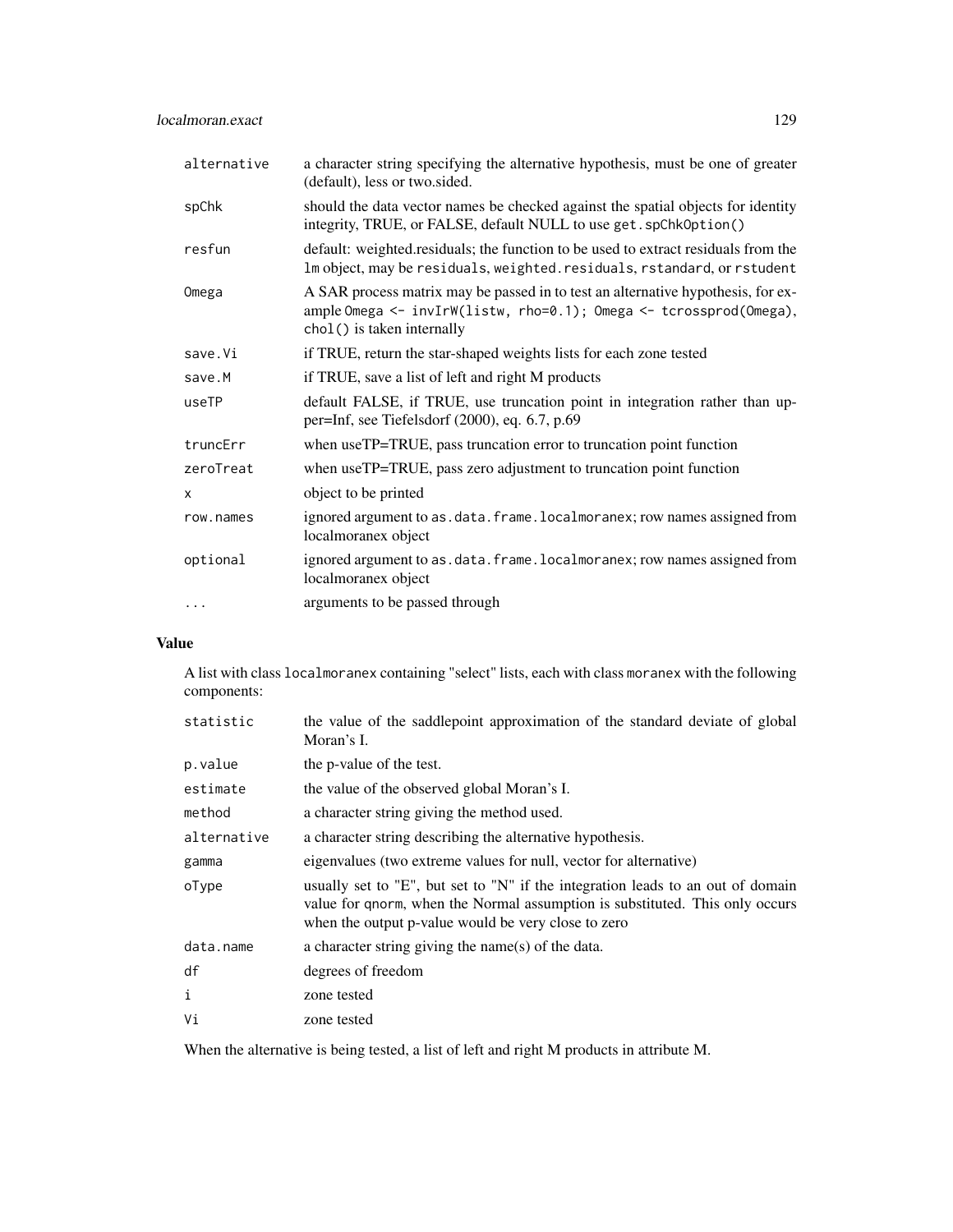## Author(s)

Markus Reder and Roger Bivand

## See Also

[lm.morantest.exact](#page-119-0), [localmoran.sad](#page-129-0)

## Examples

```
require(maptools)
eire <- readShapePoly(system.file("etc/shapes/eire.shp", package="spdep")[1],
 ID="names", proj4string=CRS("+proj=utm +zone=30 +ellps=airy +units=km"))
eire.nb <- poly2nb(eire)
#data(eire)
e.lm <- lm(OWNCONS ~ ROADACC, data=eire)
localmoran.sad(e.lm, nb=eire.nb)
localmoran.exact(e.lm, nb=eire.nb)
localmoran.exact(e.lm, nb=eire.nb, useTP=TRUE)
e.errorsar <- errorsarlm(OWNCONS ~ ROADACC, data=eire,
listw=nb2listw(eire.nb))
lm.target <- lm(e.errorsar$tary ~ e.errorsar$tarX - 1)
localmoran.exact.alt(lm.target, nb=eire.nb)
Omega <- invIrW(nb2listw(eire.nb), rho=0.6)
Omega1 <- tcrossprod(Omega)
localmoran.exact.alt(lm.target, nb=eire.nb, Omega=Omega1)
localmoran.exact.alt(lm.target, nb=eire.nb, Omega=Omega1, useTP=TRUE)
```
<span id="page-129-0"></span>localmoran.sad *Saddlepoint approximation of local Moran's Ii tests*

## Description

The function implements Tiefelsdorf's application of the Saddlepoint approximation to local Moran's Ii's reference distribution. If the model object is of class "lm", global independence is assumed; if of class "sarlm", global dependence is assumed to be represented by the spatial parameter of that model. Tests are reported separately for each zone selected, and may be summarised using summary.localmoransad. Values of local Moran's Ii agree with those from localmoran(), but in that function, the standard deviate - here the Saddlepoint approximation - is based on the randomisation assumption.

## Usage

```
localmoran.sad(model, select, nb, glist=NULL, style="W",
zero.policy=NULL, alternative="greater", spChk=NULL,
resfun=weighted.residuals, save.Vi=FALSE,
tol = .Machine$double.eps^0.5, maxiter = 1000, tol.bounds=0.0001,
save.M=FALSE, Omega = NULL)
```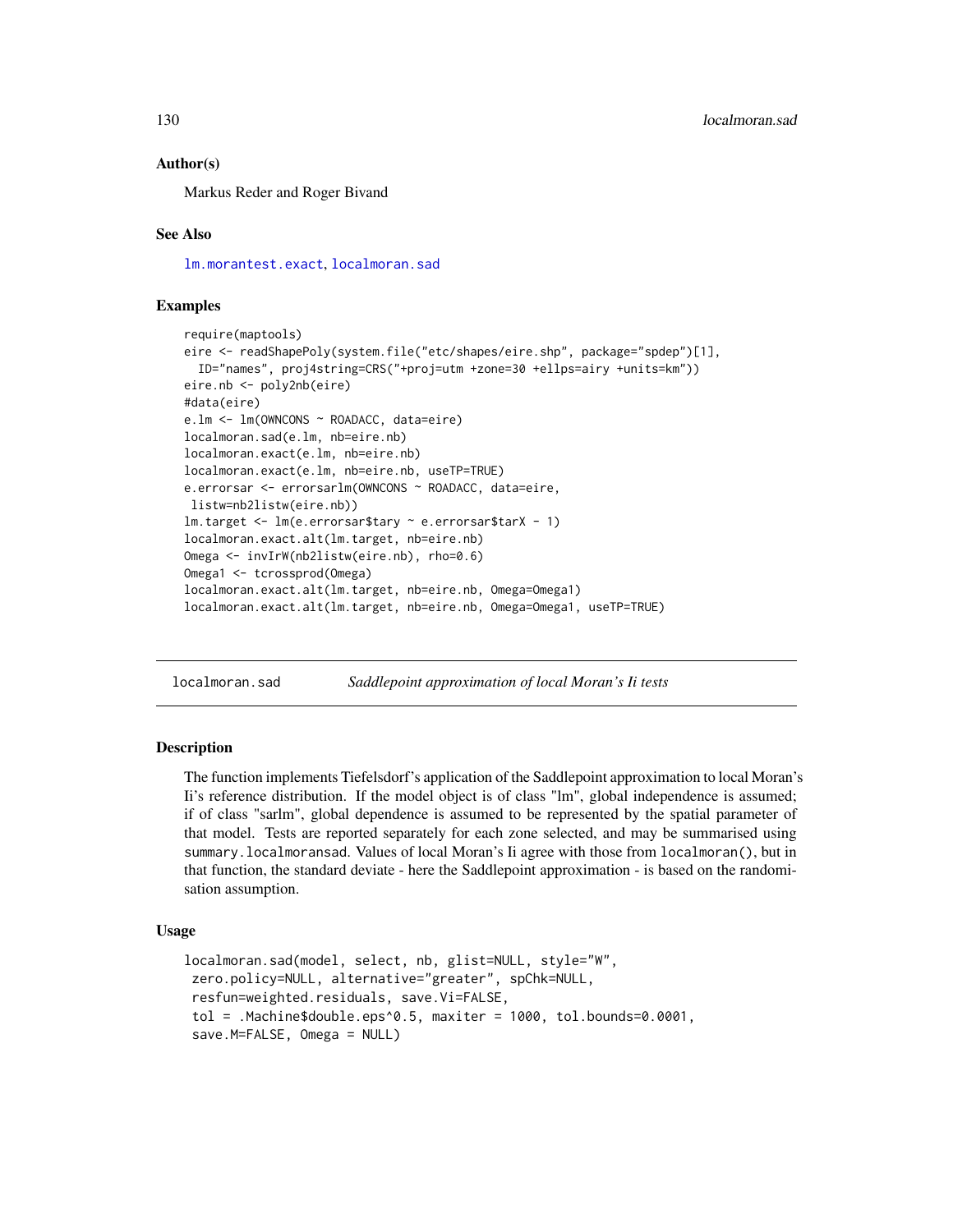# localmoran.sad 131

```
## S3 method for class 'localmoransad'
print(x, \ldots)## S3 method for class 'localmoransad'
summary(object, ...)
## S3 method for class 'summary.localmoransad'
print(x, \ldots)listw2star(listw, ireg, style, n, D, a, zero.policy=NULL)
```

| model       | an object of class 1m returned by 1m (assuming no global spatial autocorrela-<br>tion), or an object of class sarlm returned by a spatial simultaneous autoregres-<br>sive model fit (assuming global spatial autocorrelation represented by the model<br>spatial coefficient); weights may be specified in the 1m fit, but offsets should not<br>be used |
|-------------|-----------------------------------------------------------------------------------------------------------------------------------------------------------------------------------------------------------------------------------------------------------------------------------------------------------------------------------------------------------|
| select      | an integer vector of the id. numbers of zones to be tested; if missing, all zones                                                                                                                                                                                                                                                                         |
| nb          | a list of neighbours of class nb                                                                                                                                                                                                                                                                                                                          |
| glist       | a list of general weights corresponding to neighbours                                                                                                                                                                                                                                                                                                     |
| style       | can take values W, B, C, and S                                                                                                                                                                                                                                                                                                                            |
| zero.policy | default NULL, use global option value; if TRUE assign zero to the lagged value<br>of zones without neighbours, if FALSE assign NA                                                                                                                                                                                                                         |
| alternative | a character string specifying the alternative hypothesis, must be one of greater<br>(default), less or two.sided.                                                                                                                                                                                                                                         |
| spChk       | should the data vector names be checked against the spatial objects for identity<br>integrity, TRUE, or FALSE, default NULL to use get. spChkOption()                                                                                                                                                                                                     |
| resfun      | default: weighted.residuals; the function to be used to extract residuals from the<br>Im object, may be residuals, weighted. residuals, rstandard, or rstudent                                                                                                                                                                                            |
| save.Vi     | if TRUE, return the star-shaped weights lists for each zone tested                                                                                                                                                                                                                                                                                        |
| tol         | the desired accuracy (convergence tolerance) for uniroot                                                                                                                                                                                                                                                                                                  |
| maxiter     | the maximum number of iterations for uniroot                                                                                                                                                                                                                                                                                                              |
| tol.bounds  | offset from bounds for uniroot                                                                                                                                                                                                                                                                                                                            |
| save.M      | if TRUE, save a list of left and right M products in a list for the conditional tests,<br>or a list of the regression model matrix components                                                                                                                                                                                                             |
| Omega       | A SAR process matrix may be passed in to test an alternative hypothesis, for ex-<br>ample Omega <- invIrW(listw, rho=0.1); Omega <- tcrossprod(Omega),<br>chol() is taken internally                                                                                                                                                                      |
| X           | object to be printed                                                                                                                                                                                                                                                                                                                                      |
| object      | object to be summarised                                                                                                                                                                                                                                                                                                                                   |
|             | arguments to be passed through                                                                                                                                                                                                                                                                                                                            |
| listw       | a listwobject created for example by nb2listw                                                                                                                                                                                                                                                                                                             |
| ireg        | a zone number                                                                                                                                                                                                                                                                                                                                             |
| n           | internal value depending on listw and style                                                                                                                                                                                                                                                                                                               |
| D           | internal value depending on listw and style                                                                                                                                                                                                                                                                                                               |
| a           | internal value depending on listw and style                                                                                                                                                                                                                                                                                                               |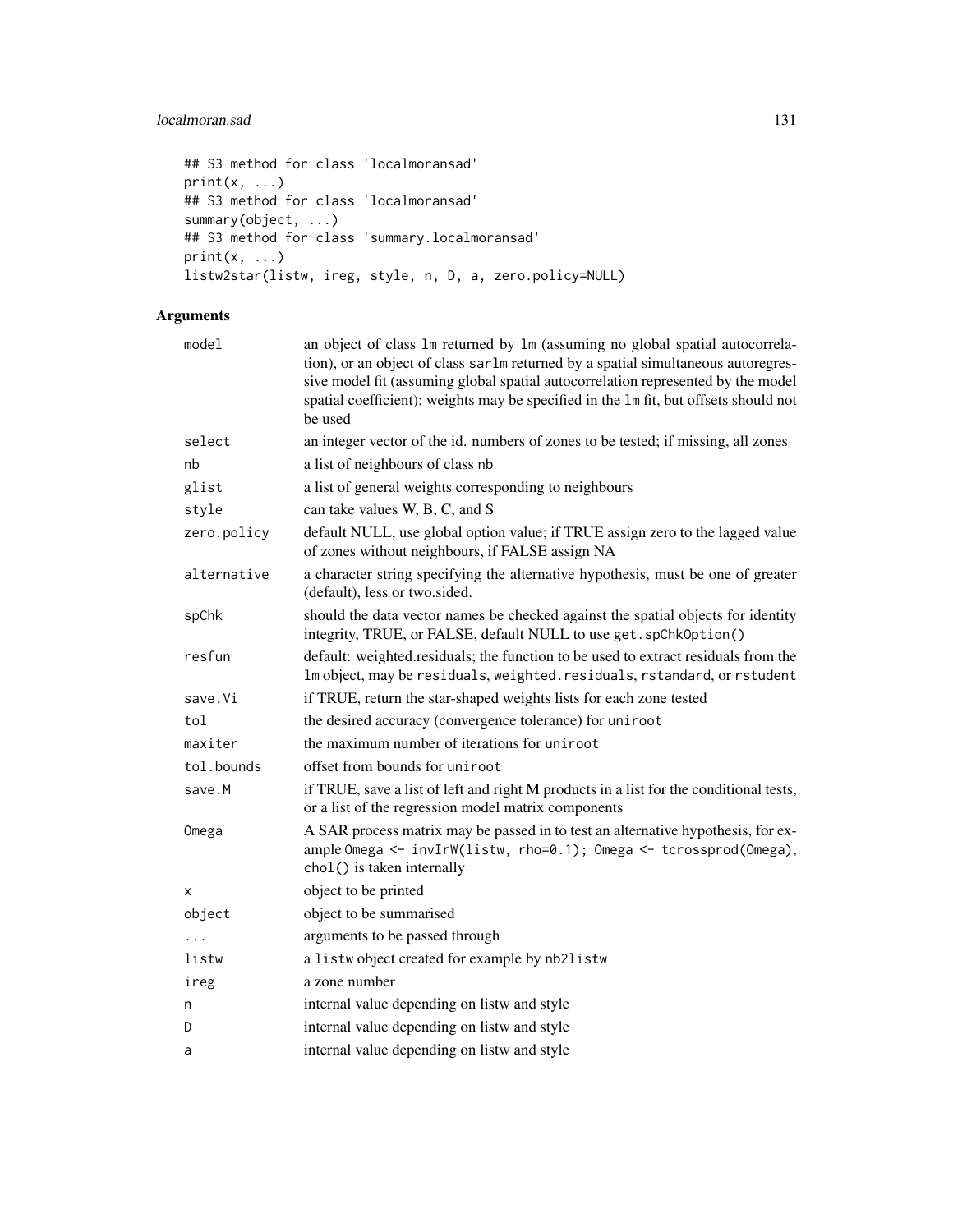# Details

The function implements the analytical eigenvalue calculation together with trace shortcuts given or suggested in Tiefelsdorf (2002), partly following remarks by J. Keith Ord, and uses the Saddlepoint analytical solution from Tiefelsdorf's SPSS code.

If a histogram of the probability values of the saddlepoint estimate for the assumption of global independence is not approximately flat, the assumption is probably unjustified, and re-estimation with global dependence is recommended.

No n by n matrices are needed at any point for the test assuming no global dependence, the starshaped weights matrices being handled as listw lists. When the test is made on residuals from a spatial regression, taking a global process into account. n by n matrices are necessary, and memory constraints may be reached for large lattices.

#### Value

A list with class localmoransad containing "select" lists, each with class moransad with the following components:

| statistic   | the value of the saddlepoint approximation of the standard deviate of local Moran's<br>Ii. |
|-------------|--------------------------------------------------------------------------------------------|
| p.value     | the p-value of the test.                                                                   |
| estimate    | the value of the observed local Moran's Ii.                                                |
| alternative | a character string describing the alternative hypothesis.                                  |
| method      | a character string giving the method used.                                                 |
| data.name   | a character string giving the name(s) of the data.                                         |
| internal1   | Saddlepoint omega, r and u                                                                 |
| df          | degrees of freedom                                                                         |
| tau         | maximum and minimum analytical eigenvalues                                                 |
| i           | zone tested                                                                                |

#### Author(s)

Roger Bivand <Roger.Bivand@nhh.no>

## References

Tiefelsdorf, M. 2002 The Saddlepoint approximation of Moran's I and local Moran's Ii reference distributions and their numerical evaluation. Geographical Analysis, 34, pp. 187–206.

# See Also

[localmoran](#page-125-0), [lm.morantest](#page-117-1), [lm.morantest.sad](#page-121-0), [errorsarlm](#page-51-0)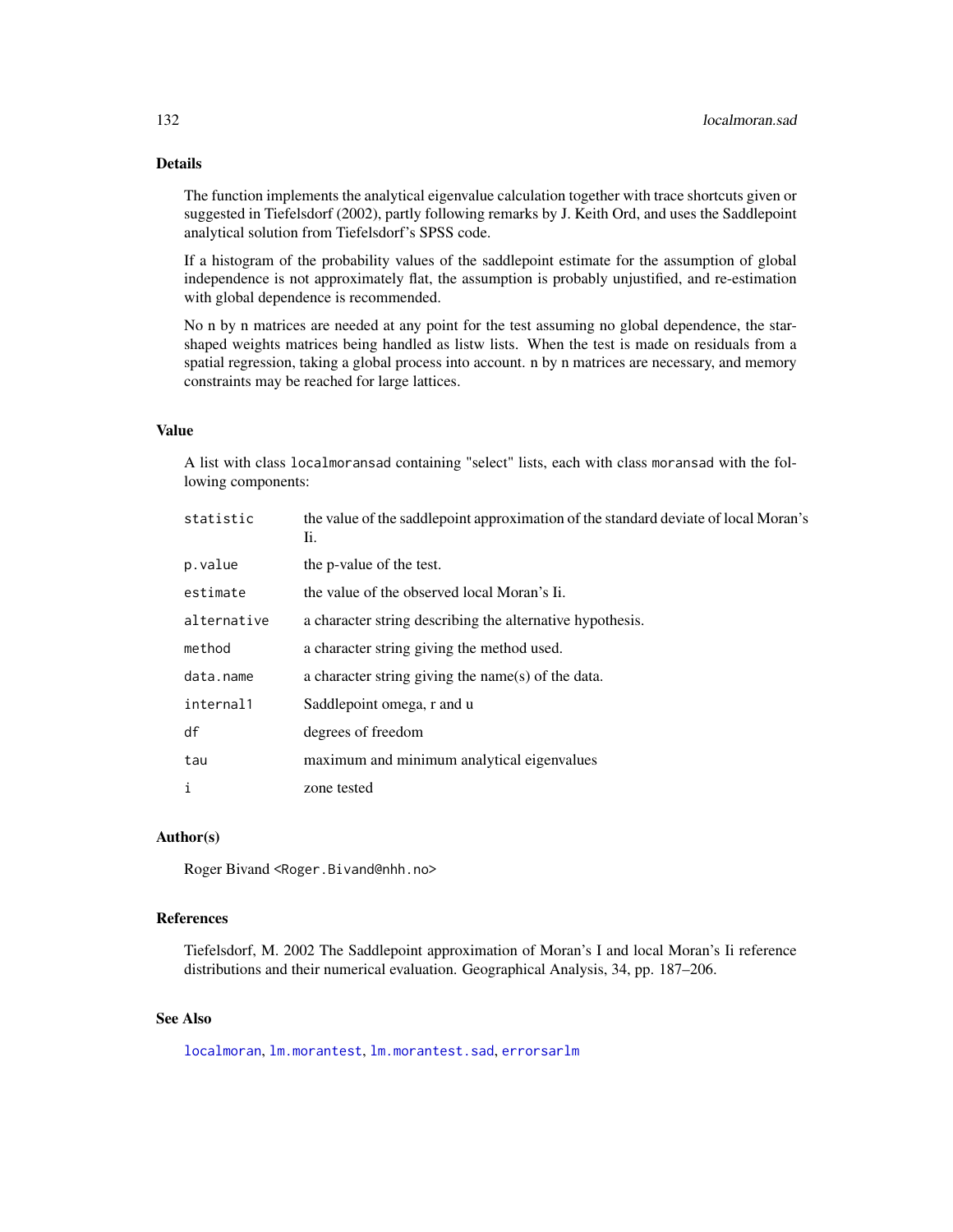#### LR.sarlm 133

#### Examples

```
require(maptools)
eire <- readShapePoly(system.file("etc/shapes/eire.shp", package="spdep")[1],
  ID="names", proj4string=CRS("+proj=utm +zone=30 +ellps=airy +units=km"))
eire.nb <- poly2nb(eire)
lw <- nb2listw(eire.nb)
#data(eire)
e.lm <- lm(OWNCONS ~ ROADACC, data=eire)
e.locmor <- summary(localmoran.sad(e.lm, nb=eire.nb))
e.locmor
mean(e.locmor[,1])
sum(e.locmor[,1])/Szero(lw)
lm.morantest(e.lm, lw)
# note equality for mean() only when the sum of weights equals
# the number of observations (thanks to Juergen Symanzik)
hist(e.locmor[,"Pr. (Sad)"])
e.wlm <- lm(OWNCONS ~ ROADACC, data=eire, weights=RETSALE)
e.locmorw1 <- summary(localmoran.sad(e.wlm, nb=eire.nb, resfun=weighted.residuals))
e.locmorw1
e.locmorw2 <- summary(localmoran.sad(e.wlm, nb=eire.nb, resfun=rstudent))
e.locmorw2
e.errorsar <- errorsarlm(OWNCONS ~ ROADACC, data=eire,
  listw=lw)
e.errorsar
lm.target <- lm(e.errorsar$tary ~ e.errorsar$tarX - 1)
Omega <- tcrossprod(invIrW(lw, rho=e.errorsar$lambda))
e.clocmor <- summary(localmoran.sad(lm.target, nb=eire.nb, Omega=Omega))
e.clocmor
hist(e.clocmor[,"Pr. (Sad)"])
```
LR.sarlm *Likelihood ratio test*

#### Description

The LR.sarlm() function provides a likelihood ratio test for objects for which a logLik() function exists for their class, or for objects of class logLik. LR1.sarlm() and Wald1.sarlm() are used internally in summary.sarlm(), but may be accessed directly; they report the values respectively of LR and Wald tests for the absence of spatial dependence in spatial lag or error models. The spatial Hausman test is available for models fitted with errorsarlm and GMerrorsar.

#### Usage

```
LR.sarlm(x, y)
## S3 method for class 'sarlm'
logLik(object, ...)
LR1.sarlm(object)
Wald1.sarlm(object)
## S3 method for class 'sarlm'
```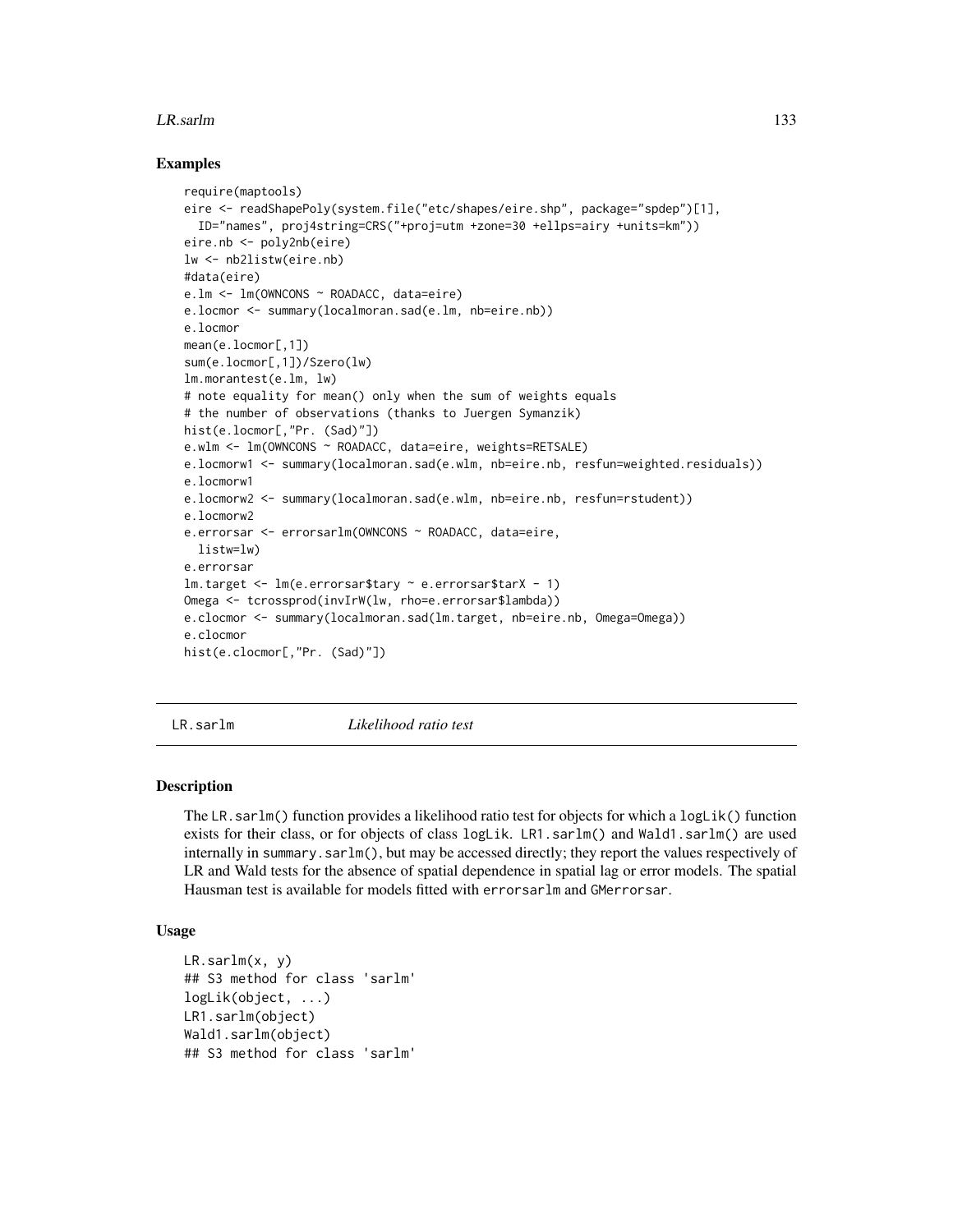```
Hausman.test(object, ..., tol=NULL)
## S3 method for class 'gmsar'
Hausman.test(object, ..., tol=NULL)
```
# Arguments

| $\mathsf{x}$            | a logLik object or an object for which a logLik() function exists |
|-------------------------|-------------------------------------------------------------------|
| y                       | a logLik object or an object for which a logLik() function exists |
| object                  | a sarlm object from lagsarlm() or errorsarlm()                    |
| $\cdot$ $\cdot$ $\cdot$ | further arguments passed to or from other methods                 |
| tol                     | tol argument passed to solve, default NULL                        |

# Value

The tests return objects of class htest with:

| statistic | value of statistic         |
|-----------|----------------------------|
| parameter | degrees of freedom         |
| p.value   | Probability value          |
| estimate  | varies with test           |
| method    | description of test method |

logLik.sarlm() returns an object of class logLik LR1.sarlm, Hausman.sarlm and Wald1.sarlm returm objects of class htest

# Note

The numbers of degrees of freedom returned by  $loglik.sarlm()$  include nuisance parameters, that is the number of regression coefficients, plus sigma, plus spatial parameter esitmate(s).

## Author(s)

Roger Bivand <Roger.Bivand@nhh.no>

# References

LeSage J and RK Pace (2009) Introduction to Spatial Econometrics. CRC Press, Boca Raton, pp. 61–63; Pace RK and LeSage J (2008) A spatial Hausman test. *Economics Letters* 101, 282–284.

# See Also

[logLik.lm](#page-0-0), [anova.sarlm](#page-7-0)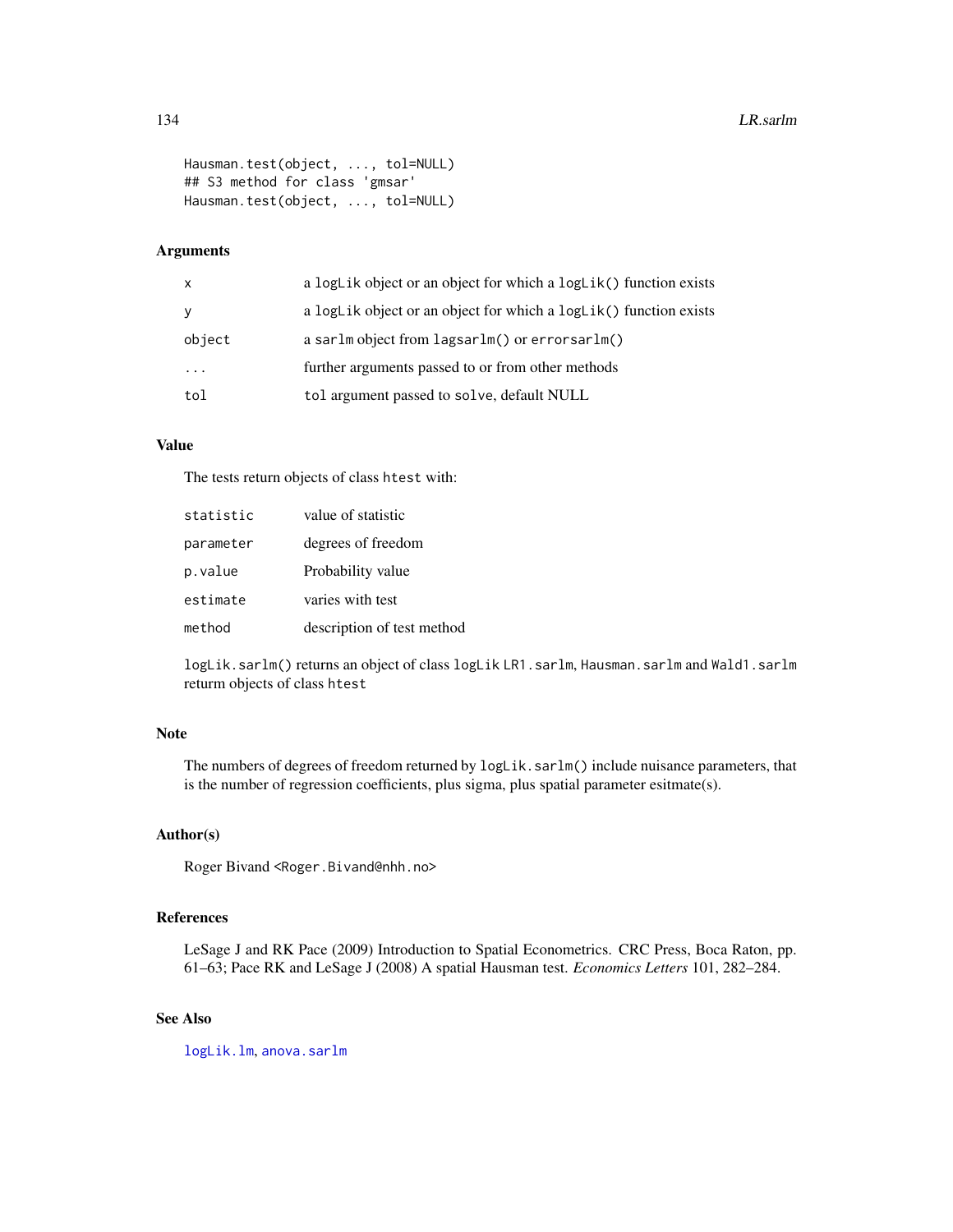#### mat2listw 135

# Examples

```
example(columbus)
mixed <- lagsarlm(CRIME ~ HOVAL + INC, data=columbus, nb2listw(col.gal.nb),
  type="mixed")
error <- errorsarlm(CRIME ~ HOVAL + INC, data=columbus, nb2listw(col.gal.nb))
LR.sarlm(mixed, error)
Hausman.test(error)
```
mat2listw *Convert a square spatial weights matrix to a weights list object*

# Description

The function converts a square spatial weights matrix, optionally a sparse matrix to a weights list object, optionally adding region IDs from the row names of the matrix, as a sequence of numbers 1:nrow(x), or as given as an argument. The style can be imposed by rebuilting the weights list object internally.

# Usage

mat2listw(x, row.names = NULL, style="M")

# Arguments

| $\mathsf{x}$ | A square non-negative matrix with no NAs representing spatial weights; may be<br>a matrix of class "sparseMatrix" |
|--------------|-------------------------------------------------------------------------------------------------------------------|
| row.names    | row names to use for region IDs                                                                                   |
| style        | default "M", unknown style; if not "M", passed to nb21 is two re-build the<br>object                              |

# Value

A listw object with the following members:

| style      | "M", meaning matrix style, underlying style unknown, or assigned style argu-<br>ment in rebuilt object |
|------------|--------------------------------------------------------------------------------------------------------|
| neighbours | the derived neighbours list                                                                            |
| weights    | the weights for the neighbours derived from the matrix                                                 |

# Author(s)

Roger Bivand <Roger.Bivand@nhh.no>

## See Also

[nb2listw](#page-153-0), [nb2mat](#page-155-0)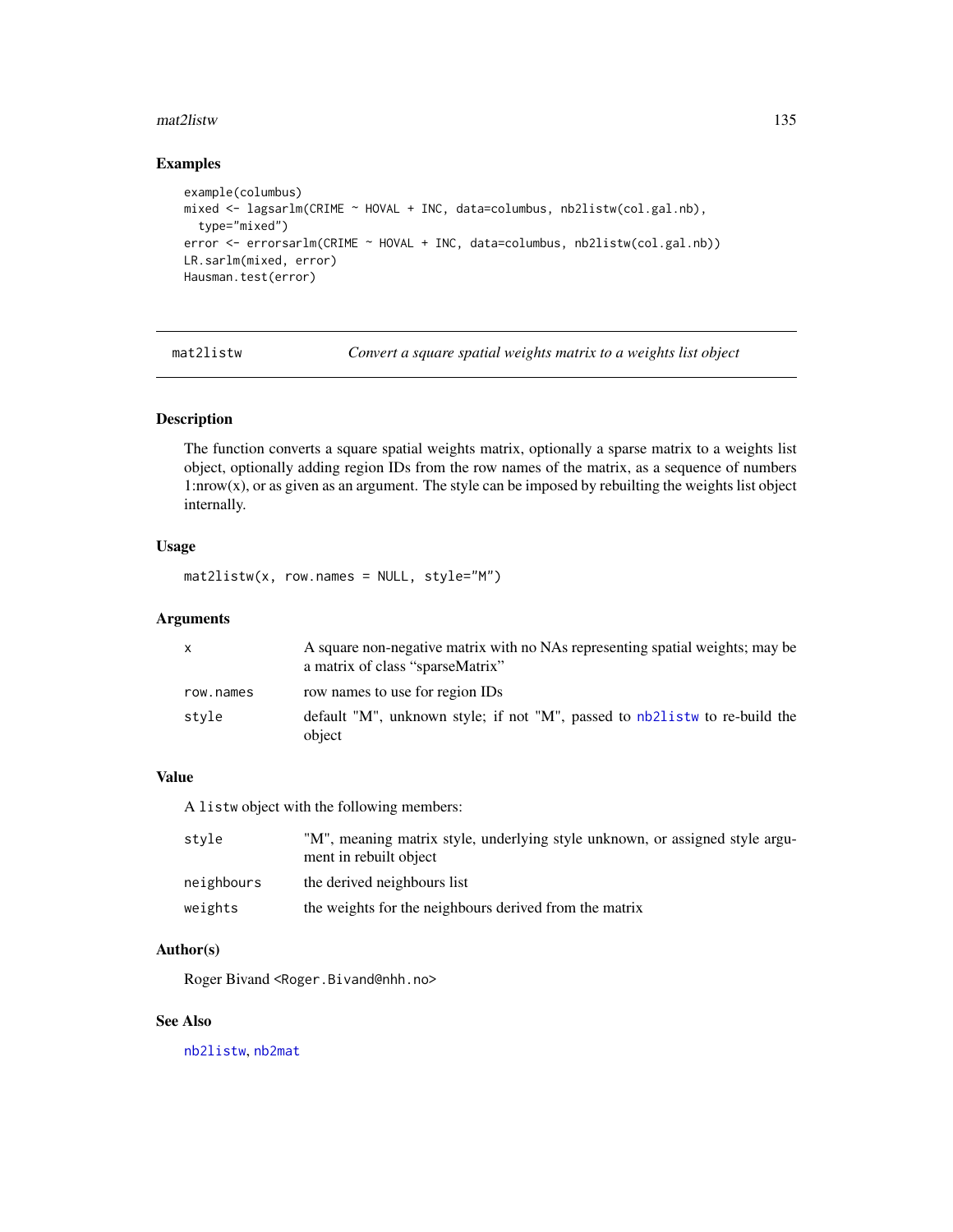## Examples

```
example(columbus)
coords <- coordinates(columbus)
col005 <- dnearneigh(coords, 0, 0.5, attr(col.gal.nb, "region.id"))
summary(col005)
col005.w.mat <- nb2mat(col005, zero.policy=TRUE)
col005.w.b <- mat2listw(col005.w.mat)
summary(col005.w.b$neighbours)
diffnb(col005, col005.w.b$neighbours)
col005.w.mat.3T < -kronecker(diag(3), col005.w.mat)col005.w.b.3T <- mat2listw(col005.w.mat.3T, style="W")
summary(col005.w.b.3T$neighbours)
W <- as(nb2listw(col005, style="W", zero.policy=TRUE), "CsparseMatrix")
col005.spM <- mat2listw(W)
summary(col005.spM$neighbours)
diffnb(col005, col005.spM$neighbours)
IW <- kronecker(Diagonal(3), W)
col005.spM.3T <- mat2listw(IW, style="W")
summary(col005.spM.3T$neighbours)
```
MCMCsamp *MCMC sample from fitted spatial regression*

#### Description

The MCMCsamp method uses [rwmetrop](#page-0-0), a random walk Metropolis algorithm, from LearnBayes to make MCMC samples from fitted maximum likelihood spatial regression models.

#### Usage

```
MCMCsamp(object, mcmc = 1L, verbose = NULL, ...)
## S3 method for class 'spautolm'
MCMC samp(object, more = 1L, verbose = NULL, ...,burnin = \thetaL, scale=1, listw, control = list())
## S3 method for class 'sarlm'
MCMC samp(object, more = 1L, verbose = NULL, ...,burnin=0L, scale=1, listw, listw2=NULL, control=list())
```

| object  | A spatial regression model object fitted by maximum likelihood with spautolm |
|---------|------------------------------------------------------------------------------|
| mcmc    | The number of MCMC iterations after burnin                                   |
| verbose | default NULL, use global option value; if TRUE, reports progress             |
| .       | Arguments passed through                                                     |
| burnin  | The number of burn-in iterations for the sampler                             |
| scale   | a positive scale parameter                                                   |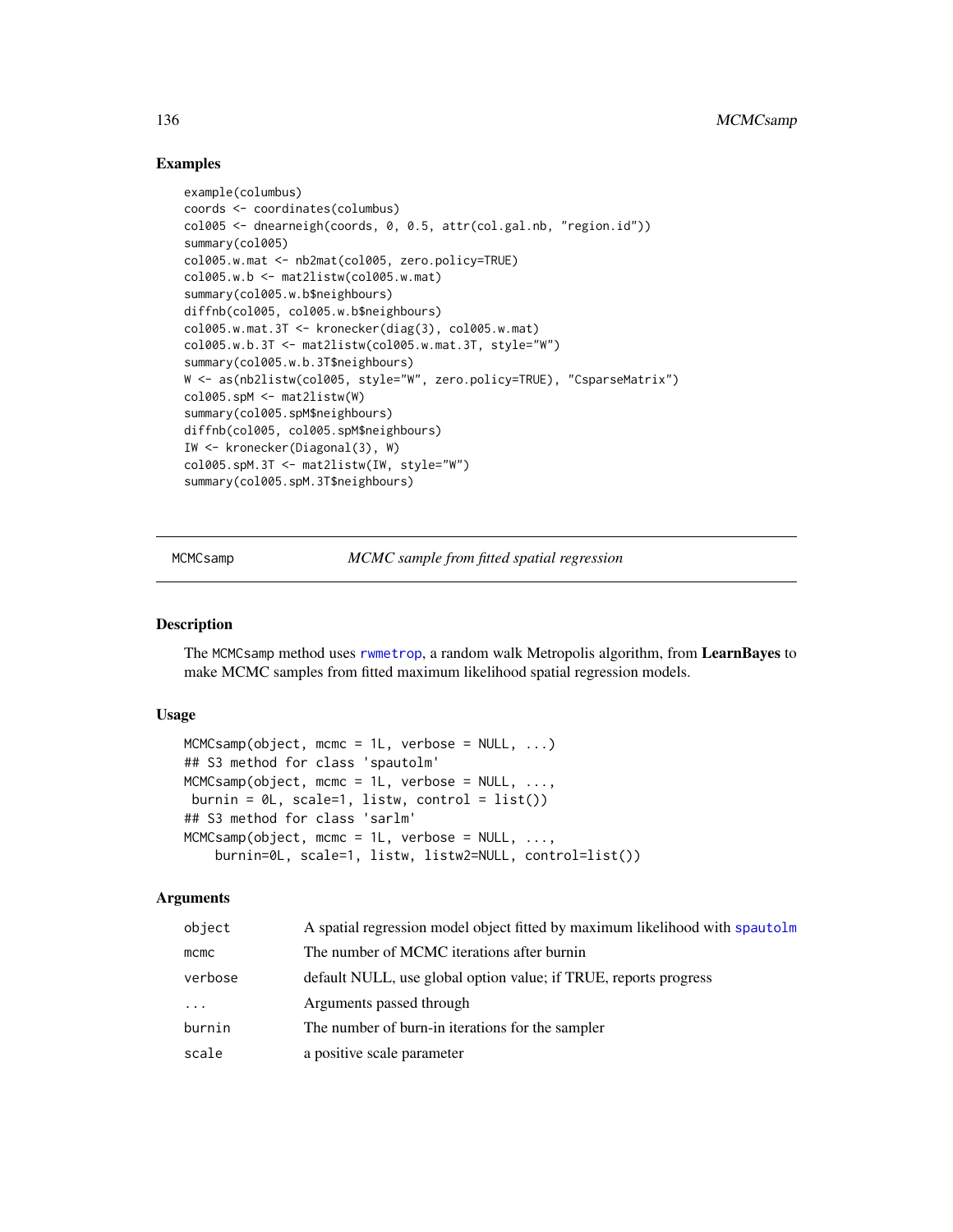#### MCMCsamp 137

|         | listw, listw2 listw objects created for example by nb2listw; should be the same object(s) |
|---------|-------------------------------------------------------------------------------------------|
|         | used for fitting the model                                                                |
| control | list of extra control arguments - see spautolm                                            |

#### Value

An object of class "mcmc" suited to **coda**, with attributes: "accept" acceptance rate; "type" input ML fitted model type "SAR", "CAR", "SMA", "lag", "mixed", "error", "sac", "sacmixed"; "timings" run times

# Note

If the acceptance rate is below 0.05, a warning will be issued; consider increasing mcmc.

## Author(s)

Roger Bivand <Roger.Bivand@nhh.no>

## References

Jim Albert (2007) Bayesian Computation with R, Springer, New York, pp. 104-105.

#### See Also

[rwmetrop](#page-0-0), [spautolm](#page-203-0), [lagsarlm](#page-98-0), [errorsarlm](#page-51-0), [sacsarlm](#page-184-0)

```
example(NY_data)
## Not run:
esar1f <- spautolm(Z ~ PEXPOSURE + PCTAGE65P + PCTOWNHOME, data=nydata,
listw=listw_NY, family="SAR", method="eigen")
summary(esar1f)
res <- MCMCsamp(esar1f, mcmc=5000, burnin=500, listw=listw_NY)
summary(res)
esar1fw <- spautolm(Z ~ PEXPOSURE + PCTAGE65P + PCTOWNHOME, data=nydata,
listw=listw_NY, weights=POP8, family="SAR", method="eigen")
summary(esar1fw)
res <- MCMCsamp(esar1fw, mcmc=5000, burnin=500, listw=listw_NY)
summary(res)
ecar1f <- spautolm(Z ~ PEXPOSURE + PCTAGE65P + PCTOWNHOME, data=nydata,
listw=listw_NY, family="CAR", method="eigen")
summary(ecar1f)
res <- MCMCsamp(ecar1f, mcmc=5000, burnin=500, listw=listw_NY)
summary(res)
esar1fw <- spautolm(Z ~ PEXPOSURE + PCTAGE65P + PCTOWNHOME, data=nydata,
listw=listw_NY, weights=POP8, family="SAR", method="eigen")
summary(esar1fw)
res <- MCMCsamp(esar1fw, mcmc=5000, burnin=500, listw=listw_NY)
summary(res)
ecar1fw <- spautolm(Z ~ PEXPOSURE + PCTAGE65P + PCTOWNHOME, data=nydata,
```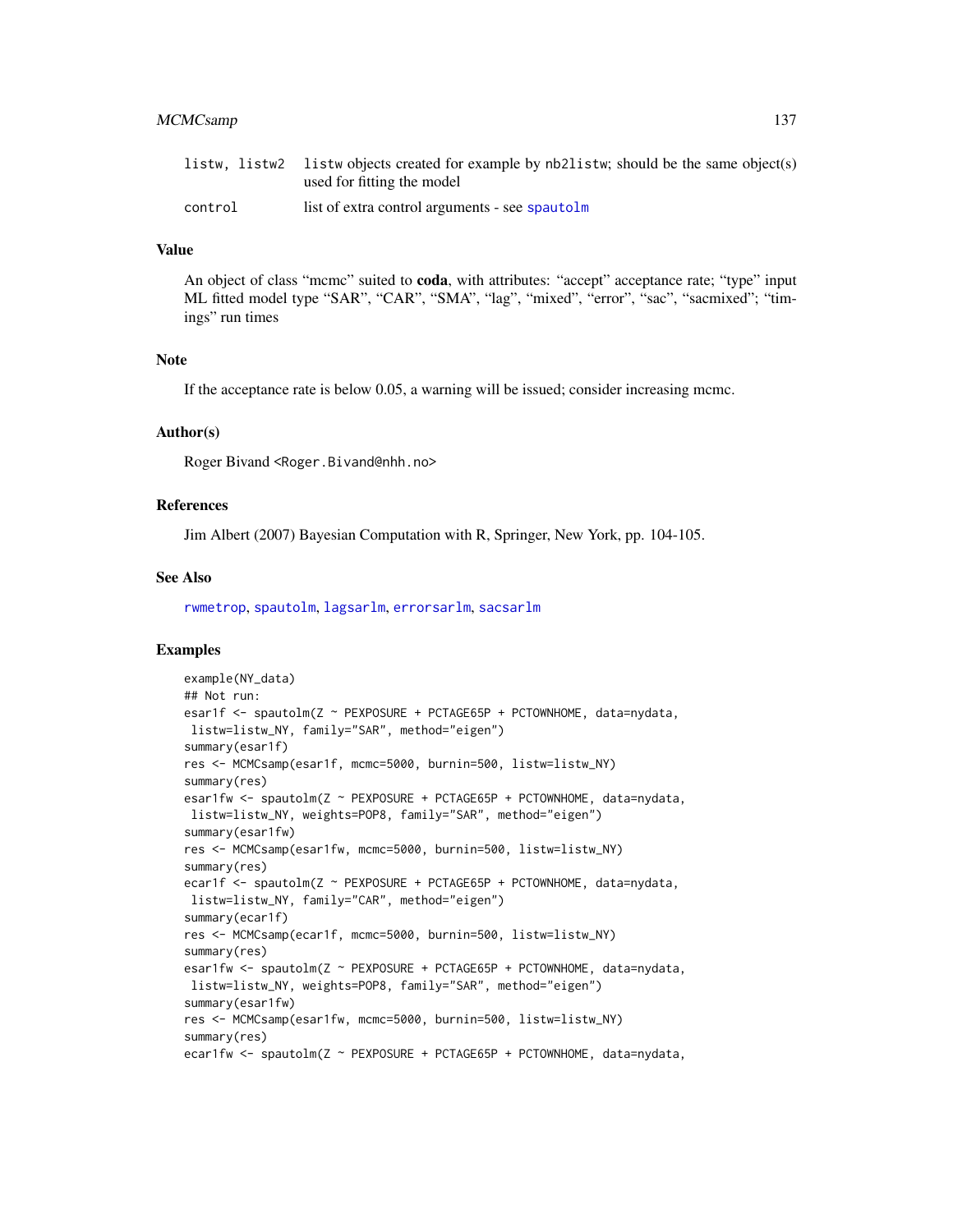```
listw=listw_NY, weights=POP8, family="CAR", method="eigen")
summary(ecar1fw)
res <- MCMCsamp(ecar1fw, mcmc=5000, burnin=500, listw=listw_NY)
summary(res)
## End(Not run)
esar0 <- errorsarlm(Z ~ PEXPOSURE + PCTAGE65P + PCTOWNHOME, data=nydata,
listw=listw_NY)
summary(esar0)
res <- MCMCsamp(esar0, mcmc=5000, burnin=500, listw=listw_NY)
summary(res)
## Not run:
esar0w <- errorsarlm(Z ~ PEXPOSURE + PCTAGE65P + PCTOWNHOME, data=nydata,
listw=listw_NY, weights=POP8)
summary(esar0)
res <- MCMCsamp(esar0w, mcmc=5000, burnin=500, listw=listw_NY)
summary(res)
esar1 <- errorsarlm(Z ~ PEXPOSURE + PCTAGE65P + PCTOWNHOME, data=nydata,
listw=listw_NY, etype="emixed")
summary(esar1)
res <- MCMCsamp(esar1, mcmc=5000, burnin=500, listw=listw_NY)
summary(res)
lsar0 <- lagsarlm(Z ~ PEXPOSURE + PCTAGE65P + PCTOWNHOME, data=nydata,
listw=listw_NY)
summary(lsar0)
res <- MCMCsamp(lsar0, mcmc=5000, burnin=500, listw=listw_NY)
summary(res)
lsar1 <- lagsarlm(Z ~ PEXPOSURE + PCTAGE65P + PCTOWNHOME, data=nydata,
listw=listw_NY, type="mixed")
summary(lsar1)
res <- MCMCsamp(lsar1, mcmc=5000, burnin=500, listw=listw_NY)
summary(res)
ssar0 <- sacsarlm(Z ~ PEXPOSURE + PCTAGE65P + PCTOWNHOME, data=nydata,
listw=listw_NY)
summary(ssar0)
res <- MCMCsamp(ssar0, mcmc=5000, burnin=500, listw=listw_NY)
summary(res)
ssar1 <- sacsarlm(Z ~ PEXPOSURE + PCTAGE65P + PCTOWNHOME, data=nydata,
listw=listw_NY, type="sacmixed")
summary(ssar1)
res <- MCMCsamp(ssar1, mcmc=5000, burnin=500, listw=listw_NY)
summary(res)
## End(Not run)
```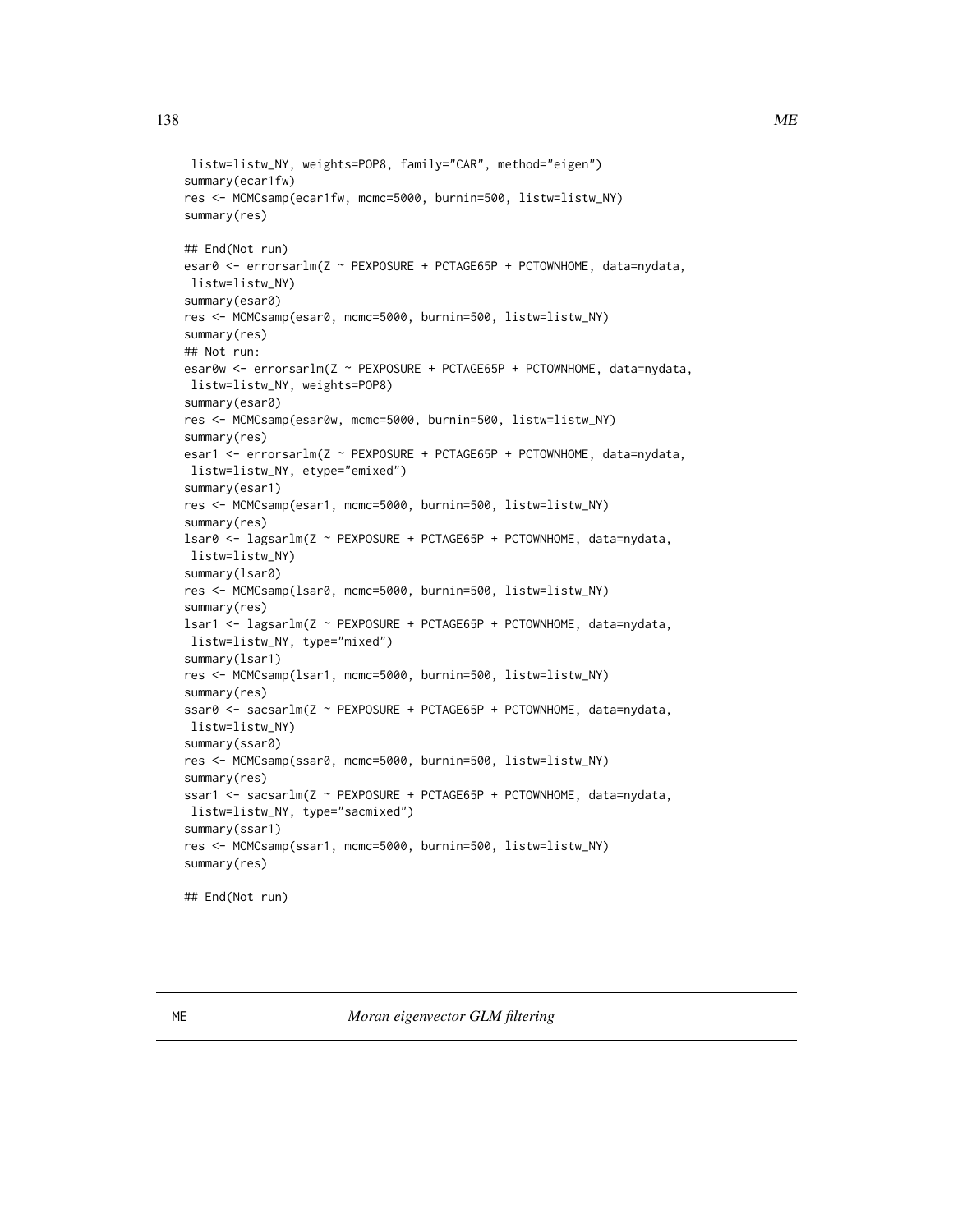## **Description**

The Moran eigenvector filtering function is intended to remove spatial autocorrelation from the residuals of generalised linear models. It uses brute force eigenvector selection to reach a subset of such vectors to be added to the RHS of the GLM model to reduce residual autocorrelation to below the specified alpha value. Since eigenvector selection only works on symmetric weights, the weights are made symmetric before the eigenvectors are found (from spdep 0.5-50).

# Usage

```
ME(formula, data, family = gaussian, weights, offset, listw,
alpha=0.05, nsim=99, verbose=NULL, stdev=FALSE)
```
#### Arguments

| formula | a symbolic description of the model to be fit                                                                                                     |
|---------|---------------------------------------------------------------------------------------------------------------------------------------------------|
| data    | an optional data frame containing the variables in the model                                                                                      |
| family  | a description of the error distribution and link function to be used in the model                                                                 |
| weights | an optional vector of weights to be used in the fitting process                                                                                   |
| offset  | this can be used to specify an a priori known component to be included in the<br>linear predictor during fitting                                  |
| listw   | a listwo bject created for example by nb2listw                                                                                                    |
| alpha   | used as a stopping rule to choose all eigenvectors up to and including the one<br>with a p-value exceeding alpha                                  |
| nsim    | number of permutations for permutation bootstrap for finding p-values                                                                             |
| verbose | default NULL, use global option value; if TRUE report eigenvectors selected                                                                       |
| stdev   | if TRUE, p-value calculated from bootstrap permutation standard deviate using<br>pnorm with alternative="greater", if FALSE the Hope-type p-value |

# Details

The eigenvectors for inclusion are chosen by calculating the empirical Moran's I values for the initial model plus each of the doubly centred symmetric spatial weights matrix eigenvectors in turn. Then the first eigenvector is chosen as that with the lowest Moran's I value. The procedure is repeated until the lowest remaining Moran's I value has a permutation-based probability value above alpha. The probability value is either Hope-type or based on using the mean and standard deviation of the permutations to calculate ZI based on the stdev argument.

## Value

An object of class ME\_res:

selection a matrix summarising the selection of eigenvectors for inclusion, with columns: Eigenvector number of selected eigenvector ZI permutation-based standardized deviate of Moran's I if stdev=TRUE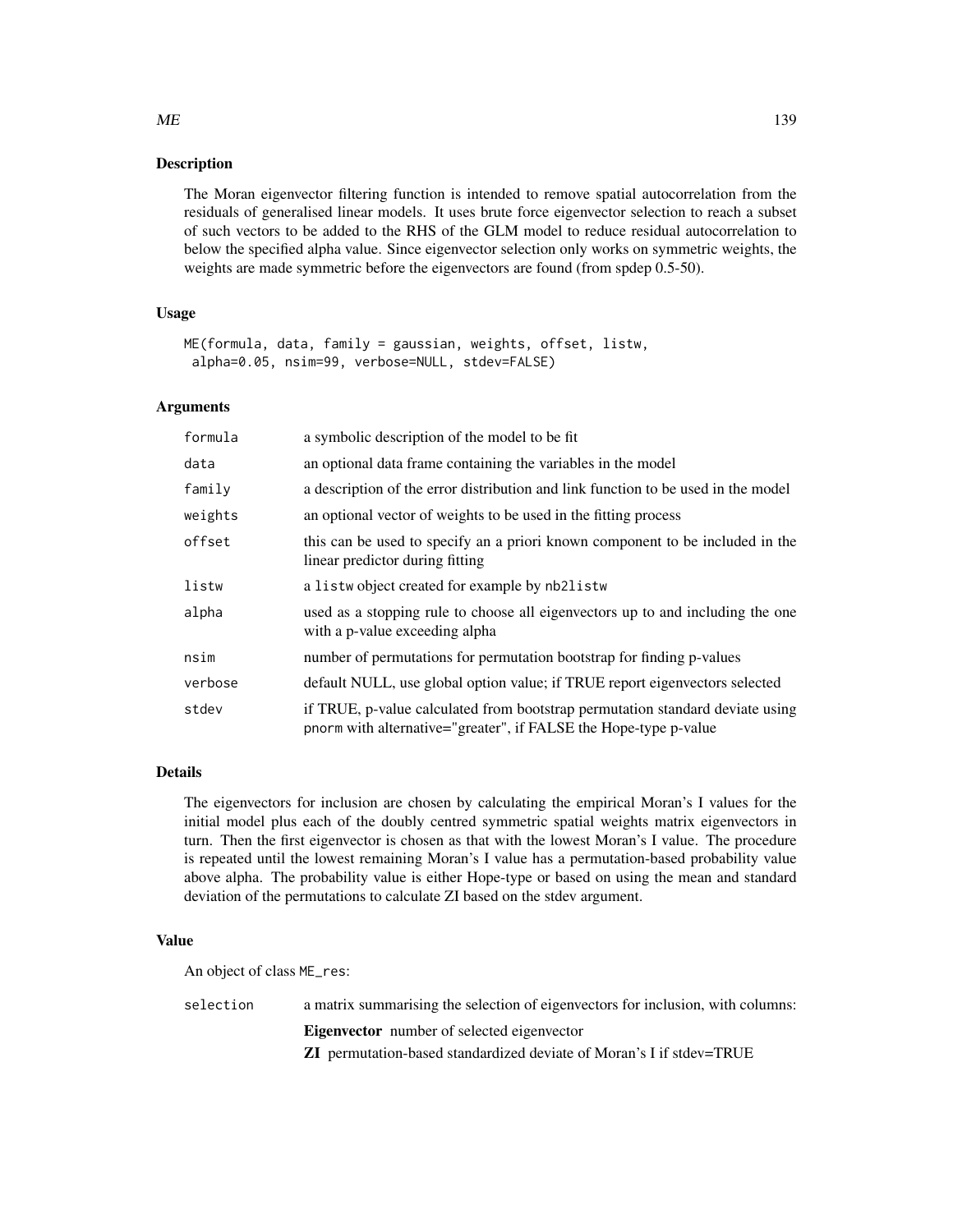|         | <b>pr(ZI)</b> probability value: if stdev=TRUE of the permutation-based standard-<br>ized deviate, if FALSE the Hope-type probability value, in both cases on-<br>sided |
|---------|-------------------------------------------------------------------------------------------------------------------------------------------------------------------------|
|         | The first row is the value at the start of the search                                                                                                                   |
| vectors | a matrix of the selected eigenvectors in order of selection                                                                                                             |

#### Author(s)

Roger Bivand and Pedro Peres-Neto

#### References

Dray S, Legendre P and Peres-Neto PR (2005) Spatial modeling: a comprehensive framework for principle coordinate analysis of neigbbor matrices (PCNM), Ecological Modelling; Griffith DA and Peres-Neto PR (2006) Spatial modeling in ecology: the flexibility of eigenfunction spatial analyses.

#### See Also

#### [SpatialFiltering](#page-201-0), [glm](#page-0-0)

```
## Not run:
example(columbus)
lmbase <- lm(CRIME ~ INC + HOVAL, data=columbus)
lagcol \leq SpatialFiltering(CRIME \sim 1, \sim INC + HOVAL, data=columbus,
nb=col.gal.nb, style="W", alpha=0.1, verbose=TRUE)
lagcol
lmlag <- lm(CRIME ~ INC + HOVAL + fitted(lagcol), data=columbus)
anova(lmlag)
anova(lmbase, lmlag)
set.seed(123)
lagcol1 <- ME(CRIME ~ INC + HOVAL, data=columbus, family="gaussian",
listw=nb2listw(col.gal.nb), alpha=0.1, verbose=TRUE)
lagcol1
lmlag1 <- lm(CRIME ~ INC + HOVAL + fitted(lagcol1), data=columbus)
anova(lmlag1)
anova(lmbase, lmlag1)
set.seed(123)
lagcol2 <- ME(CRIME ~ INC + HOVAL, data=columbus, family="gaussian",
listw=nb2listw(col.gal.nb), alpha=0.1, stdev=TRUE, verbose=TRUE)
lagcol2
lmlag2 <- lm(CRIME ~ INC + HOVAL + fitted(lagcol2), data=columbus)
anova(lmlag2)
anova(lmbase, lmlag2)
example(nc.sids)
glmbase <- glm(SID74 ~ 1, data=nc.sids, offset=log(BIR74),
 family="poisson")
set.seed(123)
MEpois1 <- ME(SID74 ~ 1, data=nc.sids, offset=log(BIR74),
 family="poisson", listw=nb2listw(ncCR85_nb, style="B"), alpha=0.2, verbose=TRUE)
```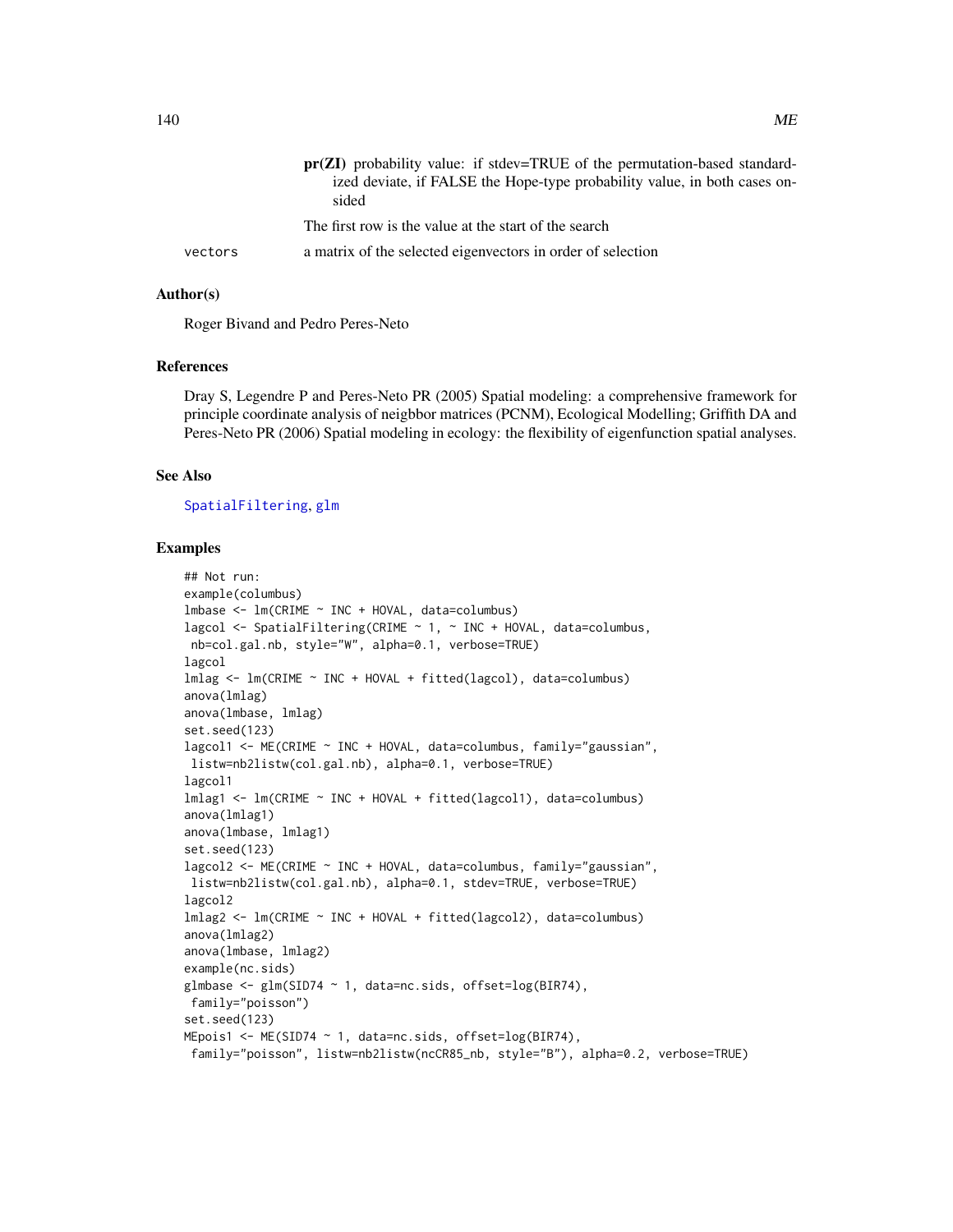moran and the contract of the contract of the contract of the contract of the contract of the contract of the contract of the contract of the contract of the contract of the contract of the contract of the contract of the

```
MEpois1
glmME <- glm(SID74 ~ 1 + fitted(MEpois1), data=nc.sids, offset=log(BIR74),
family="poisson")
anova(glmME, test="Chisq")
anova(glmbase, glmME, test="Chisq")
data(hopkins)
hopkins_part <- hopkins[21:36,36:21]
hopkins_part[which(hopkins_part > 0, arr.ind=TRUE)] <- 1
hopkins.rook.nb <- cell2nb(16, 16, type="rook")
glmbase \leq glm(c(hopkins_part) \sim 1, family="binomial")
set.seed(123)
MEbinom1 <- ME(c(hopkins_part) ~ 1, family="binomial",
listw=nb2listw(hopkins.rook.nb, style="B"), alpha=0.2, verbose=TRUE)
glmME <- glm(c(hopkins_part) ~ 1 + fitted(MEbinom1), family="binomial")
anova(glmME, test="Chisq")
anova(glmbase, glmME, test="Chisq")
## End(Not run)
```
<span id="page-140-0"></span>moran *Compute Moran's I*

## Description

A simple function to compute Moran's I, called by moran.test and moran.mc;

$$
I = \frac{n}{\sum_{i=1}^{n} \sum_{j=1}^{n} w_{ij}} \frac{\sum_{i=1}^{n} \sum_{j=1}^{n} w_{ij} (x_i - \bar{x})(x_j - \bar{x})}{\sum_{i=1}^{n} (x_i - \bar{x})^2}
$$

# Usage

moran(x, listw, n, S0, zero.policy=NULL, NAOK=FALSE)

| $\mathsf{x}$ | a numeric vector the same length as the neighbours list in listw                                                                                                                      |
|--------------|---------------------------------------------------------------------------------------------------------------------------------------------------------------------------------------|
| listw        | a listwo bject created for example by nb2listw                                                                                                                                        |
| n            | number of zones                                                                                                                                                                       |
| S0           | global sum of weights                                                                                                                                                                 |
| zero.policy  | default NULL, use global option value; if TRUE assign zero to the lagged value<br>of zones without neighbours, if FALSE assign NA                                                     |
| <b>NAOK</b>  | if 'TRUE' then any 'NA' or 'NaN' or 'Inf' values in x are passed on to the<br>foreign function. If 'FALSE', the presence of 'NA' or 'NaN' or 'Inf' values is<br>regarded as an error. |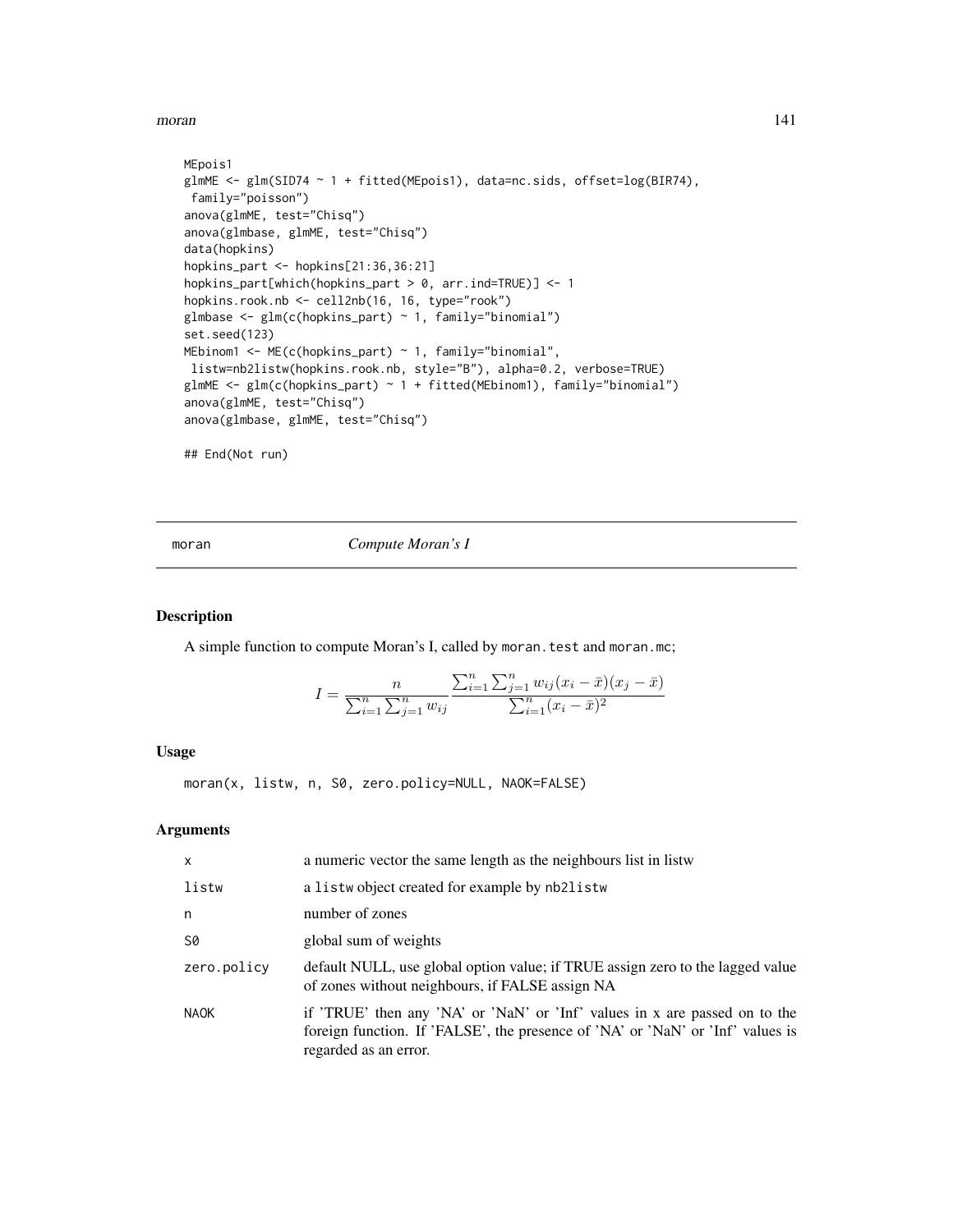#### 142 moran.mc

# Value

a list of

|   | Moran's I            |
|---|----------------------|
| К | sample kurtosis of x |

# Author(s)

Roger Bivand <Roger.Bivand@nhh.no>

# References

Cliff, A. D., Ord, J. K. 1981 Spatial processes, Pion, p. 17.

# See Also

[moran.test](#page-144-0), [moran.mc](#page-141-0)

#### Examples

```
data(oldcol)
col.W <- nb2listw(COL.nb, style="W")
crime <- COL.OLD$CRIME
str(moran(crime, col.W, length(COL.nb), Szero(col.W)))
is.na(crime) <- sample(1:length(crime), 10)
str(moran(crime, col.W, length(COL.nb), Szero(col.W), NAOK=TRUE))
```
<span id="page-141-0"></span>moran.mc *Permutation test for Moran's I statistic*

# Description

A permutation test for Moran's I statistic calculated by using nsim random permutations of x for the given spatial weighting scheme, to establish the rank of the observed statistic in relation to the nsim simulated values.

# Usage

```
moran.mc(x, listw, nsim, zero.policy=NULL, alternative="greater",
na.action=na.fail, spChk=NULL, return_boot=FALSE, adjust.n=TRUE)
```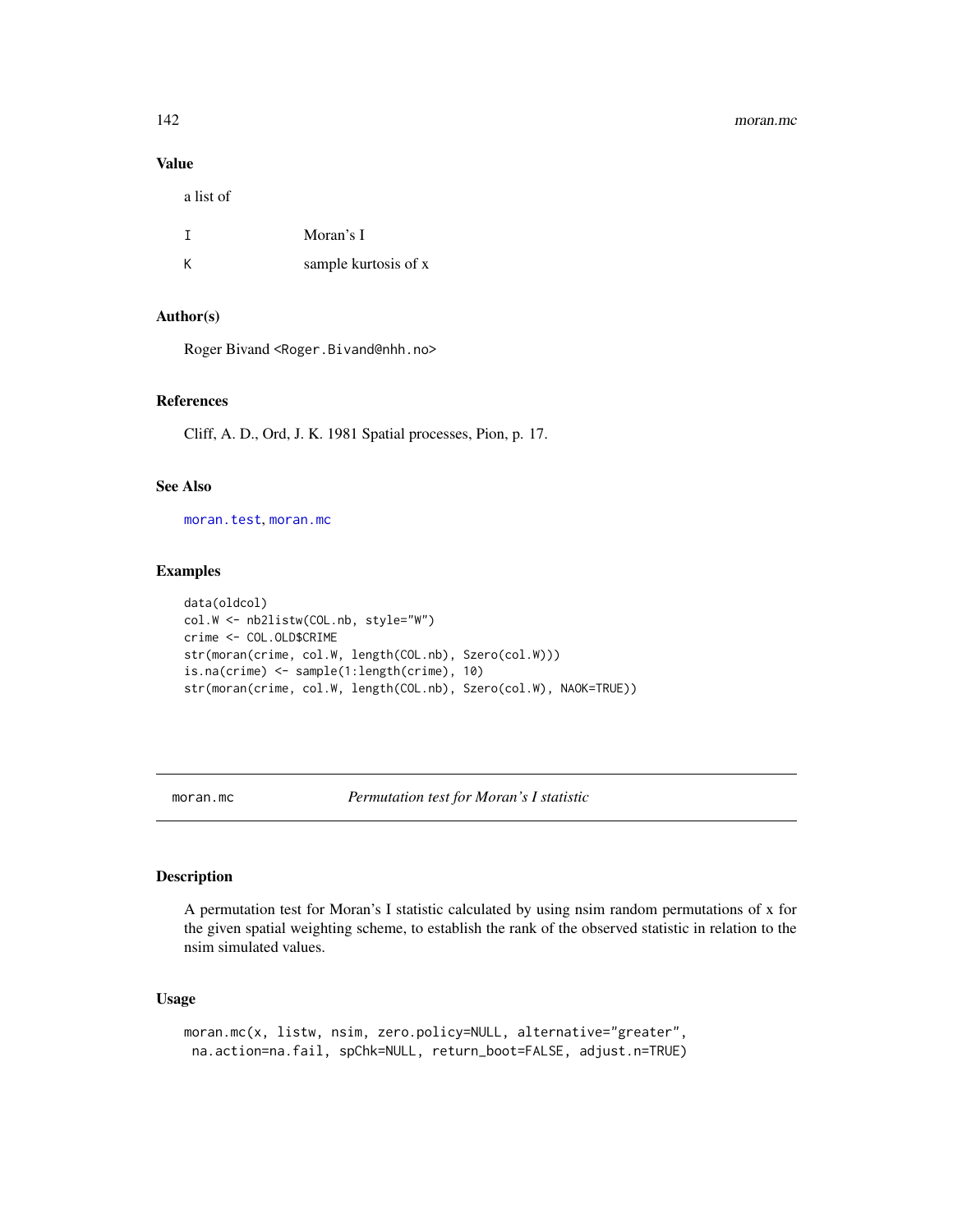#### moran.mc 143

# Arguments

| $\times$    | a numeric vector the same length as the neighbours list in listw                                                                                                                                                                                                                                                                                                                                                                                                |
|-------------|-----------------------------------------------------------------------------------------------------------------------------------------------------------------------------------------------------------------------------------------------------------------------------------------------------------------------------------------------------------------------------------------------------------------------------------------------------------------|
| listw       | a listwo bject created for example by nb2listw                                                                                                                                                                                                                                                                                                                                                                                                                  |
| nsim        | number of permutations                                                                                                                                                                                                                                                                                                                                                                                                                                          |
| zero.policy | default NULL, use global option value; if TRUE assign zero to the lagged value<br>of zones without neighbours, if FALSE assign NA                                                                                                                                                                                                                                                                                                                               |
| alternative | a character string specifying the alternative hypothesis, must be one of "greater"<br>(default), or "less".                                                                                                                                                                                                                                                                                                                                                     |
| na.action   | a function (default na. fail), can also be na. omit or na. exclude - in these<br>cases the weights list will be subsetted to remove NAs in the data. It may be<br>necessary to set zero.policy to TRUE because this subsetting may create no-<br>neighbour observations. Note that only weights lists created without using the<br>glist argument to nb21 is tw may be subsetted. na. pass is not permitted because<br>it is meaningless in a permutation test. |
| spChk       | should the data vector names be checked against the spatial objects for identity<br>integrity, TRUE, or FALSE, default NULL to use get. spChk0ption()                                                                                                                                                                                                                                                                                                           |
| return_boot | return an object of class boot from the equivalent permutation bootstrap rather<br>than an object of class htest                                                                                                                                                                                                                                                                                                                                                |
| adjust.n    | default TRUE, if FALSE the number of observations is not adjusted for no-<br>neighbour observations, if TRUE, the number of observations is adjusted                                                                                                                                                                                                                                                                                                            |

# Value

A list with class htest and mc.sim containing the following components:

| statistic   | the value of the observed Moran's I.                                              |
|-------------|-----------------------------------------------------------------------------------|
| parameter   | the rank of the observed Moran's I.                                               |
| p.value     | the pseudo p-value of the test.                                                   |
| alternative | a character string describing the alternative hypothesis.                         |
| method      | a character string giving the method used.                                        |
| data.name   | a character string giving the name(s) of the data, and the number of simulations. |
| res         | nsim simulated values of statistic, final value is observed statistic             |

# Author(s)

Roger Bivand <Roger.Bivand@nhh.no>

# References

Cliff, A. D., Ord, J. K. 1981 Spatial processes, Pion, p. 63-5.

# See Also

[moran](#page-140-0), [moran.test](#page-144-0)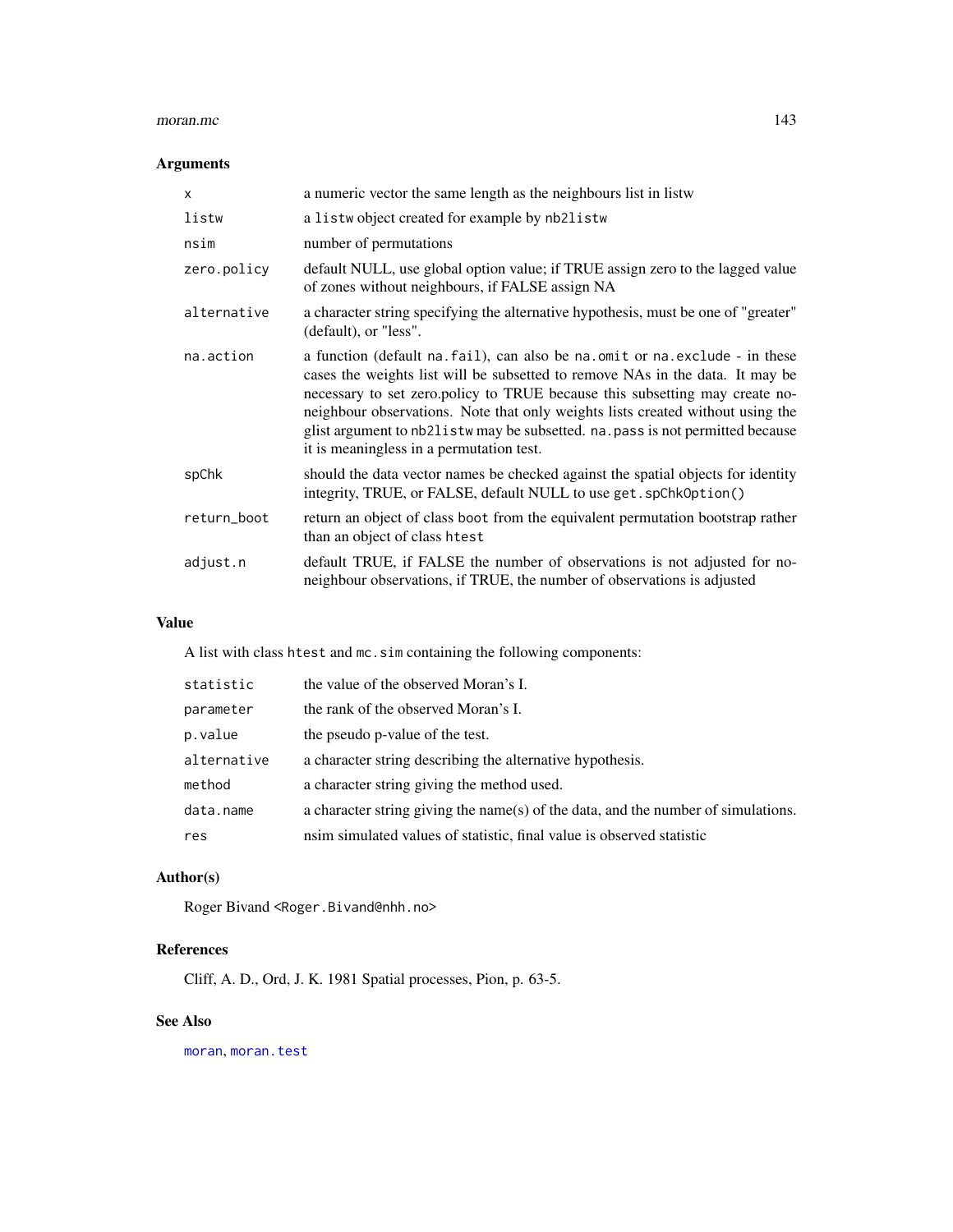# Examples

```
data(oldcol)
colw <- nb2listw(COL.nb, style="W")
nsim <- 99
set.seed(1234)
sim1 <- moran.mc(COL.OLD$CRIME, listw=colw, nsim=nsim)
sim1
mean(sim1$res[1:nsim])
var(sim1$res[1:nsim])
summary(sim1$res[1:nsim])
colold.lags <- nblag(COL.nb, 3)
set.seed(1234)
sim2 <- moran.mc(COL.OLD$CRIME, nb2listw(colold.lags[[2]],
style="W"), nsim=nsim)
summary(sim2$res[1:nsim])
sim3 <- moran.mc(COL.OLD$CRIME, nb2listw(colold.lags[[3]],
style="W"), nsim=nsim)
summary(sim3$res[1:nsim])
```
moran.plot *Moran scatterplot*

## Description

A plot of spatial data against its spatially lagged values, augmented by reporting the summary of influence measures for the linear relationship between the data and the lag. If zero policy is TRUE, such observations are also marked if they occur.

#### Usage

```
moran.plot(x, listw, zero.policy=NULL, spChk=NULL, labels=NULL,
 xlab=NULL, ylab=NULL, quiet=NULL, ...)
```

| $\mathsf{x}$ | a numeric vector the same length as the neighbours list in listw                                                                                      |
|--------------|-------------------------------------------------------------------------------------------------------------------------------------------------------|
| listw        | a listwo bject created for example by nb2listw                                                                                                        |
| zero.policy  | default NULL, use global option value; if TRUE assign zero to the lagged value<br>of zones without neighbours, if FALSE assign NA                     |
| spChk        | should the data vector names be checked against the spatial objects for identity<br>integrity, TRUE, or FALSE, default NULL to use get. spChk0ption() |
| labels       | character labels for points with high influence measures, if set to FALSE, no<br>labels are plotted for points with large influence                   |
| xlab         | label for x axis                                                                                                                                      |
| ylab         | label for x axis                                                                                                                                      |
| quiet        | default NULL, use !verbose global option value; if TRUE, output of summary<br>of influence object suppressed                                          |
| $\ddotsc$    | further graphical parameters as in $par($ )                                                                                                           |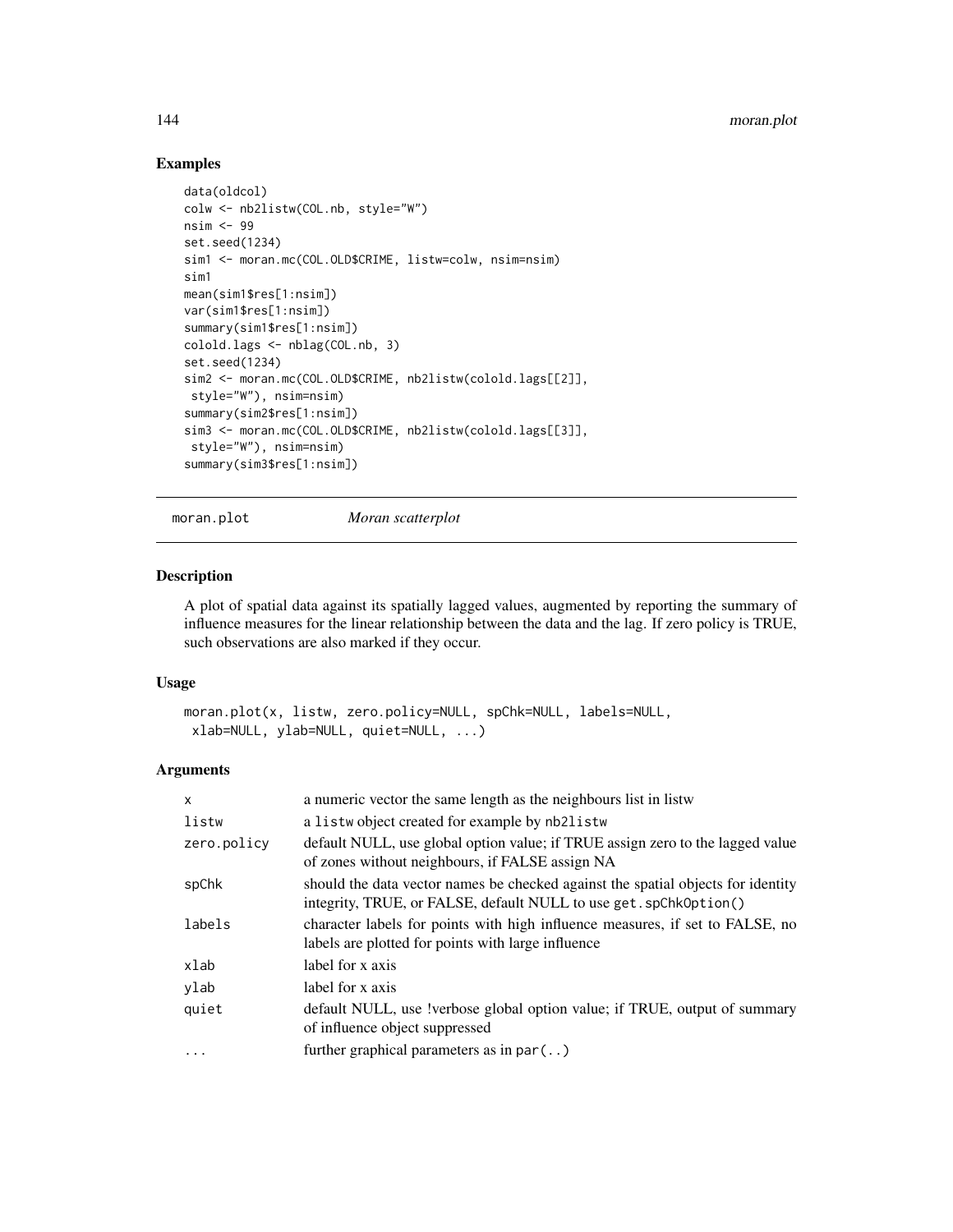#### moran.test 145

## Value

The function returns an influence object from influence.measures.

#### Author(s)

Roger Bivand <Roger.Bivand@nhh.no>

# References

Anselin, L. 1996. The Moran scatterplot as an ESDA tool to assess local instability in spatial association. pp. 111–125 in M. M. Fischer, H. J. Scholten and D. Unwin (eds) Spatial analytical perspectives on GIS, London, Taylor and Francis; Anselin, L. 1995. Local indicators of spatial association, Geographical Analysis, 27, 93–115

# See Also

[localmoran](#page-125-0), [influence.measures](#page-0-0)

#### Examples

```
data(afcon)
moran.plot(afcon$totcon, nb2listw(paper.nb),
labels=as.character(afcon$name), pch=19)
moran.plot(as.vector(scale(afcon$totcon)), nb2listw(paper.nb),
 labels=as.character(afcon$name), xlim=c(-2, 4), ylim=c(-2,4), pch=19)
```
moran.test *Moran's I test for spatial autocorrelation*

#### Description

Moran's test for spatial autocorrelation using a spatial weights matrix in weights list form. The assumptions underlying the test are sensitive to the form of the graph of neighbour relationships and other factors, and results may be checked against those of moran.mc permutations.

# Usage

```
moran.test(x, listw, randomisation=TRUE, zero.policy=NULL,
alternative="greater", rank = FALSE, na.action=na.fail, spChk=NULL, adjust.n=TRUE)
```
#### Arguments

|               | a numeric vector the same length as the neighbours list in listw                        |
|---------------|-----------------------------------------------------------------------------------------|
| listw         | a listwo bject created for example by nb2listw                                          |
| randomisation | variance of I calculated under the assumption of randomisation, if FALSE nor-<br>mality |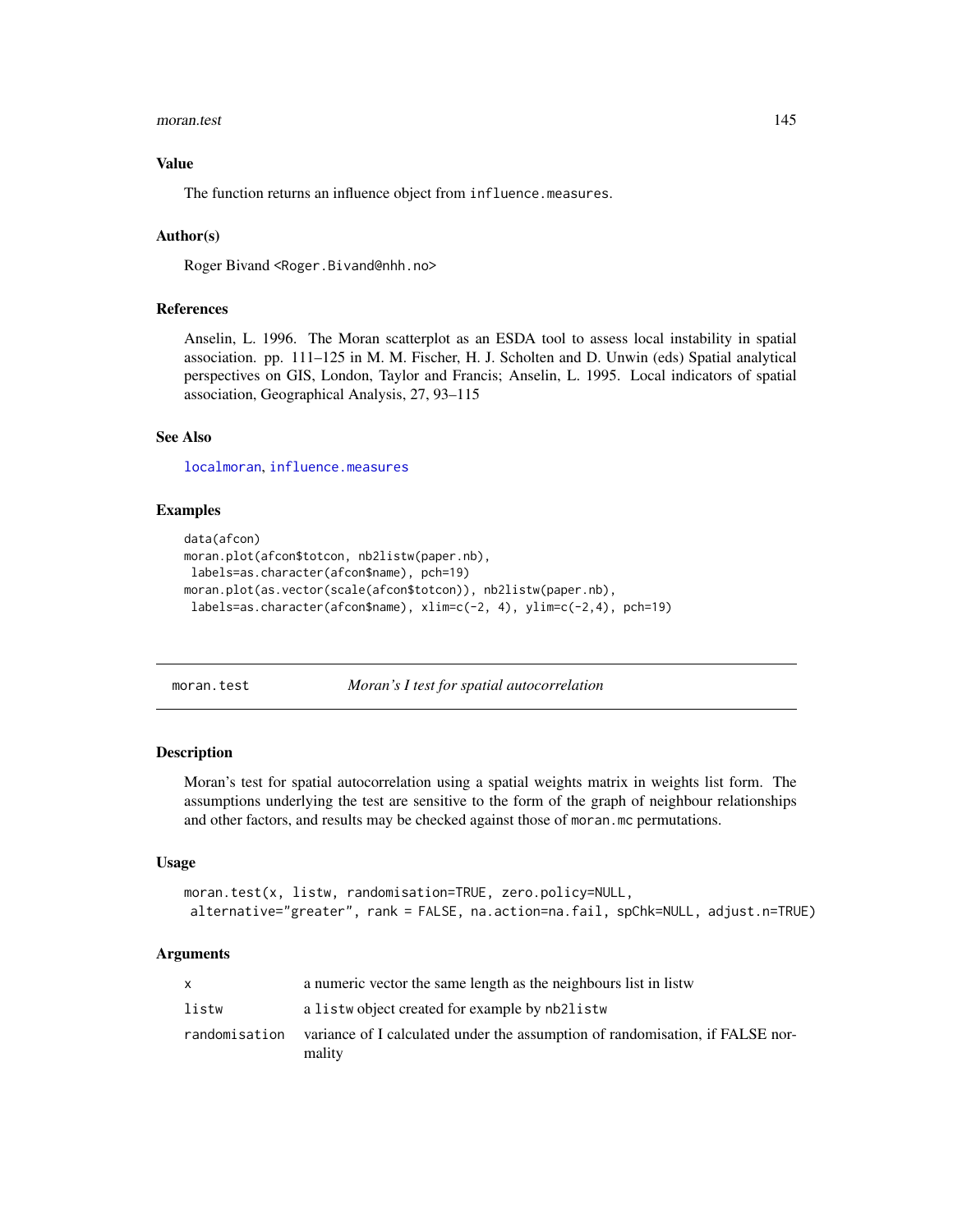| zero.policy | default NULL, use global option value; if TRUE assign zero to the lagged value<br>of zones without neighbours, if FALSE assign NA                                                                                                                                                                                                                                                                                                                                            |
|-------------|------------------------------------------------------------------------------------------------------------------------------------------------------------------------------------------------------------------------------------------------------------------------------------------------------------------------------------------------------------------------------------------------------------------------------------------------------------------------------|
| alternative | a character string specifying the alternative hypothesis, must be one of greater<br>(default), less or two sided.                                                                                                                                                                                                                                                                                                                                                            |
| rank        | logical value - default FALSE for continuous variables, if TRUE, uses the adap-<br>tation of Moran's I for ranks suggested by Cliff and Ord (1981, p. 46)                                                                                                                                                                                                                                                                                                                    |
| na.action   | a function (default na. fail), can also be na. omit or na. exclude - in these<br>cases the weights list will be subsetted to remove NAs in the data. It may be<br>necessary to set zero.policy to TRUE because this subsetting may create no-<br>neighbour observations. Note that only weights lists created without using the<br>glist argument to nb21 is two may be subsetted. If na pass is used, zero is sub-<br>stituted for NA values in calculating the spatial lag |
| spChk       | should the data vector names be checked against the spatial objects for identity<br>integrity, TRUE, or FALSE, default NULL to use get. spChk0ption()                                                                                                                                                                                                                                                                                                                        |
| adjust.n    | default TRUE, if FALSE the number of observations is not adjusted for no-<br>neighbour observations, if TRUE, the number of observations is adjusted                                                                                                                                                                                                                                                                                                                         |
|             |                                                                                                                                                                                                                                                                                                                                                                                                                                                                              |

## Value

A list with class htest containing the following components:

| statistic   | the value of the standard deviate of Moran's I.                                                   |
|-------------|---------------------------------------------------------------------------------------------------|
| p.value     | the p-value of the test.                                                                          |
| estimate    | the value of the observed Moran's I, its expectation and variance under the<br>method assumption. |
| alternative | a character string describing the alternative hypothesis.                                         |
| method      | a character string giving the assumption used for calculating the standard devi-<br>ate.          |
| data.name   | a character string giving the name(s) of the data.                                                |

#### Note

Var(I) is taken from Cliff and Ord (1969, p. 28), and Goodchild's CATMOG 47 (1986), see also Upton & Fingleton (1985) p. 171; it agrees with SpaceStat, see Tutorial workbook Chapter 22; VI is the second crude moment minus the square of the first crude moment. The derivation of the test (Cliff and Ord, 1981, p. 18) assumes that the weights matrix is symmetric. For inherently non-symmetric matrices, such as k-nearest neighbour matrices, listw2U() can be used to make the matrix symmetric.

# Author(s)

Roger Bivand <Roger.Bivand@nhh.no>

# References

Cliff, A. D., Ord, J. K. 1981 Spatial processes, Pion, p. 21.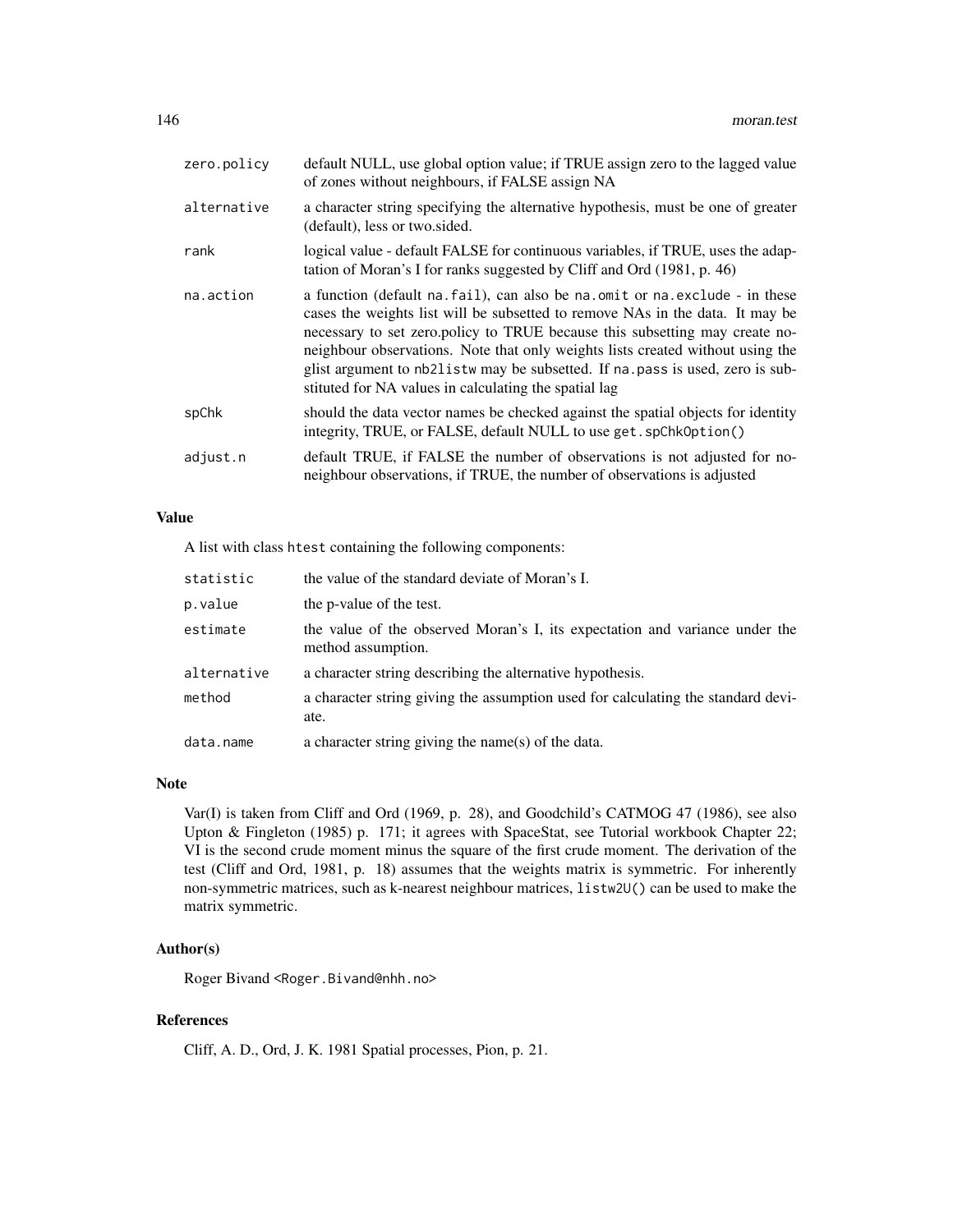#### mstree and the state of the state of the state of the state of the state of the state of the state of the state of the state of the state of the state of the state of the state of the state of the state of the state of the

#### See Also

[moran](#page-140-0), [moran.mc](#page-141-0), [listw2U](#page-117-0)

## Examples

```
data(oldcol)
coords.OLD <- cbind(COL.OLD$X, COL.OLD$Y)
moran.test(COL.OLD$CRIME, nb2listw(COL.nb, style="W"))
moran.test(COL.OLD$CRIME, nb2listw(COL.nb, style="B"))
moran.test(COL.OLD$CRIME, nb2listw(COL.nb, style="C"))
moran.test(COL.OLD$CRIME, nb2listw(COL.nb, style="S"))
moran.test(COL.OLD$CRIME, nb2listw(COL.nb, style="W"),
randomisation=FALSE)
colold.lags <- nblag(COL.nb, 3)
moran.test(COL.OLD$CRIME, nb2listw(colold.lags[[2]],
style="W"))
moran.test(COL.OLD$CRIME, nb2listw(colold.lags[[3]],
style="W"))
print(is.symmetric.nb(COL.nb))
COL.k4.nb <- knn2nb(knearneigh(coords.OLD, 4))
print(is.symmetric.nb(COL.k4.nb))
moran.test(COL.OLD$CRIME, nb2listw(COL.k4.nb, style="W"))
moran.test(COL.OLD$CRIME, nb2listw(COL.k4.nb, style="W"),
randomisation=FALSE)
cat("Note: non-symmetric weights matrix, use listw2U()")
moran.test(COL.OLD$CRIME, listw2U(nb2listw(COL.k4.nb,
style="W")))
moran.test(COL.OLD$CRIME, listw2U(nb2listw(COL.k4.nb,
style="W")), randomisation=FALSE)
ranks <- rank(COL.OLD$CRIME)
names(ranks) <- rownames(COL.OLD)
moran.test(ranks, nb2listw(COL.nb, style="W"), rank=TRUE)
crime <- COL.OLD$CRIME
is.na(crime) <- sample(1:length(crime), 10)
res <- try(moran.test(crime, nb2listw(COL.nb, style="W"),
na.action=na.fail))
res
moran.test(crime, nb2listw(COL.nb, style="W"), zero.policy=TRUE,
na.action=na.omit)
moran.test(crime, nb2listw(COL.nb, style="W"), zero.policy=TRUE,
na.action=na.exclude)
moran.test(crime, nb2listw(COL.nb, style="W"), na.action=na.pass)
```
mstree *Find the minimal spanning tree*

#### **Description**

The minimal spanning tree is a connected graph with n nodes and n-1 edges. This is a smaller class of possible partitions of a graph by pruning edges with high dissimilarity. If one edge is removed,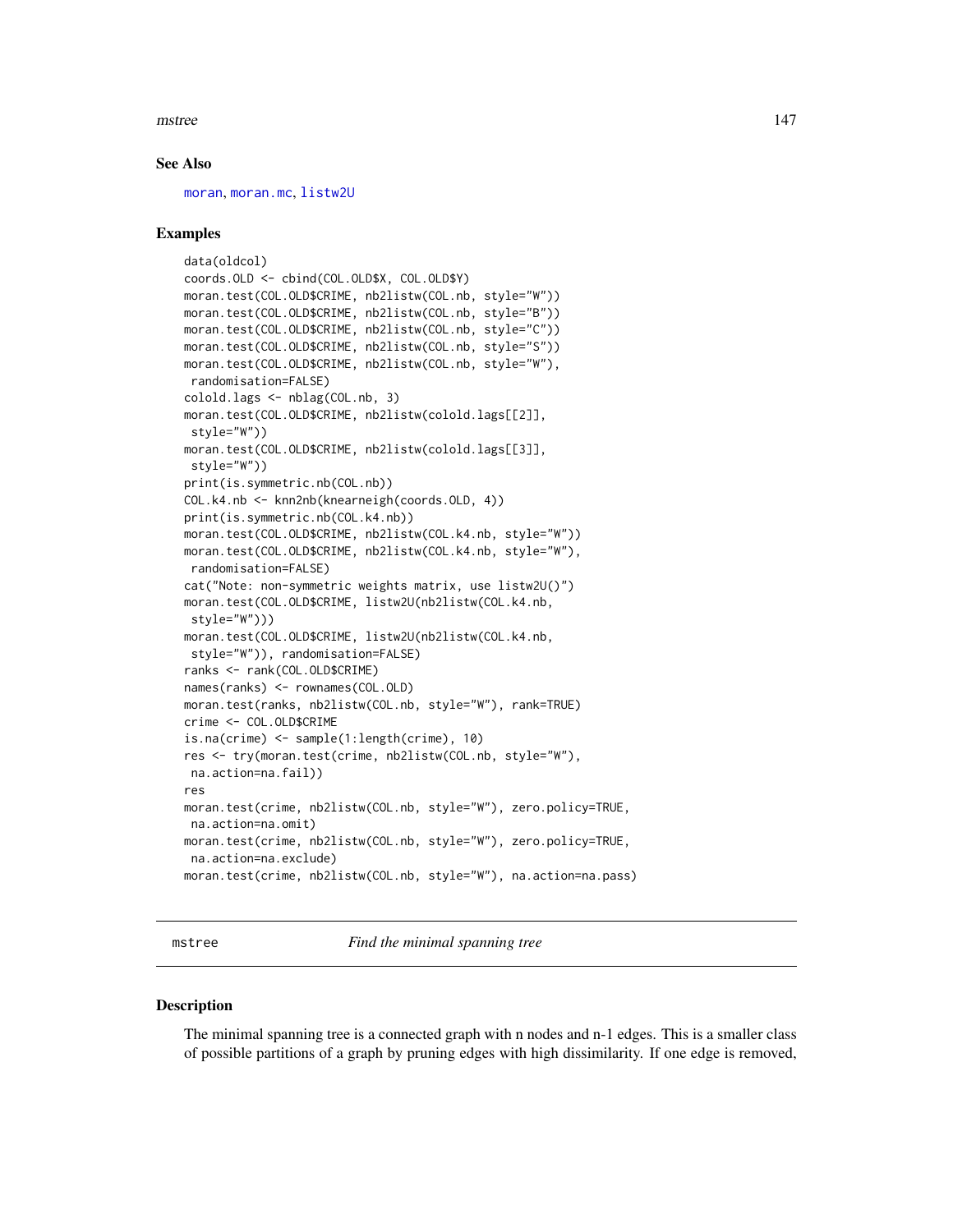the graph is partioned in two unconnected subgraphs. This function implements the algorithm due to Prim (1987).

#### Usage

mstree(nbw, ini = NULL)

## Arguments

| nbw | An object of listw class returned by nb2listw function. See this help for<br>details. |  |
|-----|---------------------------------------------------------------------------------------|--|
| ini | The initial node in the minimal spanning tree.                                        |  |

# Details

The minimum spanning tree algorithm.

Input a connected graph.

Begin a empty set of nodes.

Add an arbitrary note in this set.

While are nodes not in the set, find a minimum cost edge connecting a node in the set and a node out of the set and add this node in the set.

The set of edges is a minimum spanning tree.

## Value

A matrix with n-1 rows and tree columns. Each row is two nodes and the cost, i. e. the edge and it cost.

# Author(s)

Renato M. Assuncao and Elias T. Krainski

# References

R. C. Prim (1957) Shortest connection networks and some generalisations. In: Bell System Technical Journal, 36, pp. 1389-1401

```
### loading data
require(maptools)
bh <- readShapePoly(system.file("etc/shapes/bhicv.shp",
     package="spdep")[1])
### data padronized
dpad <- data.frame(scale(bh@data[,5:8]))
### neighboorhod list
bh.nb <- poly2nb(bh)
```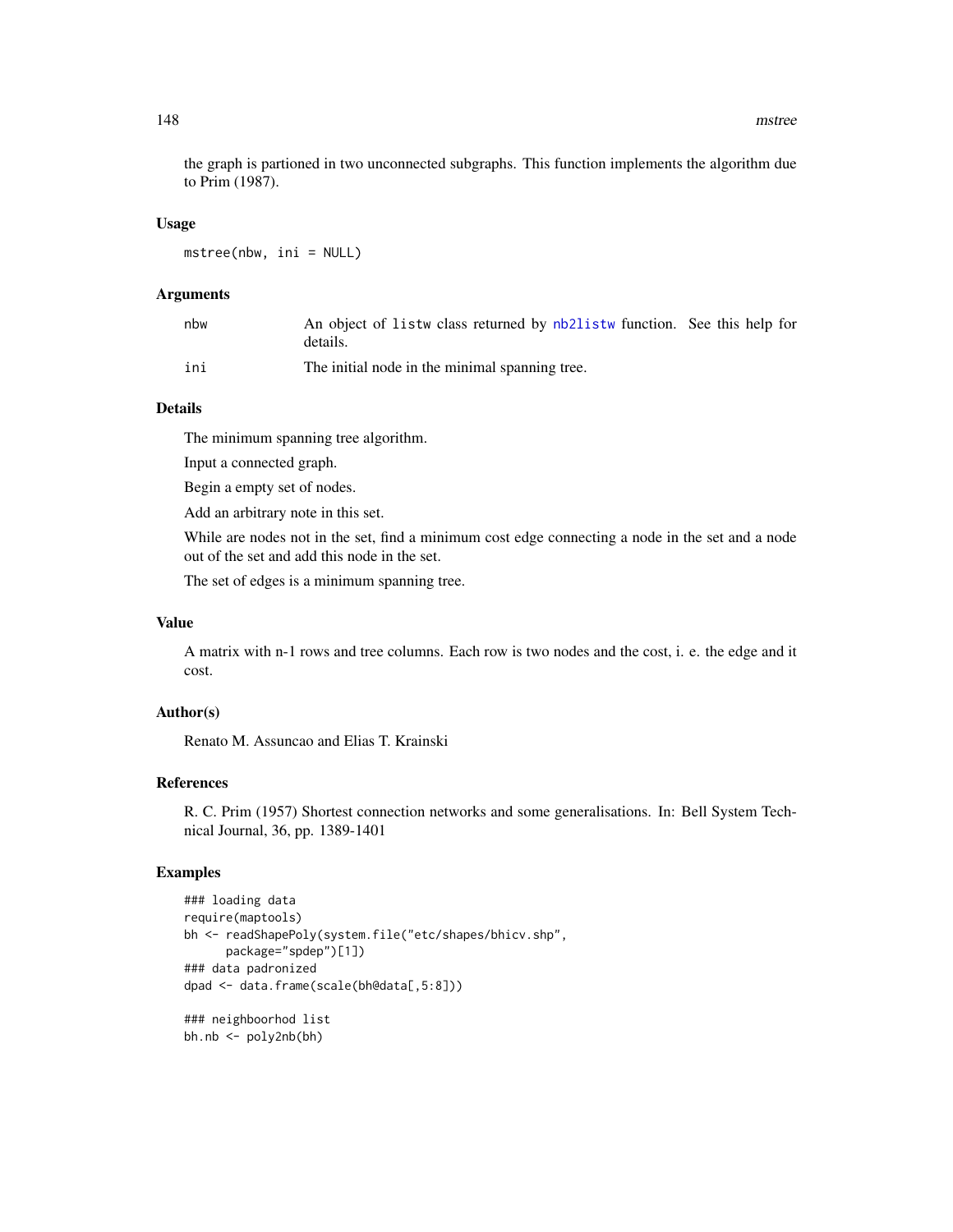# nb.set.operations 149

```
### calculing costs
lcosts <- nbcosts(bh.nb, dpad)
### making listw
nb.w <- nb2listw(bh.nb, lcosts, style="B")
### find a minimum spanning tree
system.time(mst.bh <- mstree(nb.w,5))
dim(mst.bh)
head(mst.bh)
tail(mst.bh)
### the mstree plot
par(mar=c(0,0,0,0))
plot(mst.bh, coordinates(bh), col=2,
     cex.lab=.7, cex.circles=0.035, fg="blue")
plot(bh, border=gray(.5), add=TRUE)
```
nb.set.operations *Set operations on neighborhood objects*

# <span id="page-148-0"></span>Description

Set operations on neighbors list objects

## Usage

```
intersect.nb(nb.obj1,nb.obj2)
union.nb(nb.obj1,nb.obj2)
setdiff.nb(nb.obj1,nb.obj2)
complement.nb(nb.obj)
```
# Arguments

| nb.obi  | a neighbor list created from any of the neighborhood list funtions |
|---------|--------------------------------------------------------------------|
| nb.obi1 | a neighbor list created from any of the neighborhood list funtions |
| nb.obi2 | a neighbor list created from any of the neighborhood list funtions |

# Details

These functions perform set operations on each element of a neighborlist. The arguments must be neighbor lists created from the same coordinates, and the region.id attributes must be identical.

# Value

```
nb.obj A new neighborlist created from the set operations on the input neighbor list(s)
```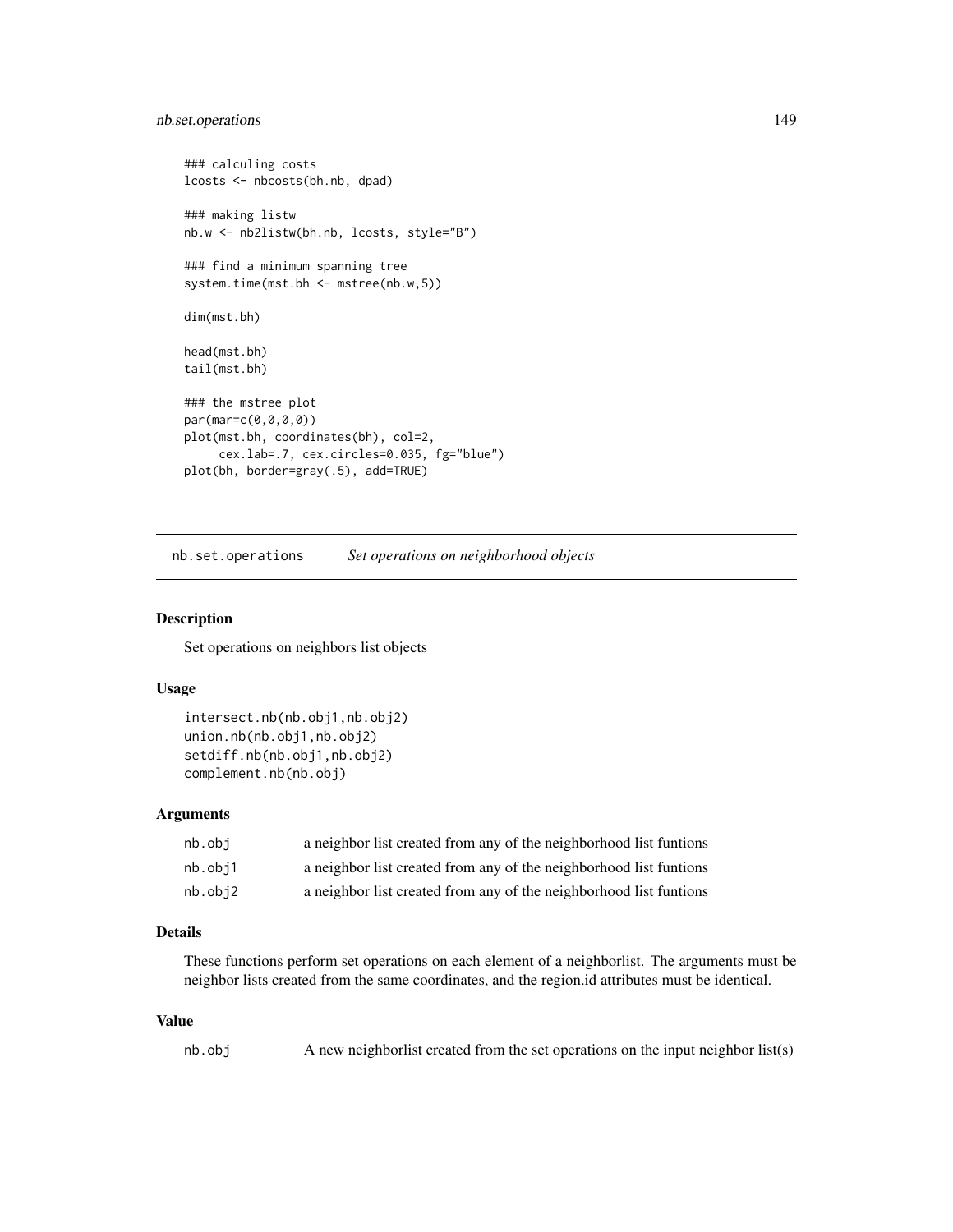## Author(s)

Nicholas Lewin-Koh <nikko@hailmail.net>

## See Also

[intersect.nb](#page-148-0), [union.nb](#page-148-0), [setdiff.nb](#page-148-0)

## Examples

```
example(columbus)
coords <- coordinates(columbus)
col.tri.nb <- tri2nb(coords)
oldpar \leq par(mfrow=c(1,2))
col.soi.nb <- graph2nb(soi.graph(col.tri.nb, coords))
plot(columbus, border="grey")
plot(col.soi.nb, coords, add=TRUE)
title(main="Sphere of Influence Graph")
plot(columbus, border="grey")
plot(complement.nb(col.soi.nb), coords, add=TRUE)
title(main="Complement of Sphere of Influence Graph")
par(mfrow=c(2,2))
col2 <- droplinks(col.gal.nb, 21)
plot(intersect.nb(col.gal.nb, col2), coords)
title(main="Intersect")
plot(union.nb(col.gal.nb, col2), coords)
title(main="Union")
plot(setdiff.nb(col.gal.nb, col2), coords)
title(main="Set diff")
par(oldpar)
```
nb2blocknb *Block up neighbour list for location-less observations*

#### Description

The function blocks up a neighbour list for known spatial locations to create a new neighbour list for multiple location-less observations know to belong to the spatial locations, using the identification tags of the locations as the key.

#### Usage

```
nb2blocknb(nb=NULL, ID, row.names = NULL)
```
#### Arguments

nb an object of class nb with a list of integer vectors containing neighbour region number ids; if null, an nb object with no neighbours is created the length of unique(as.character(ID))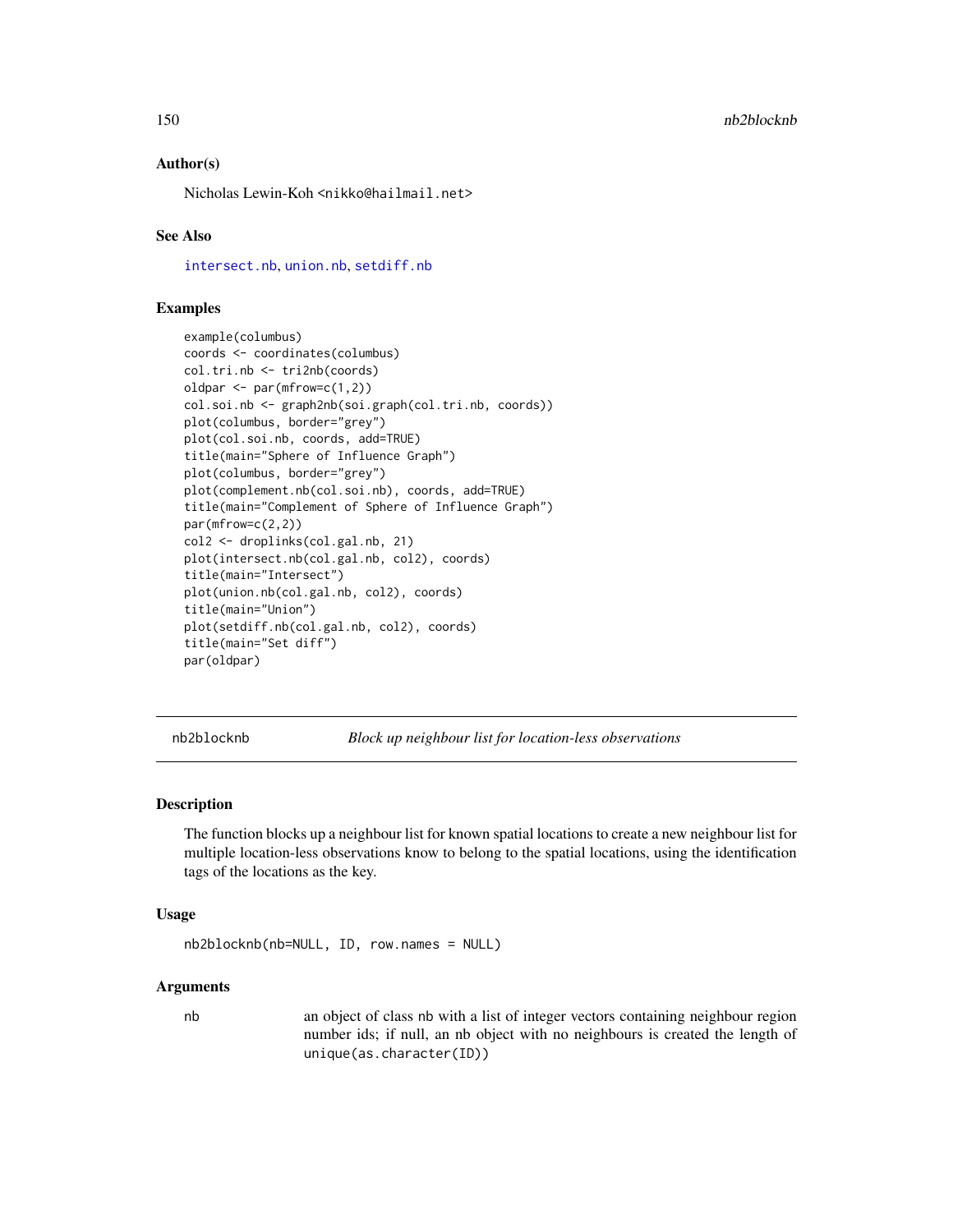#### nb2blocknb 151

| ID        | identification tags of the locations for the location-less observations;                                                                                      |
|-----------|---------------------------------------------------------------------------------------------------------------------------------------------------------------|
|           | $sort(unique(as.character(ID))$ must be identical to                                                                                                          |
|           | $sort(as.character(attr(nb, "region.id"))$ ;                                                                                                                  |
|           | same length as row, names if provided.                                                                                                                        |
| row.names | character vector of observation ids to be added to the neighbours list as attribute<br>region. id, default $seq(1, nrow(x))$ ; same length as ID if provided. |

## Details

Assume that there is a list of unique locations, then a neighbour list can build for that, to create an input neighbour list. This needs to be "unfolded", so that observations belonging to each unique location are observation neighbours, and observations belonging to the location neighbours of the unique location in question are also observation neighbours, finally removing the observation itself (because it should not be its own neighbour). This scenario also arises when say only post codes are available, and some post codes contain multiple observations, where all that is known is that they belong to a specific post code, not where they are located within it (given that the post code locations are known).

## Value

The function returns an object of class nb with a list of integer vectors containing neighbour observation number ids.

# Author(s)

Roger Bivand <Roger.Bivand@nhh.no>

#### See Also

[knn2nb](#page-94-0), [dnearneigh](#page-29-0), [cell2nb](#page-24-0), [tri2nb](#page-221-0), [poly2nb](#page-169-0)

```
## Not run:
data(boston)
summary(as.vector(table(boston.c$TOWN)))
townaggr <- aggregate(boston.utm, list(town=boston.c$TOWN), mean)
block.rel <- graph2nb(relativeneigh(as.matrix(townaggr[,2:3])),
 as.character(townaggr[,1]), sym=TRUE)
block.rel
print(is.symmetric.nb(block.rel))
plot(block.rel, as.matrix(townaggr[,2:3]))
points(boston.utm, pch=18, col="lightgreen")
block.nb <- nb2blocknb(block.rel, as.character(boston.c$TOWN))
block.nb
print(is.symmetric.nb(block.nb))
plot(block.nb, boston.utm)
points(boston.utm, pch=18, col="lightgreen")
n.comp.nb(block.nb)$nc
moran.test(boston.c$CMEDV, nb2listw(boston.soi))
```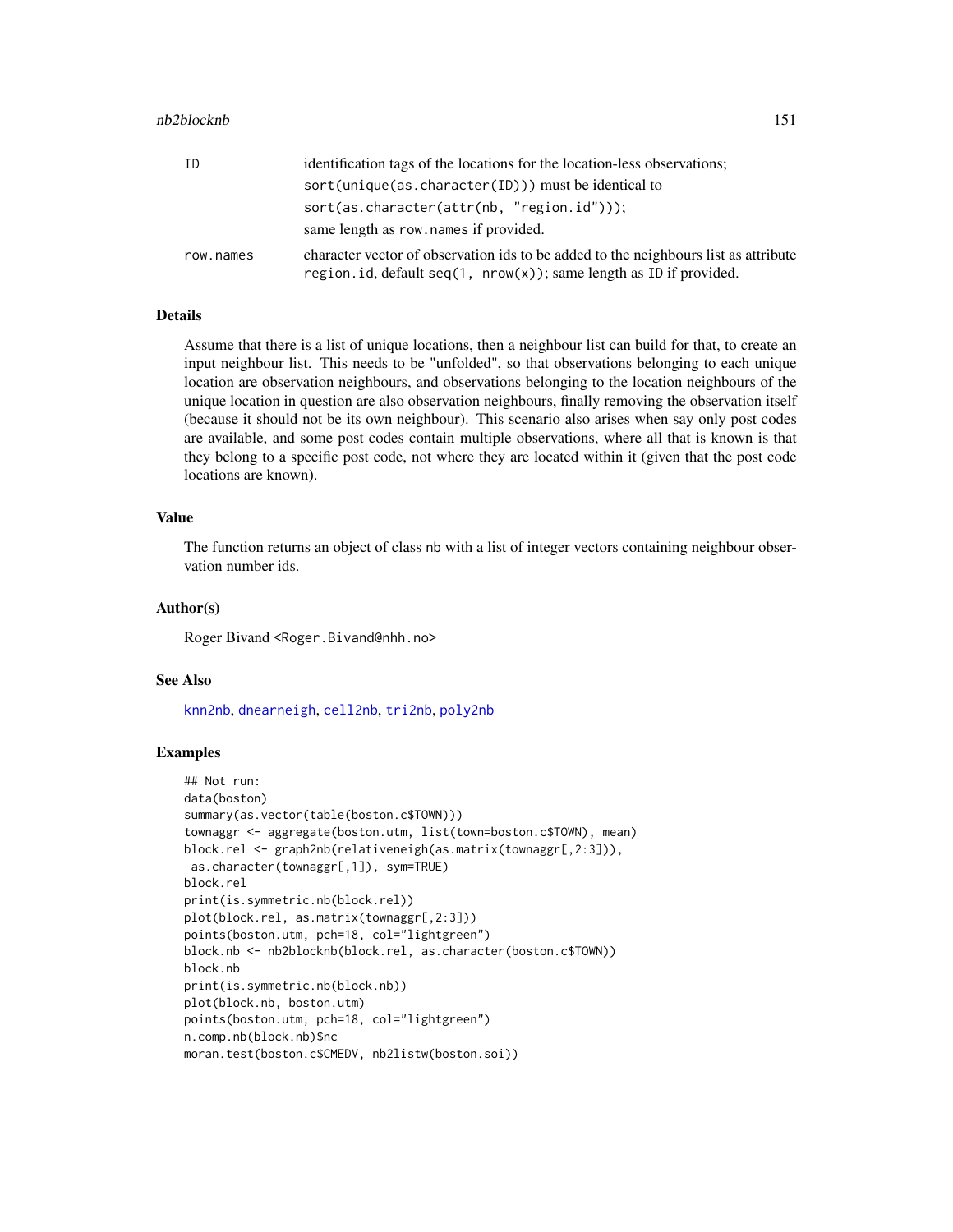```
moran.test(boston.c$CMEDV, nb2listw(block.nb))
block.nb <- nb2blocknb(NULL, as.character(boston.c$TOWN))
block.nb
print(is.symmetric.nb(block.nb))
plot(block.nb, boston.utm)
n.comp.nb(block.nb)$nc
moran.test(boston.c$CMEDV, nb2listw(block.nb, zero.policy=TRUE), zero.policy=TRUE)
```
## End(Not run)

nb2INLA *Output spatial neighbours for INLA*

# Description

Output spatial neighbours for INLA

## Usage

nb2INLA(file, nb)

# Arguments

| file | file where adjacency matrix will be stored |
|------|--------------------------------------------|
| nb   | an object of class nb                      |

# Value

Nothing is returned but a file will be created with the representation of the adjacency matrix as required by INLA for its spatial models.

# Author(s)

Virgilio Gomez-Rubio

## References

http://www.r-inla.org

```
example(columbus)
td \leftarrow tempdir()x <- nb2INLA(paste(td, "columbus-INLA.adj", sep="/"), col.gal.nb)
```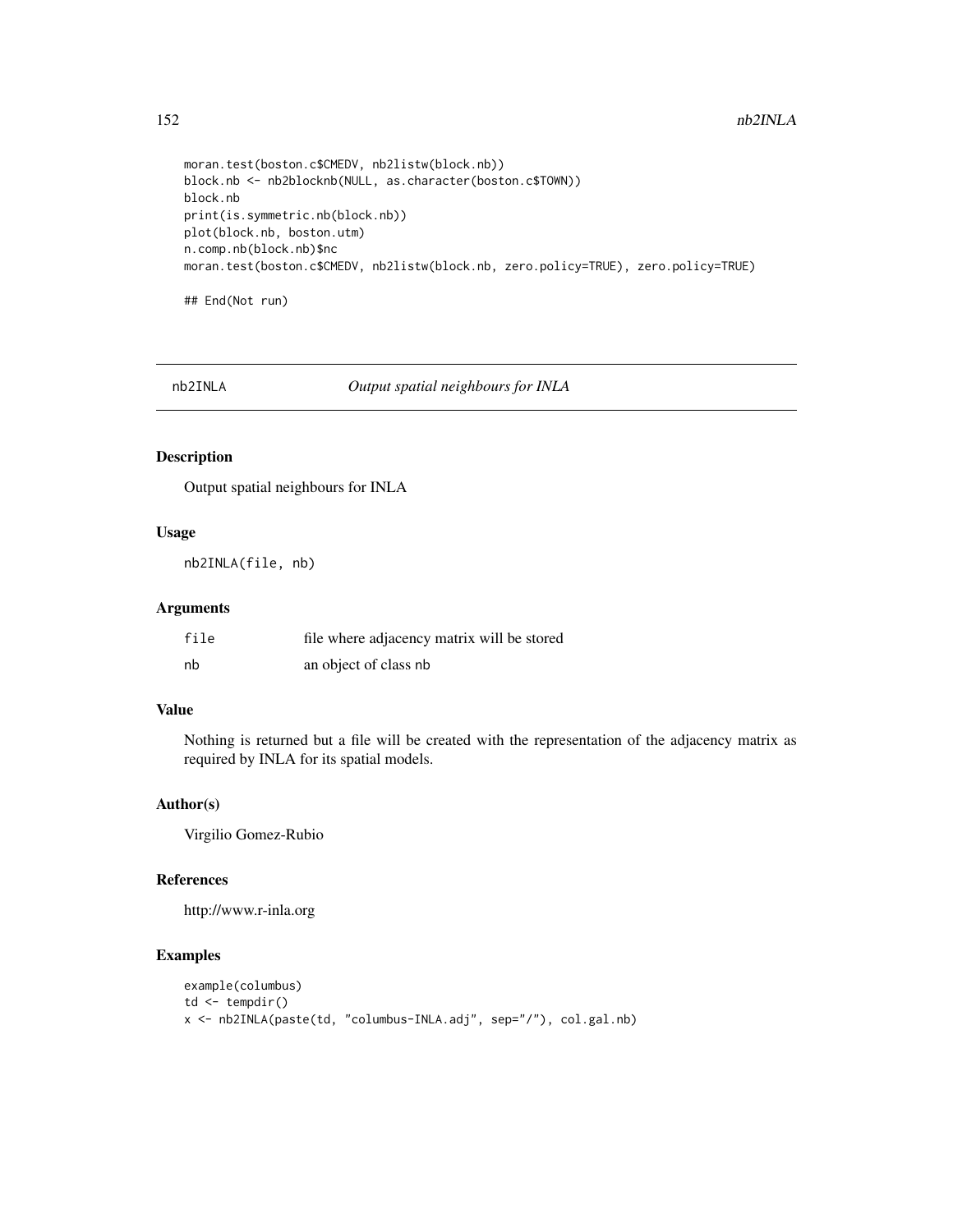Use arc-type shapefiles for import and export of weights, storing spatial entity coordinates in the arcs, and the entity indices in the data frame.

# Usage

```
nb2lines(nb, wts, coords, proj4string=CRS(as.character(NA)))
listw2lines(listw, coords, proj4string=CRS(as.character(NA)))
df2sn(df, i="i", i_ID="i_ID", j="j", wt="wt")
```
## Arguments

| nb                 | a neighbour object of class nb                                          |
|--------------------|-------------------------------------------------------------------------|
| wts                | list of general weights corresponding to neighbours                     |
| coords             | matrix of region point coordinates                                      |
| proj4string        | Object of class CRS; holding a valid proj4 string                       |
| listw              | a listwobject of spatial weights                                        |
| df                 | a data frame read from a shapefile, derived from the output of nb2lines |
| i                  | character name of column in df with from entity index                   |
| $i$ <sub>-ID</sub> | character name of column in df with from entity region ID               |
| j                  | character name of column in df with to entity index                     |
| wt                 | character name of column in df with weights                             |

# Details

The maptools package function writeSpatialShape is used to transport out the list of lines made by nb2lines or listw2lines, which is a simple wrapper function. The neighbour and weights objects may be retrieved by converting the specified columns of the data slot of the SpatialLines-DataFrame object into a spatial.neighbour object, which is then converted into a weights list object.

## Value

nb2lines and listw2lines return a SpatialLinesDataFrame object; its data slot contains a data frame with the from and to indices of the neighbour links and their weights. df2sn converts the data retrieved from reading the data from df back into a spatial.neighbour object.

## Note

Original idea due to Gidske Leknes Andersen, Department of Biology, University of Bergen, Norway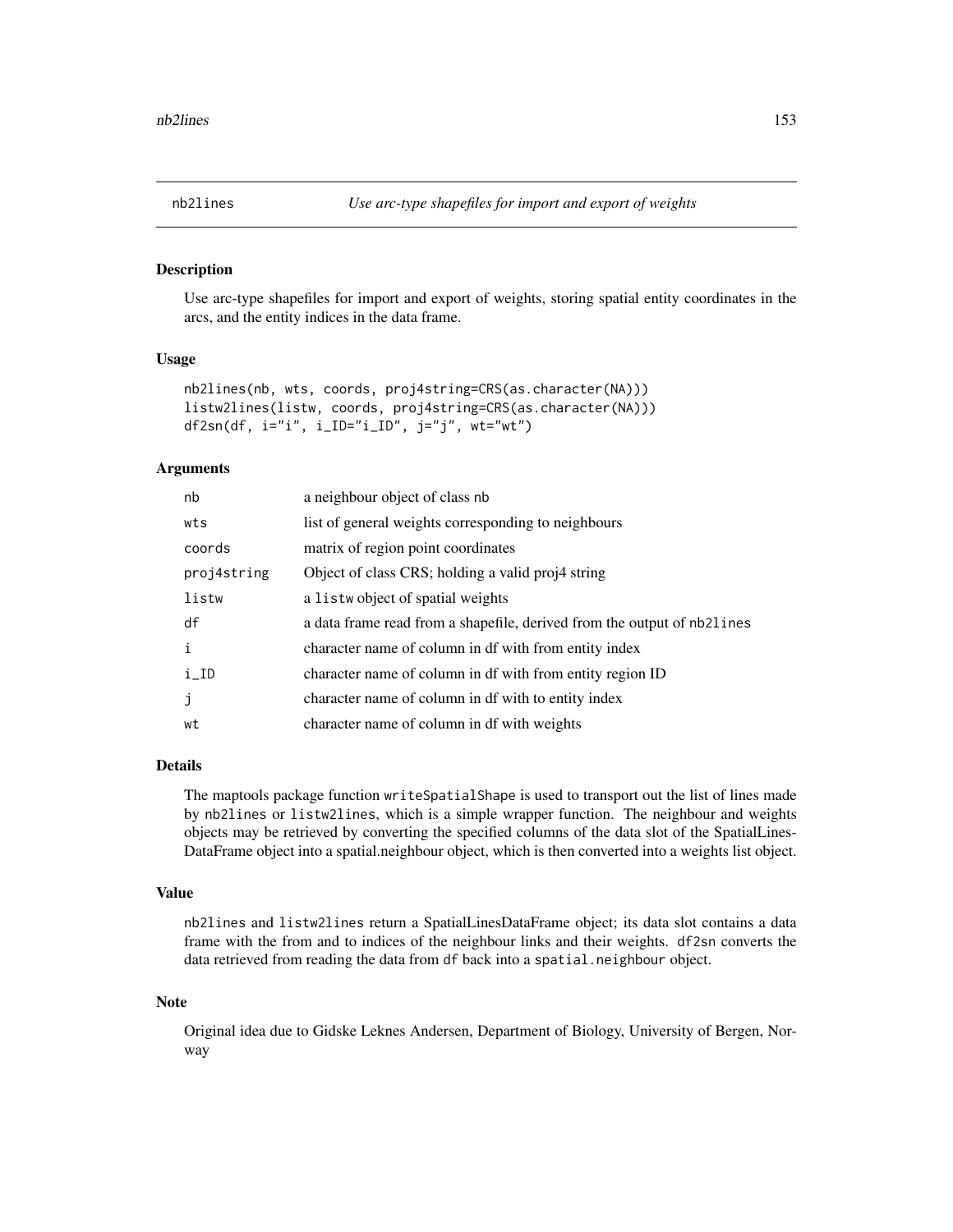154 nb2listw

# Author(s)

Roger Bivand <Roger.Bivand@nhh.no>

# See Also

[sn2listw](#page-113-0), [readShapeLines](#page-0-0)

# Examples

```
require(maptools)
example(columbus)
coords <- coordinates(columbus)
res <- listw2lines(nb2listw(col.gal.nb), coords)
summary(res)
fn <- paste(tempdir(), "nbshape", sep="/")
writeLinesShape(res, fn=fn)
inMap <- readShapeLines(fn)
summary(inMap)
diffnb(sn2listw(df2sn(as(inMap, "data.frame")))$neighbours, col.gal.nb)
```
<span id="page-153-0"></span>nb2listw *Spatial weights for neighbours lists*

## Description

The nb2listw function supplements a neighbours list with spatial weights for the chosen coding scheme. The can.be.simmed helper function checks whether a spatial weights object is similar to symmetric and can be so transformed to yield real eigenvalues or for Cholesky decomposition.

#### Usage

```
nb2listw(neighbours, glist=NULL, style="W", zero.policy=NULL)
can.be.simmed(listw)
```
#### Arguments

| neighbours  | an object of class nb                                                                                                                                                             |
|-------------|-----------------------------------------------------------------------------------------------------------------------------------------------------------------------------------|
| glist       | list of general weights corresponding to neighbours                                                                                                                               |
| style       | style can take values "W", "B", "C", "U", "minmax" and "S"                                                                                                                        |
| zero.policy | default NULL, use global option value; if FALSE stop with error for any empty<br>neighbour sets, if TRUE permit the weights list to be formed with zero-length<br>weights vectors |
| listw       | a spatial weights object                                                                                                                                                          |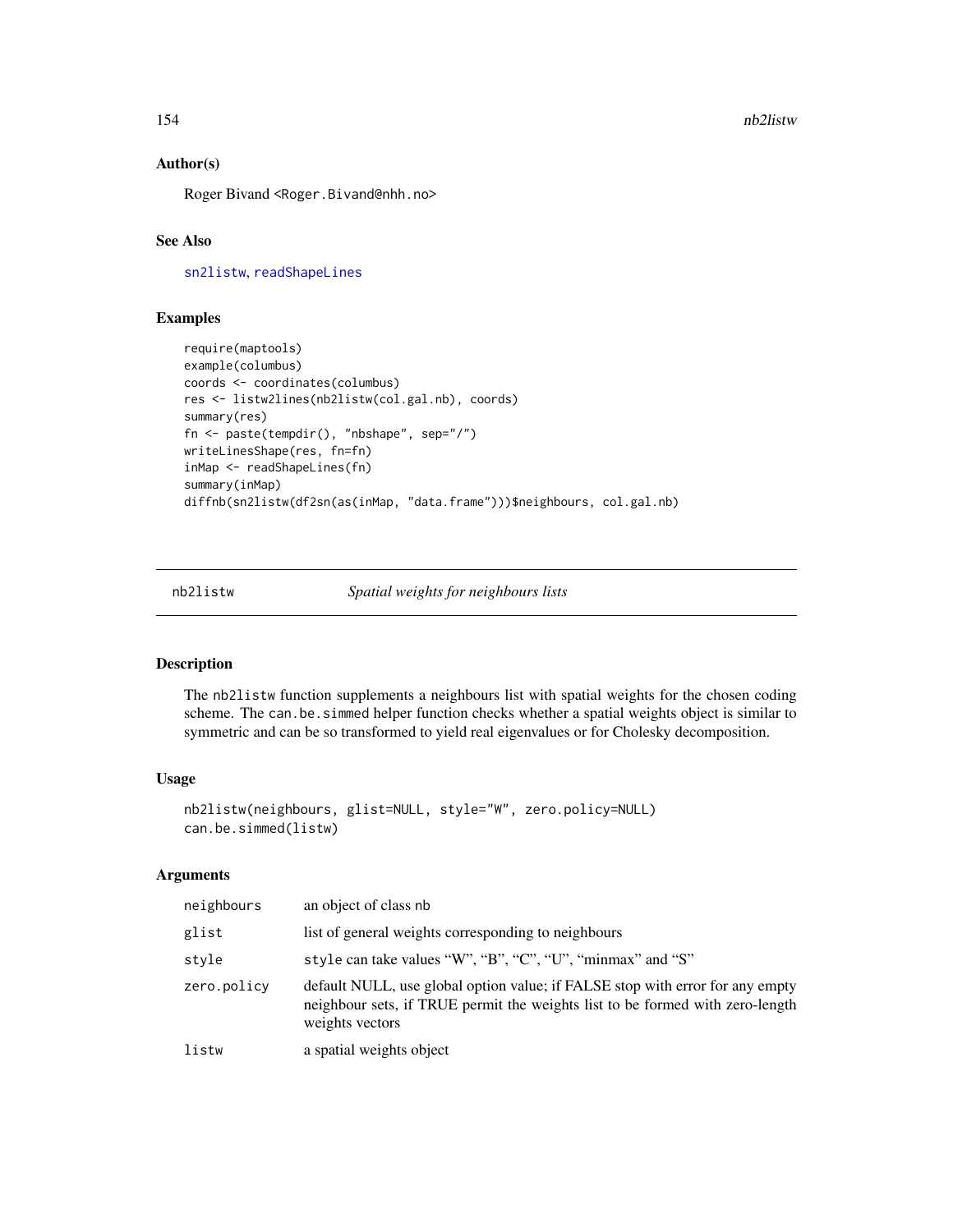## nb2listw 155

## Details

Starting from a binary neighbours list, in which regions are either listed as neighbours or are absent (thus not in the set of neighbours for some definition), the function adds a weights list with values given by the coding scheme style chosen. B is the basic binary coding, W is row standardised (sums over all links to n), C is globally standardised (sums over all links to n), U is equal to C divided by the number of neighbours (sums over all links to unity), while S is the variance-stabilizing coding scheme proposed by Tiefelsdorf et al. 1999, p. 167-168 (sums over all links to n).

If zero policy is set to TRUE, weights vectors of zero length are inserted for regions without neighbour in the neighbours list. These will in turn generate lag values of zero, equivalent to the sum of products of the zero row  $t(rep(\theta, length=length(neighbours)))$  %\*% x, for arbitraty numerical vector x of length length(neighbours). The spatially lagged value of x for the zero-neighbour region will then be zero, which may (or may not) be a sensible choice.

If the sum of the glist vector for one or more observations is zero, a warning message is issued. The consequence for later operations will be the same as if no-neighbour observations were present and the zero.policy argument set to true.

The "minmax" style is based on Kelejian and Prucha (2010), and divides the weights by the minimum of the maximum row sums and maximum column sums of the input weights. It is similar to the C and U styles; it is also available in Stata.

# Value

A listw object with the following members:

| stvle      | one of W, B, C, U, S, minmax as above                                                                                                                                                               |
|------------|-----------------------------------------------------------------------------------------------------------------------------------------------------------------------------------------------------|
| neighbours | the input neighbours list                                                                                                                                                                           |
| weights    | the weights for the neighbours and chosen style, with attributes set to report the<br>type of relationships (binary or general, if general the form of the glist argu-<br>ment), and style as above |

## Author(s)

Roger Bivand <Roger.Bivand@nhh.no>

#### References

Tiefelsdorf, M., Griffith, D. A., Boots, B. 1999 A variance-stabilizing coding scheme for spatial link matrices, Environment and Planning A, 31, pp. 165–180; Kelejian, H. H., and I. R. Prucha. 2010. Specification and estimation of spatial autoregressive models with autoregressive and heteroskedastic disturbances. Journal of Econometrics, 157: pp. 53–67.

## See Also

[summary.nb](#page-216-0), [read.gal](#page-179-0)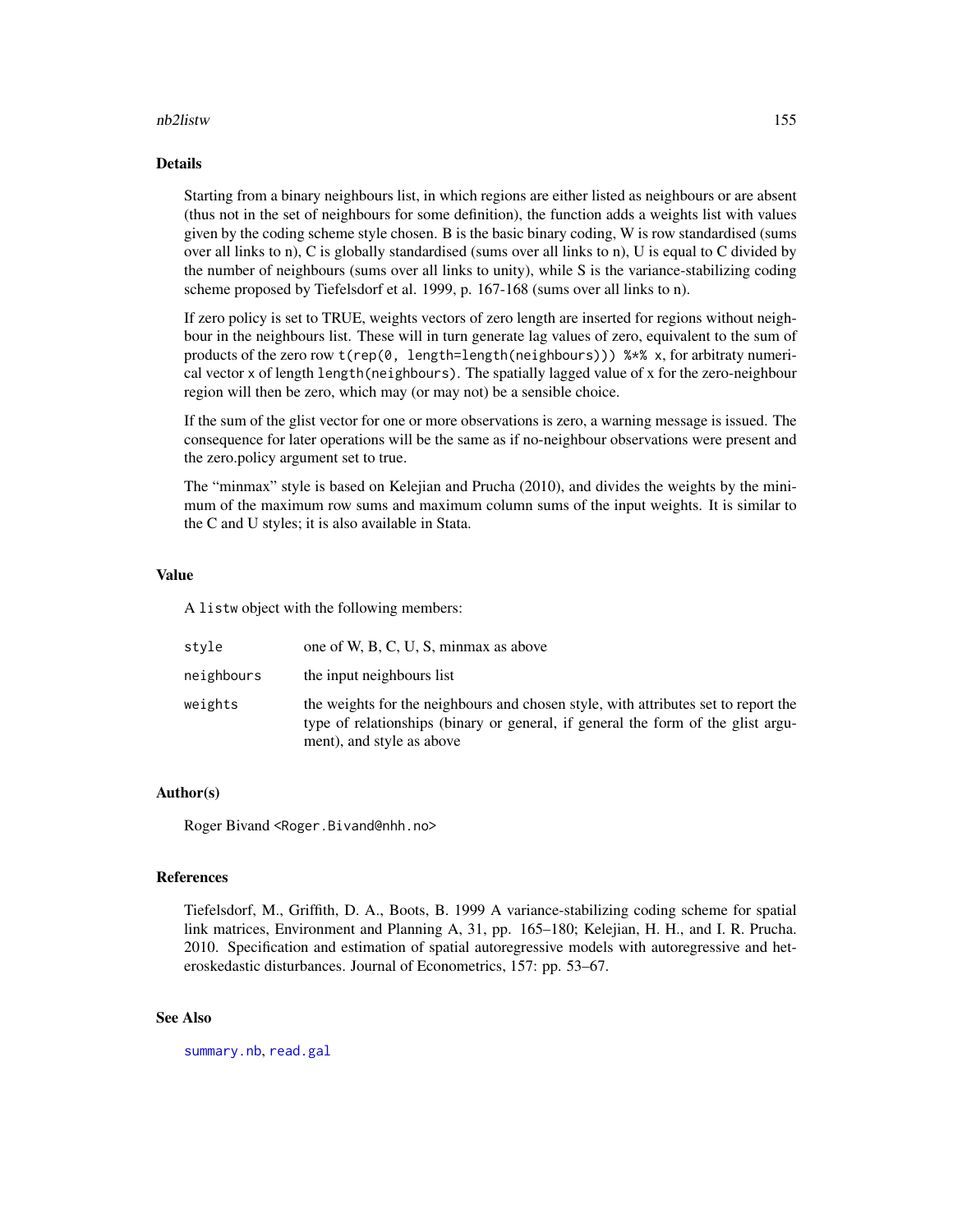## Examples

```
example(columbus)
coords <- coordinates(columbus)
cards <- card(col.gal.nb)
col.w <- nb2listw(col.gal.nb)
plot(cards, unlist(lapply(col.w$weights, sum)),xlim=c(0,10),
ylim=c(0,10), xlab="number of links", ylab="row sums of weights")
col.b <- nb2listw(col.gal.nb, style="B")
points(cards, unlist(lapply(col.b$weights, sum)), col="red")
col.c <- nb2listw(col.gal.nb, style="C")
points(cards, unlist(lapply(col.c$weights, sum)), col="green")
col.u <- nb2listw(col.gal.nb, style="U")
points(cards, unlist(lapply(col.u$weights, sum)), col="orange")
col.s <- nb2listw(col.gal.nb, style="S")
points(cards, unlist(lapply(col.s$weights, sum)), col="blue")
legend(x=c(0, 1), y=c(7, 9), legend=c("W", "B", "C", "U", "S"),
col=c("black", "red", "green", "orange", "blue"), pch=rep(1,5))
summary(nb2listw(col.gal.nb, style="minmax"))
dlist <- nbdists(col.gal.nb, coords)
dlist <- lapply(dlist, function(x) 1/x)
col.w.d <- nb2listw(col.gal.nb, glist=dlist)
summary(unlist(col.w$weights))
summary(unlist(col.w.d$weights))
# introducing other conditions into weights - only earlier sales count
# see http://sal.uiuc.edu/pipermail/openspace/2005-October/000610.html
data(baltimore)
set.seed(211)
dates <- sample(1:500, nrow(baltimore), replace=TRUE)
nb_15nn <- knn2nb(knearneigh(cbind(baltimore$X, baltimore$Y), k=15))
glist <- vector(mode="list", length=length(nb_15nn))
for (i in seq(along=nb_15nn))
  glist[[i]] <- ifelse(dates[i] > dates[nb_15nn[[i]]], 1, 0)
listw_15nn_dates <- nb2listw(nb_15nn, glist=glist, style="B")
which(lag(listw_15nn_dates, baltimore$PRICE) == 0.0)
which(sapply(glist, sum) == 0)
ex < - which(sapply(glist, sum) == 0)[1]
dates[ex]
dates[nb_15nn[[ex]]]
```
nb2mat *Spatial weights matrices for neighbours lists*

## Description

The function generates a weights matrix for a neighbours list with spatial weights for the chosen coding scheme.

## Usage

```
nb2mat(neighbours, glist=NULL, style="W", zero.policy=NULL)
listw2mat(listw)
```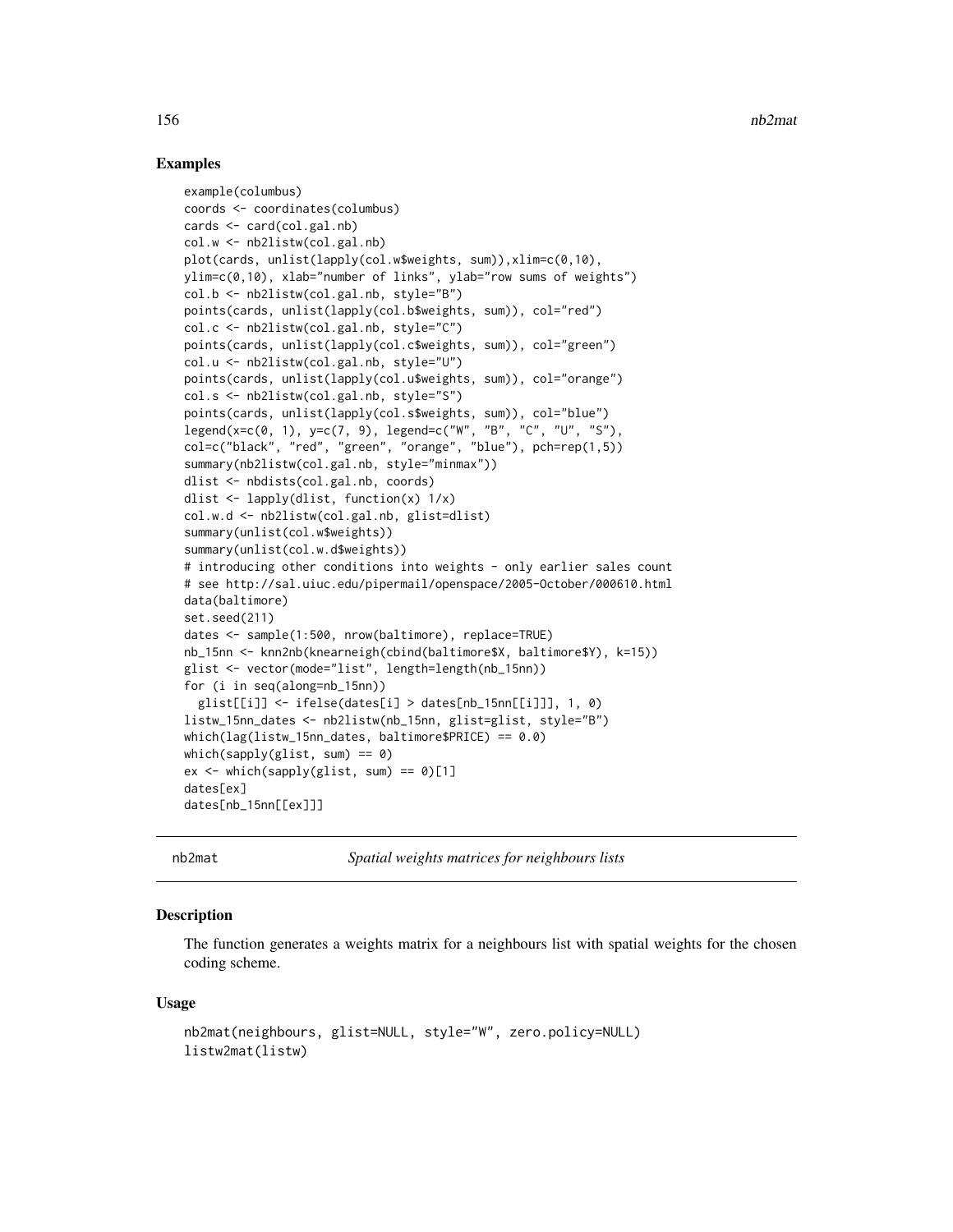#### nb2mat 157

## Arguments

| neighbours  | an object of class nb                                                                                                                                                             |
|-------------|-----------------------------------------------------------------------------------------------------------------------------------------------------------------------------------|
| glist       | list of general weights corresponding to neighbours                                                                                                                               |
| style       | style can take values W, B, C, and S                                                                                                                                              |
| zero.policy | default NULL, use global option value; if FALSE stop with error for any empty<br>neighbour sets, if TRUE permit the weights list to be formed with zero-length<br>weights vectors |
| listw       | a listwobject from for example nb2listw                                                                                                                                           |

## Details

Starting from a binary neighbours list, in which regions are either listed as neighbours or are absent (thus not in the set of neighbours for some definition), the function creates an n by n weights matrix with values given by the coding scheme style chosen. B is the basic binary coding, W is row standardised, C is globally standardised, while S is the variance-stabilizing coding scheme proposed by Tiefelsdorf et al. 1999, p. 167-168.

The function leaves matrix rows as zero for any regions with zero neighbours fore zero.policy TRUE. These will in turn generate lag values of zero, equivalent to the sum of products of the zero row  $t$ (rep(0, length=length(neighbours)))  $\frac{1}{2}$  x, for arbitraty numerical vector x of length length(neighbours). The spatially lagged value of x for the zero-neighbour region will then be zero, which may (or may not) be a sensible choice.

## Value

An n by n matrix, where n=length(neighbours)

## Author(s)

Roger Bivand <Roger.Bivand@nhh.no>

## References

Tiefelsdorf, M., Griffith, D. A., Boots, B. 1999 A variance-stabilizing coding scheme for spatial link matrices, Environment and Planning A, 31, pp. 165-180.

# See Also

[nb2listw](#page-153-0)

```
example(columbus)
coords <- coordinates(columbus)
col005 <- dnearneigh(coords, 0, 0.5, attr(col.gal.nb, "region.id"))
summary(col005)
col005.w.mat <- nb2mat(col005, zero.policy=TRUE)
table(round(apply(col005.w.mat, 1, sum)))
```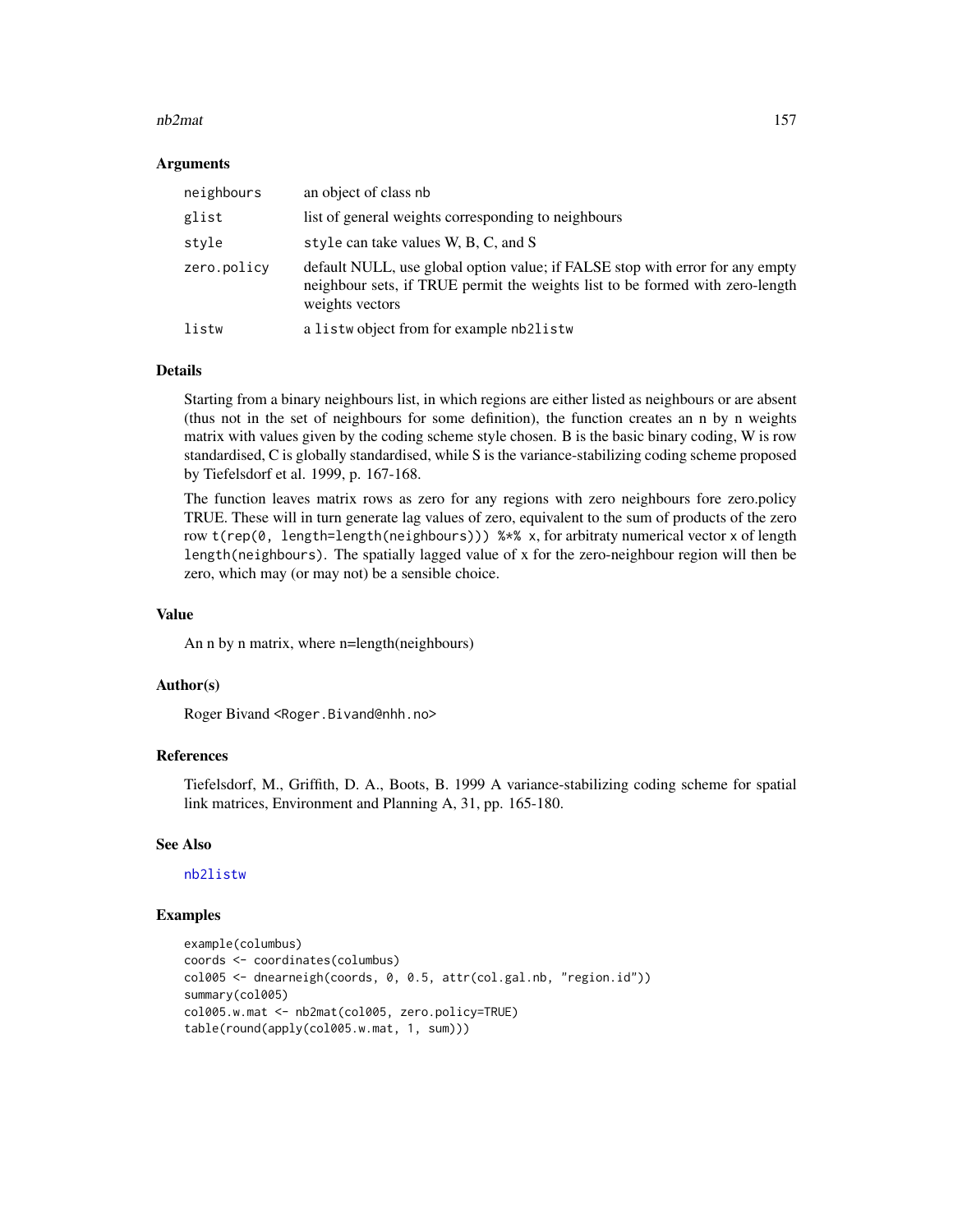Output spatial weights for WinBUGS

# Usage

nb2WB(nb) listw2WB(listw)

# Arguments

| nb    | an object of class nb                    |
|-------|------------------------------------------|
| listw | a listwo bject from for example nb2listw |

#### Value

A list suitable for convering using dput for WinBUGS

# Author(s)

Virgilio Gomez-Rubio

# References

http://www.mrc-bsu.cam.ac.uk/bugs/winbugs/geobugs12manual.pdf

# See Also

[dput](#page-0-0)

```
example(columbus)
x <- nb2WB(col.gal.nb)
dput(x, control=NULL)
x <- listw2WB(nb2listw(col.gal.nb))
dput(x, control=NULL)
```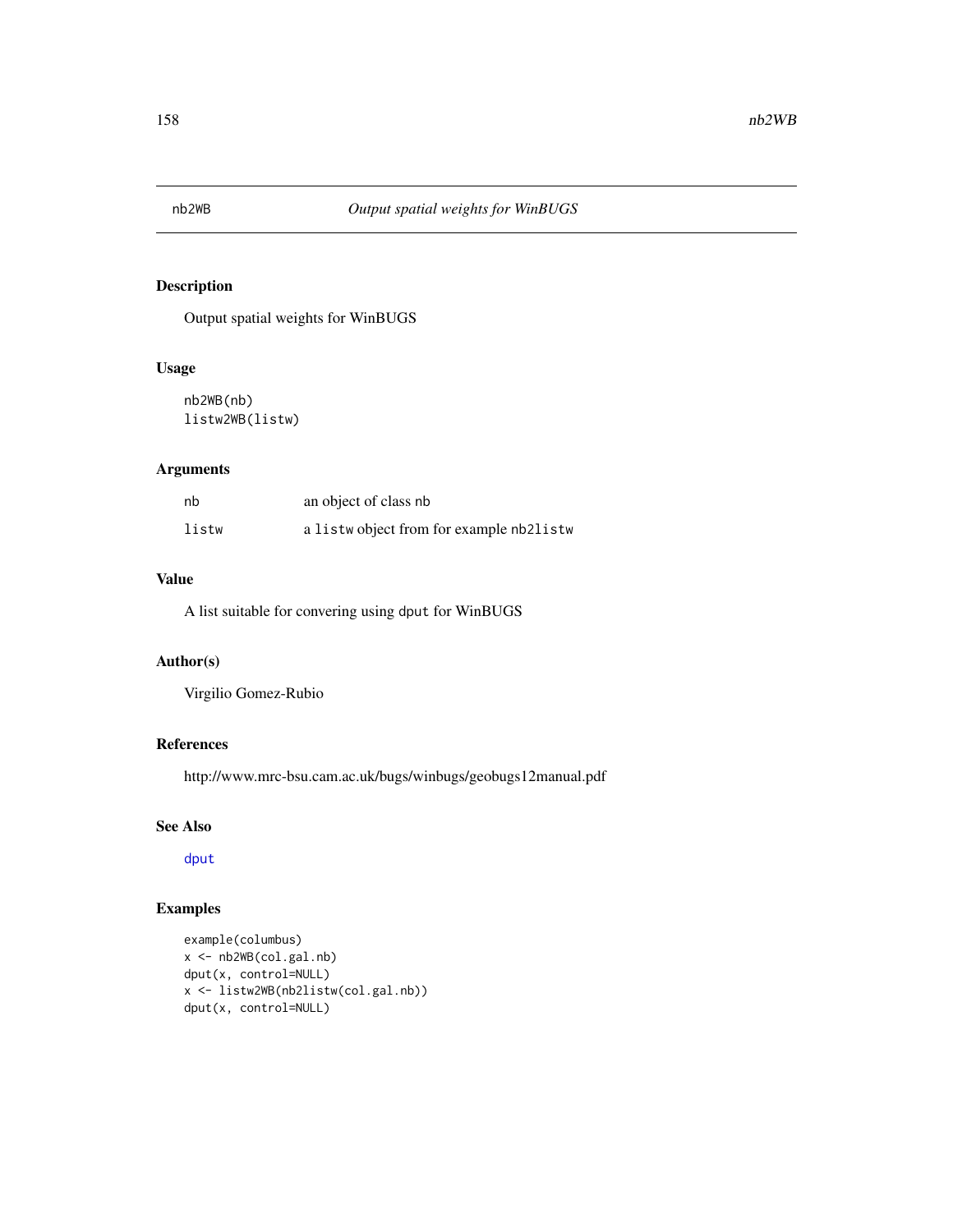The cost of each edge is the distance between it nodes. This function compute this distance using a data.frame with observations vector in each node.

## Usage

```
nbcost(data, id, id.neigh, method = c("euclidean", "maximum",
   "manhattan", "canberra", "binary", "minkowski", "mahalanobis"),
   p = 2, cov, inverted = FALSE)
nbcosts(nb, data, method = c("euclidean", "maximum",
   "manhattan", "canberra", "binary", "minkowski", "mahalanobis"),
   p = 2, cov, inverted = FALSE)
```
# Arguments

| nb       | An object of nb class. See poly2nb for details.                                                                                                                                                                                                                                                                                                                                                                                                                                                                                                     |
|----------|-----------------------------------------------------------------------------------------------------------------------------------------------------------------------------------------------------------------------------------------------------------------------------------------------------------------------------------------------------------------------------------------------------------------------------------------------------------------------------------------------------------------------------------------------------|
| data     | A matrix with observations in the nodes.                                                                                                                                                                                                                                                                                                                                                                                                                                                                                                            |
| id       | Node index to compute the cost                                                                                                                                                                                                                                                                                                                                                                                                                                                                                                                      |
| id.neigh | Idex of neighbours nodes of node id                                                                                                                                                                                                                                                                                                                                                                                                                                                                                                                 |
| method   | Character or function to declare distance method. If method is character, method<br>must be "mahalanobis" or "euclidean", "maximum", "manhattan", "canberra",<br>"binary" or "minkowisk". If method is one of "euclidean", "maximum", "man-<br>hattan", "canberra", "binary" or "minkowisk", see dist for details, because this<br>function as used to compute the distance. If method="mahalanobis", the maha-<br>lanobis distance is computed between neighbour areas. If method is a function,<br>this function is used to compute the distance. |
| p        | The power of the Minkowski distance.                                                                                                                                                                                                                                                                                                                                                                                                                                                                                                                |
| cov      | The covariance matrix used to compute the mahalanobis distance.                                                                                                                                                                                                                                                                                                                                                                                                                                                                                     |
| inverted | logical. If 'TRUE', 'cov' is supposed to contain the inverse of the covariance<br>matrix.                                                                                                                                                                                                                                                                                                                                                                                                                                                           |

# Value

A object of nbdist class. See [nbdists](#page-159-0) for details.

# Note

The neighbours must be a connected graph.

# Author(s)

Elias T. Krainski and Renato M. Assuncao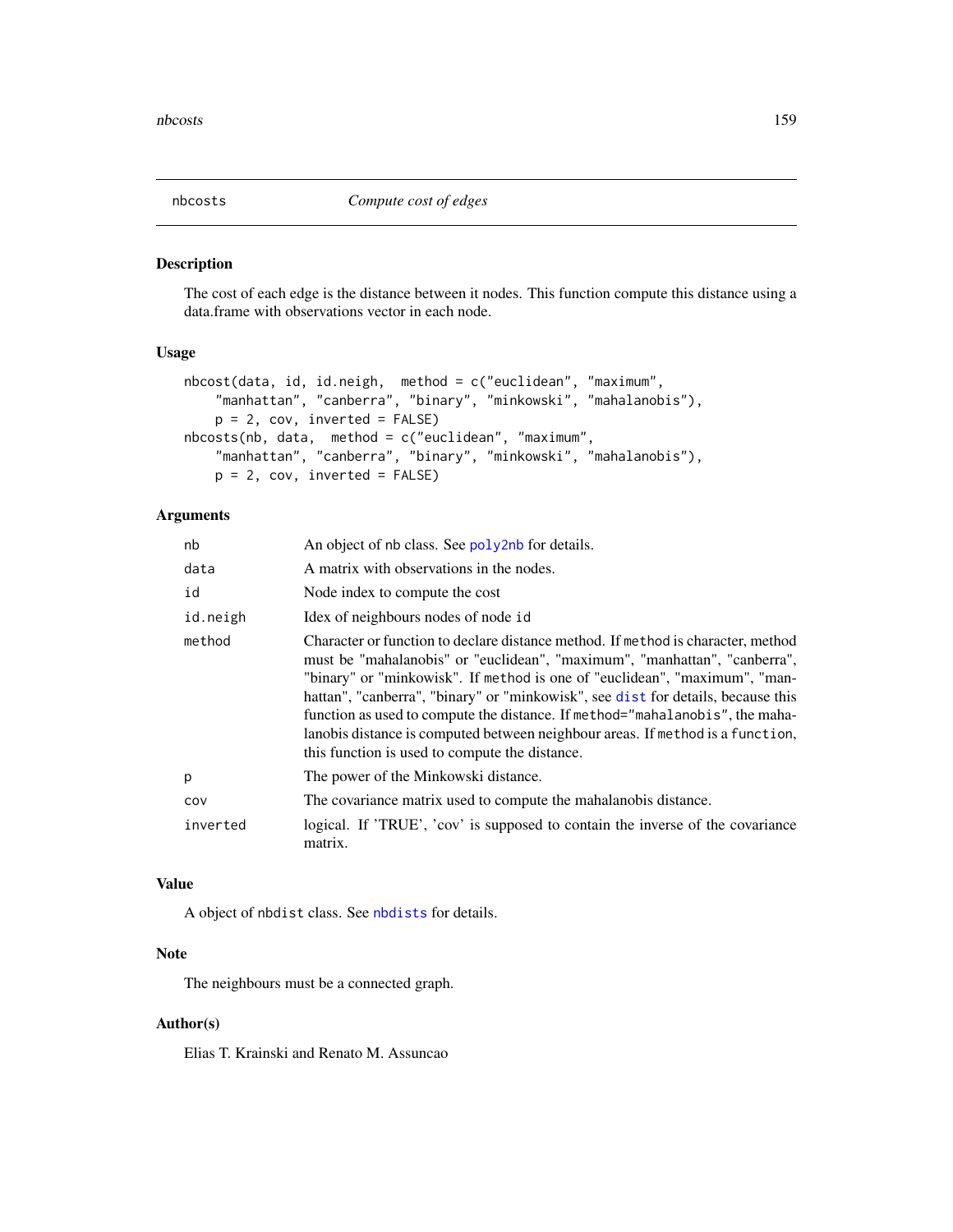160 nbdists and the contract of the contract of the contract of the contract of the contract of the contract of the contract of the contract of the contract of the contract of the contract of the contract of the contract o

# See Also

See Also as [nbdists](#page-159-0), [nb2listw](#page-153-0)

<span id="page-159-0"></span>nbdists *Spatial link distance measures*

# Description

Given a list of spatial neighbour links (a neighbours list of object type nb), the function returns the Euclidean distances along the links in a list of the same form as the neighbours list. If longlat = TRUE, Great Circle distances are used.

#### Usage

nbdists(nb, coords, longlat = NULL)

# Arguments

| nb      | an object of class nb                                                                                                                                                                                       |
|---------|-------------------------------------------------------------------------------------------------------------------------------------------------------------------------------------------------------------|
| coords  | matrix of point coordinates or a Spatial Points object                                                                                                                                                      |
| longlat | TRUE if point coordinates are longitude-latitude decimal degrees, in which case<br>distances are measured in kilometers; if coords is a Spatial Points object, the<br>value is taken from the object itself |

## Value

A list with class nbdist

## Author(s)

Roger Bivand <Roger.Bivand@nhh.no>

## See Also

[summary.nb](#page-216-0), [nb2listw](#page-153-0)

```
example(columbus)
coords <- coordinates(columbus)
dlist <- nbdists(col.gal.nb, coords)
dlist <- lapply(dlist, function(x) 1/x)
stem(unlist(dlist))
```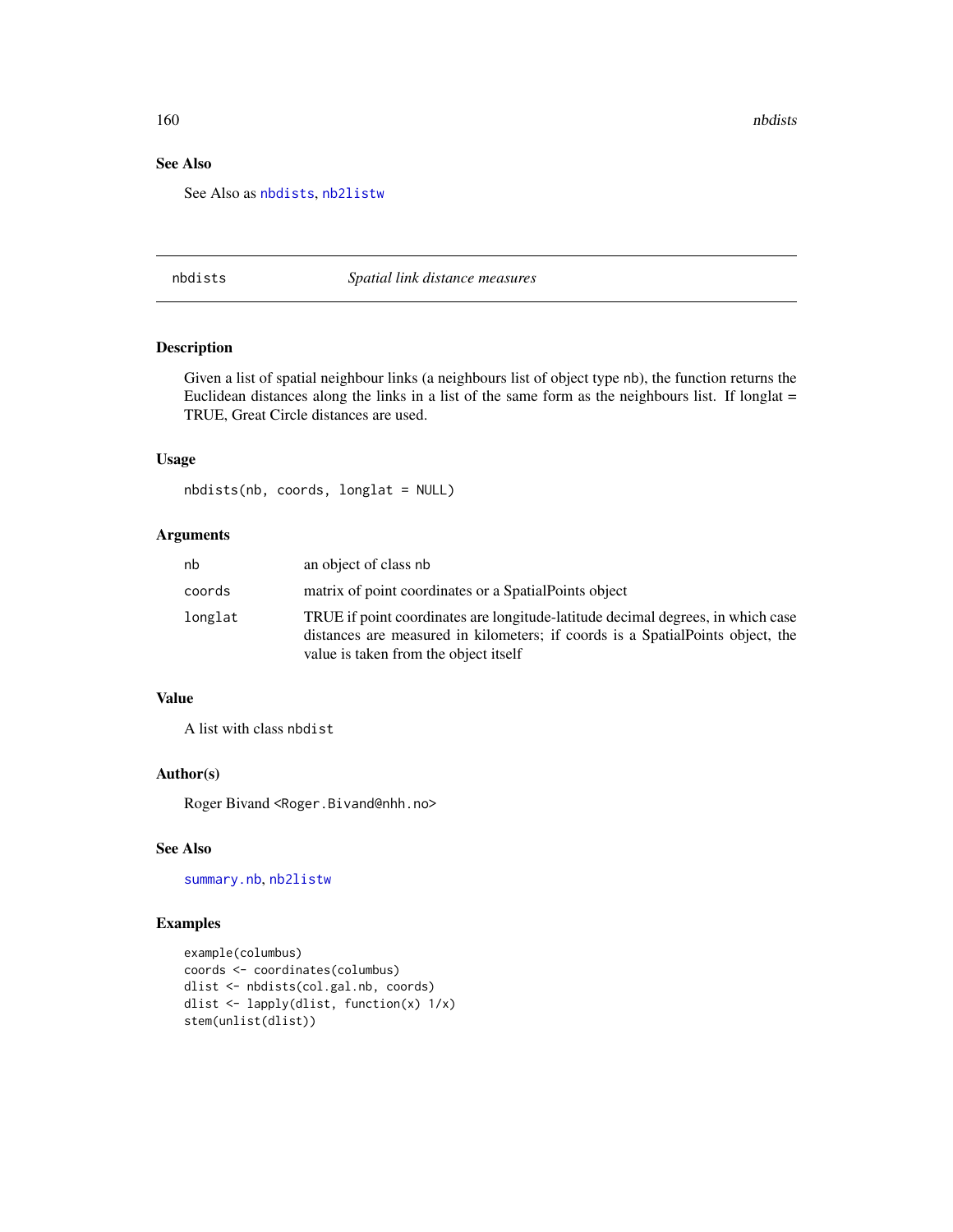The function creates higher order neighbour lists, where higher order neighbours are only lags links from each other on the graph described by the input neighbours list. It will refuse to lag neighbours lists with the attribute self.included set to TRUE. nblag\_cumul cumulates neighbour lists to a single neighbour list ("nb" object).

#### Usage

nblag(neighbours, maxlag) nblag\_cumul(nblags)

## Arguments

| neighbours | input neighbours list of class nb            |
|------------|----------------------------------------------|
| maxlag     | the maximum lag to be constructed            |
| nblags     | a list of neighbour lists as output by nblag |

## Value

returns a list of lagged neighbours lists each with class nb

## Author(s)

Roger Bivand <Roger.Bivand@nhh.no> and Giovanni Millo

## See Also

[summary.nb](#page-216-0)

```
example(columbus)
coords <- coordinates(columbus)
summary(col.gal.nb, coords)
plot(columbus, border="grey")
plot(col.gal.nb, coords, add=TRUE)
title(main="GAL order 1 (black) and 2 (red) links")
col.lags <- nblag(col.gal.nb, 2)
lapply(col.lags, print)
summary(col.lags[[2]], coords)
plot(col.lags[[2]], coords, add=TRUE, col="red", lty=2)
cuml <- nblag_cumul(col.lags)
cuml
if (require(igraph)) {
```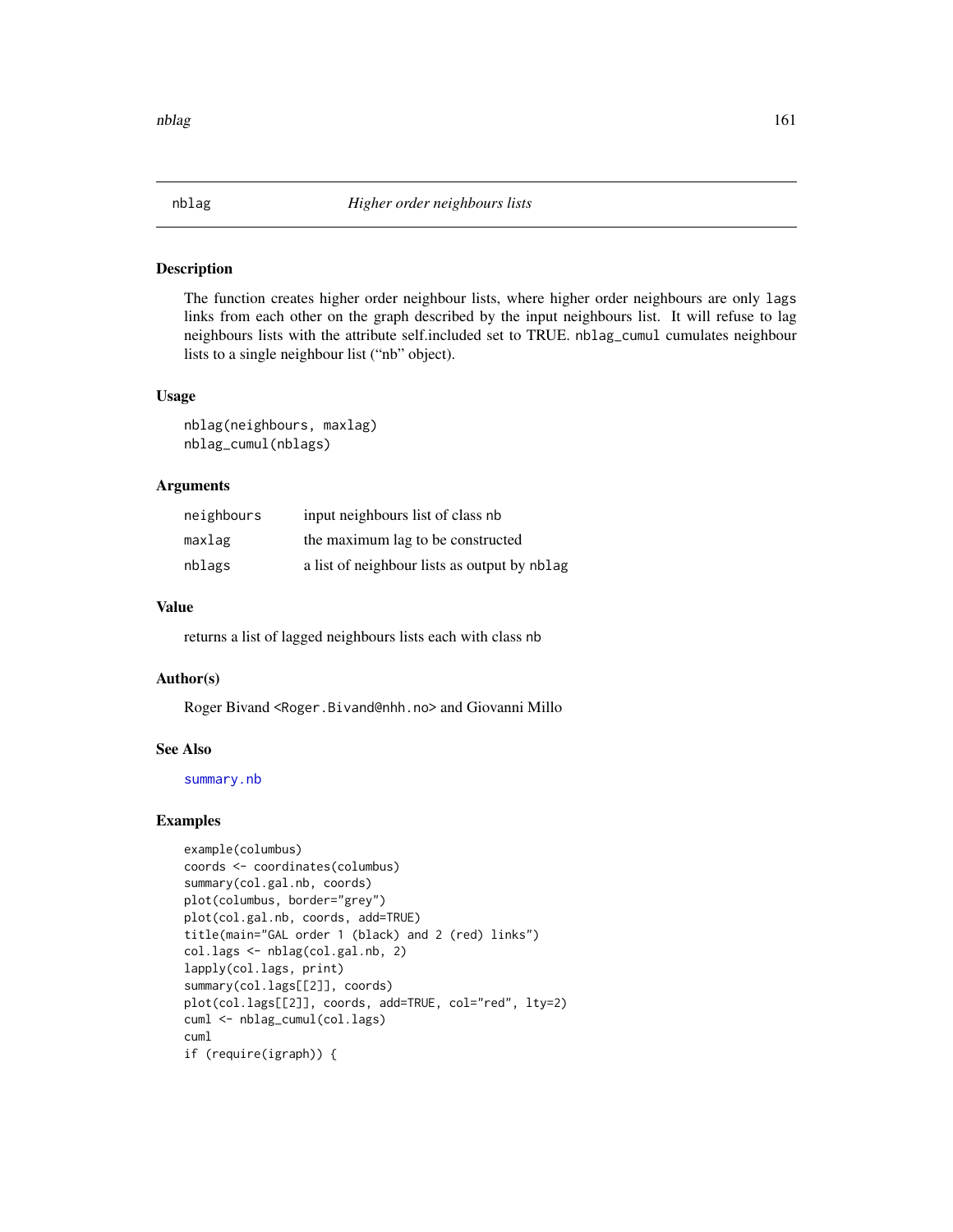```
W <- as(nb2listw(col.gal.nb), "CsparseMatrix")
G <- graph.adjacency(W, mode="directed", weight="W")
D <- diameter(G)
nbs <- nblag(col.gal.nb, maxlag=D)
n <- length(col.gal.nb)
lmat <- lapply(nbs, nb2mat, style="B", zero.policy=TRUE)
mat <- matrix(0, n, n)
for (i in seq(along=lmat)) mat = mat + i*lmat[[i]]G2 <- shortest.paths(G)
print(all.equal(G2, mat, check.attributes=FALSE))
```
}

nc.sids *North Carolina SIDS data*

## **Description**

(Use example(nc.sids) to read the data set from shapefile, together with import of two different list of neighbours).

The nc.sids data frame has 100 rows and 21 columns. It contains data given in Cressie (1991, pp. 386-9), Cressie and Read (1985) and Cressie and Chan (1989) on sudden infant deaths in North Carolina for 1974-78 and 1979-84. The data set also contains the neighbour list given by Cressie and Chan (1989) omitting self-neighbours (ncCC89.nb), and the neighbour list given by Cressie and Read (1985) for contiguities (ncCR85.nb). The data are ordered by county ID number, not alphabetically as in the source tables sidspolys is a "polylist" object of polygon boundaries, and sidscents is a matrix of their centroids.

## Usage

data(nc.sids)

## Format

This data frame contains the following columns:

SP\\_ID SpatialPolygons ID

CNTY\\_ID county ID

east eastings, county seat, miles, local projection

north northings, county seat, miles, local projection

L\\_id Cressie and Read (1985) L index

M\\_id Cressie and Read (1985) M index

names County names

AREA County polygon areas in degree units

PERIMETER County polygon perimeters in degree units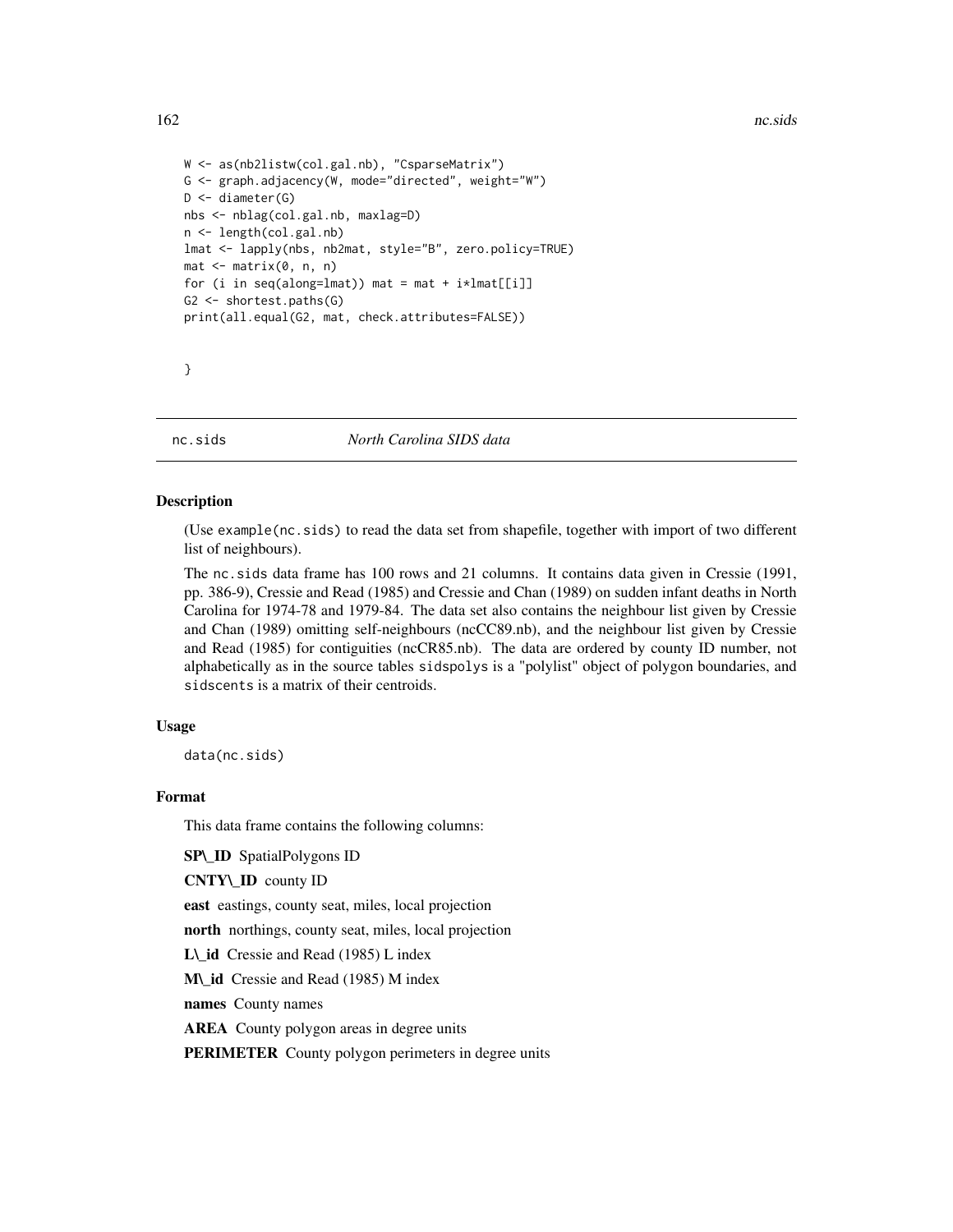$NY_\text{data}$  163

CNTY\\_ Internal county ID NAME County names FIPS County ID FIPSNO County ID CRESS\\_ID Cressie papers ID BIR74 births, 1974-78 SID74 SID deaths, 1974-78 NWBIR74 non-white births, 1974-78 BIR79 births, 1979-84 SID79 SID deaths, 1979-84 NWBIR79 non-white births, 1979-84

#### Source

Cressie, N (1991), *Statistics for spatial data*. New York: Wiley, pp. 386–389; Cressie, N, Chan NH (1989) Spatial modelling of regional variables. *Journal of the American Statistical Association*, 84, 393–401; Cressie, N, Read, TRC (1985) Do sudden infant deaths come in clusters? *Statistics and Decisions* Supplement Issue 2, 333–349; <https://spatial.uchicago.edu/sample-data>.

## Examples

```
require(maptools)
nc.sids <- readShapePoly(system.file("etc/shapes/sids.shp", package="spdep")[1],
  ID="FIPSNO", proj4string=CRS("+proj=longlat +ellps=clrk66"))
rn <- sapply(slot(nc.sids, "polygons"), function(x) slot(x, "ID"))
ncCC89_nb <- read.gal(system.file("etc/weights/ncCC89.gal", package="spdep")[1],
  region.id=rn)
ncCR85_nb <- read.gal(system.file("etc/weights/ncCR85.gal", package="spdep")[1],
  region.id=rn)
## Not run:
plot(nc.sids, border="grey")
plot(ncCR85_nb, coordinates(nc.sids), add=TRUE, col="blue")
plot(nc.sids, border="grey")
plot(ncCC89_nb, coordinates(nc.sids), add=TRUE, col="blue")
## End(Not run)
```
NY\_data *New York leukemia data*

#### Description

New York leukemia data taken from the data sets supporting Waller and Gotway 2004 (the data should be loaded by running example(NY\_data) to demonstrate spatial data import techniques).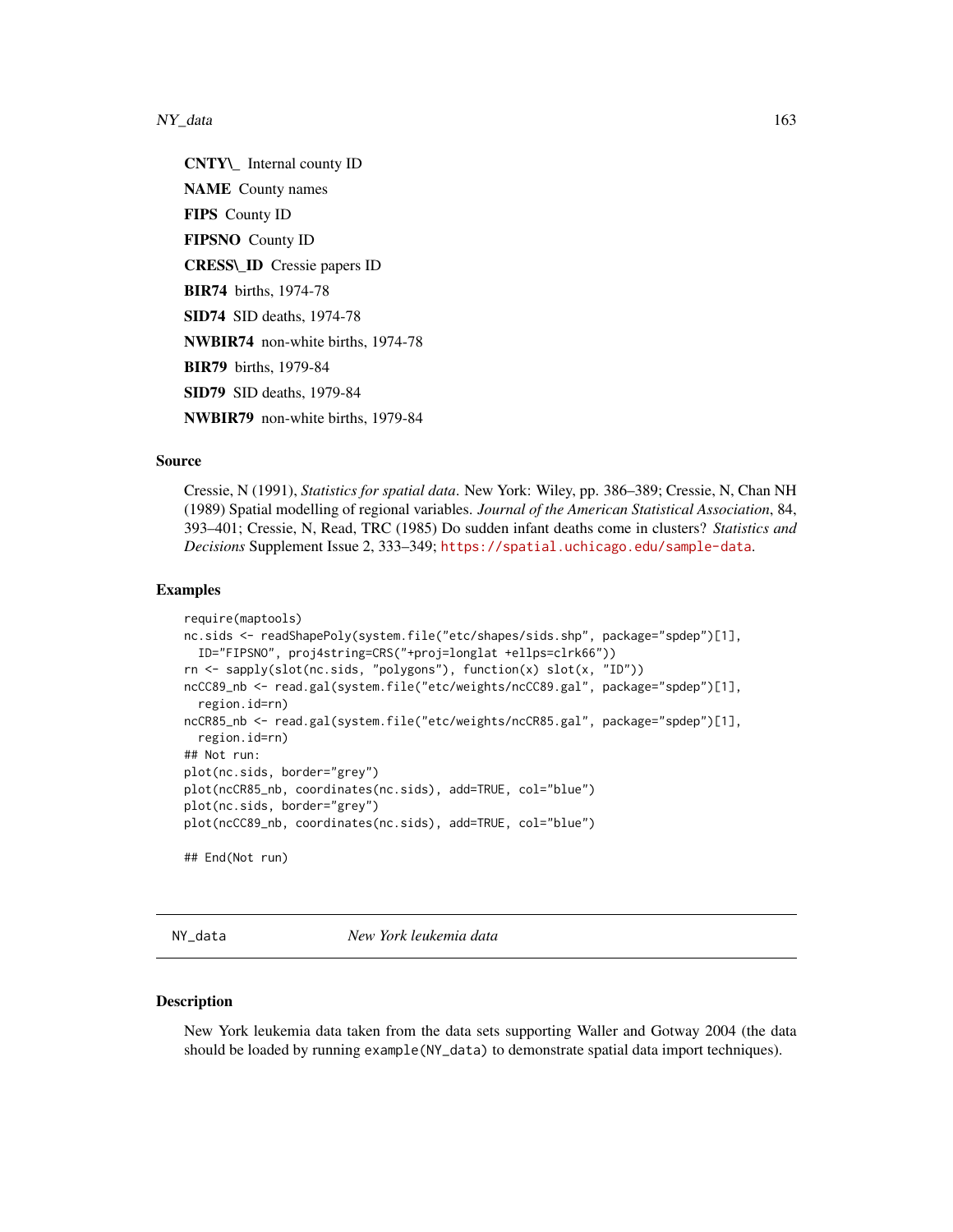## Usage

data(NY\_data)

#### Format

A data frame with 281 observations on the following 12 variables, and the binary coded spatial weights used in the source.

AREANAME name of census tract

AREAKEY unique FIPS code for each tract

X x-coordinate of tract centroid (in km)

Y y-coordinate of tract centroid (in km)

POP8 population size (1980 U.S. Census)

TRACTCAS number of cases 1978-1982

PROPCAS proportion of cases per tract

PCTOWNHOME percentage of people in each tract owning their own home

PCTAGE65P percentage of people in each tract aged 65 or more

Z ransformed propoprtions

AVGIDIST average distance between centroid and TCE sites

PEXPOSURE "exposure potential": inverse distance between each census tract centroid and the nearest TCE site, IDIST, transformed via log(100\*IDIST)

# Details

The examples section shows how the DBF files from the book website for Chapter 9 were converted into the nydata data frame and the listw\_NY spatial weights list.

## Source

<http://web1.sph.emory.edu/users/lwaller/ch9index.htm>

## References

Waller, L. and C. Gotway (2004) *Applied Spatial Statistics for Public Health Data*. New York: John Wiley and Sons.

```
## NY leukemia
library(foreign)
nydata <- read.dbf(system.file("etc/misc/nydata.dbf", package="spdep")[1])
coordinates(nydata) <- c("X", "Y")
nyadjmat <- as.matrix(read.dbf(system.file("etc/misc/nyadjwts.dbf",
package="spdep")[1])[-1])
ID <- as.character(names(read.dbf(system.file("etc/misc/nyadjwts.dbf",
package="spdep")[1]))[-1])
identical(substring(ID, 2, 10), substring(as.character(nydata$AREAKEY), 2, 10))
```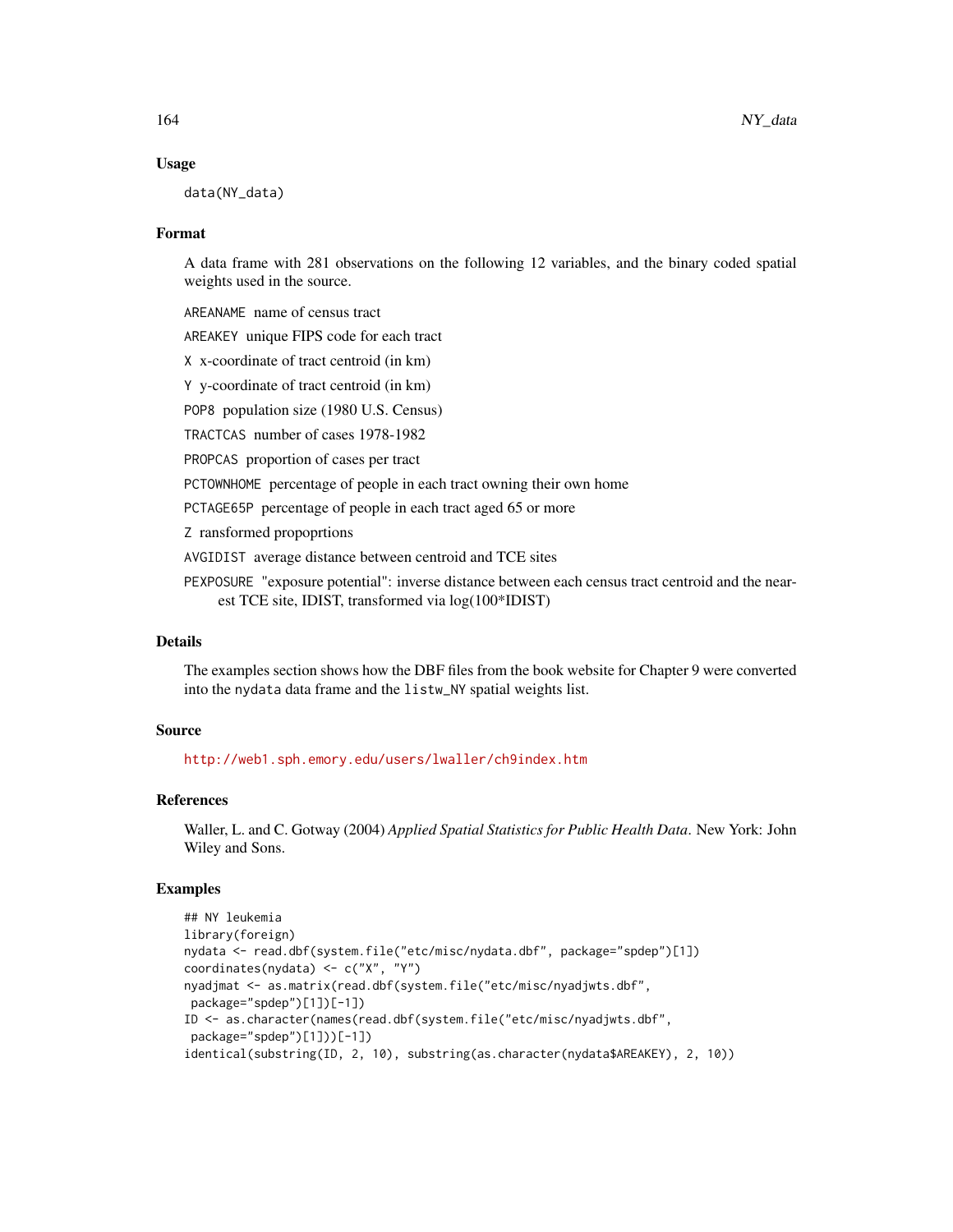#### oldcol and the state of the state of the state of the state of the state of the state of the state of the state of the state of the state of the state of the state of the state of the state of the state of the state of the

nyadjlw <- mat2listw(nyadjmat, as.character(nydata\$AREAKEY)) listw\_NY <- nb2listw(nyadjlw\$neighbours, style="B")

oldcol *Columbus OH spatial analysis data set - old numbering*

## Description

The COL. OLD data frame has 49 rows and 22 columns. The observations are ordered and numbered as in the original analyses of the data set in the SpaceStat documentation and in Anselin, L. 1988 Spatial econometrics: methods and models, Dordrecht: Kluwer. Unit of analysis: 49 neighbourhoods in Columbus, OH, 1980 data. In addition the data set includes COL.nb, the neighbours list as used in Anselin (1988).

# Usage

data(oldcol)

#### Format

This data frame contains the following columns:

AREA\_PL computed by ArcView (agrees with areas of polygons in the "columbus" data set

PERIMETER computed by ArcView

COLUMBUS. internal polygon ID (ignore)

COLUMBUS.I another internal polygon ID (ignore)

POLYID yet another polygon ID

NEIG neighborhood id value (1-49); conforms to id value used in Spatial Econometrics book.

HOVAL housing value (in \\$1,000)

INC household income (in \\$1,000)

CRIME residential burglaries and vehicle thefts per thousand households in the neighborhood

OPEN open space in neighborhood

PLUMB percentage housing units without plumbin

DISCBD distance to CBD

X x coordinate (in arbitrary digitizing units, not polygon coordinates)

Y y coordinate (in arbitrary digitizing units, not polygon coordinates)

AREA\_SS neighborhood area (computed by SpaceStat)

NSA north-south dummy (North=1)

NSB north-south dummy (North=1)

EW east-west dummy (East=1)

CP core-periphery dummy (Core=1)

THOUS constant=1,000

NEIGNO NEIG+1,000, alternative neighborhood id value

**PERIM** polygon perimeter (computed by SpaceStat)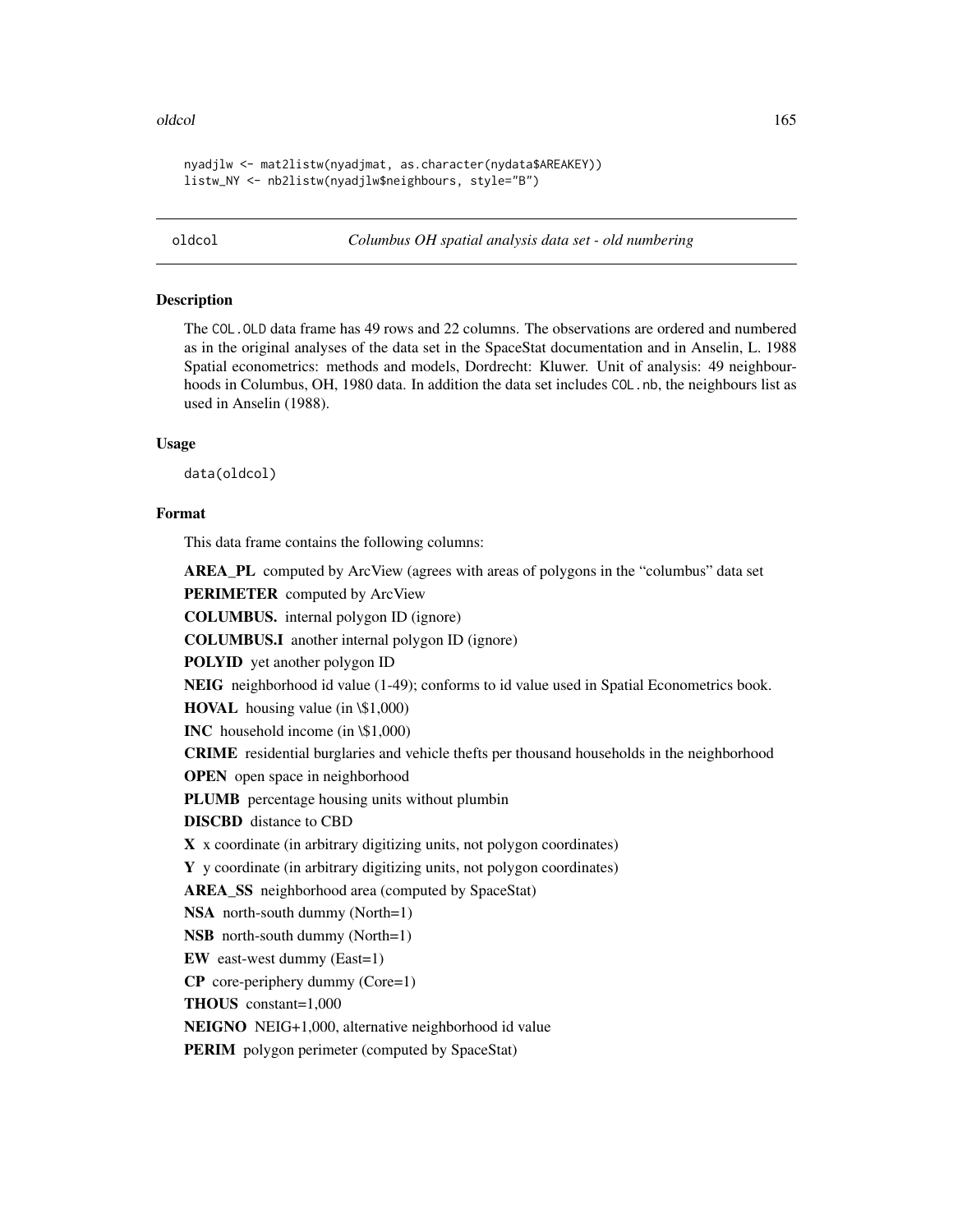# Details

The row names of COL. OLD and the region. id attribute of COL. nb are set to columbus\$NEIGNO.

#### Note

All source data files prepared by Luc Anselin, Spatial Analysis Laboratory, Department of Agricultural and Consumer Economics, University of Illinois, Urbana-Champaign, [https://spatial.](https://spatial.uchicago.edu/sample-data) [uchicago.edu/sample-data](https://spatial.uchicago.edu/sample-data).

## Source

Anselin, Luc. 1988. Spatial econometrics: methods and models. Dordrecht: Kluwer Academic, Table 12.1 p. 189.

p.adjustSP *Adjust local association measures' p-values*

# Description

Make an adjustment to local association measures' p-values based on the number of neighbours (+1) of each region, rather than the total number of regions.

## Usage

p.adjustSP(p, nb, method = "none")

## Arguments

| p      | vector of p-values                                                                                                                                                                                                                                                                                                                                                                                                                                      |
|--------|---------------------------------------------------------------------------------------------------------------------------------------------------------------------------------------------------------------------------------------------------------------------------------------------------------------------------------------------------------------------------------------------------------------------------------------------------------|
| nb     | a list of neighbours of class nb                                                                                                                                                                                                                                                                                                                                                                                                                        |
| method | correction method as defined in p. adjust: "The adjustment methods include the<br>Bonferroni correction ("bonferroni") in which the p-values are multiplied by<br>the number of comparisons. Four less conservative corrections are also included<br>by Holm (1979) ("holm"'), Hochberg (1988) ("hochberg"'), Hommel (1988)<br>("hommel") and Benjamini & Hochberg (1995) ("fdr"'), respectively. A pass-<br>through option ("none") is also included." |

# Value

A vector of corrected p-values using only the number of neighbours + 1.

## Author(s)

Danlin Yu and Roger Bivand <Roger.Bivand@nhh.no>

## See Also

[p.adjust](#page-0-0), [localG](#page-123-0), [localmoran](#page-125-0)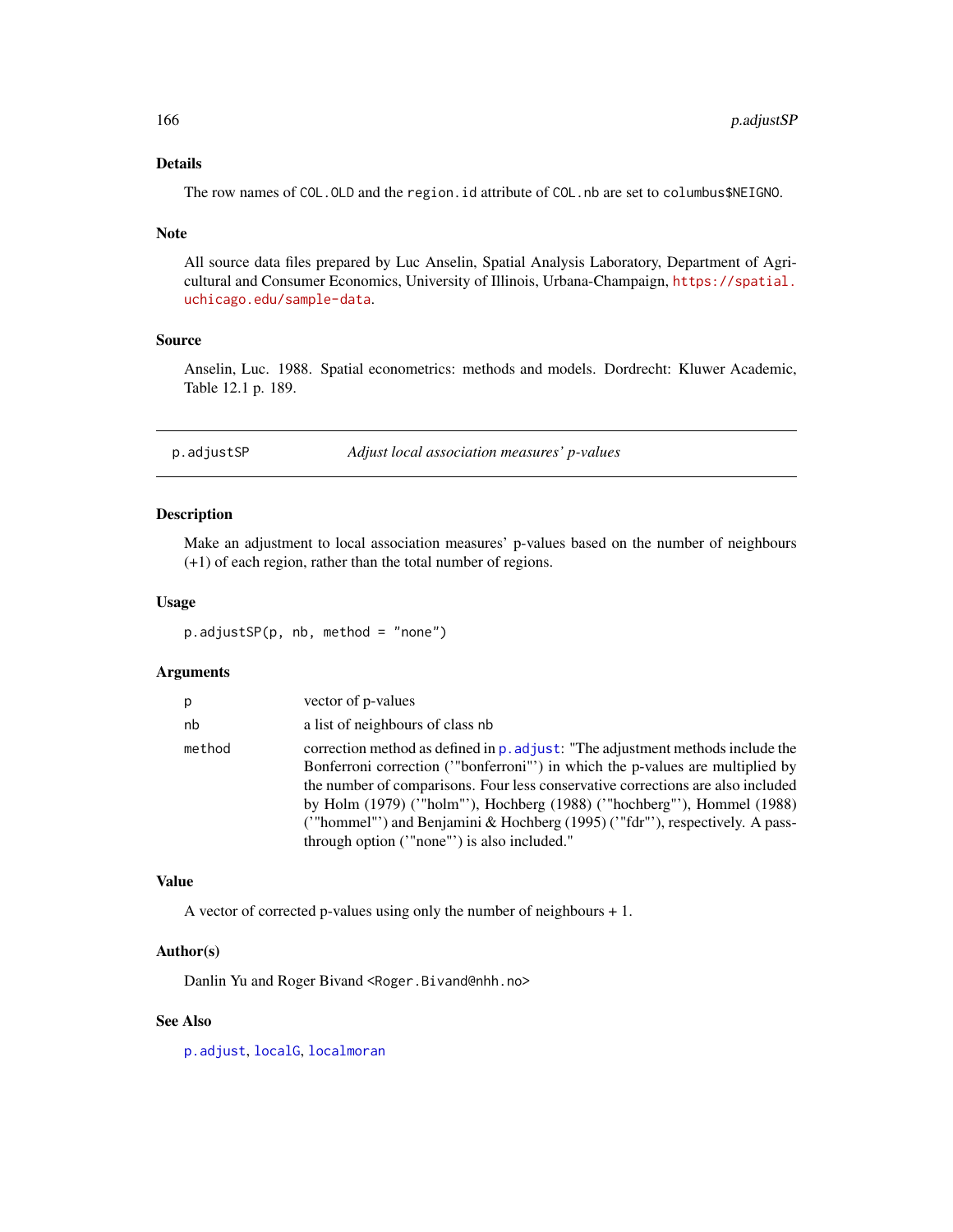#### plot.mst 167

## Examples

```
data(afcon)
oid <- order(afcon$id)
resG <- as.vector(localG(afcon$totcon, nb2listw(include.self(paper.nb))))
non <- format.pval(pnorm(2*(abs(resG)), lower.tail=FALSE), 2)
bon <- format.pval(p.adjustSP(pnorm(2*(abs(resG)), lower.tail=FALSE),
paper.nb, "bonferroni"), 2)
tot <- format.pval(p.adjust(pnorm(2*(abs(resG)), lower.tail=FALSE),
 "bonferroni", n=length(resG)), 2)
data.frame(resG, non, bon, tot, row.names=afcon$name)[oid,]
```
plot.mst *Plot the Minimum Spanning Tree*

# Description

This function plots a MST, the nodes are circles and the edges are segments.

## Usage

```
## S3 method for class 'mst'
plot(x, coords, label.areas = NULL,
   cex.circles = 1, cex.labels = 1, ...)
```
# Arguments

| X           | Object of mst class.                               |
|-------------|----------------------------------------------------|
| coords      | A two column matrix with the coordinates of nodes. |
| label.areas | A vector with the labels of nodes                  |
| cex.circles | The length of circles to plot.                     |
| cex.labels  | The length of nodes labels ploted.                 |
|             | Further arguments passed to plotting funcitons.    |

## Author(s)

Elias T. Krainski and Renato M. Assuncao

## See Also

See Also as [skater](#page-193-0) and [mstree](#page-146-0)

## Examples

### see example in mstree function documentation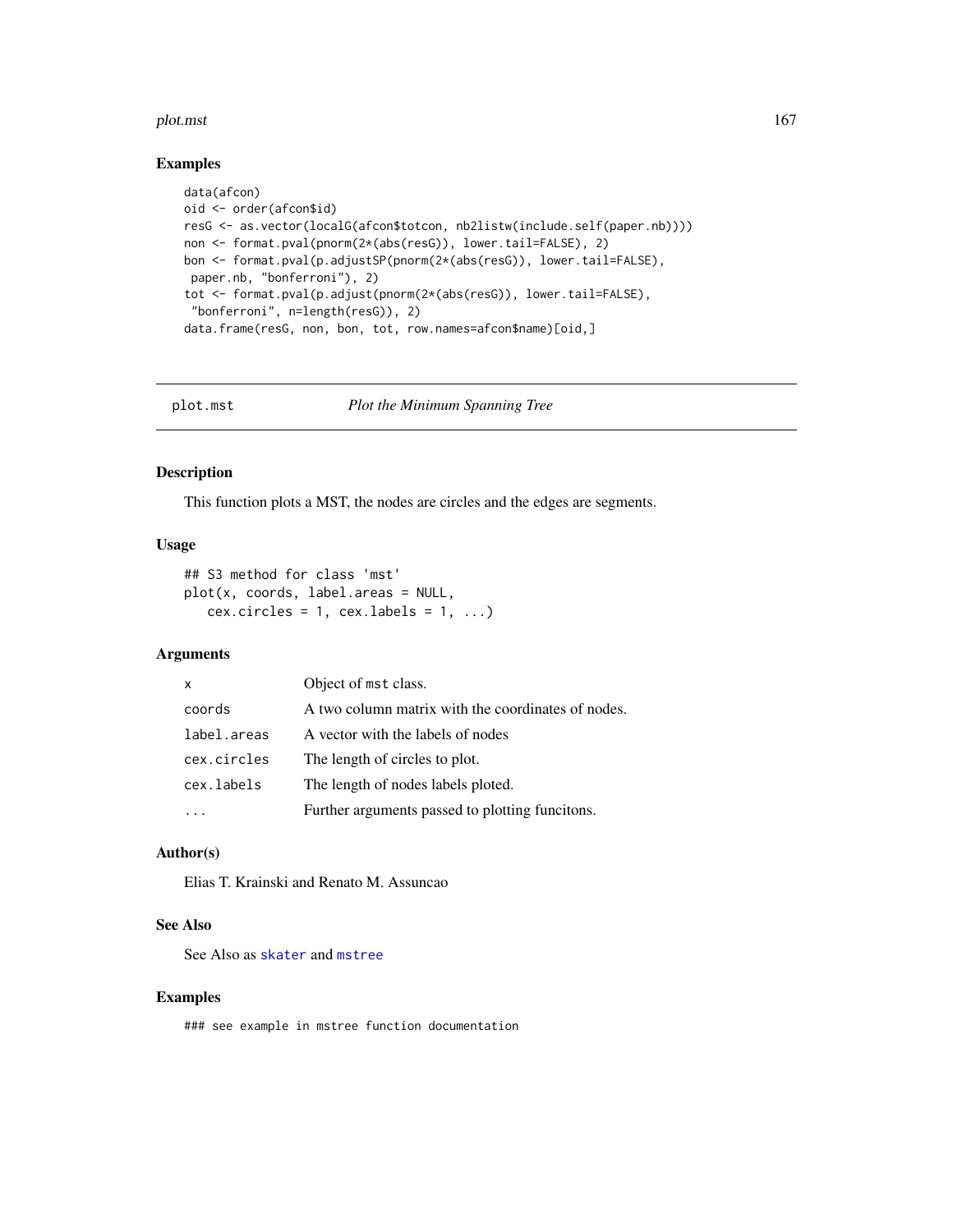A function to plot a neighbours list given point coordinates to represent the region in two dimensions; plot.listw is a wrapper that passes its neighbours component to plot.nb.

## Usage

```
## S3 method for class 'nb'
plot(x, coords, col="black", points=TRUE, add=FALSE, arrows=FALSE,
length=0.1, xlim=NULL, ylim=NULL, ...)
## S3 method for class 'listw'
plot(x, coords, col="black", points=TRUE, add=FALSE, arrows=FALSE,
length=0.1, xlim=NULL, ylim=NULL, ...)
```
## Arguments

| x          | an object of class nb or (for plot. listw) class listw                     |
|------------|----------------------------------------------------------------------------|
| coords     | matrix of region point coordinates                                         |
| col        | plotting colour                                                            |
| points     | (logical) add points to plot                                               |
| add        | (logical) add to existing plot                                             |
| arrows     | (logical) draw arrowheads for asymmetric neighbours                        |
| length     | length in plot inches of arrow heads drawn for asymmetric neighbours lists |
| xlim, ylim | plot window bounds                                                         |
| $\ddots$   | further graphical parameters as in $par($ )                                |

## Author(s)

Roger Bivand <Roger.Bivand@nhh.no>

## See Also

[summary.nb](#page-216-0)

```
example(columbus)
coords <- coordinates(columbus)
plot(col.gal.nb, coords)
title(main="GAL order 1 links with first nearest neighbours in red")
col.knn <- knearneigh(coords, k=1)
plot(knn2nb(col.knn), coords, add=TRUE, col="red", length=0.08)
```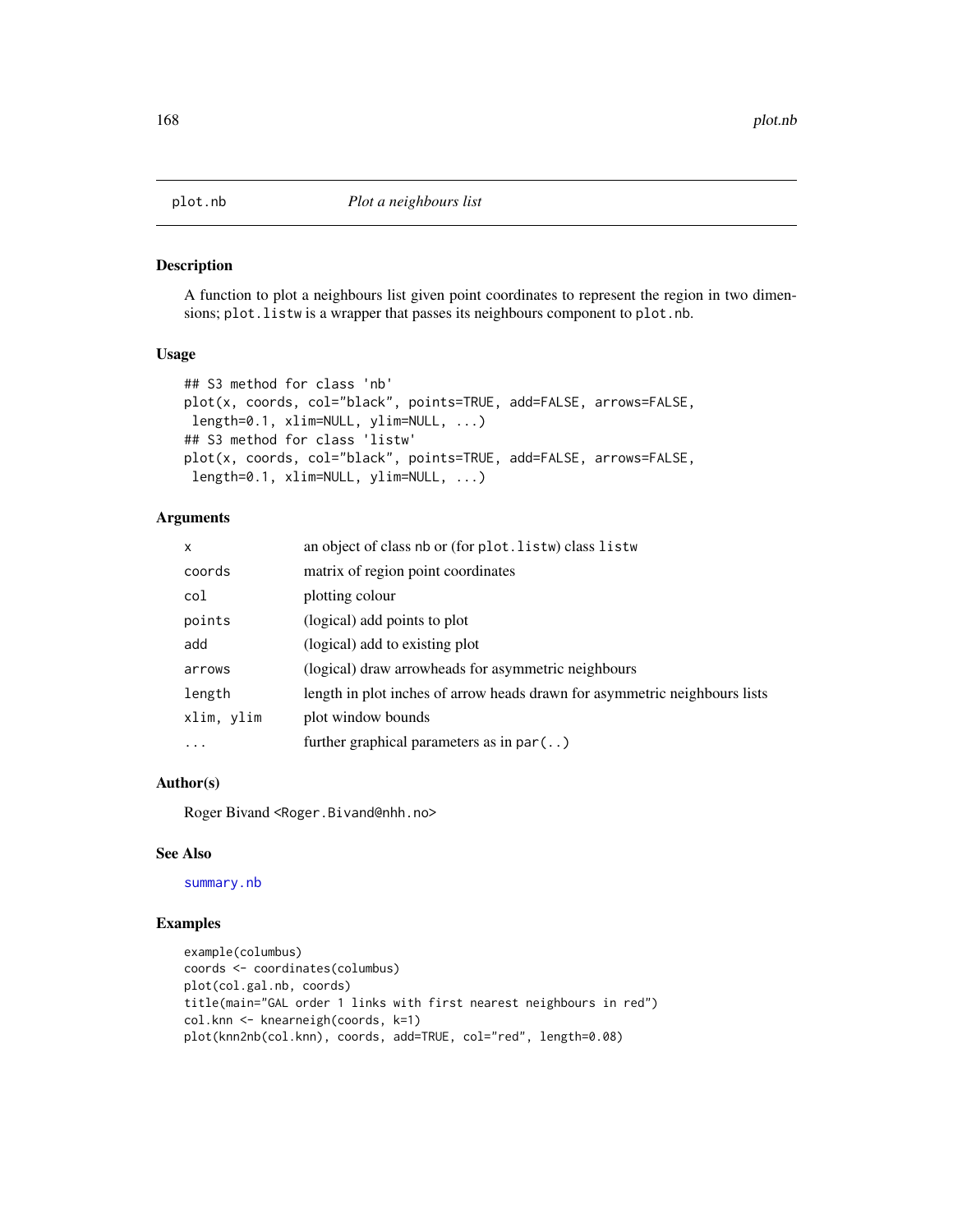This function displays the results of the skater function. The subgraphs are plotted with different colours.

# Usage

```
## S3 method for class 'skater'
plot(x, coords, label.areas = NULL,
   groups.colors, cex.circles = 1, cexulabels = 1, ...)
```
# Arguments

| X             | An object of skater class.                        |
|---------------|---------------------------------------------------|
| coords        | A matrix of two colums with coordinates of nodes. |
| label.areas   | A vector of labels of nodes.                      |
| groups.colors | A vector with colors of groups ou sub-graphs.     |
| cex.circles   | The length of circles with represent the nodes.   |
| cex.labels    | The length of labels of nodes.                    |
|               | Further arguments passed to plotting funcitons.   |

## Author(s)

Elias T. Krainski and Renato M. Assuncao

# See Also

See Also as [skater](#page-193-0) and [mstree](#page-146-0)

# Examples

### see example in the skater function documentation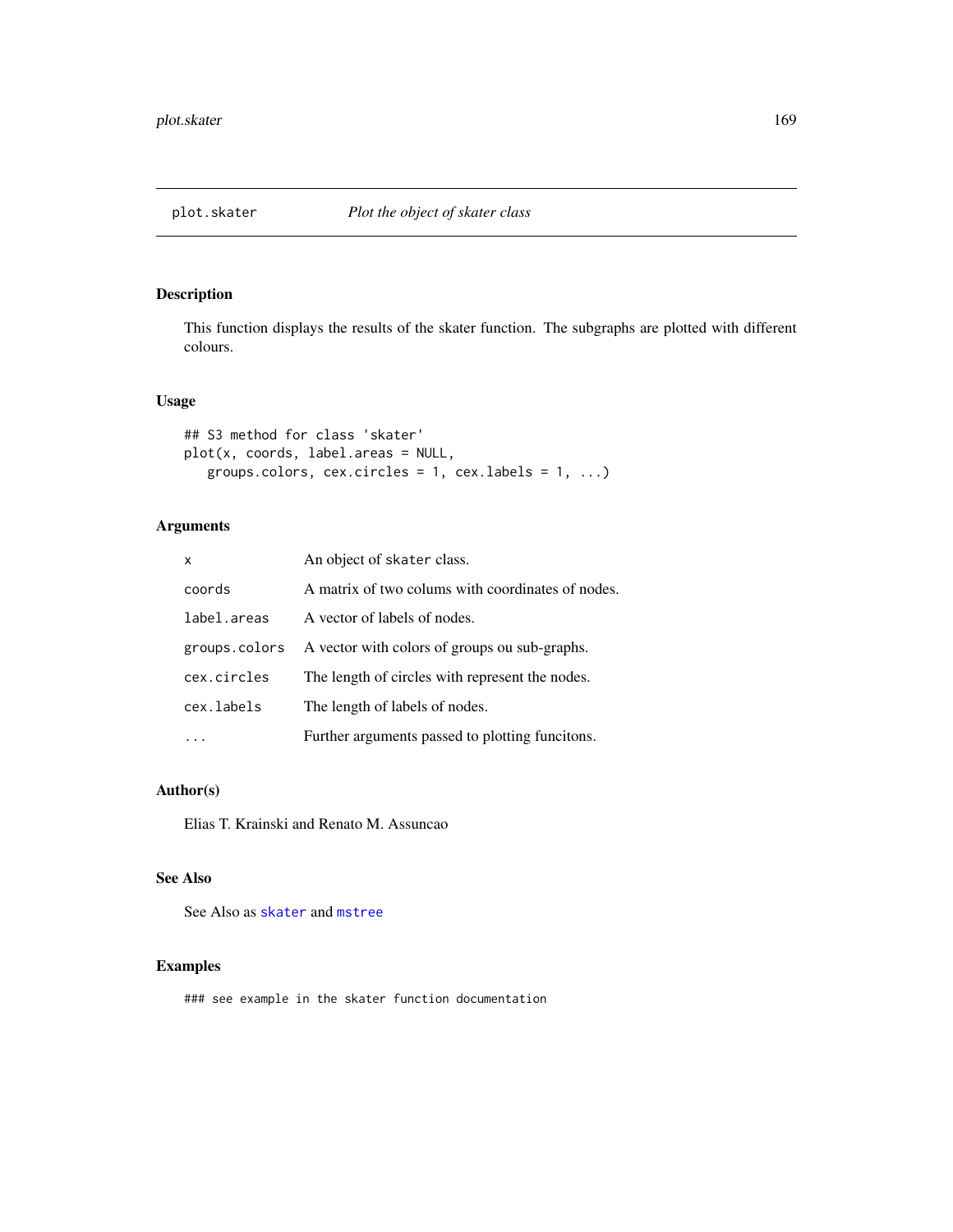<span id="page-169-0"></span>The function builds a neighbours list based on regions with contiguous boundaries, that is sharing one or more boundary point. The current function is in part interpreted and may run slowly for many regions or detailed boundaries, but from 0.2-16 should not fail because of lack of memory when single polygons are built of very many border coordinates.

#### Usage

```
poly2nb(pl, row.names = NULL, snap=sqrt(.Machine$double.eps),
queen=TRUE, useC=TRUE, foundInBox=NULL)
```
# Arguments

| pl         | list of polygons of class extending SpatialPolygons                                                                                                                                                                                                                                                                   |
|------------|-----------------------------------------------------------------------------------------------------------------------------------------------------------------------------------------------------------------------------------------------------------------------------------------------------------------------|
| row.names  | character vector of region ids to be added to the neighbours list as attribute<br>region.id, default $seq(1, nrow(x));$ if polys has a region.id attribute, it is<br>copied to the neighbours list.                                                                                                                   |
| snap       | boundary points less than snap distance apart are considered to indicate conti-<br>guity                                                                                                                                                                                                                              |
| queen      | if TRUE, a single shared boundary point meets the contiguity condition, if<br>FALSE, more than one shared point is required; note that more than one shared<br>boundary point does not necessarily mean a shared boundary line                                                                                        |
| useC       | default TRUE, doing the work loop in C, may be set to false to revert to R code<br>calling two C functions in an $n*k$ work loop, where k is the average number of<br>candidate neighbours                                                                                                                            |
| foundInBox | default NULL using R code, possibly parallelised if a <b>snow</b> cluster is avail-<br>able, otherwise a list of length $(n-1)$ with integer vectors of candidate neigh-<br>bours $(j > i)$ , or NULL if all candidates were $(j < i)$ (as created by the<br>poly_findInBoxGEOS function in rgeos for clean polygons) |

#### Value

A neighbours list with class nb. See [card](#page-23-0) for details of "nb" objects.

## Note

From 0.5-8, the function includes faster bounding box indexing and other improvements contributed by Micah Altman. If a cluster is provided using set.ClusterOption, it will be used for finding candidate bounding box overlaps for exact testing for contiguity.

## Author(s)

Roger Bivand <Roger.Bivand@nhh.no> with contributions from Micah Altman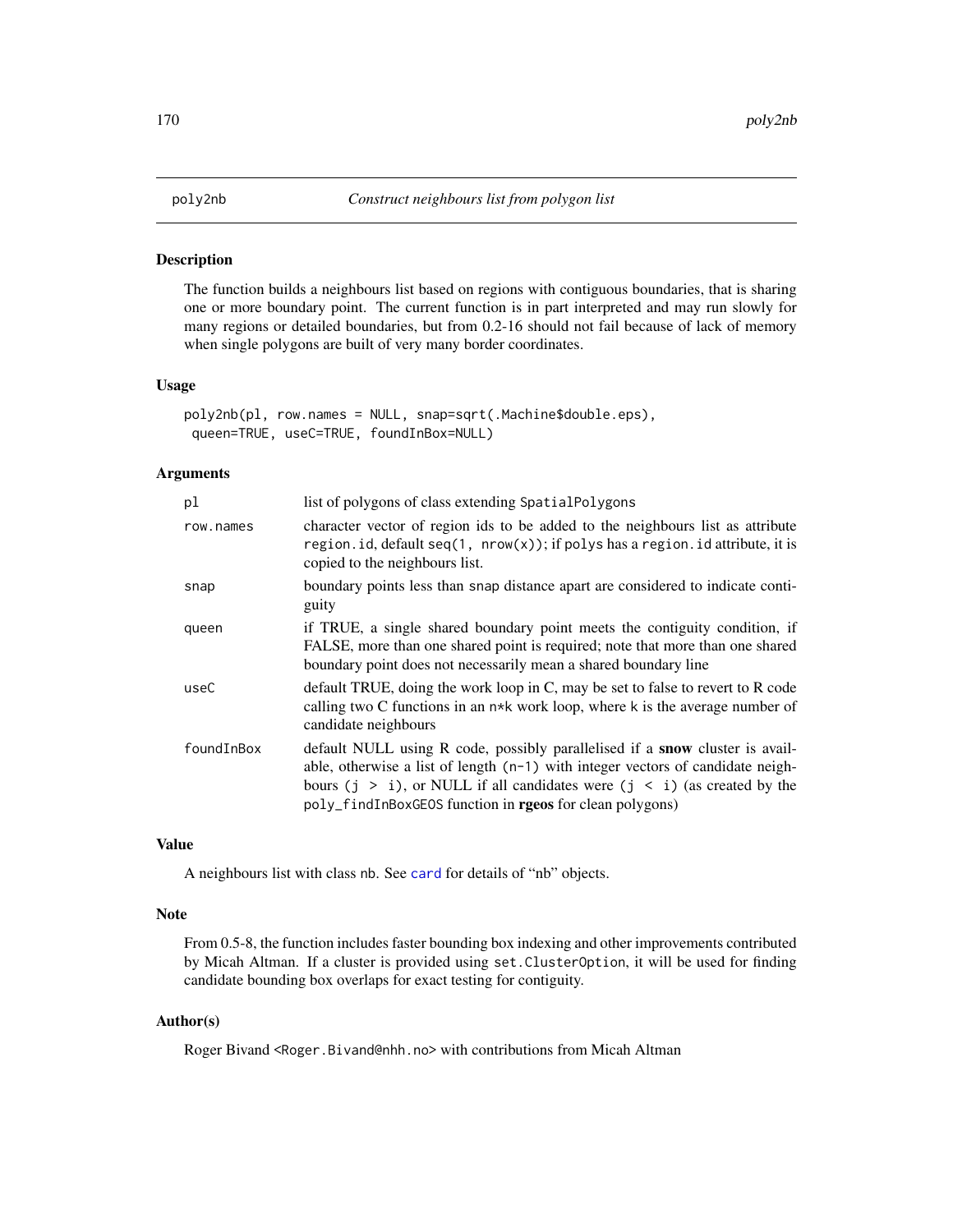# predict.sarlm 171

### See Also

[summary.nb](#page-216-0), [card](#page-23-0)

## Examples

```
example(columbus)
coords <- coordinates(columbus)
xx <- poly2nb(columbus)
dxx <- diffnb(xx, col.gal.nb)
plot(columbus, border="grey")
plot(col.gal.nb, coords, add=TRUE)
plot(dxx, coords, add=TRUE, col="red")
title(main=paste("Differences (red) in Columbus GAL weights (black)",
"and polygon generated queen weights", sep="\n"))
xxx <- poly2nb(columbus, queen=FALSE)
dxxx <- diffnb(xxx, col.gal.nb)
plot(columbus, border = "grey")
plot(col.gal.nb, coords, add = TRUE)
plot(dxxx, coords, add = TRUE, col = "red")
title(main=paste("Differences (red) in Columbus GAL weights (black)",
 "and polygon generated rook weights", sep="\n"))
cards \leq card(xx)
maxconts <- which(cards == max(cards))
if(length(maxconts) > 1) maxconts \leq maxconts[1]
fg <- rep("grey", length(cards))
fg[maxconts] <- "red"
fg[xx[[maxconts]]] <- "green"
plot(columbus, col=fg)
title(main="Region with largest number of contiguities")
example(nc.sids)
system.time(xxnb <- poly2nb(nc.sids))
plot(nc.sids)
plot(xxnb, coordinates(nc.sids), add=TRUE, col="blue")
```
predict.sarlm *Prediction for spatial simultaneous autoregressive linear model objects*

#### Description

predict.sarlm() calculates predictions as far as is at present possible for for spatial simultaneous autoregressive linear model objects, using Haining's terminology for decomposition into trend, signal, and noise, or other types of predictors — see references.

#### Usage

```
## S3 method for class 'sarlm'
predict(object, newdata = NULL, listw = NULL, pred.type = "TS", all.data = FALSE,
zero.policy = NULL, legacy = TRUE, legacy.mixed = FALSE, power = NULL, order = 250,
```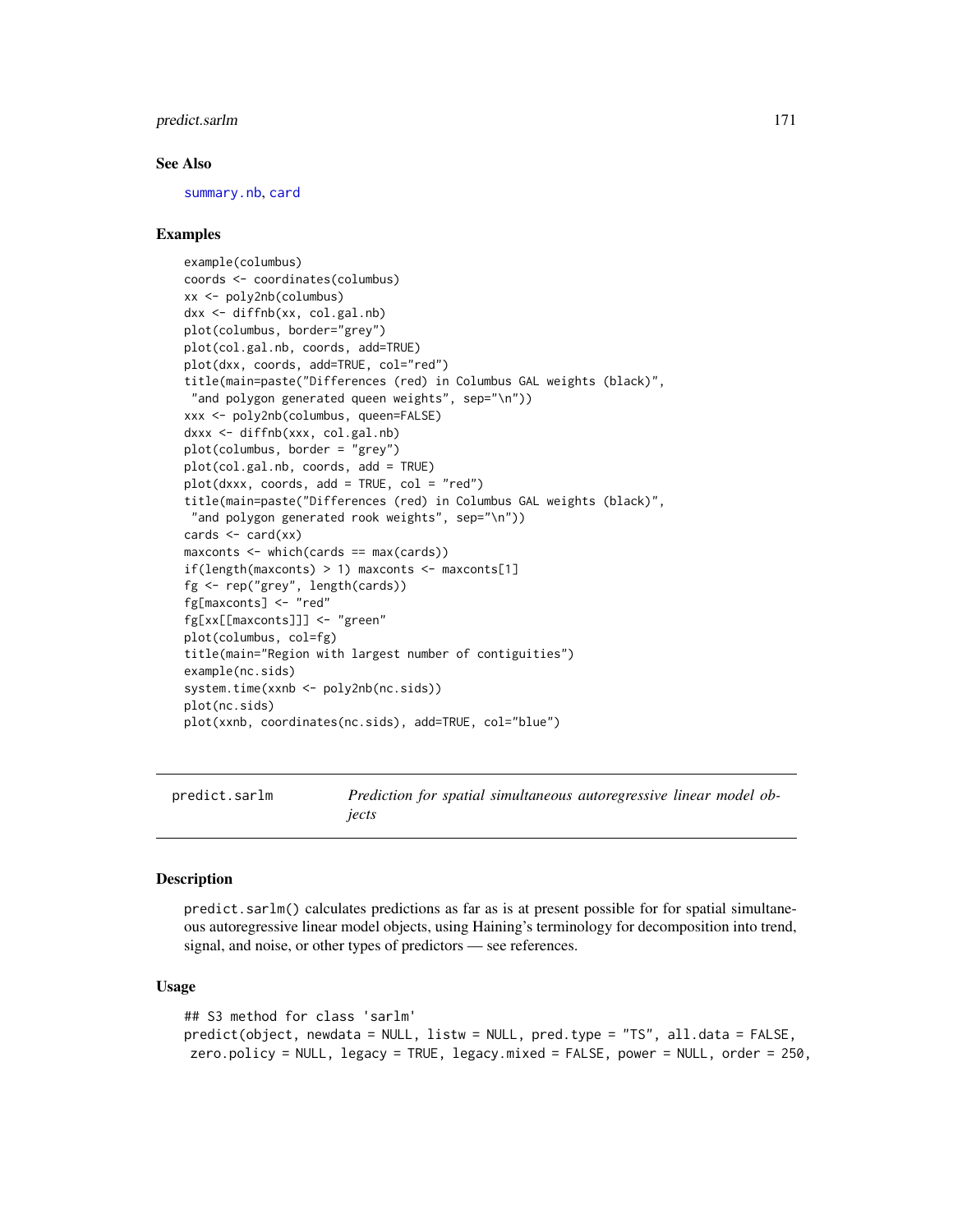```
tol = .Machine$double.eps^(3/5), spChk = NULL, ...)## S3 method for class 'SLX'
predict(object, newdata, listw, zero.policy=NULL, ...)
## S3 method for class 'sarlm.pred'
print(x, \ldots)## S3 method for class 'sarlm.pred'
as.data.frame(x, ...)
```
# Arguments

| object       | sarlm object returned by lagsarlm, errorsarlm or sacsarlm, the method for<br>SLX objects takes the output of 1mSLX                                                                                                                                                                                                                                                                                                                                                                                                                                                                                  |
|--------------|-----------------------------------------------------------------------------------------------------------------------------------------------------------------------------------------------------------------------------------------------------------------------------------------------------------------------------------------------------------------------------------------------------------------------------------------------------------------------------------------------------------------------------------------------------------------------------------------------------|
| newdata      | data frame in which to predict - if NULL, predictions are for the data on which<br>the model was fitted. Should have row names corresponding to region.id. If row<br>names are exactly the same than the ones used for training, it uses in-sample<br>predictors for forecast. See 'Details'                                                                                                                                                                                                                                                                                                        |
| listw        | a listw object created for example by nb2listw. In the out-of-sample predic-<br>tion case (ie. if newdata is not NULL), if legacy.mixed=FALSE or if pred.type!="TS",<br>it should include both in-sample and out-of-sample spatial units. In this case, if<br>regions of the listw are not in the correct order, they are reordered. See 'Details'                                                                                                                                                                                                                                                  |
| pred.type    | predictor type — default "TS", use decomposition into trend, signal, and noise;<br>other types available depending on newdata. If newdata=NULL (in-sample pre-<br>diction), "TS", "trend", "TC" and "BP" are available. If newdata is not NULL<br>and its row names are the same than the data used to fit the model (forecast<br>case), "TS", "trend" and "TC" are available. In other cases (out-of-sample pre-<br>diction), "TS", "trend", "KP1", "KP2", "KP3", "KP4", "KP5", "TC", "BP",<br>"BPW", "BPN", "TS1", "TC1", "BP1", "BPW1" and "BPN1" are available.<br>See 'Details' and references |
| all.data     | (only applies to pred.type="TC" and newdata is not NULL) default FALSE:<br>return predictions only for newdata units, if TRUE return predictions for all data<br>units. See 'Details'                                                                                                                                                                                                                                                                                                                                                                                                               |
| zero.policy  | default NULL, use global option value; if TRUE assign zero to the lagged value<br>of zones without neighbours, if FALSE (default) assign NA - causing the func-<br>tion to terminate with an error                                                                                                                                                                                                                                                                                                                                                                                                  |
| legacy       | (only applies to lag and Durbin (mixed) models for pred. type="TS") default<br>TRUE: use ad-hoc predictor, if FALSE use DGP-based predictor                                                                                                                                                                                                                                                                                                                                                                                                                                                         |
| legacy.mixed | (only applies to mixed models if newdata is not NULL) default FALSE: compute<br>lagged variables from both in-sample and out-of-sample units with $[WX]_O$ and<br>$[WX]_S$ where X=cbind(Xs, Xo), if TRUE compute lagged variables indepen-<br>dantly between in-sample and out-of-sample units with $W_{OO}X_O$ and $W_{SS}X_S$                                                                                                                                                                                                                                                                    |
| power        | (only applies to lag and Durbin (mixed) models for "TS", "KP1", "KP2", "KP3",<br>"TC", "TC1", "BP", "BP1", "BPN", "BPN1", "BPW" and "BPW1" types) use<br>powerWeights, if default NULL, set FALSE if object\$method is "eigen", oth-<br>erwise TRUE                                                                                                                                                                                                                                                                                                                                                 |
| order        | power series maximum limit if power is TRUE                                                                                                                                                                                                                                                                                                                                                                                                                                                                                                                                                         |
| tol          | tolerance for convergence of power series if power is TRUE                                                                                                                                                                                                                                                                                                                                                                                                                                                                                                                                          |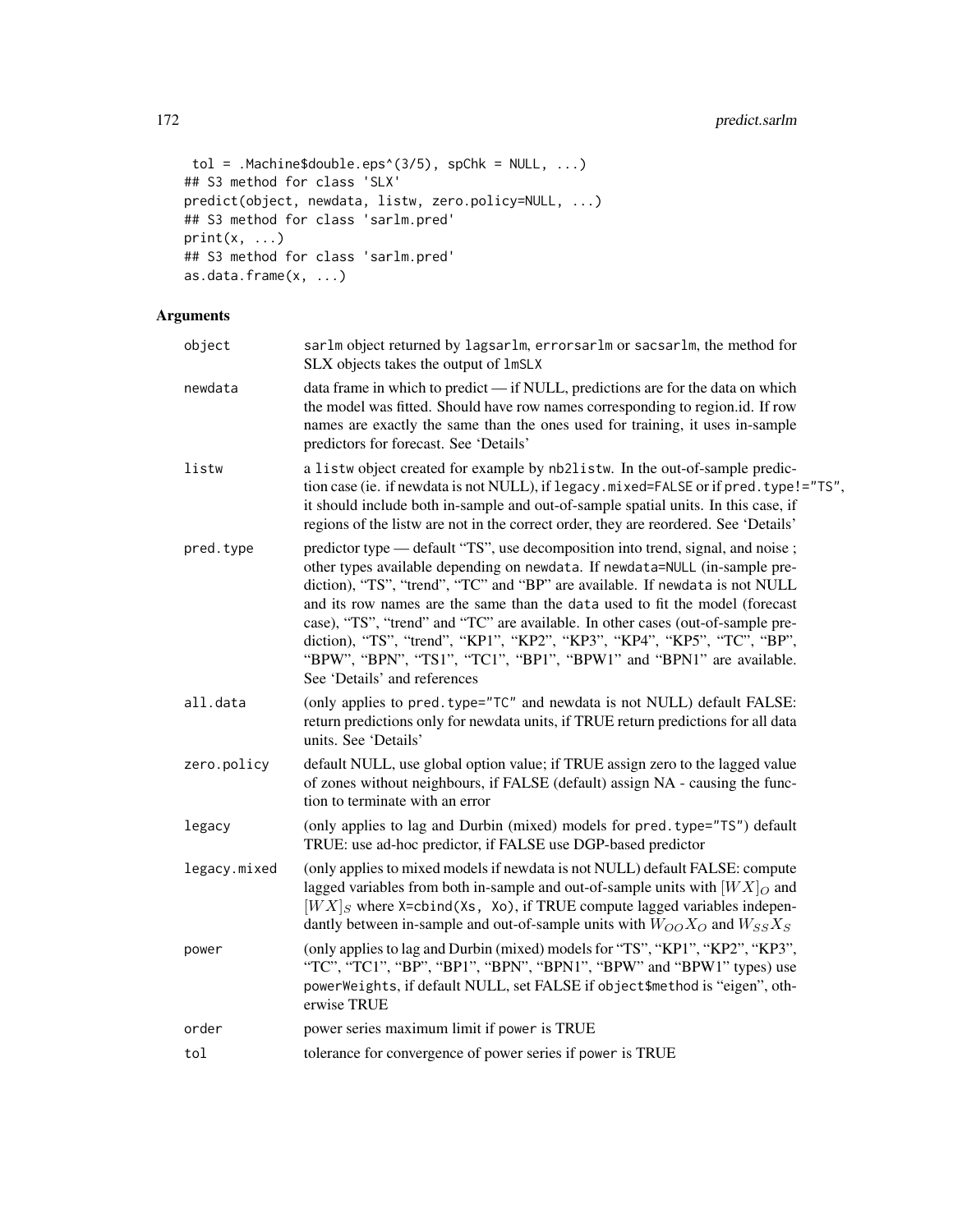| spChk   | should the row names of data frames be checked against the spatial objects for<br>identity integrity, TRUE, or FALSE, default NULL to use get. spChk0ption() |
|---------|--------------------------------------------------------------------------------------------------------------------------------------------------------------|
| X.      | the object to be printed                                                                                                                                     |
| $\cdot$ | further arguments passed through                                                                                                                             |

# Details

The function supports three types of prediction. In-sample prediction is the computation of predictors on the data used to fit the model (newdata=NULL). Prevision, also called forecast, is the computation of some predictors ("trend", in-sample "TC" and out-of-sample "TS") on the same spatial units than the ones used to fit the model, but with different observations of the variables in the model (row names of newdata should have the same row names than the data frame used to fit the model). And out-of-sample prediction is the computation of predictors on other spatial units than the ones used to fit the model (newdata has different row names). For extensive definitions, see Thomas-Agnan et al. (2015).

pred.type of predictors are available according to the model of object an to the type of prediction. In the two following tables, "yes" means that the predictor can be used with the model, "no" means that predict.sarlm() will stop with an error, and "yes\*" means that the predictor is not designed for the specified model, but it can be used with predict.sarlm(). In the last case, be careful with the computation of a inappropriate predictor.

*In-sample predictors by models*

|                 | pred.type sem (mixed) lag (mixed) sac (mixed) |     |        |
|-----------------|-----------------------------------------------|-----|--------|
| "trend"         | yes                                           | yes | yes    |
| "TS"            | yes                                           | yes | no     |
| $\rm ^{44}TC''$ | no                                            | yes | $yes*$ |
| " $RP"$         | no                                            | yes | yes*   |

Note that only "trend" and "TC" are available for prevision.

*Out-of-sample predictors by models*

| pred.type            | sem (mixed) | lag (mixed) | sac (mixed) |
|----------------------|-------------|-------------|-------------|
| "trend"              | yes         | yes         | yes         |
| " $TS"$              | yes         | yes         | no          |
| " $TS1"$ or " $KP4"$ | no          | yes         | yes         |
| $T^{\prime}$         | no          | yes         | yes*        |
| "TC1" or " $KP1"$    | yes         | yes         | yes         |
| "BP"                 | no          | yes         | yes*        |
| " $BP1"$             | no          | yes         | yes*        |
| "BPW"                | no          | yes         | yes*        |
| " $BPW1"$            | no          | yes         | yes*        |
| " $BN"$              | no          | yes         | yes*        |
| " $BPN1"$            | no          | yes         | yes*        |
| "KP2"                | yes         | yes         | yes         |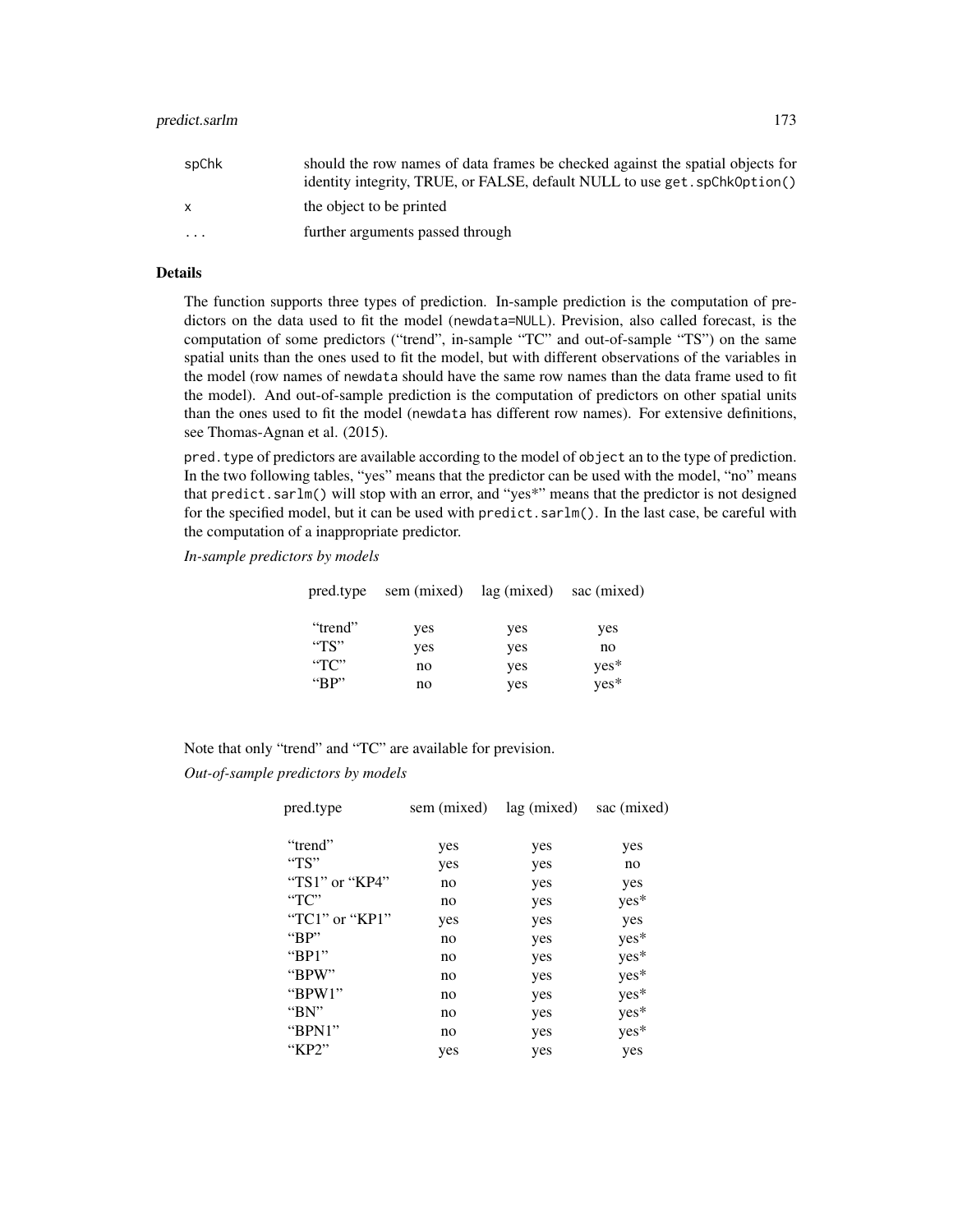174 predict.sarlm

| "KP3" | ves | yes | yes    |
|-------|-----|-----|--------|
| "KP5" | ves | no  | $ves*$ |

Values for pred.type= include "TS1", "TC", "TC1", "BP", "BP1", "BPW", "BPW1", "BPN", "BPN1", following the notation in Thomas-Agnan et al. (2015), and for pred.type= "KP1", "KP2", "KP3", "KP4", "KP5", following the notation in Kelejian et al. (2007). pred.type="TS" is described bellow and in Bivand (2002).

In the following, the trend is the non-spatial smooth, the signal is the spatial smooth, and the noise is the residual. The fit returned by pred. type="TS" is the sum of the trend and the signal.

When pred. type="TS", the function approaches prediction first by dividing invocations between those with or without newdata. When no newdata is present, the response variable may be reconstructed as the sum of the trend, the signal, and the noise (residuals). Since the values of the response variable are known, their spatial lags are used to calculate signal components (Cressie 1993, p. 564). For the error model, trend =  $X\beta$ , and signal =  $\lambda Wy - \lambda W X \beta$ . For the lag and mixed models, trend =  $X\beta$ , and signal =  $\rho Wy$ .

This approach differs from the design choices made in other software, for example GeoDa, which does not use observations of the response variable, and corresponds to the newdata situation described below.

When however newdata is used for prediction, no observations of the response variable being predicted are available. Consequently, while the trend components are the same, the signal cannot take full account of the spatial smooth. In the error model and Durbin error model, the signal is set to zero, since the spatial smooth is expressed in terms of the error:  $(I - \lambda W)^{-1} \varepsilon$ .

In the lag model, the signal can be expressed in the following way (for legacy=TRUE):

$$
(I - \rho W)y = X\beta + \varepsilon
$$

$$
y = (I - \rho W)^{-1}X\beta + (I - \rho W)^{-1}\varepsilon
$$

giving a feasible signal component of:

$$
\rho Wy = \rho W (I - \rho W)^{-1} X \beta
$$

For legacy=FALSE, the trend is computed first as:

 $X\beta$ 

next the prediction using the DGP:

$$
(I - \rho W)^{-1} X \beta
$$

and the signal is found as the difference between prediction and trend. The numerical results for the legacy and DGP methods are identical.

setting the error term to zero. This also means that predictions of the signal component for lag and mixed models require the inversion of an n-by-n matrix.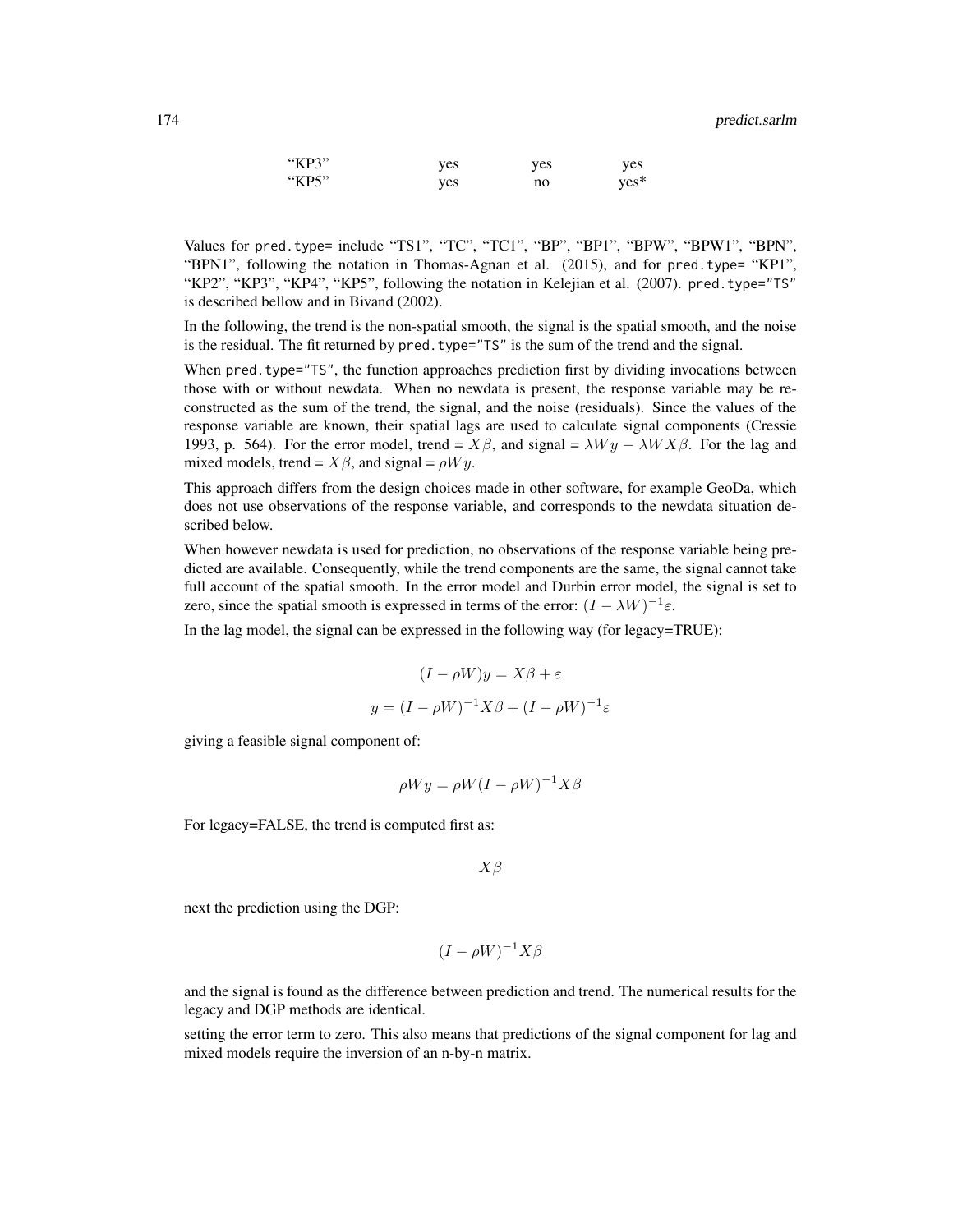## predict.sarlm 175

Because the outcomes of the spatial smooth on the error term are unobservable, this means that the signal values for newdata are incomplete. In the mixed model, the spatially lagged RHS variables influence both the trend and the signal, so that the root mean square prediction error in the examples below for this case with newdata is smallest, although the model was not the best fit.

If newdata has more than one row, leave-one-out predictors (pred.type= include "TS1", "TC1", "BP1", "BPW1", "BPN1", "KP1", "KP2", "KP3", "KP4", "KP5") are computed separatly on each out-of-sample unit.

listw should be provided except if newdata=NULL and pred.type= include "TS", "trend", or if newdata is not NULL, pred.type="trend" and object is not a mixed model.

all.data is useful when some out-of-sample predictors return different predictions for in-sample units, than the same predictor type computed only on in-sample data.

## Value

predict.sarlm() returns a vector of predictions with three attribute vectors of trend, signal (only for pred.type="TS") and region.id values and two other attributes of pred.type and call with class sarlm.pred.

print.sarlm.pred() is a print function for this class, printing and returning a data frame with columns: "fit", "trend" and "signal" (when available) and with region.id as row names.

## Author(s)

Roger Bivand <Roger.Bivand@nhh.no> and Martin Gubri

# References

Haining, R. 1990 *Spatial data analysis in the social and environmental sciences*, Cambridge: Cambridge University Press, p. 258; Cressie, N. A. C. 1993 *Statistics for spatial data*, Wiley, New York; Thomas-Agnan, C., Laurent, T. and Goulard, M. 2015 *About predictions in spatial autoregressive models: Optimal and almost optimal strategies*, TSE Working Paper, n. 13-452; Kelejian, H. H. and Prucha, I. R. 2007 *The relative efficiencies of various predictors in spatial econometric models containing spatial lags*, Regional Science and Urban Economics, Volume 37, Issue 3, 363–374; Bivand, R. 2002 *Spatial econometrics functions in R: Classes and methods*, Journal of Geographical Systems, Volume 4, No. 4, 405–421

#### See Also

#### [errorsarlm](#page-51-0), [lagsarlm](#page-98-0), [sacsarlm](#page-184-0)

```
data(oldcol)
lw <- nb2listw(COL.nb)
COL.lag.eig <- lagsarlm(CRIME ~ INC + HOVAL, data=COL.OLD, lw)
COL.mix.eig <- lagsarlm(CRIME ~ INC + HOVAL, data=COL.OLD, lw,
 type="mixed")
print(p1 <- predict(COL.mix.eig))
print(p2 <- predict(COL.mix.eig, newdata=COL.OLD, listw=lw, pred.type = "TS",
```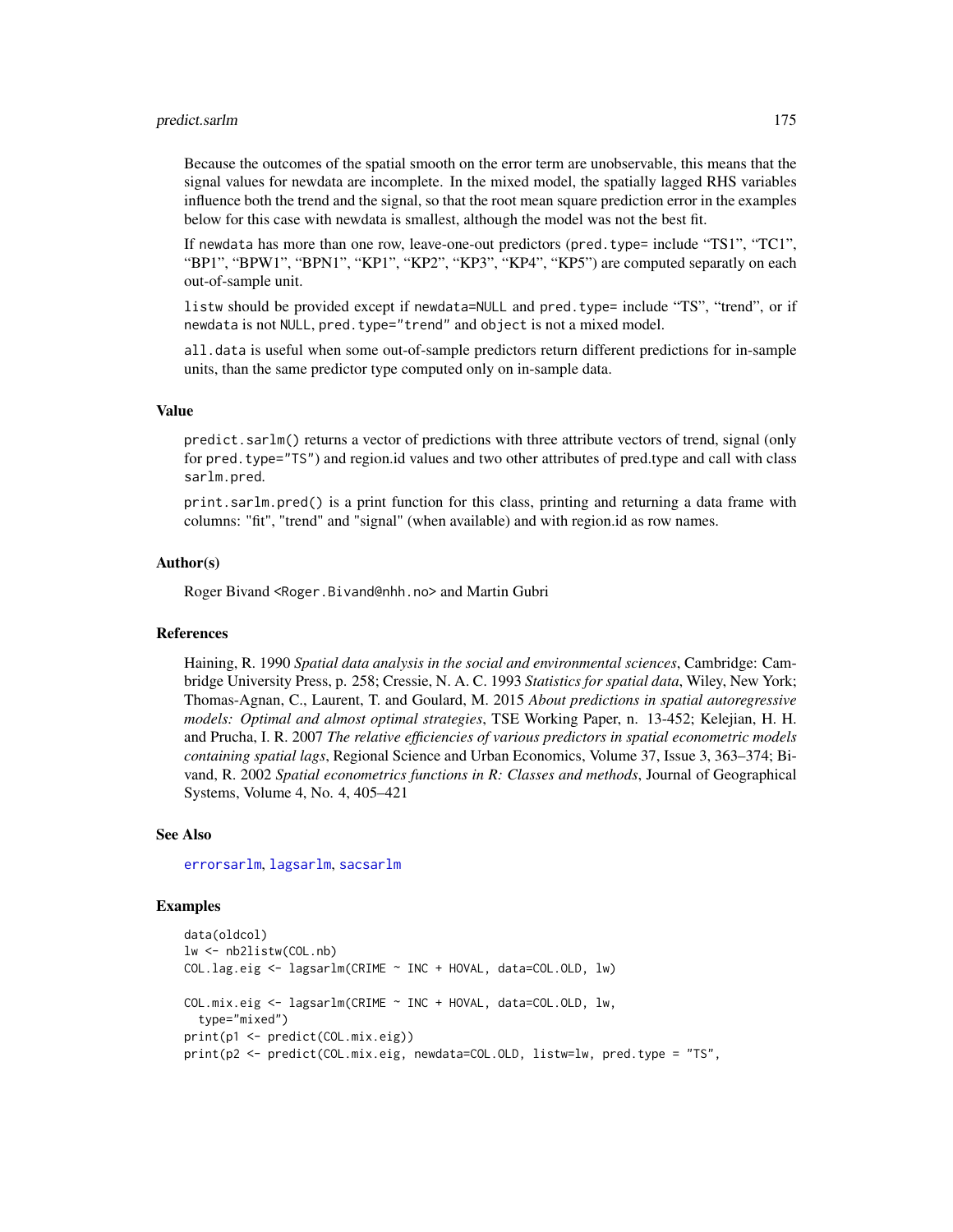```
legacy.mixed = TRUE))
AIC(COL.mix.eig)
sqrt(deviance(COL.mix.eig)/length(COL.nb))
sqrt(sum((COL.OLD$CRIME - as.vector(p1))^2)/length(COL.nb))
sqrt(sum((COL.OLD$CRIME - as.vector(p2))^2)/length(COL.nb))
COL.err.eig <- errorsarlm(CRIME ~ INC + HOVAL, data=COL.OLD, lw)
AIC(COL.err.eig)
sqrt(deviance(COL.err.eig)/length(COL.nb))
sqrt(sum((COL.OLD$CRIME - as.vector(predict(COL.err.eig)))^2)/length(COL.nb))
sqrt(sum((COL.OLD$CRIME - as.vector(predict(COL.err.eig, newdata=COL.OLD,
 listw=lw, pred.type = "TS")))^2)/length(COL.nb))
COL.SDerr.eig <- errorsarlm(CRIME ~ INC + HOVAL, data=COL.OLD, lw,
etype="emixed")
AIC(COL.SDerr.eig)
sqrt(deviance(COL.SDerr.eig)/length(COL.nb))
sqrt(sum((COL.OLD$CRIME - as.vector(predict(COL.SDerr.eig)))^2)/length(COL.nb))
sqrt(sum((COL.OLD$CRIME - as.vector(predict(COL.SDerr.eig, newdata=COL.OLD,
 listw=lw, pred_type = "TS")))2)/length(COL.nb))
AIC(COL.lag.eig)
sqrt(deviance(COL.lag.eig)/length(COL.nb))
sqrt(sum((COL.OLD$CRIME - as.vector(predict(COL.lag.eig)))^2)/length(COL.nb))
sqrt(sum((COL.OLD$CRIME - as.vector(predict(COL.lag.eig, newdata=COL.OLD,
 listw=lw, pred.type = "TS")))^2)/length(COL.nb))
p3 <- predict(COL.mix.eig, newdata=COL.OLD, listw=lw, pred.type = "TS",
legacy=FALSE, legacy.mixed = TRUE)
all.equal(p2, p3, check.attributes=FALSE)
p4 <- predict(COL.mix.eig, newdata=COL.OLD, listw=lw, pred.type = "TS",
legacy=FALSE, power=TRUE, legacy.mixed = TRUE)
all.equal(p2, p4, check.attributes=FALSE)
p5 <- predict(COL.mix.eig, newdata=COL.OLD, listw=lw, pred.type = "TS",
legacy=TRUE, power=TRUE, legacy.mixed = TRUE)
all.equal(p2, p5, check.attributes=FALSE)
COL.SLX <- lmSLX(CRIME ~ INC + HOVAL, data=COL.OLD, listw=lw)
pslx0 <- predict(COL.SLX)
pslx1 <- predict(COL.SLX, newdata=COL.OLD, listw=lw)
all.equal(pslx0, pslx1)
COL.OLD1 <- COL.OLD
COL.OLD1$INC <- COL.OLD1$INC + 1
pslx2 <- predict(COL.SLX, newdata=COL.OLD1, listw=lw)
sum(coef(COL.SLX)[c(2,4)])
mean(pslx2-pslx1)
```
probmap *Probability mapping for rates*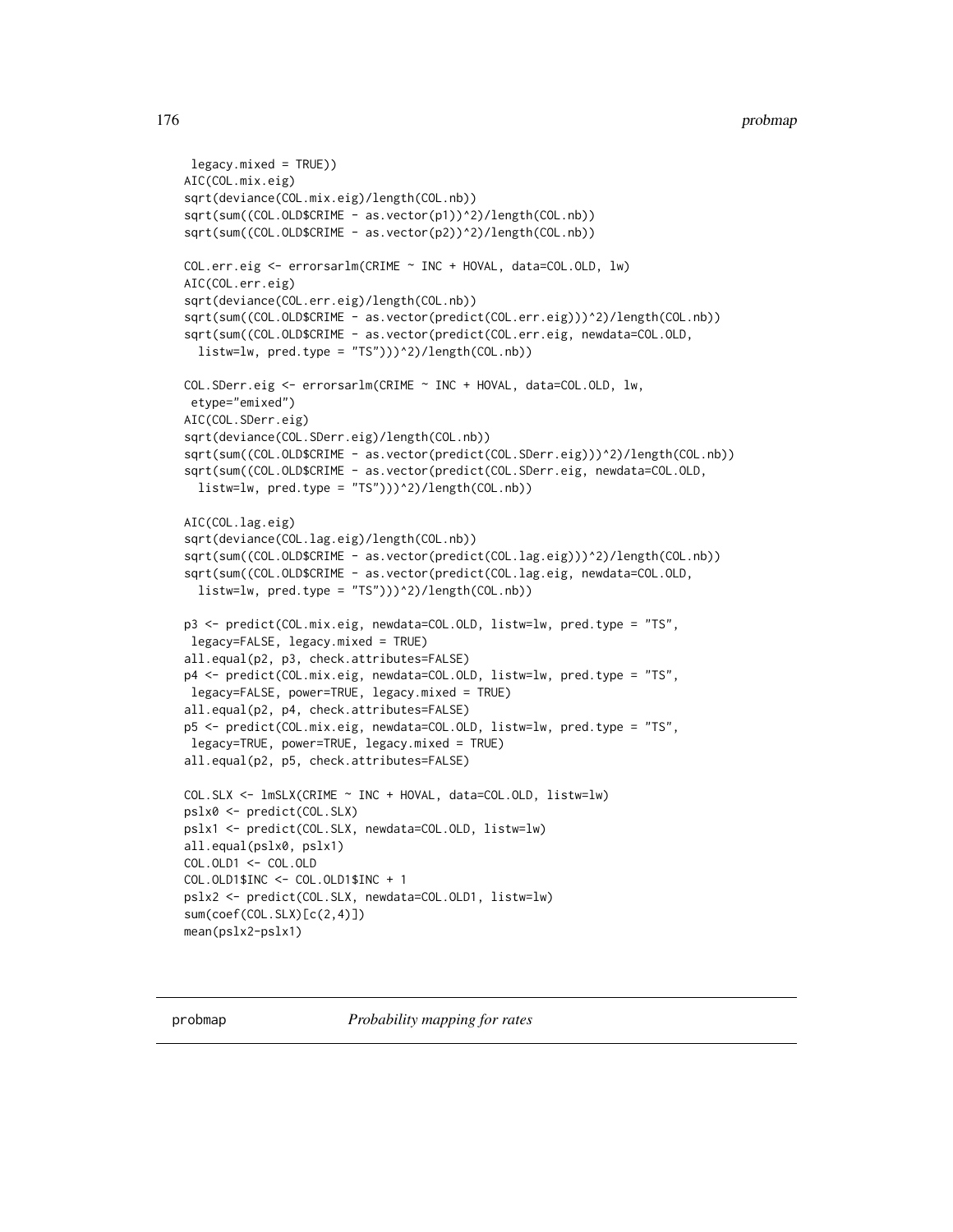#### probmap 177

# Description

The function returns a data frame of rates for counts in populations at risk with crude rates, expected counts of cases, relative risks, and Poisson probabilities.

# Usage

probmap(n, x, row.names=NULL, alternative="less")

# Arguments

| n            | a numeric vector of counts of cases           |
|--------------|-----------------------------------------------|
| $\mathsf{x}$ | a numeric vector of populations at risk       |
| row.names    | row names passed through to output data frame |
| alternative  | default "less", may be set to "greater"       |

# Details

The function returns a data frame, from which rates may be mapped after class intervals have been chosen. The class intervals used in the examples are mostly taken from the referenced source.

# Value

| raw      | raw (crude) rates                                                                                                                                                            |
|----------|------------------------------------------------------------------------------------------------------------------------------------------------------------------------------|
| expCount | expected counts of cases assuming global rate                                                                                                                                |
| relRisk  | relative risks: ratio of observed and expected counts of cases multiplied by 100                                                                                             |
| pmap     | Poisson probability map values: probability of getting a more "extreme" count<br>than actually observed - one-tailed, default alternative observed "less" than ex-<br>pected |

#### Author(s)

Roger Bivand <Roger.Bivand@nhh.no>

## References

Bailey T, Gatrell A (1995) Interactive Spatial Data Analysis, Harlow: Longman, pp. 300–303.

# See Also

[EBest](#page-39-0), [EBlocal](#page-42-0), [ppois](#page-0-0)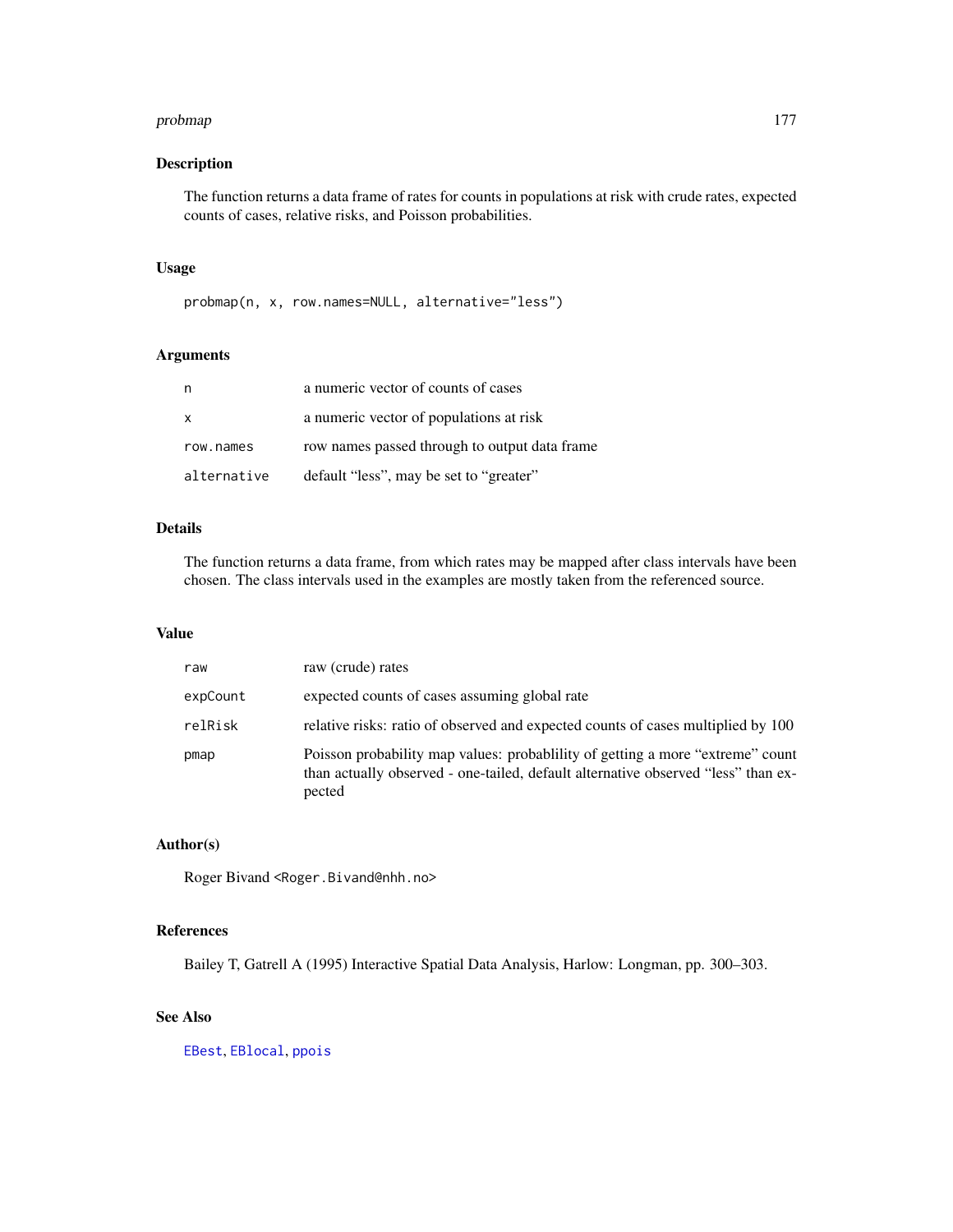## Examples

```
example(auckland)
res <- probmap(auckland$M77_85, 9*auckland$Und5_81)
rt <- sum(auckland$M77_85)/sum(9*auckland$Und5_81)
ppois_pmap <- numeric(length(auckland$Und5_81))
for (i in seq(along=ppois_pmap)) {
ppois_pmap[i] <- poisson.test(auckland$M77_85[i], r=rt,
  T=(9*auckland$Und5_81[i]), alternative="less")$p.value
}
all.equal(ppois_pmap, res$pmap)
brks <- c(-Inf,2,2.5,3,3.5,Inf)
\text{cols} \leq \text{grey}(6:2/7)plot(auckland, col=cols[findInterval(res$raw*1000, brks, all.inside=TRUE)])
legend("bottomleft", fill=cols, legend=leglabs(brks), bty="n")
title(main="Crude (raw) estimates of infant mortality per 1000 per year")
brks <- c(-Inf,47,83,118,154,190,Inf)
cols <- cm.colors(6)
plot(auckland, col=cols[findInterval(res$relRisk, brks, all.inside=TRUE)])
legend("bottomleft", fill=cols, legend=leglabs(brks), bty="n")
title(main="Standardised mortality ratios for Auckland child deaths")
brks <- c(0,0.05,0.1,0.2,0.8,0.9,0.95,1)
cols <- cm.colors(7)
plot(auckland, col=cols[findInterval(res$pmap, brks, all.inside=TRUE)])
legend("bottomleft", fill=cols, legend=leglabs(brks), bty="n")
title(main="Poisson probabilities for Auckland child mortality")
```
prunecost *Compute cost of prune each edge*

## **Description**

If any edge are dropped, the MST are pruned. This generate a two subgraphs. So, it makes a tree graphs and tree dissimilarity values are computed, one for each graph. The dissimilarity is the sum over sqared differences between the observactions in the nodes and mean vector of observations in the graph. The dissimilarity of original graph and the sum of dissimilarity of subgraphs are returned.

## Usage

```
prunecost(edges, data, method = c("euclidean", "maximum", "manhattan",
    "canberra", "binary", "minkowski", "mahalanobis"),
   p = 2, cov, inverted = FALSE)
```
#### Arguments

| edges | A matrix with 2 colums with each row is one edge |
|-------|--------------------------------------------------|
| data  | A data frame with observations in the nodes.     |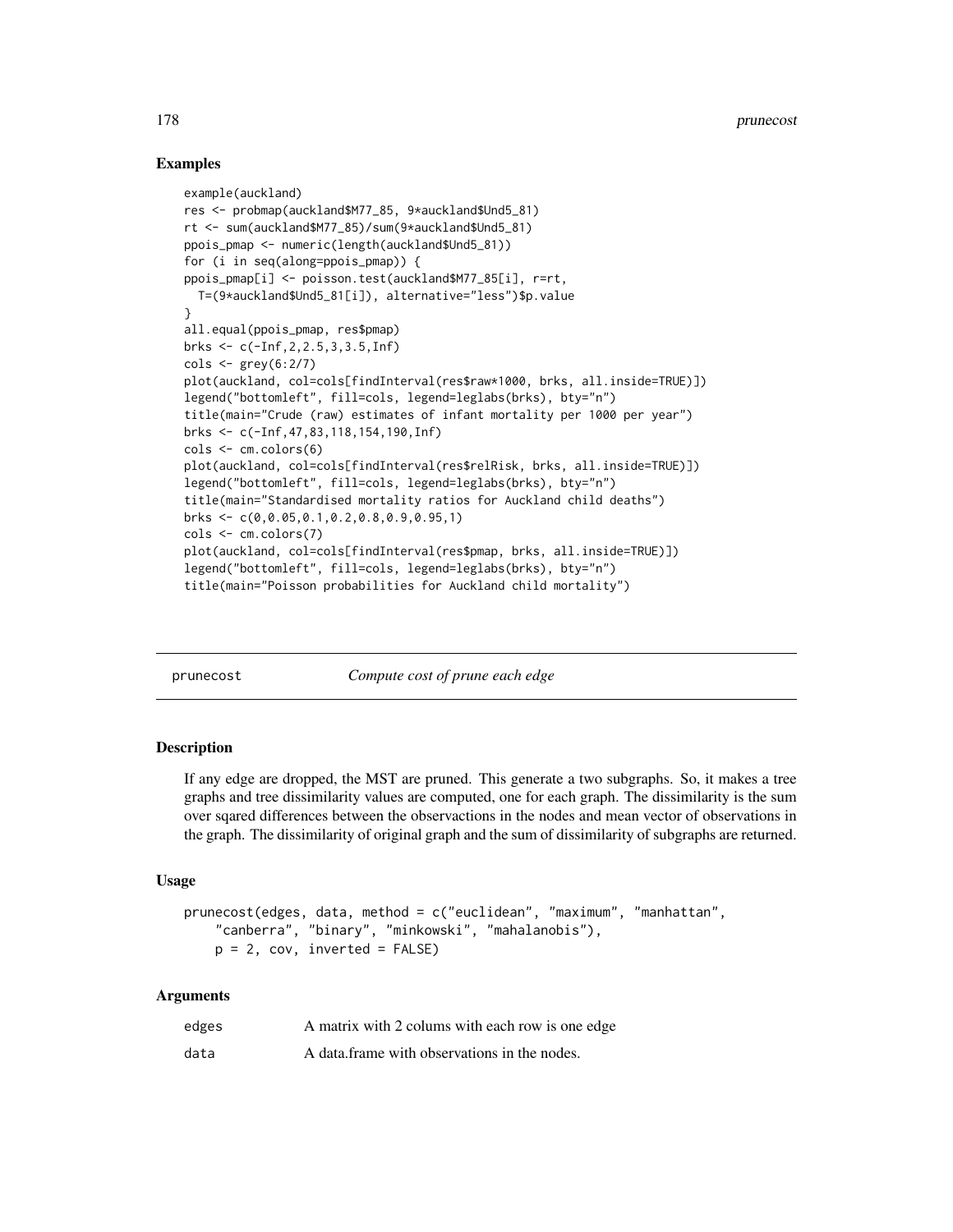#### prunemst 179

| method   | Character or function to declare distance method. If method is character, method<br>must be "mahalanobis" or "euclidean", "maximum", "manhattan", "canberra",<br>"binary" or "minkowisk". If method is one of "euclidean", "maximum", "man-<br>hattan", "canberra", "binary" or "minkowisk", see dist for details, because this<br>function as used to compute the distance. If method="mahalanobis", the maha- |
|----------|-----------------------------------------------------------------------------------------------------------------------------------------------------------------------------------------------------------------------------------------------------------------------------------------------------------------------------------------------------------------------------------------------------------------|
|          | lanobis distance is computed between neighbour areas. If method is a function,<br>this function is used to compute the distance.                                                                                                                                                                                                                                                                                |
| p        | The power of the Minkowski distance.                                                                                                                                                                                                                                                                                                                                                                            |
| COV      | The covariance matrix used to compute the mahalanobis distance.                                                                                                                                                                                                                                                                                                                                                 |
| inverted | logical. If 'TRUE', 'cov' is supposed to contain the inverse of the covariance<br>matrix.                                                                                                                                                                                                                                                                                                                       |

# Value

A vector with the differences between the dissimilarity of all nodes and the dissimilarity sum of all subgraphs obtained by pruning one edge each time.

## Author(s)

Elias T. Krainski and Renato M. Assuncao

# See Also

See Also as [prunemst](#page-178-0)

# Examples

```
d \leq data.frame(a=-2:2, b=runif(5))
e \le - matrix(c(1,2, 2,3, 3,4, 4,5), ncol=2, byrow=TRUE)
```
sum(sweep(d, 2, colMeans(d))^2)

prunecost(e, d)

<span id="page-178-0"></span>prunemst *Prune a Minimun Spanning Tree*

## Description

This function deletes a first edge and makes two subsets of edges. Each subset is a Minimun Spanning Treee.

# Usage

prunemst(edges, only.nodes = TRUE)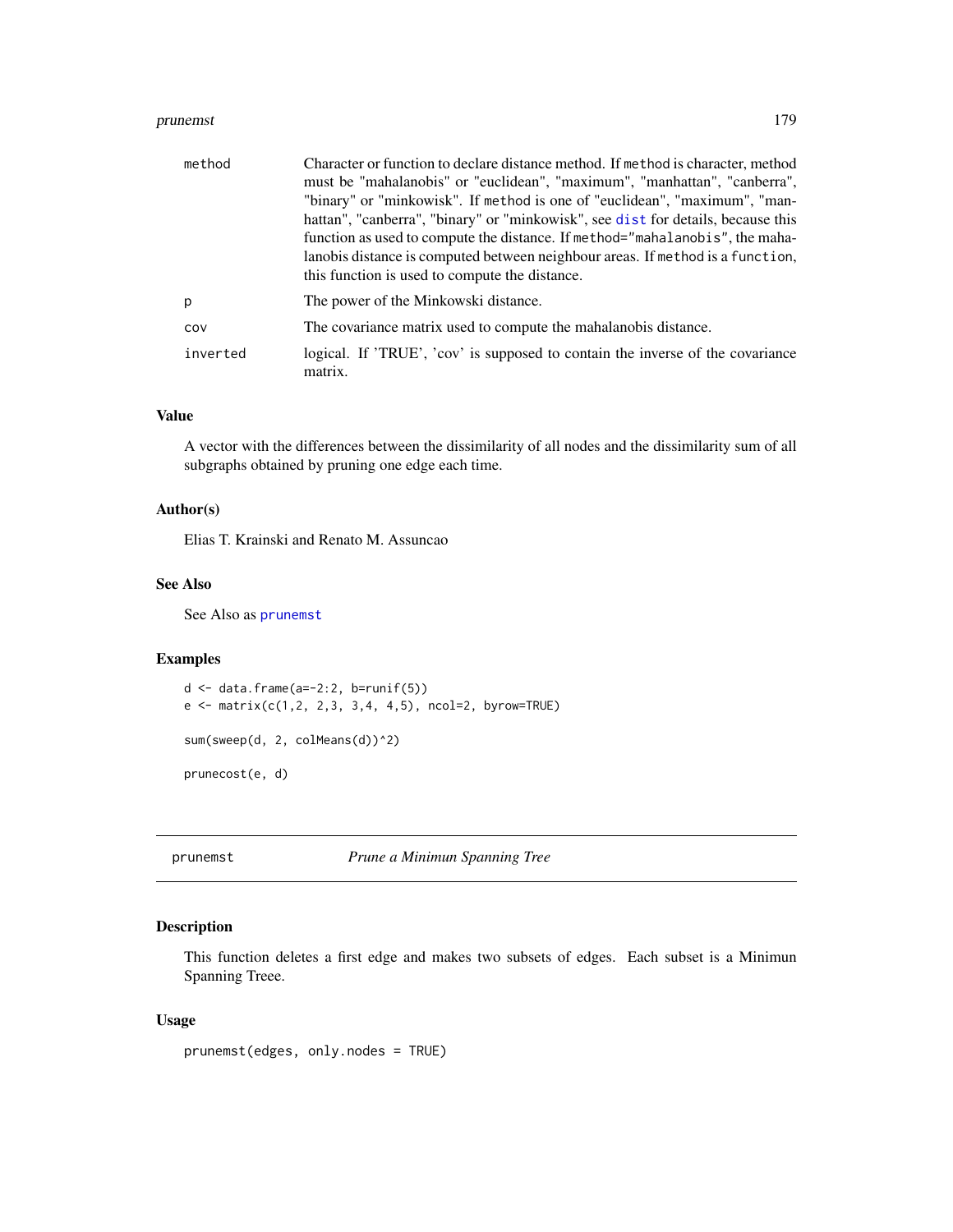#### Arguments

| edges      | A matrix with two colums with each row is one edge                     |  |
|------------|------------------------------------------------------------------------|--|
| onlv.nodes | If only nodes=FALSE, return a edges and nodes of each MST resulted. If |  |
|            | only. nodes=TRUE, return a two sets of nodes. Defalt is TRUE           |  |

## Value

A list of length two. If only.nodes=TRUE each element is a vector of nodes. If only.nodes=FALSE each element is a list with nodes and edges.

#### Author(s)

Elias T. Krainski and Renato M. Assuncao

# See Also

See Also as [mstree](#page-146-0)

# Examples

```
e <- matrix(c(2,3, 1,2, 3,4, 4,5), ncol=2, byrow=TRUE)
e
prunemst(e)
prunemst(e, only.nodes=FALSE)
```

```
read.gal Read a GAL lattice file into a neighbours list
```
# Description

The function read.gal() reads a GAL lattice file into a neighbours list for spatial analysis. It will read old and new style (GeoDa) GAL files. The function read.geoda is a helper file for reading comma separated value data files, calling read.csv().

# Usage

```
read.gal(file, region.id=NULL, override.id=FALSE)
read.geoda(file, row.names=NULL, skip=0)
```
#### Arguments

| file        | name of file with GAL lattice data                                                                      |
|-------------|---------------------------------------------------------------------------------------------------------|
| region.id   | region IDs in specified order to coerse neighbours list order and numbering to<br>that of the region.id |
| override.id | override any given (or NULL) region.id, collecting region.id numbering and<br>order from the GAL file.  |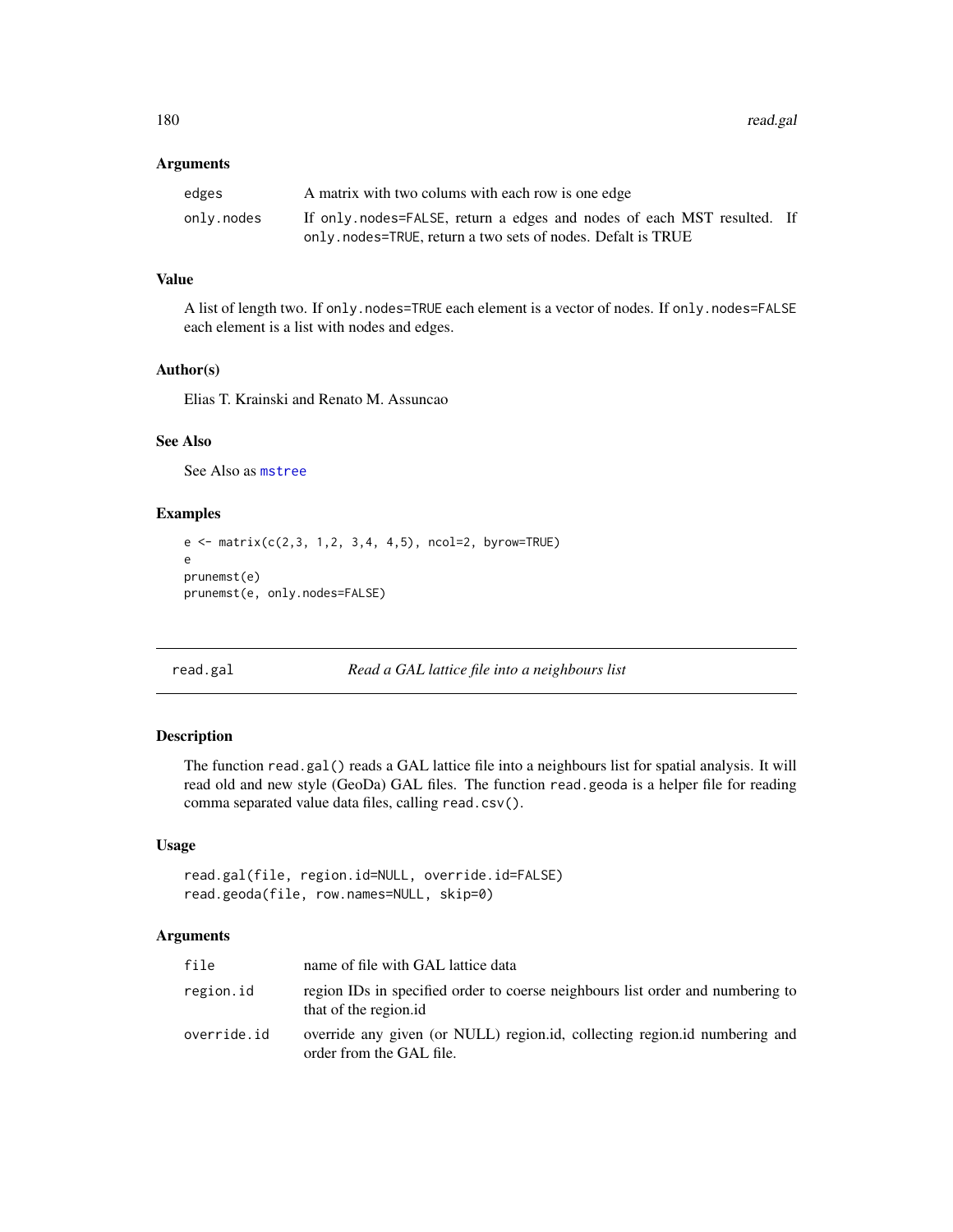#### read.gal 181

| row.names | as in row.names in read.csv(), typically a character string naming the column<br>of the file to be used |
|-----------|---------------------------------------------------------------------------------------------------------|
| skip      | skip number of lines, as in read. $\text{csv}(\)$                                                       |

## Details

Luc Anselin (2003): Spatial Analysis Laboratory, Department of Agricultural and Consumer Economics, University of Illinois, Urbana-Champaign, [http://www.csiss.org/gispopsci/workshop](http://www.csiss.org/gispopsci/workshops/2011/PSU/readings/W15_Anselin2007.pdf)s/ [2011/PSU/readings/W15\\_Anselin2007.pdf](http://www.csiss.org/gispopsci/workshops/2011/PSU/readings/W15_Anselin2007.pdf); Luc Anselin (2003) *GeoDa 0.9 User's Guide*, pp. 80–81, Spatial Analysis Laboratory, Department of Agricultural and Consumer Economics, University of Illinois, Urbana-Champaign, [https://s3.amazonaws.com/geoda/software/docs/geoda0](https://s3.amazonaws.com/geoda/software/docs/geoda093.pdf)93. [pdf](https://s3.amazonaws.com/geoda/software/docs/geoda093.pdf); GAL - Geographical Algorithms Library, University of Newcastle

## Value

The function read.gal() returns an object of class nb with a list of integer vectors containing neighbour region number ids. The function read.geoda returns a data frame, and issues a warning if the returned object has only one column.

## **Note**

Example data originally downloaded from now dead link: http://sal.agecon.uiuc.edu/weights/zips/us48.zip

#### Author(s)

Roger Bivand <Roger.Bivand@nhh.no>

#### See Also

#### [summary.nb](#page-216-0)

```
us48.fipsno <- read.geoda(system.file("etc/weights/us48.txt",
package="spdep")[1])
us48.q <- read.gal(system.file("etc/weights/us48_q.GAL", package="spdep")[1],
us48.fipsno$Fipsno)
us48.r <- read.gal(system.file("etc/weights/us48_rk.GAL", package="spdep")[1],
us48.fipsno$Fipsno)
data(state)
if (as.numeric(paste(version$major, version$minor, sep="")) < 19) {
m50.48 <- match(us48.fipsno$"State.name", state.name)
} else {
m50.48 <- match(us48.fipsno$"State_name", state.name)
}
plot(us48.q, as.matrix(as.data.frame(state.center))[m50.48,])
plot(diffnb(us48.r, us48.q),
as.matrix(as.data.frame(state.center))[m50.48,], add=TRUE, col="red")
title(main="Differences between rook and queen criteria imported neighbours lists")
```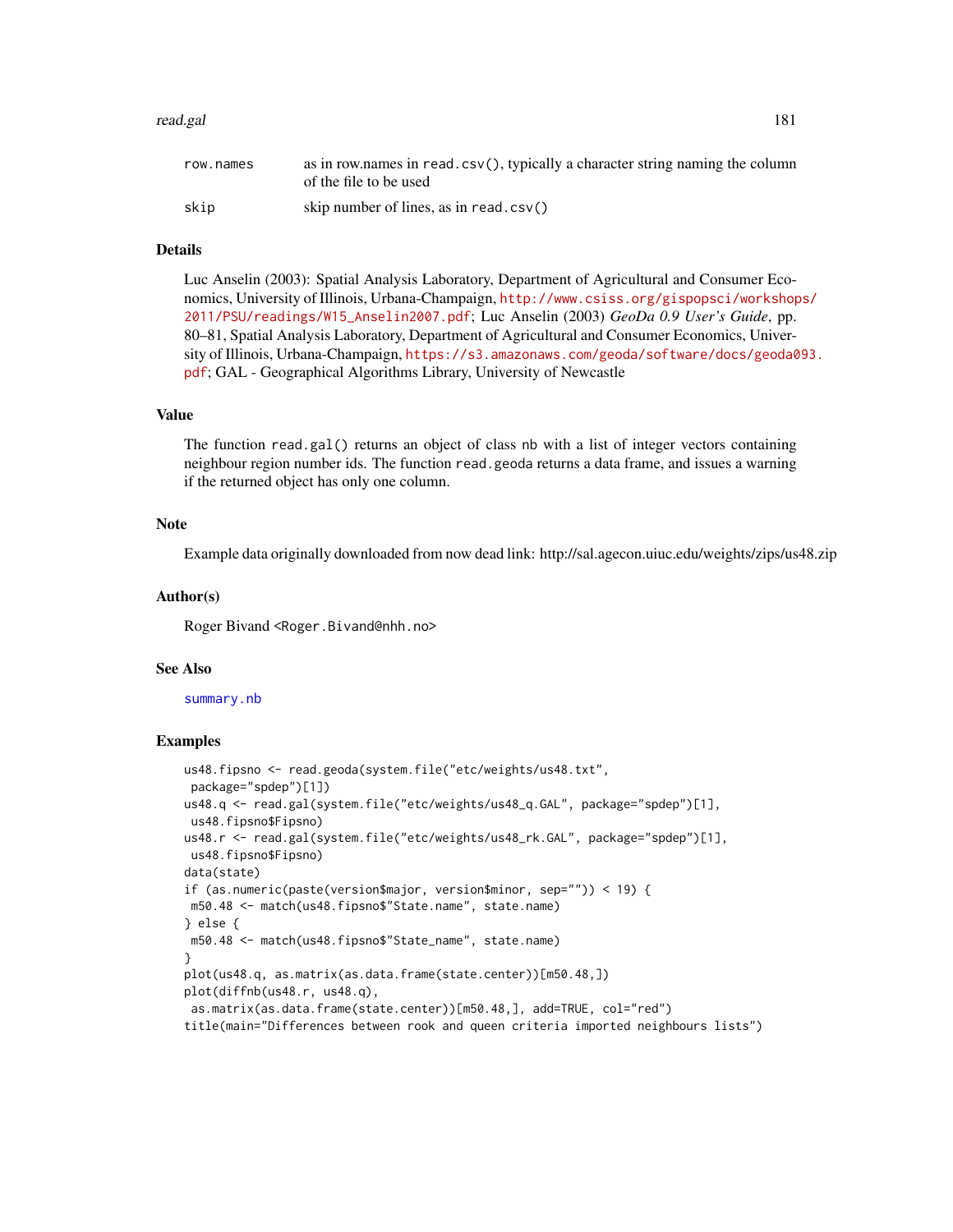# Description

The "gwt" functions read and write GeoDa GWT files (the example file baltk4.GWT was downloaded from the site given in the reference), and the "dat" functions read and write Matlab sparse matrix files as used by James LeSage's Spatial Econometrics Toolbox (the example file wmat.dat was downloaded from the site given in the reference). The body of the files after any headers should have three columns separated by white space, and the third column must be numeric in the locale of the reading platform (correct decimal separator).

## Usage

```
read.gwt2nb(file, region.id=NULL)
write.sn2gwt(sn, file, shpfile=NULL, ind=NULL, useInd=FALSE, legacy=FALSE)
read.dat2listw(file)
write.sn2dat(sn, file)
```
#### Arguments

| file      | name of file with weights data                                                                                                                                                                            |
|-----------|-----------------------------------------------------------------------------------------------------------------------------------------------------------------------------------------------------------|
| region.id | region IDs                                                                                                                                                                                                |
| sn        | a spatial.neighbour object                                                                                                                                                                                |
| shpfile   | character string: if not given Shapefile name taken from GWT file for this dataset                                                                                                                        |
| ind       | character string: region id indicator field name                                                                                                                                                          |
| useInd    | default FALSE, if TRUE, write region. id attribute ID key tags to output file<br>(use in OpenGeoDa will depend on the shapefile having the field named in the<br>ind argument matching the exported tags) |
| legacy    | default FALSE; if TRUE, header has single field with number of observations<br>only                                                                                                                       |

#### Details

Now attempts to honour the region.id argument given when reading GWT files.

#### Value

read.gwt2nb returns a neighbour "nb" object with the generalised weights stored as a list element called "dlist" of the "GeoDa" attribute.

## Author(s)

Roger Bivand <Roger.Bivand@nhh.no>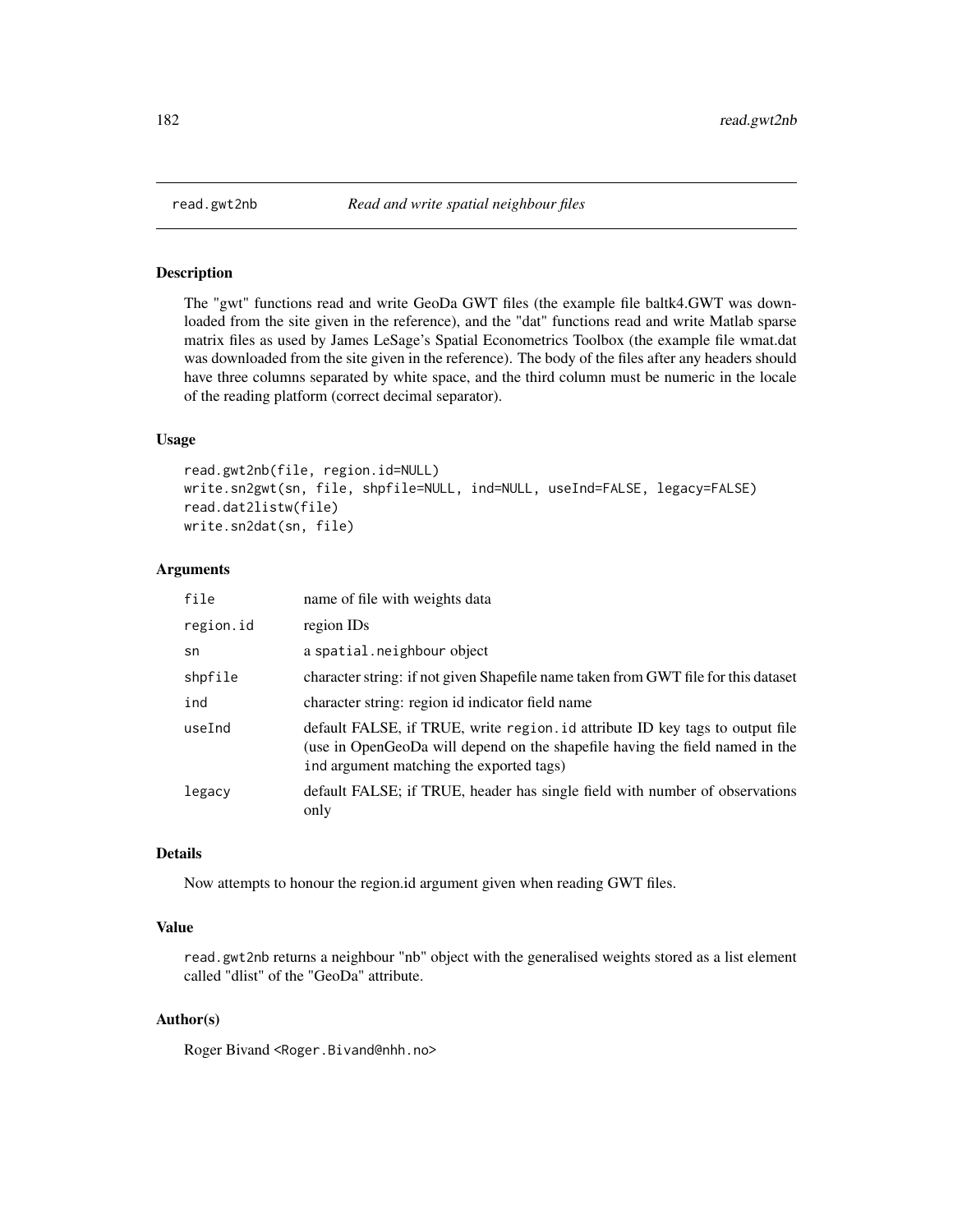## residuals.sarlm 183

#### References

Luc Anselin (2003) *GeoDa 0.9 User's Guide*, pp. 80–81, Spatial Analysis Laboratory, Department of Agricultural and Consumer Economics, University of Illinois, Urbana-Champaign, [https://s3.](https://s3.amazonaws.com/geoda/software/docs/geoda093.pdf) [amazonaws.com/geoda/software/docs/geoda093.pdf](https://s3.amazonaws.com/geoda/software/docs/geoda093.pdf); also [http://spatial-econometrics.](http://spatial-econometrics.com/data/contents.html) [com/data/contents.html](http://spatial-econometrics.com/data/contents.html)

## See Also

[read.gal](#page-179-0)

#### Examples

```
data(baltimore)
STATION <- baltimore$STATION
gwt1 <- read.gwt2nb(system.file("etc/weights/baltk4.GWT", package="spdep")[1],
 STATION)
cat(paste("Neighbours list symmetry;", is.symmetric.nb(gwt1, FALSE, TRUE),
 "\n"))
listw1 <- nb2listw(gwt1, style="B", glist=attr(gwt1, "GeoDa")$dist)
tmpGWT <- tempfile()
write.sn2gwt(listw2sn(listw1), tmpGWT)
gwt2 <- read.gwt2nb(tmpGWT, STATION)
cat(paste("Neighbours list symmetry;", is.symmetric.nb(gwt2, FALSE, TRUE),
 "\n"))
diffnb(gwt1, gwt2)
data(oldcol)
tmpMAT <- tempfile()
COL.W <- nb2listw(COL.nb)
write.sn2dat(listw2sn(COL.W), tmpMAT)
listwmat1 <- read.dat2listw(tmpMAT)
diffnb(listwmat1$neighbours, COL.nb, verbose=TRUE)
listwmat2 <- read.dat2listw(system.file("etc/weights/wmat.dat",
 package="spdep")[1])
diffnb(listwmat1$neighbours, listwmat2$neighbours, verbose=TRUE)
```
residuals.sarlm *Access functions for spatial simultaneous autoregressive linear model objects*

# **Description**

Access functions for residuals, deviance, coefficients and fitted values from spatial simultaneous autoregressive linear model objects

## Usage

```
## S3 method for class 'sarlm'
residuals(object, ...)
## S3 method for class 'sarlm'
```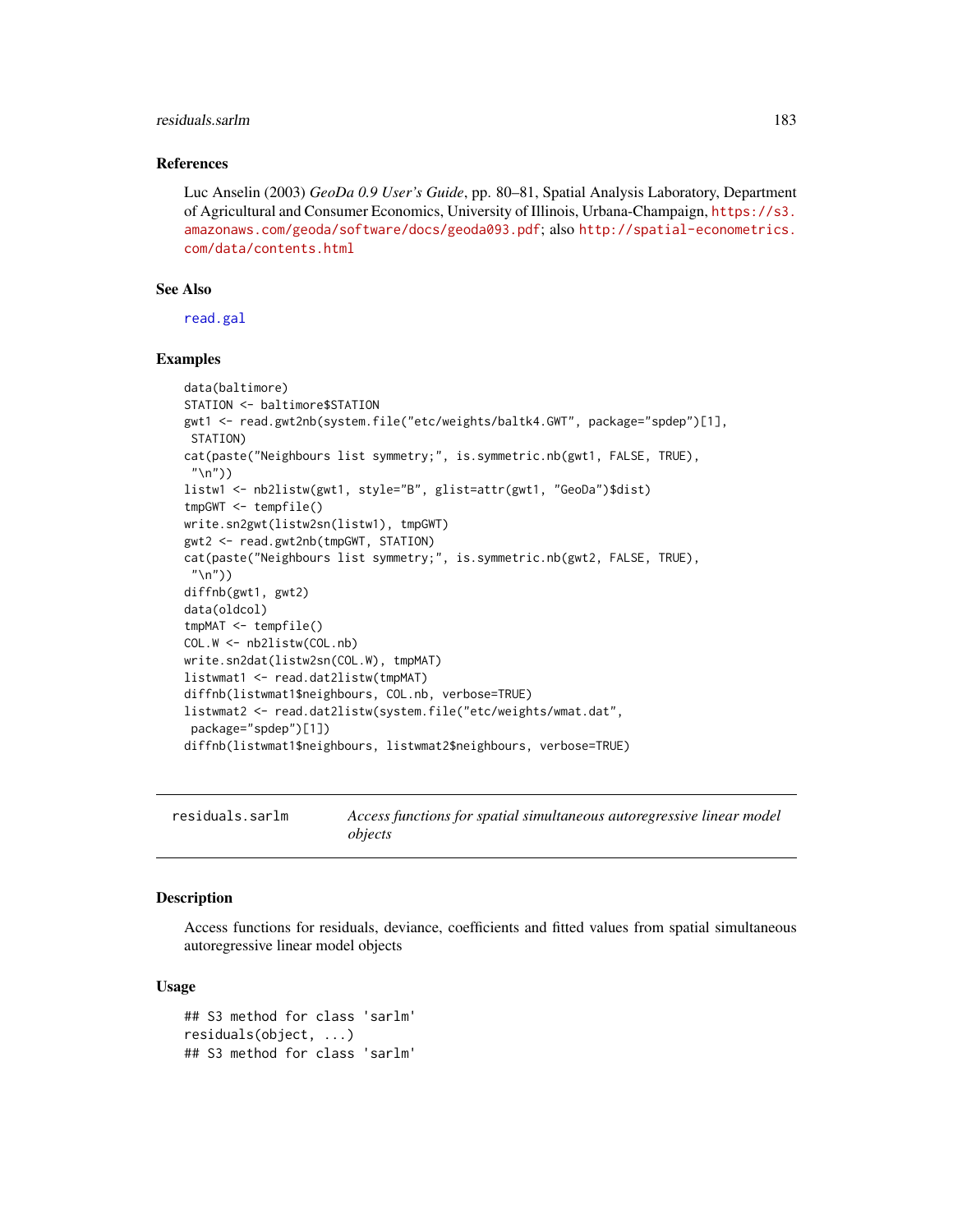#### 184 Rotation Research Research 2012 Rotation Research 2013 Rotation Research 2013

```
deviance(object, ...)
## S3 method for class 'sarlm'
coef(object, ...)
## S3 method for class 'sarlm'
vcov(object, ...)
## S3 method for class 'sarlm'
fitted(object, ...)
```
# Arguments

| object   | sarlm object returned by lagsarlm or errorsarlm |
|----------|-------------------------------------------------|
| $\cdots$ | further arguments passed through                |

## Value

Revelant vectors of numerical values.

## Note

fitted.sarlm() returns the difference between residuals() for the same object and the response variable; predict.sarlm() returns a decomposition into trend and signal for the fit.

## Author(s)

Roger Bivand, <Roger.Bivand@nhh.no>

## See Also

[errorsarlm](#page-51-0), [lagsarlm](#page-98-0), [predict.sarlm](#page-170-0)

Rotation *Rotate a set of point by a certain angle*

## Description

Rotate a set of XY coordinates by an angle (in radians)

## Usage

Rotation(xy, angle)

| XV    | A 2-columns matrix or data frame containing a set of X and Y coordinates.                             |
|-------|-------------------------------------------------------------------------------------------------------|
| angle | Numeric. A scalar giving the angle at which the points should be rotated. The<br>angle is in radians. |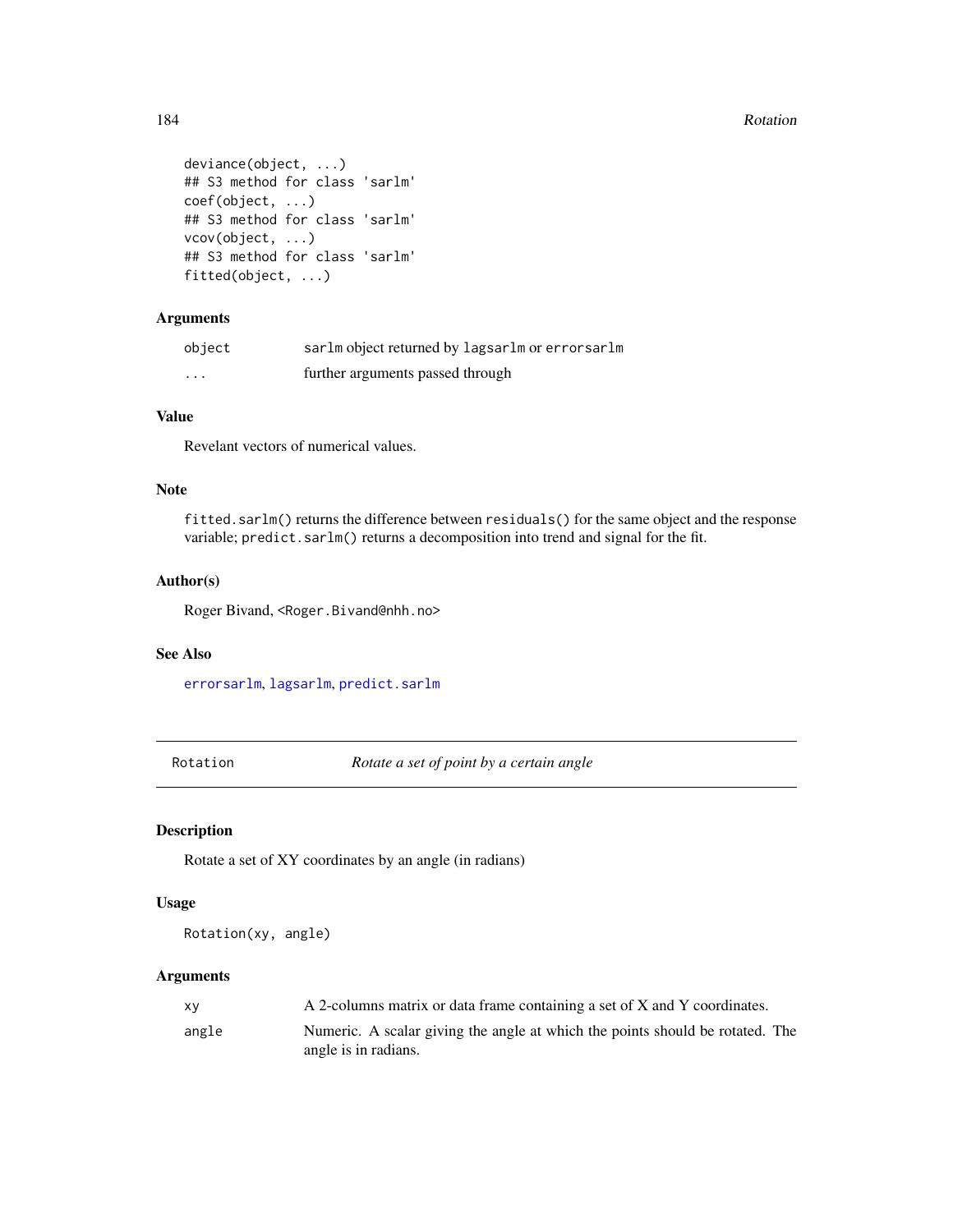sacsarlm and the same of the same of the same of the same of the same of the same of the same of the same of the same of the same of the same of the same of the same of the same of the same of the same of the same of the s

## Value

A 2-columns matrix of the same size as xy giving the rotated coordinates.

#### Author(s)

F. Guillaume Blanchet

## Examples

```
set.seed(1)
### Create a set of coordinates
coords<-cbind(runif(20),runif(20))
### Create a series of angles
rad<-seq(0,pi,l=20)
opar \leq par(mfrow=c(5,4))
for(i in rad){
coords.rot<-Rotation(coords,i)
plot(coords.rot)
}
par(opar)
### Rotate the coordinates by an angle of 90 degrees
coords.90<-Rotation(coords,90*pi/180)
coords.90
```
plot(coords,xlim=range(rbind(coords.90,coords)[,1]),ylim=range(rbind(coords.90,coords)[,2]),asp=1) points(coords.90,pch=19)

sacsarlm *Spatial simultaneous autoregressive SAC model estimation*

#### Description

Maximum likelihood estimation of spatial simultaneous autoregressive "SAC/SARAR" models of the form:

$$
y = \rho W 1y + X\beta + u, u = \lambda W 2u + \varepsilon
$$

where  $\rho$  and  $\lambda$  are found by nlminb or optim() first, and  $\beta$  and other parameters by generalized least squares subsequently

## Usage

```
sacsarlm(formula, data = list(), listw, listw2 = NULL, na.action, type="sac",
method = "eigen", quiet = NULL, zero.policy = NULL, tol.solve = 1e-10,
llprof=NULL, interval1=NULL, interval2=NULL, trs1=NULL, trs2=NULL,
control = list()
```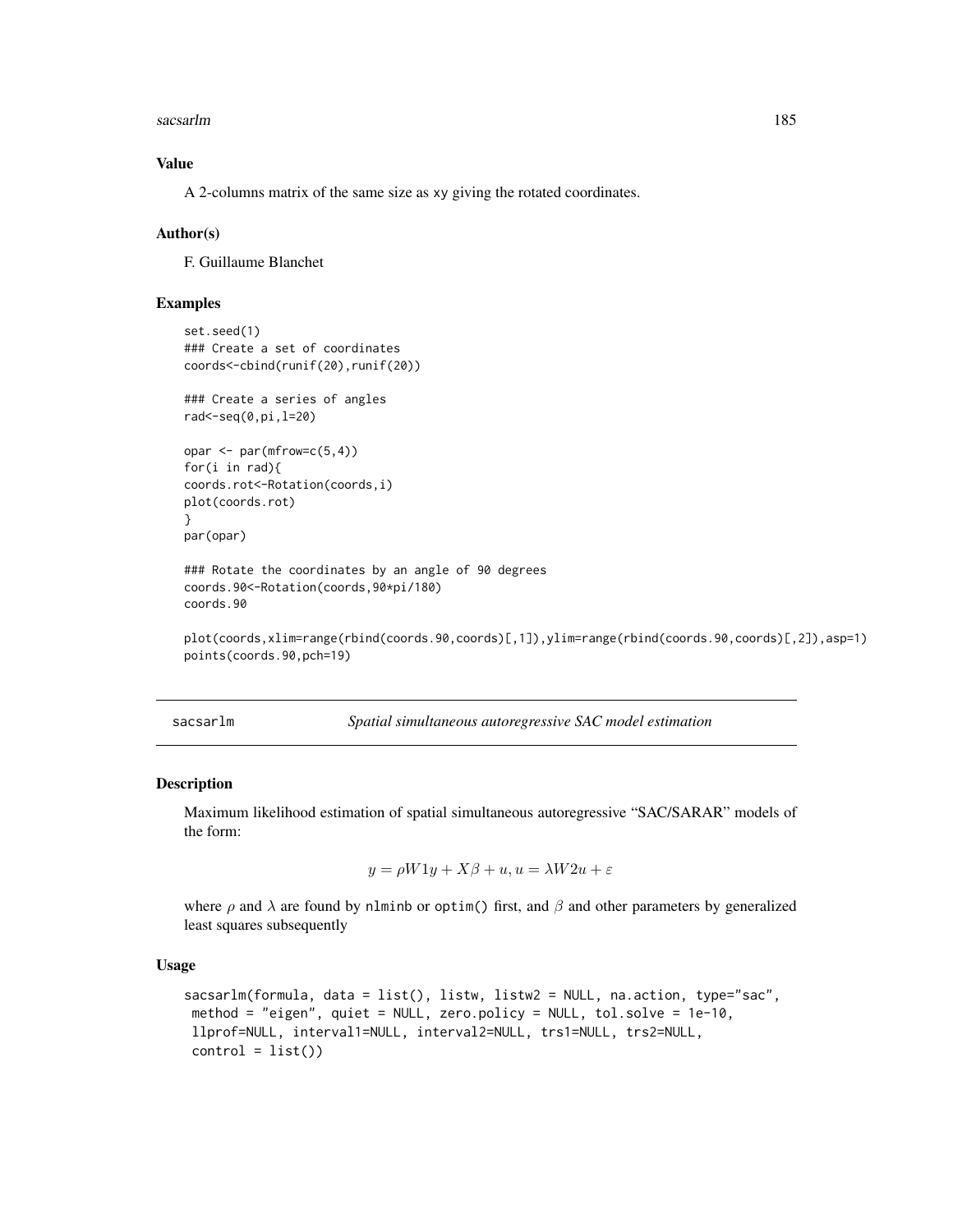| formula     | a symbolic description of the model to be fit. The details of model specification<br>are given for $lm()$                                                                                                                                                                                                                                                                                                                                                                                                                                                                                                                                                                          |
|-------------|------------------------------------------------------------------------------------------------------------------------------------------------------------------------------------------------------------------------------------------------------------------------------------------------------------------------------------------------------------------------------------------------------------------------------------------------------------------------------------------------------------------------------------------------------------------------------------------------------------------------------------------------------------------------------------|
| data        | an optional data frame containing the variables in the model. By default the<br>variables are taken from the environment which the function is called                                                                                                                                                                                                                                                                                                                                                                                                                                                                                                                              |
| listw       | a listwobject created for example by nb2listw                                                                                                                                                                                                                                                                                                                                                                                                                                                                                                                                                                                                                                      |
| listw2      | a listw object created for example by nb2listw, if not given, set to the same<br>spatial weights as the listwargument                                                                                                                                                                                                                                                                                                                                                                                                                                                                                                                                                              |
| na.action   | a function (default options ("na.action")), can also be na.omit or na.exclude<br>with consequences for residuals and fitted values - in these cases the weights<br>list will be subsetted to remove NAs in the data. It may be necessary to set<br>zero.policy to TRUE because this subsetting may create no-neighbour observa-<br>tions. Note that only weights lists created without using the glist argument to<br>nb2listw may be subsetted.                                                                                                                                                                                                                                   |
| type        | default "sac", may be set to "sacmixed" for the Manski model to include the spa-<br>tially lagged independent variables added to X using listw; when "sacmixed",<br>the lagged intercept is dropped for spatial weights style "W", that is row-standardised<br>weights, but otherwise included                                                                                                                                                                                                                                                                                                                                                                                     |
| method      | "eigen" (default) - the Jacobian is computed as the product of (1 - rho*eigenvalue)<br>using eigenw, and "spam" or "Matrix" for strictly symmetric weights lists of<br>styles "B" and "C", or made symmetric by similarity (Ord, 1975, Appendix C)<br>if possible for styles "W" and "S", using code from the spam or Matrix packages<br>to calculate the determinant; "LU" provides an alternative sparse matrix decom-<br>position approach. In addition, there are "Chebyshev" and Monte Carlo "MC"<br>approximate log-determinant methods.                                                                                                                                     |
| quiet       | default NULL, use !verbose global option value; if FALSE, reports function<br>values during optimization.                                                                                                                                                                                                                                                                                                                                                                                                                                                                                                                                                                          |
| zero.policy | default NULL, use global option value; if TRUE assign zero to the lagged<br>value of zones without neighbours, if FALSE (default) assign NA - causing<br>sacsarlm() to terminate with an error                                                                                                                                                                                                                                                                                                                                                                                                                                                                                     |
| tol.solve   | the tolerance for detecting linear dependencies in the columns of matrices to be<br>inverted - passed to solve() (default=1.0e-10). This may be used if necessary<br>to extract coefficient standard errors (for instance lowering to 1e-12), but errors<br>in solve() may constitute indications of poorly scaled variables: if the variables<br>have scales differing much from the autoregressive coefficient, the values in this<br>matrix may be very different in scale, and inverting such a matrix is analytically<br>possible by definition, but numerically unstable; rescaling the RHS variables<br>alleviates this better than setting tol.solve to a very small value |
| llprof      | default NULL, can either be an integer, to divide the feasible ranges into a grid of<br>points, or a two-column matrix of spatial coefficient values, at which to evaluate<br>the likelihood function                                                                                                                                                                                                                                                                                                                                                                                                                                                                              |
| trs1, trs2  | default NULL, if given, vectors for each weights object of powered spatial<br>weights matrix traces output by trW; when given, used in some Jacobian meth-<br>ods                                                                                                                                                                                                                                                                                                                                                                                                                                                                                                                  |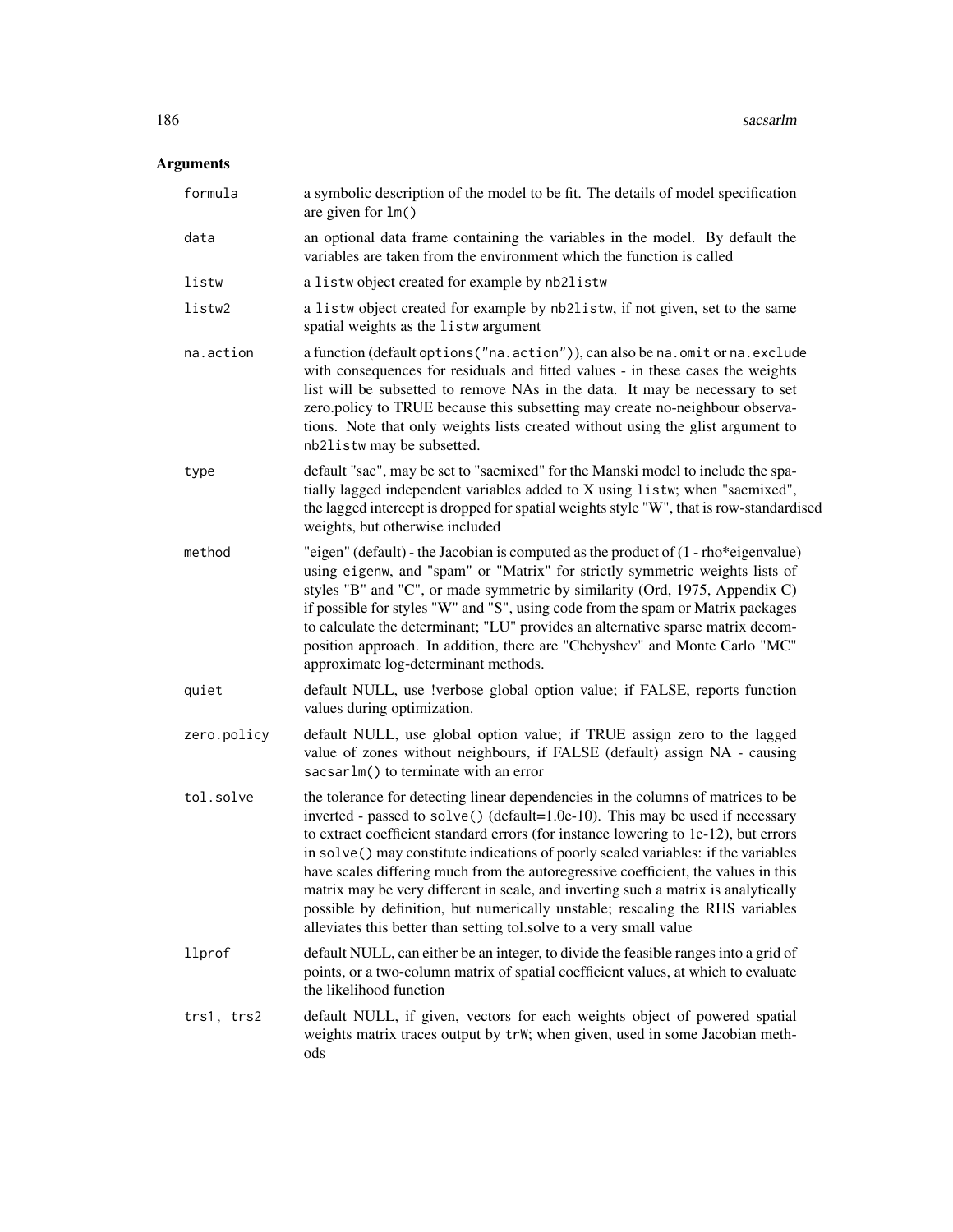#### sacsarlm and the same of the same of the same of the same of the same of the same of the same of the same of the same of the same of the same of the same of the same of the same of the same of the same of the same of the s

| interval1, interval2 |                                                                                              |
|----------------------|----------------------------------------------------------------------------------------------|
|                      | default is NULL, search intervals for each weights object for autoregressive pa-<br>rameters |
| control              | list of extra control arguments - see section below                                          |

## Details

Because numerical optimisation is used to find the values of lambda and rho, care needs to be shown. It has been found that the surface of the 2D likelihood function often forms a "banana trench" from (low rho, high lambda) through (high rho, high lambda) to (high rho, low lambda) values. In addition, sometimes the banana has optima towards both ends, one local, the other global, and conseqently the choice of the starting point for the final optimization becomes crucial. The default approach is not to use just  $(0, 0)$  as a starting point, nor the (rho, lambda) values from gstsls, which lie in a central part of the "trench", but either four values at (low rho, high lambda), (0, 0), (high rho, high lambda), and (high rho, low lambda), and to use the best of these start points for the final optimization. Optionally, nine points can be used spanning the whole (lower, upper) space.

#### Value

A list object of class sarlm

| type            | "sac"                                                                                             |
|-----------------|---------------------------------------------------------------------------------------------------|
| rho             | lag simultaneous autoregressive lag coefficient                                                   |
| lambda          | error simultaneous autoregressive error coefficient                                               |
| coefficients    | GLS coefficient estimates                                                                         |
| rest.se         | asymptotic standard errors if ase=TRUE, otherwise approximate numeriacal Hessian-<br>based values |
| ase             | TRUE if method=eigen                                                                              |
| LL              | log likelihood value at computed optimum                                                          |
| s <sub>2</sub>  | GLS residual variance                                                                             |
| <b>SSE</b>      | sum of squared GLS errors                                                                         |
| parameters      | number of parameters estimated                                                                    |
| logLik_lm.model |                                                                                                   |
|                 | Log likelihood of the non-spatial linear model                                                    |
| AIC_lm.model    | AIC of the non-spatial linear model                                                               |
| method          | the method used to calculate the Jacobian                                                         |
| call            | the call used to create this object                                                               |
| residuals       | GLS residuals                                                                                     |
| tarX            | model matrix of the GLS model                                                                     |
| tary            | response of the GLS model                                                                         |
| У               | response of the linear model for $\rho = 0$                                                       |
| X               | model matrix of the linear model for $\rho = 0$                                                   |
|                 |                                                                                                   |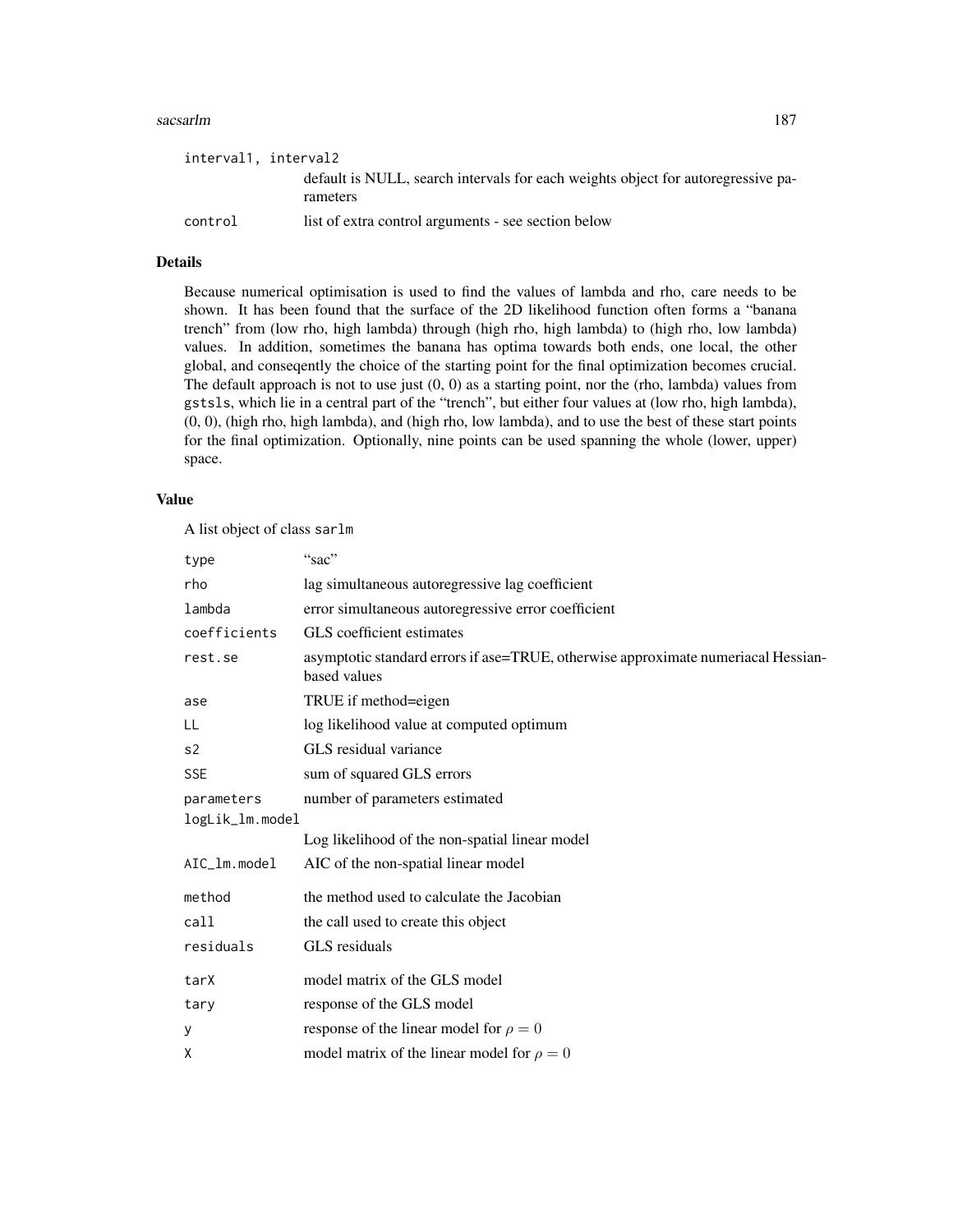| opt           | object returned from numerical optimisation                                                                      |
|---------------|------------------------------------------------------------------------------------------------------------------|
| pars          | starting parameter values for final optimization, either given or found by trial<br>point evaluation             |
| mxS           | if default input pars, optimal objective function values at trial points                                         |
| fitted.values | Difference between residuals and response variable                                                               |
| se.fit        | Not used yet                                                                                                     |
| rho.se        | if ase=TRUE, the asymptotic standard error of $\rho$ , otherwise approximate nume-<br>riacal Hessian-based value |
| lambda.se     | if ase=TRUE, the asymptotic standard error of $\lambda$                                                          |
| resvar        | the asymptotic coefficient covariance matrix for $(s2, rho, lambda, B)$                                          |
| zero.policy   | zero.policy for this model                                                                                       |
| aliased       | the aliased explanatory variables (if any)                                                                       |
| LLNullLlm     | Log-likelihood of the null linear model                                                                          |
| fdHess        | the numerical Hessian-based coefficient covariance matrix for (rho, lambda, B)<br>if computed                    |
| resvar        | asymptotic coefficient covariance matrix                                                                         |
| optimHess     | <b>FALSE</b>                                                                                                     |
| timings       | processing timings                                                                                               |
| na.action     | (possibly) named vector of excluded or omitted observations if non-default na.action<br>argument used            |

## Control arguments

- **fdHess:** default NULL, then set to (method != "eigen") internally; use fdHess to compute an approximate Hessian using finite differences when using sparse matrix methods with fdHess from **nlme**; used to make a coefficient covariance matrix when the number of observations is large; may be turned off to save resources if need be
- LAPACK: default FALSE; logical value passed to qr in the SSE log likelihood function
- Imult: default 2; used for preparing the Cholesky decompositions for updating in the Jacobian function
- cheb\_q: default 5; highest power of the approximating polynomial for the Chebyshev approximation
- MC\_p: default 16; number of random variates
- MC\_m: default 30; number of products of random variates matrix and spatial weights matrix
- super: default FALSE using a simplicial decomposition for the sparse Cholesky decomposition, if TRUE, use a supernodal decomposition
- opt\_method: default "nlminb", may be set to "L-BFGS-B" to use box-constrained optimisation in optim
- opt\_control: default list(), a control list to pass to nlminb or optim
- pars: default NULL, for which five trial starting values spanning the lower/upper range are tried and the best selected, starting values of  $\rho$  and  $\lambda$
- npars default integer 4L, four trial points; if not default value, nine trial points

pre\_eig1, pre\_eig2 default NULL; may be used to pass pre-computed vectors of eigenvalues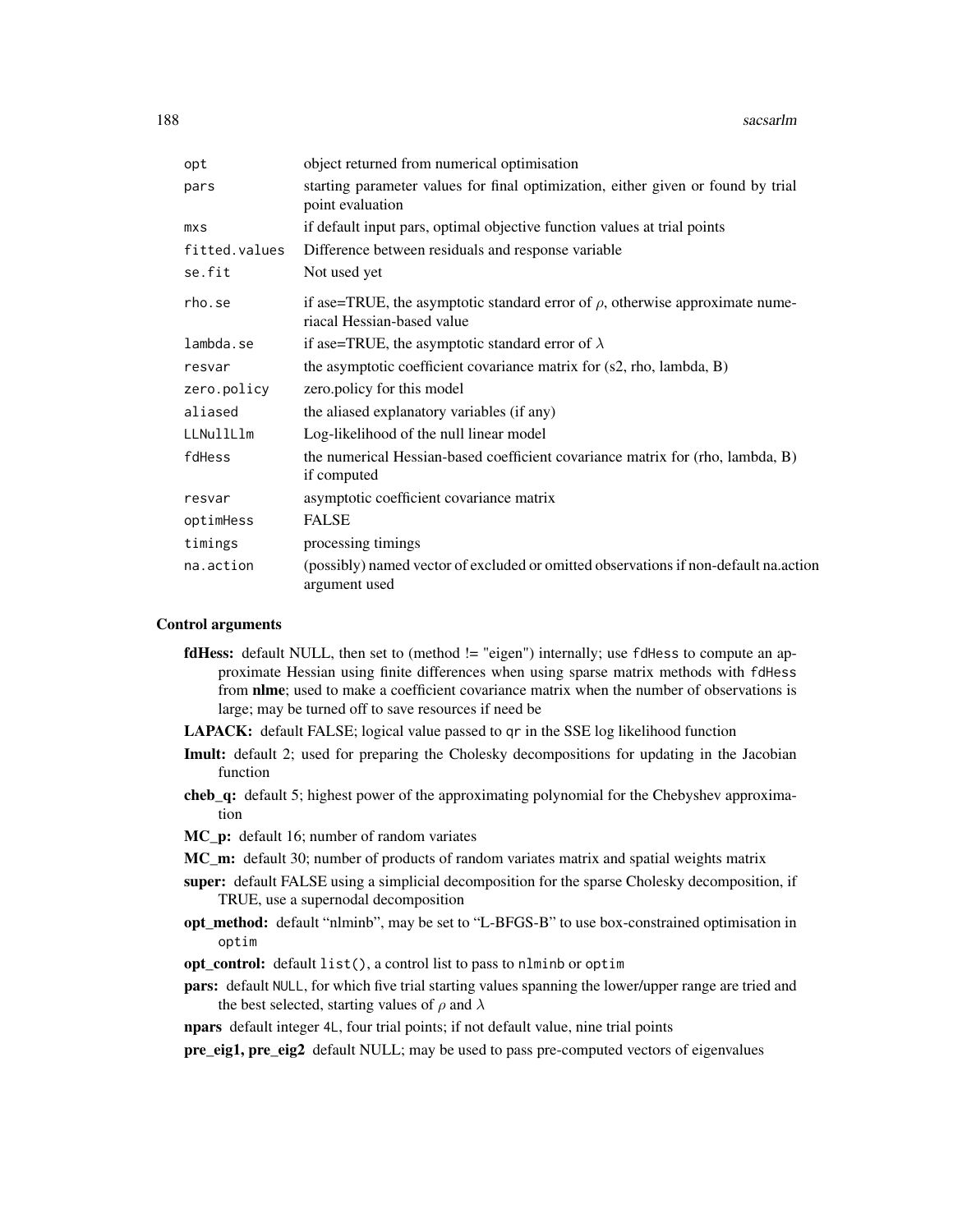## set.mcOption 189

#### Author(s)

Roger Bivand <Roger.Bivand@nhh.no>

### References

Anselin, L. 1988 *Spatial econometrics: methods and models.* (Dordrecht: Kluwer); LeSage J and RK Pace (2009) *Introduction to Spatial Econometrics*. CRC Press, Boca Raton.

Roger Bivand, Gianfranco Piras (2015). Comparing Implementations of Estimation Methods for Spatial Econometrics. *Journal of Statistical Software*, 63(18), 1-36. [http://www.jstatsoft.](http://www.jstatsoft.org/v63/i18/) [org/v63/i18/](http://www.jstatsoft.org/v63/i18/).

Bivand, R. S., Hauke, J., and Kossowski, T. (2013). Computing the Jacobian in Gaussian spatial autoregressive models: An illustrated comparison of available methods. *Geographical Analysis*, 45(2), 150-179.

## See Also

[lm](#page-0-0), [lagsarlm](#page-98-0), [errorsarlm](#page-51-0), [summary.sarlm](#page-217-0), [eigenw](#page-45-0), [impacts.sarlm](#page-78-0)

## Examples

```
data(oldcol)
COL.sacW.eig <- sacsarlm(CRIME ~ INC + HOVAL, data=COL.OLD,
nb2listw(COL.nb, style="W"))
summary(COL.sacW.eig, correlation=TRUE)
W <- as(nb2listw(COL.nb, style="W"), "CsparseMatrix")
trMatc <- trW(W, type="mult")
summary(impacts(COL.sacW.eig, tr=trMatc, R=2000), zstats=TRUE, short=TRUE)
COL.msacW.eig <- sacsarlm(CRIME ~ INC + HOVAL, data=COL.OLD,
nb2listw(COL.nb, style="W"), type="sacmixed")
summary(COL.msacW.eig, correlation=TRUE)
summary(impacts(COL.msacW.eig, tr=trMatc, R=2000), zstats=TRUE, short=TRUE)
```
set.mcOption *Options for parallel support*

## Description

Provides support for the use of parallel computation in the parallel package.

## Usage

```
set.mcOption(value)
get.mcOption()
set.coresOption(value)
get.coresOption()
set.ClusterOption(cl)
get.ClusterOption()
```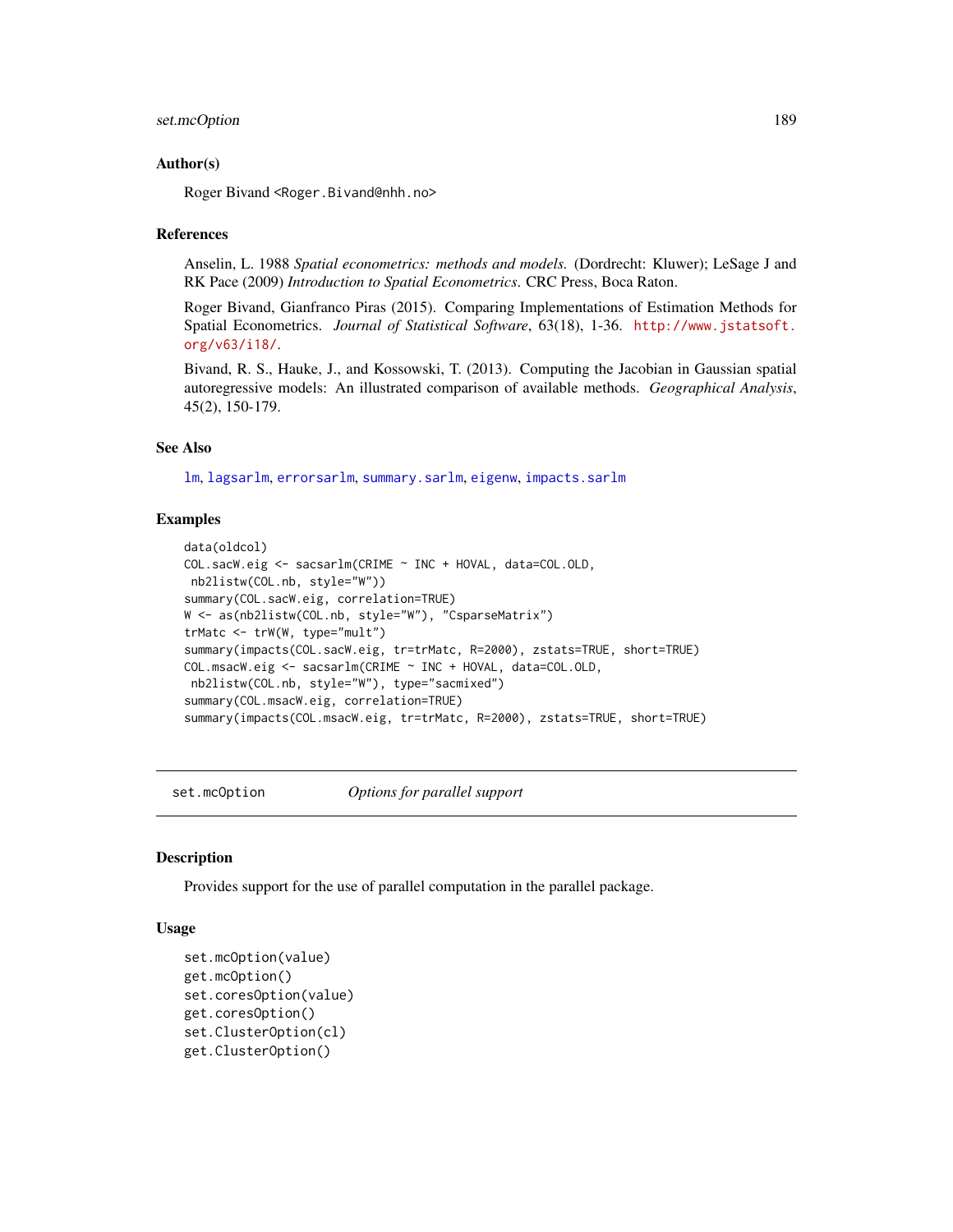#### Arguments

| value | valid replacement value                             |
|-------|-----------------------------------------------------|
| c1    | a cluster object created by makeCluster in parallel |

#### Details

Options in the spdep package are held in an environment local to the package namespace and not exported. Option values are set and retrieved with pairs of access functions, get and set. The mc option is set by default to FALSE on Windows systems, as they cannot fork the R session; by default it is TRUE on other systems, but may be set FALSE. If mc is FALSE, the Cluster option is used: if mc is FALSE and the Cluster option is NULL no parallel computing is done, or the Cluster option is passed a "cluster" object created by the parallel or snow package for access without being passed as an argument. The cores option is set to NULL by default, and can be used to store the number of cores to use as an integer. If cores is NULL, facilities from the parallel package will not be used.

## Value

The option access functions return their current settings, the assignment functions usually return the previous value of the option.

## Note

An extended example is shown in the documentation of [aple.mc](#page-9-0), including treatment of seeding of RNG for multicore/cluster.

## Author(s)

Roger Bivand <Roger.Bivand@nhh.no>

```
ls(envir=spdep:::.spdepOptions)
library(parallel)
nc <- detectCores(logical=FALSE)
nc
# set nc to 1L here
if (nc > 1L) nc <- 1L
#nc <- ifelse(nc > 2L, 2L, nc)
coresOpt <- get.coresOption()
coresOpt
if (!is.na(nc)) {
 invisible(set.coresOption(nc))
 print(exists("aple.mc"))
 if(.Platform$OS.type == "windows") {
# forking not permitted on Windows - start cluster
  print(get.mcOption())
  cl <- makeCluster(get.coresOption())
  print(clusterEvalQ(cl, exists("aple.mc")))
  set.ClusterOption(cl)
```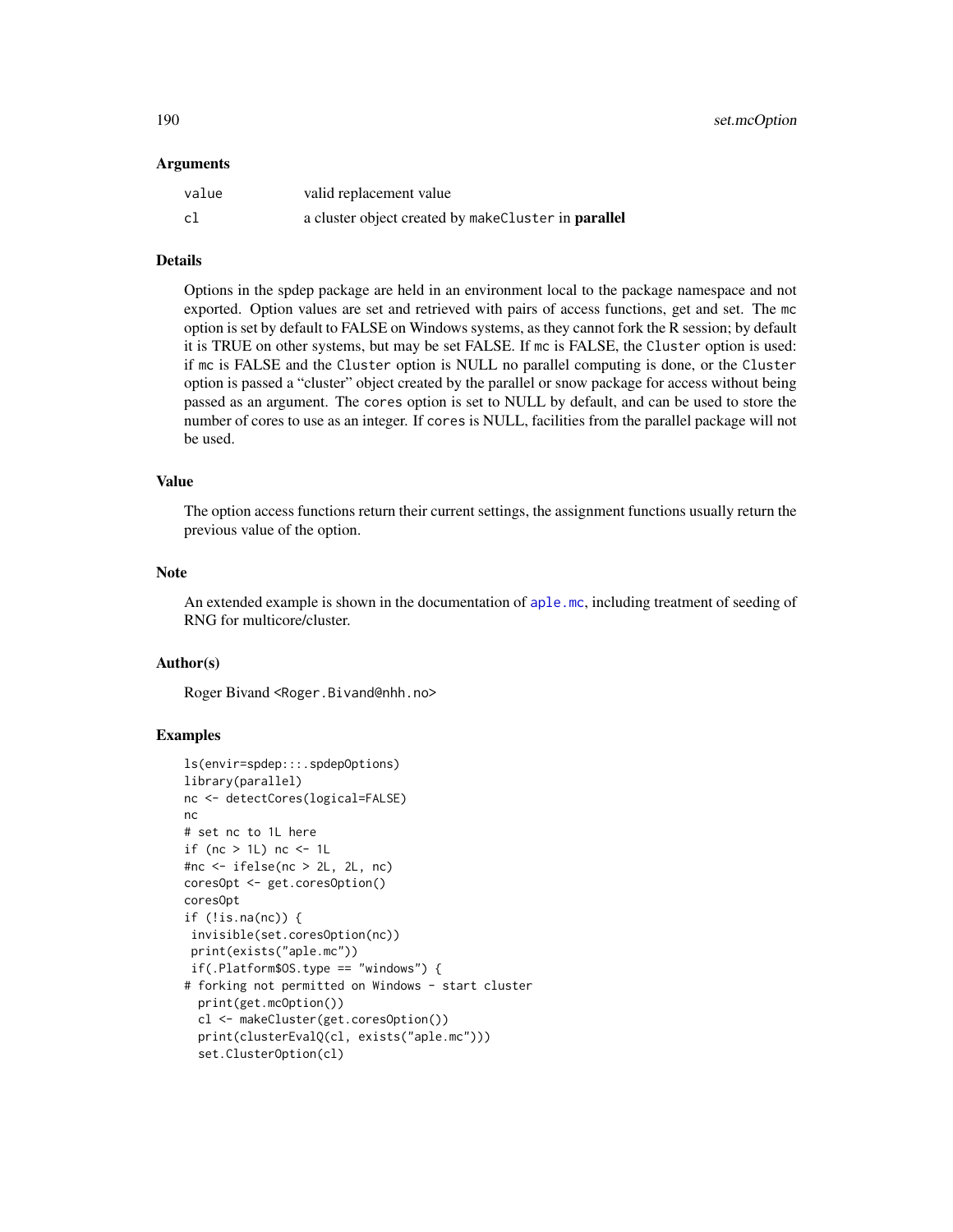```
clusterEvalQ(get.ClusterOption(), library(spdep))
 print(clusterEvalQ(cl, exists("aple.mc")))
 clusterEvalQ(get.ClusterOption(), detach(package:spdep))
 set.ClusterOption(NULL)
 print(clusterEvalQ(cl, exists("aple.mc")))
 stopCluster(cl)
} else {
 mcOpt <- get.mcOption()
 print(mcOpt)
 print(mclapply(1:get.coresOption(), function(i) exists("aple.mc"),
 mc.cores=get.coresOption()))
 invisible(set.mcOption(FALSE))
 cl <- makeCluster(nc)
 print(clusterEvalQ(cl, exists("aple.mc")))
 set.ClusterOption(cl)
 clusterEvalQ(get.ClusterOption(), library(spdep))
 print(clusterEvalQ(cl, exists("aple.mc")))
 clusterEvalQ(get.ClusterOption(), detach(package:spdep))
 set.ClusterOption(NULL)
 print(clusterEvalQ(cl, exists("aple.mc")))
 stopCluster(cl)
 invisible(set.mcOption(mcOpt))
}
invisible(set.coresOption(coresOpt))
```
set.spChkOption *Control checking of spatial object IDs*

# **Description**

}

Provides support for checking the mutual integrity of spatial neighbour weights and spatial data; similar mechanisms are used for passing global verbose and zero.policy options, and for providing access to a running cluster for embarrassingly parallel tasks.

#### Usage

```
set.spChkOption(check)
get.spChkOption()
chkIDs(x, listw)
spNamedVec(var, data)
set.VerboseOption(check)
get.VerboseOption()
set.ZeroPolicyOption(check)
get.ZeroPolicyOption()
set.listw_is_CsparseMatrix_Option(check)
get.listw_is_CsparseMatrix_Option()
```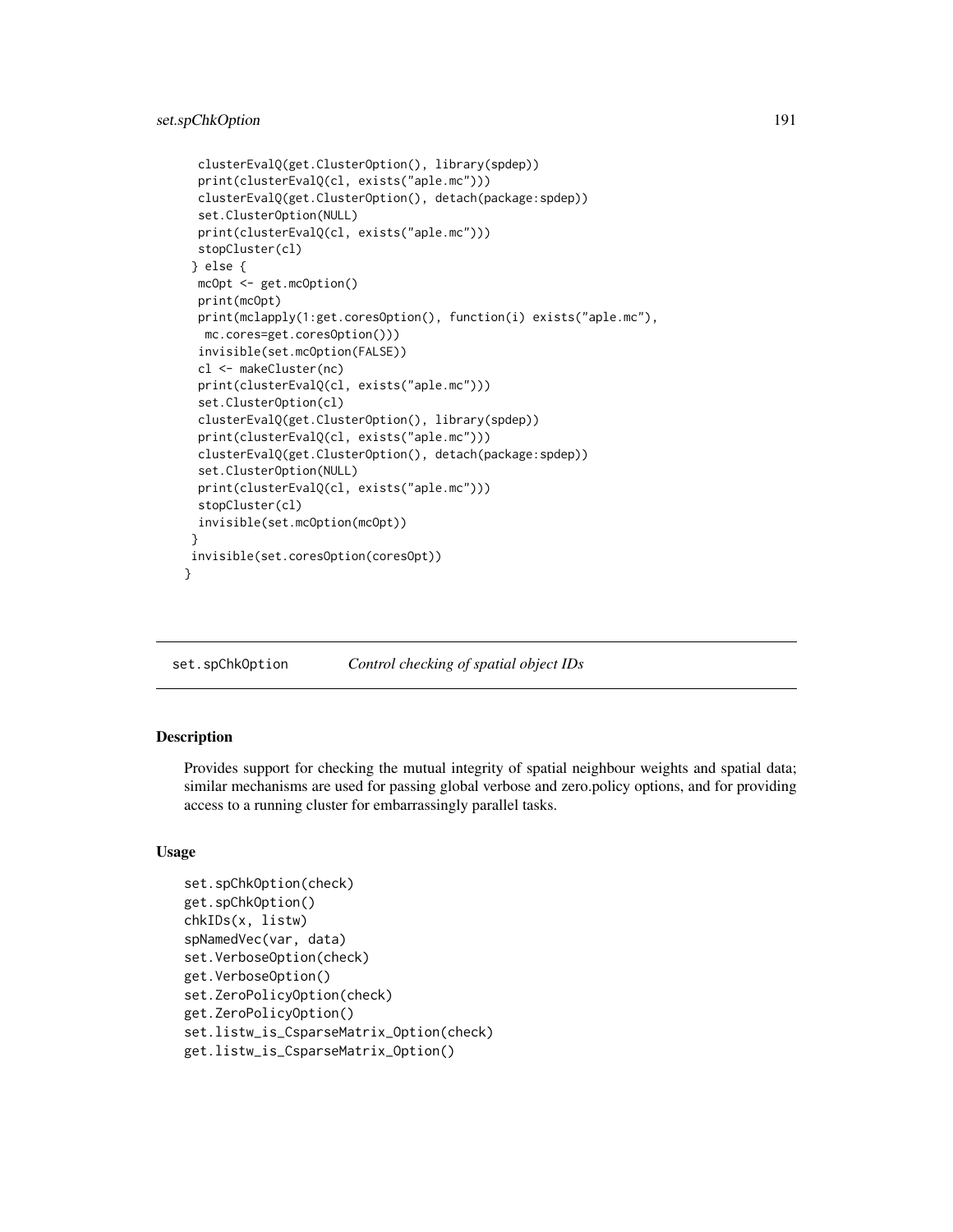## Arguments

| check | a logical value, TRUE or FALSE                                                                                                      |
|-------|-------------------------------------------------------------------------------------------------------------------------------------|
| X     | a vector the same length, or a two-dimensional array, or data frame with the<br>same number of rows as the neighbours list in listw |
| listw | a list wo object or no object inheriting from "nb"                                                                                  |
| var   | a character string or integer value for the column to be selected                                                                   |
| data  | a two-dimensional array or data frame containing var                                                                                |

## Details

Analysis functions will have an spChk argument by default set to NULL, and will call get. spChkOption() to get the global spatial option for whether to check or not — this is initialised to FALSE, and consequently should not break anything. It can be changed to TRUE using set. spChkOption(TRUE), or the spChk argument can be assigned in analysis functions. spNamedVec() is provided to ensure that rownames are passed on to single columns taken from two-dimensional arrays and data frames.

## Value

set.spChkOption() returns the old logical value, get.spChkOption() returns the current logical value, and chkIDs() returns a logical value for the test lack of difference. spNamedVec() returns the selected column with the names set to the row names of the object from which it has been extracted.

#### Note

The motivation for this mechanism is provided by the observation that spatial objects on a map and their attribute data values need to be linked uniquely, to avoid spurious results. The reordering between the legacy Columbus data set used the earlier publications and that available for download from the Spacestat website is just one example of a common problem.

## Author(s)

Roger Bivand <Roger.Bivand@nhh.no>

```
data(oldcol)
rownames(COL.OLD)
data(columbus)
rownames(columbus)
get.spChkOption()
oldChk <- set.spChkOption(TRUE)
get.spChkOption()
chkIDs(COL.OLD, nb2listw(COL.nb))
chkIDs(columbus, nb2listw(col.gal.nb))
chkIDs(columbus, nb2listw(COL.nb))
tmp <- try(moran.test(spNamedVec("CRIME", COL.OLD), nb2listw(COL.nb)))
print(tmp)
tmp <- try(moran.test(spNamedVec("CRIME", columbus), nb2listw(col.gal.nb)))
```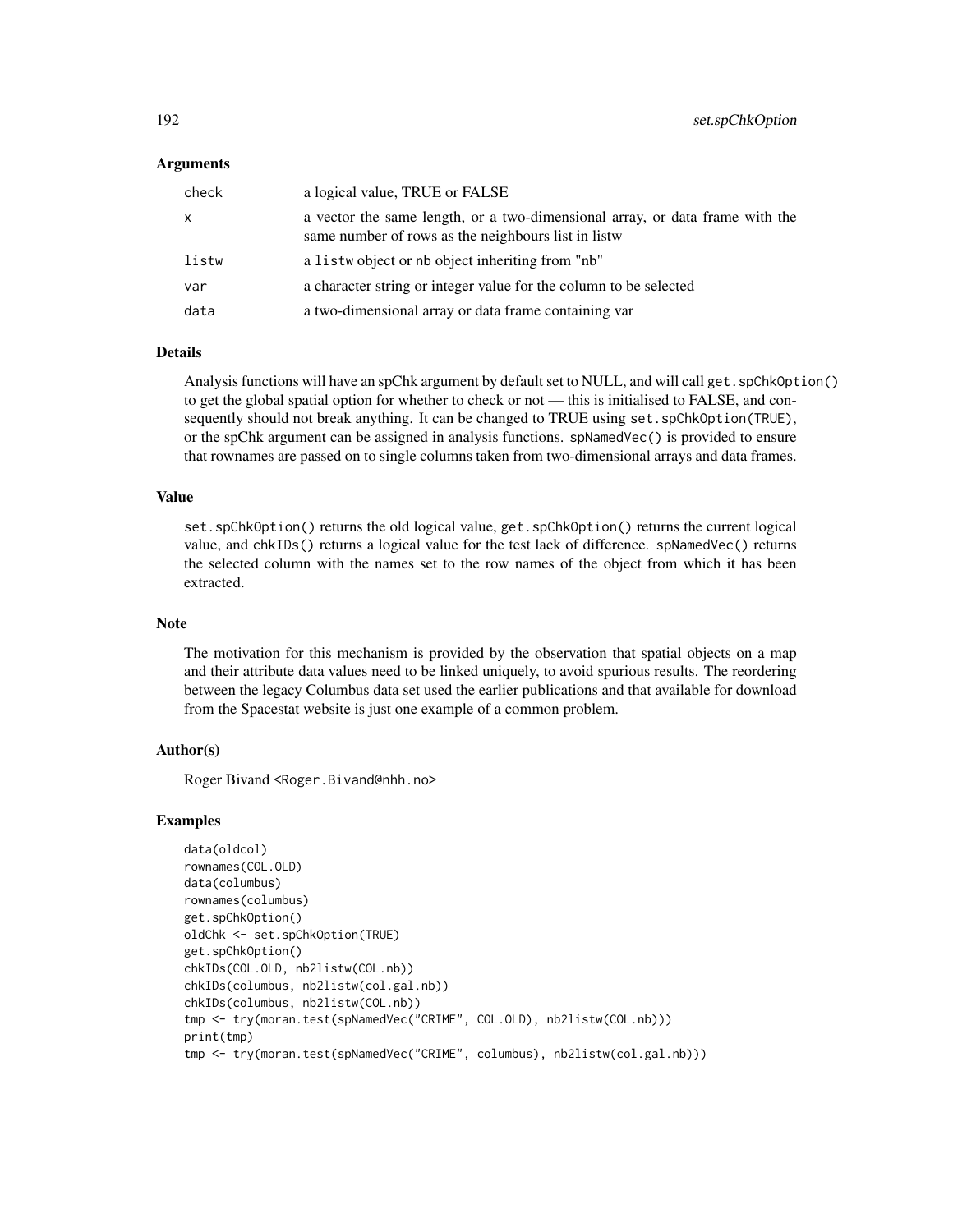#### similar.listw 193

```
print(tmp)
tmp <- try(moran.test(spNamedVec("CRIME", columbus), nb2listw(COL.nb)))
print(tmp)
set.spChkOption(FALSE)
get.spChkOption()
moran.test(spNamedVec("CRIME", columbus), nb2listw(COL.nb))
tmp <- try(moran.test(spNamedVec("CRIME", columbus), nb2listw(COL.nb),
spChk=TRUE))
print(tmp)
set.spChkOption(oldChk)
get.spChkOption()
```
similar.listw *Create symmetric similar weights lists*

# **Description**

From Ord's 1975 paper, it is known that the Jacobian for SAR models may be found by "symmetrizing" by similarity (the eigenvalues of similar matrices are identical, so the Jacobian is too). This applies only to styles "W" and "S" with underlying symmetric binary neighbour relations or symmetric general neighbour relations (so no k-nearest neighbour relations). The function is invoked automatically within the SAR fitting functions, to call eigen on a symmetric matrix for the default eigen method, or to make it possible to use the Matrix method on weights that can be "symmetrized" in this way.

#### Usage

```
similar.listw(listw)
```
## **Arguments**

listw a listw object created for example by nb2listw

#### Value

a listw object

# Author(s)

Roger Bivand <Roger.Bivand@nhh.no>

# References

Ord, J. K. 1975 Estimation methods for models of spatial interaction, *Journal of the American Statistical Association*, 70, 120-126

## See Also

[lagsarlm](#page-98-0), [errorsarlm](#page-51-0)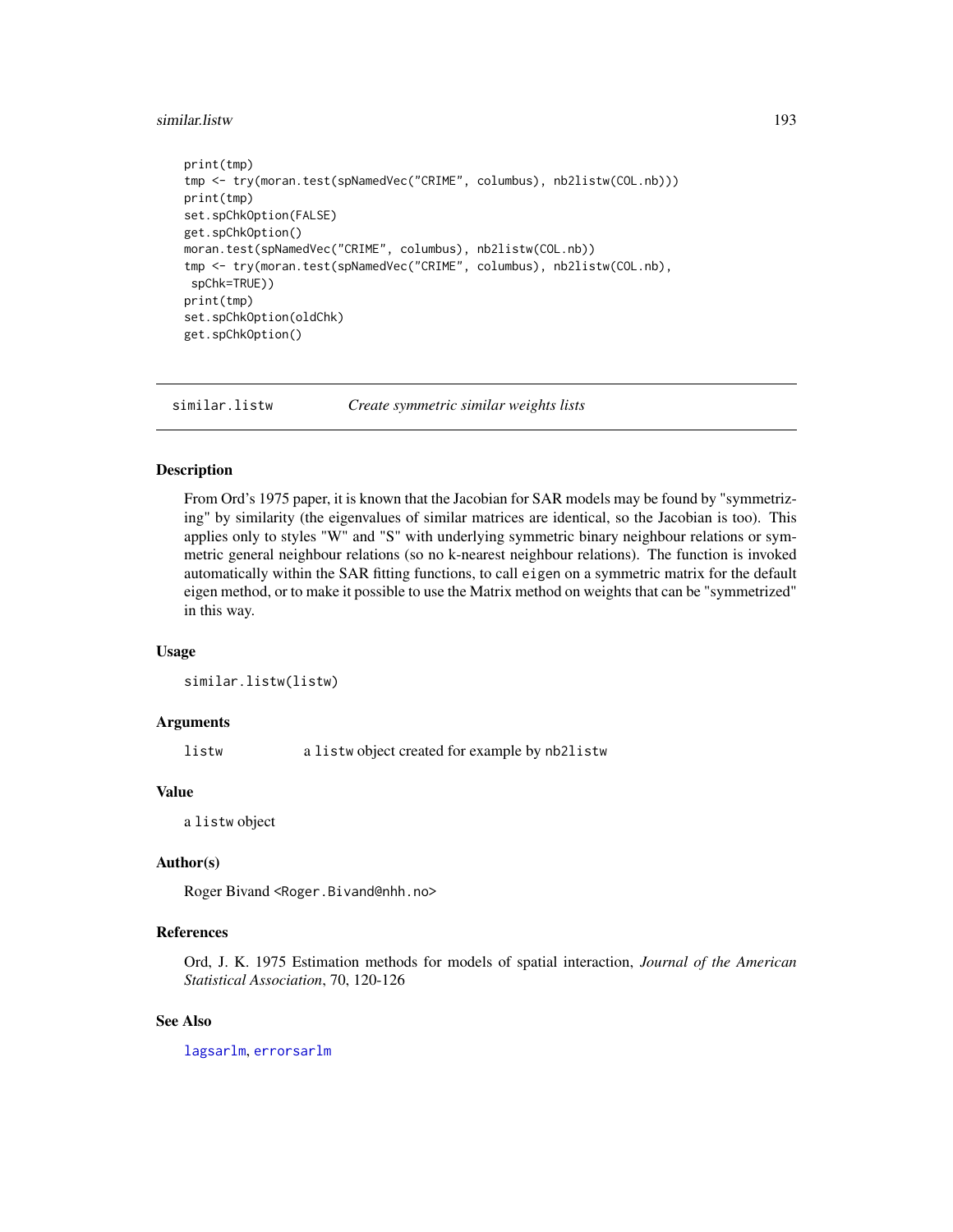## Examples

```
data(oldcol)
COL.W <- nb2listw(COL.nb, style="W")
COL.S <- nb2listw(COL.nb, style="S")
sum(log(1 - 0.5 * eigenv(COL.W)))sum(log(1 - 0.5 * eigenw(similar.listw(COL.W))))
W_J <- as(as_dsTMatrix_listw(similar.listw(COL.W)), "CsparseMatrix")
I <- as_dsCMatrix_I(dim(W_J)[1])
c(determinant(I - 0.5 * W_J, logarithm=TRUE)$modulus)
sum(log(1 - 0.5 * eigenv(COL.S)))sum(log(1 - 0.5 * eigenw(similar.listw(COL.S))))
W_J <- as(as_dsTMatrix_listw(similar.listw(COL.S)), "CsparseMatrix")
c(determinant(I - 0.5 * W_J, logarithm=TRUE)$modulus)
```
skater *Spatial 'K'luster Analysis by Tree Edge Removal*

# Description

This function implements a SKATER procedure for spatial clustering analysis. This procedure essentialy begins with an edges set, a data set and a number of cuts. The output is an object of 'skater' class and is valid for input again.

## Usage

```
skater(edges, data, ncuts, crit, vec.crit, method = c("euclidean",
    "maximum", "manhattan", "canberra", "binary", "minkowski",
    "mathalanobis", p = 2, cov, inverted = FALSE)
```

| edges    | A matrix with 2 colums with each row is an edge                                                                                                                                                                                                                                                                                                                                                                                                                                                                                                     |
|----------|-----------------------------------------------------------------------------------------------------------------------------------------------------------------------------------------------------------------------------------------------------------------------------------------------------------------------------------------------------------------------------------------------------------------------------------------------------------------------------------------------------------------------------------------------------|
| data     | A data frame with data observed over nodes.                                                                                                                                                                                                                                                                                                                                                                                                                                                                                                         |
| ncuts    | The number of cuts                                                                                                                                                                                                                                                                                                                                                                                                                                                                                                                                  |
| crit     | A scalar ow two dimensional vector with with criteria for groups. Examples:<br>limits of group size or limits of population size. If scalar, is the minimum criteria<br>for groups.                                                                                                                                                                                                                                                                                                                                                                 |
| vec.crit | A vector for evaluating criteria.                                                                                                                                                                                                                                                                                                                                                                                                                                                                                                                   |
| method   | Character or function to declare distance method. If method is character, method<br>must be "mahalanobis" or "euclidean", "maximum", "manhattan", "canberra",<br>"binary" or "minkowisk". If method is one of "euclidean", "maximum", "man-<br>hattan", "canberra", "binary" or "minkowski", see dist for details, because this<br>function as used to compute the distance. If method="mahalanobis", the maha-<br>lanobis distance is computed between neighbour areas. If method is a function,<br>this function is used to compute the distance. |
| p        | The power of the Minkowski distance.                                                                                                                                                                                                                                                                                                                                                                                                                                                                                                                |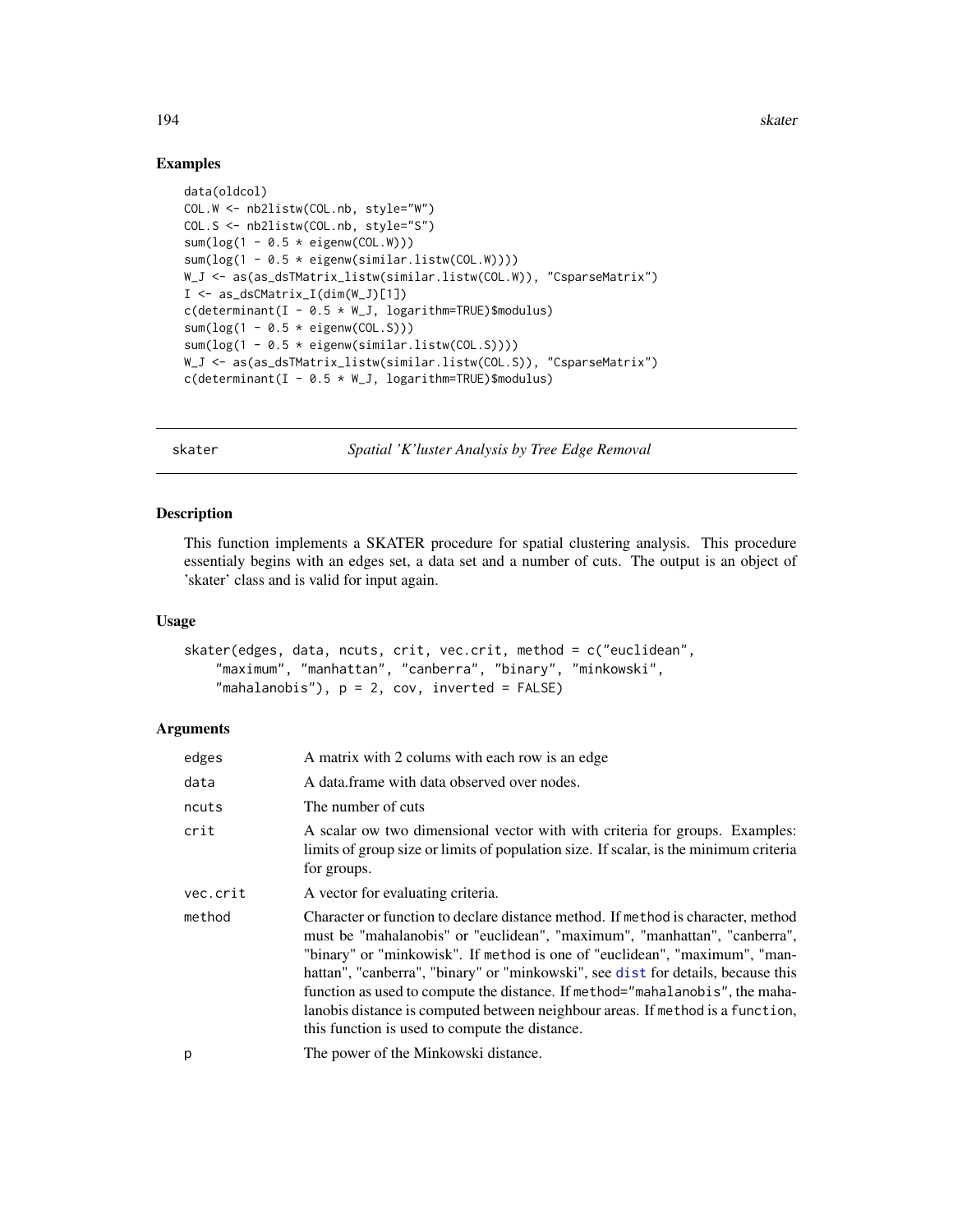#### skater 195

## Value

A object of skater class with:

| groups       | A vector with length equal the number of nodes. Each position identifies the<br>group of node |
|--------------|-----------------------------------------------------------------------------------------------|
| edges.groups | A list of length equal the number of groups with each element is a set of edges               |
| not.prune    | A vector identifying the groups with are not candidates to partition.                         |
| candidates   | A vector identifying the groups with are candidates to partition.                             |
| ssto         | The total dissimilarity in each step of edge removal.                                         |

# Author(s)

Renato M. Assuncao and Elias T. Krainski

## References

Assuncao, R.M., Lage J.P., and Reis, E.A. (2002). Analise de conglomerados espaciais via arvore geradora minima. Revista Brasileira de Estatistica, 62, 1-23.

Assuncao, R. M, Neves, M. C., Camara, G. and Freitas, C. da C. (2006). Efficient regionalization techniques for socio-economic geographical units using minimum spanning trees. International Journal of Geographical Information Science Vol. 20, No. 7, August 2006, 797-811

## See Also

See Also as [mstree](#page-146-0)

## Examples

```
### loading data
require(maptools)
bh <- readShapePoly(system.file("etc/shapes/bhicv.shp",
     package="spdep")[1])
### data standardized
dpad <- data.frame(scale(bh@data[,5:8]))
### neighboorhod list
bh.nb <- poly2nb(bh)
```
### calculating costs lcosts <- nbcosts(bh.nb, dpad)

### making listw nb.w <- nb2listw(bh.nb, lcosts, style="B")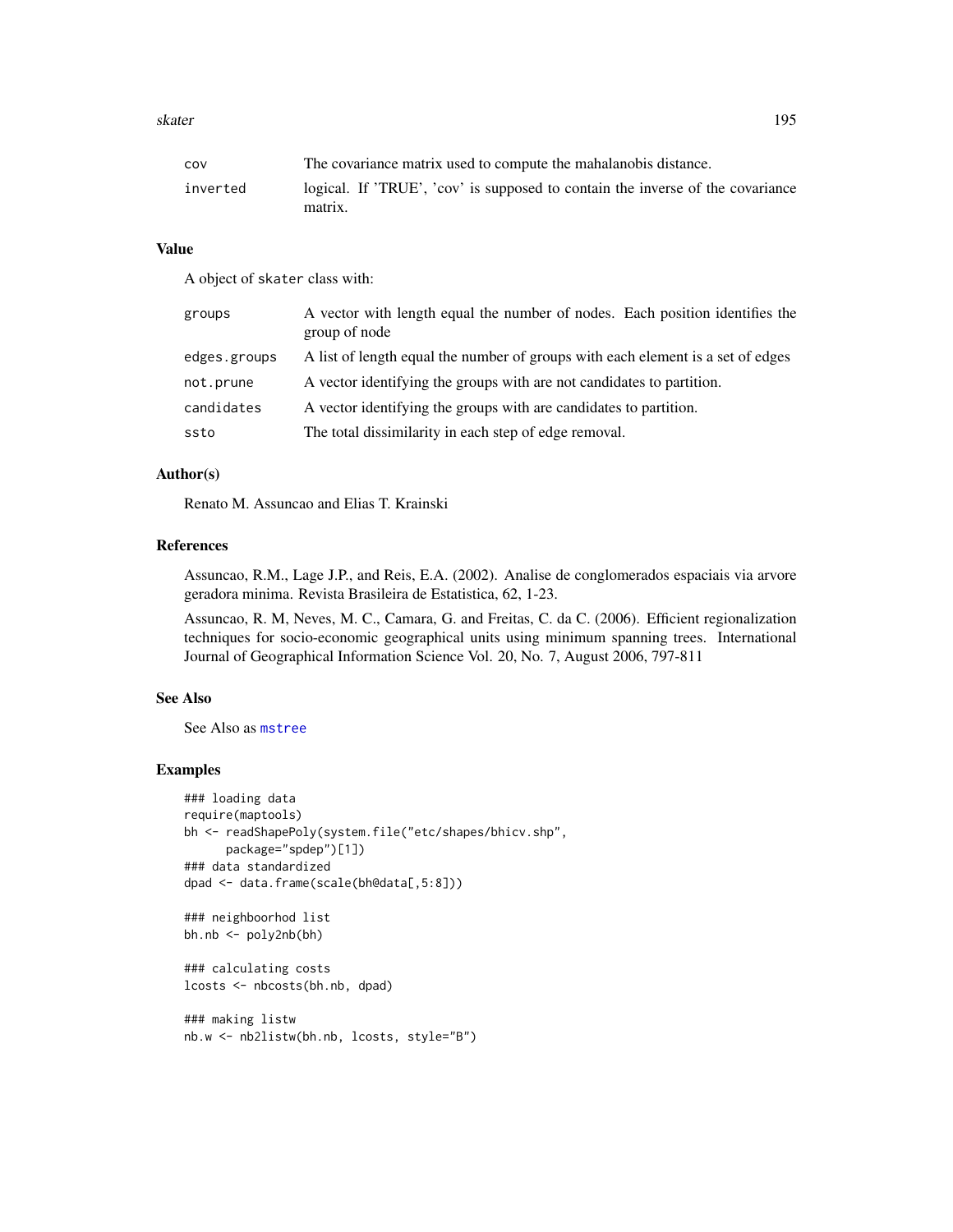```
### find a minimum spanning tree
mst.bh <- mstree(nb.w,5)
### the mstree plot
par(mar=c(0,0,0,0))
plot(mst.bh, coordinates(bh), col=2,
     cex.lab=.7, cex.circles=0.035, fg="blue")
plot(bh, border=gray(.5), add=TRUE)
### three groups with no restriction
res1 <- skater(mst.bh[,1:2], dpad, 2)
### groups size
table(res1$groups)
### the skater plot
par(mar=c(0,0,0,0))
plot(res1, coordinates(bh), cex.circles=0.035, cex.lab=.7)
### the skater plot, using other colors
plot(res1, coordinates(bh), cex.circles=0.035, cex.lab=.7,
     groups.colors=rainbow(length(res1$ed)))
### the Spatial Polygons plot
plot(bh, col=heat.colors(length(res1$edg))[res1$groups])
### EXPERT OPTIONS
### more one partition
res1b <- skater(res1, dpad, 1)
### length groups frequency
table(res1$groups)
table(res1b$groups)
### thee groups with minimum population
res2 <- skater(mst.bh[,1:2], dpad, 2, 200000, bh@data$Pop)
### thee groups with minimun number of areas
res3 <- skater(mst.bh[,1:2], dpad, 2, 3, rep(1,nrow(bh@data)))
### thee groups with minimun and maximun number of areas
res4 <- skater(mst.bh[,1:2], dpad, 2, c(20,50), rep(1,nrow(bh@data)))
table(res2$groups)
table(res3$groups)
table(res4$groups)
### if I want to get groups with 20 to 40 elements
res5 <- skater(mst.bh[,1:2], dpad, 2,
   c(20,40), rep(1,nrow(bh@data))) ## DON'T MAKE DIVISIONS
table(res5$groups)
```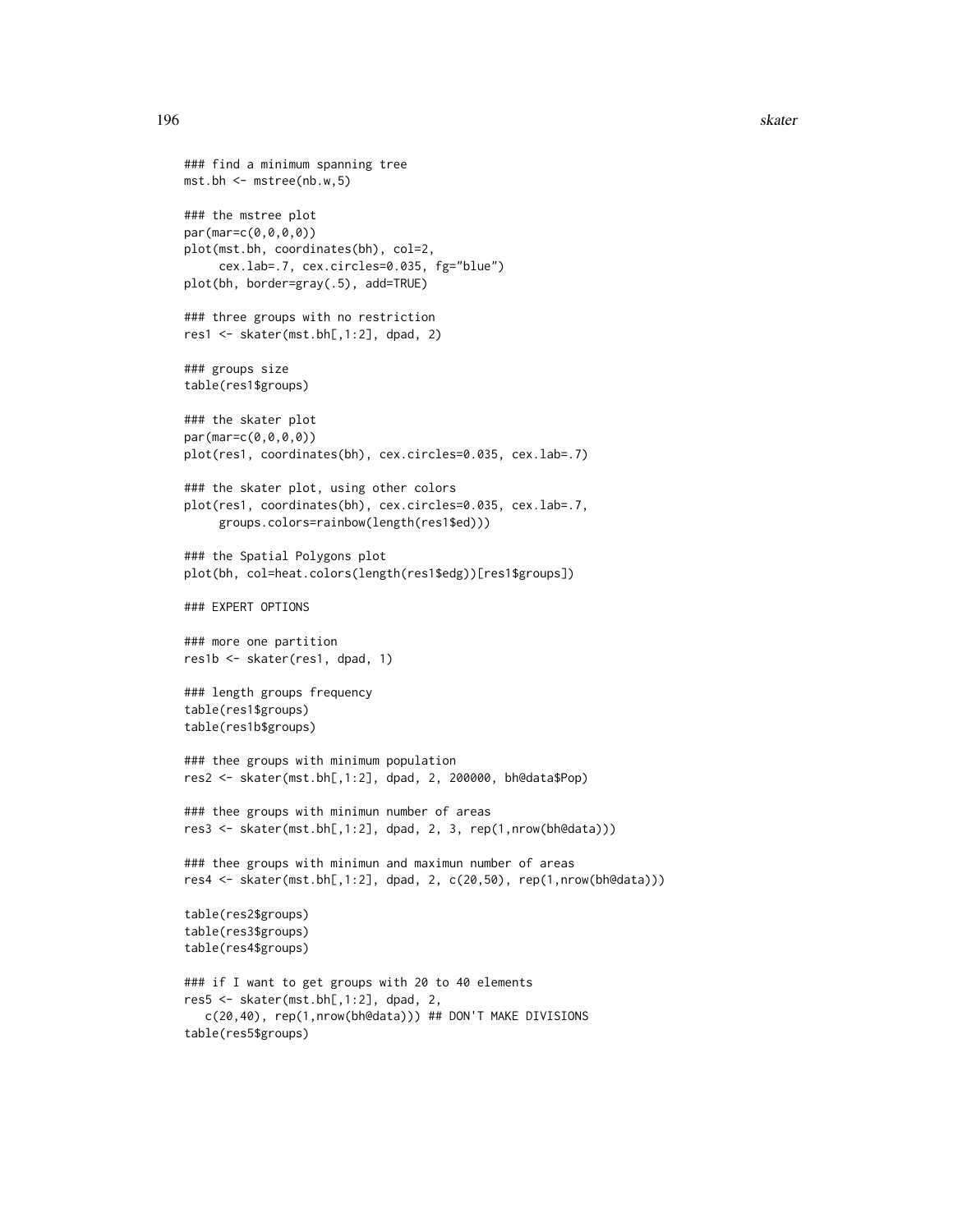#### skater 197

```
### In this MST don't have groups with this restrictions
### In this case, first I do one division
### with the minimun criteria
res5a <- skater(mst.bh[,1:2], dpad, 1, 20, rep(1,nrow(bh@data)))
table(res5a$groups)
### and do more one division with the full criteria
res5b <- skater(res5a, dpad, 1, c(20, 40), rep(1,nrow(bh@data)))
table(res5b$groups)
### and do more one division with the full criteria
res5c <- skater(res5b, dpad, 1, c(20, 40), rep(1,nrow(bh@data)))
table(res5c$groups)
### It don't have another divison with this criteria
res5d <- skater(res5c, dpad, 1, c(20, 40), rep(1,nrow(bh@data)))
table(res5d$groups)
data(boston)
bh.nb <- boston.soi
dpad <- data.frame(scale(boston.c[,c(7:10)]))
### calculating costs
system.time(lcosts <- nbcosts(bh.nb, dpad))
### making listw
nb.w <- nb2listw(bh.nb, lcosts, style="B")
### find a minimum spanning tree
mst.bh <- mstree(nb.w,5)
### three groups with no restriction
system.time(res1 <- skater(mst.bh[,1:2], dpad, 2))
library(parallel)
nc <- detectCores(logical=FALSE)
# set nc to 1L here
if (nc > 1L) nc <- 1L
coresOpt <- get.coresOption()
invisible(set.coresOption(nc))
if(!get.mcOption()) {
# no-op, "snow" parallel calculation not available
  cl <- makeCluster(get.coresOption())
  set.ClusterOption(cl)
}
### calculating costs
system.time(plcosts <- nbcosts(bh.nb, dpad))
all.equal(lcosts, plcosts, check.attributes=FALSE)
### making listw
pnb.w <- nb2listw(bh.nb, plcosts, style="B")
### find a minimum spanning tree
pmst.bh <- mstree(pnb.w,5)
### three groups with no restriction
system.time(pres1 <- skater(pmst.bh[,1:2], dpad, 2))
if(!get.mcOption()) {
  set.ClusterOption(NULL)
  stopCluster(cl)
```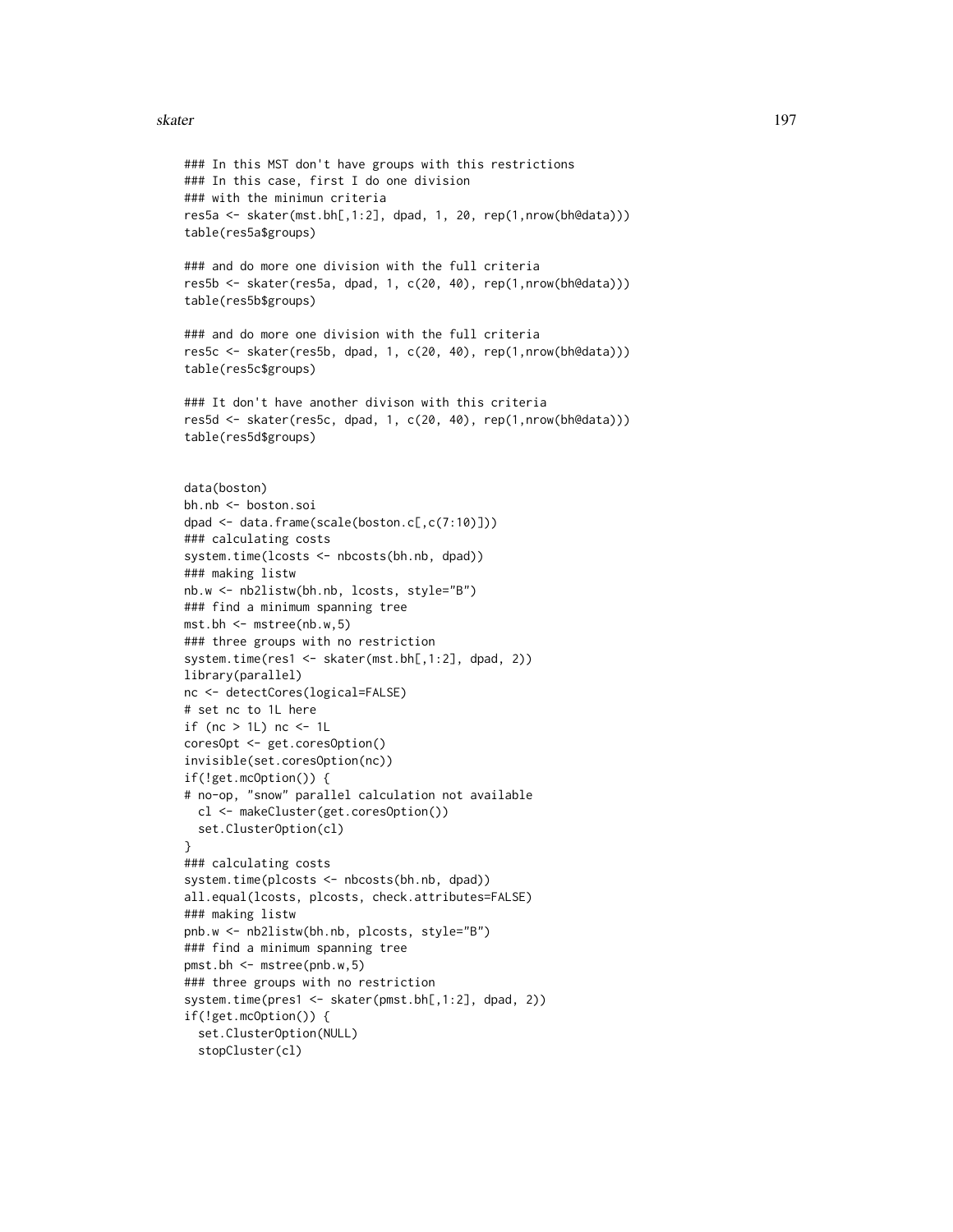```
}
all.equal(res1, pres1, check.attributes=FALSE)
invisible(set.coresOption(coresOpt))
```
sp.correlogram *Spatial correlogram*

## Description

Spatial correlograms for Moran's I and the autocorrelation coefficient, with print and plot helper functions.

## Usage

```
sp.correlogram(neighbours, var, order = 1, method = "corr",
style = "W", randomisation = TRUE, zero.policy = NULL, spChk=NULL)
## S3 method for class 'spcor'
plot(x, main, ylab, ylim, ...)
## S3 method for class 'spcor'
print(x, p.adj.method="none", ...)
```

| neighbours    | an object of class nb                                                                                                                                                             |
|---------------|-----------------------------------------------------------------------------------------------------------------------------------------------------------------------------------|
| var           | a numeric vector                                                                                                                                                                  |
| order         | maximum lag order                                                                                                                                                                 |
| method        | "corr" for correlation, "I" for Moran's I, "C" for Geary's C                                                                                                                      |
| style         | style can take values W, B, C, and S                                                                                                                                              |
| randomisation | variance of I or C calculated under the assumption of randomisation, if FALSE<br>normality                                                                                        |
| zero.policy   | default NULL, use global option value; if FALSE stop with error for any empty<br>neighbour sets, if TRUE permit the weights list to be formed with zero-length<br>weights vectors |
| spChk         | should the data vector names be checked against the spatial objects for identity<br>integrity, TRUE, or FALSE, default NULL to use get. spChk0ption()                             |
| X             | an object from sp. correlogram() of class spcor                                                                                                                                   |
| p.adj.method  | correction method as in p. adjust                                                                                                                                                 |
| main          | an overall title for the plot                                                                                                                                                     |
| ylab          | a title for the y axis                                                                                                                                                            |
| ylim          | the y limits of the plot                                                                                                                                                          |
| $\cdots$      | further arguments passed through                                                                                                                                                  |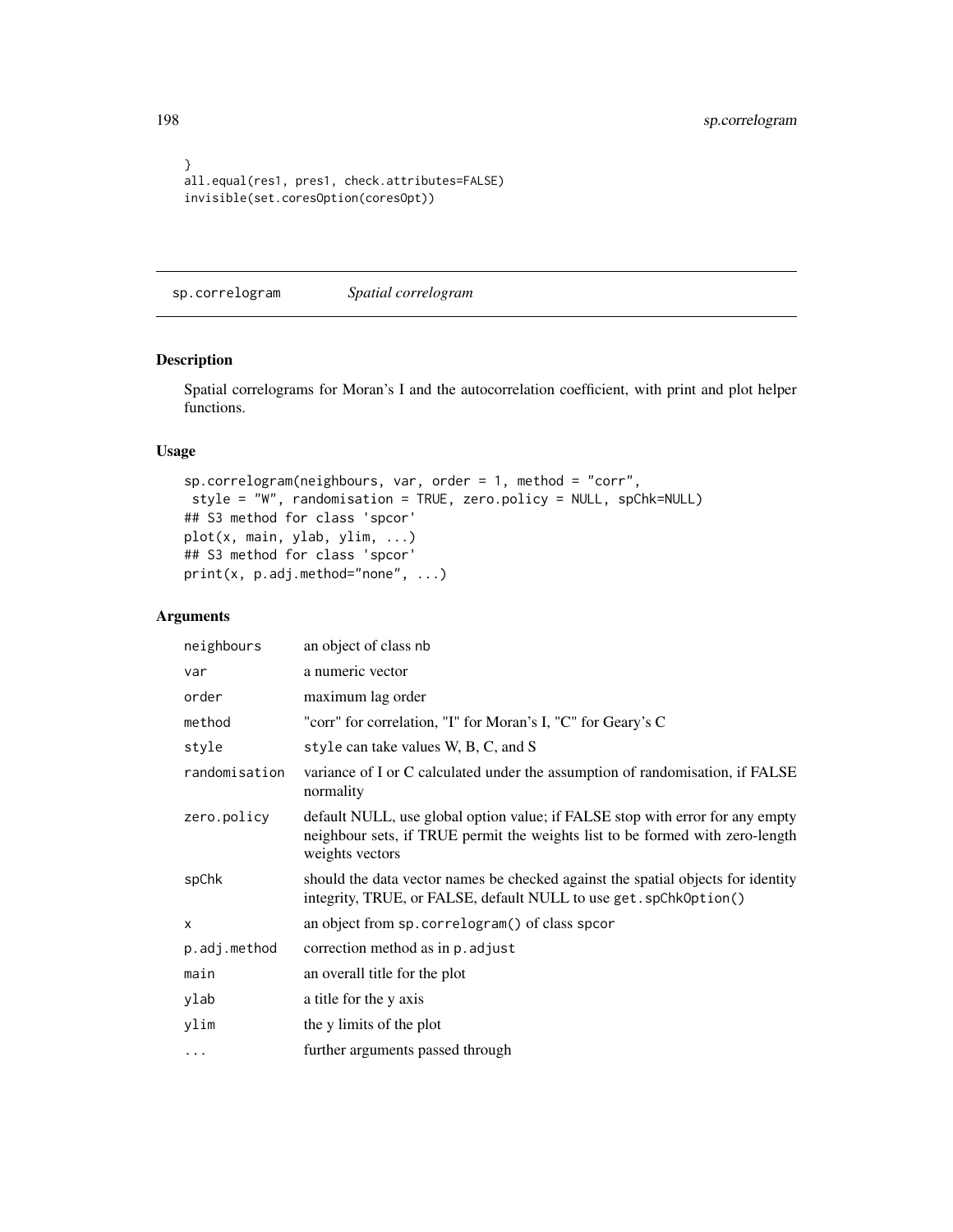## sp.correlogram 199

## Details

The print function also calculates the standard deviates of Moran's I or Geary's C and a two-sided probability value, optionally using p.adjust to correct by the nymber of lags. The plot function plots a bar from the estimated Moran's I, or Geary's C value to +/- twice the square root of its variance (in previous releases only once, not twice). The table includes the count of included observations in brackets after the lag order. Care needs to be shown when interpreting results for few remaining included observations as lag order increases.

#### Value

returns a list of class spcor:

| res     | for "corr" a vector of values; for "I", a matrix of estimates of "I", expectations,<br>and variances |
|---------|------------------------------------------------------------------------------------------------------|
| method  | "I" or "corr"                                                                                        |
| cardnos | list of tables of neighbour cardinalities for the lag orders used                                    |
| var     | variable name                                                                                        |

## Author(s)

Roger Bivand, <Roger.Bivand@nhh.no>

## References

Cliff, A. D., Ord, J. K. 1981 *Spatial processes*, Pion, pp. 118–122, Martin, R. L., Oeppen, J. E. 1975 The identification of regional forecasting models using space-time correlation functions, *Transactions of the Institute of British Geographers*, 66, 95–118.

#### See Also

[nblag](#page-160-0), [moran](#page-140-0), [p.adjust](#page-0-0)

```
example(nc.sids)
ft.SID74 <- sqrt(1000)*(sqrt(nc.sids$SID74/nc.sids$BIR74) +
  sqrt((nc.sids$SID74+1)/nc.sids$BIR74))
tr.SIDS74 <- ft.SID74*sqrt(nc.sids$BIR74)
cspc <- sp.correlogram(ncCC89_nb, tr.SIDS74, order=8, method="corr",
zero.policy=TRUE)
print(cspc)
plot(cspc)
Ispc <- sp.correlogram(ncCC89_nb, tr.SIDS74, order=8, method="I",
 zero.policy=TRUE)
print(Ispc)
print(Ispc, "bonferroni")
plot(Ispc)
Cspc <- sp.correlogram(ncCC89_nb, tr.SIDS74, order=8, method="C",
zero.policy=TRUE)
print(Cspc)
```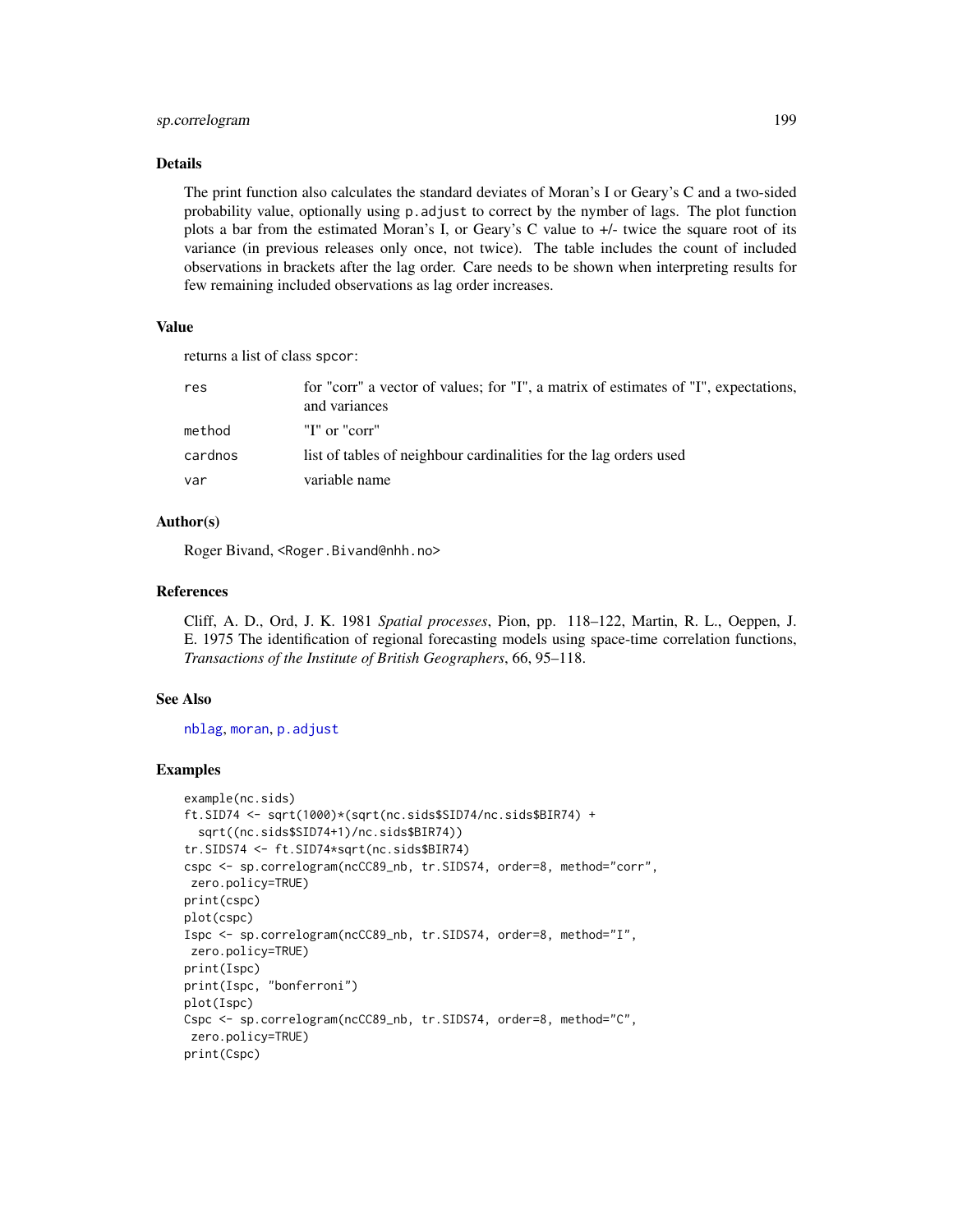```
print(Cspc, "bonferroni")
plot(Cspc)
drop.no.neighs <- !(1:length(ncCC89_nb) %in% which(card(ncCC89_nb) == 0))
sub.ncCC89.nb <- subset(ncCC89_nb, drop.no.neighs)
plot(sp.correlogram(sub.ncCC89.nb, subset(tr.SIDS74, drop.no.neighs),
order=8, method="corr"))
```
sp.mantel.mc *Mantel-Hubert spatial general cross product statistic*

## Description

A permutation test for the spatial general cross product statistic with Moran ( $C_{ij} = z_i z_j$ ), Geary  $(C_{ij} = (z_i - z_j)^2)$ , and Sokal  $(C_{ij} = |z_i - z_j|)$  criteria, for  $z_i = (x_i - \bar{x})/\sigma_x$ . plot.mc.sim is a helper function to plot the outcomes of the permutation test.

## Usage

```
sp.mantel.mc(var, listw, nsim, type = "moran", zero.policy = NULL,
alternative = "greater", spChk=NULL, return_boot=FALSE)
## S3 method for class 'mc.sim'
plot(x, xlim, xlab, main, sub, ..., ptype="density")
```

| var          | a numeric vector the same length as the neighbours list in listw                                                                                      |
|--------------|-------------------------------------------------------------------------------------------------------------------------------------------------------|
| listw        | a listwo bject created for example by nb2listw                                                                                                        |
| nsim         | number of permutations                                                                                                                                |
| type         | "moran", "geary" or "sokal" criteria for similarity                                                                                                   |
| zero.policy  | default NULL, use global option value; if TRUE assign zero to the lagged value<br>of zones without neighbours, if FALSE assign NA                     |
| alternative  | a character string specifying the alternative hypothesis, must be one of "greater"<br>(default), or "less".                                           |
| spChk        | should the data vector names be checked against the spatial objects for identity<br>integrity, TRUE, or FALSE, default NULL to use get. spChkOption() |
| return_boot  | return an object of class boot from the equivalent permutation bootstrap rather<br>than an object of class htest                                      |
| $\mathsf{x}$ | the object to be plotted                                                                                                                              |
| xlim         | the range of the x axis                                                                                                                               |
| xlab         | a title for the x axis                                                                                                                                |
| main         | an overall title for the plot                                                                                                                         |
| sub          | a sub title for the plot                                                                                                                              |
| ptype        | either "density" or "hist"                                                                                                                            |
| $\cdots$     | further arguments passed through                                                                                                                      |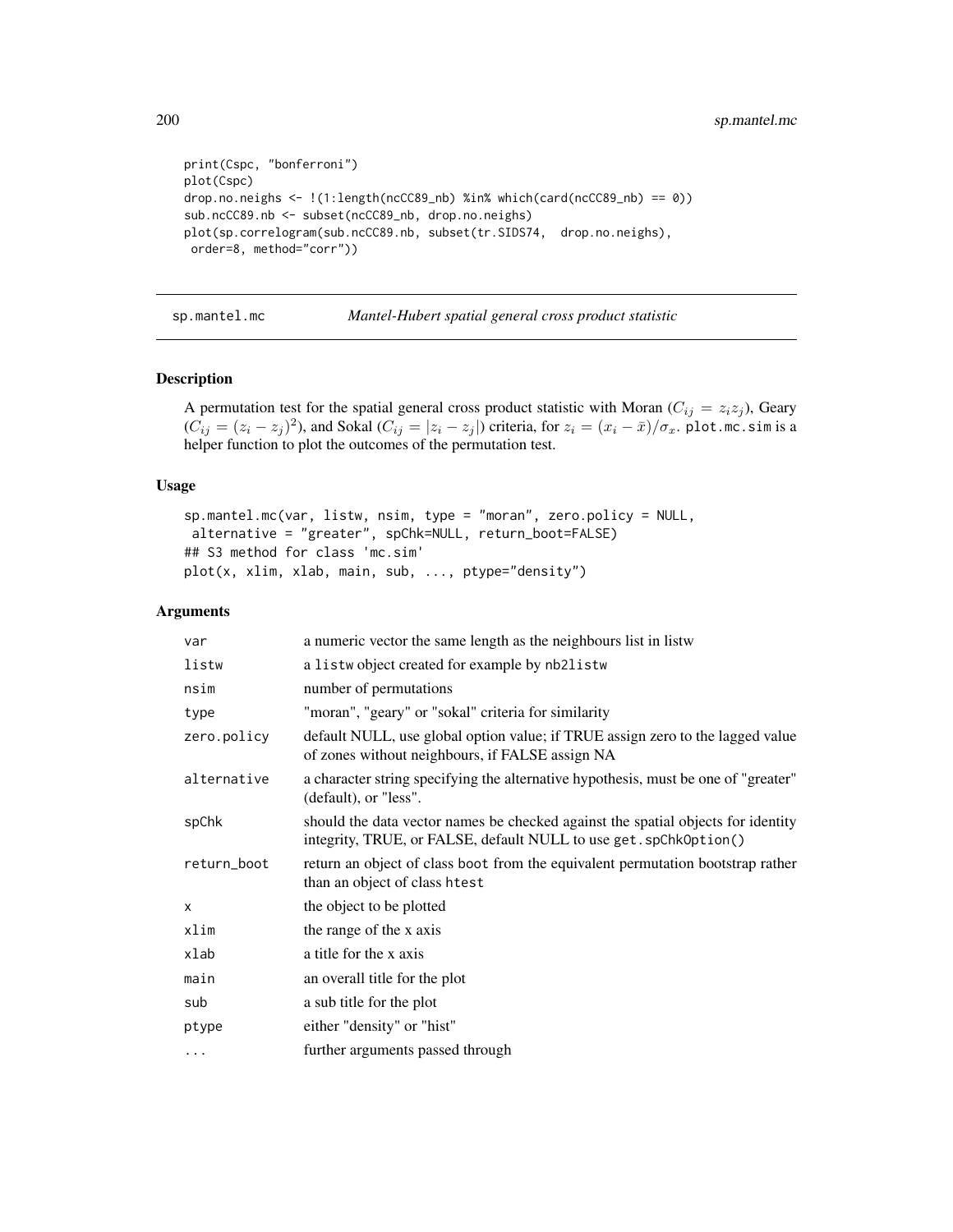# sp.mantel.mc 201

# Value

A list with class htest and mc.sim containing the following components:

| statistic   | the value of the observed Geary's C.                                              |
|-------------|-----------------------------------------------------------------------------------|
| parameter   | the rank of the observed Geary's C.                                               |
| alternative | a character string describing the alternative hypothesis.                         |
| method      | a character string giving the method used.                                        |
| data.name   | a character string giving the name(s) of the data, and the number of simulations. |
| p.value     | the pseudo p-value of the test.                                                   |
| res         | nsim simulated values of statistic, final value is observed statistic             |
| estimate    | the mean and variance of the simulated distribution.                              |

# Author(s)

Roger Bivand <Roger.Bivand@nhh.no>

## References

Cliff, A. D., Ord, J. K. 1981 Spatial processes, Pion, p. 22-24, Haining, R. 1990 *Spatial data analysis in the social and environmental sciences*, Cambridge: Cambridge University Press, p. 230–1. The function has been checked against general matrix code posted to the r-help list by Ben Bolker on 1 May 2001; another mantel() function is in the vegan package.

# See Also

[moran.mc](#page-141-0), [joincount.mc](#page-87-0), [geary.mc](#page-59-0)

```
data(oldcol)
sim1 <- sp.mantel.mc(COL.OLD$CRIME, nb2listw(COL.nb),
nsim=99, type="geary", alternative="less")
sim1
plot(sim1)
sp.mantel.mc(COL.OLD$CRIME, nb2listw(COL.nb), nsim=99,
 type="sokal", alternative="less")
sp.mantel.mc(COL.OLD$CRIME, nb2listw(COL.nb), nsim=99,
 type="moran")
```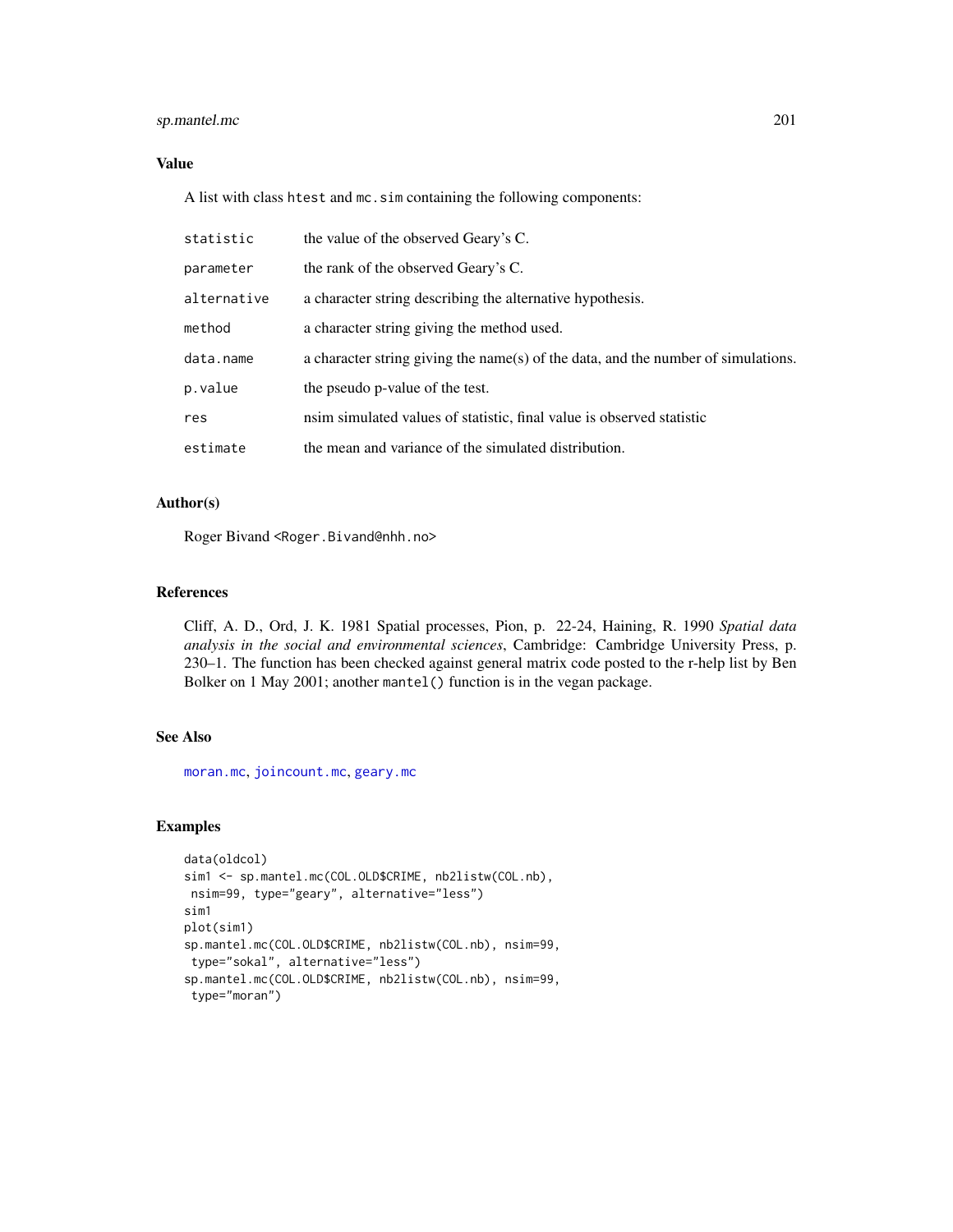## Description

The function selects eigenvectors in a semi-parametric spatial filtering approach to removing spatial dependence from linear models. Selection is by brute force by finding the single eigenvector reducing the standard variate of Moran's I for regression residuals most, and continuing until no candidate eigenvector reduces the value by more than tol. It returns a summary table from the selection process and a matrix of selected eigenvectors for the specified model.

## Usage

```
SpatialFiltering(formula, lagformula, data = list(), nb, glist = NULL, style = "C",
zero.policy = NULL, tol = 0.1, zerovalue = 1e-04, ExactEV = FALSE,
symmetric = TRUE, alpha=NULL, alternative="two.sided", verbose=NULL)
```

| formula     | a symbolic description of the model to be fit, assuming a spatial error represen-<br>tation; when lagformula is given, it should include only the response and the<br>intercept term                                                                                                                                     |
|-------------|--------------------------------------------------------------------------------------------------------------------------------------------------------------------------------------------------------------------------------------------------------------------------------------------------------------------------|
| lagformula  | An extra one-sided formula to be used when a spatial lag representation is de-<br>sired; the intercept is excluded within the function if present because it is part of<br>the formula argument, but excluding it explicitly in the lagformula argument in<br>the presence of factors generates a collinear model matrix |
| data        | an optional data frame containing the variables in the model                                                                                                                                                                                                                                                             |
| nb          | an object of class nb                                                                                                                                                                                                                                                                                                    |
| glist       | list of general weights corresponding to neighbours                                                                                                                                                                                                                                                                      |
| style       | style can take values W, B, C, U, and S                                                                                                                                                                                                                                                                                  |
| zero.policy | default NULL, use global option value; if FALSE stop with error for any empty<br>neighbour sets, if TRUE permit the weights list to be formed with zero-length<br>weights vectors                                                                                                                                        |
| tol         | tolerance value for convergence of spatial filtering                                                                                                                                                                                                                                                                     |
| zerovalue   | eigenvectors with eigenvalues of an absolute value smaller than zerovalue will<br>be excluded in eigenvector search                                                                                                                                                                                                      |
| ExactEV     | Set ExactEV=TRUE to use exact expectations and variances rather than the ex-<br>pectation and variance of Moran's I from the previous iteration, default FALSE                                                                                                                                                           |
| symmetric   | Should the spatial weights matrix be forced to symmetry, default TRUE                                                                                                                                                                                                                                                    |
| alpha       | if not NULL, used instead of the tol= argument as a stopping rule to choose<br>all eigenvectors up to and including the one with a probability value exceeding<br>alpha.                                                                                                                                                 |
| alternative | a character string specifying the alternative hypothesis, must be one of greater,<br>less or two.sided (default).                                                                                                                                                                                                        |
| verbose     | default NULL, use global option value; if TRUE report eigenvectors selected                                                                                                                                                                                                                                              |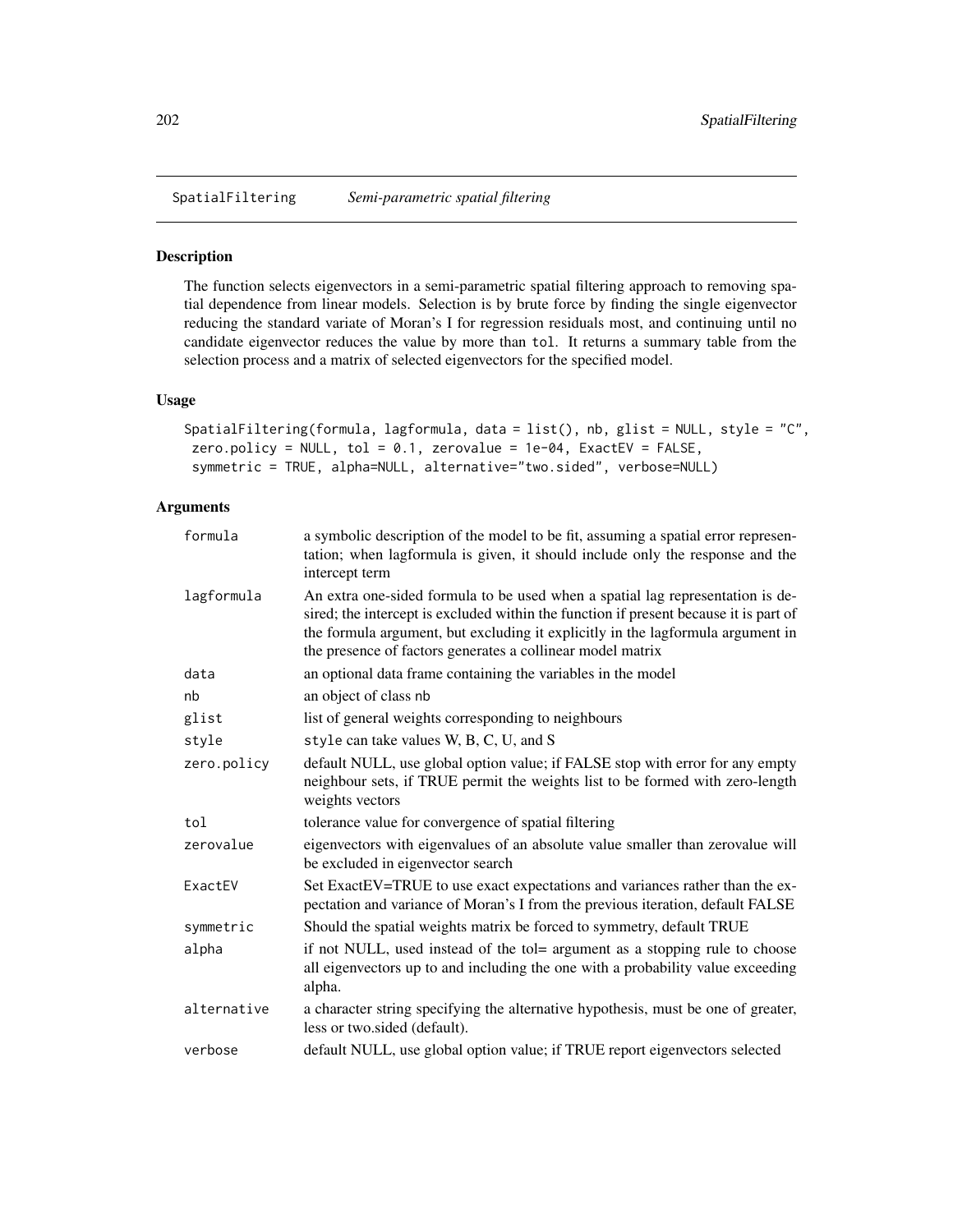# SpatialFiltering 203

# Value

An SFResult object, with:

| selection | a matrix summarising the selection of eigenvectors for inclusion, with columns:                                             |
|-----------|-----------------------------------------------------------------------------------------------------------------------------|
|           | <b>Step</b> Step counter of the selection procedure                                                                         |
|           | <b>SelEvec</b> number of selected eigenvector (sorted descending)                                                           |
|           | <b>Eval</b> its associated eigenvalue                                                                                       |
|           | <b>MinMi</b> value Moran's I for residual autocorrelation                                                                   |
|           | <b>ZMinMi</b> standardized value of Moran's I assuming a normal approximation                                               |
|           | $pr(ZI)$ probability value of the permutation-based standardized deviate for the<br>given value of the alternative argument |
|           | $\mathbb{R}^2$ R $\vee$ 2 of the model including exogenous variables and eigenvectors                                       |
|           | <b>gamma</b> regression coefficient of selected eigenvector in fit                                                          |
|           | The first row is the value at the start of the search                                                                       |
| dataset   | a matrix of the selected eigenvectors in order of selection                                                                 |

# Author(s)

Yongwan Chun, Michael Tiefelsdorf, Roger Bivand

## References

Tiefelsdorf M, Griffith DA. (2007) Semiparametric Filtering of Spatial Autocorrelation: The Eigenvector Approach. Environment and Planning A, 39 (5) 1193 - 1221. [http://www.spatialfilterin](http://www.spatialfiltering.com)g. [com](http://www.spatialfiltering.com)

# See Also

[lm](#page-0-0), [eigen](#page-0-0), [nb2listw](#page-153-0), [listw2U](#page-117-0)

```
example(columbus)
lmbase <- lm(CRIME ~ INC + HOVAL, data=columbus)
sarcol <- SpatialFiltering(CRIME ~ INC + HOVAL, data=columbus,
nb=col.gal.nb, style="W", ExactEV=TRUE)
sarcol
lmsar <- lm(CRIME ~ INC + HOVAL + fitted(sarcol), data=columbus)
lmsar
anova(lmbase, lmsar)
lm.morantest(lmsar, nb2listw(col.gal.nb))
lagcol <- SpatialFiltering(CRIME ~ 1, ~ INC + HOVAL - 1, data=columbus,
nb=col.gal.nb, style="W")
lagcol
lmlag <- lm(CRIME ~ INC + HOVAL + fitted(lagcol), data=columbus)
lmlag
anova(lmbase, lmlag)
lm.morantest(lmlag, nb2listw(col.gal.nb))
```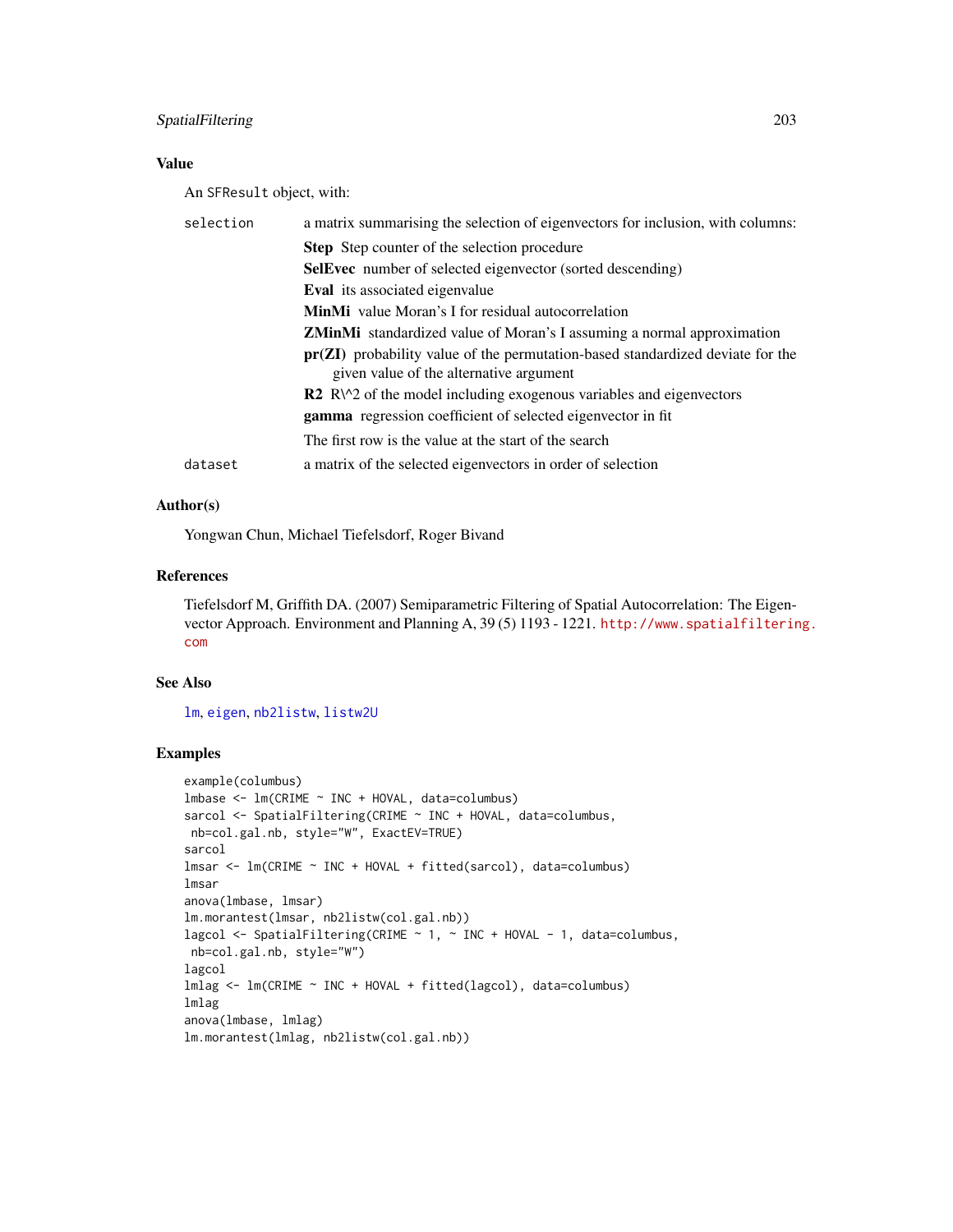# Description

Function taking family and weights arguments for spatial autoregression model estimation by Maximum Likelihood, using dense matrix methods, not suited to large data sets with thousands of observations. With one of the sparse matrix methods, larger numbers of observations can be handled, but the interval= argument should be set. The implementation is GLS using the single spatial coefficient value, here termed lambda, found by line search using optimize to maximise the log likelihood.

# Usage

```
spautolm(formula, data = list(), listw, weights,
na.action, family = "SAR", method="eigen", verbose = NULL, trs=NULL,
interval=NULL, zero.policy = NULL, tol.solve=.Machine$double.eps,
llprof=NULL, control=list())
## S3 method for class 'spautolm'
summary(object, correlation = FALSE, adj.se=FALSE,
Nagelkerke=FALSE, ...)
```

| formula   | a symbolic description of the model to be fit. The details of model specification<br>are given for $lm()$                                                                                                                                                                                                                                                                                                                                                                  |
|-----------|----------------------------------------------------------------------------------------------------------------------------------------------------------------------------------------------------------------------------------------------------------------------------------------------------------------------------------------------------------------------------------------------------------------------------------------------------------------------------|
| data      | an optional data frame containing the variables in the model. By default the<br>variables are taken from the environment which the function is called.                                                                                                                                                                                                                                                                                                                     |
| listw     | a listwo bject created for example by nb2listw                                                                                                                                                                                                                                                                                                                                                                                                                             |
| weights   | an optional vector of weights to be used in the fitting process                                                                                                                                                                                                                                                                                                                                                                                                            |
| na.action | a function (default options ("na.action")), can also be na.omit or na.exclude<br>with consequences for residuals and fitted values - in these cases the weights list<br>will be subsetted to remove NAs in the data. Note that only weights lists created<br>without using the glist argument to nb21 is two may be subsetted.                                                                                                                                             |
| family    | character string: either "SAR" or "CAR" for simultaneous or conditional autore-<br>gressions; "SMA" for spatial moving average added thanks to Jielai Ma - "SMA"<br>is only implemented for method="eigen" because it necessarily involves dense<br>matrices                                                                                                                                                                                                               |
| method    | character string: default "eigen" for use of dense matrices, "Matrix_J" for<br>sparse matrices (restricted to spatial weights symmetric or similar to symmet-<br>ric) using methods in the Matrix package; "Matrix" provides updating Cholesky<br>decomposition methods. Values of method may also include "LU", which pro-<br>vides an alternative sparse matrix decomposition approach, and the "Chebyshev"<br>and Monte Carlo "MC" approximate log-determinant methods. |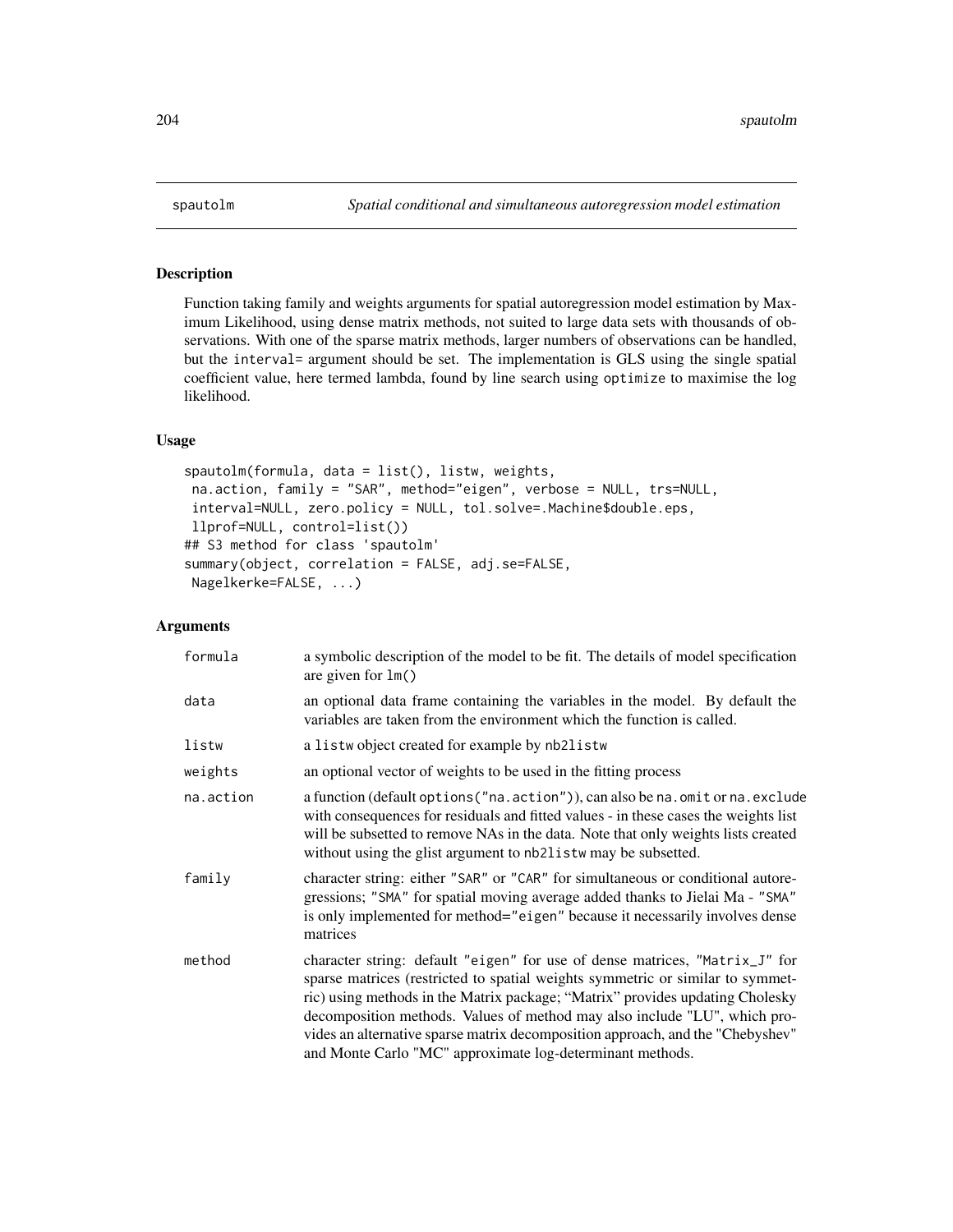- trs, default NULL, if given, a vector of powered spatial weights matrix traces output by trW; when given, used in some Jacobian methods
- interval search interval for autoregressive parameter when not using method="eigen"; default is c(-1,0.999), optimize will reset NA/NaN to a bound and gives a warning when the interval is poorly set; method="Matrix" will attempt to search for an appropriate interval, if find\\_interval=TRUE (fails on some platforms)
- zero.policy default NULL, use global option value; Include list of no-neighbour observations in output if TRUE — otherwise zero.policy is handled within the listw argument
- tol.solve the tolerance for detecting linear dependencies in the columns of matrices to be inverted - passed to solve() (default=double precision machine tolerance). Errors in solve() may constitute indications of poorly scaled variables: if the variables have scales differing much from the autoregressive coefficient, the values in this matrix may be very different in scale, and inverting such a matrix is analytically possible by definition, but numerically unstable; rescaling the RHS variables alleviates this better than setting tol.solve to a very small value
- llprof default NULL, can either be an integer, to divide the feasible range into llprof points, or a sequence of spatial coefficient values, at which to evaluate the likelihood function
- control list of extra control arguments see section below
- object spautolm object from spautolm

optimization.

- correlation logical; if 'TRUE', the correlation matrix of the estimated parameters is returned and printed (default=FALSE)
- adj.se if TRUE, adjust the coefficient standard errors for the number of fitted coefficients
- Nagelkerke if TRUE, the Nagelkerke pseudo R-squared is reported

... further arguments passed to or from other methods

## Details

This implementation is based on [lm.gls](#page-0-0) and [errorsarlm](#page-51-0). In particular, the function does not (yet) prevent asymmetric spatial weights being used with "CAR" family models. It appears that both numerical issues (convergence in particular) and uncertainties about the exact spatial weights matrix used make it difficult to reproduce Cressie and Chan's 1989 results, also given in Cressie 1993.

Note that the fitted() function for the output object assumes that the response variable may be reconstructed as the sum of the trend, the signal, and the noise (residuals). Since the values of the response variable are known, their spatial lags are used to calculate signal components (Cressie 1993, p. 564). This differs from other software, including GeoDa, which does not use knowledge of the response variable in making predictions for the fitting data.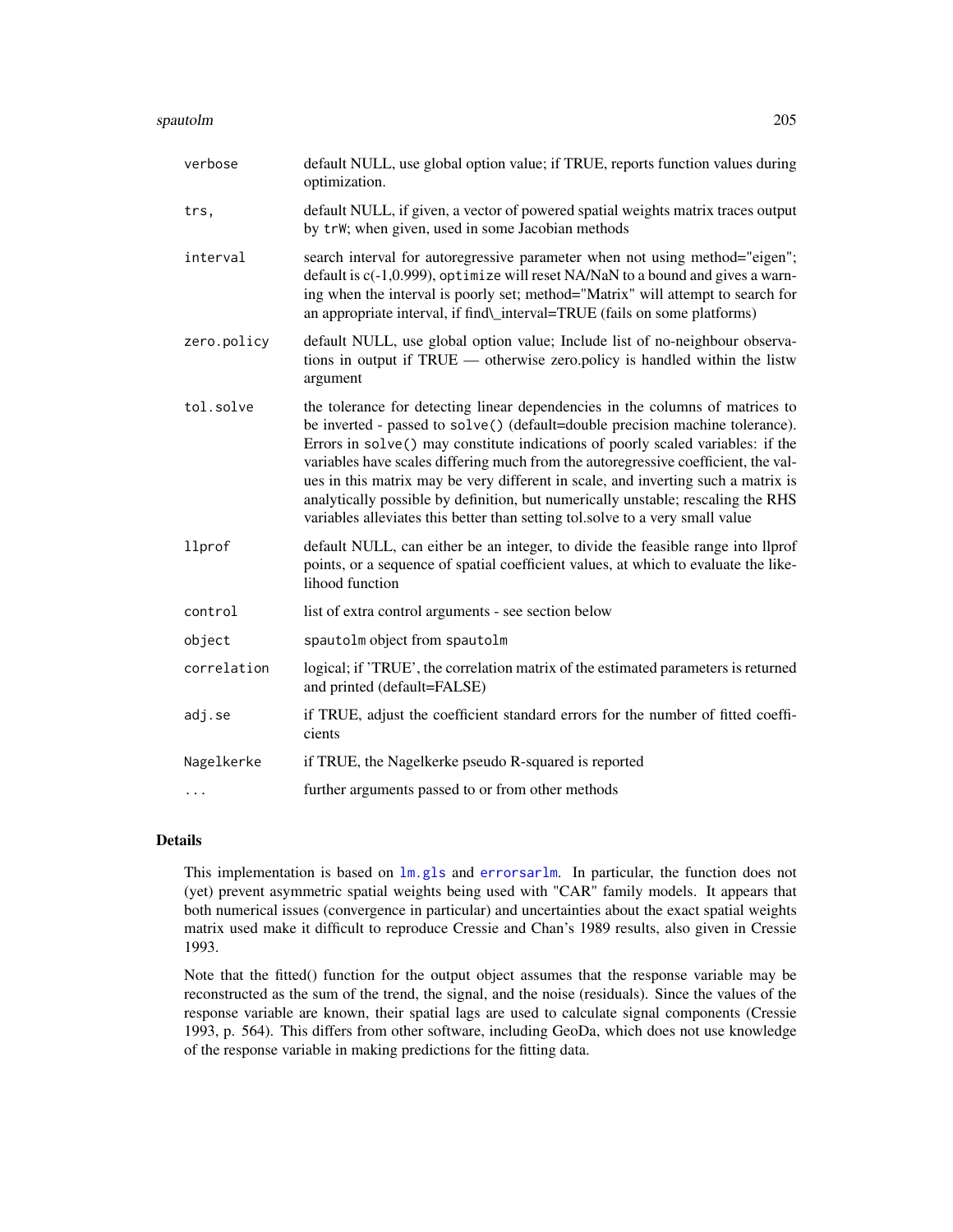206 spautolm

# Value

A list object of class spautolm:

| fit         | a list, with items:                                                                                   |
|-------------|-------------------------------------------------------------------------------------------------------|
|             | coefficients ML coefficient estimates                                                                 |
|             | SSE ML sum of squared errors                                                                          |
|             | s2 ML residual variance                                                                               |
|             | imat ML coefficient covariance matrix (before multiplying by s2)                                      |
|             | signal\_trend_non-spatial component of fitted.values                                                  |
|             | signal\_stochastic spatial component of fitted.values                                                 |
|             | fitted.values sum of non-spatial and spatial components of fitted.values                              |
|             | residuals difference between observed and fitted values                                               |
| lambda      | ML autoregressive coefficient                                                                         |
| LL          | log likelihood for fitted model                                                                       |
| LL0         | log likelihood for model with lambda=0                                                                |
| cal1        | the call used to create this object                                                                   |
| parameters  | number of parameters estimated                                                                        |
| aliased     | if not NULL, details of aliased variables                                                             |
| method      | Jacobian method chosen                                                                                |
| family      | family chosen                                                                                         |
| zero.policy | zero.policy used                                                                                      |
| weights     | case weights used                                                                                     |
| interval    | the line search interval used                                                                         |
| timings     | processing timings                                                                                    |
| na.action   | (possibly) named vector of excluded or omitted observations if non-default na.action<br>argument used |
| llprof      | if not NULL, a list with components lambda and ll of equal length                                     |
| lambda.se   | Numerical Hessian-based standard error of lambda                                                      |
| fdHess      | Numerical Hessian-based variance-covariance matrix                                                    |
| Χ           | covariates used in model fitting                                                                      |
| Υ           | response used in model fitting                                                                        |
| weights     | weights used in model fitting                                                                         |

## Control arguments

tol.opt: the desired accuracy of the optimization - passed to optimize() (default=.Machine\$double.eps^(2/3))

fdHess: default NULL, then set to (method != "eigen") internally; use fdHess to compute an approximate Hessian using finite differences when using sparse matrix methods; used to make a coefficient covariance matrix when the number of observations is large; may be turned off to save resources if need be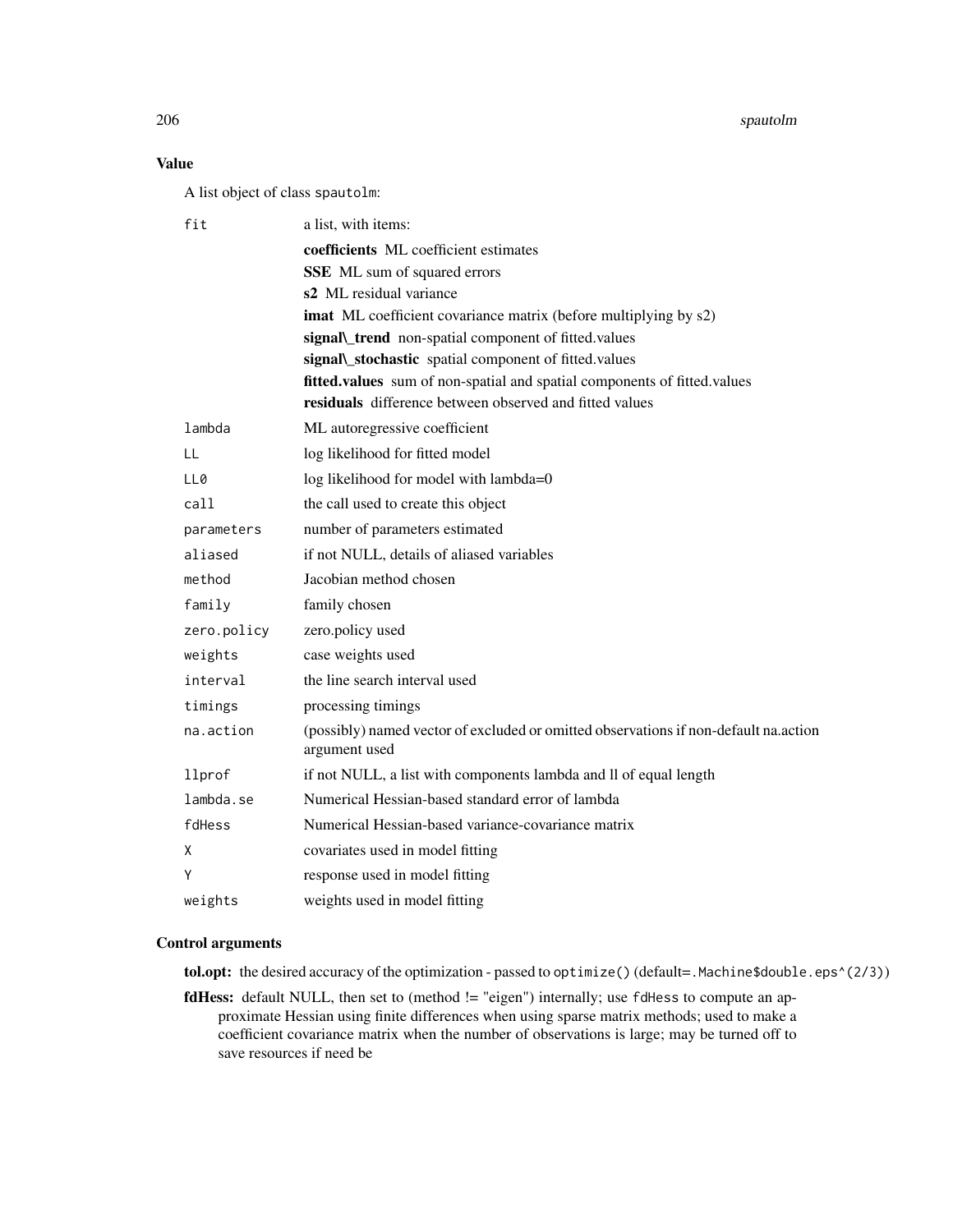- optimHess: default FALSE, use fdHess from nlme, if TRUE, use optim to calculate Hessian at optimum
- optimHessMethod: default "optimHess", may be "nlm" or one of the optim methods
- Imult: default 2; used for preparing the Cholesky decompositions for updating in the Jacobian function
- super: if NULL (default), set to FALSE to use a simplicial decomposition for the sparse Cholesky decomposition and method "Matrix\_J", set to as.logical(NA) for method "Matrix", if TRUE, use a supernodal decomposition
- cheb\_q: default 5; highest power of the approximating polynomial for the Chebyshev approximation
- MC p: default 16; number of random variates
- MC\_m: default 30; number of products of random variates matrix and spatial weights matrix
- type default "MC", used with method "moments"; alternatives "mult" and "moments", for use if trs is missing, [trW](#page-222-0)
- correct default TRUE, used with method "moments" to compute the Smirnov/Anselin correction term
- trunc default TRUE, used with method "moments" to truncate the Smirnov/Anselin correction term
- SE\_method default "LU", may be "MC"
- nrho default 200, as in SE toolbox; the size of the first stage lndet grid; it may be reduced to for example 40
- interpn default 2000, as in SE toolbox; the size of the second stage lndet grid
- small asy default TRUE; if the method is not "eigen", use asymmetric covariances rather than numerical Hessian ones if  $n \le$  small
- small default 1500; threshold number of observations for asymmetric covariances when the method is not "eigen"
- **SEIndet** default NULL, may be used to pass a pre-computed SE toolbox style matrix of coefficients and their lndet values to the "SE\_classic" and "SE\_whichMin" methods
- LU\_order default FALSE; used in "LU\_prepermutate", note warnings given for lu method
- pre\_eig default NULL; may be used to pass a pre-computed vector of eigenvalues

#### Note

The standard errors given in Waller and Gotway (2004) are adjusted for the numbers of parameters estimated, and may be reproduced by using the additional argument adj.se=TRUE in the summary method. In addition, the function returns fitted values and residuals as given by Cressie (1993) p. 564.

#### Author(s)

Roger Bivand <Roger.Bivand@nhh.no>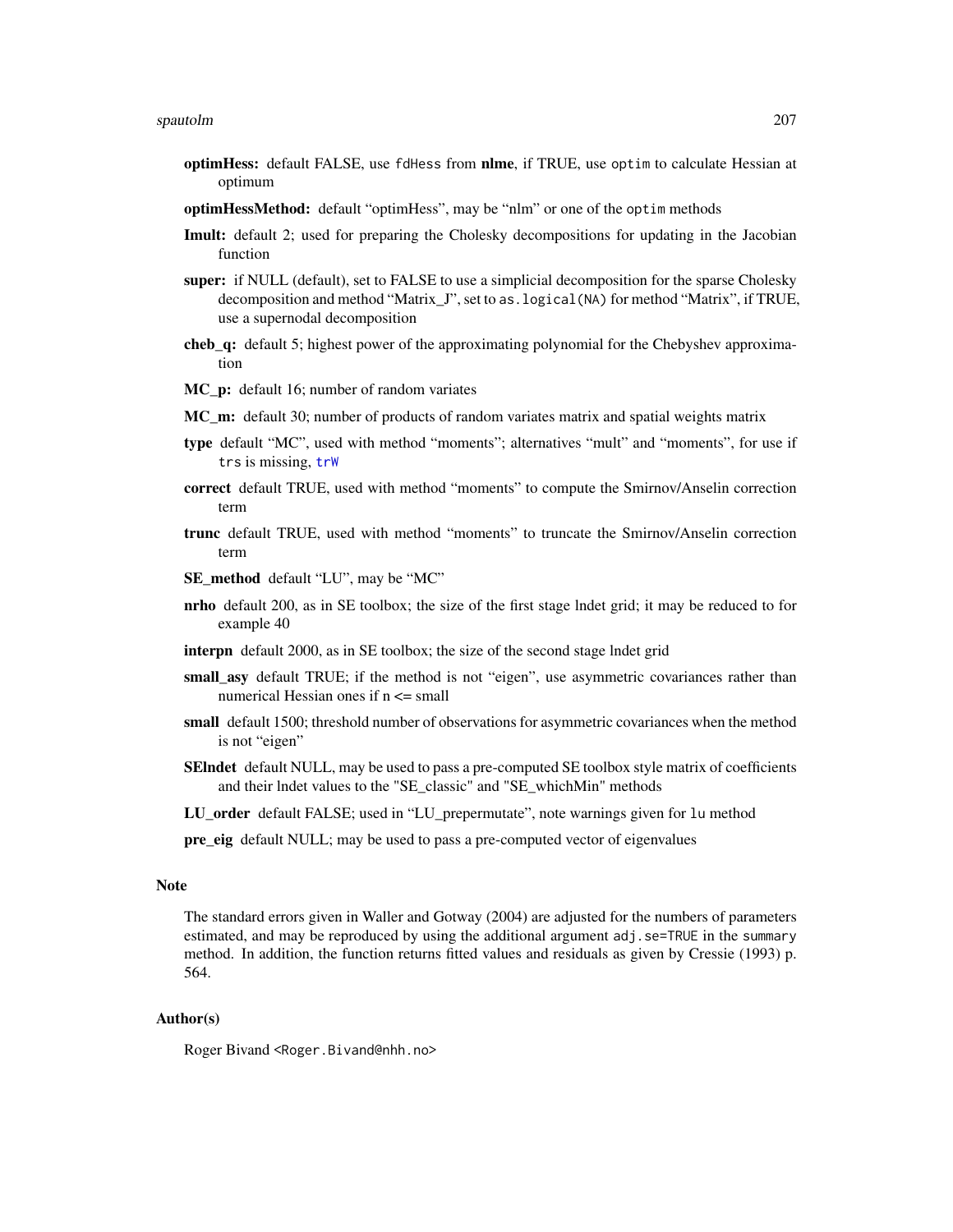#### References

Cliff, A. D., Ord, J. K. 1981 *Spatial processes*, Pion; Ord, J. K. 1975 Estimation methods for models of spatial interaction, *Journal of the American Statistical Association*, 70, 120-126; Waller, L. A., Gotway, C. A. 2004 *Applied spatial statistics for public health*, Wiley, Hoboken, NJ, 325-380; Cressie, N. A. C. 1993 *Statistics for spatial data*, Wiley, New York, 548-568; Ripley, B. D. 1981 *Spatial statistics*, Wiley, New York, 88-95; LeSage J and RK Pace (2009) Introduction to Spatial Econometrics. CRC Press, Boca Raton.

## See Also

[optimize](#page-0-0), [errorsarlm](#page-51-0), [do\\_ldet](#page-31-0)

```
example(NY_data)
lm0 <- lm(Z ~ PEXPOSURE + PCTAGE65P + PCTOWNHOME, data=nydata)
summary(lm0)
lm0w <- lm(Z ~ PEXPOSURE + PCTAGE65P + PCTOWNHOME, data=nydata, weights=POP8)
summary(lm0w)
esar0 <- errorsarlm(Z ~ PEXPOSURE + PCTAGE65P + PCTOWNHOME, data=nydata,
listw=listw_NY)
summary(esar0)
system.time(esar1f <- spautolm(Z ~ PEXPOSURE + PCTAGE65P + PCTOWNHOME,
data=nydata, listw=listw_NY, family="SAR", method="eigen", verbose=TRUE))
res <- summary(esar1f)
print(res)
sqrt(diag(res$resvar))
sqrt(diag(esar1f$fit$imat)*esar1f$fit$s2)
sqrt(diag(esar1f$fdHess))
system.time(esar1M <- spautolm(Z ~ PEXPOSURE + PCTAGE65P + PCTOWNHOME,
data=nydata, listw=listw_NY, family="SAR", method="Matrix", verbose=TRUE))
summary(esar1M)
## Not run:
system.time(esar1M <- spautolm(Z ~ PEXPOSURE + PCTAGE65P + PCTOWNHOME,
data=nydata, listw=listw_NY, family="SAR", method="Matrix", verbose=TRUE,
control=list(super=TRUE)))
summary(esar1M)
esar1wf <- spautolm(Z ~ PEXPOSURE + PCTAGE65P + PCTOWNHOME, data=nydata,
listw=listw_NY, weights=POP8, family="SAR", method="eigen")
summary(esar1wf)
system.time(esar1wM <- spautolm(Z ~ PEXPOSURE + PCTAGE65P + PCTOWNHOME,
data=nydata, listw=listw_NY, weights=POP8, family="SAR", method="Matrix"))
summary(esar1wM)
esar1wlu <- spautolm(Z ~ PEXPOSURE + PCTAGE65P + PCTOWNHOME, data=nydata,
listw=listw_NY, weights=POP8, family="SAR", method="LU")
summary(esar1wlu)
esar1wch <- spautolm(Z ~ PEXPOSURE + PCTAGE65P + PCTOWNHOME, data=nydata,
listw=listw_NY, weights=POP8, family="SAR", method="Chebyshev")
summary(esar1wch)
ecar1f <- spautolm(Z ~ PEXPOSURE + PCTAGE65P + PCTOWNHOME, data=nydata,
listw=listw_NY, family="CAR", method="eigen")
```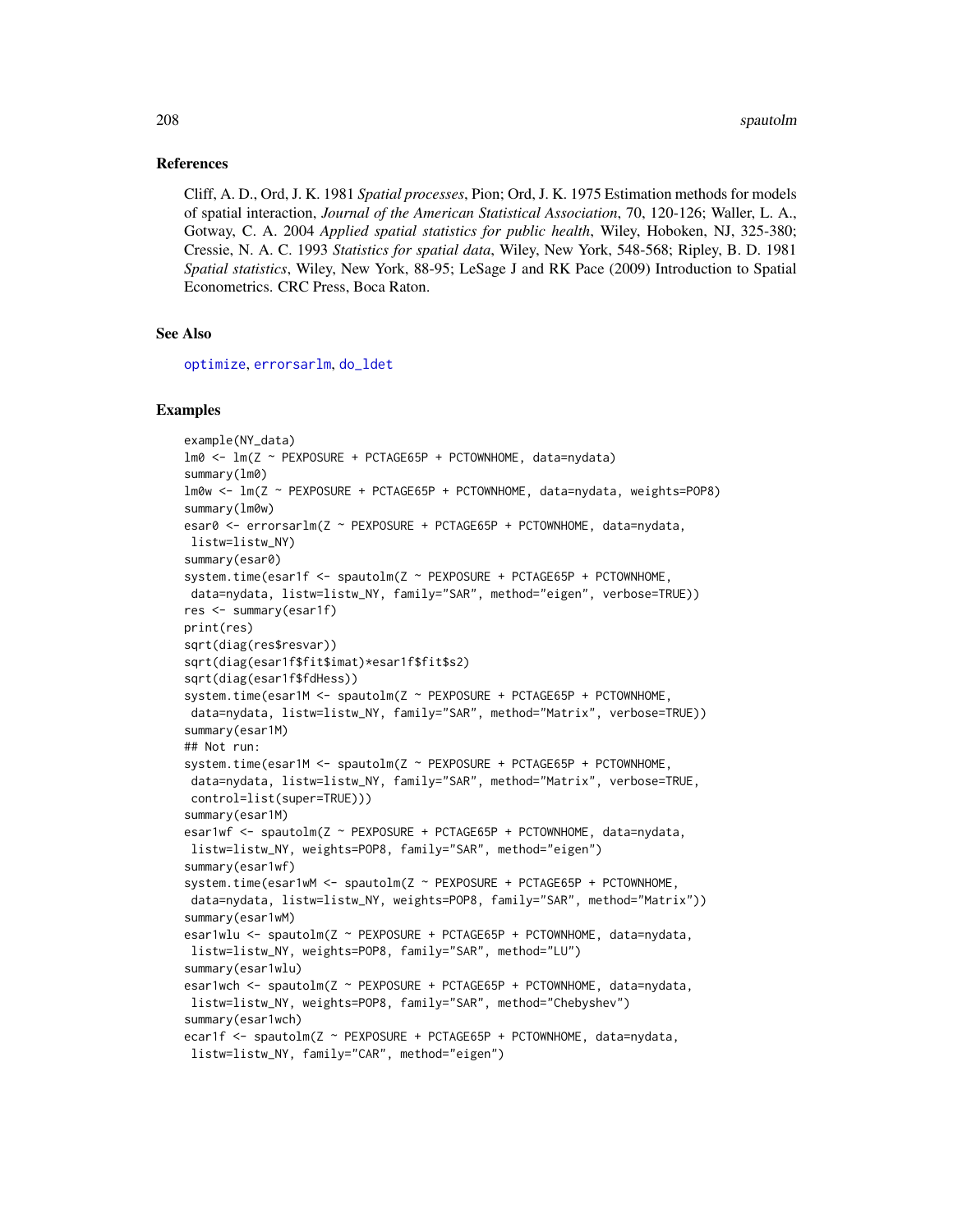#### spautolm 209

```
summary(ecar1f)
system.time(ecar1M <- spautolm(Z ~ PEXPOSURE + PCTAGE65P + PCTOWNHOME,
 data=nydata, listw=listw_NY, family="CAR", method="Matrix"))
summary(ecar1M)
ecar1wf <- spautolm(Z ~ PEXPOSURE + PCTAGE65P + PCTOWNHOME, data=nydata,
listw=listw_NY, weights=nydata$POP8, family="CAR", method="eigen")
summary(ecar1wf)
system.time(ecar1wM <- spautolm(Z ~ PEXPOSURE + PCTAGE65P + PCTOWNHOME,
data=nydata, listw=listw_NY, weights=POP8, family="CAR", method="Matrix"))
summary(ecar1wM)
example(nc.sids)
ft.SID74 <- sqrt(1000)*(sqrt(nc.sids$SID74/nc.sids$BIR74) +
 sqrt((nc.sids$SID74+1)/nc.sids$BIR74))
lm_nc \leftarrow lm(ft.SID74 \sim 1)sids.nhbr30 <- dnearneigh(cbind(nc.sids$east, nc.sids$north), 0, 30, row.names=row.names(nc.sids))
sids.nhbr30.dist <- nbdists(sids.nhbr30, cbind(nc.sids$east, nc.sids$north))
sids.nhbr <- listw2sn(nb2listw(sids.nhbr30, glist=sids.nhbr30.dist, style="B", zero.policy=TRUE))
dij \le sids.nhbr[,3]
n <- nc.sids$BIR74
el1 <- min(dij)/dij
el2 <- sqrt(n[sids.nhbr$to]/n[sids.nhbr$from])
sids.nhbr$weights <- el1*el2
sids.nhbr.listw <- sn2listw(sids.nhbr)
both <- factor(paste(nc.sids$L_id, nc.sids$M_id, sep=":"))
ft.NWBIR74 <- sqrt(1000)*(sqrt(nc.sids$NWBIR74/nc.sids$BIR74) +
 sqrt((nc.sids$NWBIR74+1)/nc.sids$BIR74))
mdata <- data.frame(both, ft.NWBIR74, ft.SID74, BIR74=nc.sids$BIR74)
outl <- which.max(rstandard(lm_nc))
as.character(nc.sids$names[outl])
mdata.4 <- mdata[-outl,]
W <- listw2mat(sids.nhbr.listw)
W.4 \leq W[-out1, -out1]sids.nhbr.listw.4 <- mat2listw(W.4)
esarI <- errorsarlm(ft.SID74 ~ 1, data=mdata, listw=sids.nhbr.listw,
zero.policy=TRUE)
summary(esarI)
esarIa <- spautolm(ft.SID74 ~ 1, data=mdata, listw=sids.nhbr.listw,
 family="SAR")
summary(esarIa)
esarIV <- errorsarlm(ft.SID74 ~ ft.NWBIR74, data=mdata, listw=sids.nhbr.listw,
 zero.policy=TRUE)
summary(esarIV)
esarIVa <- spautolm(ft.SID74 ~ ft.NWBIR74, data=mdata, listw=sids.nhbr.listw,
 family="SAR")
summary(esarIVa)
esarIaw <- spautolm(ft.SID74 ~ 1, data=mdata, listw=sids.nhbr.listw,
 weights=BIR74, family="SAR")
summary(esarIaw)
esarIIaw <- spautolm(ft.SID74 ~ both - 1, data=mdata, listw=sids.nhbr.listw,
 weights=BIR74, family="SAR")
summary(esarIIaw)
esarIVaw <- spautolm(ft.SID74 ~ ft.NWBIR74, data=mdata,
 listw=sids.nhbr.listw, weights=BIR74, family="SAR")
```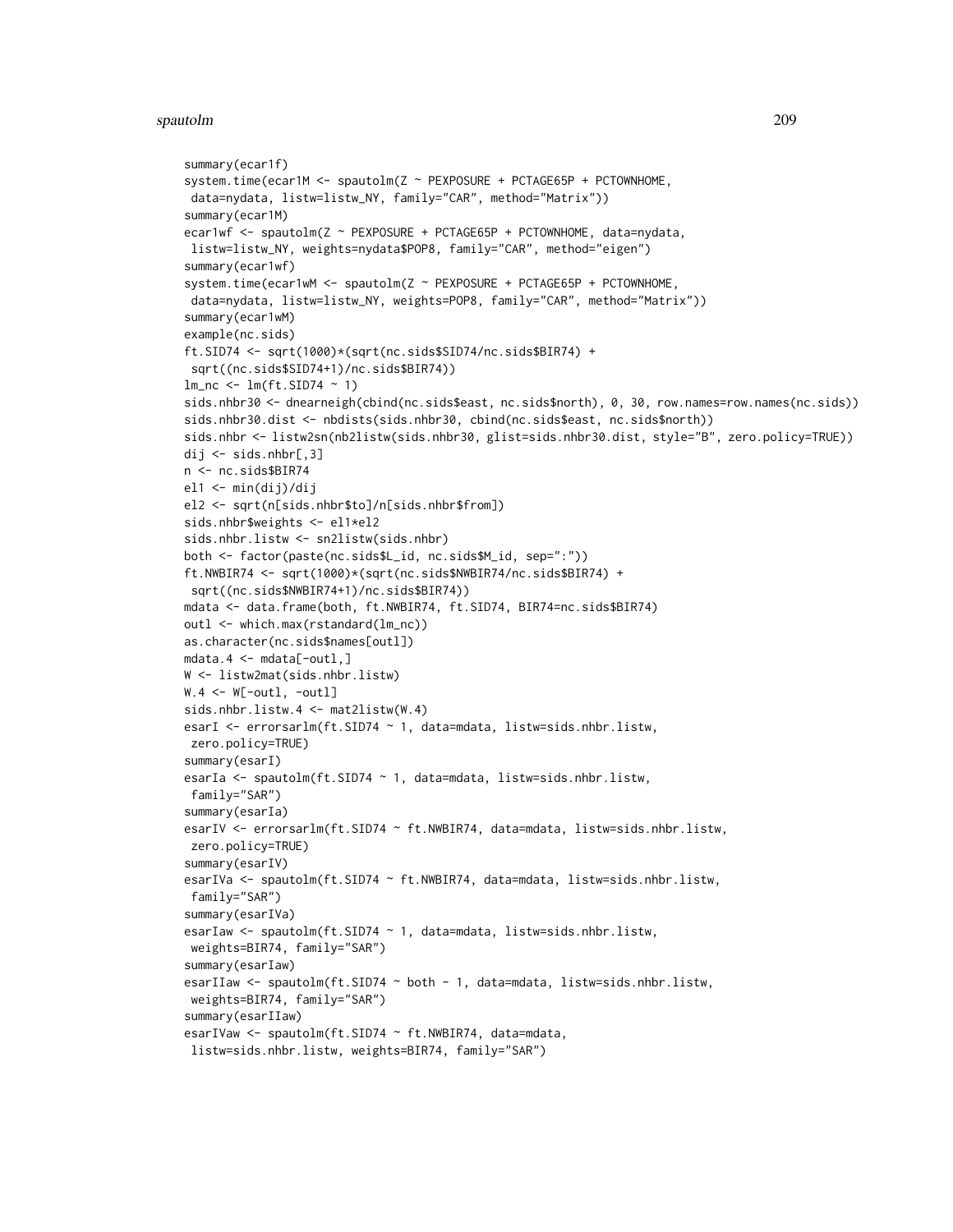#### 210 spdep spdep spdep spdep spdep spdep spdep spdep spdep spdep spdep spdep spdep spdep spdep spdep spdep spdep

```
summary(esarIVaw)
ecarIaw <- spautolm(ft.SID74 ~ 1, data=mdata.4, listw=sids.nhbr.listw.4,
weights=BIR74, family="CAR")
summary(ecarIaw)
ecarIIaw <- spautolm(ft.SID74 ~ both - 1, data=mdata.4,
listw=sids.nhbr.listw.4, weights=BIR74, family="CAR")
summary(ecarIIaw)
ecarIVaw <- spautolm(ft.SID74 ~ ft.NWBIR74, data=mdata.4,
listw=sids.nhbr.listw.4, weights=BIR74, family="CAR")
summary(ecarIVaw)
nc.sids$fitIV <- append(fitted.values(ecarIVaw), NA, outl-1)
spplot(nc.sids, c("fitIV"), cuts=12) # Cressie 1993, p. 565
data(oldcol)
COL.errW.eig <- errorsarlm(CRIME ~ INC + HOVAL, data=COL.OLD,
nb2listw(COL.nb, style="W"))
summary(COL.errW.eig)
COL.errW.sar <- spautolm(CRIME ~ INC + HOVAL, data=COL.OLD,
nb2listw(COL.nb, style="W"))
summary(COL.errW.sar)
data(boston)
gp1 <- spautolm(log(CMEDV) ~ CRIM + ZN + INDUS + CHAS + I(NOX^2)
+ I(RM^2) + AGE + log(DIS) + log(RAD) + TAX + PTRATIO + B + log(LSTAT),
data=boston.c, nb2listw(boston.soi), family="SMA")
summary(gp1)
```
## End(Not run)

spdep *Return package version number*

## Description

The function retreives package version and build information

## Usage

 $spdep(build = FALSE)$ 

#### Arguments

build if TRUE, also returns build information

#### Value

a character vector with one or two elements

## Author(s)

Roger Bivand <Roger.Bivand@nhh.no>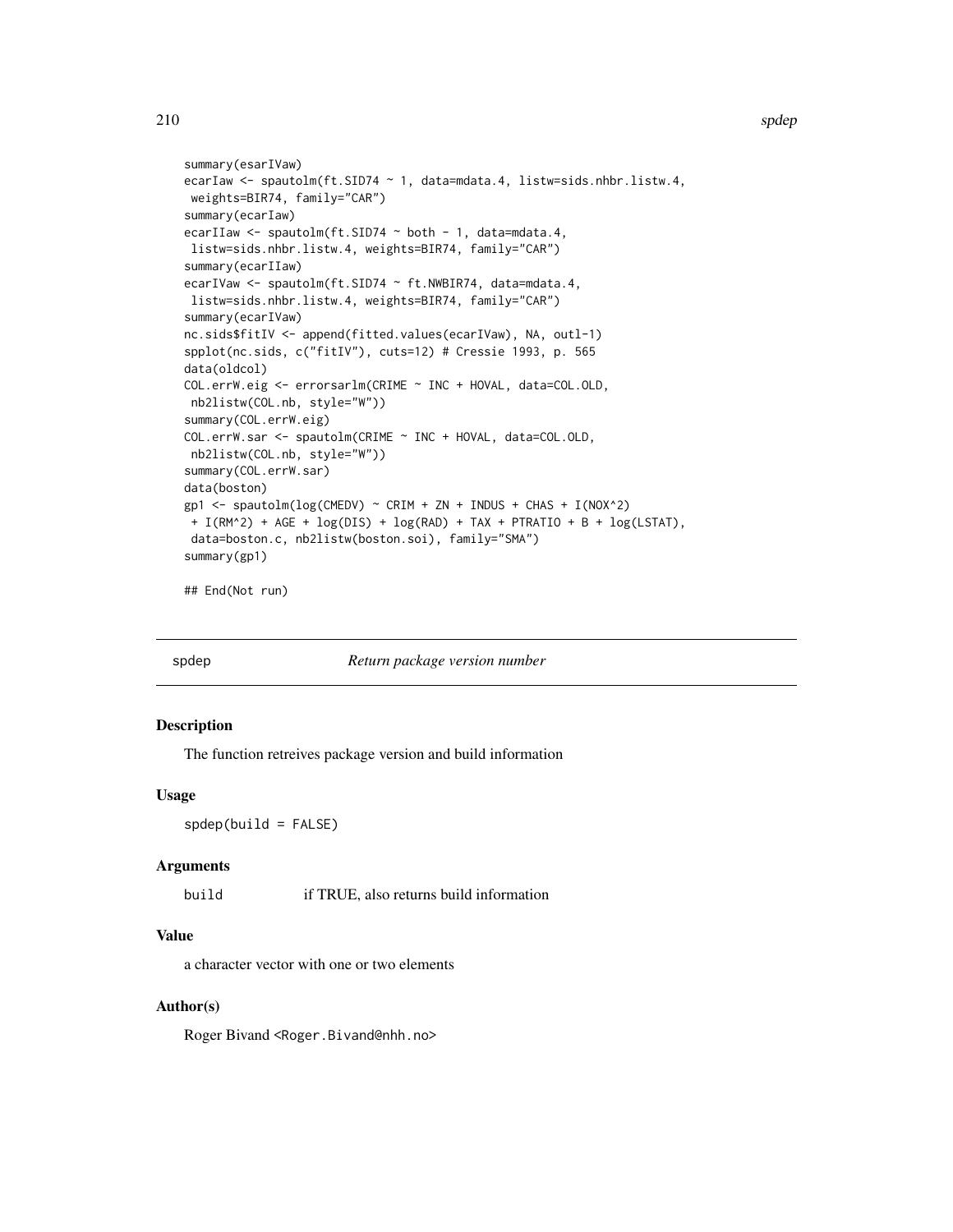spweights.constants *Provides constants for spatial weights matrices*

# Description

The function calculates the constants needed for tests of spatial autocorrelation for general weights matrices represented as listw objects. Note: from spdep 0.3-32, the values of S1 and S2 are returned correctly for both underlying symmetric and asymmetric neighbour lists, before 0.3-32, S1 and S2 were wrong for listw objects based on asymmetric neighbour lists, such as k-nearest neighbours (thanks to Luc Anselin for finding the bug).

## Usage

```
spweights.constants(listw, zero.policy=NULL, adjust.n=TRUE)
Szero(listw)
```
# Arguments

| listw       | a listwo bject from for example nb2listw                                                                                                             |
|-------------|------------------------------------------------------------------------------------------------------------------------------------------------------|
| zero.policy | default NULL, use global option value; if TRUE ignore zones without neigh-<br>bours, if FALSE fail when encountered                                  |
| adjust.n    | default TRUE, if FALSE the number of observations is not adjusted for no-<br>neighbour observations, if TRUE, the number of observations is adjusted |

## Value

| n              | number of zones               |
|----------------|-------------------------------|
| n1             | n - 1                         |
| n2             | $n - 2$                       |
| n3             | n - 3                         |
| nn             | $n * n$                       |
| S0             | global sum of weights         |
| S <sub>1</sub> | S1 sum of weights             |
| S <sub>2</sub> | S <sub>2</sub> sum of weights |

## Author(s)

Roger Bivand <Roger.Bivand@nhh.no>

## References

Haining, R. 1990 Spatial data analysis in the social and environmental sciences, Cambridge University Press, p. 233; Cliff, A. D., Ord, J. K. 1981 Spatial processes, Pion, p. 19, 21.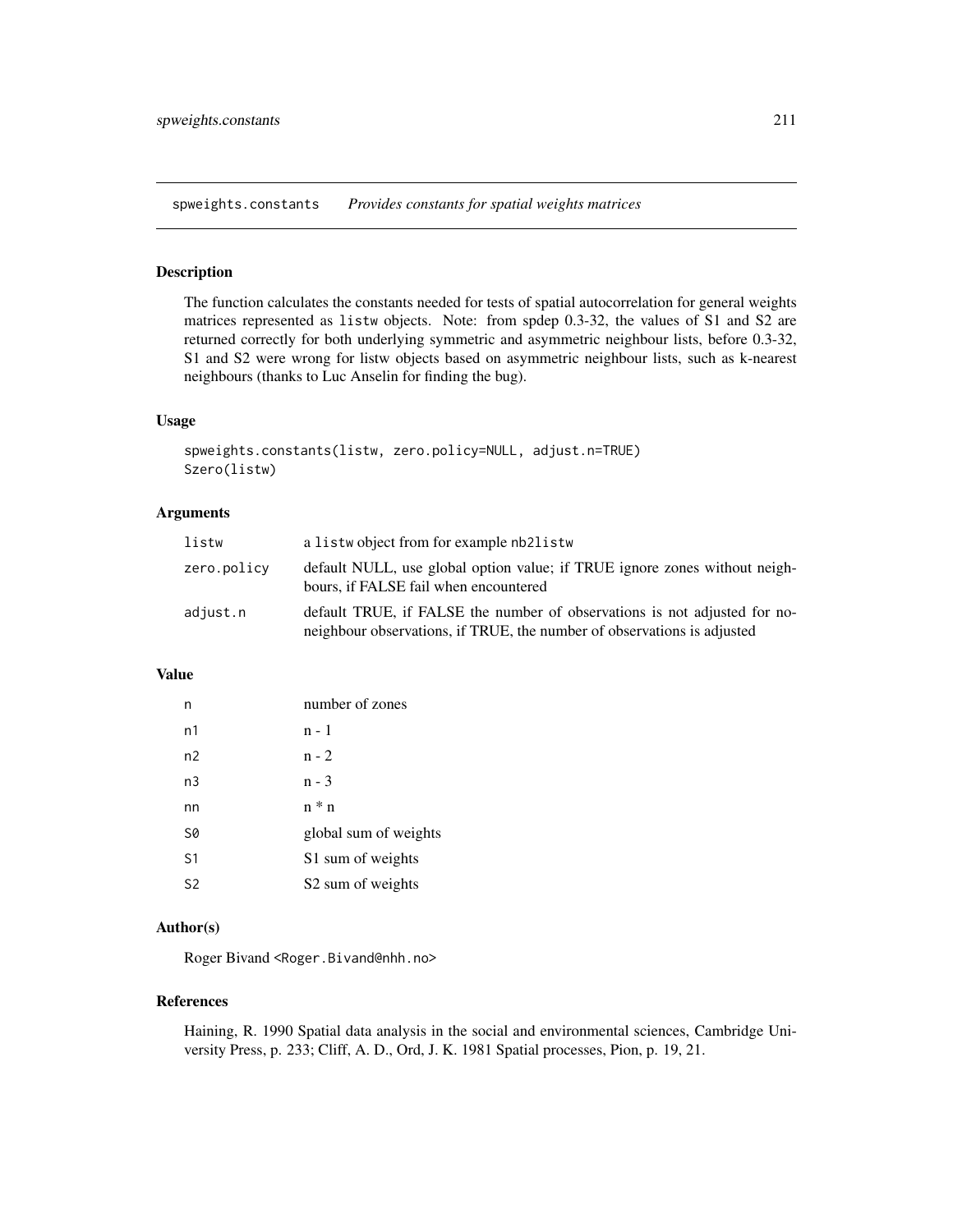## 212  $\sim$

# See Also

[nb2listw](#page-153-0)

# Examples

```
data(oldcol)
B <- spweights.constants(nb2listw(COL.nb, style="B"))
W <- spweights.constants(nb2listw(COL.nb, style="W"))
C <- spweights.constants(nb2listw(COL.nb, style="C"))
S <- spweights.constants(nb2listw(COL.nb, style="S"))
U <- spweights.constants(nb2listw(COL.nb, style="U"))
print(data.frame(rbind(unlist(B), unlist(W), unlist(C), unlist(S), unlist(U)),
  row.names=c("B", "W", "C", "S", "U")))
```
ssw *Compute the sum of dissimilarity*

## Description

This function computes the sum of dissimilarity between each observation and the mean (scalar of vector) of the observations.

#### Usage

```
ssw(data, id, method = c("euclidean", "maximum",
    "manhattan", "canberra", "binary", "minkowski",
    "mahalanobis"), p = 2, cov, inverted = FALSE)
```

| data     | A matrix with observations in the nodes.                                                                                                                                                                                                                                                                                                                                                                                                                                                                                                            |
|----------|-----------------------------------------------------------------------------------------------------------------------------------------------------------------------------------------------------------------------------------------------------------------------------------------------------------------------------------------------------------------------------------------------------------------------------------------------------------------------------------------------------------------------------------------------------|
| id       | Node index to compute the cost                                                                                                                                                                                                                                                                                                                                                                                                                                                                                                                      |
| method   | Character or function to declare distance method. If method is character, method<br>must be "mahalanobis" or "euclidean", "maximum", "manhattan", "canberra",<br>"binary" or "minkowisk". If method is one of "euclidean", "maximum", "man-<br>hattan", "canberra", "binary" or "minkowisk", see dist for details, because this<br>function as used to compute the distance. If method="mahalanobis", the maha-<br>lanobis distance is computed between neighbour areas. If method is a function,<br>this function is used to compute the distance. |
| p        | The power of the Minkowski distance.                                                                                                                                                                                                                                                                                                                                                                                                                                                                                                                |
| COV      | The covariance matrix used to compute the mahalanobis distance.                                                                                                                                                                                                                                                                                                                                                                                                                                                                                     |
| inverted | logical. If 'TRUE', 'cov' is supposed to contain the inverse of the covariance<br>matrix.                                                                                                                                                                                                                                                                                                                                                                                                                                                           |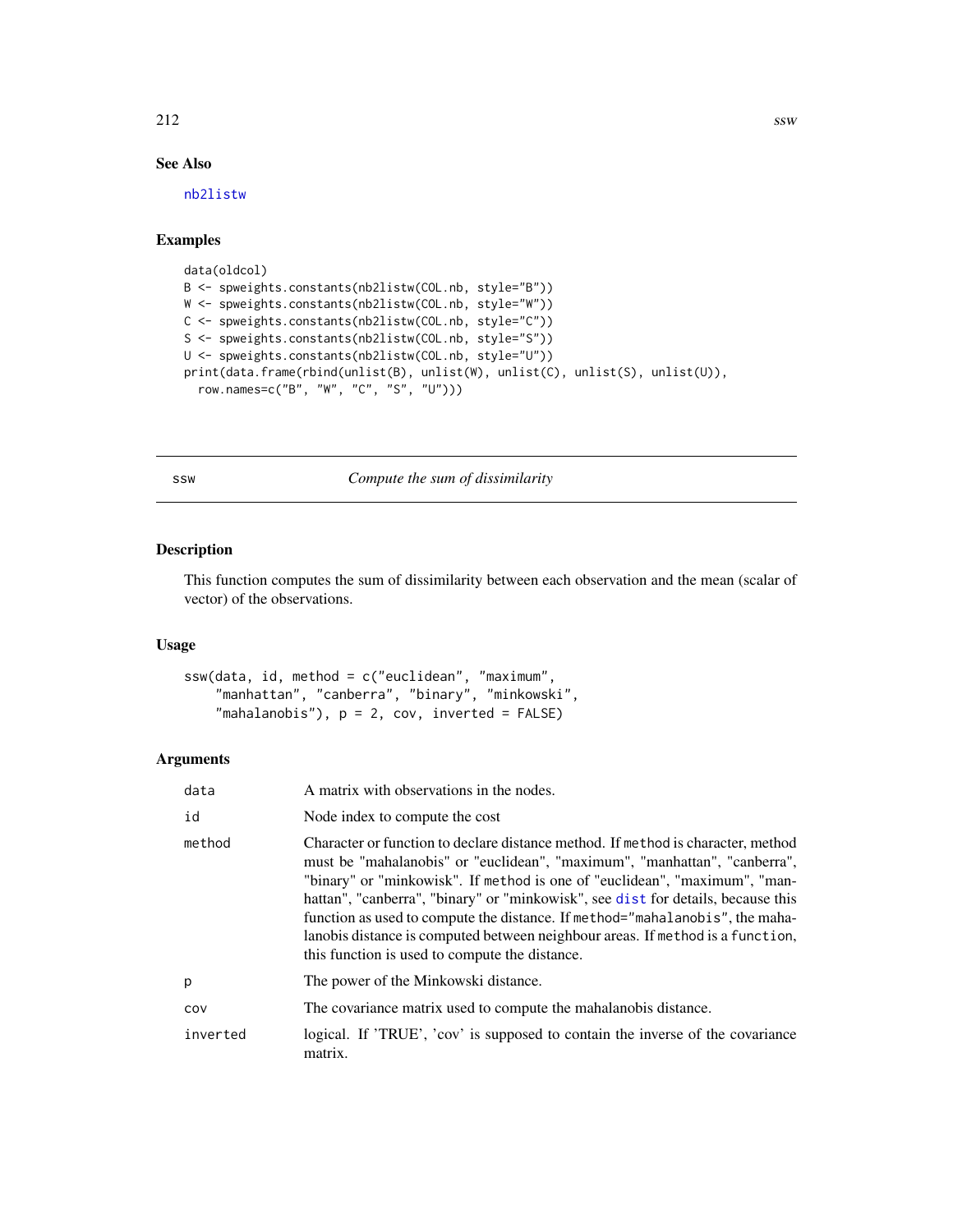stsls 213

# Value

A numeric, the sum of dissimilarity between the observations id of data and the mean (scalar of vector) of this observations.

## Author(s)

Elias T. Krainski and Renato M. Assuncao

## See Also

See Also as [nbcost](#page-158-0)

## Examples

```
data(USArrests)
n <- nrow(USArrests)
ssw(USArrests, 1:n)
ssw(USArrests, 1:(n/2))
ssw(USArrests, (n/2+1):n)
ssw(USArrests, 1:(n/2)) + ssw(USArrests, (n/2+1):n)
```
stsls *Generalized spatial two stage least squares*

#### Description

The function fits a spatial lag model by two stage least squares, with the option of adjusting the results for heteroskedasticity.

#### Usage

```
stsls(formula, data = list(), listw, zero.policy = NULL,
na.action = na.fail, robust = FALSE, HC=NULL, legacy=FALSE, W2X = TRUE)
```

| formula     | a symbolic description of the model to be fit. The details of model specification<br>are given for $lm()$                                                                                      |
|-------------|------------------------------------------------------------------------------------------------------------------------------------------------------------------------------------------------|
| data        | an optional data frame containing the variables in the model. By default the<br>variables are taken from the environment which the function is called.                                         |
| listw       | a listwo bject created for example by nb2listw                                                                                                                                                 |
| zero.policy | default NULL, use global option value; if TRUE assign zero to the lagged<br>value of zones without neighbours, if FALSE (default) assign NA - causing<br>lagsarlm() to terminate with an error |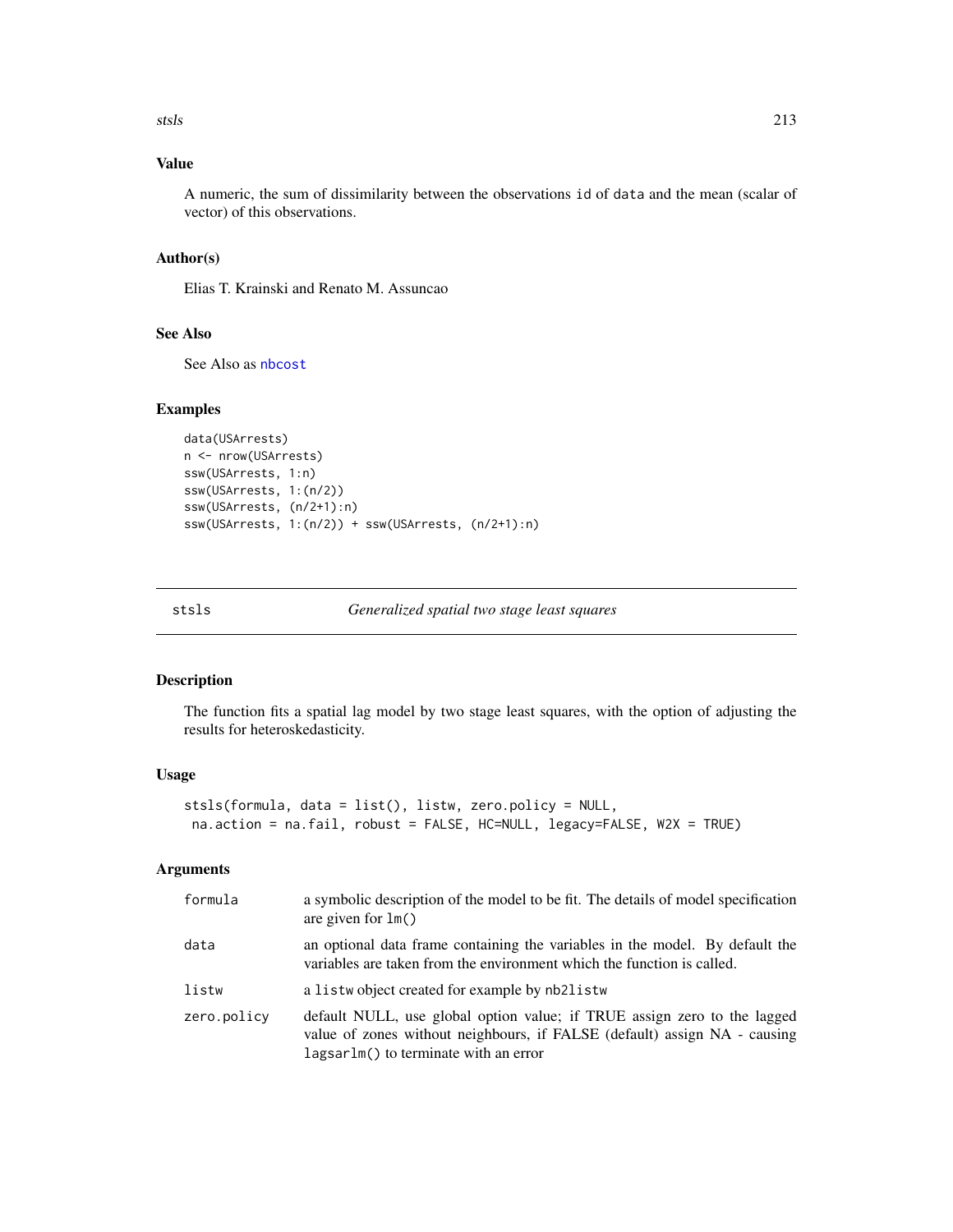| na.action | a function (default na. fail), can also be na. omit or na. exclude with conse-<br>quences for residuals and fitted values - in these cases the weights list will be<br>subsetted to remove NAs in the data. It may be necessary to set zero.policy to<br>TRUE because this subsetting may create no-neighbour observations. Note that<br>only weights lists created without using the glist argument to nb2listw may be<br>subsetted. |
|-----------|---------------------------------------------------------------------------------------------------------------------------------------------------------------------------------------------------------------------------------------------------------------------------------------------------------------------------------------------------------------------------------------------------------------------------------------|
| robust    | default FALSE, if TRUE, apply a heteroskedasticity correction to the coeffi-<br>cients covariances                                                                                                                                                                                                                                                                                                                                    |
| HC.       | default NULL, if robust is TRUE, assigned "HC0", may take values "HC0" or<br>"HC1" for White estimates or MacKinnon-White estimates respectively                                                                                                                                                                                                                                                                                      |
| legacy    | the argument chooses between two implementations of the robustness correc-<br>tion: default FALSE - use the estimate of Omega only in the White consistent<br>estimator of the variance-covariance matrix, if TRUE, use the original imple-<br>mentation which runs a GLS using the estimate of Omega, and yields different<br>coefficient estimates as well - see example below                                                      |
| W2X       | default TRUE, if FALSE only WX are used as instruments in the spatial two<br>stage least squares; until release 0.4-60, only WX were used - see example below                                                                                                                                                                                                                                                                         |

# Details

The fitting implementation fits a spatial lag model:

$$
y = \rho Wy + X\beta + \varepsilon
$$

by using spatially lagged X variables as instruments for the spatially lagged dependent variable.

## Value

an object of class "stsls" containing:

| coefficients | coefficient estimates         |
|--------------|-------------------------------|
| var          | coefficient covariance matrix |
| sse          | sum of squared errors         |
| residuals    | model residuals               |
| df           | degrees of freedom            |

## Author(s)

Luc Anselin, Gianfranco Piras and Roger Bivand

## References

Kelejian, H.H. and I.R. Prucha (1998). A generalized spatial two stage least squares procedure for estimating a spatial autoregressive model with autoregressive disturbances. *Journal of Real Estate Finance and Economics* 17, 99-121.

Roger Bivand, Gianfranco Piras (2015). Comparing Implementations of Estimation Methods for Spatial Econometrics. *Journal of Statistical Software*, 63(18), 1-36. [http://www.jstatsoft.](http://www.jstatsoft.org/v63/i18/) [org/v63/i18/](http://www.jstatsoft.org/v63/i18/).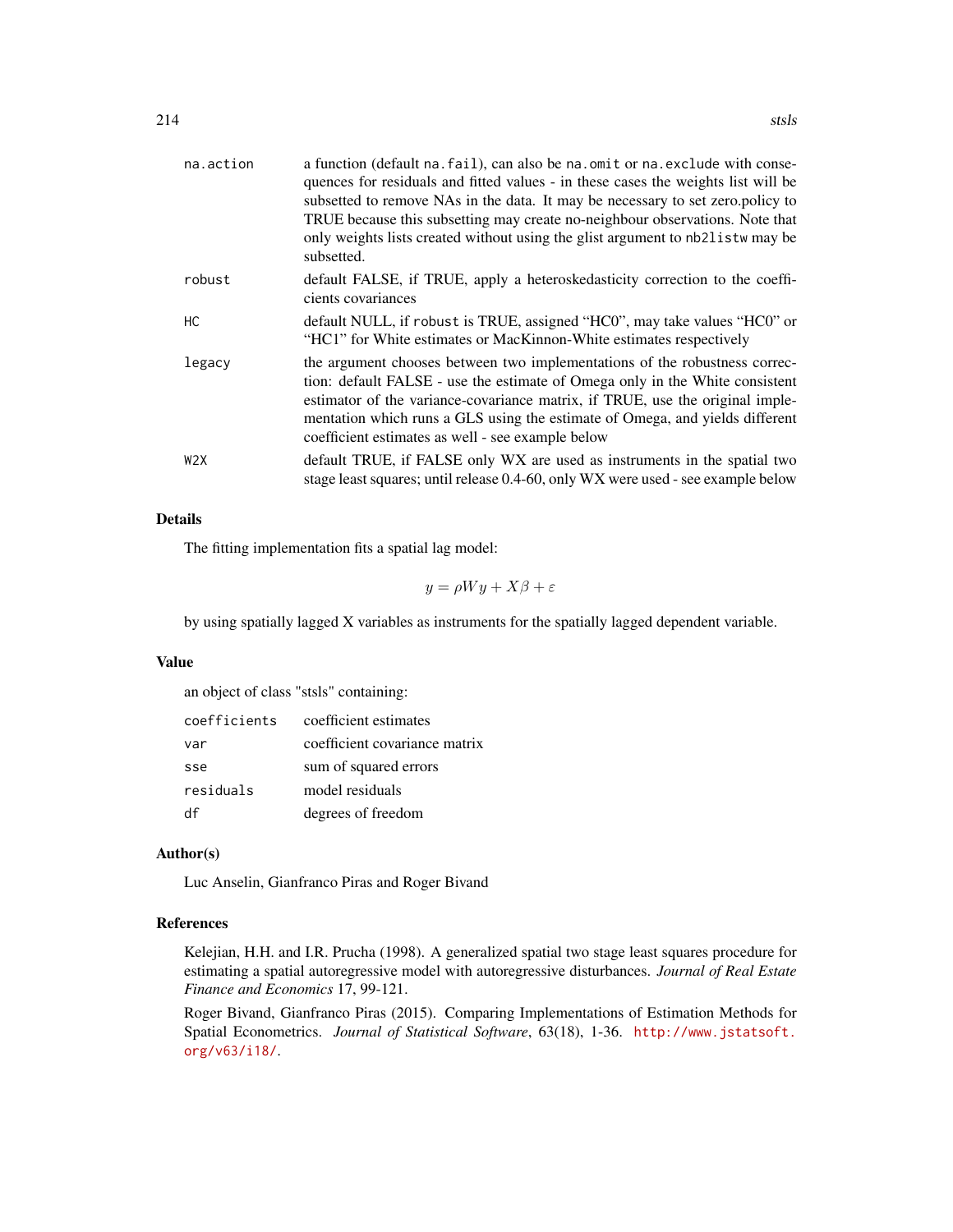#### subset.listw 215

#### See Also

[lagsarlm](#page-98-0)

## Examples

```
data(oldcol)
COL.lag.eig <- lagsarlm(CRIME ~ INC + HOVAL, data=COL.OLD, nb2listw(COL.nb))
summary(COL.lag.eig, correlation=TRUE)
COL.lag.stsls <- stsls(CRIME ~ INC + HOVAL, data=COL.OLD, nb2listw(COL.nb))
summary(COL.lag.stsls, correlation=TRUE)
COL.lag.stslsW <- stsls(CRIME ~ INC + HOVAL, data=COL.OLD, nb2listw(COL.nb), W2X=FALSE)
summary(COL.lag.stslsW, correlation=TRUE)
COL.lag.stslsR <- stsls(CRIME ~ INC + HOVAL, data=COL.OLD, nb2listw(COL.nb),
robust=TRUE, W2X=FALSE)
summary(COL.lag.stslsR, correlation=TRUE)
COL.lag.stslsRl <- stsls(CRIME ~ INC + HOVAL, data=COL.OLD, nb2listw(COL.nb),
robust=TRUE, legacy=TRUE, W2X=FALSE)
summary(COL.lag.stslsRl, correlation=TRUE)
data(boston)
gp2a <- stsls(log(CMEDV) ~ CRIM + ZN + INDUS + CHAS + I(NOX^2) + I(RM^2) +
 AGE + log(DIS) + log(RAD) + TAX + PTRATIO + B + log(LSTAT),
data=boston.c, nb2listw(boston.soi))
summary(gp2a)
```
subset.listw *Subset a spatial weights list*

# Description

The function subsets a spatial weights list, retaining objects for which the subset argument vector is TRUE. At present it will only subset non-general weights lists (that is those created by nb2listw with glist=NULL).

#### Usage

```
## S3 method for class 'listw'
subset(x, subset, zero.policy = NULL, ...)
```

| x           | an object of class listw                                                                                                                                                                                       |
|-------------|----------------------------------------------------------------------------------------------------------------------------------------------------------------------------------------------------------------|
| subset      | logical expression                                                                                                                                                                                             |
| zero.policy | default NULL, use global option value; if FALSE stop with error for any empty<br>neighbour sets, if TRUE permit the weights list to be formed with zero-length<br>weights vectors - passed through to nb2listw |
| $\ddotsc$   | generic function pass-through                                                                                                                                                                                  |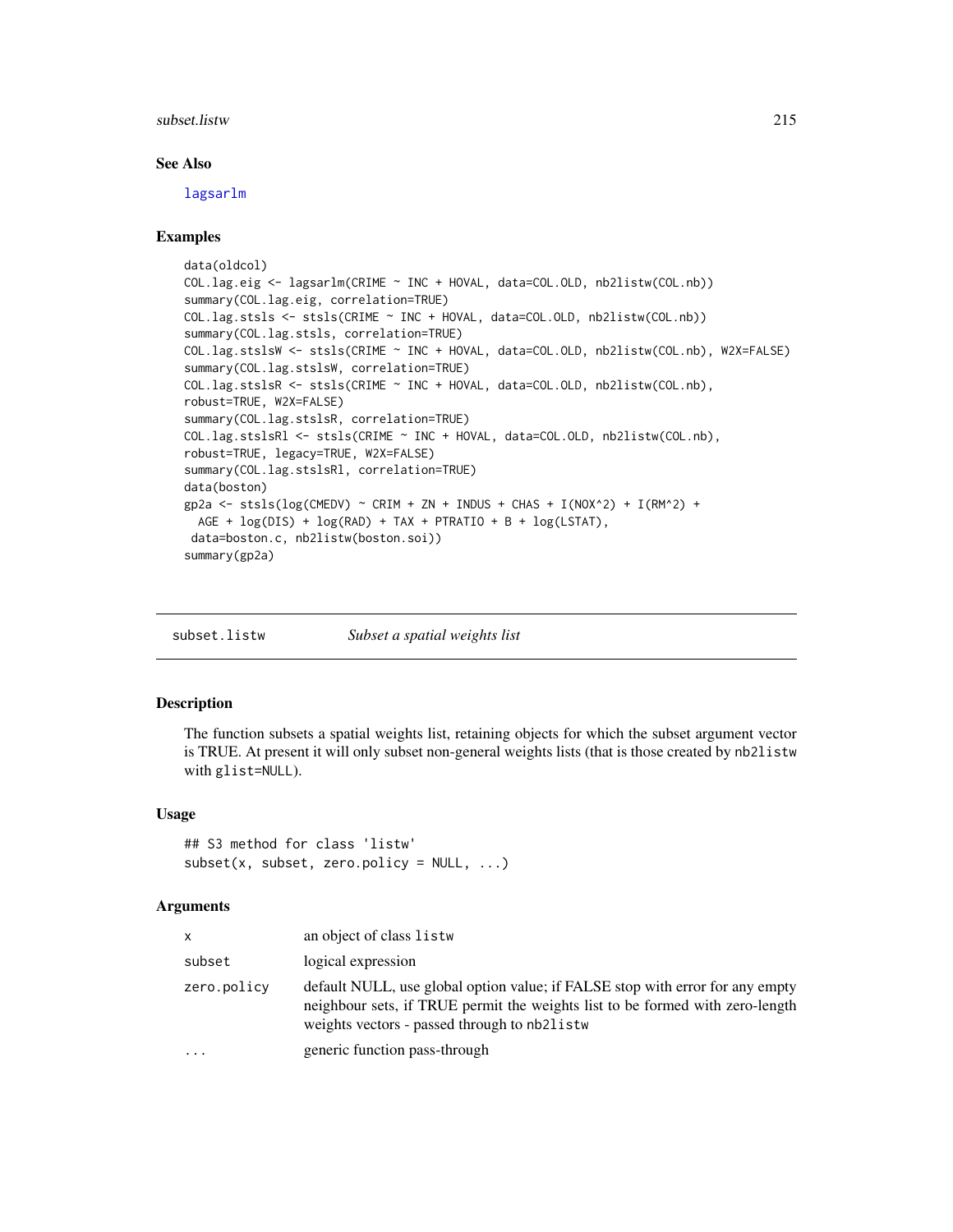## Value

The function returns an object of class listw with component style the same as the input object, component neighbours a list of integer vectors containing neighbour region number ids (compacted to run from 1:number of regions in subset), and component weights as the weights computed for neighbours using style.

## Author(s)

Roger Bivand <Roger.Bivand@nhh.no>

#### See Also

[nb2listw](#page-153-0), [subset.nb](#page-215-0)

# Examples

```
example(columbus)
to.be.dropped \leq c(31, 34, 36, 39, 42, 46)
pre <- nb2listw(col.gal.nb)
print(pre)
post <- subset(pre, !(1:length(col.gal.nb) %in% to.be.dropped))
print(post)
```
<span id="page-215-0"></span>

| subset.nb | Subset a neighbours list |  |
|-----------|--------------------------|--|
|-----------|--------------------------|--|

### Description

The function subsets a neighbors list, retaining objects for which the subset argument vector is TRUE.

#### Usage

```
## S3 method for class 'nb'
subset(x, subset, ...)
```
#### Arguments

| X      | an object of class nb         |
|--------|-------------------------------|
| subset | logical expression            |
|        | generic function pass-through |

## Value

The function returns an object of class nb with a list of integer vectors containing neighbour region number ids (compacted to run from 1:number of regions in subset).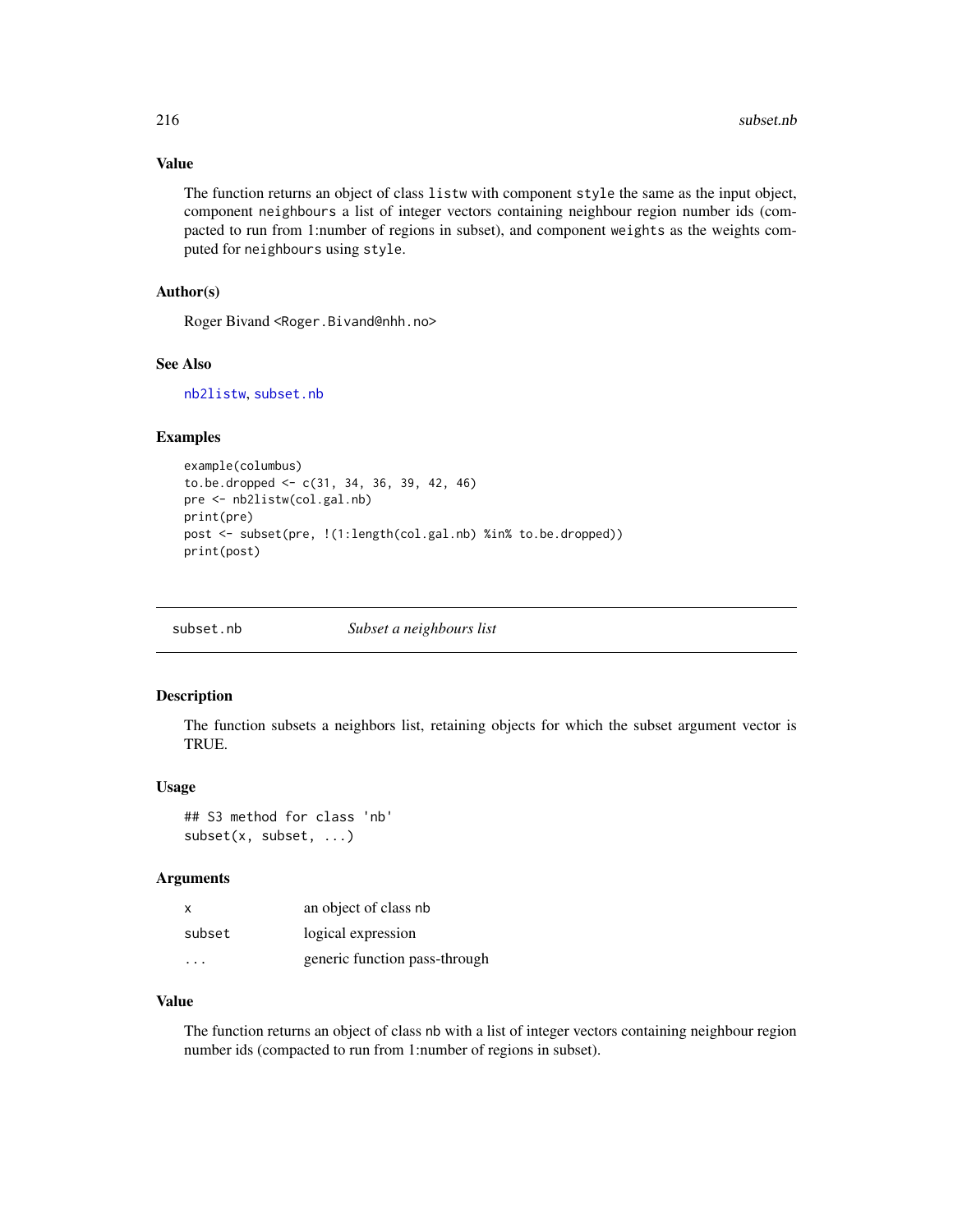# <span id="page-216-0"></span>summary.nb 217

# Author(s)

Roger Bivand <Roger.Bivand@nhh.no>

# See Also

[nb2listw](#page-153-0)

# Examples

```
example(columbus)
coords <- coordinates(columbus)
plot(col.gal.nb, coords)
to.be.dropped <- c(31, 34, 36, 39, 42, 46)
text(coords[to.be.dropped,1], coords[to.be.dropped,2], labels=to.be.dropped,
 pos=2, offset=0.3)
sub.col.gal.nb <- subset(col.gal.nb,
  !(1:length(col.gal.nb) %in% to.be.dropped))
plot(sub.col.gal.nb, coords[-to.be.dropped,], col="red", add=TRUE)
which(!(attr(col.gal.nb, "region.id") %in%
 attr(sub.col.gal.nb, "region.id")))
```
summary.nb *Print and summary function for neighbours and weights lists*

#### Description

The function prints summary measures for links in a neighbours list. If a matrix of coordinates is given as well, summary descriptive measures for the link lengths are also printed. Print and summary functions are also available for "listw" weights list objects, also reporting constants (S0, S1, S2) used in inference for global spatial autocorrelation statistics such as Moran's I, Geary's C, join-count tests and Getis-Ord G.

# Usage

```
## S3 method for class 'nb'
summary(object, coords=NULL, longlat = NULL, scale = 1, ...)
## S3 method for class 'nb'
print(x, \ldots)## S3 method for class 'listw'
summary(object, coords, longlat, zero.policy = NULL,
scale = 1, \ldots)
## S3 method for class 'listw'
print(x, zero.policy = NULL, ...)
```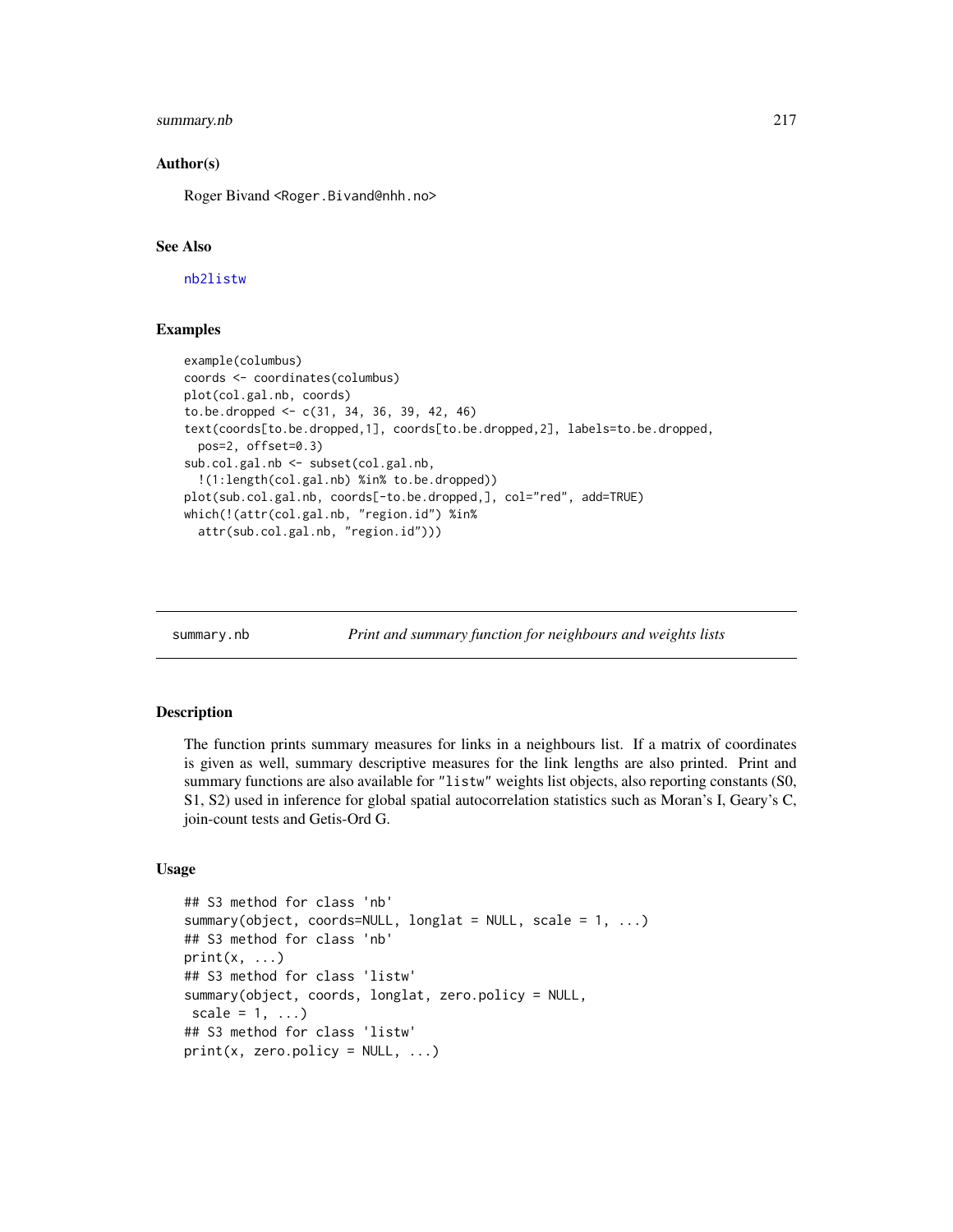# <span id="page-217-0"></span>Arguments

| object       | an object of class nb                                                                                                                                                                                      |
|--------------|------------------------------------------------------------------------------------------------------------------------------------------------------------------------------------------------------------|
| coords       | matrix of region point coordinates or a Spatial Points object                                                                                                                                              |
| longlat      | TRUE if point coordinates are longitude-latitude decimal degrees, in which case<br>distances are measured in kilometers; if coords is a SpatialPoints object, the<br>value is taken from the object itself |
| $\cdot$      | additional arguments affecting the output produced                                                                                                                                                         |
| $\mathsf{x}$ | an object of class nb                                                                                                                                                                                      |
| zero.policy  | default NULL, use global option value; if FALSE stop with error for any empty<br>neighbour sets                                                                                                            |
| scale        | passed through to stem() for control of plot length                                                                                                                                                        |

# Author(s)

Roger Bivand <Roger.Bivand@nhh.no>

# See Also

[plot.nb](#page-167-0)

# Examples

```
example(columbus)
coords <- coordinates(columbus)
col.gal.nb
summary(col.gal.nb, coords)
col.listw <- nb2listw(col.gal.nb, style="W")
col.listw
summary(col.listw)
```
summary.sarlm *summary method for class sarlm*

# Description

Methods used for presenting the results of estimating spatial SAR models.

#### Usage

```
## S3 method for class 'sarlm'
summary(object, correlation = FALSE, Nagelkerke = FALSE, Hausman=FALSE, adj.se=FALSE, ...)
## S3 method for class 'sarlm'
print(x, \ldots)## S3 method for class 'summary.sarlm'
print(x, digits = max(5, .0ptions$ digits - 3),signif.stars = FALSE, ...)
```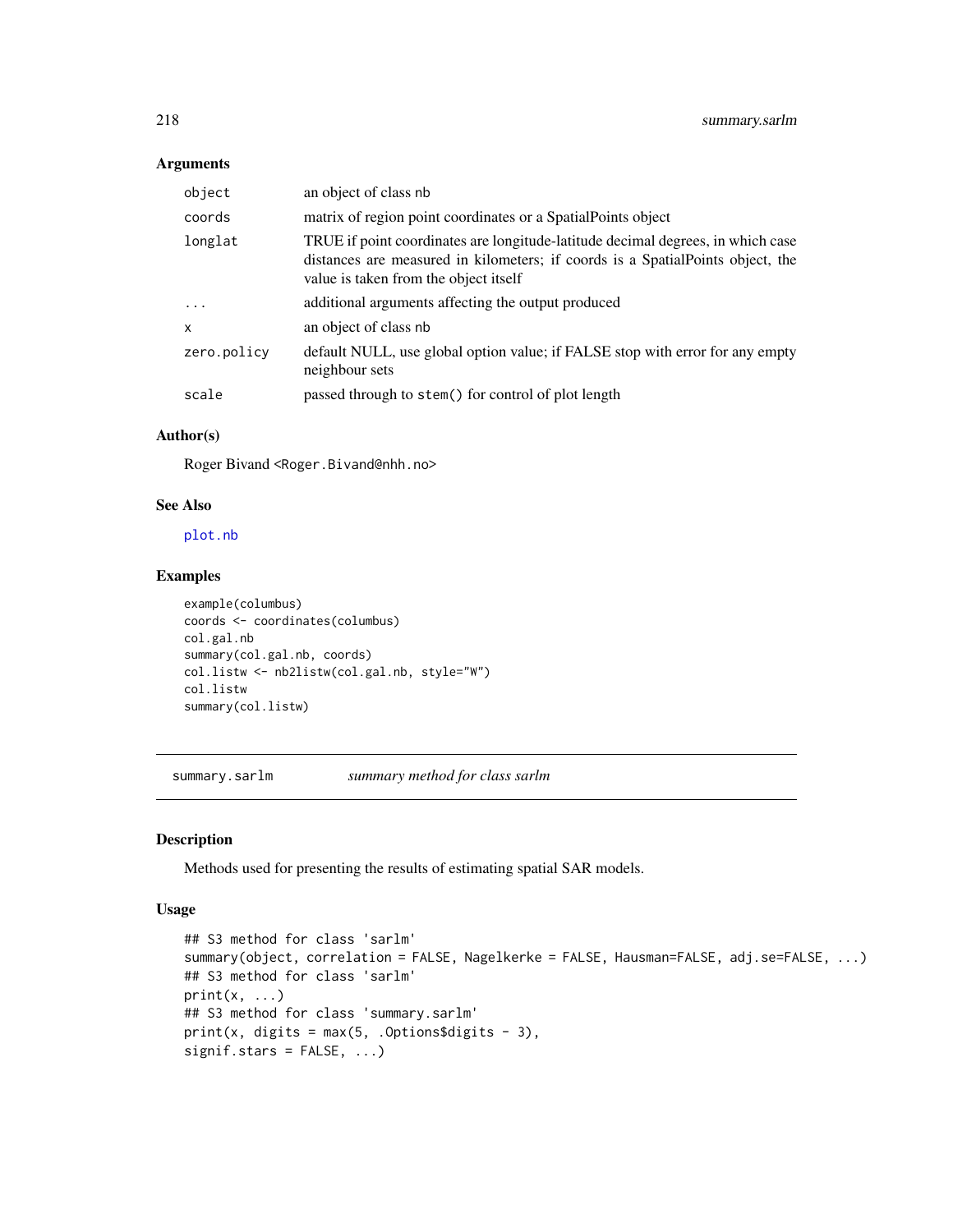# <span id="page-218-0"></span>summary.sarlm 219

#### Arguments

| object       | sarlm object from lagsarlm or errorsarlm                                                                                          |
|--------------|-----------------------------------------------------------------------------------------------------------------------------------|
| correlation  | logical; if 'TRUE', the correlation matrix of the estimated parameters including<br>sigma is returned and printed (default=FALSE) |
| Nagelkerke   | if TRUE, the Nagelkerke pseudo R-squared is reported                                                                              |
| Hausman      | if TRUE, the results of the Hausman test for error models are reported                                                            |
| adj.se       | if TRUE, adjust the coefficient standard errors for the number of fitted coeffi-<br>cients                                        |
| x            | sarlm object from lagsarlm or errorsarlm in print.sarlm, summary object<br>from summary.sarlm for print.summary.sarlm             |
| digits       | the number of significant digits to use when printing                                                                             |
| signif.stars | logical. If TRUE, "significance stars" are printed for each coefficient.                                                          |
| $\cdots$     | further arguments passed to or from other methods                                                                                 |

# Value

The summary function summary.sarlm returns the sarlm object augmented with a coefficient matrix with probability values for coefficient asymptotic standard errors for type="error" and for type="lag" or "mixed" when object\\$ase=TRUE, or a coefficient matrix with probability values for likelihood ratio tests between the model as reported and models with independent variables dropped in turn.

#### Author(s)

Roger Bivand <Roger.Bivand@nhh.no>

# References

Cliff, A. D., Ord, J. K. 1981 *Spatial processes*, Pion; Ord, J. K. 1975 Estimation methods for models of spatial interaction, *Journal of the American Statistical Association*, 70, 120-126; Anselin, L. 1988 *Spatial econometrics: methods and models.* (Dordrecht: Kluwer); Anselin, L. 1995 SpaceStat, a software program for the analysis of spatial data, version 1.80. Regional Research Institute, West Virginia University, Morgantown, WV (<www.spacestat.com>); Anselin L, Bera AK (1998) Spatial dependence in linear regression models with an introduction to spatial econometrics. In: Ullah A, Giles DEA (eds) Handbook of applied economic statistics. Marcel Dekker, New York, pp. 237- 289; Nagelkerke NJD (1991) A note on a general definition of the coefficient of determination. Biometrika 78: 691-692.

# See Also

[errorsarlm](#page-51-0), [lagsarlm](#page-98-0), [summary.lm](#page-0-0)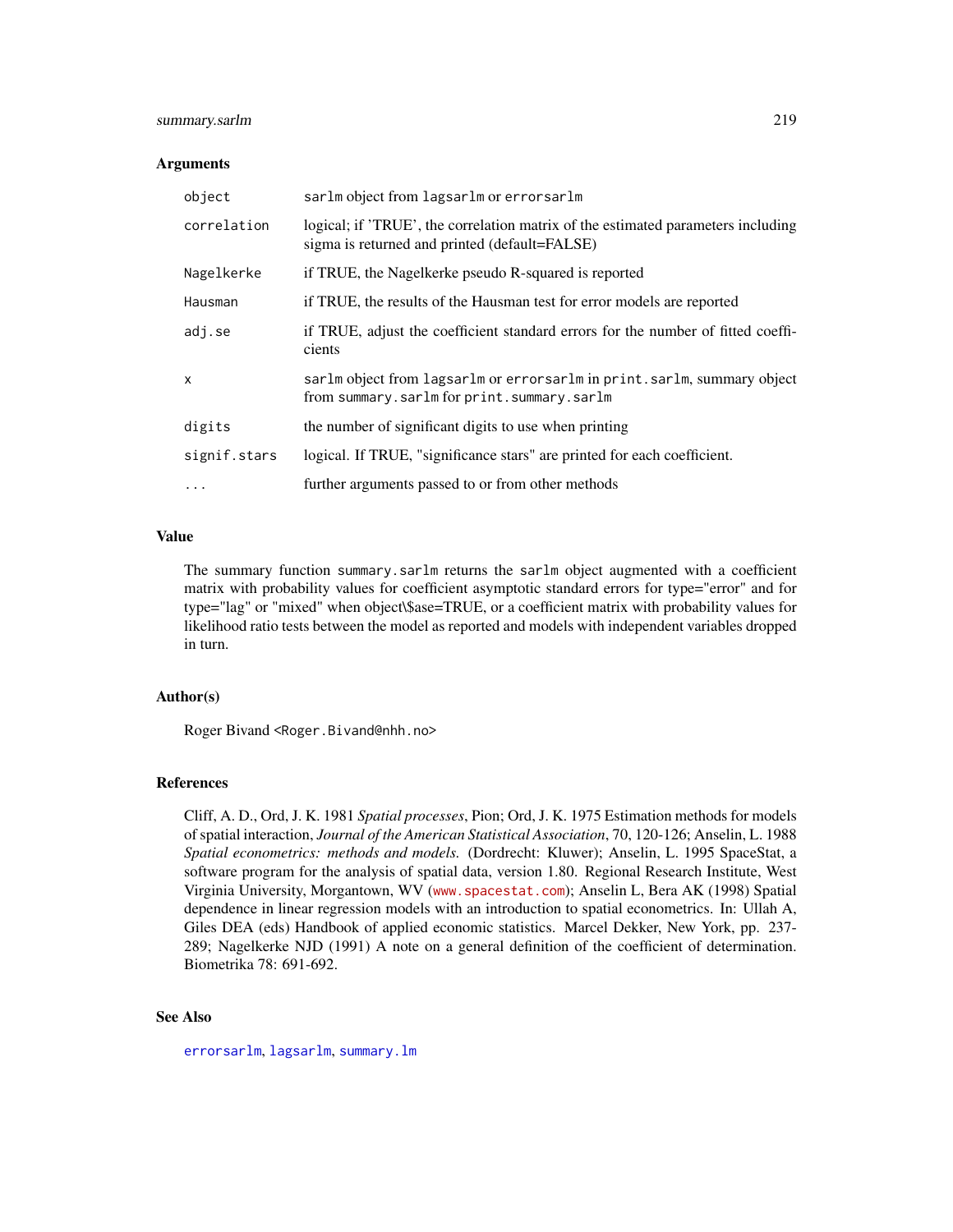# Examples

```
data(oldcol)
COL.mix.eig <- lagsarlm(CRIME ~ INC + HOVAL, data=COL.OLD,
nb2listw(COL.nb), type="mixed", method="eigen")
summary(COL.mix.eig, correlation=TRUE, Nagelkerke=TRUE)
COL.mix.M <- lagsarlm(CRIME ~ INC + HOVAL, data=COL.OLD,
nb2listw(COL.nb), type="mixed", method="Matrix")
summary(COL.mix.M, correlation=TRUE, Nagelkerke=TRUE)
COL.errW.eig <- errorsarlm(CRIME ~ INC + HOVAL, data=COL.OLD,
 nb2listw(COL.nb, style="W"), method="eigen")
summary(COL.errW.eig, correlation=TRUE, Nagelkerke=TRUE, Hausman=TRUE)
```

```
tolerance.nb Function to construct edges based on a tolerance angle and a maxi-
                       mum distance
```
#### Description

This function creates an object of class nb (defined in the library spdep) containing a connexion diagram. The edges between sites are based on a tolerance angle and a maximum distance. The angle is directional; its direction is always from the bottow to the top of the screen.

#### Usage

```
tolerance.nb(coords, unit.angle = "degrees", max.dist, tolerance, rot.angle,
plot.sites=FALSE)
```
#### Arguments

| coords     | A matrix or a data frame containing the X and Y coordinates of the study sites.                                                                                                                                                   |
|------------|-----------------------------------------------------------------------------------------------------------------------------------------------------------------------------------------------------------------------------------|
| unit.angle | Character. The measurement units in which angles are defined: either "degrees"<br>(default) or "radians".                                                                                                                         |
| max.dist   | Numeric. The maximum distance of an edge linking two sites together.                                                                                                                                                              |
| tolerance  | Numeric. The tolerance angle in which a site can influence another site. The<br>angle is measured vertically and from bottom to top of the pictures after rotation<br>of the points.                                              |
| rot.angle  | Numeric, optional. An angle at which a set of coordinates should be rotated<br>before creating the connexion diagram. The set of coordinates is rotated coun-<br>terclockwise. Negative values will produce a clockwise rotation. |
| plot.sites | Logical (TRUE, FALSE) determining if the site should be plotted in a graphic<br>window. This graph allows one to make sure the points are rotated in a correct<br>direction.                                                      |

# Details

Even though this function creates a connexion diagram based on a tolerance angle going from the bottom to the top of the screen, the resulting object is symmetric, meaning that a site influences another and vice versa. The final object does not represent a directional connexion network.

<span id="page-219-0"></span>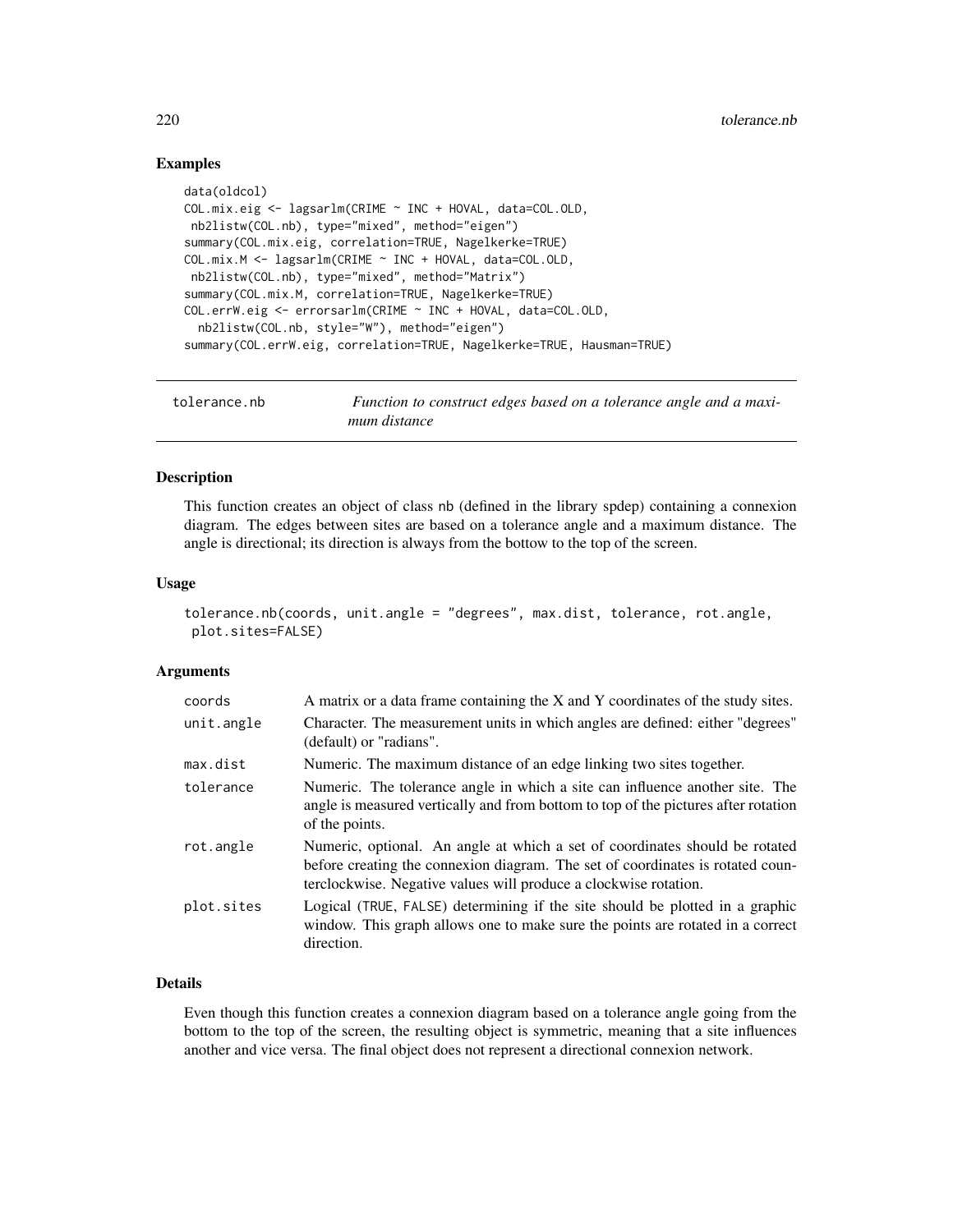#### <span id="page-220-0"></span>tolerance.nb 221

# Value

The function returns an object of class nb with a list of integer vectors corresponding to neighbour region numbers.

# Warning

This function was not design to handle a large number of rows in coords. To use this function for a set of coordinates with more than 1500 entries is memory intensive.

# Author(s)

F. Guillaume Blanchet

# See Also

[dnearneigh](#page-29-0), [cell2nb](#page-24-0), [graph2nb](#page-70-0), [tri2nb](#page-221-0), [knn2nb](#page-94-0)

#### Examples

```
set.seed(1)
ex.data<-cbind(runif(50),rexp(50))
### Construct object of class nb with a tolerance angle of 30 degrees
### and a maximum distance of 2 m.
nb.ex<-tolerance.nb(ex.data, unit.angle = "degrees", max.dist=1,
tolerance = 30)
### Construct object of class nb with a tolerance angle of 30 degrees
### and a maximum distance of 2 m. The coordinates are rotated at an angle
### of 45 degrees counterclockwise.
nb.ex2<-tolerance.nb(ex.data, unit.angle = "degrees", max.dist=1,
tolerance = 30, rot.angle = 45)
### Construct object of class nb with a tolerance angle of pi/8 radians
### and a maximum distance of 1.5 m. The coordinates are rotated at
### an angle of pi/4 radians clockwise.
nb.ex3<-tolerance.nb(ex.data, unit.angle = "radians", max.dist=1.5,
tolerance = pi/8, rot.angle = -pi*2/3)
par(mfrow=c(1,3))
plot(nb.ex,ex.data,asp=1)
plot(nb.ex2,ex.data,asp=1)
```
plot(nb.ex3,ex.data,asp=1)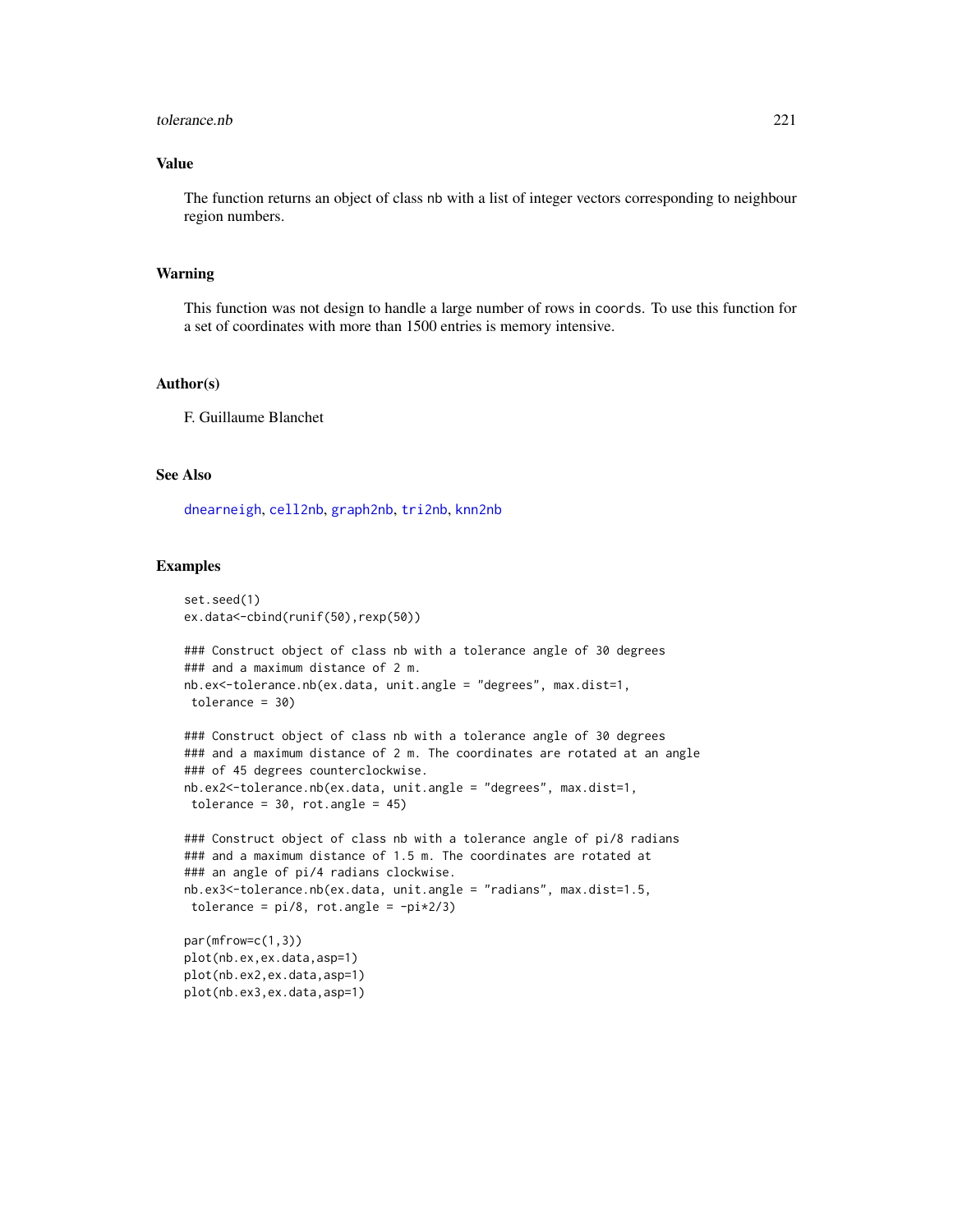#### <span id="page-221-1"></span><span id="page-221-0"></span>Description

The function uses the deldir package to convert a matrix of two-dimensional coordinates into a neighbours list of class nb with a list of integer vectors containing neighbour region number ids.

#### Usage

tri2nb(coords, row.names = NULL)

#### Arguments

| coords    | matrix of point coordinates with two columns                                                                          |
|-----------|-----------------------------------------------------------------------------------------------------------------------|
| row.names | character vector of region ids to be added to the neighbours list as attribute<br>region.id.default $seq(1, nrow(x))$ |

# Details

If coordinates are duplicated, this function cannot be used. If the coordinates are from a grid, then they need to be ordered such that the first three are not collinear, so that the first triangle can be constructed. This can be achieved by randomising the order of the coordinates (possibly several times), and then re-ordering the order of the data to match the new order of the neighbour list - if this fix is used, remember to re-order the row.names argument as well as the coordinates! Please also note that triangulation of grid points will give arbitrary diagonal neighbours, which may not be a sensible outcome, and dnearneigh() may serve better where tri2nb() cannot be used.

# Value

The function returns an object of class nb with a list of integer vectors containing neighbour region number ids.

#### Author(s)

Roger Bivand <Roger.Bivand@nhh.no>

#### See Also

[knn2nb](#page-94-0), [dnearneigh](#page-29-0), [cell2nb](#page-24-0)

# Examples

```
example(columbus)
coords <- coordinates(columbus)
ind <- sapply(slot(columbus, "polygons"), function(x) slot(x, "ID"))
col.tri.nb <- tri2nb(coords, row.names=ind)
W <- as(nb2listw(col.tri.nb, style="B"), "CsparseMatrix")
```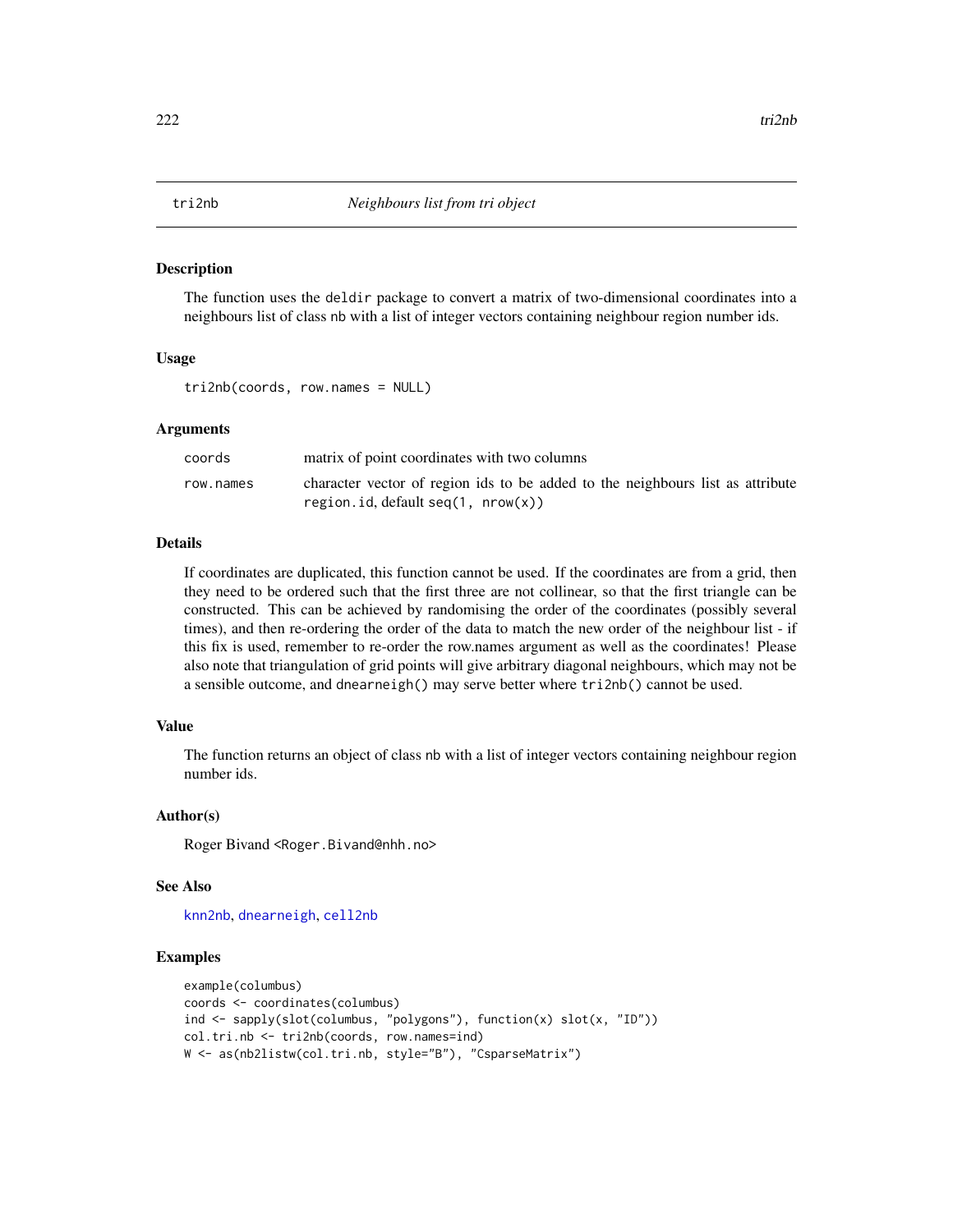```
plot(columbus, border="grey")
plot(col.tri.nb, coords, add=TRUE)
title(main="Raw triangulation links")
x \leq -\text{seq}(0,1,0.1)y \leq -\text{seq}(0, 2, 0.2)xy \leftarrow expand.grid(x, y)
try(xy.nb <- tri2nb(xy))
seed <- 1234
xid \leftarrow sample(1:nrow(xy))xy.nb <- tri2nb(xy[xid,])
plot(xy.nb, xy[xid,])
```
trW *Spatial weights matrix powers traces*

# Description

The function is used to prepare a vector of traces of powers of a spatial weights matrix

# Usage

```
trW(W=NULL, m = 30, p = 16, type = "mult", listw=NULL, momentsSymmetry=TRUE)
mom_calc(lw, m)
mom_calc_int2(is, m, nb, weights, Card)
```
# Arguments

| A spatial weights matrix in CsparseMatrix form                                                                                                                                                                                                                                                                                                                                                                                                                                            |  |  |
|-------------------------------------------------------------------------------------------------------------------------------------------------------------------------------------------------------------------------------------------------------------------------------------------------------------------------------------------------------------------------------------------------------------------------------------------------------------------------------------------|--|--|
| The number of powers; must be an even number for 'type'="moments" (default<br>changed from 100 to 30 (2010-11-17))                                                                                                                                                                                                                                                                                                                                                                        |  |  |
| The number of samples used in Monte Carlo simulation of the traces if type is<br>MC (default changed from 50 to 16 (2010-11-17))                                                                                                                                                                                                                                                                                                                                                          |  |  |
| Either "mult" (default) for powering a sparse matrix (with moderate or larger<br>N, the matrix becomes dense, and may lead to swapping), or "MC" for Monte<br>Carlo simulation of the traces (the first two simulated traces are replaced by their<br>analytical equivalents), or "moments" to use the looping space saving algorithm<br>proposed by Smirnov and Anselin (2009) - for "moments", W must be symmetric,<br>for row-standardised weights through a similarity transformation |  |  |
| a listw object, which should either be fully symmetric, or be constructed as simi-<br>lar to symmetric from intrinsically symmetric neighbours using similar. listw,<br>used with 'type'="moments"                                                                                                                                                                                                                                                                                        |  |  |
| momentsSymmetry                                                                                                                                                                                                                                                                                                                                                                                                                                                                           |  |  |
| default TRUE; assert Smirnov/Anselin symmetry assumption                                                                                                                                                                                                                                                                                                                                                                                                                                  |  |  |
| (used internally only in mom_calc_int2 for 'type'="moments" on a cluster)                                                                                                                                                                                                                                                                                                                                                                                                                 |  |  |
| (used internally only in mom_calc_int2 for 'type'="moments" on a cluster)                                                                                                                                                                                                                                                                                                                                                                                                                 |  |  |
| (used internally only in mom_calc_int2 for 'type'="moments" on a cluster)                                                                                                                                                                                                                                                                                                                                                                                                                 |  |  |
| (used internally only in mom_calc_int2 for 'type'="moments" on a cluster)                                                                                                                                                                                                                                                                                                                                                                                                                 |  |  |
|                                                                                                                                                                                                                                                                                                                                                                                                                                                                                           |  |  |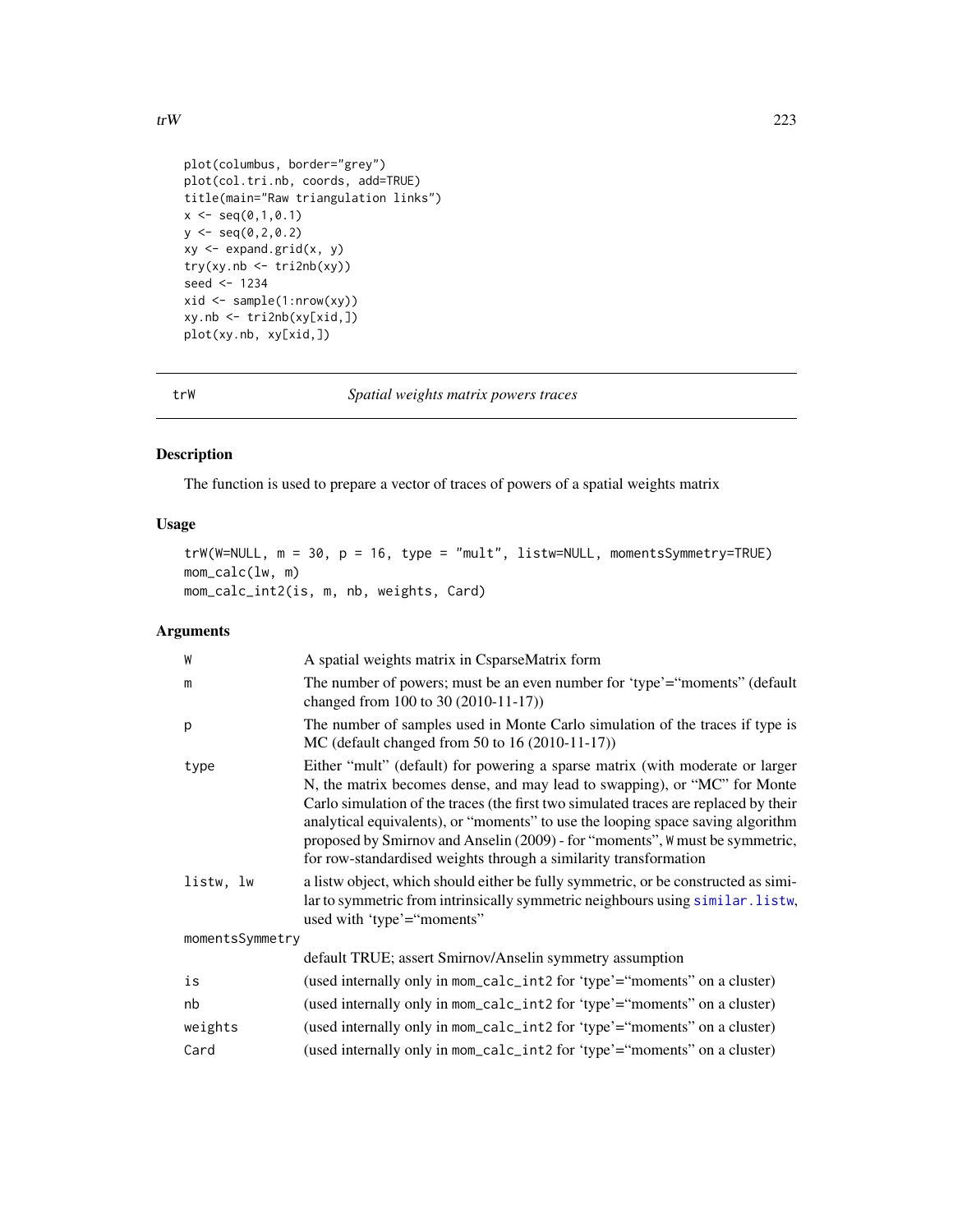# <span id="page-223-0"></span>Value

A numeric vector of m traces, with "timings" and "type" attributes; the 'type'="MC" also returns the standard deviation of the p-vector V divided by the square root of p as a measure of spread for the trace estimates.

# Note

mom\_calc and mom\_calc\_int2 are for internal use only

#### Author(s)

Roger Bivand <Roger.Bivand@nhh.no>

#### References

LeSage J and RK Pace (2009) *Introduction to Spatial Econometrics*. CRC Press, Boca Raton, pp. 96–105; Smirnov O and L Anselin (2009) An O(N) parallel method of computing the Log-Jacobian of the variable transformation for models with spatial interaction on a lattice. *Computational Statistics and Data Analysis* 53 (2009) 2983–2984.

# See Also

[as\\_dgRMatrix\\_listw](#page-12-0), [nb2listw](#page-153-0)

#### Examples

```
example(columbus)
listw <- nb2listw(col.gal.nb)
W <- as(listw, "CsparseMatrix")
system.time(trMat <- trW(W, type="mult"))
str(trMat)
set.seed(1100)
system.time(trMC <- trW(W, type="MC"))
str(trMC)
plot(trMat, trMC)
abline(a=0, b=1)
for(i in 3:length(trMC)) {
 segments(trMat[i], trMC[i]-2*attr(trMC, "sd")[i], trMat[i],
  trMC[i]+2*attr(trMC, "sd")[i])
}
listwS <- similar.listw(listw)
W <- forceSymmetric(as(listwS, "CsparseMatrix"))
system.time(trmom <- trW(W, m=24, type="moments"))
str(trmom)
all.equal(trMat[1:24], trmom, check.attributes=FALSE)
system.time(trMat <- trW(W, m=24, type="mult"))
str(trMat)
all.equal(trMat, trmom, check.attributes=FALSE)
set.seed(1)
system.time(trMC <- trW(W, m=24, type="MC"))
str(trMC)
```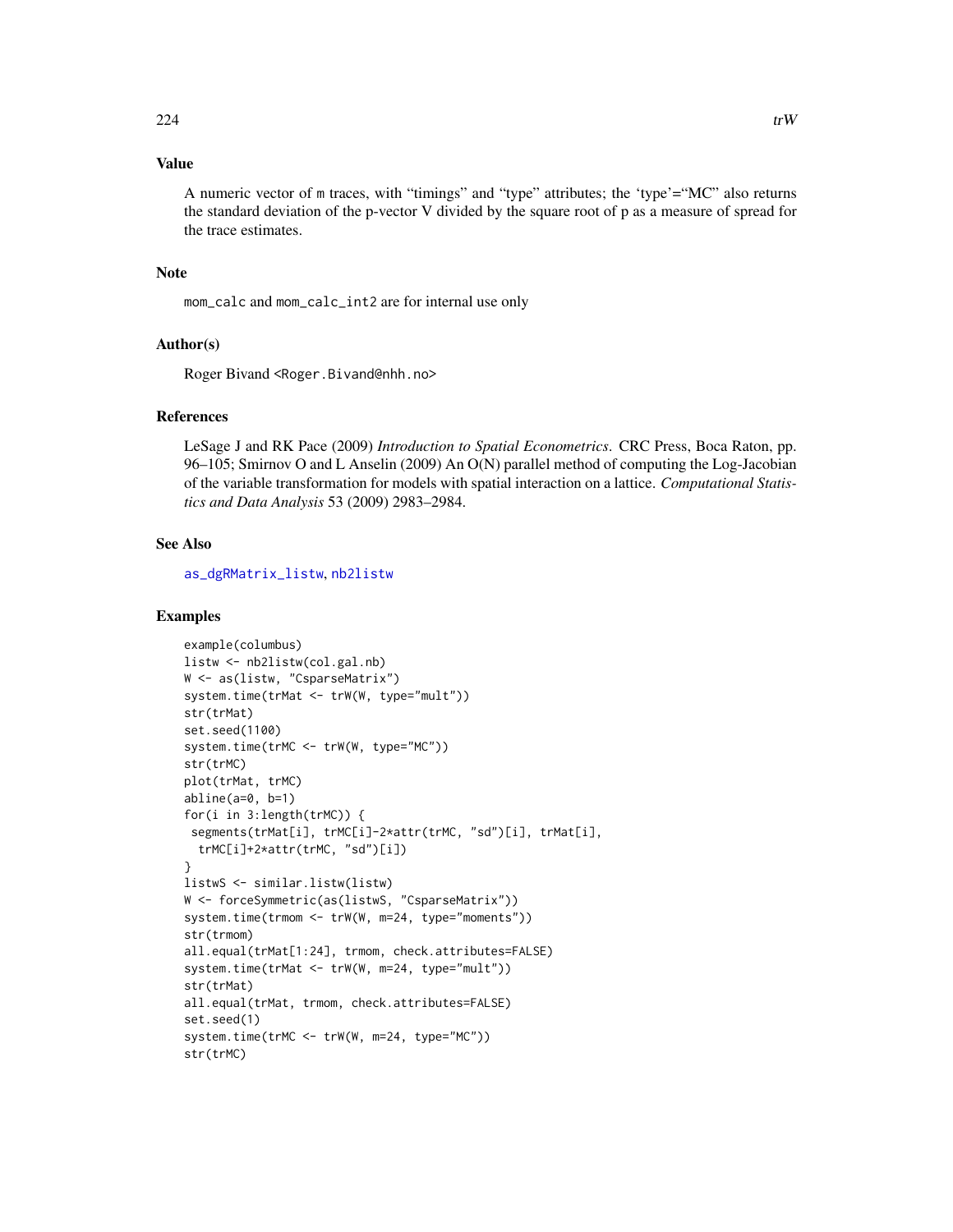<span id="page-224-0"></span>used.cars 225

```
data(boston)
listw <- nb2listw(boston.soi)
listwS <- similar.listw(listw)
system.time(trmom <- trW(listw=listwS, m=24, type="moments"))
str(trmom)
library(parallel)
nc <- detectCores(logical=FALSE)
# set nc to 1L here
if (nc > 1L) nc <- 1L
coresOpt <- get.coresOption()
invisible(set.coresOption(nc))
if(!get.mcOption()) {
  cl <- makeCluster(get.coresOption())
  set.ClusterOption(cl)
}
system.time(trmomp <- trW(listw=listwS, m=24, type="moments"))
if(!get.mcOption()) {
  set.ClusterOption(NULL)
  stopCluster(cl)
}
all.equal(trmom, trmomp, check.attributes=FALSE)
invisible(set.coresOption(coresOpt))
```
used.cars *US 1960 used car prices*

#### Description

The used.cars data frame has 48 rows and 2 columns. The data set includes a neighbours list for the 48 states excluding DC from poly2nb().

# Usage

data(used.cars)

# Format

This data frame contains the following columns:

tax.charges taxes and delivery charges for 1955-9 new cars

price.1960 1960 used car prices by state

# Source

Hanna, F. A. 1966 Effects of regional differences in taxes and transport charges on automobile consumption, in Ostry, S., Rhymes, J. K. (eds) Papers on regional statistical studies, Toronto: Toronto University Press, pp. 199-223.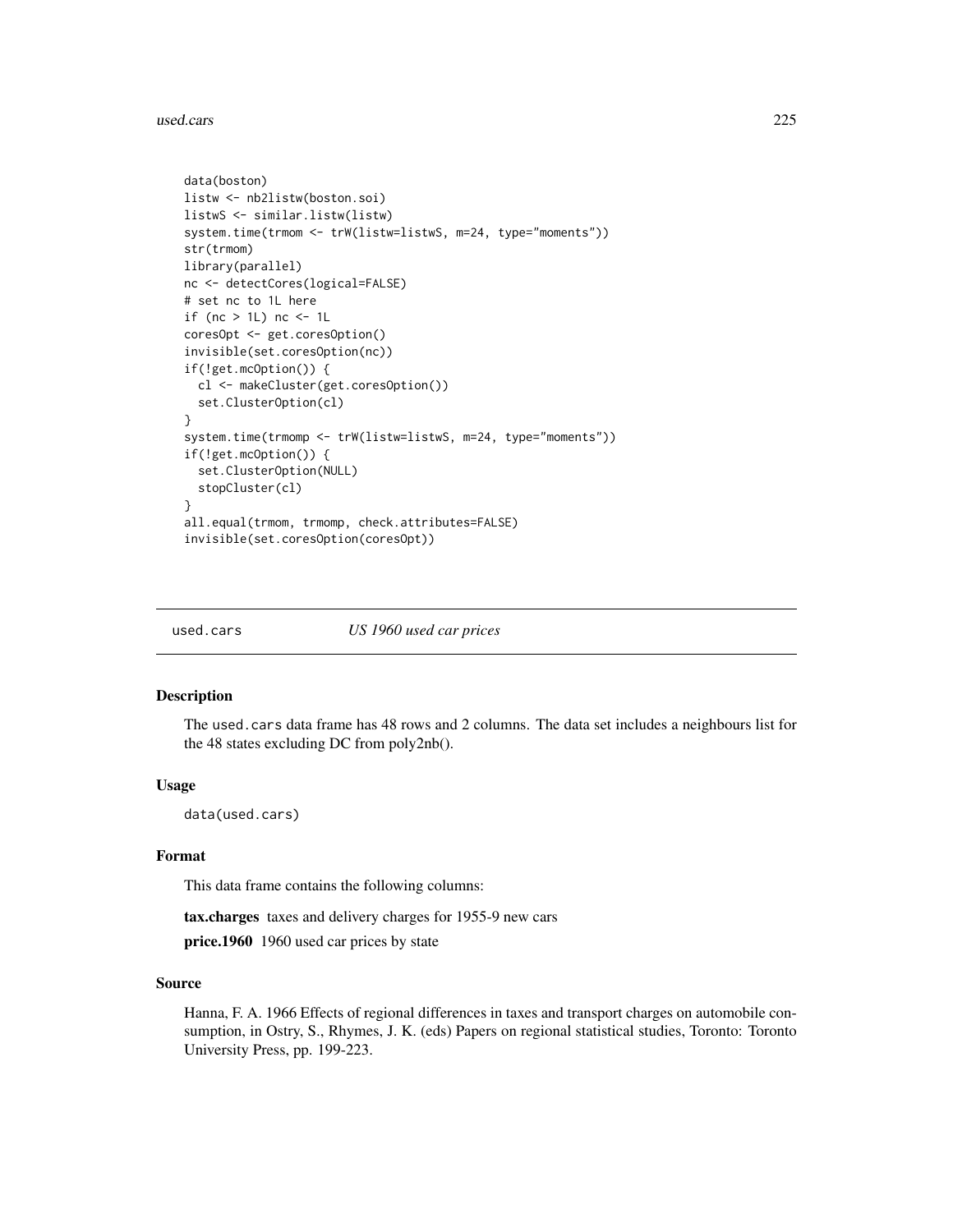### <span id="page-225-0"></span>References

Hepple, L. W. 1976 A maximum likelihood model for econometric estimation with spatial series, in Masser, I (ed) Theory and practice in regional science, London: Pion, pp. 90-104.

# Examples

```
data(used.cars)
moran.test(used.cars$price.1960, nb2listw(usa48.nb))
moran.plot(used.cars$price.1960, nb2listw(usa48.nb),
 labels=rownames(used.cars))
uc.lm <- lm(price.1960 ~ tax.charges, data=used.cars)
summary(uc.lm)
lm.morantest(uc.lm, nb2listw(usa48.nb))
lm.morantest.sad(uc.lm, nb2listw(usa48.nb))
lm.LMtests(uc.lm, nb2listw(usa48.nb))
uc.err <- errorsarlm(price.1960 ~ tax.charges, data=used.cars,
 nb2listw(usa48.nb), tol.solve=1.0e-13, control=list(tol.opt=.Machine$double.eps^0.3))
summary(uc.err)
uc.lag <- lagsarlm(price.1960 ~ tax.charges, data=used.cars,
 nb2listw(usa48.nb), tol.solve=1.0e-13, control=list(tol.opt=.Machine$double.eps^0.3))
summary(uc.lag)
uc.lag1 <- lagsarlm(price.1960 ~ 1, data=used.cars,
 nb2listw(usa48.nb), tol.solve=1.0e-13, control=list(tol.opt=.Machine$double.eps^0.3))
summary(uc.lag1)
uc.err1 <- errorsarlm(price.1960 ~ 1, data=used.cars,
 nb2listw(usa48.nb), tol.solve=1.0e-13, control=list(tol.opt=.Machine$double.eps^0.3))
summary(uc.err1)
```
wheat *Mercer and Hall wheat yield data*

#### Description

Mercer and Hall wheat yield data, based on version in Cressie (1993), p. 455.

#### Usage

data(wheat)

#### Format

The format of the object generated by running data(wheat) is a three column data frame made available by Hongfei Li. The example section shows how to convert this to the object used in demonstrating the aple function, and is a: Formal class 'SpatialPolygonsDataFrame' [package "sp"] with 5 slots; the data slot is a data frame with 500 observations on the following 6 variables.

lat local coordinates northings ordered north to south

yield Mercer and Hall wheat yield data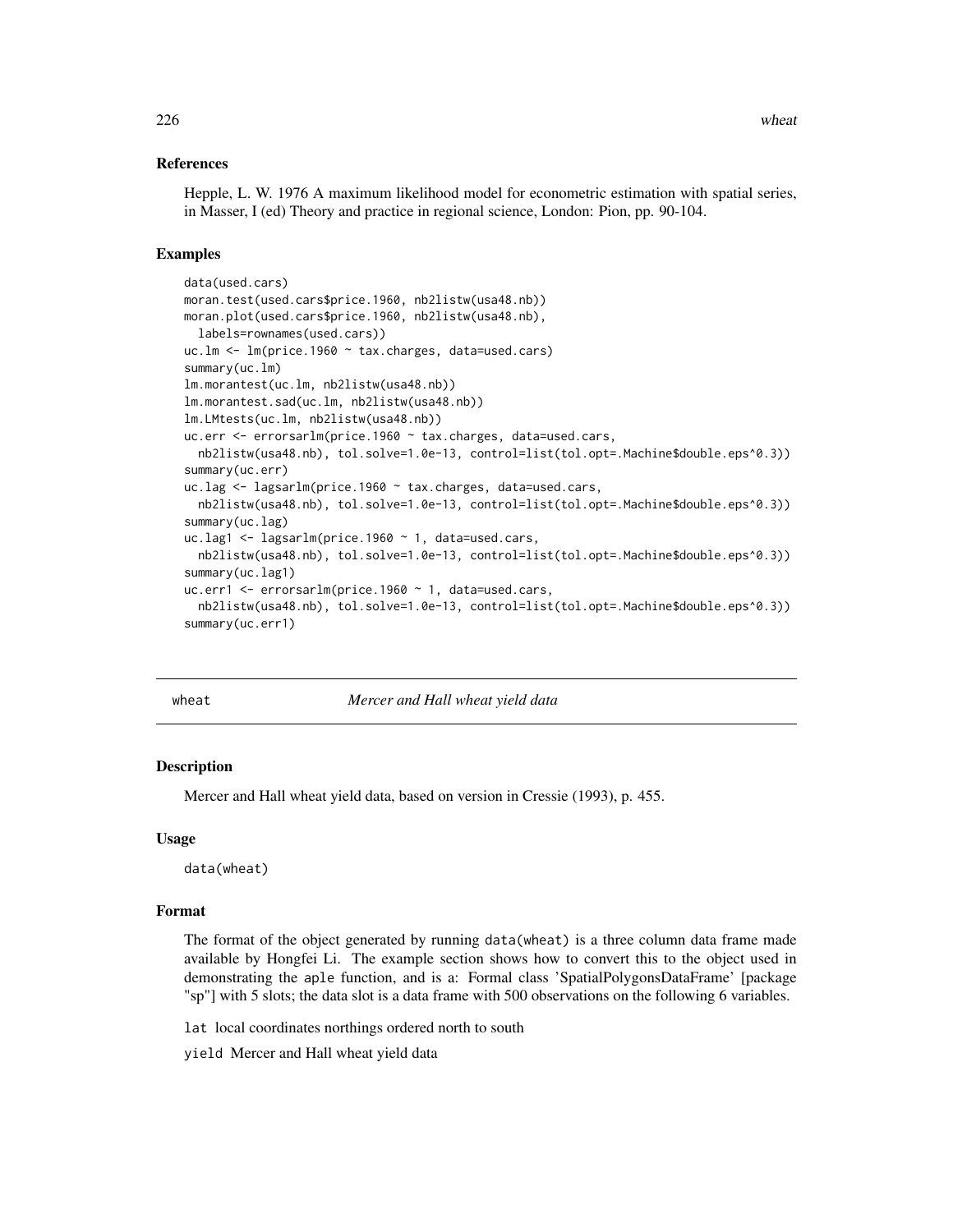# <span id="page-226-0"></span>write.nb.gal 227

r rows south to north; levels in distance units of plot centres

c columns west to east; levels in distance units of plot centres

lon local coordinates eastings

lat1 local coordinates northings ordered south to north

#### Note

The value of 4.03 was changed to 4.33 (wheat[71,]) 13 January 2014; thanks to Sandy Burden; cross-checked with <http://www.css.cornell.edu/faculty/dgr2/teach/R/mhw.csv>, which agrees.

#### Source

Cressie, N. A. C. (1993) Statistics for Spatial Data. Wiley, New York, p. 455.

# References

Mercer, W. B. and Hall, A. D. (1911) The experimental error of field trials. Journal of Agricultural Science 4, 107-132.

# Examples

```
## Not run:
data(wheat)
wheat$lat1 <- 69 - wheat$lat
wheat$r <- factor(wheat$lat1)
wheat$c <- factor(wheat$lon)
wheat_sp <- wheat
coordinates(wheat_sp) <- c("lon", "lat1")
wheat_spg <- wheat_sp
gridded(wheat_spg) <- TRUE
wheat_spl <- as(wheat_spg, "SpatialPolygons")
df <- as(wheat_spg, "data.frame")
row.names(df) <- sapply(slot(wheat_spl, "polygons"),
 function(x) slot(x, "ID"))
wheat <- SpatialPolygonsDataFrame(wheat_spl, data=df)
## End(Not run)
require(maptools)
wheat <- readShapeSpatial(system.file("etc/shapes/wheat.shp",
 package="spdep")[1])
```
write.nb.gal *Write a neighbours list as a GAL lattice file*

#### **Description**

Write a neighbours list as a GAL lattice file, may also use newer GeoDa header format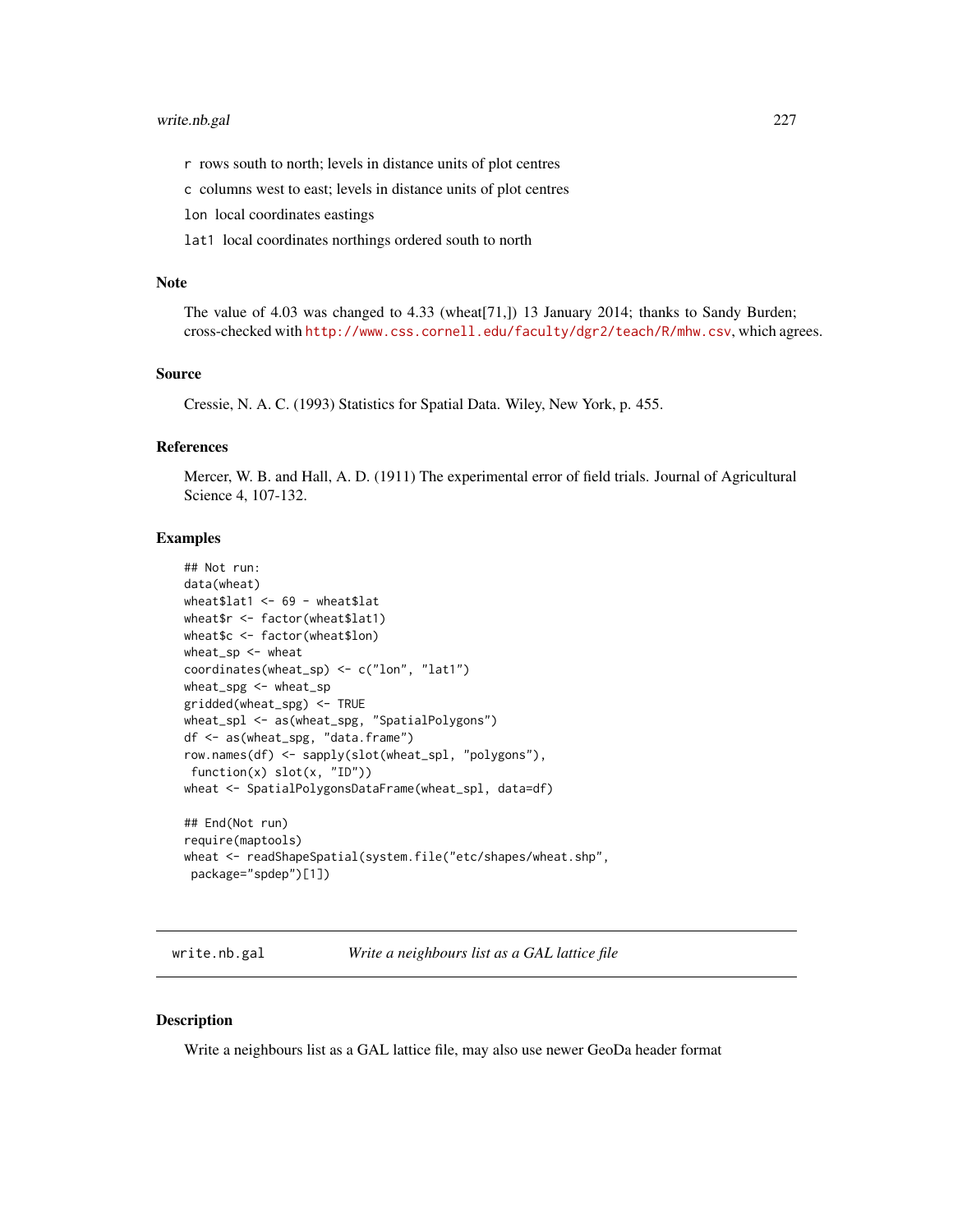# <span id="page-227-0"></span>Usage

```
write.nb.gal(nb, file, oldstyle=TRUE, shpfile=NULL, ind=NULL)
```
# Arguments

| nb       | an object of class nb with a list of integer vectors containing neighbour region<br>number ids.        |
|----------|--------------------------------------------------------------------------------------------------------|
| file     | name of file with GAL lattice data                                                                     |
| oldstyle | if TRUE, first line of file contains only number of spatial units, if FALSE, uses<br>newer GeoDa style |
| shpfile  | Shapefile name taken from GAL file for this dataset                                                    |
| ind      | region id indicator variable name                                                                      |

# Author(s)

Roger Bivand <Roger.Bivand@nhh.no>

# See Also

[read.gal](#page-179-0)

# Examples

```
example(columbus)
GALfile <- tempfile("GAL")
write.nb.gal(col.gal.nb, GALfile)
col.queen <- read.gal(GALfile)
summary(diffnb(col.queen, col.gal.nb))
```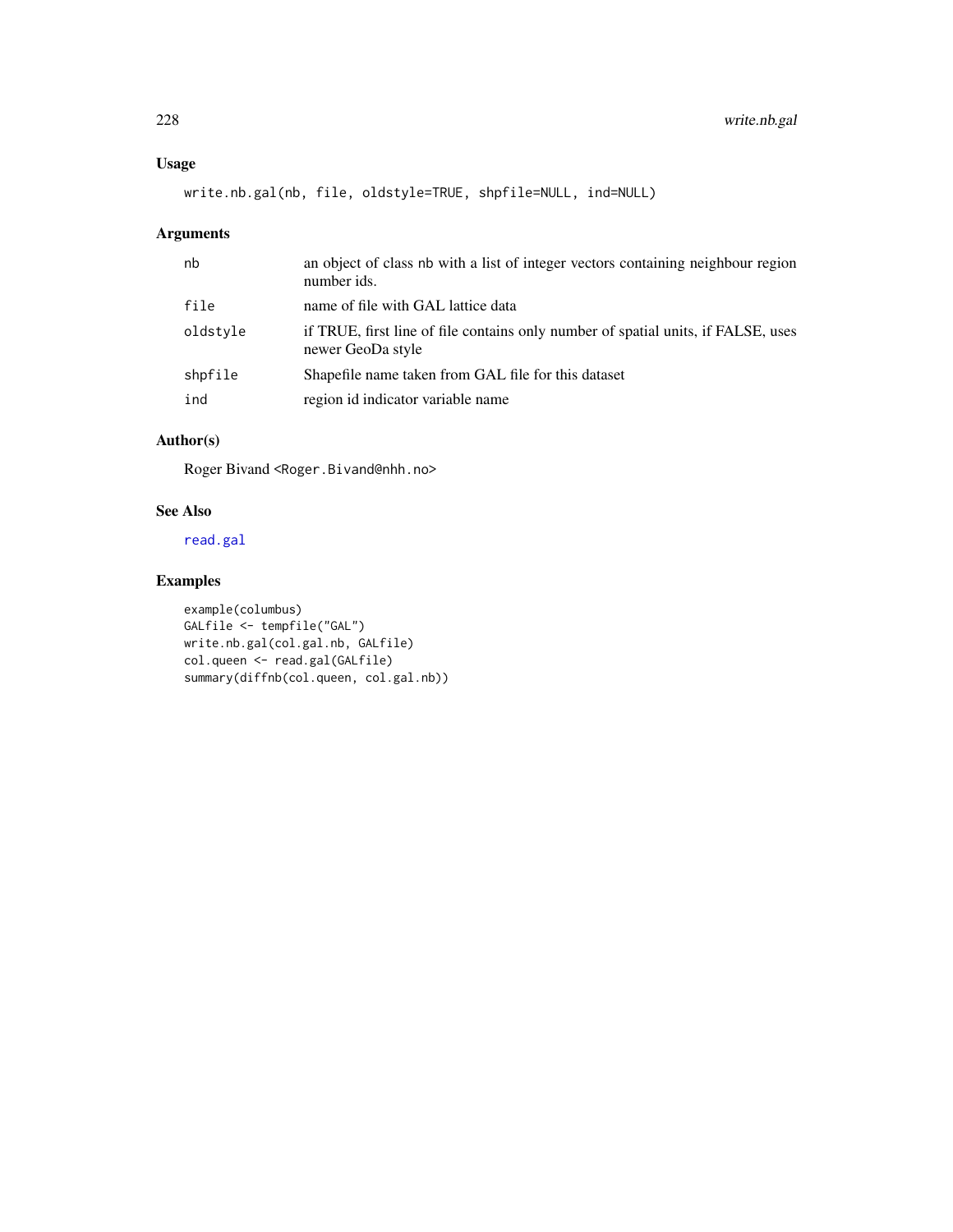# Index

∗Topic cluster nbcosts , [159](#page-158-0) plot.skater , [169](#page-168-0) prunecost , [178](#page-177-0) prunemst , [179](#page-178-0) skater , [194](#page-193-0) ssw , [212](#page-211-0) ∗Topic datasets afcon , [5](#page-4-0) auckland , [14](#page-13-0) baltimore , [17](#page-16-0) boston , [19](#page-18-0) columbus , [28](#page-27-0) eire , [49](#page-48-0) elect80 , [51](#page-50-0) getisord, [64](#page-63-0) hopkins , [76](#page-75-0) house , [77](#page-76-0) huddersfield , [78](#page-77-0) nc.sids , [162](#page-161-0) NY\_data , [163](#page-162-0) oldcol , [165](#page-164-0) used.cars, [225](#page-224-0) wheat , [226](#page-225-0) ∗Topic data bhicv , [19](#page-18-0) ∗Topic graphs mstree , [147](#page-146-0) prunecost , [178](#page-177-0) ∗Topic hplot plot.mst , [167](#page-166-0) plot.skater , [169](#page-168-0) ∗Topic manip Rotation , [184](#page-183-0) ∗Topic multivariate ssw , [212](#page-211-0) ∗Topic spatial aggregate.nb, [6](#page-5-0) airdist , [7](#page-6-0)

anova.sarlm, <mark>[8](#page-7-0)</mark> aple , [9](#page-8-0) aple.mc , [10](#page-9-0) aple.plot , [12](#page-11-0) as\_dgRMatrix\_listw , [13](#page-12-1) autocov\_dist , [15](#page-14-0) bptest.sarlm , [23](#page-22-0) card , [24](#page-23-0) cell2nb , [25](#page-24-1) choynowski , [26](#page-25-0) diffnb, [29](#page-28-0) dnearneigh , [30](#page-29-1) do\_ldet , [32](#page-31-0) droplinks , [39](#page-38-0) EBest, [40](#page-39-0) EBImoran.mc, [41](#page-40-0) EBlocal , [43](#page-42-0) edit.nb , [45](#page-44-0) eigenw, [46](#page-45-0) errorsarlm , [52](#page-51-1) geary , [59](#page-58-0) geary.mc, [60](#page-59-0) geary.test,  $62$ globalG.test, [65](#page-64-0) GMerrorsar , [66](#page-65-0) Graph Components , [69](#page-68-0) graphneigh , [71](#page-70-1) gstsls , [73](#page-72-0) impacts , [79](#page-78-0) include.self, [83](#page-82-0) invIrM , [84](#page-83-0) is.symmetric.nb , [87](#page-86-0) joincount.mc, [88](#page-87-0) joincount.multi , [90](#page-89-0) joincount.test, [91](#page-90-0) knearneigh , [93](#page-92-0) knn2nb , [95](#page-94-1) lag.listw , [96](#page-95-0) lagmess , [97](#page-96-0)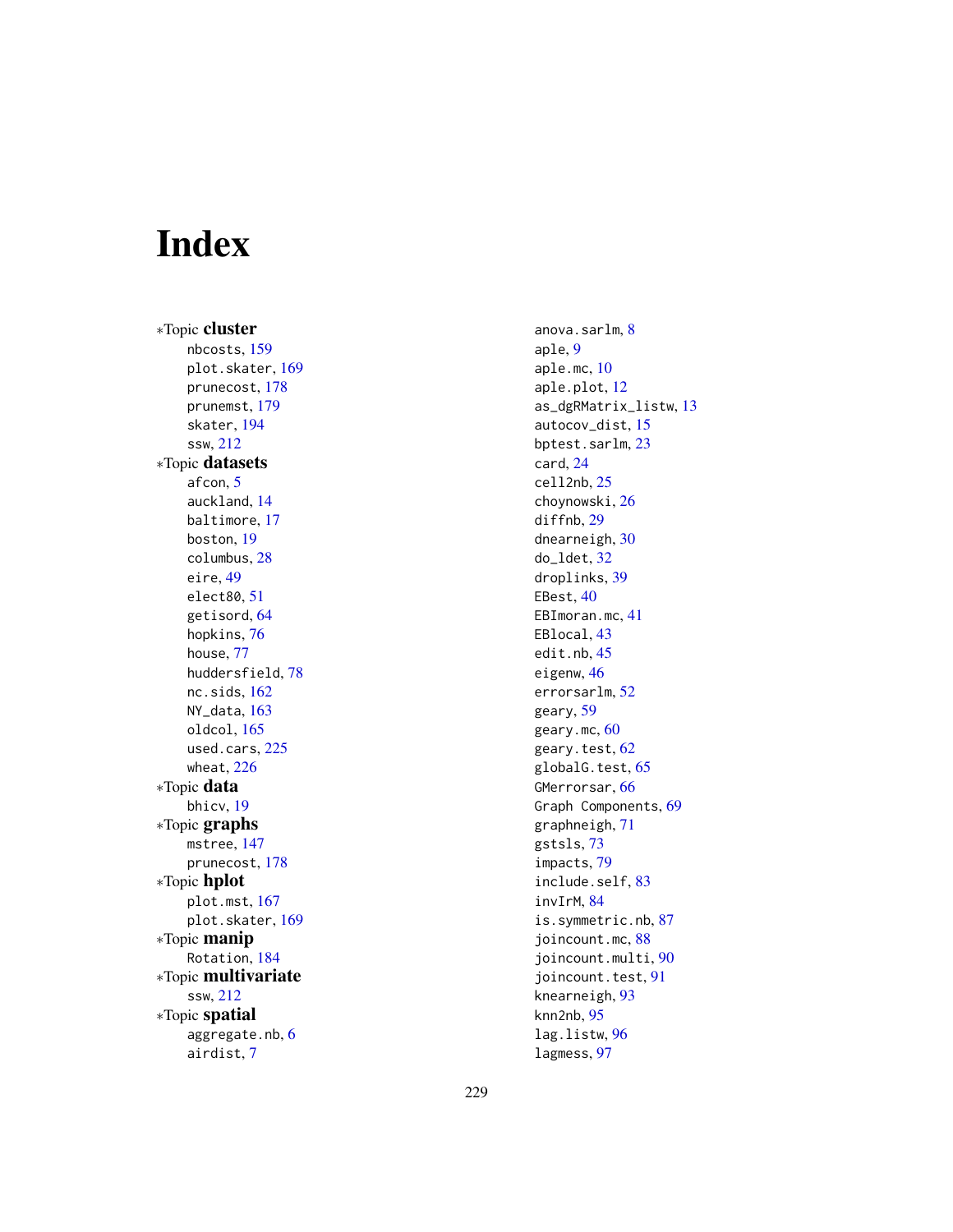lagsarlm , [99](#page-98-1) lee , [106](#page-105-0) lee.mc , [108](#page-107-0) lee.test , [109](#page-108-0) lextrB , [112](#page-111-0) listw2sn , [114](#page-113-0) lm.LMtests , [116](#page-115-0) lm.morantest , [118](#page-117-0) lm.morantest.exact , [120](#page-119-0) lm.morantest.sad , [122](#page-121-0) localG , [124](#page-123-0) localmoran , [126](#page-125-0) localmoran.exact , [128](#page-127-0) localmoran.sad , [130](#page-129-0) LR.sarlm , [133](#page-132-0) mat2listw , [135](#page-134-0) MCMCsamp, [136](#page-135-0) ME , [138](#page-137-0) moran , [141](#page-140-0) moran.mc , [142](#page-141-0) moran.plot, [144](#page-143-0) moran.test, 14<mark>5</mark> mstree , [147](#page-146-0) nb.set.operations , [149](#page-148-0) nb2blocknb , [150](#page-149-0) nb2INLA , [152](#page-151-0) nb2lines , [153](#page-152-0) nb2listw , [154](#page-153-1) nb2mat , [156](#page-155-0) nb2WB , [158](#page-157-0) nbcosts , [159](#page-158-0) nbdists , [160](#page-159-0) nblag , [161](#page-160-0) p.adjustSP, [166](#page-165-0) plot.nb , [168](#page-167-1) poly2nb , [170](#page-169-0) predict.sarlm , [171](#page-170-0) probmap , [176](#page-175-0) read.gal , [180](#page-179-1) read.gwt2nb , [182](#page-181-0) residuals.sarlm , [183](#page-182-0) sacsarlm, [185](#page-184-0) set.mcOption, [189](#page-188-0) set.spChkOption , [191](#page-190-0) similar.listw , [193](#page-192-1) sp.correlogram , [198](#page-197-0) sp.mantel.mc, [200](#page-199-0) SpatialFiltering , [202](#page-201-0)

spautolm , [204](#page-203-0) spdep , [210](#page-209-0) spweights.constants, [211](#page-210-0) stsls , [213](#page-212-0) subset.listw , [215](#page-214-0) subset.nb , [216](#page-215-0) summary.nb , [217](#page-216-0) summary.sarlm, [218](#page-217-0) tolerance.nb , [220](#page-219-0) tri2nb , [222](#page-221-1) trW , [223](#page-222-0) write.nb.gal, $227$ ∗Topic tree plot.mst , [167](#page-166-0) prunemst , [179](#page-178-0) skater , [194](#page-193-0) afcon, [5](#page-4-0) africa.rook.nb *(*afcon *)* , [5](#page-4-0) afxy *(*afcon *)* , [5](#page-4-0) aggregate.nb, [6](#page-5-0) AIC , *[8](#page-7-0)* airdist , [7](#page-6-0) anova.sarlm , [8](#page-7-0) , *[134](#page-133-0)* aple , [9](#page-8-0) , *[11](#page-10-0)* , *[13](#page-12-1)* aple.mc , *[10](#page-9-0)* , [10](#page-9-0) , *[190](#page-189-0)* aple.plot , *[10](#page-9-0)* , [12](#page-11-0) as.data.frame.localmoranex *(*localmoran.exact*)*, [128](#page-127-0) as.data.frame.localmoransad *(*localmoran.sad*)*, [130](#page-129-0) as.data.frame.sarlm.pred *(*predict.sarlm*)*, [171](#page-170-0) as.spam.listw *(*listw2sn *)* , [114](#page-113-0) as\_dgRMatrix\_listw , [13](#page-12-1) , *[224](#page-223-0)* as\_dsCMatrix\_I *(*as\_dgRMatrix\_listw *)* , [13](#page-12-1) as\_dsCMatrix\_IrW *(*as\_dgRMatrix\_listw *)* , [13](#page-12-1) as\_dsTMatrix\_listw *(*as\_dgRMatrix\_listw *)* , [13](#page-12-1) auckland , [14](#page-13-0) auckpolys *(*auckland *)* , [14](#page-13-0) autocov\_dist , [15](#page-14-0) baltimore , [17](#page-16-0) bbs *(*columbus *)* , [28](#page-27-0) bhicv , [19](#page-18-0) boot , *[11](#page-10-0)*

boston , [19](#page-18-0)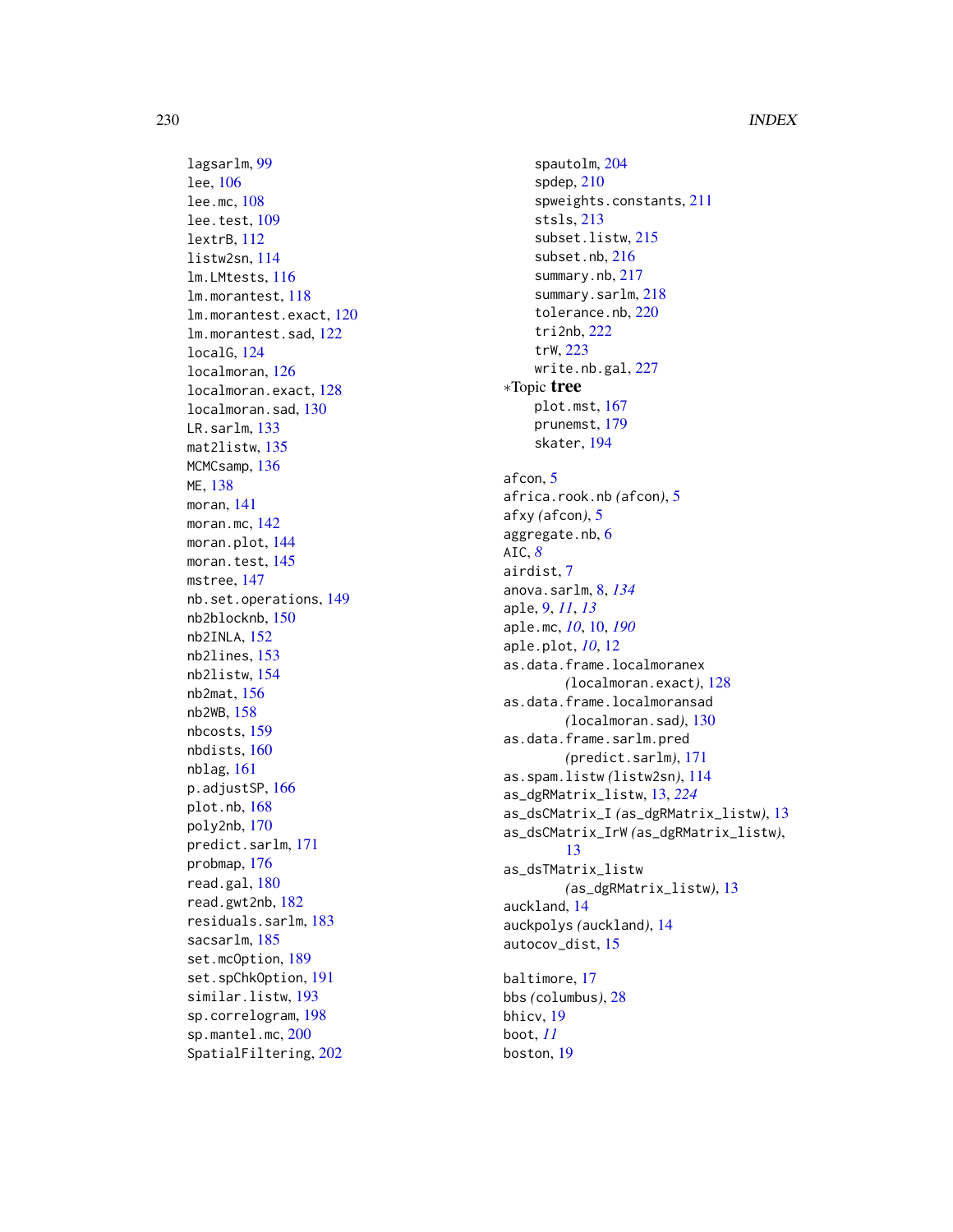#### INDEX 231

bptest.sarlm, [23](#page-22-0)

can.be.simmed *(*nb2listw*)*, [154](#page-153-1) card, [24,](#page-23-0) *[26](#page-25-0)*, *[31](#page-30-0)*, *[72,](#page-71-0) [73](#page-72-0)*, *[95](#page-94-1)*, *[170,](#page-169-0) [171](#page-170-0)* cell2nb, [25,](#page-24-1) *[151](#page-150-0)*, *[221,](#page-220-0) [222](#page-221-1)* cheb\_setup *(*do\_ldet*)*, [32](#page-31-0) chkIDs *(*set.spChkOption*)*, [191](#page-190-0) Cholesky, *[33,](#page-32-0) [34](#page-33-0)*, *[37](#page-36-0)* choynowski, [26](#page-25-0) coef.gmsar *(*GMerrorsar*)*, [66](#page-65-0) coef.lagmess *(*lagmess*)*, [97](#page-96-0) coef.sarlm *(*residuals.sarlm*)*, [183](#page-182-0) coef.spautolm *(*spautolm*)*, [204](#page-203-0) coef.stsls *(*stsls*)*, [213](#page-212-0) coerce,listw,CsparseMatrix-method *(*as\_dgRMatrix\_listw*)*, [13](#page-12-1) coerce,listw,RsparseMatrix-method *(*as\_dgRMatrix\_listw*)*, [13](#page-12-1) coerce,listw,symmetricMatrix-method *(*as\_dgRMatrix\_listw*)*, [13](#page-12-1) col.gal.nb *(*columbus*)*, [28](#page-27-0) COL.nb *(*oldcol*)*, [165](#page-164-0) COL.OLD *(*oldcol*)*, [165](#page-164-0) columbus, [28](#page-27-0) complement.nb *(*nb.set.operations*)*, [149](#page-148-0) coords *(*columbus*)*, [28](#page-27-0) create\_WX *(*errorsarlm*)*, [52](#page-51-1)

```
deviance.gmsar (GMerrorsar), 66
deviance.lagmess (lagmess), 97
deviance.sarlm (residuals.sarlm), 183
deviance.spautolm (spautolm), 204
deviance.stsls (stsls), 213
df2sn (nb2lines), 153
diffnb, 29
dist, 159, 179, 194, 212
dll (elect80), 51
dnearneigh, 30, 73, 94, 151, 221, 222
do_ldet, 32, 57, 105, 208
dput, 158
droplinks, 39
```

```
e80_queen (elect80), 51
EBest, 40, 43, 44, 177
EBImoran (EBImoran.mc), 41
EBImoran.mc, 41, 41
EBlocal, 41, 43, 177
edit.nb, 45
eigen, 47, 203
```
eigen\_pre\_setup *(*do\_ldet*)*, [32](#page-31-0) eigen\_setup *(*do\_ldet*)*, [32](#page-31-0) eigenw, [46,](#page-45-0) *[105](#page-104-0)*, *[189](#page-188-0)* eire, [49](#page-48-0) elect80, [51](#page-50-0) elect80\_lw *(*elect80*)*, [51](#page-50-0) errorsarlm, *[24](#page-23-0)*, *[37](#page-36-0)*, [52,](#page-51-1) *[69](#page-68-0)*, *[105](#page-104-0)*, *[132](#page-131-0)*, *[137](#page-136-0)*, *[175](#page-174-0)*, *[184](#page-183-0)*, *[189](#page-188-0)*, *[193](#page-192-1)*, *[205](#page-204-0)*, *[208](#page-207-0)*, *[219](#page-218-0)* estimable, *[57](#page-56-0)* fitted.gmsar *(*GMerrorsar*)*, [66](#page-65-0) fitted.lagmess *(*lagmess*)*, [97](#page-96-0) fitted.ME\_res *(*ME*)*, [138](#page-137-0) fitted.sarlm *(*residuals.sarlm*)*, [183](#page-182-0) fitted.SFResult *(*SpatialFiltering*)*, [202](#page-201-0) fitted.spautolm *(*spautolm*)*, [204](#page-203-0) gabrielneigh *(*graphneigh*)*, [71](#page-70-1) gBuffer, *[71](#page-70-1)* geary, [59,](#page-58-0) *[61](#page-60-0)*, *[63](#page-62-0)* geary.mc, *[60](#page-59-0)*, [60,](#page-59-0) *[63](#page-62-0)*, *[201](#page-200-0)* geary.test, *[60,](#page-59-0) [61](#page-60-0)*, [62](#page-61-0) get.ClusterOption *(*set.mcOption*)*, [189](#page-188-0) get.coresOption *(*set.mcOption*)*, [189](#page-188-0) get.listw\_is\_CsparseMatrix\_Option *(*set.spChkOption*)*, [191](#page-190-0) get.mcOption *(*set.mcOption*)*, [189](#page-188-0) get.spChkOption *(*set.spChkOption*)*, [191](#page-190-0) get.VerboseOption *(*set.spChkOption*)*, [191](#page-190-0) get.ZeroPolicyOption *(*set.spChkOption*)*, [191](#page-190-0) getisord, [64](#page-63-0) glm, *[140](#page-139-0)* globalG.test, [65](#page-64-0) GMargminImage, *[75](#page-74-0)* GMargminImage *(*GMerrorsar*)*, [66](#page-65-0) GMerrorsar, [66,](#page-65-0) *[75](#page-74-0)* Graph Components, [69](#page-68-0) graph2nb, *[221](#page-220-0)* graph2nb *(*graphneigh*)*, [71](#page-70-1) graphneigh, [71](#page-70-1) griffith\_sone *(*eigenw*)*, [46](#page-45-0) gstsls, [73](#page-72-0) Hausman.test *(*LR.sarlm*)*, [133](#page-132-0) hopkins, [76](#page-75-0) house, [77](#page-76-0) HPDinterval, *[82](#page-81-0)*

HPDinterval.lagImpact *(*impacts*)*, [79](#page-78-0)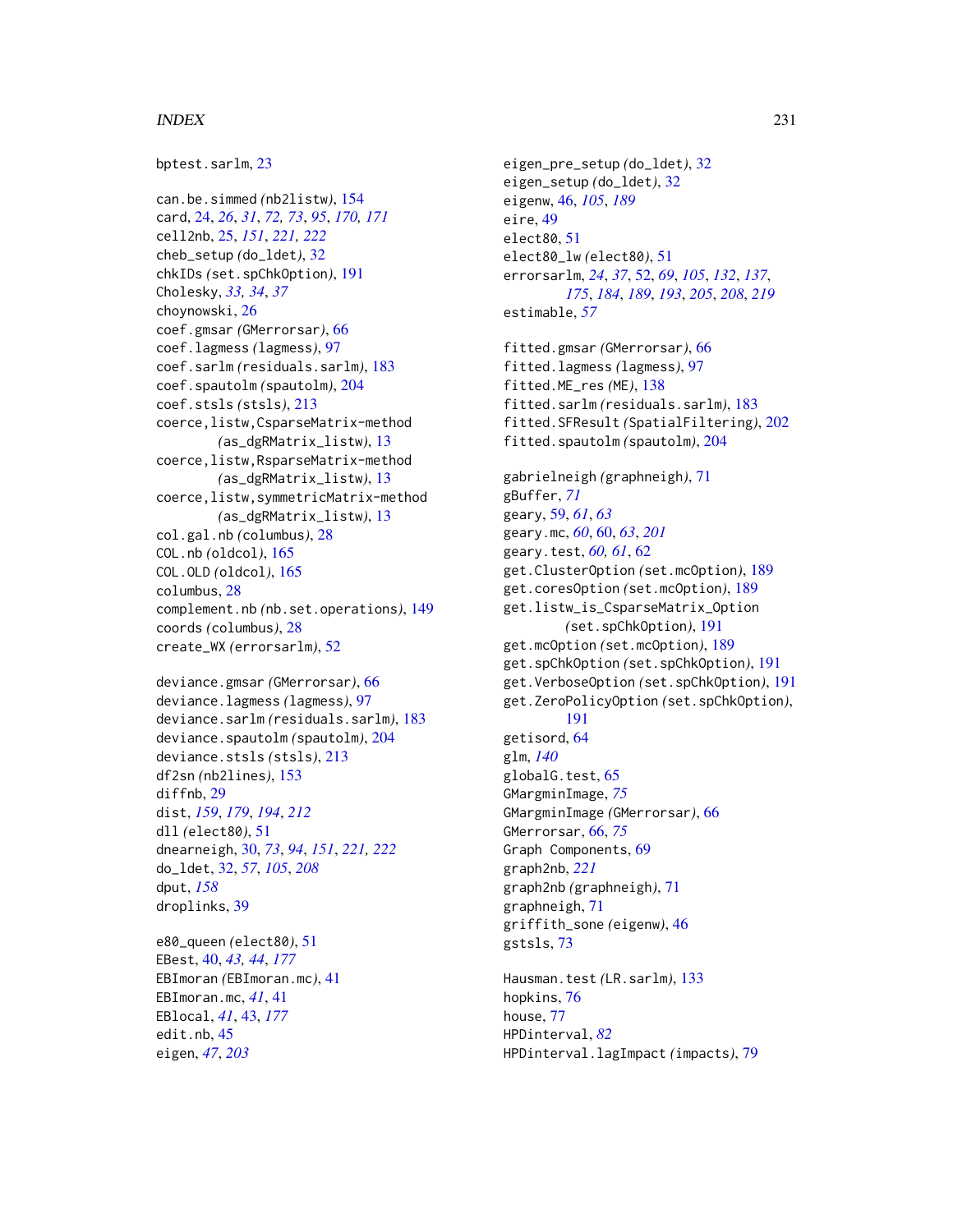huddersfield, [78](#page-77-0)

```
impacts, 79
impacts.sarlm, 105, 189
include.self, 83
influence.measures, 145
intersect.nb, 150
intersect.nb (nb.set.operations), 149
intImpacts (impacts), 79
invIrM, 84
invIrW (invIrM), 84
is.symmetric.glist (is.symmetric.nb), 87
is.symmetric.nb, 39, 87
```
Jacobian\_W *(*as\_dgRMatrix\_listw*)*, [13](#page-12-1) jacobianSetup *(*do\_ldet*)*, [32](#page-31-0) joincount.mc, [88,](#page-87-0) *[93](#page-92-0)*, *[201](#page-200-0)* joincount.multi, [90,](#page-89-0) *[93](#page-92-0)* joincount.test, *[89](#page-88-0)*, *[91](#page-90-0)*, [91](#page-90-0)

k4 *(*elect80*)*, [51](#page-50-0) knearneigh, *[31](#page-30-0)*, *[73](#page-72-0)*, [93,](#page-92-0) *[95](#page-94-1)* knn, *[94](#page-93-0)* knn2nb, *[73](#page-72-0)*, *[94](#page-93-0)*, [95,](#page-94-1) *[151](#page-150-0)*, *[221,](#page-220-0) [222](#page-221-1)*

l\_max *(*lextrB*)*, [112](#page-111-0) lag.listw, [96](#page-95-0) lagmess, [97](#page-96-0) lagsarlm, *[24](#page-23-0)*, *[37](#page-36-0)*, *[57](#page-56-0)*, *[82](#page-81-0)*, *[99](#page-98-1)*, [99,](#page-98-1) *[137](#page-136-0)*, *[175](#page-174-0)*, *[184](#page-183-0)*, *[189](#page-188-0)*, *[193](#page-192-1)*, *[215](#page-214-0)*, *[219](#page-218-0)* lee, [106,](#page-105-0) *[109](#page-108-0)*, *[111](#page-110-0)* lee.mc, *[107](#page-106-0)*, [108,](#page-107-0) *[111](#page-110-0)* lee.test, [109](#page-108-0) lextrB, [112](#page-111-0) lextrS *(*lextrB*)*, [112](#page-111-0) lextrW *(*lextrB*)*, [112](#page-111-0) listw2lines *(*nb2lines*)*, [153](#page-152-0) listw2mat *(*nb2mat*)*, [156](#page-155-0) listw2sn, [114](#page-113-0) listw2star *(*localmoran.sad*)*, [130](#page-129-0) listw2U, *[63](#page-62-0)*, *[93](#page-92-0)*, *[111](#page-110-0)*, *[147](#page-146-0)*, *[203](#page-202-0)* listw2U *(*lm.morantest*)*, [118](#page-117-0) listw2WB *(*nb2WB*)*, [158](#page-157-0) listw\_NY *(*NY\_data*)*, [163](#page-162-0) lm, *[52](#page-51-1)*, *[57](#page-56-0)*, *[105](#page-104-0)*, *[117](#page-116-0)*, *[119](#page-118-0)*, *[189](#page-188-0)*, *[203](#page-202-0)* lm.gls, *[205](#page-204-0)* lm.LMtests, [116,](#page-115-0) *[119](#page-118-0)* lm.morantest, [118,](#page-117-0) *[123](#page-122-0)*, *[132](#page-131-0)* lm.morantest.exact, [120,](#page-119-0) *[130](#page-129-0)*

lm.morantest.sad, *[121](#page-120-0)*, [122,](#page-121-0) *[132](#page-131-0)* lmSLX *(*errorsarlm*)*, [52](#page-51-1) LO\_nb *(*house*)*, [77](#page-76-0) localAple *(*aple.plot*)*, [12](#page-11-0) localG, *[65,](#page-64-0) [66](#page-65-0)*, [124,](#page-123-0) *[127](#page-126-0)*, *[166](#page-165-0)* localmoran, [126,](#page-125-0) *[132](#page-131-0)*, *[145](#page-144-0)*, *[166](#page-165-0)* localmoran.exact, [128](#page-127-0) localmoran.sad, *[130](#page-129-0)*, [130](#page-129-0) locator, *[7](#page-6-0)* logLik.lagmess *(*lagmess*)*, [97](#page-96-0) logLik.lm, *[134](#page-133-0)* logLik.sarlm *(*LR.sarlm*)*, [133](#page-132-0) logLik.spautolm *(*spautolm*)*, [204](#page-203-0) LR.sarlm, *[8](#page-7-0)*, [133](#page-132-0) LR1.sarlm *(*LR.sarlm*)*, [133](#page-132-0) LR1.spautolm *(*spautolm*)*, [204](#page-203-0) LU\_prepermutate\_setup *(*do\_ldet*)*, [32](#page-31-0) LU\_setup *(*do\_ldet*)*, [32](#page-31-0) make.sym.nb *(*is.symmetric.nb*)*, [87](#page-86-0) mat2listw, [135](#page-134-0) Matrix\_J\_setup *(*do\_ldet*)*, [32](#page-31-0) Matrix\_setup *(*do\_ldet*)*, [32](#page-31-0) mcdet\_setup *(*do\_ldet*)*, [32](#page-31-0) MCMCsamp, [136](#page-135-0) ME, [138](#page-137-0) mom\_calc *(*trW*)*, [223](#page-222-0) mom\_calc\_int2 *(*trW*)*, [223](#page-222-0) moments\_setup *(*do\_ldet*)*, [32](#page-31-0) moran, *[43](#page-42-0)*, [141,](#page-140-0) *[143](#page-142-0)*, *[147](#page-146-0)*, *[199](#page-198-0)* moran.mc, *[43](#page-42-0)*, *[142](#page-141-0)*, [142,](#page-141-0) *[147](#page-146-0)*, *[201](#page-200-0)* moran.plot, [144](#page-143-0) moran.test, *[142,](#page-141-0) [143](#page-142-0)*, [145](#page-144-0) mrc2vi *(*cell2nb*)*, [25](#page-24-1) mstree, [147,](#page-146-0) *[167](#page-166-0)*, *[169](#page-168-0)*, *[180](#page-179-1)*, *[195](#page-194-0)* mvrnorm, *[81,](#page-80-0) [82](#page-81-0)* n.comp.nb *(*Graph Components*)*, [69](#page-68-0) nb.set.operations, [149](#page-148-0) nb2blocknb, [150](#page-149-0) nb2INLA, [152](#page-151-0) nb2lines, [153](#page-152-0) nb2listw, *[10](#page-9-0)*, *[16](#page-15-0)*, *[82](#page-81-0)*, *[86](#page-85-0)*, *[96](#page-95-0)*, *[115](#page-114-0)*, *[135](#page-134-0)*, *[148](#page-147-0)*, [154,](#page-153-1) *[157](#page-156-0)*, *[160](#page-159-0)*, *[203](#page-202-0)*, *[212](#page-211-0)*, *[216,](#page-215-0) [217](#page-216-0)*, *[224](#page-223-0)* nb2mat, *[135](#page-134-0)*, [156](#page-155-0) nb2WB, [158](#page-157-0) nbcost, *[213](#page-212-0)* nbcost *(*nbcosts*)*, [159](#page-158-0)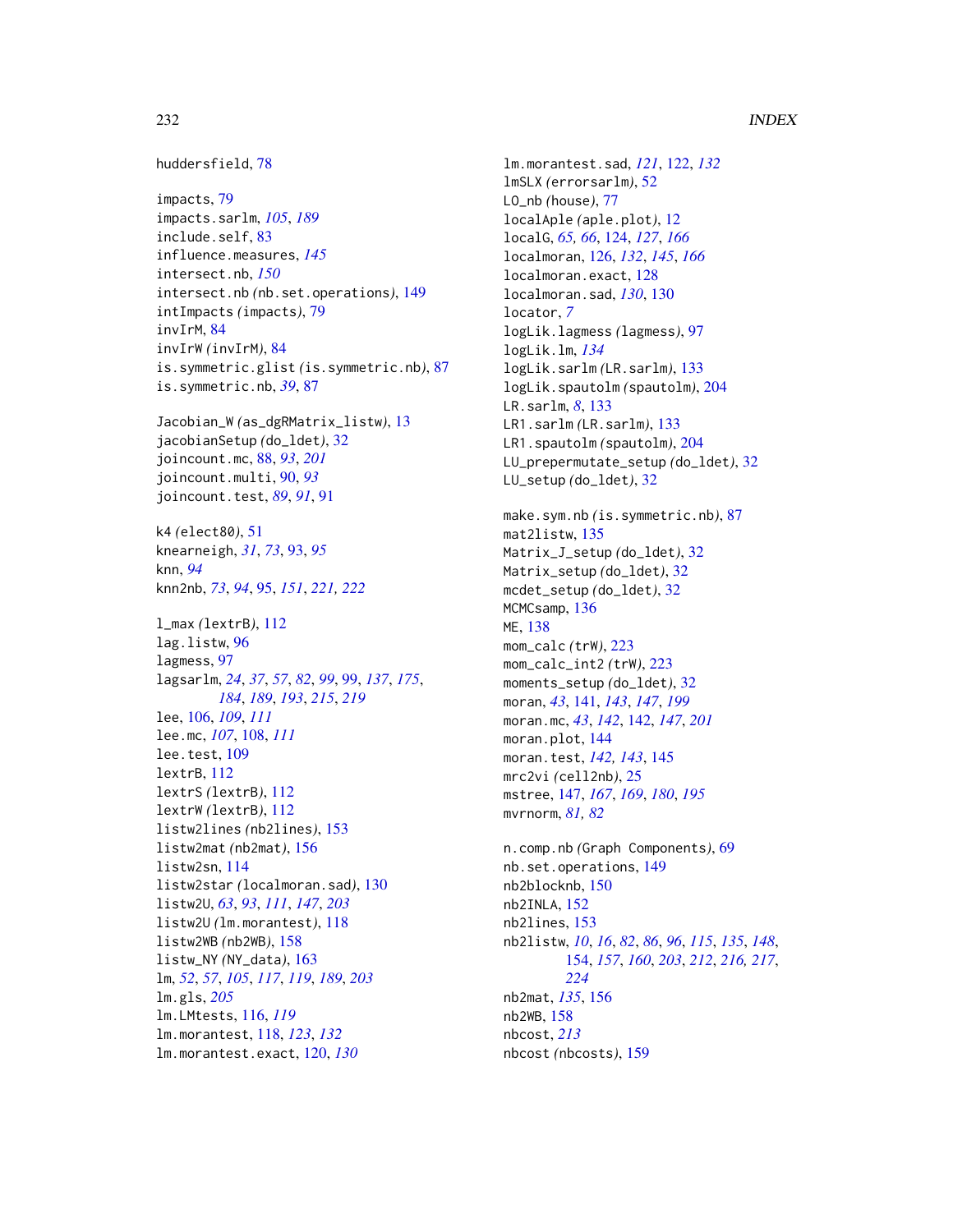#### $I<sub>N</sub>DEX$  233

nbcosts, [159](#page-158-0) nbdists, *[159,](#page-158-0) [160](#page-159-0)*, [160](#page-159-0) nblag, [161,](#page-160-0) *[199](#page-198-0)* nblag\_cumul *(*nblag*)*, [161](#page-160-0) nc.sids, [162](#page-161-0) ncCC89.nb *(*nc.sids*)*, [162](#page-161-0) ncCR85.nb *(*nc.sids*)*, [162](#page-161-0) nlminb, *[67](#page-66-0)*, *[69](#page-68-0)*, *[74,](#page-73-0) [75](#page-74-0)* nn2, *[94](#page-93-0)* NY\_data, [163](#page-162-0) nydata *(*NY\_data*)*, [163](#page-162-0) old.make.sym.nb *(*is.symmetric.nb*)*, [87](#page-86-0) oldcol, [165](#page-164-0) optim, *[67](#page-66-0)*, *[69](#page-68-0)*, *[74,](#page-73-0) [75](#page-74-0)*, *[99](#page-98-1)* optimize, *[208](#page-207-0)* p.adjust, *[117](#page-116-0)*, *[166](#page-165-0)*, *[199](#page-198-0)* p.adjustSP, *[126](#page-125-0)*, [166](#page-165-0) paper.nb *(*afcon*)*, [5](#page-4-0) plot.Gabriel *(*graphneigh*)*, [71](#page-70-1) plot.lagImpact *(*impacts*)*, [79](#page-78-0) plot.listw *(*plot.nb*)*, [168](#page-167-1) plot.mc.sim *(*sp.mantel.mc*)*, [200](#page-199-0) plot.mcmc, *[82](#page-81-0)* plot.mst, [167](#page-166-0) plot.nb, *[45](#page-44-0)*, *[70](#page-69-0)*, [168,](#page-167-1) *[218](#page-217-0)* plot.relative *(*graphneigh*)*, [71](#page-70-1) plot.skater, [169](#page-168-0) plot.spcor *(*sp.correlogram*)*, [198](#page-197-0) poly2nb, *[151](#page-150-0)*, *[159](#page-158-0)*, [170](#page-169-0) polys *(*columbus*)*, [28](#page-27-0) powerWeights *(*invIrM*)*, [84](#page-83-0) ppois, *[177](#page-176-0)* predict.sarlm, *[57](#page-56-0)*, *[105](#page-104-0)*, [171,](#page-170-0) *[184](#page-183-0)* predict.SLX *(*predict.sarlm*)*, [171](#page-170-0) print.gmsar *(*GMerrorsar*)*, [66](#page-65-0) print.jclist *(*joincount.test*)*, [91](#page-90-0) print.jcmulti *(*joincount.multi*)*, [90](#page-89-0) print.lagImpact *(*impacts*)*, [79](#page-78-0) print.lagmess *(*lagmess*)*, [97](#page-96-0) print.listw *(*summary.nb*)*, [217](#page-216-0) print.LMtestlist *(*lm.LMtests*)*, [116](#page-115-0) print.localmoranex *(*localmoran.exact*)*, [128](#page-127-0) print.localmoransad *(*localmoran.sad*)*, [130](#page-129-0) print.ME\_res *(*ME*)*, [138](#page-137-0) print.moranex *(*lm.morantest.exact*)*, [120](#page-119-0) print.moransad *(*lm.morantest.sad*)*, [122](#page-121-0) print.nb *(*summary.nb*)*, [217](#page-216-0) print.sarlm *(*summary.sarlm*)*, [218](#page-217-0) print.sarlm.pred *(*predict.sarlm*)*, [171](#page-170-0) print.SFResult *(*SpatialFiltering*)*, [202](#page-201-0) print.spautolm *(*spautolm*)*, [204](#page-203-0) print.spcor *(*sp.correlogram*)*, [198](#page-197-0) print.stsls *(*stsls*)*, [213](#page-212-0) print.summary.gmsar *(*GMerrorsar*)*, [66](#page-65-0) print.summary.lagImpact *(*impacts*)*, [79](#page-78-0) print.summary.lagmess *(*lagmess*)*, [97](#page-96-0) print.summary.localmoransad *(*localmoran.sad*)*, [130](#page-129-0) print.summary.moransad *(*lm.morantest.sad*)*, [122](#page-121-0) print.summary.sarlm *(*summary.sarlm*)*, [218](#page-217-0) print.summary.spautolm *(*spautolm*)*, [204](#page-203-0) print.summary.stsls *(*stsls*)*, [213](#page-212-0) print.summary.WXImpact *(*impacts*)*, [79](#page-78-0) print.WXImpact *(*impacts*)*, [79](#page-78-0) probmap, *[27](#page-26-0)*, *[41](#page-40-0)*, *[44](#page-43-0)*, [176](#page-175-0) prunecost, [178](#page-177-0) prunemst, *[179](#page-178-0)*, [179](#page-178-0)

queencell *(*cell2nb*)*, [25](#page-24-1)

read.dat2listw *(*read.gwt2nb*)*, [182](#page-181-0) read.gal, *[88](#page-87-0)*, *[155](#page-154-0)*, [180,](#page-179-1) *[183](#page-182-0)*, *[228](#page-227-0)* read.geoda *(*read.gal*)*, [180](#page-179-1) read.gwt2nb, [182](#page-181-0) readShapeLines, *[154](#page-153-1)* relativeneigh *(*graphneigh*)*, [71](#page-70-1) residuals.gmsar *(*GMerrorsar*)*, [66](#page-65-0) residuals.lagmess *(*lagmess*)*, [97](#page-96-0) residuals.sarlm, *[57](#page-56-0)*, *[105](#page-104-0)*, [183](#page-182-0) residuals.spautolm *(*spautolm*)*, [204](#page-203-0) residuals.stsls *(*stsls*)*, [213](#page-212-0) rookcell *(*cell2nb*)*, [25](#page-24-1) Rotation, [184](#page-183-0) rwmetrop, *[136,](#page-135-0) [137](#page-136-0)*

sacsarlm, *[137](#page-136-0)*, *[175](#page-174-0)*, [185](#page-184-0) SE\_classic\_setup *(*do\_ldet*)*, [32](#page-31-0) SE\_interp\_setup *(*do\_ldet*)*, [32](#page-31-0) SE\_whichMin\_setup *(*do\_ldet*)*, [32](#page-31-0) set.ClusterOption *(*set.mcOption*)*, [189](#page-188-0) set.coresOption *(*set.mcOption*)*, [189](#page-188-0) set.listw\_is\_CsparseMatrix\_Option *(*set.spChkOption*)*, [191](#page-190-0)